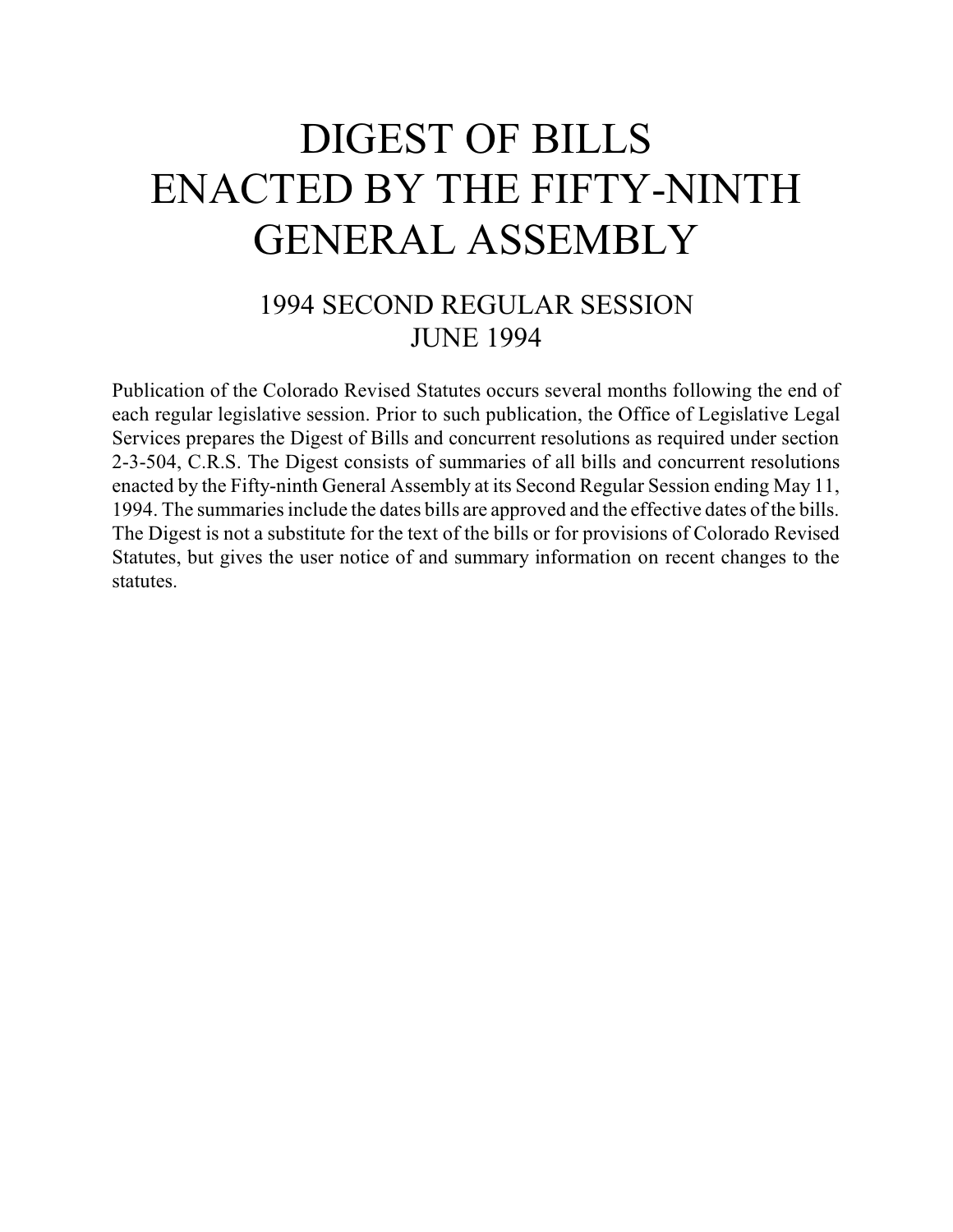#### **ADMINISTRATIVE RULE REVIEW**

**S.B. 94-069** Continuation of 1993 rules of executive agencies - exceptions. Provides for the continuation of the rules and regulations of state agencies that were adopted or amended on or after January 1, 1993, and before November 1, 1993; except that certain rules and regulations shall expire as scheduled on May 15, 1994.

Postpones indefinitely the rules and regulations of the public employees' retirement association scheduled to expire on May 15, 1994.

Postpones until November 1, 1994, the expiration of certain rules of the hazardous waste commission in the department of health that incorporate by reference a federal publication concerning test methods.

Postpones until January 1, 1995, the expiration of certain rules of the motor vehicle division of the department of revenue concerning enforcement and hearing procedures for violations of title or registration regulations.

Postpones until May 15, 1996, the expiration of rules of the department of personnel concerning affirmative action that are scheduled to expire on June 1, 1994, but requires the department of personnel, prior to August 1, 1995, to submit to the committee on legal services specified information to aid in the evaluation of the operation and legal sufficiency of the affirmative action rules.

Provides that the recommendations of the Committee on Legal Services as reflected in the act apply to the specified rules in the form in which the rules were considered and acted upon by the committee and that any subsequent amendments or other changes to the rules are not affected by this act.

Repeals specified instructions to assessors of the division of property tax relating to implementation of section 20 of article X of the state constitution (Amendment #1), including instructions containing minor technical errors and an instruction stating that there cannot be a negative local growth factor for non-school district governments.

**APPROVED** by Governor May 12, 1994 **EFFECTIVE** May 12, 1994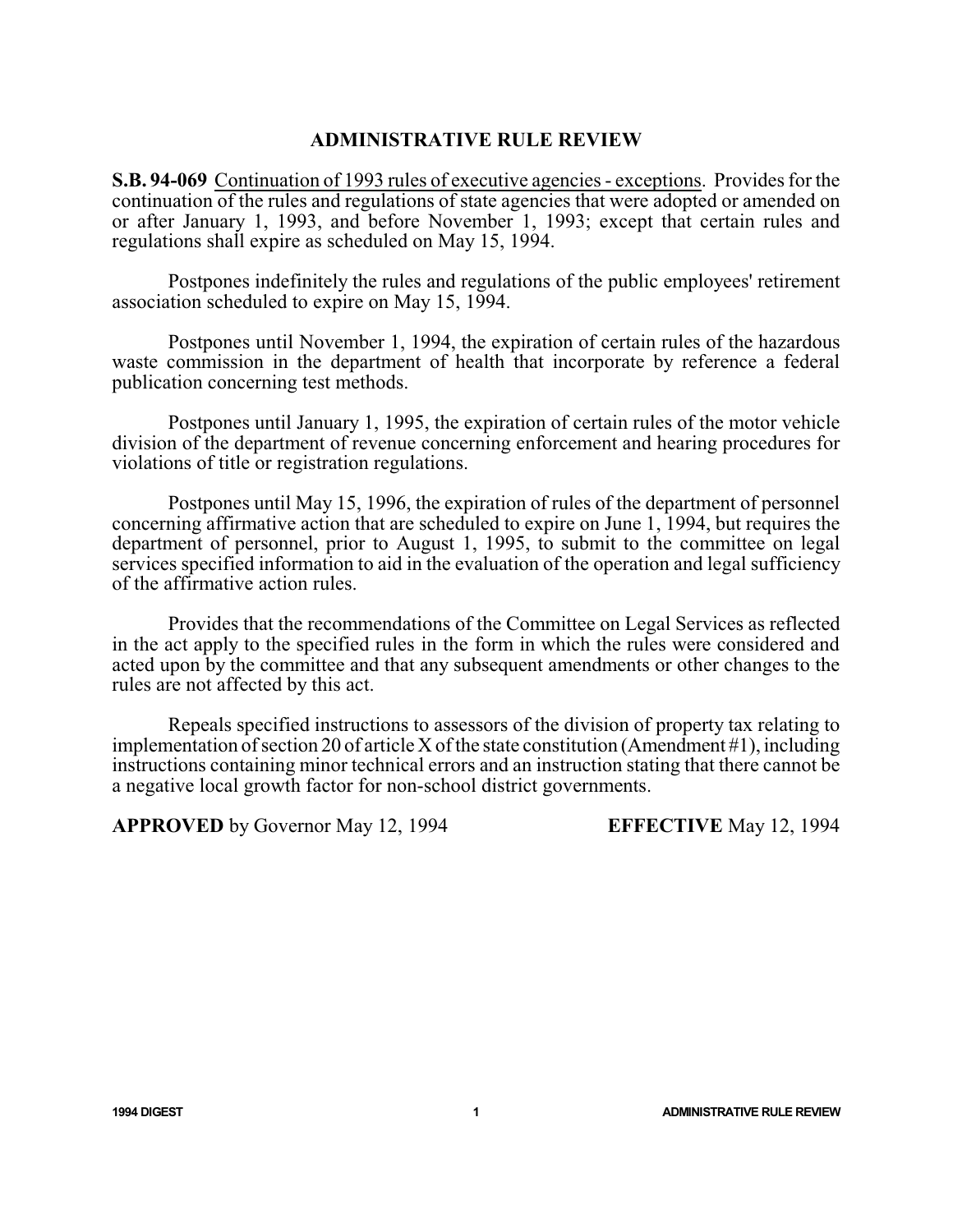#### **AGRICULTURE**

**S.B. 94-023** Pet animal care - facilities and operators - regulation - licensure - unlawful acts - advisory committee - establishment - continuation under sunset law - commissioner of agriculture - duties - creation of fund - continuation under sunset law - appropriation. Enacts the "Pet Animal Care and Facilities Act". Transfers regulatory and licensing power over pet animal facilities from the department of health to the department of agriculture.

Exempts pet animal facility operators fromthe routine inspection provisions of the act if their facility was licensed by the United States department of agriculture as of December 31, 1993. Exempts a pet animal facility from requirements that concern physical premises ifsuch facilitywas licensed through 1991. Exempts fromthe act certain veterinary hospitals, research facilities, circuses, zoos, training facilities, greyhound kennels and facilities, livestock, wildlife, and hobby breeder facilities. States that the act shall not require the construction of new buildings or the major reconstruction of existing ones.

Requires pet animal facility operators to hold a license from the commissioner of agriculture ("commissioner") for each location of such a facility. Requires each licensure applicant to pay an annual fee in an amount not to exceed \$200. Describes the procedure for obtaining a license. States that such licenses shall expire March 1 of each year and are not transferable. Describes the record-keeping requirements for pet animal facilities.

States the duties of pet animal facility operators, which include providing sanitary conditions, adequate ventilation, nutrition, and health care.

Makes it unlawful for a person to operate a pet animal facility or perform the services of such a facility without a license, refuse to comply with a cease and desist order, make a material misstatement in a license application, or aid or abet another in any violation of the act.

Makes it unlawful for specified persons to import or transfer certain species of birds unless they are appropriately banded; transfer or import a nonhuman primate or a turtle with a length in carapace of less than 4 inches; transfer a dog or cat under 8 weeks of age, any guinea pig, hamster, or rabbit under 4 weeks of age, or any other specified animal in violation of the act. Makes it unlawful to fail to take reasonable care to release for sale or adoption only those pet animals that are free of undisclosed disease, abnormality, or injury. Makes certain acts a deceptive trade practice and a violation of the "Colorado Consumer Protection Act".

Describes the powers and duties of the commissioner. States that the commissioner may perform such investigations as are necessary to ensure compliance with the act, and grants the commissioner access during regular business hours to areas in which animals are kept, if consent or a search warrant has been obtained.

Grants the commissioner the authority to adopt rules, conduct hearings, use administrative law judges, and delegate duties to qualified employees of the department of agriculture. Requires the commissioner to appoint an advisory committee to make recommendations and provide an ongoing review of the act. States that such committee shall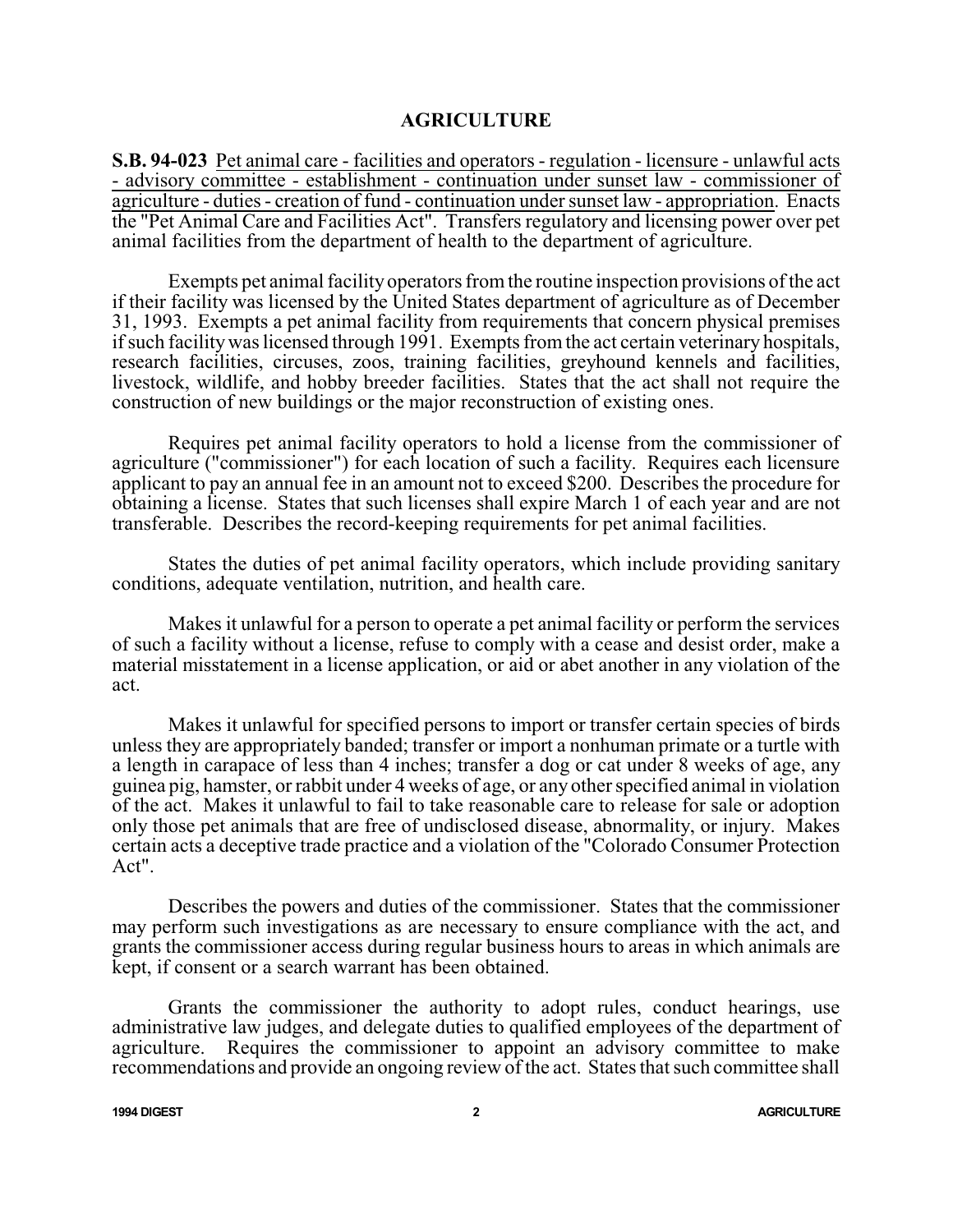be subject to automatic termination on July 1, 2000, pursuant to sunset law provisions.

Authorizes the commissioner to issue a cease and desist order, bring suit for a temporary restraining order or permanent injunction, issue letters of admonition, and deny, suspend, refuse to renew, restrict, or revoke any license authorized under the act.

Subjects persons who violate the act to a civil penalty of not more than \$1000 per violation, after notice and opportunity for a hearing and taking into account the effect such penalty will have on the person's ability to stay in business. Requires that fees and fines be credited to the pet animal care and facility fund.

States that a person commits a class 2 misdemeanor if he or she operates a pet animal facility without a license, refuses to comply with a cease and desist order, or impersonates a state, county, or municipal official or inspector.

Authorizes the state board of health to issue rules concerning the breeding and sale of psittacine birds and to prevent or minimize the danger of transmission of psittacosis. Eliminates duties of the board of health with respect to pet animal facilities. Provides that the United States department of agriculture and other specified agencies mayinspect a pet animal facility when conducting an official disease investigation. States that a person making a material misstatement or providing false information to the department of health during a disease investigation or refusing to permit inspection commits a class 2 misdemeanor.

Requires the general assemblyto make annual appropriations fromthe pet animal care and facility fund to the department of agriculture for expenses incurred in carrying out the purposes of the act. Appropriates \$4,973 to the department of law and \$48,120 to the department of agriculture for the implementation of the act.

Prohibits local regulations from interfering with enforcement of the act by the department of agriculture. Authorizes agents of the bureau of animal protection to enforce the act.

States that the act shall be subject to automatic termination on July 1, 2000, pursuant to provisions of the sunset law.

**APPROVED** by Governor May 25, 1994 **EFFECTIVE** July 1, 1994

**H.B. 94-1096** Alternative livestock - "domestic elk" - regulation - transfer to state board of stock inspection commissioners - licensing - appropriation. Transfers the regulation of domestic elk, defined as "alternative livestock", from the division of wildlife in the department of natural resources to the state board of stock inspection commissioners in the department of agriculture.

Enacts the "Alternative Livestock Act" which includes the following provisions:

(1) Requires a person raising alternative livestock to be licensed. Sets forth bases for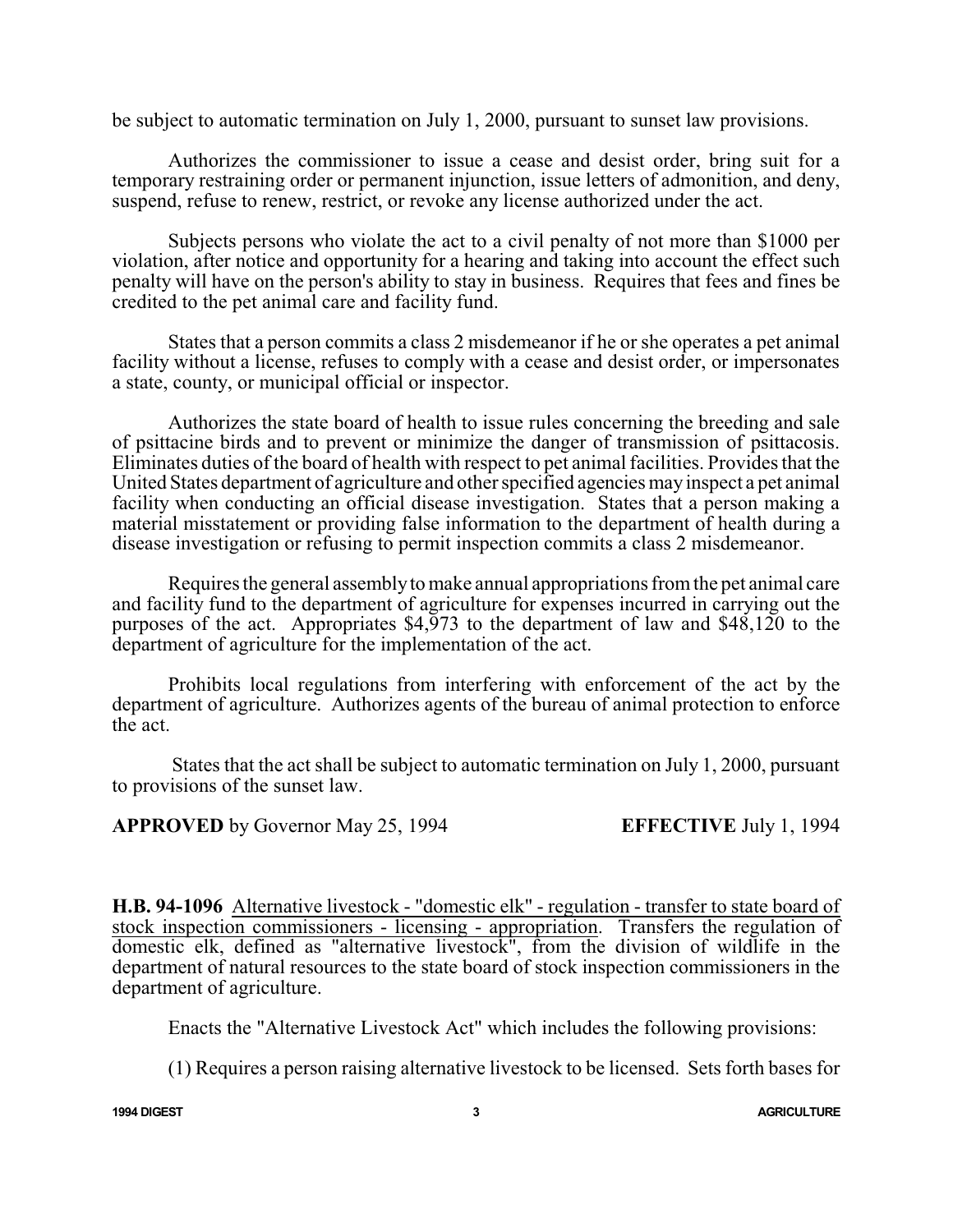issuance or denial of a license.

(2) Sets forth procedural requirements for obtaining a license and requirements for the renewal of such license. Specifies record keeping requirements for licensees.

(3) Grants the state board of stock inspection commissioners the power to enforce the provisions of the act and any rules regulating alternative livestock. Grants the board the power to promulgate rules necessary for the enforcement of the act including rules covering operating standards, inspection of alternative livestock procedures, records requirements, standards of practice for licensees, setting classifications of alternative livestock, grounds for disciplinary actions, fees, and disposition of estrays. Specifies that the wildlife commission may review such rules and may make recommendations to the board concerning such rules.

(4) Defines certain acts in conjunction with raising alternative livestock as unlawful. Defines such unlawful acts as class 1 misdemeanors.

(5) Sets out the procedure for the board to inspect properties including the manner of access. Specifies that the division of wildlife may accompany the board on an inspection and mayrequest a specific inspection. Provides that the board mayinvestigate possible violations of the act. Empowers the board to issue subpoenas for the attendance of a witness at a hearing or for the production of documents. Sets out the procedure for the board to apply to the district court to seek enforcement of an order to compel appearance or the production of documentary evidence.

(6) Creates the alternative livestock farm cash fund.

(7) Sets out disciplinary procedures for licensees or applicants who violate the act. Sets out civil penalties for persons who violate the act.

(8) Provides a procedure for the recovery and disposition of escaped alternative livestock. Provides a procedure by which a stock inspection commissioner may declare an alternative livestock an estray and the procedure to dispose of such alternative livestock. Sets out how the true owner may seek remuneration for an alternative livestock which has been declared estray and destroyed. Empowers a stock inspection commissioner to seize an alternative livestock for which the holder cannot prove ownership. Requires the commissioner to notify the district attorney when an alternative livestock has been seized.

Grants the wildlife commission the power to propose and adopt rules concerning the hunting of alternative livestock, maintaining the purity of native species of elk, taking samples for purposes of identifying individual animals, and fencing requirements. Sets forth the review process for such rules by the state agricultural commission. Specifies that the state agricultural commission shall approve all rules promulgated bythe wildlife commission prior to the adoption of such rules. Empowers the wildlife commission to inspect properties for purposes of carrying out rules which are adopted.

Creates the captive wildlife and alternative livestock board in the department of natural resources. Requires the board to act jointly with the department of agriculture.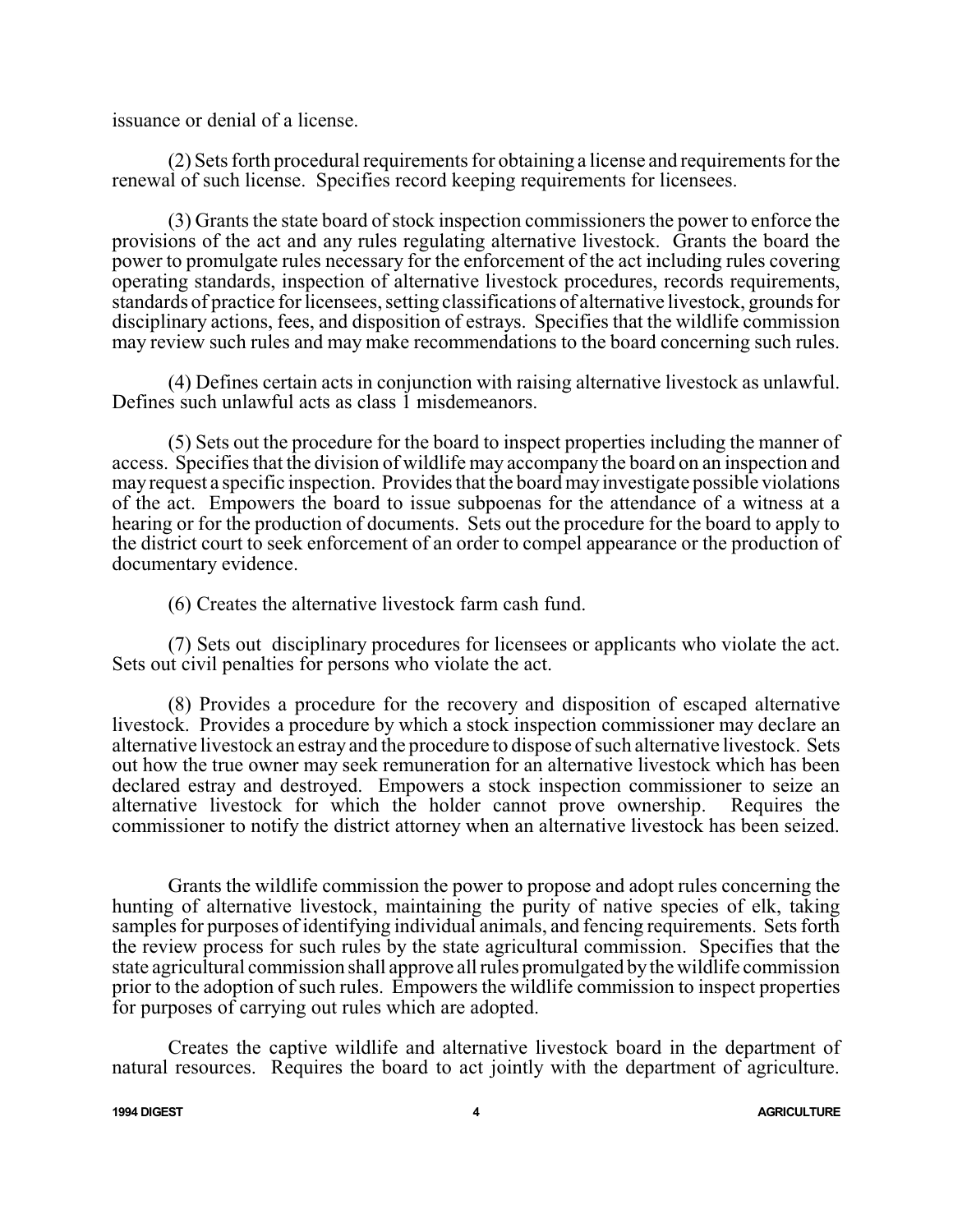Requires the board to review or initiate and consider rules or policies that concern the regulation or control of captive wildlife or alternative livestock including rules or policies concerning the spread of disease within privately owned facilities holding captive wildlife or alternative livestock and the importation into the state or distribution of captive wildlife or alternative livestock. Requires the board to send such rules or policies to the wildlife commission for promulgation. Sets out the procedure for regulating the destruction of captive wildlife or alternative livestock or for quarantining captive wildlife facilities through cooperation between the division of wildlife or the state veterinarian's office, the department of agriculture, and the board.

Empowers the state agricultural commission to promulgate rules concerning requiring owners to obtain certification to show that alternative livestock meet the requirements of a tuberculosis surveillance plan and applicable regulations concerning the control of infectious diseases and parasites. Specifies that such rules shall be reviewed by the wildlife commission and that the wildlife commission shall make recommendations concerning such rules to the commission. Sets out the areas in which the commission may not promulgate rules without prior approval of the wildlife commission. Allows the wildlife commission to propose rules to the commission designed to protect native big game wildlife.

Requires the wildlife commission to determine ownership of an animal the ownership of which is disputed if such animal is not an alternative livestock as determined by the state board of stock inspection commissioners.

Creates the cervidae disease revolving fund to indemnifyowners of cervidae (elk) that are destroyed for the control of contagious and infectious diseases. Specifies that the captive wildlife and alternative livestock board shall administer the fund. Provides that a fee may be assessed by the state agricultural commission on each head of cervidae to maintain the fund.

Appropriates \$30,403 from the alternative livestock farm cash fund to the department of agriculture for allocation to the agricultural services division of which \$2,323 shall be appropriated to the department of law for the provision of legal services. Reduces the annual general appropriation to the department of natural resources by \$28,902 and 0.5 FEE.

**APPROVED** by Governor May 31, 1994 **EFFECTIVE** July 1, 1994

**H.B. 94-1168** Agricultural chemicals - regulation - preemption of local authority. Expressly preempts certain categories of local governmental regulations pertaining to agricultural chemicals. Categories exempted include identification of the product and manufacturer, directions for use, use classification, mixing and loading, method, rate, and frequency of application, warnings and precautionary statements, and recordkeeping requirements.

Contains saving provisions allowing local governments to zone for sale or storage of agricultural chemicals, designate disposal sites, regulate discharges into sanitary sewer systems, protect drinking water supplies, comply with state and federal requirements and intergovernmental agreements, regulate the use of agricultural chemicals on governmentowned property, and issue local occupational licenses.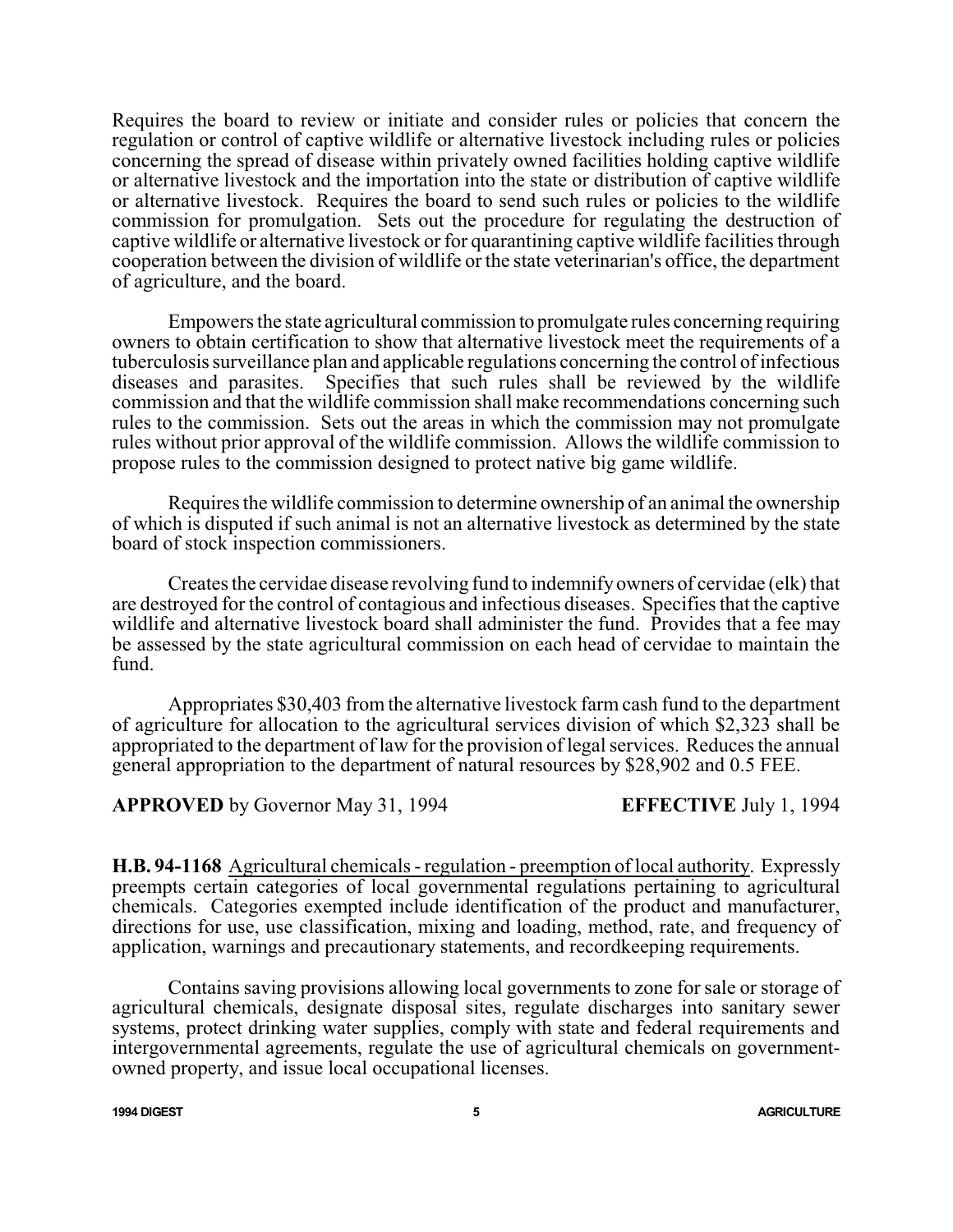**H.B. 94-1235** State and county fairs - security - use of peace officers. Allows the board of directors or executive committee of an agricultural, horticultural, or stock society sponsoring a state or county fair to contract with the chief law enforcement official of the city, town, county, or city and county to provide peace officers to protect the fairgrounds and exhibits.

**APPROVED** by Governor April 28, 1994 **EFFECTIVE** April 28, 1994

**H.B. 94-1290** Trade restraint - agricultural products. Adds knowingly making a false statement to the list of prohibited acts in the general prohibition on destroying certain agricultural products for purposes of restraining trade. Requires that persons sentenced for violating this law be ordered to make restitution to victims.

**APPROVED** by Governor April 28, 1994 **EFFECTIVE** July 1, 1994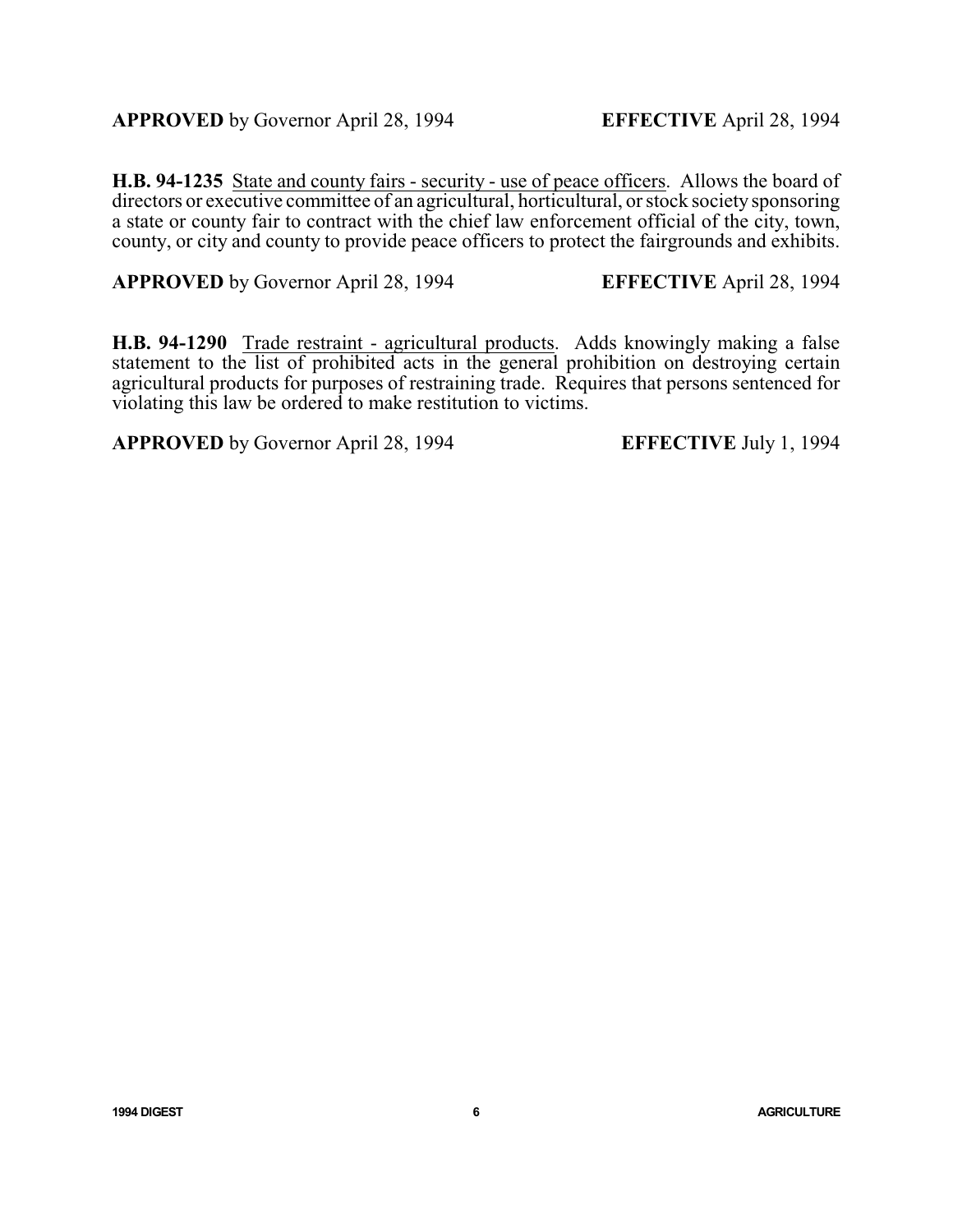### **APPROPRIATIONS**

**H.B. 94-1314** Supplemental appropriation - department of administration. Amends the 1993 general appropriation act to increase the total appropriation to the department of administration. Increases the general fund and cash funds exempt portions of the appropriation and decreases the cash funds portion. Amends a section of a 1993 act that made adjustments to the 1993 general appropriation bill by decreasing the cash funds portion and increasing the cash funds exempt portion of the appropriation.

**APPROVED** by Governor April 1, 1994 **EFFECTIVE** April 1, 1994

**H.B. 94-1315** Supplemental appropriation - department of agriculture. Amends the 1993 general appropriation act to increase the total appropriation to the department of agriculture. Increases the general fund, cash funds exempt, and federal funds portions of the appropriation and decreases the cash funds portion.

**APPROVED** by Governor April 1, 1994 **EFFECTIVE** April 1, 1994

**H.B. 94-1316** Supplemental appropriation - department of corrections. Amends the 1993 general appropriation act to increase the total appropriation to the department of corrections. Increases the general fund and cash funds exempt portions ofthe appropriation and decreases the cash funds portion. Amends an appropriation made to the department in the 1992 general appropriation act.

**APPROVED** by Governor March 22, 1994 **EFFECTIVE** March 22, 1994

**H.B. 94-1317** Supplemental appropriation - department of education. Amends the 1993 general appropriation act to increase the total appropriation to the department of education. Increases the general fund and federal funds portions of the appropriation and decreases the cash funds and cash funds exempt portions.

**APPROVED** by Governor March 22, 1994 **EFFECTIVE** March 22, 1994

**H.B. 94-1318** Supplemental appropriation - office of the governor. Amends the 1993 general appropriation act to decrease the total appropriation to the office of the governor. Increases the cash funds exempt portion of the appropriation and decreases the general fund, cash funds, and federal funds portions.

**APPROVED** by Governor March 22, 1994 **EFFECTIVE** March 22, 1994

**H.B. 94-1319** Supplemental appropriation - department of health. Amends the 1993 general appropriation act to increase the total appropriation to the department of health. Increases the general fund, cash funds exempt, and federal funds portions of the appropriation and

**1994 DIGEST 7 APPROPRIATIONS**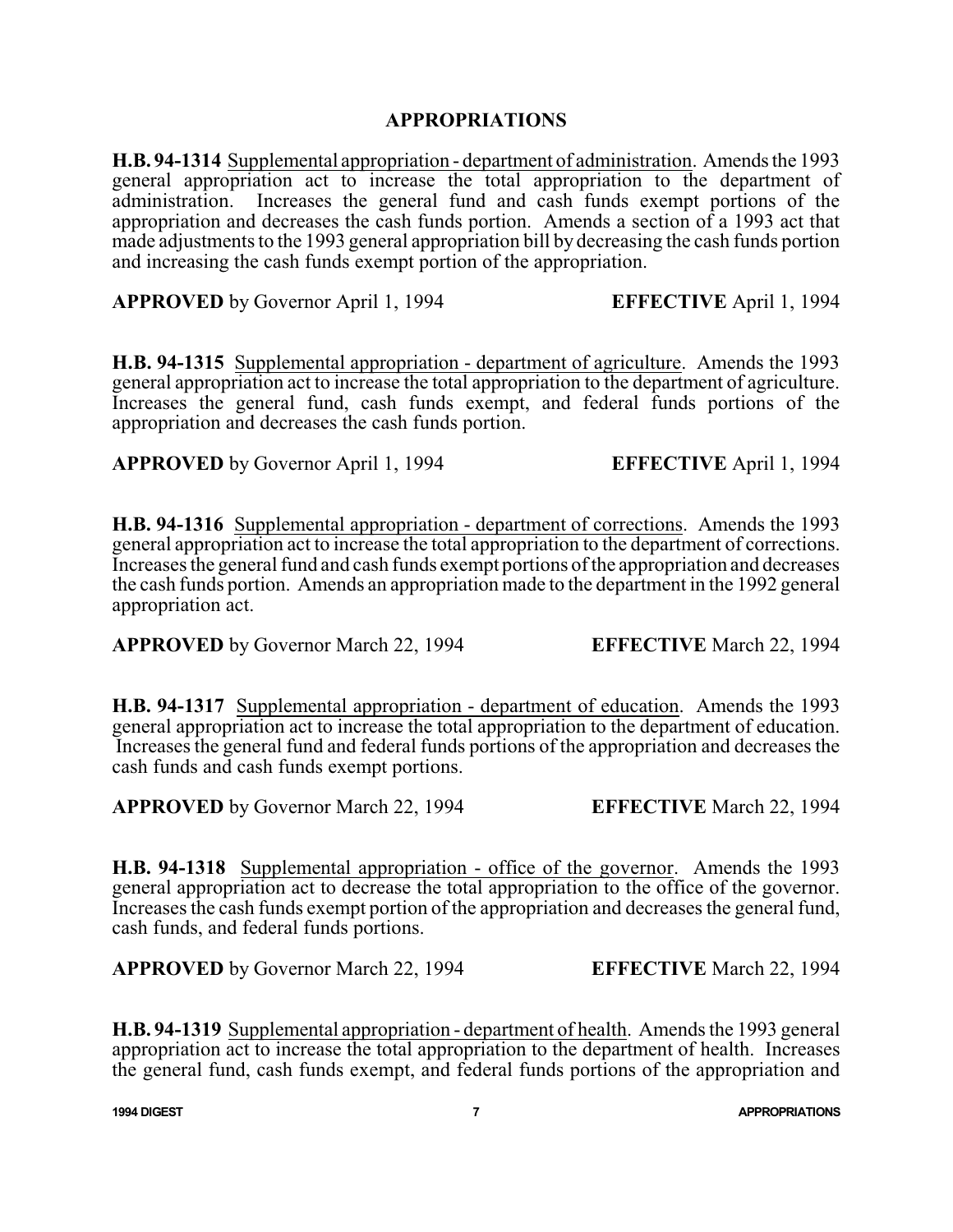decreases the cash funds portion.

**APPROVED** by Governor March 29, 1994 **EFFECTIVE** March 29, 1994

**H.B. 94-1320** Supplemental appropriation - department of higher education. Amends the 1993 general appropriation act to decrease the total appropriation to the department of higher education. Increases the general fund and cash funds exempt portions of the appropriation and decreases the cash funds and federal funds portions.

**APPROVED** by Governor March 22, 1994 **EFFECTIVE** March 22, 1994

**H.B. 94-1321** Supplemental appropriation - department of institutions. Amends the 1993 general appropriation act to decrease the total appropriation to the department of institutions. Increases the cash funds exempt portion of the appropriation and decreases the general fund and cash funds portions. Adds a footnote to the 1993 general appropriation act.

**APPROVED** by Governor March 22, 1994 **EFFECTIVE** March 22, 1994

**H.B. 94-1322** Supplemental appropriation - judicial department. Amends the 1993 general appropriation act to increase the total appropriation to the judicial department. Increases the general fund and cash funds exempt portions of the appropriation and decreases the cash funds portion. Amends a section of a 1993 act enacted at the first extraordinary session which made appropriations to the judicial department.

**APPROVED** by Governor March 22, 1994 **EFFECTIVE** March 22, 1994

**H.B. 94-1323** Supplemental appropriation - department of labor and employment. Amends the 1993 general appropriation act to increase the total appropriation to the department of labor and employment. Increases the general fund, cash funds, and cash funds exempt portions of the appropriation and decreases the federal funds portion.

**APPROVED** by Governor June 1, 1994 **EFFECTIVE** June 1, 1994

**H.B. 94-1324** Supplemental appropriation - department of law. Amends the 1993 general appropriation act to increase the total appropriation to the department of law. Increases the general fund, cash funds exempt, and federal funds portions of the appropriation and decreases the cash funds portion.

**APPROVED** by Governor March 22, 1994 **EFFECTIVE** March 22, 1994

**H.B. 94-1325** Supplemental appropriation - department of local affairs. Amends the 1993 general appropriation act to increase the total appropriation to the department of local affairs.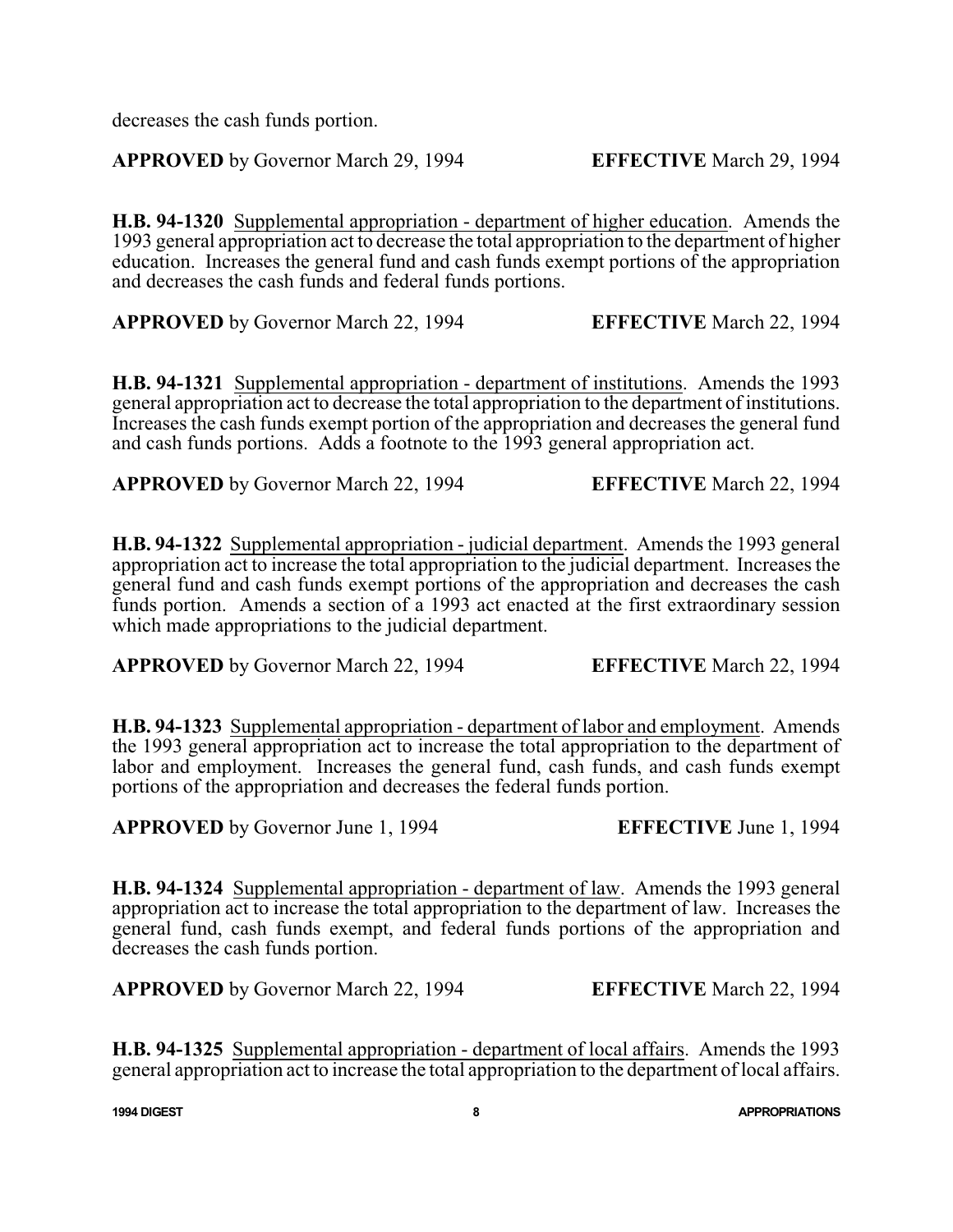Increases the general fund, cash funds, cash funds exempt, and federal funds portions of the appropriation.

**APPROVED** by Governor March 22, 1994 **EFFECTIVE** March 22, 1994

**H.B. 94-1326** Supplemental appropriation - department of military affairs. Amends the 1993 general appropriation act to increase the total appropriation to the department of military affairs. Increases the general fund, cash funds exempt, and federal funds portions of the appropriation and decreases the cash funds portion.

**APPROVED** by Governor March 22, 1994 **EFFECTIVE** March 22, 1994

**H.B. 94-1327** Supplemental appropriation - department of natural resources. Amends the 1993 general appropriation act to increase the total appropriation to the department of natural resources. Increases the general fund, cash funds exempt, and federal funds portions of the appropriation and decreases the cash funds portion. Adds a footnote to the 1993 general appropriation act.

**APPROVED** by Governor March 29, 1994 **EFFECTIVE** March 29, 1994

**H.B. 94-1328** Supplemental appropriation - department of personnel. Amends the 1993 general appropriation act to decrease the total appropriation to the department of personnel. Increases the cash funds exempt portion of the appropriation and decreases the general fund, cash funds, and federal funds portions. Amends a footnote in the 1993 general appropriation act. Amends a section of a 1993 act that made an appropriation to the department to increase the general fund, cash funds exempt, and federal funds portions of the appropriation and decrease the cash funds portion.

**APPROVED** by Governor March 22, 1994 **EFFECTIVE** March 22, 1994

**H.B. 94-1329** Supplemental appropriation - department of public safety. Amends the 1993 general appropriation act to increase the total appropriation to the department of public safety. Increases the general fund and cash funds exempt portions of the appropriation and decreases the cash funds portion.

**APPROVED** by Governor March 22, 1994 **EFFECTIVE** March 22, 1994

**H.B. 94-1330** Supplemental appropriation - department ofregulatory agencies. Amends the 1993 general appropriation act to increase the total appropriation to the department of regulatory agencies. Increases the cash funds exempt portion of the appropriation and decreases the general fund, cash funds, and federal funds portions. Amends an appropriation made to the department in a 1993 act to change the source of appropriation. Repeals a section of a 1993 act that transferred moneys to the department from the department of law.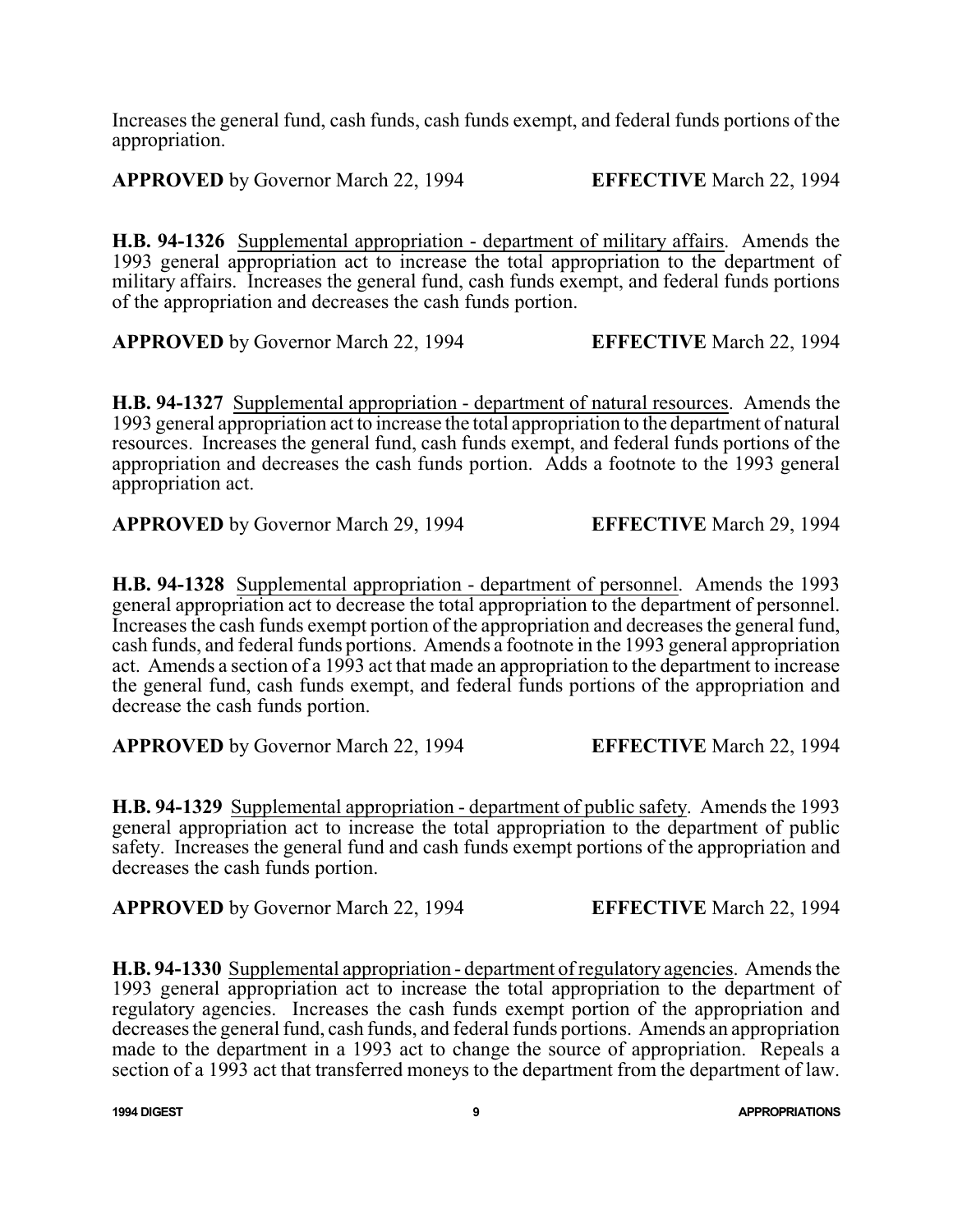**H.B. 94-1331** Supplemental appropriation - department of revenue. Amends the 1993 general appropriation act to increase the total appropriation to the department of revenue. Increases the cash funds exempt portion of the appropriation and decreases the general fund and cash funds portions.

**APPROVED** by Governor March 22, 1994 **EFFECTIVE** March 22, 1994

**H.B. 94-1332** Supplemental appropriation - department ofsocial services. Amends the 1993 general appropriation act to decrease the total appropriation to the department of social services. Increases the cash funds and cash funds exempt portions of the appropriation and decreases the general fund and federal funds portions. Amends a footnote in the 1993 general appropriation act. Amends the 1992 general appropriation act to increase the assistance payments and the medical assistance division portions of the appropriation to the department of social services.

**APPROVED** by Governor March 29, 1994 **EFFECTIVE** March 29, 1994

**H.B. 94-1333** Supplemental appropriation - department of transportation. Amends the 1993 general appropriation act to increase the total appropriation to the department of transportation. Increases the cash funds exempt and federal funds portions of the appropriation and decreases the cash funds portion.

**APPROVED** by Governor March 22, 1994 **EFFECTIVE** March 22, 1994

**H.B. 94-1334** Supplemental appropriation - department of the treasury. Amends the 1993 general appropriation act to decrease the total appropriation to the department of the treasury. Increases the general fund and cash funds exempt portions of the appropriation and eliminates the cash funds portion.

**APPROVED** by Governor March 29, 1994 **EFFECTIVE** March 29, 1994

**H.B. 94-1335** Supplemental appropriation - capital construction. Amends the 1993 general appropriation act to increase the total apropriation for capital construction. Increases the cash funds exempt and federal funds portions of the appropriation and decreases the cash funds portion. Amends the 1992 general appropriation act to increase a capital construction appropriation in the department of higher education to Fort Lewis college by increasing the cash funds portion of the appropriation. Decreases the capital construction fund portion.

**APPROVED** by Governor April 1, 1994 **EFFECTIVE** April 1, 1994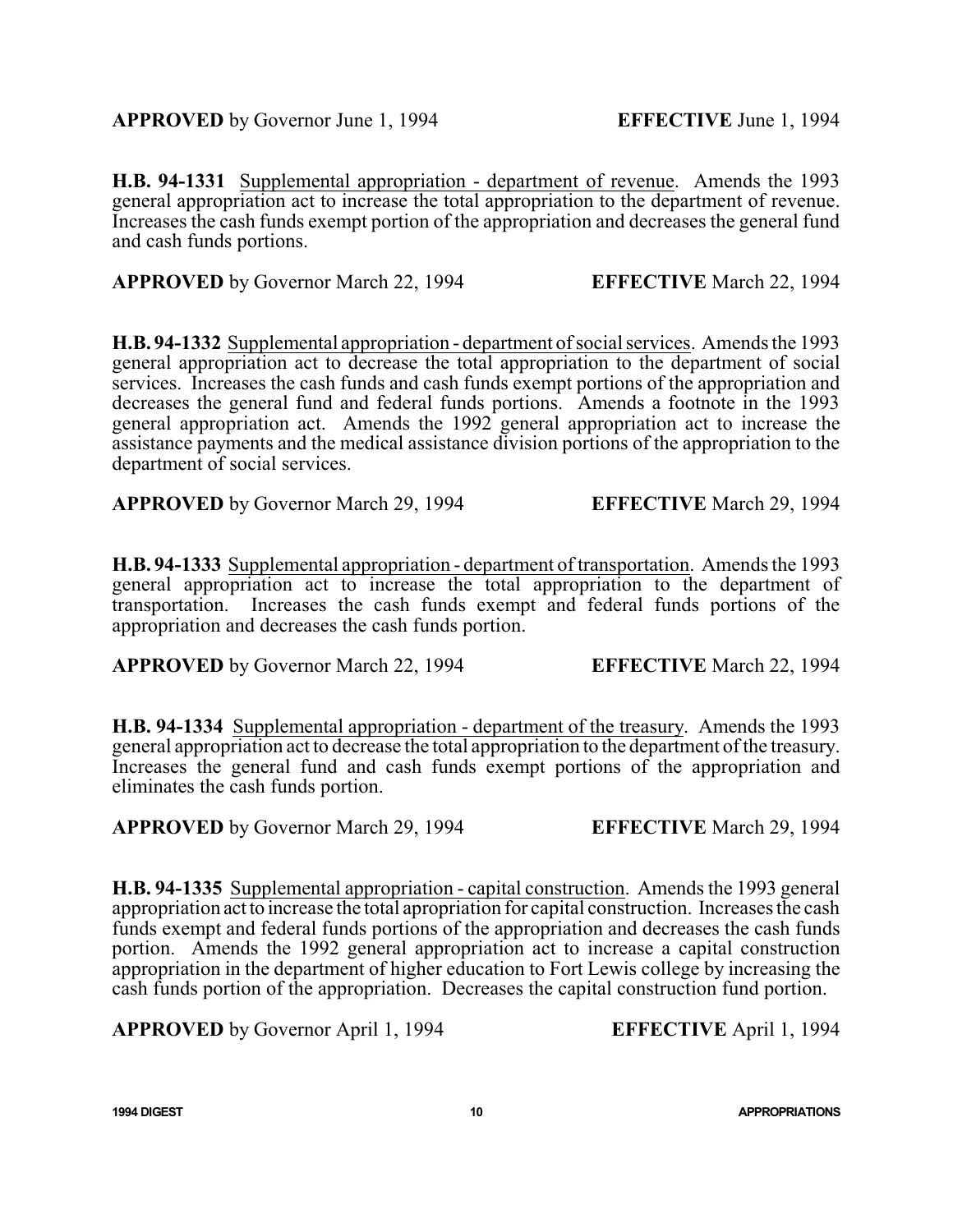**H.B. 94-1336** Supplemental appropriation - legislative department. Amends the 1993 general appropriation act and the 1993 legislative appropriation act to increase the total appropriation to the legislative department by increasing the general fund portion of each appropriation.

**APPROVED** by Governor March 22, 1994 **EFFECTIVE** March

22, 1994

**H.B. 94-1350** Legislative appropriation. Appropriates \$18,858,185 to the general assembly and the legislative service agencies for the 1994-95 fiscal year. Specifies that \$90,000 of this sum is from cash funds and the remainder is from the general fund.

**APPROVED** by Governor April 20, 1994 **EFFECTIVE** April 20, 1994

**H.B. 94-1356** General appropriation act - long bill. Makes appropriations for the payment of the expenses of the executive, legislative, and judicial departments of state government for the fiscal year beginning July 1, 1994. Sets the grand total of the operating budget at \$7,640,228,502, of which \$3,573,729,784 is from the general fund, \$2,379,676,425 is from cash funds, and \$1,686,822,293 is from federal funds.

Appropriates \$220,740,065 for capital construction, of which \$95,277,064 is fromthe capital construction fund, \$74,012,167 is from cash funds, and \$51,450,834 is from federal funds.

For the 1993-94 fiscal year, decreases the general fund appropriation and increases the cash funds exempt appropriation to the department of administration for personal services for the division of accounts and control, increases the cash funds exempt appropriation to the department of administration for the risk management fund administered by the risk management division, increases the cash funds and cash funds exempt appropriations and the FTE authorization to the department of corrections for personal services for correctional industries, decreases the general fund appropriation and the FTE authorization to the department of corrections for personal services for minimum security facilities and for the Limon correctional facility, increases the general fund appropriation and decreases the cash funds and cash funds exempt appropriations to the department of education for public school finance, decreases the general fund appropriations to the department of law for litigation expenses, consultant expenses, and section 30b of article II of the state constitution (Amendment #2) expenses of the general enforcement and appellate sections, increases the general fund appropriation to the department of law for litigation expenses relating to legal services to state agencies, decreases the general fund appropriation to the department of public safety for youth diversion programs - restitution and youth diversion programs - all other administered by the division of criminal justice, increases the general fund appropriation to the department of social services for personal services for county administration, decreases the general fund, cash funds exempt, and federal funds appropriations to the department of social services for assistance payments as basic grants for aid to families with dependent children, increases the general fund appropriation to the department of social services for social services placements for child welfare, decreases the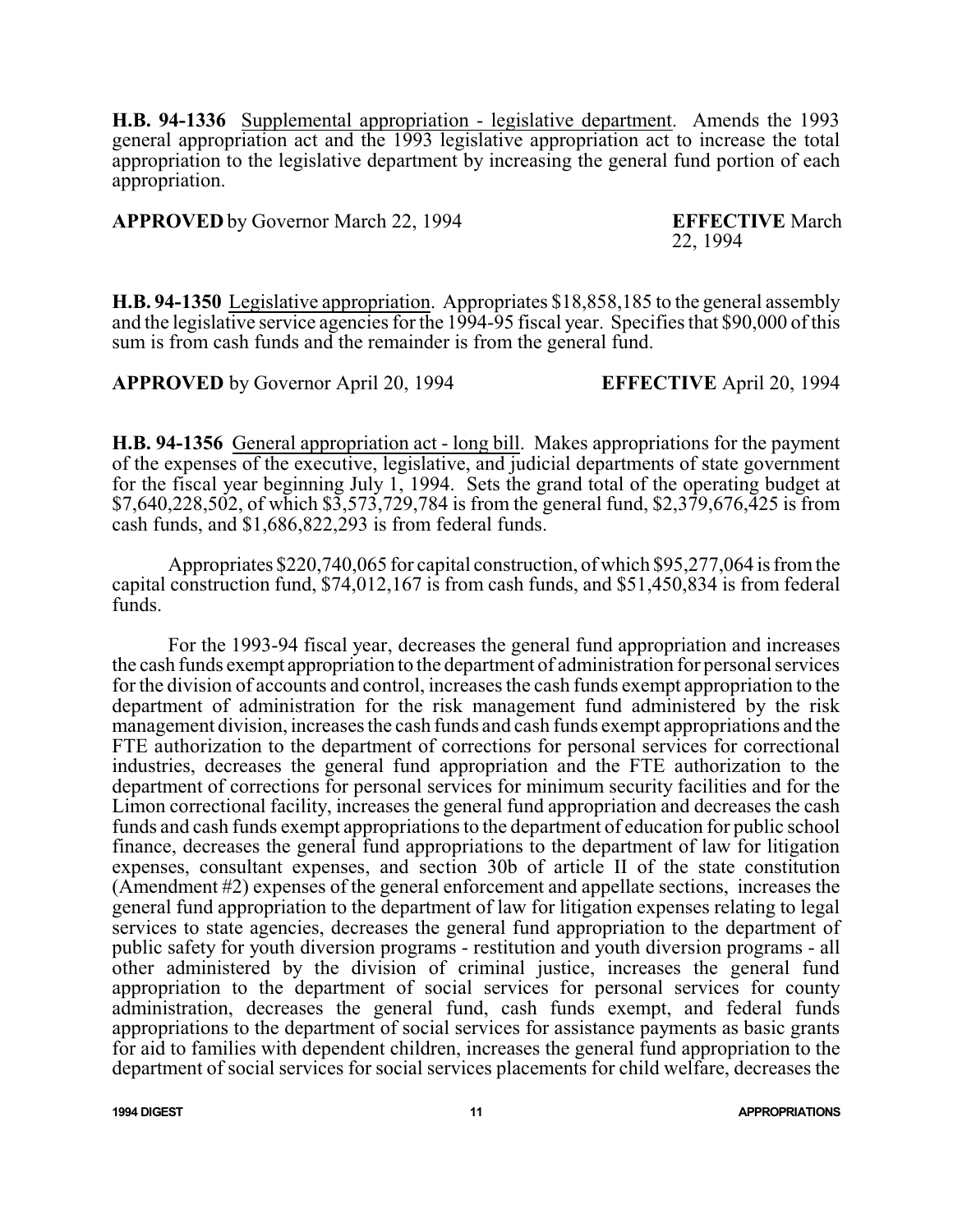general fund appropriation and the federal funds appropriation to the department of social services for medical programs administered by the medical assistance division, and makes an appropriation of \$6,000,000 from the capital construction fund to the office of the governor for implementation of the Americans with Disabilities Act by the office of state planning and budgeting.

**APPROVED** by Governor May 6, 1994 **EFFECTIVE** May 6, 1994 **PORTION VETOED** May 6, 1994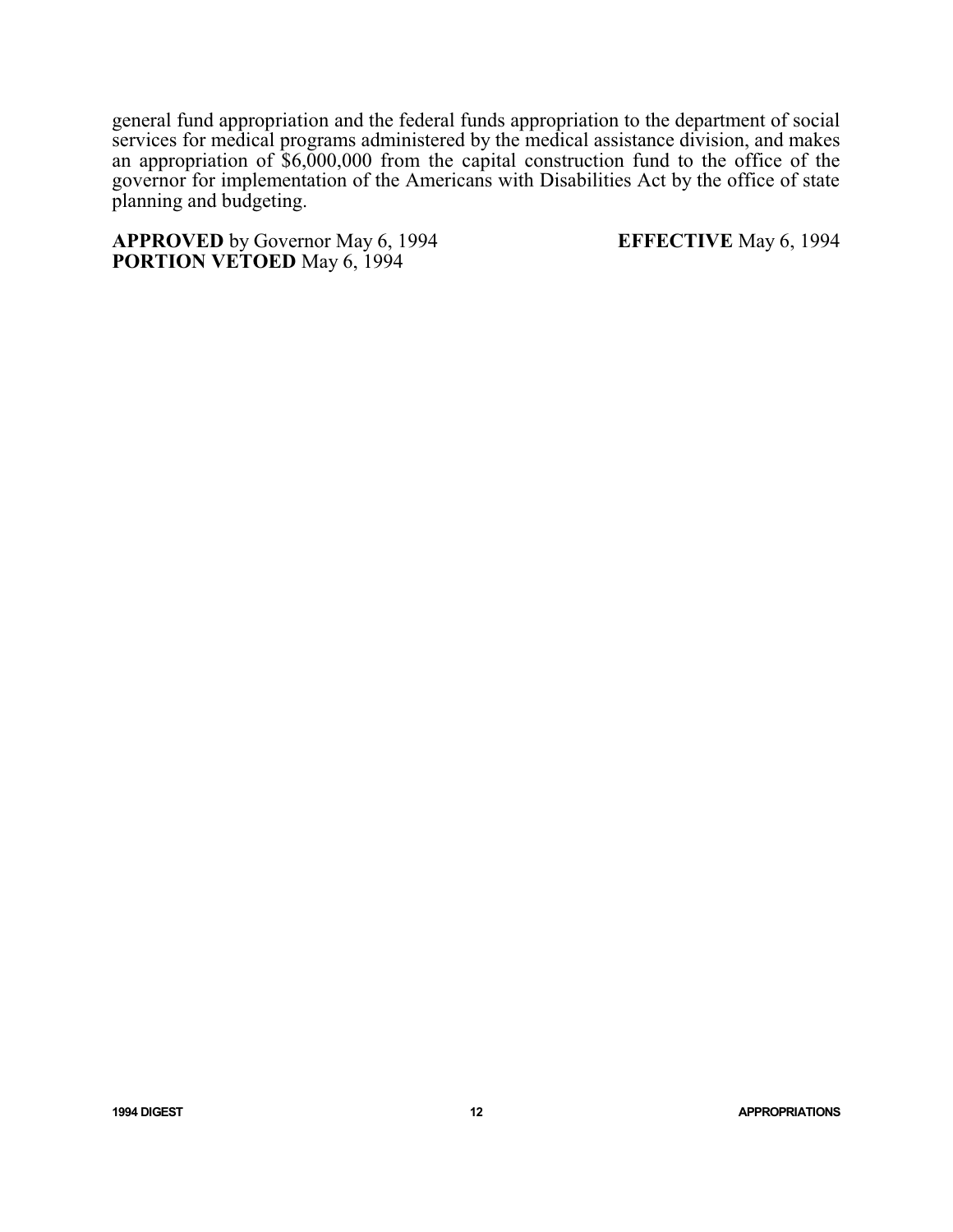#### **CHILDREN AND DOMESTIC MATTERS**

**S.B. 94-005** Adoption - limitation on annulment - best interests of child. Specifies that the intent of the general assembly in adoption proceedings is to protect and promote the best interests of the children who are the subjects of such proceedings while giving due regard to the interests of any other individuals affected. Requires a court to consider the best interests of a child who is subject to an adoption proceeding when the final decree of adoption is attacked on any basis, and directs the court to sustain the decree unless there is clear and convincing evidence that the decree is not in the best interests of the child.

Applies to all decrees of adoption entered on or after the date of passage.

**APPROVED** by Governor May 19, 1994 **EFFECTIVE** May 19, 1994

**S.B. 94-021** Children's code recodification - task force - legislative oversight committee appropriation. Specifies the necessity of recodifying the "Colorado Children's Code". Creates an oversight committee responsible for proposing recodification legislation and adopting policy based on recommendations from a recodification task force. Directs the oversight committee to complete its legislative proposal by November 15, 1995. Describes the membership of the committee.

Establishes a task force for the recodification of the "Colorado Children's Code". Requires that 15 members be appointed by the Governor and represent principle departments and groups affected by the recodification, that 5 members be appointed by the legislative oversight committee and represent local governments, and that  $\overline{4}$  members be appointed by the chief justice of the Colorado supreme court and represent certain aspects of the judiciary. Describes the duties of the task force, including requirements that the task force evaluate the "Colorado Children's Code"; provide guidance and make recommendations to the legislative oversight committee in its development of recodification legislation; communicate with affected agencies, providers, and members of the public; and report to the legislative oversight committee. Authorizes the task force to create subcommittees or subgroups in carrying out its duties and allows for such committees or subgroups to be made up of persons other than those on the task force. Describes the issues to be evaluated by the task force and to be addressed in a legislative recodification proposal.

Authorizes the task force to receive contributions, grants, services, and other in-kind donations from private sources to be used for the direct and indirect costs associated with the development of proposed legislation for the recodification of the "Colorado Children's Code", and describes staff who will provide support for the oversight committee.

Repeals the statutory article creating the task force and the oversight committee and mandating the recodification of the "Colorado Children's Code", effective July 1, 1997.

Appropriates \$75,000 of federal funds to the department of public safety for allocation to the division of criminal justice for the implementation of the act. Of such moneys, \$16,832 is appropriated to the general assembly for allocation to the legislative service agencies.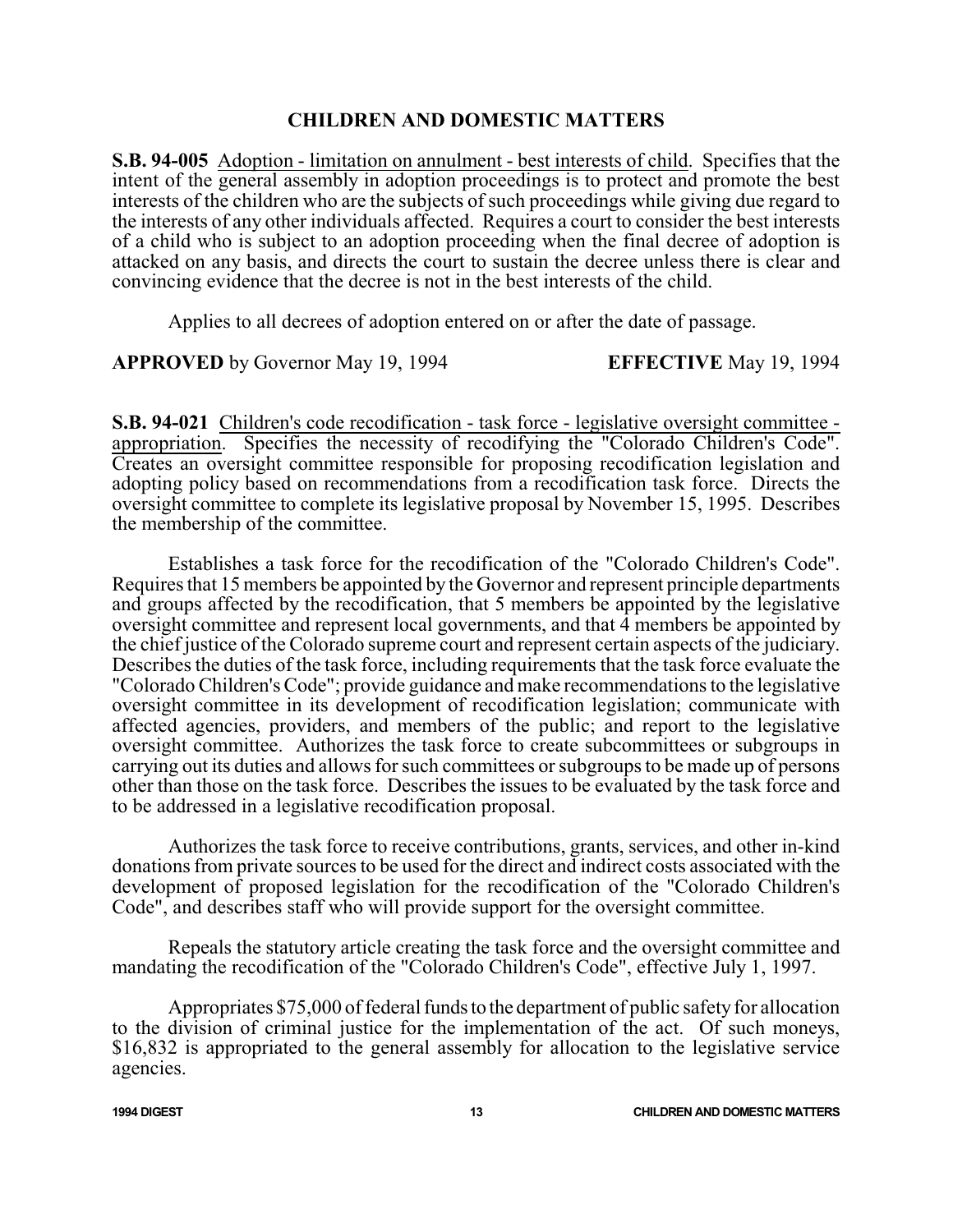**S.B. 94-070** Adoption - nonpublic agency interstate and foreign adoptions - provision of services. Authorizes the department of human services to select nonpublic agencies to provide services to individuals seeking assistance in nonpublic agency interstate and foreign adoption cases. Requires that such agencies be licensed child placement agencies authorized to handle adoptions or agencies that meet the qualifying criteria to be licensed child placement agencies. Directs the department of human services to promulgate rules establishing criteria by which such agencies are to be selected and identifying the services and functions to be rendered by the agencies. Requires the department to include standards by which the department is to evaluate the agencies' delivery of services.

Permits the agencies selected by the department of human services to provide services in nonpublic agency interstate and foreign adoption cases to charge reasonable and necessary fees and costs to defray the direct and indirect expenses associated with the provision of such services. Directs the department of human services to issue rules establishing guidelines for such fees and costs. Defines "nonpublic agency interstate and foreign adoption".

**APPROVED** by Governor May 19, 1994 **EFFECTIVE** July 1, 1994

**S.B. 94-088** Child support - establishment and enforcement - determination of parentage determination of income for child support - postsecondary educational expenses. Effective July 1, 1994, establishes a time limit within which any objection to genetic testing to determine parentage must be made. Establishes the admissibility of such evidence if an objection is not timely made.

Effective upon passage, includes moneys deposited in tax-deferred compensation funds in the definition of "disposable earnings" in garnishment matters. For purposes of determination of income or earnings, identifies that the term"wages" includes tips calculated pursuant to the federal internal revenue service percentage of gross wages.

Effective July 1, 1994, requires a parent seeking an adjustment to his or her income for the support of other children to show that he or she is actually providing support for the other children. Changes the limitation on orders for postsecondary education for a child to the amount listed under the schedule of basic child support obligations. Requires such amount to be subtracted from the obligor's income prior to the calculation of child support for any remaining children in the family. Redefines the term "postsecondary education support" to include only tuition, books, and fees and reduces the age to which room and board may be ordered if the child resides in the home of one parent while attending school or during periods of time in excess of 30 days when school is not in session. Permits the court to order a child seeking postsecondary education expenses, or on whose behalf postsecondary education expenses are sought, and the parent from whom such expenses are sought to attend mediation services prior to a hearing on the issue of postsecondary education expenses. For purposes of determining a parent's income in calculating child support, identifies that a parent enrolled in an educational program reasonably intended to result in a degree or certification within a reasonable period of time and which will result in a higher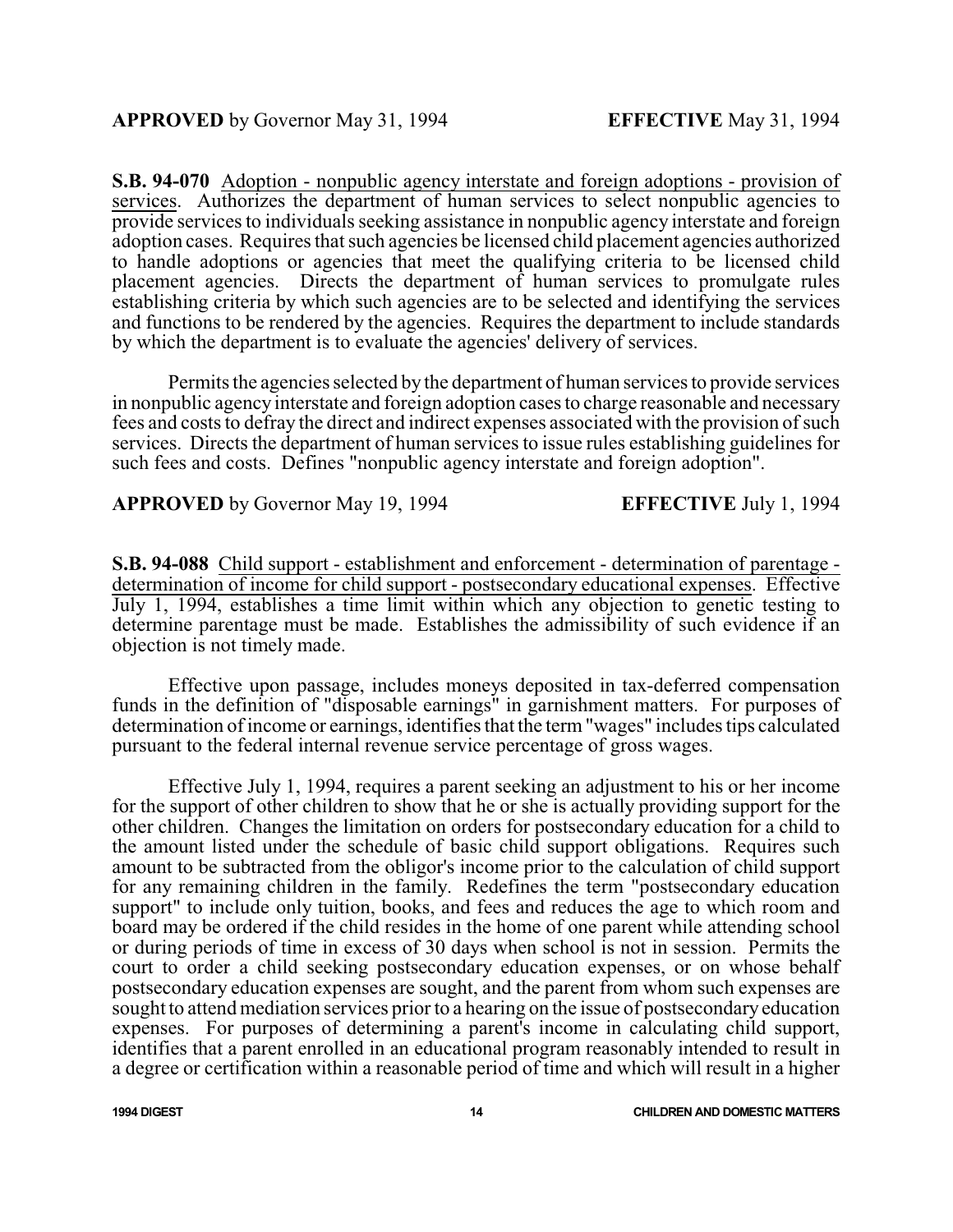income shall not be deemed to be underemployed.

Effective upon passage, requires decrees of dissolution of marriage, legal separation, custody, or support to contain an order for immediate deductions for family support in certain circumstances.

Effective upon passage, authorizes the accrual of compounded monthly interest on child support arrearages and debt. Requires interest which is collected by the delegate child support enforcement unit on child support arrearages or debt to be treated as child support collection and distributed in accordance with federal regulations.

Effective upon passage, changes the requirement that attorney fees be awarded at a hearing on an objection to a wage assignment and, instead, permits the award of attorney fees. Establishes that a copy of the family support registry payments record is prima facie evidence of noncompliance with an order for support or maintenance.

For actions filed on or after July 1, 1994, requires the court in ordering a provision for health insurance coverage for any child to direct the obligor's employer to also enroll the obligor, if enrollment of the obligor is a requirement of the health insurance plan. For all orders entered prior to August 1, 1992, requires the obligee or delegate child support enforcement unit to send a copy of the notice of health insurance deduction to the obligor and to the obligor's employer.

Effective upon passage, includes final judgments among those court papers and records that are confidential in paternity actions and authorizes inspection only by the parties to the action and their attorneys of record. Subjects such parties and attorneys to a court order prohibiting such persons from disclosing the genetic testing information contained in the court's record. Restricts access to all papers and records related to paternity actions in the custody of the county department of social services except upon consent of all parties and as permitted by discovery rules and the department's confidentiality procedures; however, permits the results of genetic testing in paternity actions to be provided to all parties when available, without the necessity of formal discovery.

Effective upon passage, establishes statutory procedures for the commencement of a paternity action. Allows the court or delegate child support enforcement unit to enter an order for child support for a period of time that precedes the establishment of paternity. Authorizes any party to demand a jury trial in a paternity action, but requires the trial to be to the court if the results of genetic or other tests indicate the probability of the alleged father's paternity is 99% or greater. Recognizes a paternity determination made by another state as enforceable in the same manner as a judgment of this state.

Effective upon passage, establishes the putative father as the father for purposes of a child's birth certificate if a court determines that the mother's husband is not the father, and the mother and the putative father execute affidavits attesting that the putative father is the father of the child. Allows paternity to be established by default orders issued by the delegate child support enforcement unit under the "Colorado Administrative Procedure Act for the Establishment and Enforcement of Child Support" in circumstances in which the obligor fails to appear for the initial negotiation conference and fails to reschedule such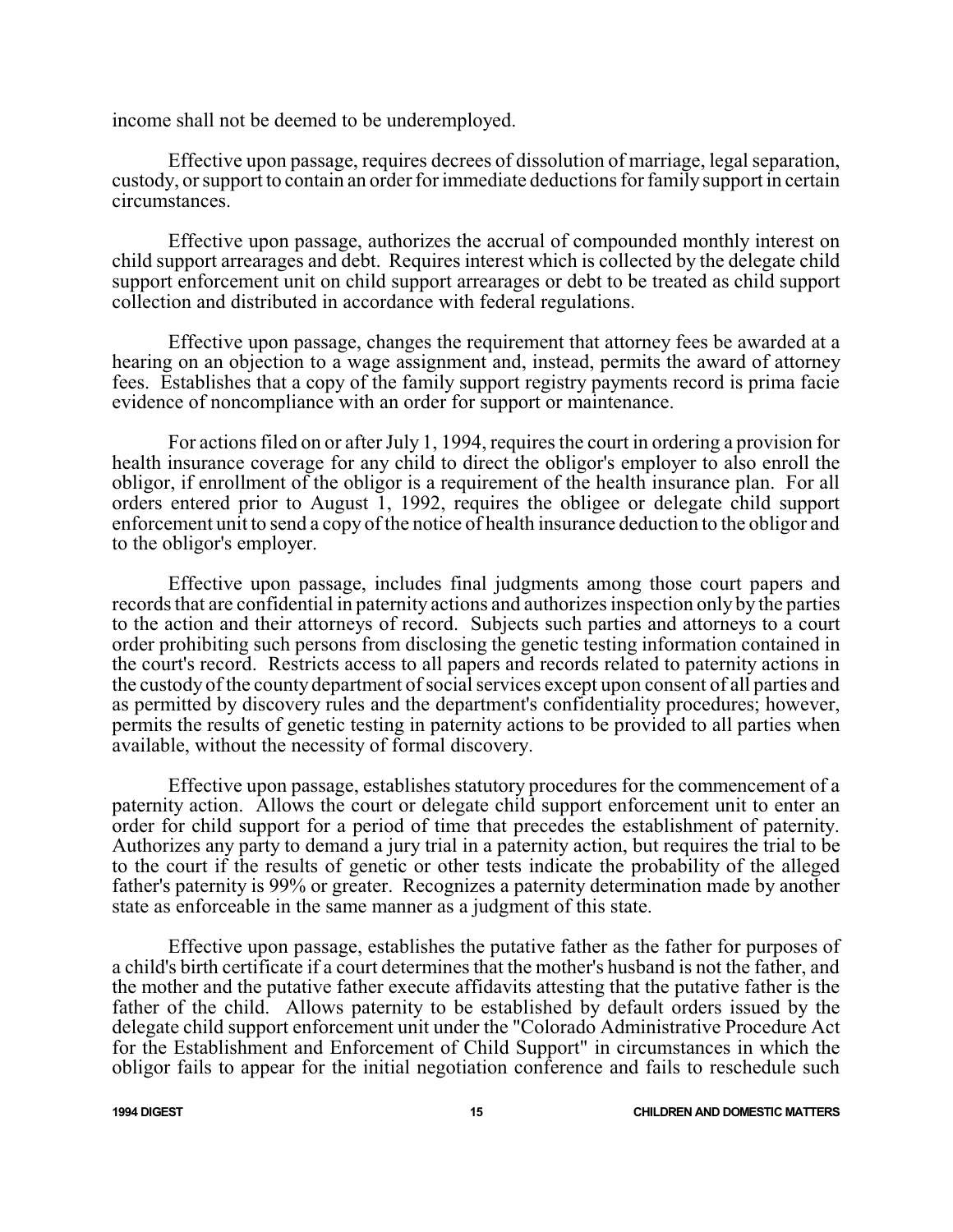conference.

Effective upon passage, adds the modification of an obligor parent's legal obligation to support his or her dependent children to those matters which the child support enforcement program shall include. Authorizes the state parent locator service or delegate child support enforcement unit to obtain information from credit bureaus concerning individuals obligated to pay support. Eliminates the requirement that an obligor's or obligee's request for modification of an administrative support order be served upon the delegate child support enforcement unit by certified mail.

Effective January 1, 1995, clarifies that the child support enforcement agency is not authorized to establish a spousal support order. Establishes procedures for the enforcement of interstate income withholding.

**APPROVED** by Governor May 31, 1994 **PORTIONS EFFECTIVE** July 1, 1994 January 1, 1995

**S.B. 94-111** Out-of-home placement - reasonable efforts standard - services - definition of child abuse and neglect. Conforms the "reasonable efforts" requirements to avoid out-ofhome placements for children to the description of services to be provided by counties and cities and counties. Makes the requirement that counties and cities and counties provide certain services contingent upon available federal moneys and other appropriations for the services. States that the financing of intensive family preservation services is subject to available federal moneys, moneys realized from avoiding costs associated with out-of-home placements, and other appropriations from the general assembly.

Includes acts or omissions described in the "neglected or dependent child" statute in the definition of "child abuse or neglect" for purposes of the child abuse reporting statutes.

**APPROVED** by Governor May 4, 1994 **EFFECTIVE** May 4, 1994

**S.B. 94-155** Direct filing of charges in district court - habitual juvenile offender - sentencing to the youthful offender system - reports. Establishes a new category of juvenile offenders, the "habitual juvenile offender", who may be charged by the direct filing of an information or indictment in the district court. Requires the sentencing court to sentence an habitual juvenile offender to the youthful offender system in the department of corrections, unless such habitual juvenile offender is ineligible for such sentencing due to prior convictions of certain crimes.

Requires the department of corrections to report to the general assembly and the joint budget committee on or after January 1, 1995, concerning the number of offenders entering the youthful offender system as habitual juvenile offenders, including the criminal history of each habitual juvenile offender. Requires the department of corrections to report annually on the number of habitual juvenile offenders entering the youthful offender system and the number of offenders who have completed the youthful offender system and reoffended.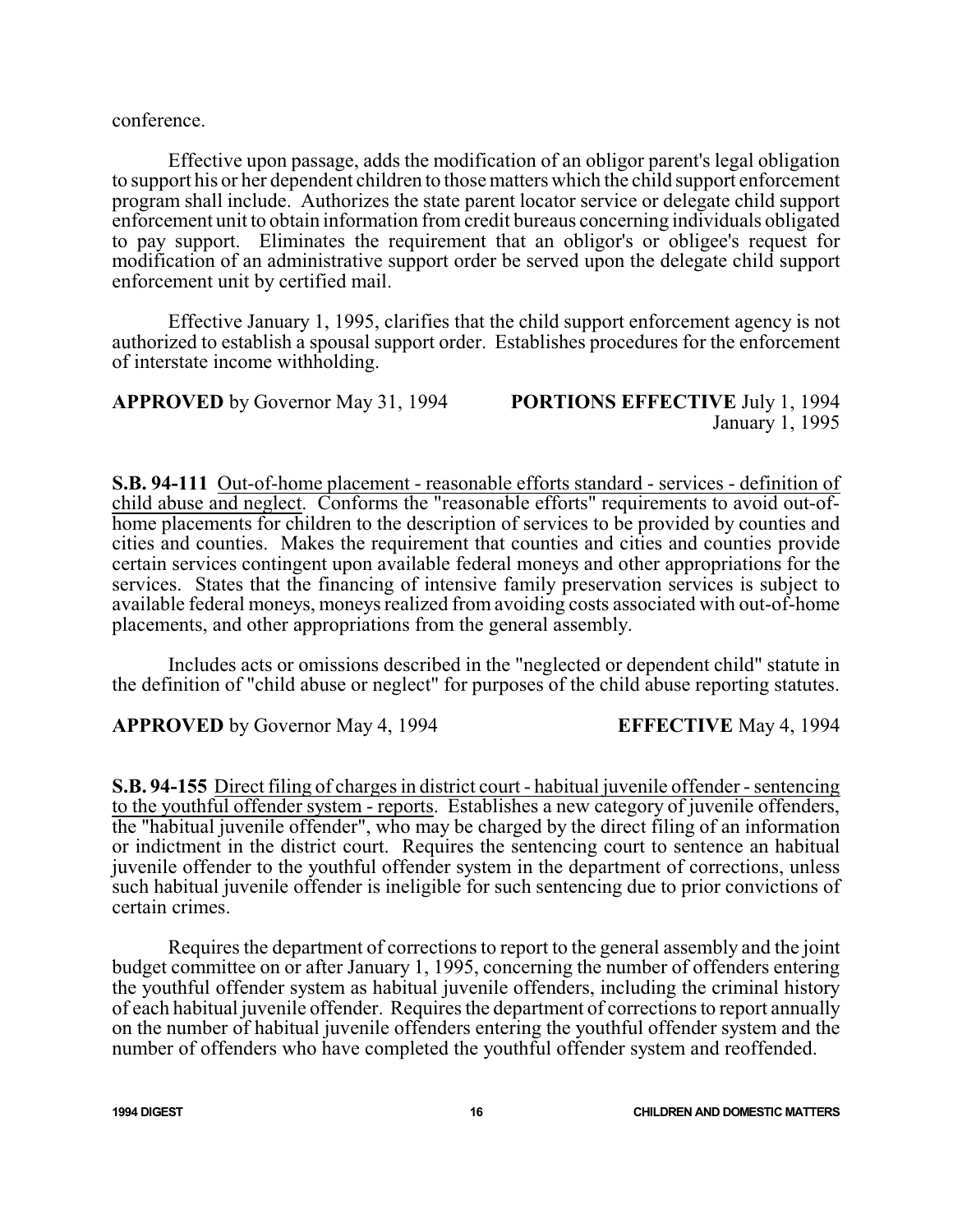Applies to any delinquent act that constitutes a felony which is committed on or after July 1, 1994, and which is committed subsequent to 2 prior adjudications of delinquency for separate delinquent acts that constitute felonies, regardless of whether the delinquent acts, upon which the prior adjudications of delinquency were based, were committed on or before July 1, 1994.

Appropriates \$8,824 and 0.2 FTE to the judicial department for allocation to the state public defender for the implementation of the act. Reduces the general fund appropriation to the department of human services, division of youth services, community programs, purchase of contract placements, by\$1,157,481 and allocates beds provided for in House Bill 94-1340 to implement the act.

**APPROVED** by Governor June 3, 1994 **EFFECTIVE** July 1, 1994

**S.B. 94-192** Juveniles - youthful offenders - intensive family preservation program for offenders authorized - implementation - plans required. Provides for 2 urban judicial districts and one rural judicial district selected by the chief justice of the Colorado supreme court to participate in a pilot program for the provision of intensive family preservation services for juveniles who might otherwise be committed or sentenced to the department of human services or placed under the supervision of the county department of social services or have been sentenced or committed to the department of human services and are subject to parole, as a condition of parole. Requires that the judicial districts selected for the pilot program commit to implement a plan developed by the department of human services and the state judicial department to include in the pilot program juveniles who are placed on probation and who will be required to participate in the pilot program as a condition of probation. Requires that the judicial districts commit to use a portion of a juvenile services block grant from the state judicial department for the implementation of the plan.

Describes juveniles who are eligible and those who are ineligible for participation in the family preservation pilot program. Describes how juvenile offenders and adjudicated juveniles may be placed in the pilot program. Describes the criteria and the process for the selection of the pilot judicial districts. Describes consequences for a juvenile's failure to cooperate or participate in the family preservation program.

Requires the department of corrections to develop a plan that provides for a similar pilot program for juveniles who: Have been convicted as adults, have had that sentence suspended, have been committed to a determinate sentence in the youthful offender system in the department of corrections, and have successfully completed the institutional phase in the youthful offender system and are subject to intensive supervised community release as a condition of parole. Requires the department of corrections to submit the plan to the general assembly on or before January 1, 1995.

Requires the executive director of the department of human services, in consultation with the judicial department, to develop and implement an intensive family preservation plan for the judicial districts participating in the pilot program. Describes the services available to juveniles and their families under the pilot program, including those that focus on family strengths, crisis intervention, concentrated assistance in the development and enhancement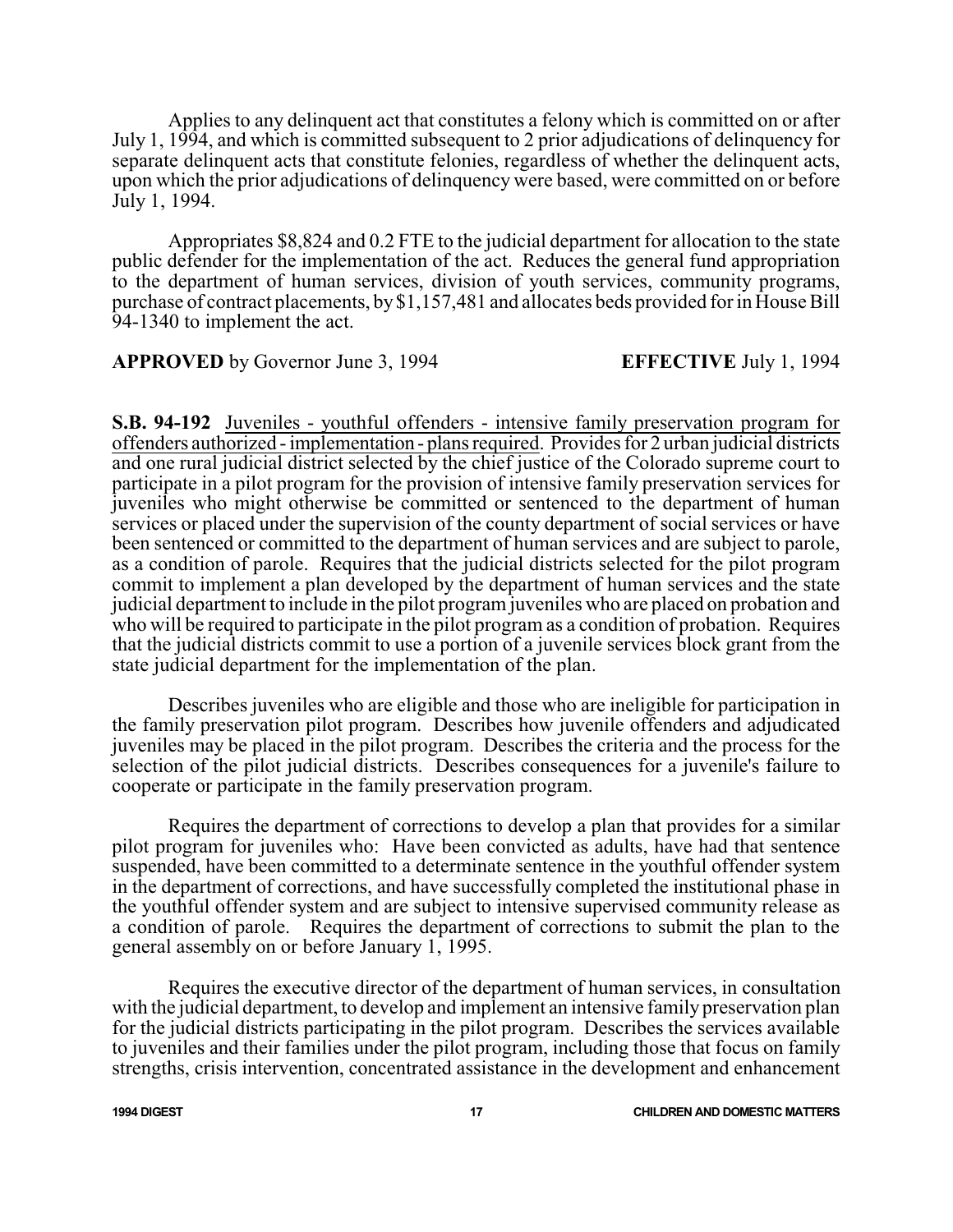of parenting skills, and individualized and group counseling. Allows the executive director of the department of human services to contract with any public or private entity to provide services.

Requires the department of human services, in consultation with the judicial department, to contract with an independent entity to evaluate annually the progress of the pilot program. Requires the department of human services, in consultation with the judicial department, to submit an annual report to the general assembly on the effectiveness of the program that addresses projected cost-savings and the feasibility of implementing the intensive family preservation program for juveniles statewide.

Repeals the statutory section that requires the department of corrections to develop a plan for implementing the family preservation pilot program for juveniles sentenced to the youthful offender system, effective July 1, 1995. Repeals the family preservation pilot program, effective July 1, 1998.

### **APPROVED** by Governor June 3, 1994 **EFFECTIVE** July 1, 1994

**S.B. 94-205** Child abuse and neglect - grievances against county departments of social services regarding abuse reports - creation of citizen review panels - notice of rights to families. Requires the state department of human services to adopt rules by January 1, 1995, pursuant to which each county department of social services may, at the county's option, implement a conflict resolution process concerning the county department's response to reports of child abuse and neglect. Requires that the rules provide for creation of citizen review panels in participating counties to hear grievances and for transmittal of final appeals to the governing body of each county. Requires that participating counties provide an annual report on the complaints received and their resolution and that the state department report to the general assembly on compliance.

Requires the state department to prepare a standardized notice of rights and remedies for families from whom children have been removed.

**APPROVED** by Governor June 3, 1994 **EFFECTIVE** June 3, 1994

**H.B. 94-1042** Parental rights - relinquishment and termination - annulment of adoption decree - time limitations. Acknowledges that parental relinquishment and adoption of children are important and necessary options to facilitate the permanent placement of minor children in certain circumstances. Identifies the intent of the general assembly to promote the integrity and finality of adoptions and to protect children from being uprooted from adoptive placements.

Requires courts to set relinquishment hearings expeditiously and permits an order of relinquishment of one parent's parental rights prior to the relinquishment or termination of the other parent's parental rights. Authorizes the revocation of a relinquishment only within 90 days after the entry of the relinquishment order and only if the relinquishing parent establishes by clear and convincing evidence that the relinquishment was obtained by fraud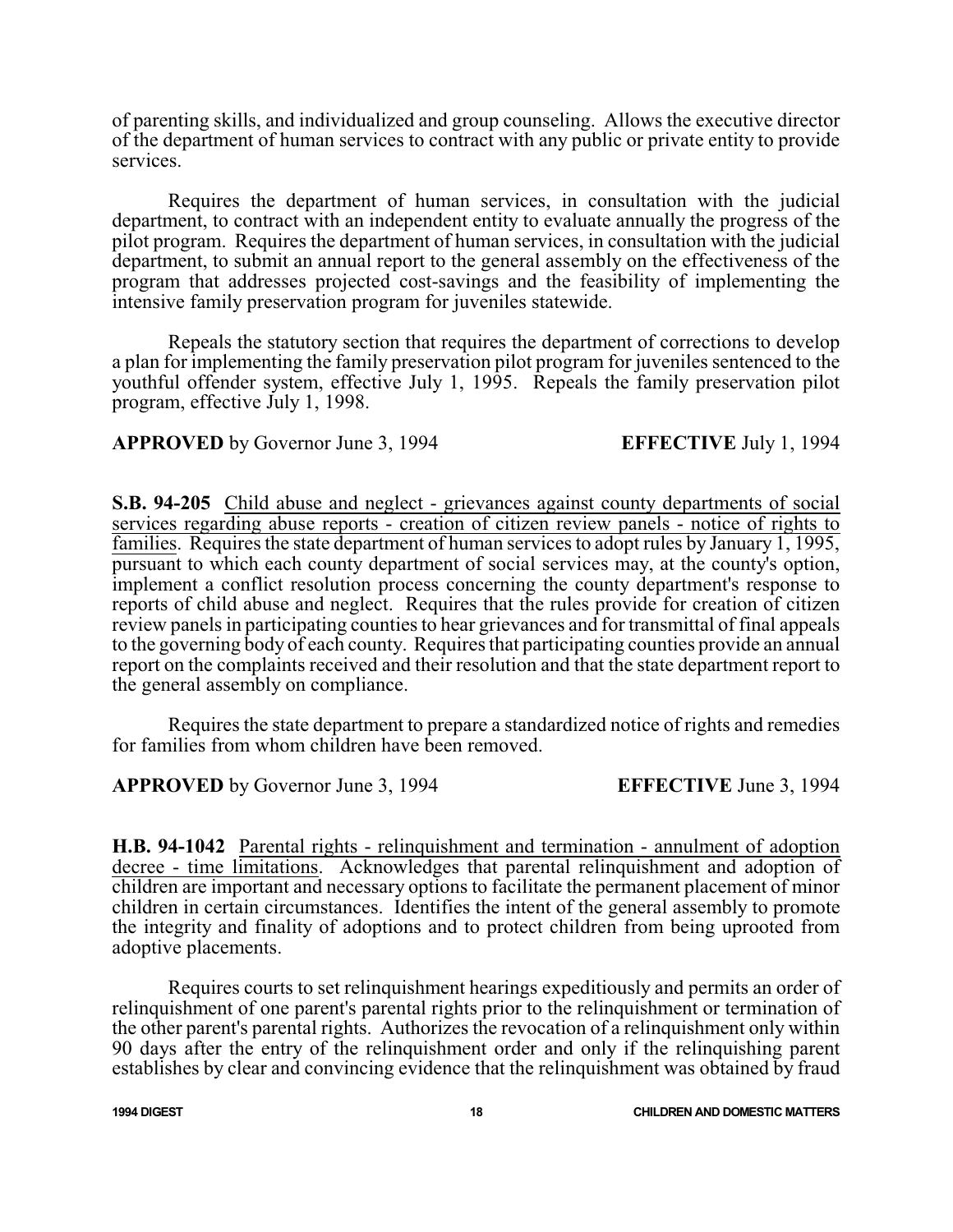or duress. Disallows the revocation of a relinquishment if the relinquishment or termination of the other birth parent's rights was not obtained because the relinquishing parent knew, but did not disclose, the name or whereabouts of the other parent. If the relinquishment is revoked and no other grounds for termination exist, directs the court to dismiss any proceeding for adoption and to determine custody in accordance with the best interests of the child.

When one parent relinquishes, proposes to relinquish, or consents to the adoption of a child, specifies that the requirement to file a petition to terminate the other parent's parentchild legal relationship applies whether or not such other parent is a presumed parent of the child. Requires the court to terminate such other parent's parental rights if, after notice, such other parent fails to appear or appears but cannot personally assume legal and physical custody promptly.

If the other parent demonstrates the desire and ability to personally assume legal and physical custody promptly and if the court determines that the person is the child's other birth parent, directs the court to set a hearing as expeditiously as possible to determine whether the individual's parental rights should be terminated or whether the custody of the child needs to be determined or a dependency and neglect action filed. Specifies the bases upon which the court may terminate the other parent's parental rights. Requires the court to give paramount consideration to the physical, mental, and emotional conditions and needs of the child in considering the termination of the parent-child legal relationship. Creates an affirmative defense for a parent of a child less than one year of age, that any neglect, failure to establish a substantial relationship, or failure to take substantial responsibility for the child was due to impediments created by the other parent or the custodian. Creates a rebuttable presumption that the best interests of the child will be served by granting custody to the person in whose care the child has been for more than one year.

Authorizes persons who have or did have the child in their care to intervene as interested parties to present evidence to the court regarding the nonrelinquishing parent or regarding their own suitability as a placement of the child.

Reduces from 3 months to 30 days the time period within which the termination of a birth parent's parent-child legal relationship may be questioned except upon the basis of fraud. Limits the period of time within which a termination may be questioned on the basis of fraud to 90 days. Requires that the notice provided to those persons identified as the other birth parent or possible birth parent identify that the failure to file an answer or to appear within a specified period of time may likely result in the termination of parental rights.

Reduces from 2 years to 90 days the time period within which a final decree of adoption may be attacked by reason of any jurisdictional or procedural defect; except that in the case of a stepparent adoption, identifies that a decree of adoption may not be attacked by reason of fraud, whether or not there is a jurisdictional or procedural defect, after the expiration of one year.

Applies to all orders of relinquishment and termination and all decrees of adoption entered on or after the effective date.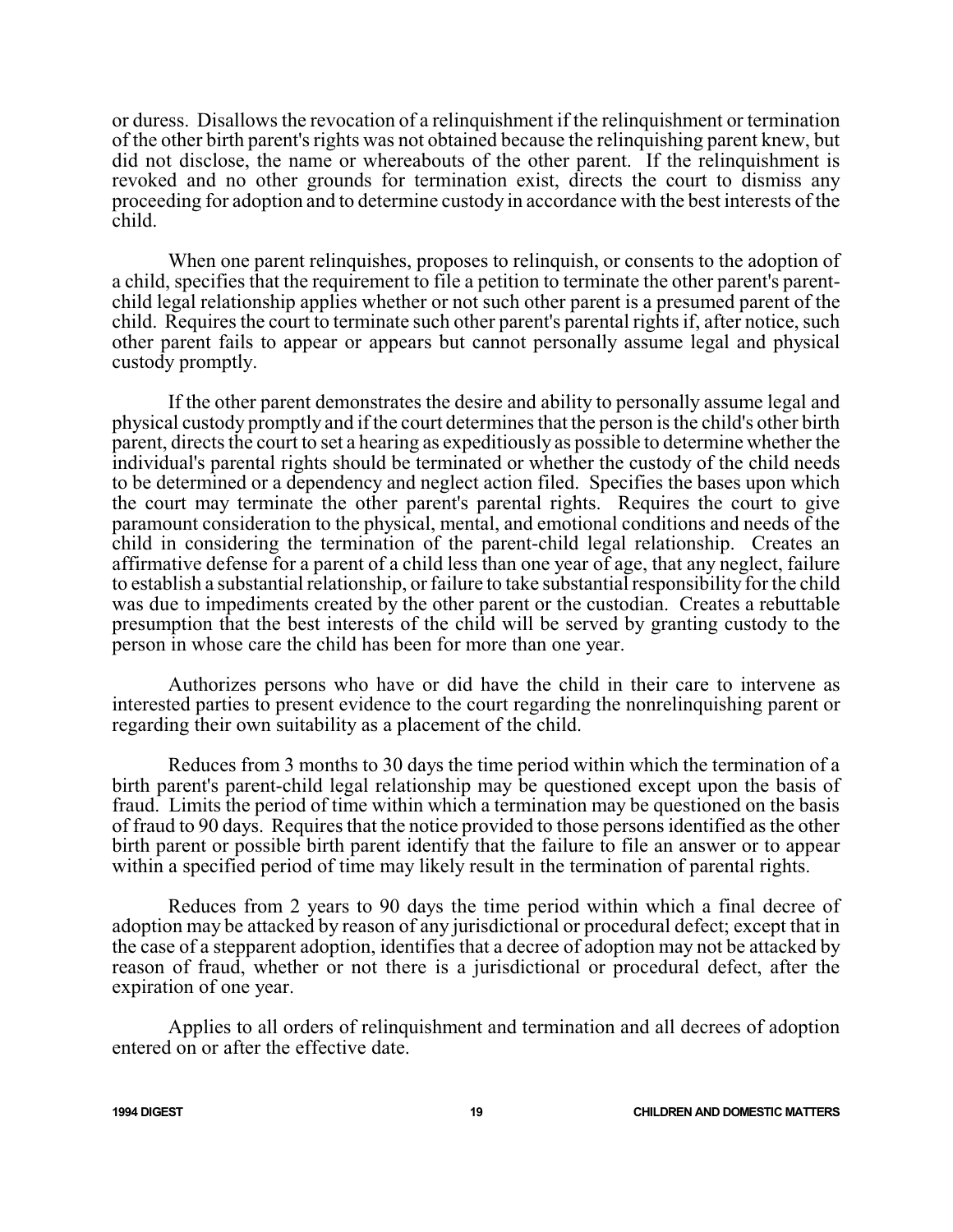**H.B. 94-1070** Adoption - designated relative adoptions - waiver of assessment and approval procedures. Authorizes the court to waive assessment and approval requirements when a birth parent designates a child's grandparent, aunt, uncle, brother, or sister as the person with whom they wish to place their child for purposes of adoption. Specifies that the court may proceed to finalize such adoptive placements upon finding that placement is in the best interests of the child.

**APPROVED** by Governor March 15, 1994 **EFFECTIVE** March 15, 1994

**H.B. 94-1141** Juveniles - accessibility of arrest and criminal records - detention - bail and transfer proceedings. Allows public access to juvenile arrest and criminal records in the custody of the investigative law enforcement agency and the agency responsible for filing a delinquency petition, rather than only those in the custody of the court. Adds records based on additional types of offenses and juvenile conduct to records that are currently available to the public. Includes fire investigators as law enforcement personnel who have access to certain juvenile records.

Requires that any juvenile held for criminal charges as an adult pursuant to a direct filing or transfer in a facility where adults are held be segregated, rather than separated by sight and sound, from the adults in the facility. Requires that a juvenile held in such a facility who is determined to be an escape risk or a threat to the safety of detention center personnel continue to be separated by sight and sound from the adults.

Specifies that, if any juvenile is denied bail on the basis that such juvenile is alleged to have committed specific acts and is presumed dangerous, such presumption shall continue to apply for the purposes of an application for modification of bail. Deletes criteria for the juvenile diversion program. Addsmultiple juvenile probation revocations based on felonious acts to multiple adjudications based on a felony as factors in establishing prima facie evidence that retention of the case by the juvenile court would be contrary to the best interests of the juvenile or the community.

Upon request, requires the municipal and county courts to issue a subpoena for the appearance of the parent, guardian, or lawful custodian of a child under the court's jurisdiction for a violation of a municipal or county ordinance. Allows the courts to hold a person in contempt for failure to appear without good cause.

For the purposes of specifying which juvenile may be sentenced to the youthful offender system in the department of corrections, defines a juvenile as a person who is under the age of 18 years at the time of sentencing.

**APPROVED** by Governor April 28, 1994 **EFFECTIVE** April 28, 1994

**H.B. 94-1178** Dependency and neglect - expedited procedures - children under the age of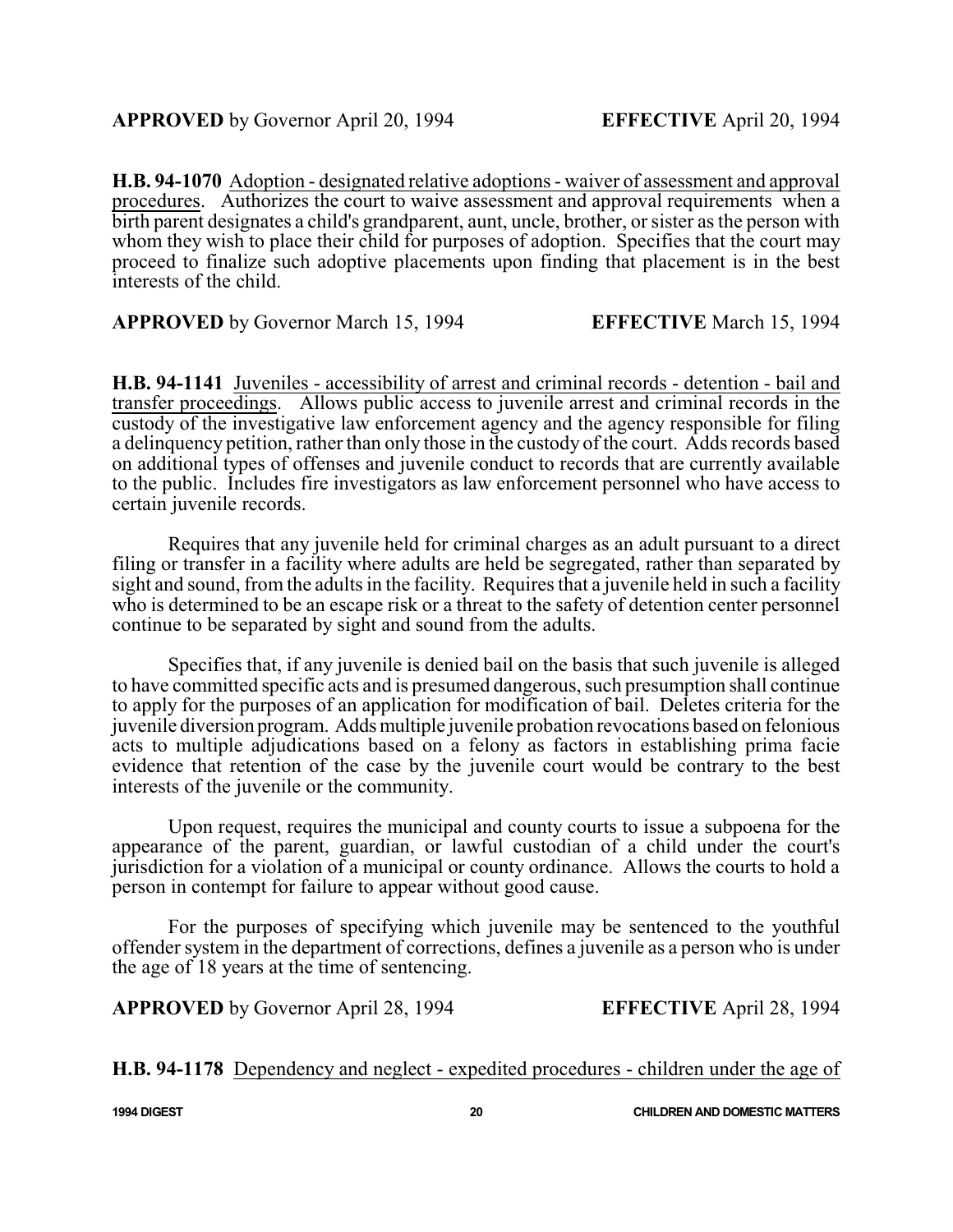6 - implementation on county-by-county basis - report - appropriation. Establishes expedited placement procedures applicable to children who are under 6 years of age at the time a petition alleging abuse or neglect is filed. Stipulates that such expedited procedures are to be implemented on a county-by-county basis beginning July 1, 1994 and directs the department of human services, in consultation with the judicial department and the governing boards of each county department of social services, to establish an implementation schedule which provides for statewide implementation by June 30, 2004. Requires each county to implement the expedited placement procedures for each new case filed on and after the applicable implementation date set for each county.

Prohibits dependency and neglect hearings involving a child under the age of 6 from being delayed or continued unless good cause is shown and the court finds that the best interests of the child will be served by granting a delay or continuance. In the event a delay or continuance is granted, requires that the hearing be rescheduled within 30 days and that the court set forth the grounds for granting the delay or continuance. Requires the court to include other children who reside in the same household as a child who is under 6 years of age in any hearing where the placement of such children is subject to determination. In the absence of good cause, prohibits a transfer of legal venue when a delay in judicial proceedings would result. Establishes a rebuttable presumption that any such delay would be detrimental to the best interests of such child.

Requires adjudicatory hearings involving a child under the age of 6 to be held within 60 days after the service of a dependency and neglect petition. In the absence of good cause and a finding that the best interests of the child will be served, requires the dispositional hearing to be held within 30 days following the adjudicatory hearing. Requires a decree of disposition to be entered within 30 days after adjudication. Declares the intent of the general assembly that, whenever possible, the dispositional and adjudicatory hearings be held on the same day.

Requires treatment plan placement reports prepared for a child under the age of 6 to include a list of services that are specific to the needs of the child and the child's family and that are available in the community where the family resides. Requires such reports to establish a priority of services when multiple services are recommended. Specifies that the treatment plan shall require the family to obtain services specific to the family's needs ifsuch services are available in the community where the family resides and based on treatment plan placement reports. Authorizes the court to terminate the parent-child legal relationship in cases involving a child who is under 6 years of age when the parent is determined to be unfit as a result of long-term confinement of such duration that the parent is ineligible for parole for at least 36 months after the date the child was adjudicated dependent or neglected and where the court has found by clear and convincing evidence that no appropriate treatment plan can be devised to address the unfitness. Establishes criteria to be applied in determining whether a parent has complied with the requirements of any court-approved treatment plan.

Requires permanency planning hearings for a child under 6 years of age to be held within three months after the decree of disposition. In the event a child has been placed out of the home for 3 months, requires the court to review the progress of the case and the treatment plan. Authorizes the court to order a county department of social services to show cause why a motion to terminate the parent-child relationship should not be issued. Specifies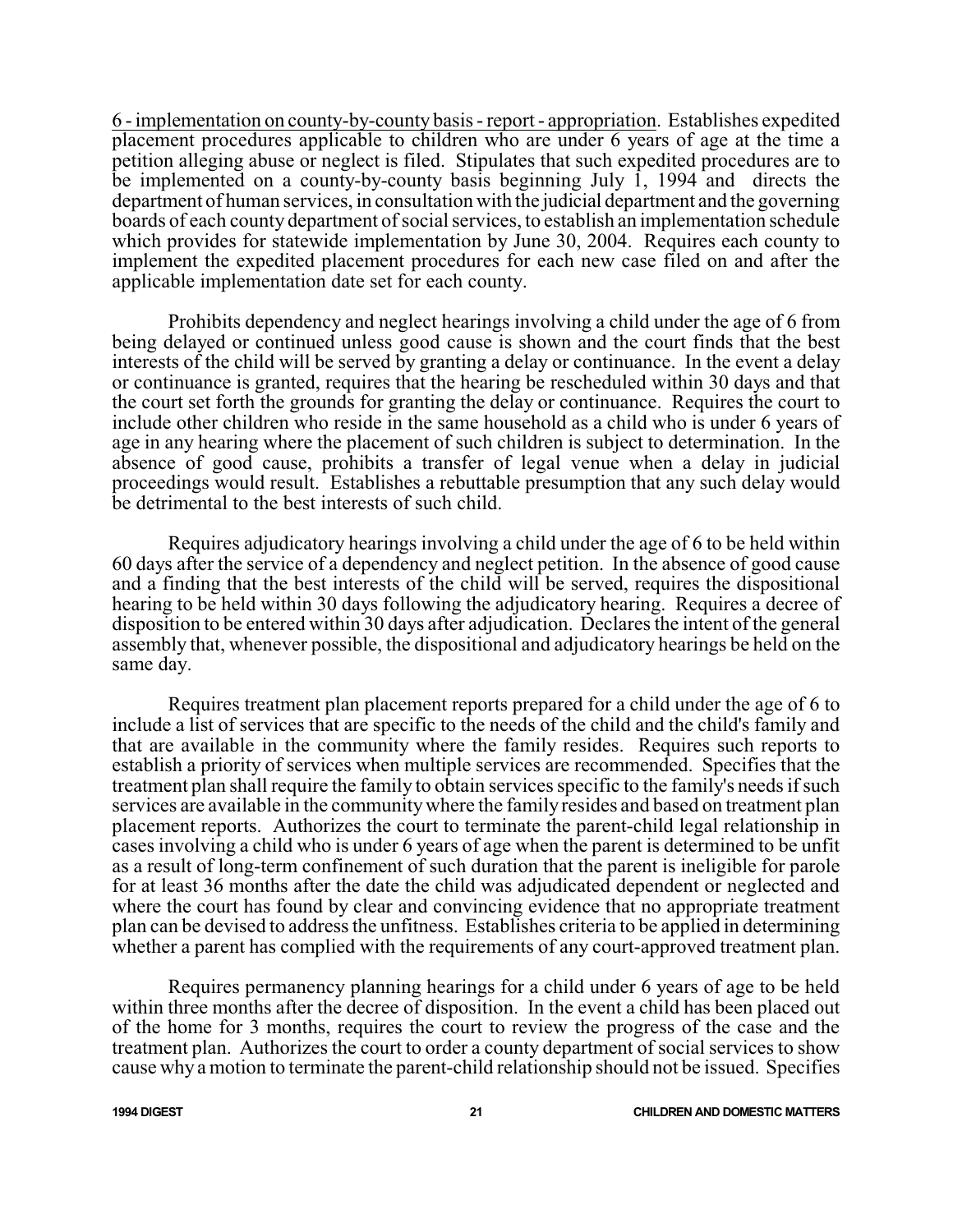conditions which may constitute such cause.

Requires a child under 6 years of age to be placed in a permanent home no later than 12 months after the original placement out of the home unless the court determines that such placement is contrary to the best interests of the child. In determining whether delay is in the best interests ofthe child, requires clear and convincing evidence that reasonable effortswere made to find the child a permanent home and such home is not currently available or that the child's mental health and/or physical needs or conditions deem it improbable that the child would be successfully placed. Requires the caseworker and the child's guardian ad litem to provide the court with a report specifying which services are being provided to the child to remedy the child's problems. Requires the case to be reviewed at least every 6 months until the child is permanently placed. Specifies that clear and convincing standards of evidence shall be applicable at any such review. Defines permanent home.

On or before December 31, 1995, and on December 31 each year thereafter, requires a written report to be submitted by the department of human services, in consultation with the judicial department, to the joint budget committee regarding program effectiveness, progress toward statewide implementation, and whether any out-of-home placement costs have been avoided as a result of the expedited procedures. In the event costs have been avoided, requires the department of human services to request that any available moneys be transferred from the out-of-home placement budget category to the family issues cash fund for the purpose of implementing the act.

Appropriates \$300,000 from the family issues cash fund to the department of human services for the implementation of the act. Decreases the amount appropriated from cash funds in the annual general appropriation act to the department of human services, child welfare, family and children's programs category by \$300,000. Specifies that no additional general fund moneys shall be expended for the program beyond those appropriated to the family issues cash fund for the purpose of the act.

**APPROVED** by Governor June 3, 1994 **EFFECTIVE** July 1, 1994

**H.B. 94-1226** Domestic abuse prevention - restraining orders. Adds a general relief provision to the list of topics that a restraining order to prevent domestic abuse may include. Deletes the provision that renders a restraining order to prevent domestic abuse null and void if the restraining order is not written in a prescribed form. Prohibits any judge, magistrate, or other judicial officer fromissuing a temporary restraining order to prevent domestic abuse that is not in the prescribed form. Authorizes the court to make a temporary restraining order to prevent domestic abuse permanent, without the necessity of further notice or service upon the responding party, if such party fails to appear at the show cause hearing.

**APPROVED** by Governor April 28, 1994 **EFFECTIVE** July 1, 1994

**H.B. 94-1283** Dependency and neglect - mediation services - pilot program. Creates a pilot program to provide mediation services in child dependency and neglect cases. Directs the state board of human services to designate 2 or more counties for the pilot program.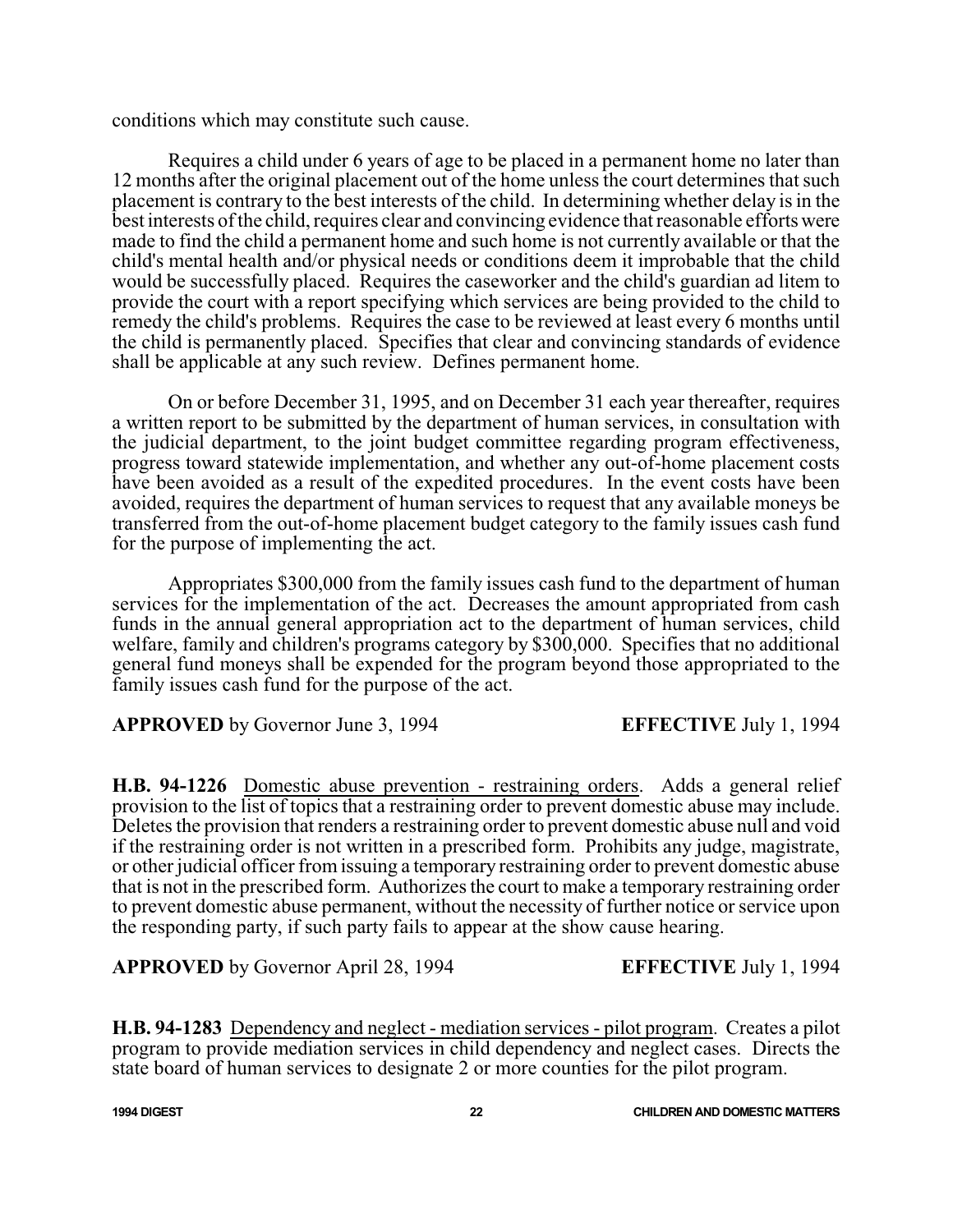Authorizes a court within a pilot programcounty to refer a dependency or neglect case to mediation at any time after the court obtains jurisdiction over any of the parties. Prohibits mediation unless a party is represented by counsel or has waived the right to counsel. Prohibits mediation in a case if there is a criminal charge or conviction involving the issues of the case or if there is a victim who alleges physical injury, sexual abuse, or domestic violence involving the issues of the case. Terminates the mediation in a case under the pilot program upon request of one of the parties, upon a determination by the mediator that the case is inappropriate for mediation or that an agreement between the parties is unlikely, upon a determination by the court that the case is not a proper case for mediation, or upon the reaching of a partial settlement by the parties.

Requires each county in the pilot program to establish a fee for mediation services that is sufficient to fund the pilot program. Authorizes the use of a sliding fee scale. Prohibits the provision of mediation services under the pilot program to any person who has not paid the established fee.

Authorizes the court to continue any pending court hearing if the parties in a case are engaging in good faith mediation. If a full or partial agreement is reached in a mediation, directs the parties to prepare a written agreement to be presented to the court as a stipulation. Authorizes a mediator to provide mediation services if the mediator has been approved by the office of dispute resolution in the judicial department and has obtained any training or approval required by the county. Allows a guardian ad litem or other mediator to provide mediation services in a case only if he or she has not previously had contact with any of the parties. Provides that any mediation is subject to confidentiality requirements.

Requires each county in the pilot program to prepare a written report regarding the pilot mediation program in the county on or before January 1, 1996.

Repeals the program on July 1, 1999.

**APPROVED** by Governor May 31, 1994 **EFFECTIVE** July 1, 1994

**H.B. 94-1308** Adoption - placement of children - avoidance of delay due to consideration of racial resemblance. Allows consideration of racial background in out-of-home foster care placements and in placements with adopting families, but prohibits any delay in such placements due to attempts to assure racial resemblance between the child and the foster family or the adopting family.

**APPROVED** by Governor April 19, 1994 **EFFECTIVE** July 1, 1994

**H.B. 94-1357** Child welfare services - authorization for county establishment of noncategorical program fund. Authorizes any county to establish a noncategorical program fund identical to the program implemented in Mesa county on a pilot basis. The fund, consisting of federal, state, and county moneys, is used to provide child welfare services to at-risk children and their families. Disallows the allocation of general fund moneys to any other participating county in the manner such moneys were allocated to Mesa county under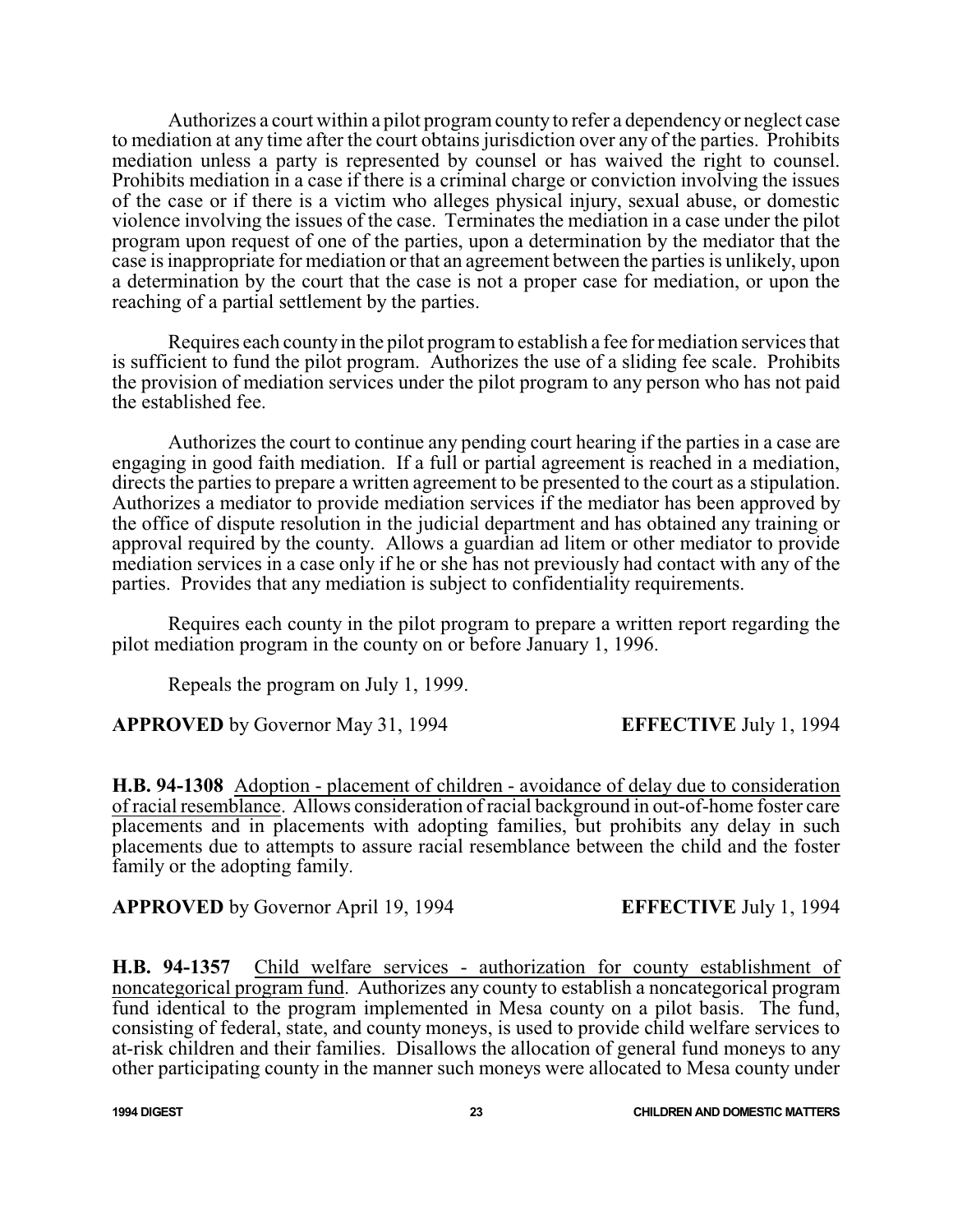the pilot program. Specifies that the fund for any county may include contributions from the fund of any other participating county. Requires the county board of social services for any participating county to follow the same procedures that were applicable under the pilot program for adoption of a three-year plan for the program and for revision and readoption of such plan prior to its expiration.

**APPROVED** by Governor May 31, 1994 **EFFECTIVE** July 1, 1994

**H.B. 94-1368** Colorado children's trust fund - disbursement of moneys - appropriation. Authorizes the Colorado children's trust fund board to disburse moneys from the Colorado children's trust fund, which moneys cannot otherwise be disbursed until the total amount of assets in the fund exceeds five million dollars, only in accordance with an appropriation from the fund made by the general assembly.

Appropriates \$500,000 to the department of higher education for allocation to the Colorado children's trust fund board for the implementation of this act.

**APPROVED** by Governor May 23, 1994 **EFFECTIVE** July 1, 1994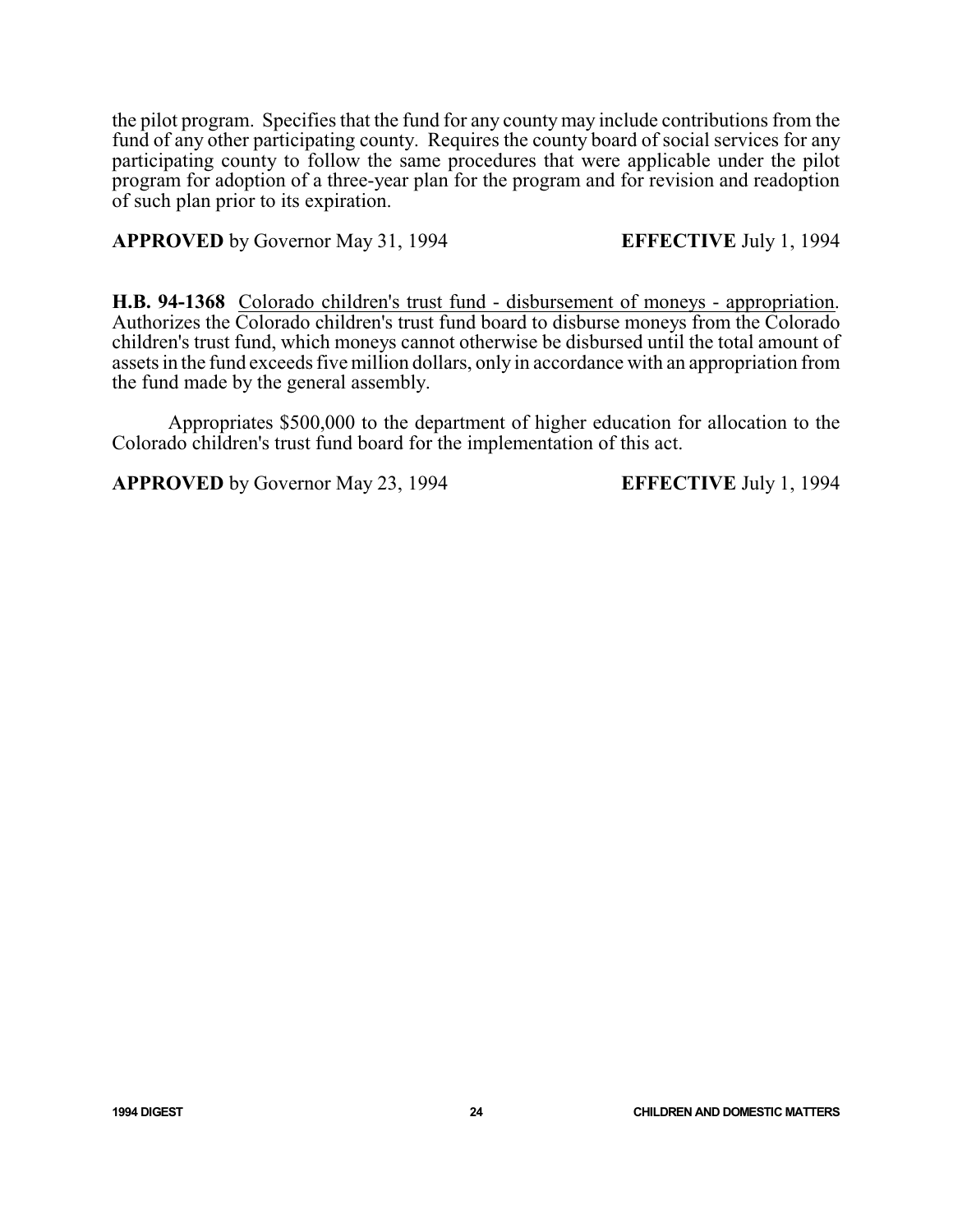#### **CONSUMER AND COMMERCIAL TRANSACTIONS**

**S.B. 94-132** Security interests - filing - committee - creation - hospital liens - appropriation. Eliminates the requirement for nonresidents that a security interest on farm products, to be perfected, must be filed both in the office of the clerk and recorder of the county where the goods are kept and where the land is located. Provides instead that such a security interest will be perfected if it is filed in the office of any county clerk and recorder. States that a security interest filed after July 1, 1994, will not be deemed perfected unless an effective financing statement is also filed. Provides that when such statements are filed by computer modem access they may be filed in the same office as the security interest.

Creates a committee to study the establishment of a system to simplify the filing of security interests and the retrieval of information concerning same. Requires the committee to examine methods of providing filers with a system whereby they will perfect security interests, including certain effective financing statements, with one filing at one location. Requires the committee to report its recommendations to the general assembly by January 1, 1995. Specifies the composition of the committee and repeals such committee effective July 1, 1995.

Defines effective financing statement to include a fax copy of a statement and, if permitted by federal law or rule, an electronically transmitted filing. Requires that an annual maintenance fee of \$10 per filing be paid for an effective financing statement to remain effective 5 years.

Eliminates the requirement that master lists be distributed by the state central filing system board on a quarterly basis and provides instead that the board shall determine the frequency with which such lists shall be distributed.

Eliminates the stated hours during which inquiries concerning information provided by effective financing statements may be made at the office of the state central filing system board and provides instead that the board shall designate the times during which such inquiries may be made.

Eliminates a requirement that the general assembly approve any contract which the board enters to design, implement, operate, or improve the central filing system.

Repeals the "Central Filing of Effective Financing Statement Act" and provisions concerning the state central filing system board, effective July 1, 1996.

Provides that a hospital lien shall take effect when a written notice is filed with the secretary of state, not the division of insurance. Exempts liens properly recorded before July 1, 1994, from the new requirement.

Appropriates \$30,584 to the department of agriculture for allocation to the state central filing system board for the implementation of the act.

**APPROVED** by Governor May 31, 1994 **EFFECTIVE** July 1, 1994

**1994 DIGEST 25 CONSUMER AND COMMERCIAL TRANSACTIONS**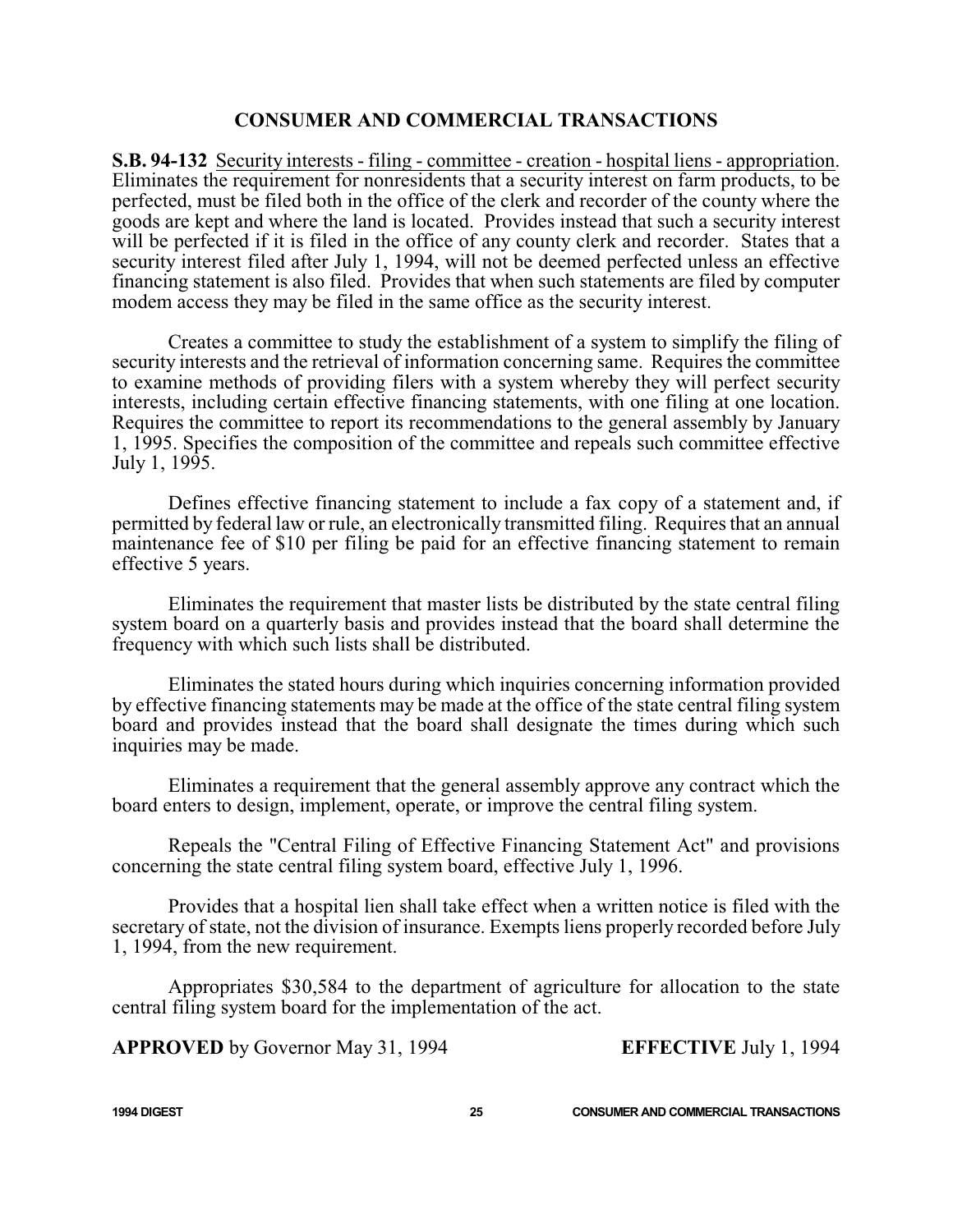**S.B. 94-176** Consumer credit - allowable charges - practices of issuers - notice to and consent of buyers - federal preemption - exemption from usury laws. In connection with revolving charge accounts and revolving loan accounts, allows creditors to impose minimum credit service charges or finance charges up to 50 cents, cash advance charges up to 2½ of the amount advanced, annual fees, and returned-check fees up to \$20.00. Requires advance notice to the consumer of certain changes in the terms of a credit agreement, including an increase in the minimum periodic payments required on the unpaid balance. Relocates and revises requirements for clear and conspicuous disclosure in any solicitation or application to open an account of applicable annual percentage rates, the variability of annual percentage rates and the ranges in which rates apply, if variable, and annual or monthly charges imposed.

Construes the use of a revolving charge account or revolving loan account as an acceptance by the consumer of the seller's or lender's terms then in effect, creating a binding contract on those terms.

Prohibits a seller from charging a buyer in advance for lodging or motor vehicle rental services to be provided in the future without first giving the buyer notice and an opportunity to reject the services.

Repeals existing state opt-out provisions under federal laws prescribing uniform interest rates and preempting state interest-rate controls.

Exempts from state usury laws the minimum interest charges and other charges and fees authorized by the act as well as other similar charges and fees specifically authorized by law.

Applies to purchases and extensions of credit on or after July 1, 1994.

**APPROVED** by Governor May 31, 1994 **EFFECTIVE** July 1, 1994

**H.B. 94-1102** Deceptive trade practice - use of the term "dietitian" by unauthorized persons. Makes it a deceptive trade practice for persons to claim orally or in writing that they are a "dietitian", "dietician", "certified dietitian", or "certified dietician" or to use the abbreviation "C.D.", or "D.", unless they have at least a baccalaureate degree in nutrition, dietetics, nutrition education, food systems management, public health nutrition, or another specified discipline from an accredited or other specified institution and either hold a certificate of registered dietician through the commission on dietetic registration or have completed 900 hours of preprofessional work experience under the supervision of a qualified dietitian.

**APPROVED** by Governor March 15, 1994 **EFFECTIVE** July 1, 1994

**H.B. 94-1132** Negotiable instruments - bank deposits and collections. Rewrites article 3 of the "Uniform Commercial Code" to update its provisions as recommended by the National Conference of Commissioners on Uniform State Laws. Changes the code as follows: Narrows the scope of the article by applying it to bearer or order instruments and checks;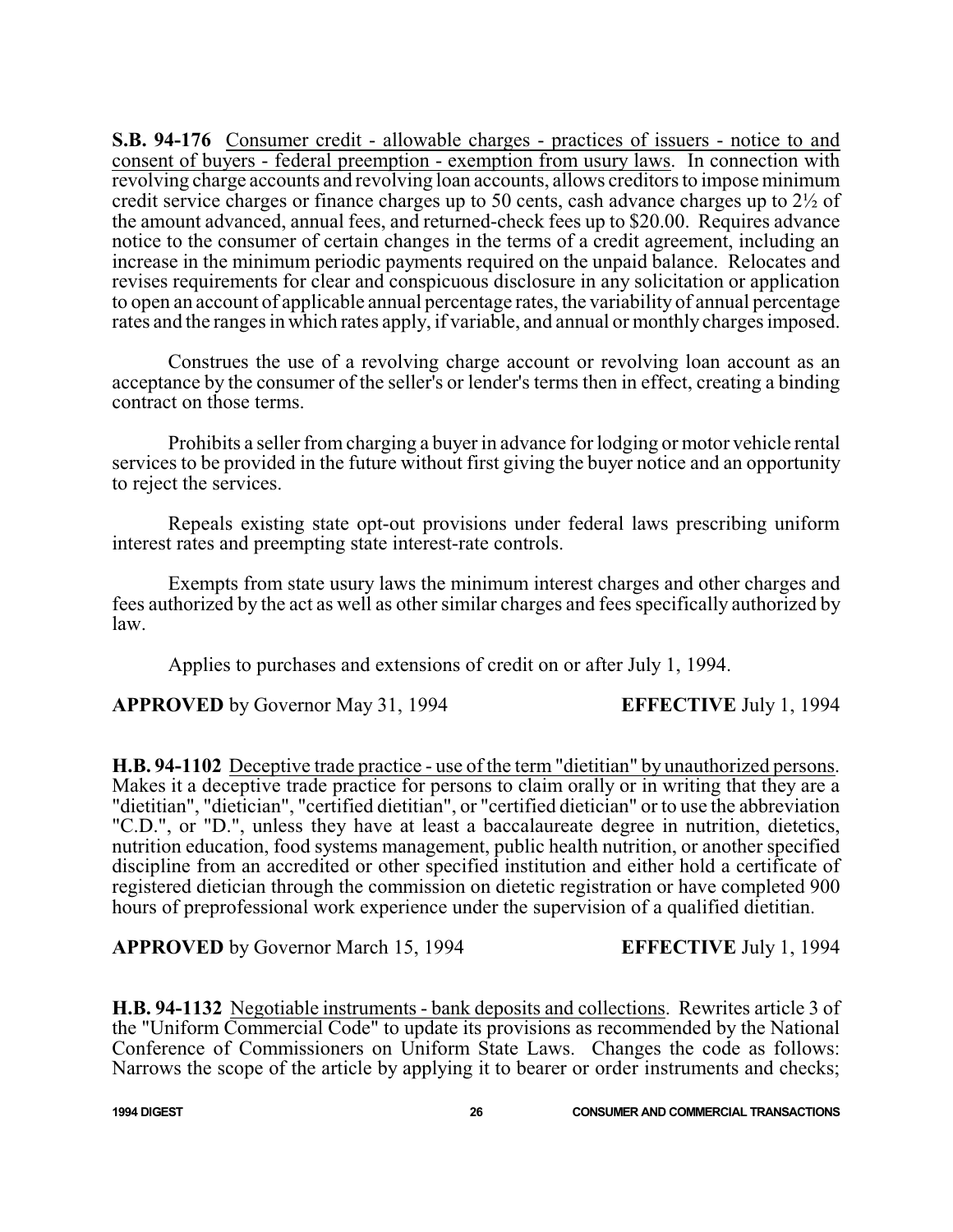eliminates the requirement that instruments contain a sum certain and substitutes a "readily ascertainable amount of money"; expands contribution rules to provide that a party who satisfies an instrument has a right of contribution from coparties who signed the instrument in the same capacity; includes a statute of limitations in the rules for determining when a cause of action accrues; when an instrument is an order instrument, requires an indorsement for negotiation; limits the effect of restrictive indorsements on the right to receive payment; explicitly makes a nondepositary payor bank exempt from liability with intermediary banks; adds a requirement for indicia of a regularly executed instrument to the other requirements for a "holder in due course".

Makes various amendments to article 4 of the "Uniform Commercial Code" to assure compatibility with the rewrite of article 3, including the following: Expands the definition of bank to include institutions that have customers with accounts and checking privileges; makes it clear that "truncation" can be used in transmitting instruments (sending images of an instrument rather than the actual instrument); adds a statute of limitations upon actions to enforce an obligation, duty, or right arising under article 4; expands warranty provisions to include "encoding" and "retention" warranties; and clarifies the acceptability of providing customers with detailed statements of accounts rather than actual items.

**APPROVED** by Governor April 28, 1994 **EFFECTIVE** January 1, 1995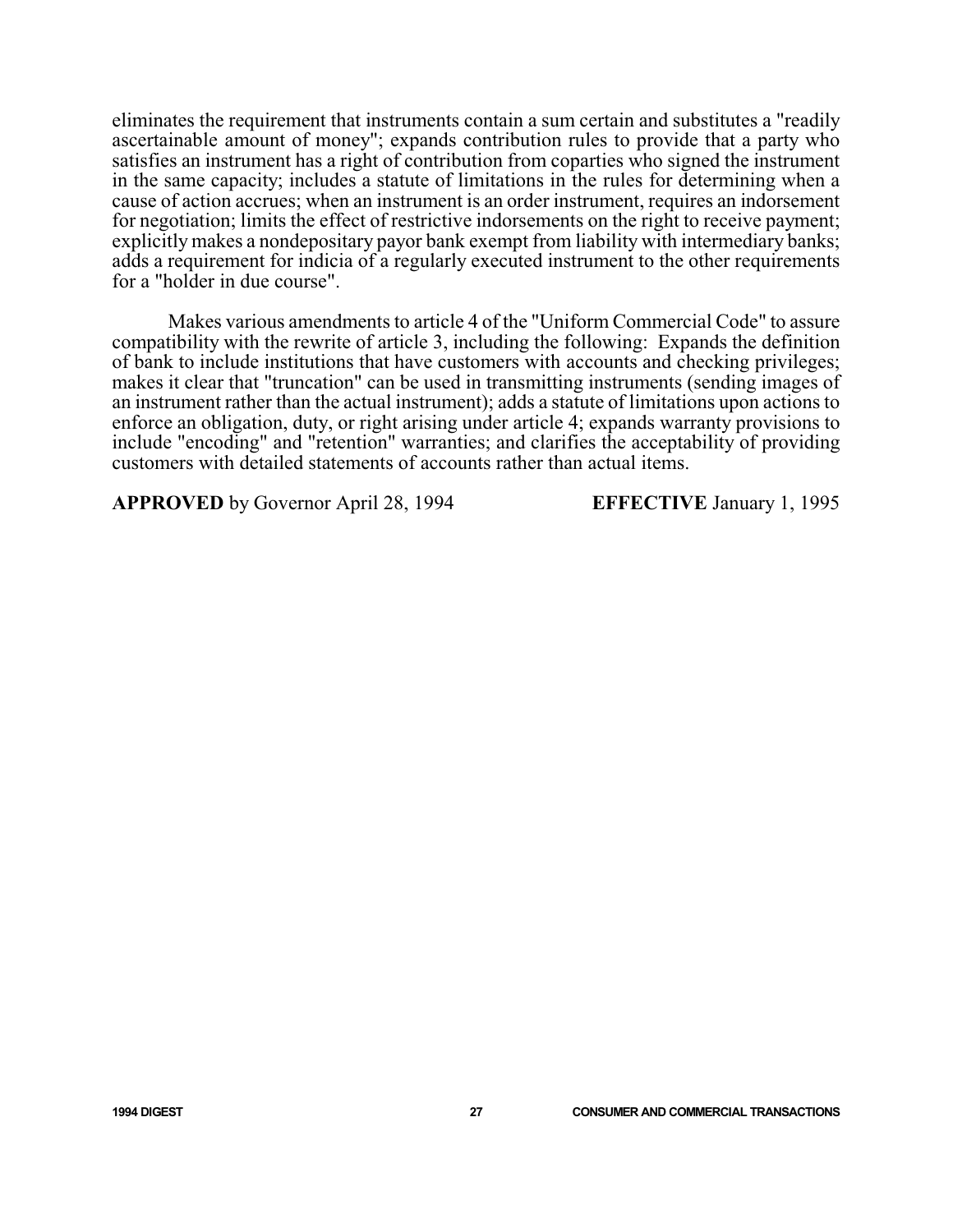#### **CORPORATIONS AND ASSOCIATIONS**

**S.B. 94-107** Limited liability companies - organization - powers - rights and liabilities of members - dissolution - merger and conversion. Makes a number of changes to the "Colorado Limited LiabilityCompanyAct" governing limited liability companies ("LLCs"), including both tax-related changes and non-tax-related changes.

Principal tax-related changes are as follows: (1) Provides options in terms of both continuation and admission to membership of transferees of property of an LLC; (2) Allows management bymembers in addition to managers; (3) Allows for the existence of one-person LLCs; (4) Eliminates the current requirement that there be 2 members remaining after dissolution in order for the LLC's business to continue; (5) Requires LLCs organized under the current act to make an affirmative election by all members to adopt the new act.

Other principal changes to existing LLC law are as follows: (1) Eliminates the 30-year limitation on duration; (2) Allows an LLC to carry on any lawful activity regardless of whether the activity is engaged in for profit or whether it could be engaged in by a limited partnership; (3) Prohibits "piercing the corporate veil" for mere failure to observe the formalities or requirements relating to the management of an LLC's business and affairs; (4) Adds provisions allowing mergers and the conversion of partnerships into LLCs; (5) Allows nonwritten operating agreements while specifying certain matters that must be agreed to in writing; (6) Prohibits amendment to the articles of organization except with the written consent of all members unless otherwise provided in a written operating agreement; (7) Provides for management by entities that are not natural persons; (8) Tightens resignation and buyout provisions, eliminating the right of a resigning member to receive the full value of the member's interest and limiting payments after resignation to income plus the return of contributions; (9) Eliminates the current requirement that the right to continue be included in the articles of organization; (10) Modifies rules governing the liability of members for contributions and for wrongful and rightful return of contributions; (11) Adds a provision permitting dissolution at the time or upon the occurrence of events specified in writing in the articles of organization or an operating agreement, in addition to currently existing grounds for dissolution such as death of a member; and, to cover cases of the death of a member, adopts rules similar to those applicable to a deceased partner in a partnership; (12) Provides for indemnification of members for expenditures following the partnership model rather than the corporate model, on which existing statutes are based; (13) Clarifies language dealing with agency authority of managers.

Wherever possible, incorporates into the act provisions based on uniform statutes such as the "Colorado Uniform Limited Partnership Act of 1981" ("CRULPA"), the Colorado "Uniform Partnership Law" ("UPL"), and recently updated drafts of the "Uniform Limited Liability Company Act" ("ULLCA"), the "Revised Uniform Partnership Act" ("RUPA"), and the "Revised Uniform Limited Partnership Act" ("RULPA").

**APPROVED** by Governor April 19, 1994 **EFFECTIVE** July 1, 1994

**S.B. 94-168** Unincorporated nonprofit associations - regulation - uniform act. Allows unincorporated nonprofit associations to receive, hold, and transfer real and personal property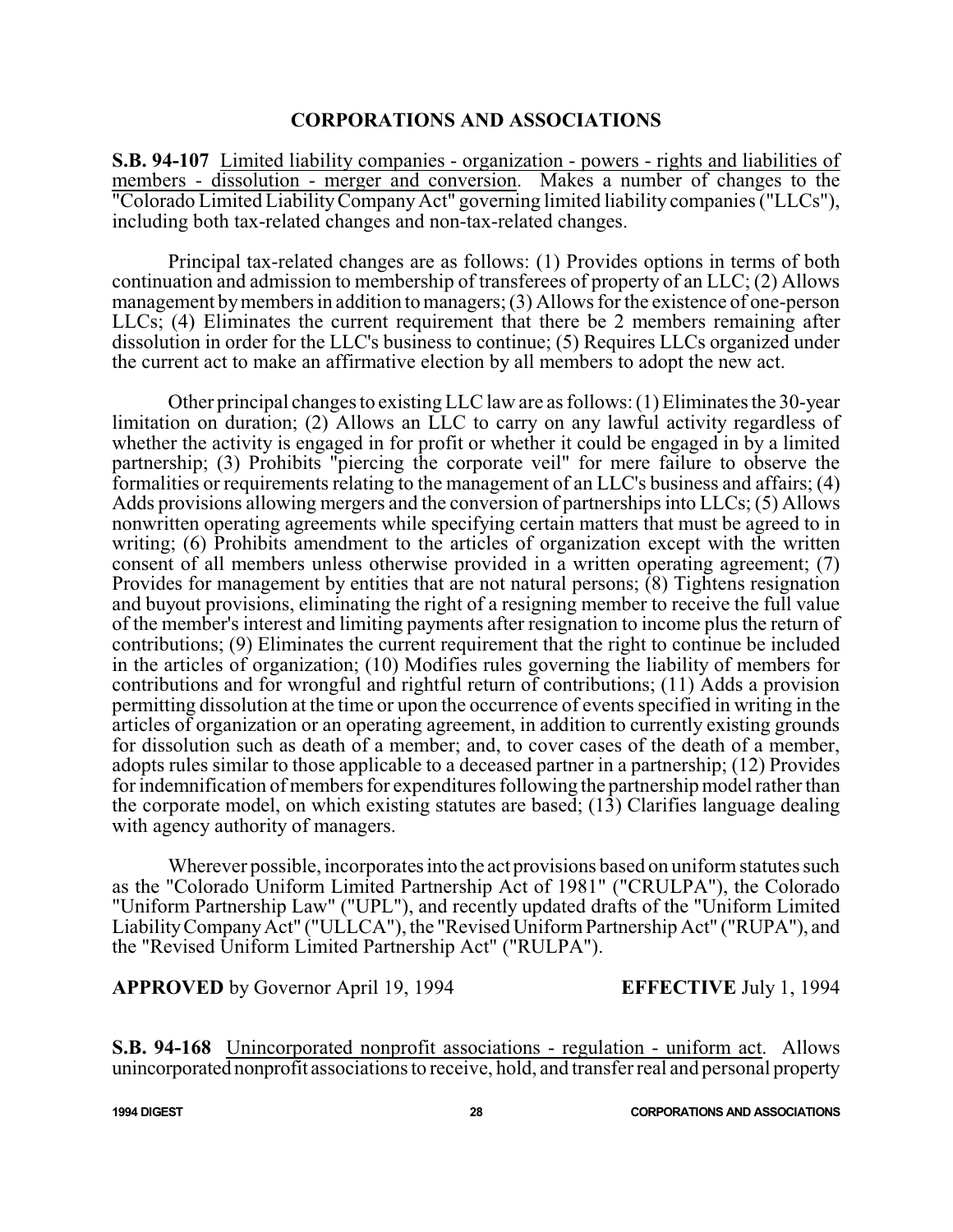in the name of the association in this state regardless of the relationship the association has with the state. Requires nonprofit associations to record statements of authority for the transference of real property before any property may be transferred. Sets forth what information must be contained in a recorded statement. Allows such statements to be relied upon by third parties involved in real estate transactions. Specifies the procedure for disposition of personal property belonging to an inactive nonprofit association.

Provides a limitation on the contract and tort liability of members of an association while permitting such an association to incur liabilities in its own name. Specifies that a judgment or order entered against the association is not necessarily a judgment or order entered against a member of the association. States that a claim against an association does not abate merely because of a change in its structure.

Permits associations to designate agents for service of process. Sets out how a summons and complaint must be served. Specifies that associations do not need to create any sort of corporation for this act to apply.

States that the provisions of the act apply to transfers of property which occurred before July 1, 1994, if the parties treated the transfer as effective. Specifies that a pre-July 1, 1994, transfer will only effectively impart notice if the transfer is recorded in the county in which the property is located on a date after July 1, 1994. Specifies that notice shall be effective as of the date after July 1, 1994, on which the recording occurs.

**APPROVED** by Governor May 22, 1994 **EFFECTIVE** July 1, 1994

**H.B. 94-1127** Cooperative telephone associations - use of patronage capital. Expands the term "patronage capital" to include capital credits, patronage dividends, and patronage refunds allocated by cooperative telephone associations. Allows cooperative telephone associations to use unclaimed patronage capital for expenditures associated with the provision of service.

**APPROVED** by Governor March 29, 1994 **EFFECTIVE** March 29, 1994

**H.B. 94-1131** Documents - filing - duties of secretary of state - service of process on business entities - registering and filing of trademark documents - classification of goods for trademark purposes - tradenames of and use of assumed names by corporations, limited partnerships, and limited liability companies. Allows notice of dissolution of a corporation or of revocation of authority of a foreign corporation to do business in Colorado, as well as notice of reinstatement, to be sent via regular mail rather than certified mail, return receipt requested. Defines "registered agent" of a nonprofit corporation and of a foreign nonprofit corporation. Outlines procedures for service of process on such corporations.

Adds provisions detailing procedures for filing of documents by the secretary of state.

Clarifies the criteria by which the secretary of state registers a trademark application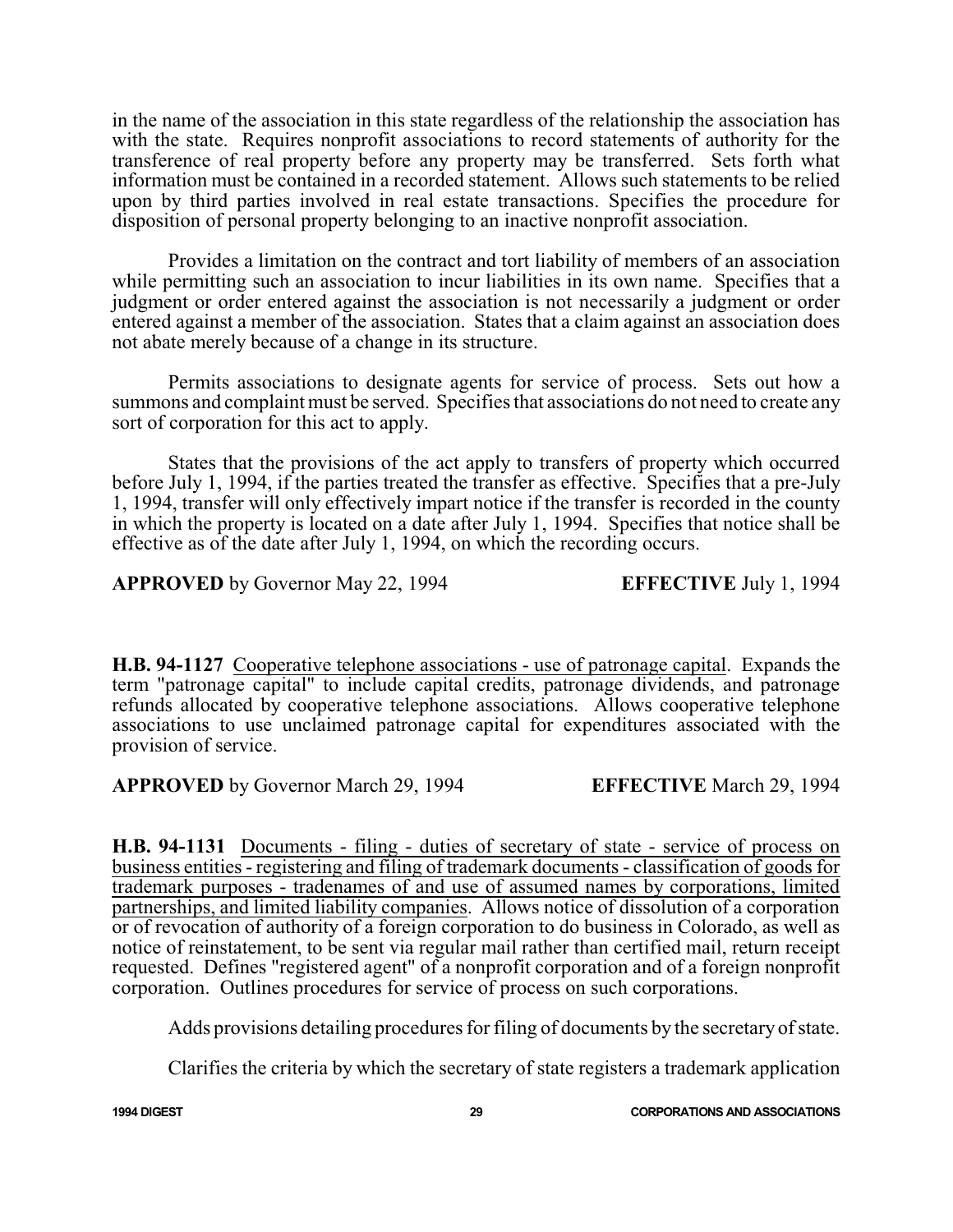or an assignment of a trademark. Repeals certain requirements of the secretary of state when registering a trademark registration (including the listing of date and place of registration, date of first use of trademark, and class of goods and services covered by the trademark) and simplifies the filing procedure by making it the same as for other corporate documents. Allows for appeal if a trademark application is rejected. Revises the statutory classification of goods and services for trademark purposes. Requires that a corporate or limited liability company name not be confusingly or deceptively similar to a registered trademark.

Adds limited liability companies to the entities mentioned in trademark statutes and other statutes relating to filing of documents with the secretary of state, including provisions relating to assumed names, trade names, and name changes. Deletes the separate requirement of "acknowledgment" of documents which are required to be "signed" by authorized persons and expands the list of persons who may sign such document. Deletes the requirement that limited liability companies and other entities include certain abbreviations such as "Ltd." in their registered tradenames.

Adds provisions concerning proof of receipt of documents to be filed by the secretary of state, including receipt of facsimile transmissions and procedures for requesting issuance of such proof.

**APPROVED** by Governor March 15, 1994 **EFFECTIVE** July 1, 1994

**H.B. 94-1193** Health care coverage cooperatives - provider networks - creation - powers and duties - requirements - appropriation. Authorizes the creation of health care coverage cooperatives for purposes of providing member health coverage and health care purchasing services and information and provider networks for purposes of enabling health care providers to engage in collaborative systems to deliver health care at competitive market prices to cooperatives and other purchasers. Establishes procedures for the organization of such health care coverage cooperatives in the form of not-for-profit business organizations currently recognized in law and provider networks in any form currently recognized in law. Requires health care coverage cooperatives to pay fees to the secretary of state as required by law and authorizes the executive director of the department of health care policy and financing to collect fees to cover the administrative costs of the executive director's duties under this act.

Provides that cooperatives shall consist of voluntary members and shall have governing bodies elected by such members. Specifies requirements for the privacy of health information obtained by such cooperatives. Requires cooperatives to obtain a certificate of authority from the executive director of the department of health care policy and financing and, until January 1, 1996, allows existing cooperatives or newly created cooperatives to be granted a certificate of authority. Authorizes the executive director of the department of health care policy and financing to promulgate rules to regulate health care coverage cooperatives under this act. Authorizes such executive director to provide, within available grants and donations, technical assistance in the form of in-kind services to cooperatives meeting certain requirements. Sets requirements for granting, denying, suspending, or revoking certificates of authority and authorizes administrative action to be taken directly against any responsible party of a cooperative for any violation of this act. Unless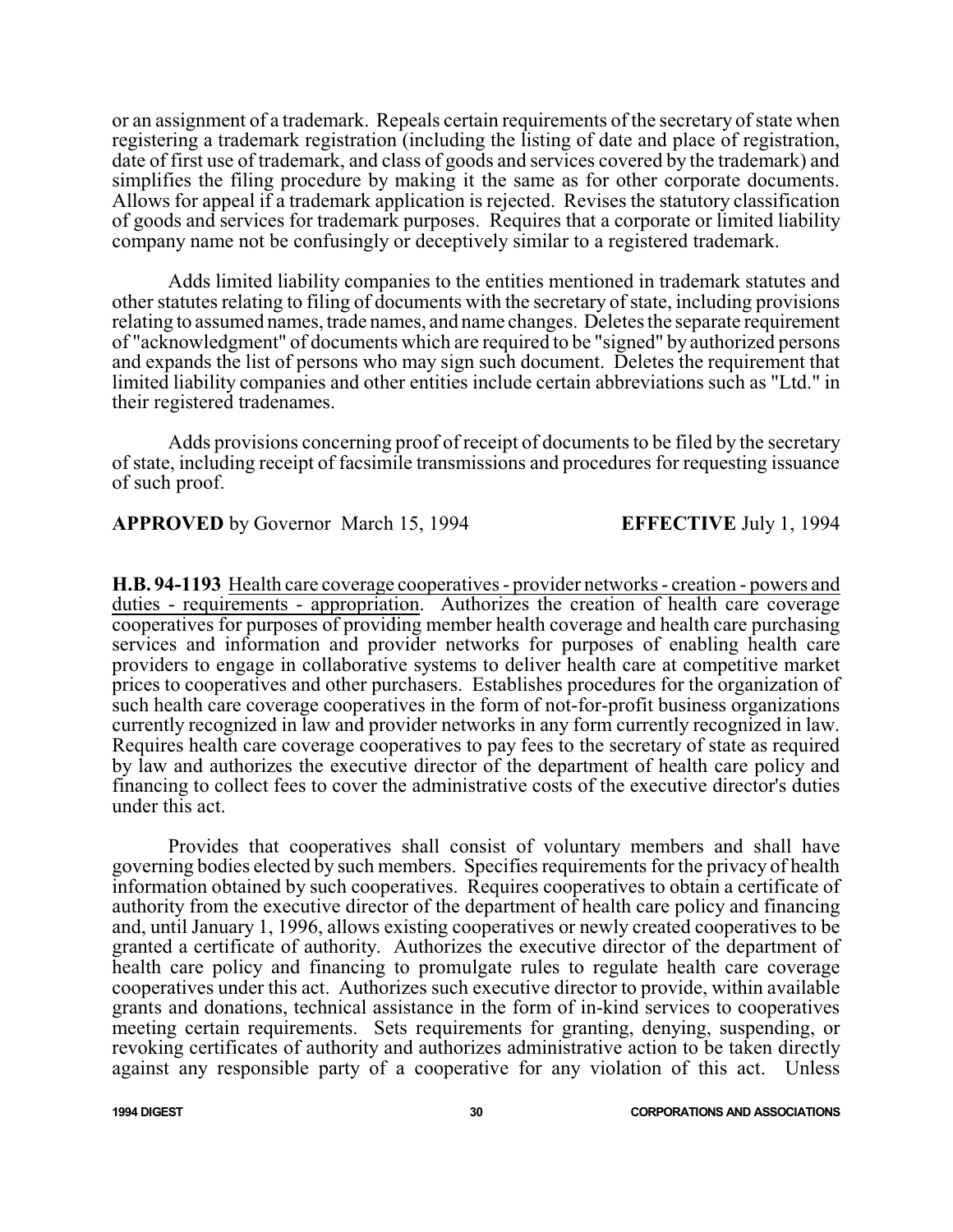specifically authorized, prohibits cooperatives from engaging in activities constituting the transaction of the business of insurance as defined in the insurance laws. Specifies the powers, duties, and functions of such cooperatives, including provisions with which cooperatives are required to comply, optional provisions, and provisions which specifically prohibit cooperatives from engaging in certain activities. Sets standards for marketing requirements for cooperatives.

Authorizes health care providers to conduct business collaboratively as provider networks. Specifies that if a provider network or individual provider is engaged in the transaction of insurance business, as defined in the insurance laws, such provider network or individual provider must be granted a certificate of authority by the insurance commissioner to do business as an insurance company or a health maintenance organization. Provides that a provider network or individual provider using a capitated contract or other agreement with a health insurer shall not itself be grounds for a determination by the insurance commissioner that the provider network or individual provider is engaged in the transaction of insurance business so long as an officer of the provider network or individual provider certifies annually to the insurance commissioner that it is not engaged in the transaction of insurance business.

Requires the insurance commissioner, in consultation with health care providers and other appropriate persons, to evaluate the need for specific legislation or regulations for the licensure of provider networks and individual providers, with recommendations to the general assemblywhere appropriate. Authorizes the insurance commissioner to evaluate and, if found appropriate, to promulgate rules setting forth standards or requirements specific to licensed provider networks or licensed individual providers concerning solvency and operational capacity or the performance of services consistent with the extent of risk being accepted. Requires the commissioner to make recommendations to the general assembly by July 1, 1995, on any needed statutory changes for the regulation of such provider networks and individual providers.

Creates a limited exception to the prohibition on the corporate practice of licensed health care providers for practitioners involved in provider networks so long as the agreement allowing such relationship contains certain specified safeguards on the exercise of the licensed person's independent judgment in the practice of such person's profession.

Provides that no provision of this act shall be construed to permit a provider network or individual provider to act in a concerted way to restrain trade or otherwise engage in practices which are otherwise prohibited by federal or state antitrust law. Specifies that the state antitrust laws shall not be construed to prohibit the lawful formation and operation of health care coverage cooperatives or provider networks. Specifies that licensed provider networks operating under an approved collaborative agreement are also subject to the regulatory authority of the insurance commissioner and are not exempt from such regulation.

Appropriates \$61,000 from the department of health care policy and financing cash fund to such department for the implementation of this act, and appropriates \$35,511 from the division of insurance cash fund to such division for the implementation of this act.

**APPROVED** by Governor June 2, 1994 **EFFECTIVE** July 1, 1994

**1994 DIGEST 31 CORPORATIONS AND ASSOCIATIONS**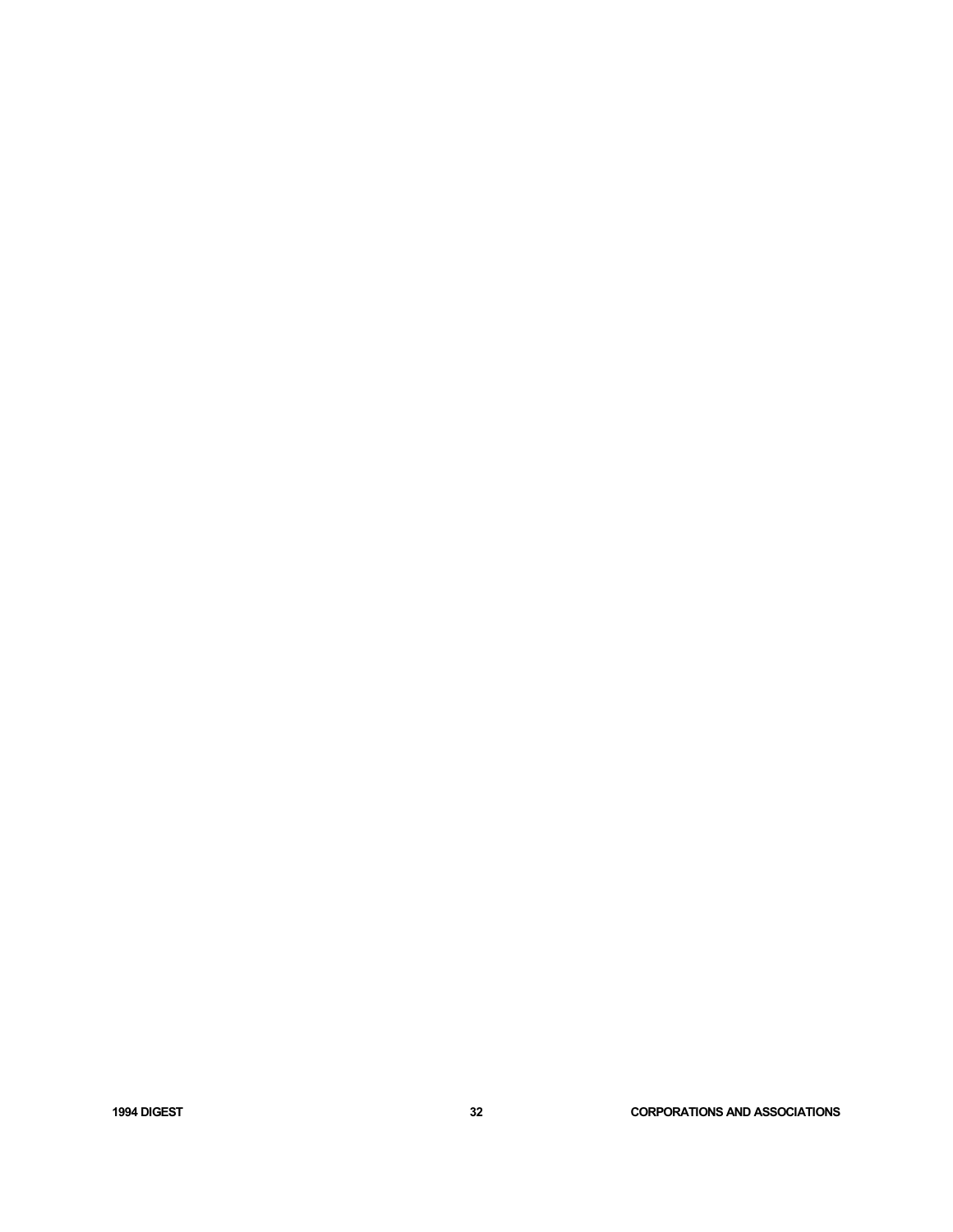### **CORRECTIONS**

**S.B. 94-018** Denver reception and diagnostic center - juvenile correctional institution relocation of inmates. Permits the department of corrections to use facilities other than the Colorado mental health institute at Pueblo to house adult inmates relocated from the Denver reception and diagnostic center to provide space for a juvenile correctional institution at said center.

**APPROVED** by Governor April 14, 1994 **EFFECTIVE** April 14, 1994

**S.B. 94-143** Cost of care for adult and juvenile offenders - actions to recover. Requires a court to order that adult and juvenile offenders make payments toward the cost of care as appropriate and sets standards for the court to determine the amount of such payments.

Requires that an offender's presentence report include information regarding the offender's ability to pay all or part of the cost of care, and repeals provisions relating to the collection of financial data from offenders after sentencing.

Repeals and reenacts the article which provides for actions to recover the cost of care based on acquisition of an offender's financial information in the presentence report. Covers reimbursement for cost of care both in state correctional facilities and county jails. Increases the number of entities which may file an action to recover the cost of care. Requires the plaintiff in such an action to demonstrate that the offender substantially misrepresented the offender's financial condition to the sentencing court. Establishes what the court shall consider in ordering an offender to make cost of care payments. Allows the court to order an offender to pay the costs of an action to recover the cost of care. Defines "offender" as a person confined to a correctional facility, a local jail, or home detention, a person placed on probation, or a person placed on parole by the state board of parole. Repeals provisions for recovering the cost of care for persons confined to county jails.

**APPROVED** by Governor May 25, 1994 **EFFECTIVE** July 1, 1994

**S.B. 94-172** State board of parole. For noncriminal violations of parole, authorizes the state board of parole to revoke parole for a specified period of time and to send the inmate to a community corrections facility, a facility within the department of corrections, a county jail, or a private facility operated under contract to the department of corrections. Specifies that placement of the inmate in a community corrections program is subject to approval by the community corrections board.

Increases from 2 to 3 the number of consecutive terms that each member of the state board of parole may serve after the initial term. Specifies that any member who is appointed to fill a vacancy on the board and serves at least half of a term is considered to have served a full term.

Authorizes the chairperson of the state board of parole to appoint an administrative law judge from the department of administration, rather than a private attorney, to conduct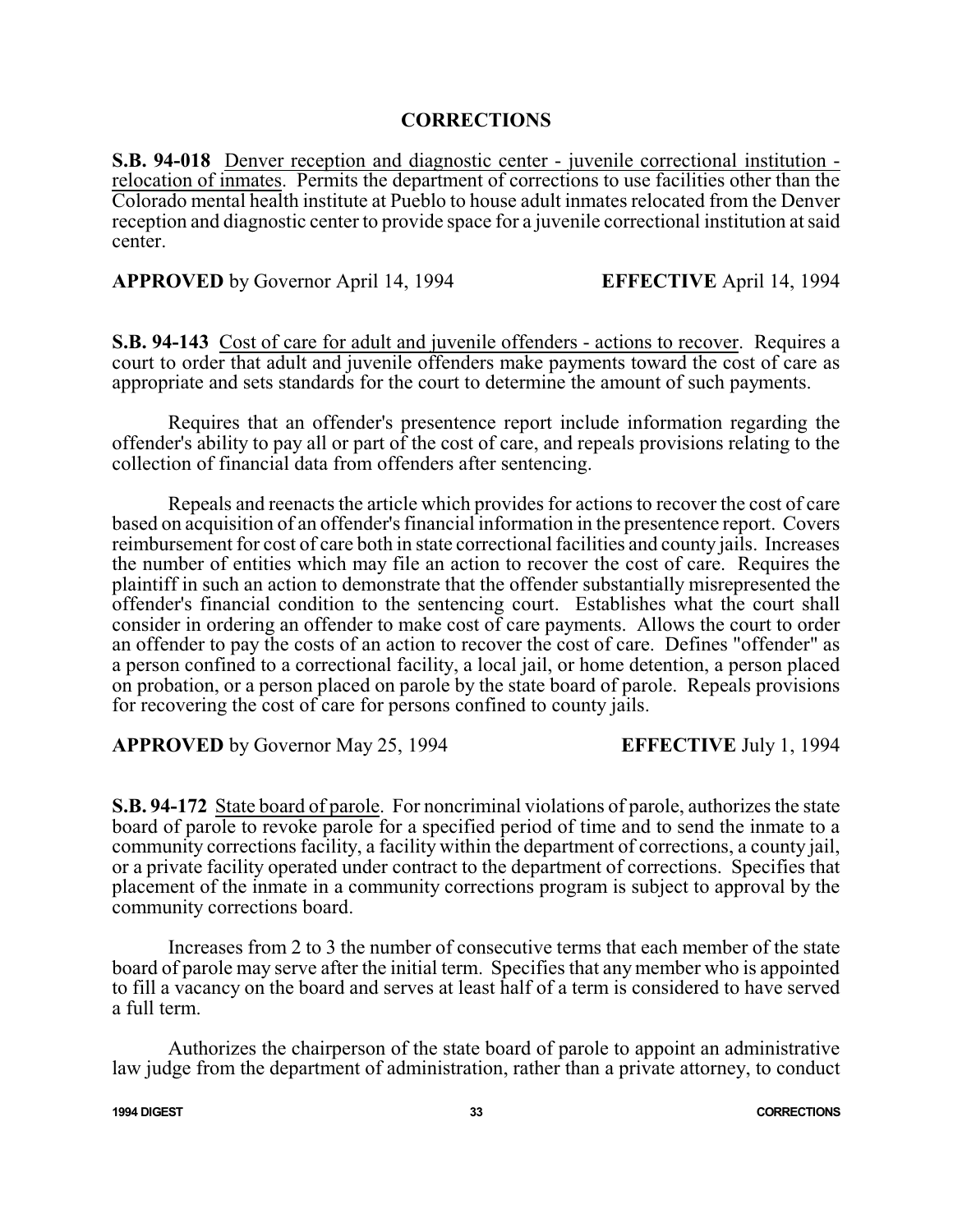parole revocation hearings.

Authorizes the state board of parole to reconsider parole applications only once every 3 years, rather than annually, if the inmate applying for parole was convicted of a class 1 or class 2 crime of violence, a class 3 sexual offense, or a habitual criminal offense or if the inmate received an indeterminate sentence for a sexual offense.

Expands the definition of "inmate" to include a person placed on parole for purposes of the "State Prison Inmate Care and Custody Reimbursement Act". Repeals one of the sections specifying parole hearing notice rights as being repetitive of other sections. Specifies that the department of corrections has responsibility for sending notice of a parole hearing. Specifies that parole hearings may be held in any facility suitable to the board.

**APPROVED** by Governor June 3, 1994 **EFFECTIVE** June 3, 1994

**H.B. 94-1099** Division of correctional industries - enterprise status. Designates the division of correctional industries as an enterprise for purposes of section  $\overline{2}0$  of article X of the state constitution (Amendment #1) so long as it satisfies the requirements for such status. Authorizes the division to issue revenue bonds not to exceed a specified amount after approval by the correctional industries advisory committee and the general assembly. Establishes procedures and requirements for bond issuance.

**APPROVED** by Governor March 22, 1994 **EFFECTIVE** March 22, 1994

**H.B. 94-1158** Correctional facilities - restriction of privileges. Requires the department of corrections to deny the privileges of persons confined in certain state correctional facilities who do not perform any available labor, participate in any available educational or work program, or undergo any available counseling required by the department. Identifies that such privileges shall include, but shall not be limited to, television, radios, entertainment systems, cigarettes, and access to snacks. Authorizes the department to allow such privileges if a person is physically unable to perform labor, participate in an educational or work program, or undergo counseling. Clarifies that such labor, educational or work programs, counseling, and privileges are not granted as a right.

**APPROVED** by Governor May 25, 1994 **EFFECTIVE** July 1, 1994

**H.B. 94-1201** Community corrections programs - time credits. Establishes uniform standards for granting time credits to offenders sentenced directly to community corrections programs by the sentencing court.

Applies to offenders sentenced directlyto communitycorrections programs on or after the effective date of the act.

**APPROVED** by Governor April 28, 1994 **EFFECTIVE** April 28, 1994

**1994 DIGEST 34 CORRECTIONS**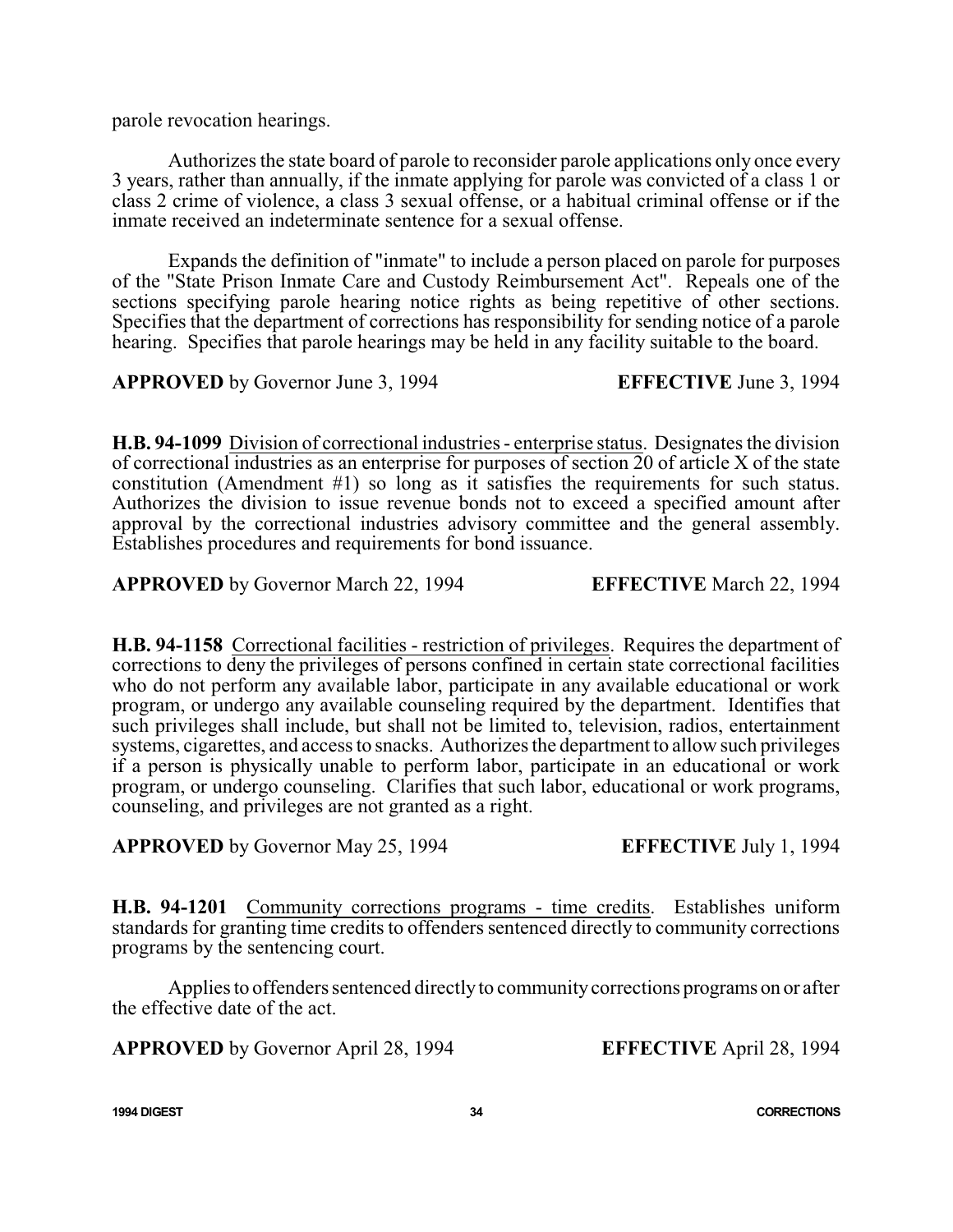**H.B. 94-1217** Panel of medical consultants - appointment. Directs the executive director ofthe department of corrections, upon the recommendation ofthe department's chief medical officer, to appoint a panel of medical consultants and to determine the membership of the panel based on the medical and surgical needs of the department. Specifies that the executive director shall determine the qualifications for appointment and requires that all panel members be licensed by the state board of medical examiners. Provides for the compensation of panel members as approved by the executive director.

Directs the panel members to act as medical consultants to the department with respect to persons receiving services from certain correctional facilities. Entitles the member of the panel of medical consultants to all of the protections of the "Colorado Governmental Immunity Act" for all activities performed within the course and scope of a member's responsibilities.

**APPROVED** by Governor April 20, 1994 **EFFECTIVE** April 20, 1994

**H.B. 94-1288** Inmates - access during week of execution - correctional facilities - transfer of inmate records - clarification of statutory references. Specifies that during the week of an execution, access to an inmate sentenced to death shall be permitted in accordance with prison rules. Requires such rules to provide for access to the inmate by specified persons.

Removes the requirement that inmates who are transferred be accompanied by a complete set of records. Requires that such inmates be transferred with relevant medical records and any other record necessary and relevant to the nature and length of the transfer. Repeals the criminal penalty for failure to transfer inmate records.

Clarifies statutory references to redefine "diagnostic center" to reflect the center's location within the city and county of Denver. Changes the references "director" and "warden" to "superintendent" when referring to the administrative head of a correctional facility.

**APPROVED** by Governor April 7, 1994 **EFFECTIVE** July 1, 1994

**H.B. 94-1340** State criminal justice facilities - construction of additional beds and new facilities - population forecasting - appropriations. Based upon the projected correctional facility need over the next 5 years, provides for the construction of the following new beds and makes the appropriations therefor during the 1993-94 fiscal year from the capital construction fund: 250 close security beds at the Colorado state penitentiary; 180 minimum security beds at the Delta correctional facility; 248 women's beds at the Denver reception and diagnostic center; and 300 youth offender systembeds at the Colorado mental health institute at Pueblo. In addition, provides for the construction of 500 new medium security beds and for the provision of additional minimum security beds, either through contract with nonstate facilities, through construction of state beds, or a combination thereof, and makes appropriations therefor during the 1994-95 fiscal year. Authorizes the construction of a total of 228 beds in youth detention facilities, with 108 beds in Arapahoe County, 60 beds in the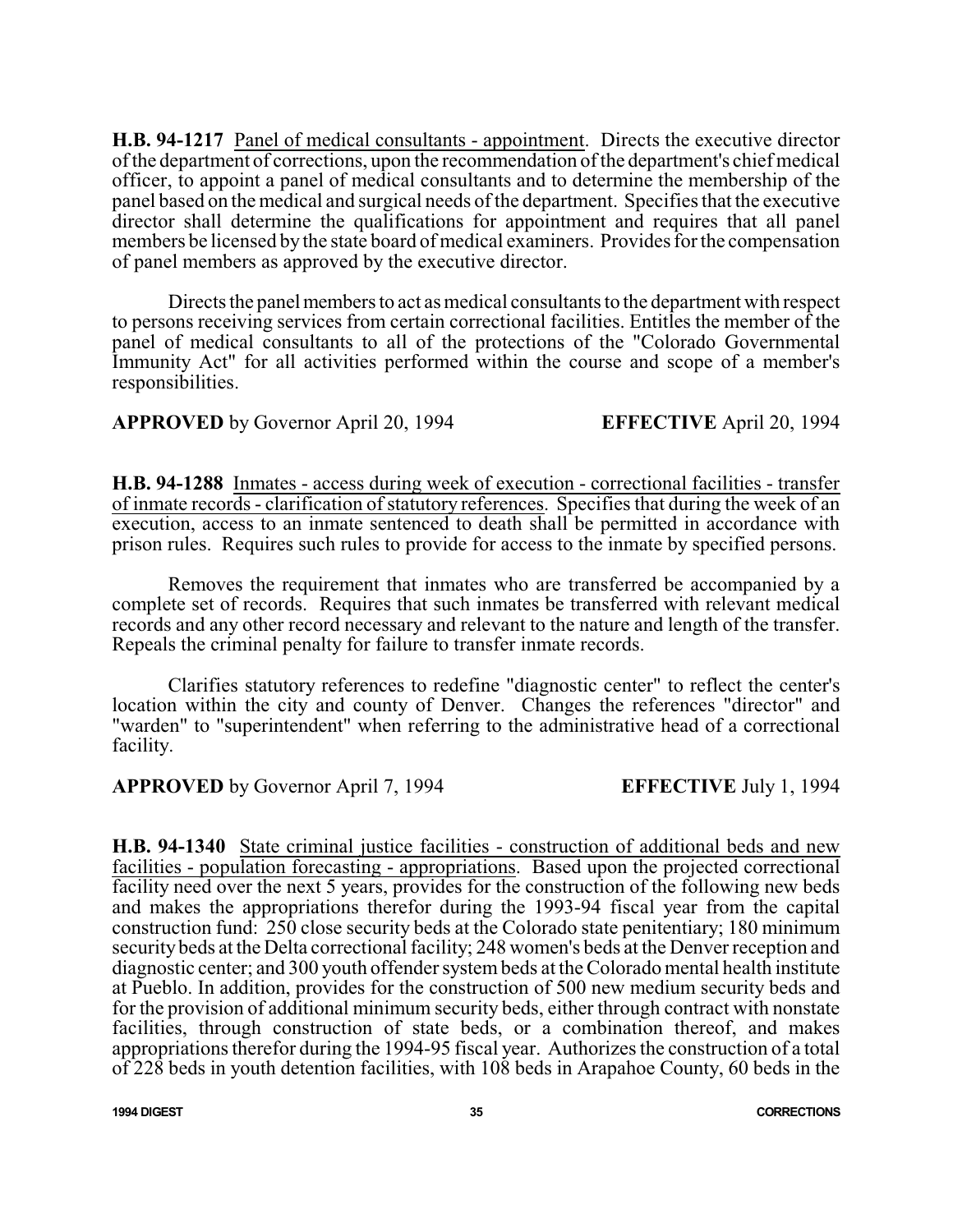city and county of Denver or the metro area, and 60 beds in the northeast area of the state, using the appropriation made during the 1993 special session and an additional 1993-94 fiscal year appropriation. Also makes an appropriation for the 1994-95 fiscal year from the capital construction fund for an additional  $70$  youth detention beds in El Paso county, Grand Junction, and Pueblo.

To provide additional moneys to the capital construction fund for the construction of these facilities, makes an appropriation fromthe general fund to the capital construction fund for approximately \$36.1 million for the 1993-94 fiscal year and increases the statutory transfer from the general fund to the capital construction fund for the 1993-94 fiscal year by approximately \$47 million and for the 1994-95 fiscal year by approximately \$59.7 million.

When appropriations are made for the construction of either correctional facilities or youth detention facilities, provides that no construction can begin until the facility plans have been reviewed by the capital development and joint budget committees of the general assembly acting jointly. Allows the general assembly to contract with a consultant to assist the committees in their review of construction plans and makes an appropriation therefor for the 1994-95 fiscal year.

To insure adequate contract administration for the correctional facility and juvenile detention facility projects authorized, allows the department of administration to contract with one or more persons or firms to provide contract administration and oversight of contractors and other project management services and makes an appropriation for the 1994- 95 fiscal year from the general fund to the department of administration through an adjustment to the long bill.

Repeals and relocates the authority in the 1990 Session Laws for the executive director of the department of corrections to contract for up to 300 beds in preparole facilities at a cost of \$40 per bed per day and places it in statute, but increases the number of beds to 386 and the cost per day per bed is to be established annually by the general assembly in the long bill.

Makes the director of research of the legislative council responsible for prison population forecasting for the general assembly, including juvenile offender populations, and for reviewing bills that affect prison sentencing and providing the general assembly with information on the long-term fiscal impact of each bill and makes an appropriation therefor for the 1994-95 fiscal year. Directs the departments of corrections and institutions, the division of criminal justice in the department of public safety, and the state court administrator to provide information concerning population projections and other related data.

Makes an appropriation for the 1993-94 fiscal year for the provision or replacement of fire alarm and smoke detection systems and for the addition of required exits at specified correctional facilities.

**APPROVED** by Governor May 9, 1994 **EFFECTIVE** May 9, 1994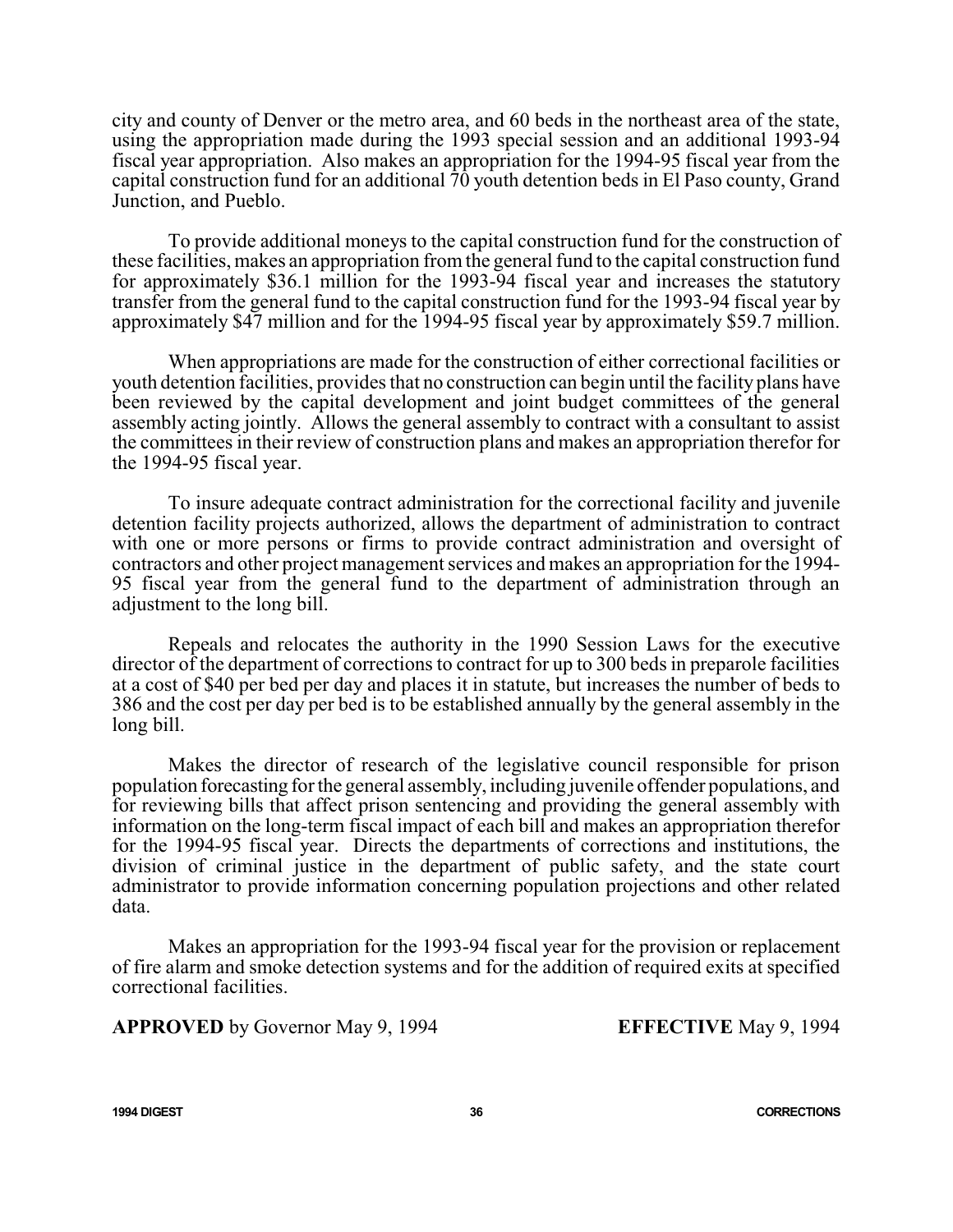**S.B. 94-002** Exemption from attachment or levy - child support obligations and payments. Exempts any past or present child support obligation or payment required by a support order from any writ of attachment, writ of execution, or writ of garnishment to collect any debt owed by either parent. Eliminates the exemption if the recipient of a child support payment intermingles the payment with other moneys. Provides that a child support payment is only exempt after deposit in a bank, savings and loan, or credit union account if the account is a custodial account for the benefit of the child that is designated for child support payments and no moneys other than child support payments made pursuant to a support order and interest are deposited into the account.

**APPROVED** by Governor May 22, 1994 **EFFECTIVE** May 22, 1994

**S.B. 94-224** Support registry - fees. Authorizes the chief justice of the Colorado supreme court to set annually the amount of the initial one-time fee, not to exceed \$30, imposed on persons directed to make support payments through the registry of the court. Such fee is to cover the direct and indirect costs associated with the establishment of an account for that person. Also authorizes the chief justice to set the amount of a processing fee, not to exceed \$3, that such persons must pay on each payment made through the registry of the court to cover the direct and indirect costs associated with processing that payment.

Applies to court orders entered on or after July 1, 1994.

**APPROVED** by Governor May 31, 1994 **EFFECTIVE** July 1, 1994

**H.B. 94-1147** Landlord and tenant law - forcible entry and detainer - termination of tenancy for substantial violation - defenses to action for possession. Determines that in certain cases it is necessary to curtail the right of occupancy of certain persons in order to protect the rights and safety of neighbors, property owners, and others. Declares that it is an implied term of every lease of real property in the state that the tenant shall not commit a substantial violation while in possession of the premises. Defines a substantial violation as any act or series of acts by the tenant or any guest or invitee of the tenant which occurs on or near the premises and endangers life or property or constitutes a violent or drug-related felony prohibited by state law. Allows a landlord to terminate a lease before the end of the lease term for any substantial violation. Makes the termination effective 3 days after service of written notice to quit. Allows a tenant the defense that domestic violence is the basis for the termination notice or that the tenant could not reasonably have known of or prevented the substantial violation but immediately notified a law enforcement officer of his knowledge of the substantial violation.

Applies to leases executed on or after the date of passage of the act and to leases in effect on such date when a substantial violation occurs on or after said date.

**APPROVED** by Governor May 31, 1994 **EFFECTIVE** May 31, 1994

**1994 DIGEST 37 COURTS**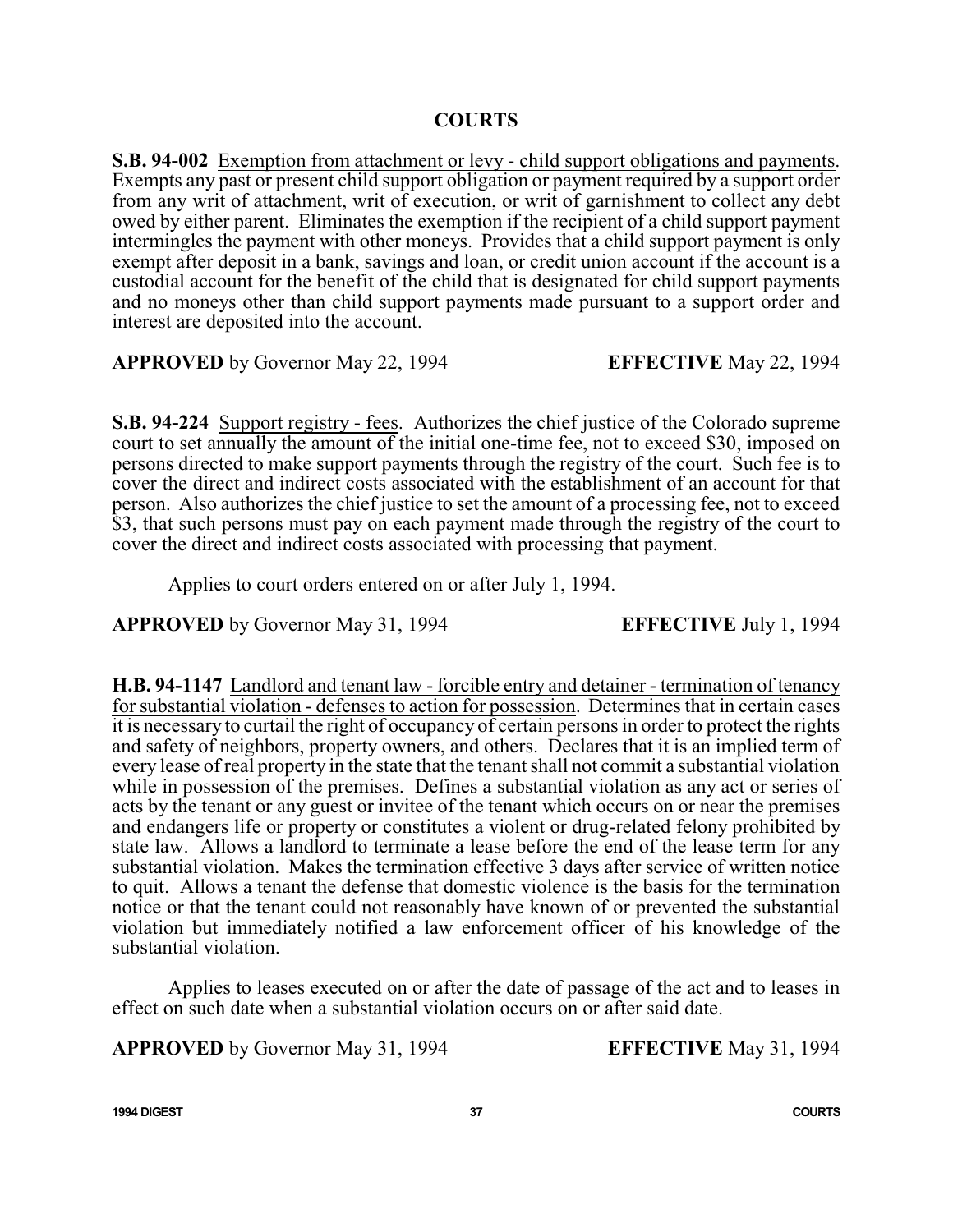**H.B. 94-1153** Evidence - admissibility of communications using TDD or TTY. Prohibits the admission of the contents of any communication made directly or indirectly through a telecommunications device for the deaf (TDD) or a teletype (TTY) and of any writing or recording resulting from the communication as evidence of the existence or contents of the communication. Provides an exception for any communication intercepted pursuant to a lawful court order.

**APPROVED** by Governor March 29, 1994 **EFFECTIVE** March 29, 1994

**H.B. 94-1254** Evidence - electronic business and public records - admissibility. Adds electronically recorded, copied, or reproduced business and public records as records which are as admissible in evidence as the original itselfin any judicial or administrative proceeding under the "Uniform Photographic Copies of Business and Public Records as Evidence Act".

**APPROVED** by Governor March 29, 1994 **EFFECTIVE** July 1, 1994

**H.B. 94-1281** Limitation of actions - motor vehicle operations - uninsured and underinsured motorists - accrual of actions. Requires that any tort action for bodily injury or property damage arising out of the use or operation of a motor vehicle be commenced within 3 years after the cause of action accrues. Excludes any action for strict liability, absolute liability, or failure to instruct or warn. Provides that a cause of action for bodily injury or property damage arising out of the use or operation of a motor vehicle accrues on the date that both the existence of the injury or damage and the cause of the injury or damage are known or should have been known by the exercise of due diligence.

Requires that an action or arbitration of an uninsured motorist insurance claim be commenced or demanded within 3 years after the cause of action accrues or, if the underlying bodily injury liability claim is preserved by commencing an action against the uninsured motorist, within 2 years after the insured knows that the tortfeasor is uninsured. Requires that an action or arbitration of an underinsured motorist insurance claim be commenced or demanded within 3 years after the cause of action accrues or, if the underlying bodily injury liability claim is preserved by commencing an action against the underinsured motorist or by payment of the liability claim settlement or judgment, within 2 years after the insured received payment of the settlement or judgment on the underlying claim. Provides that an uninsured or underinsured motorist cause of action accrues after both the existence of the death, injury, or damage giving rise to the claim and the cause of the death, injury, or damage are known or should have been known by the exercise of due diligence.

Applies to any motor vehicle accident occurring on or after July 1, 1994.

**APPROVED** by Governor June 3, 1994 **EFFECTIVE** July 1, 1994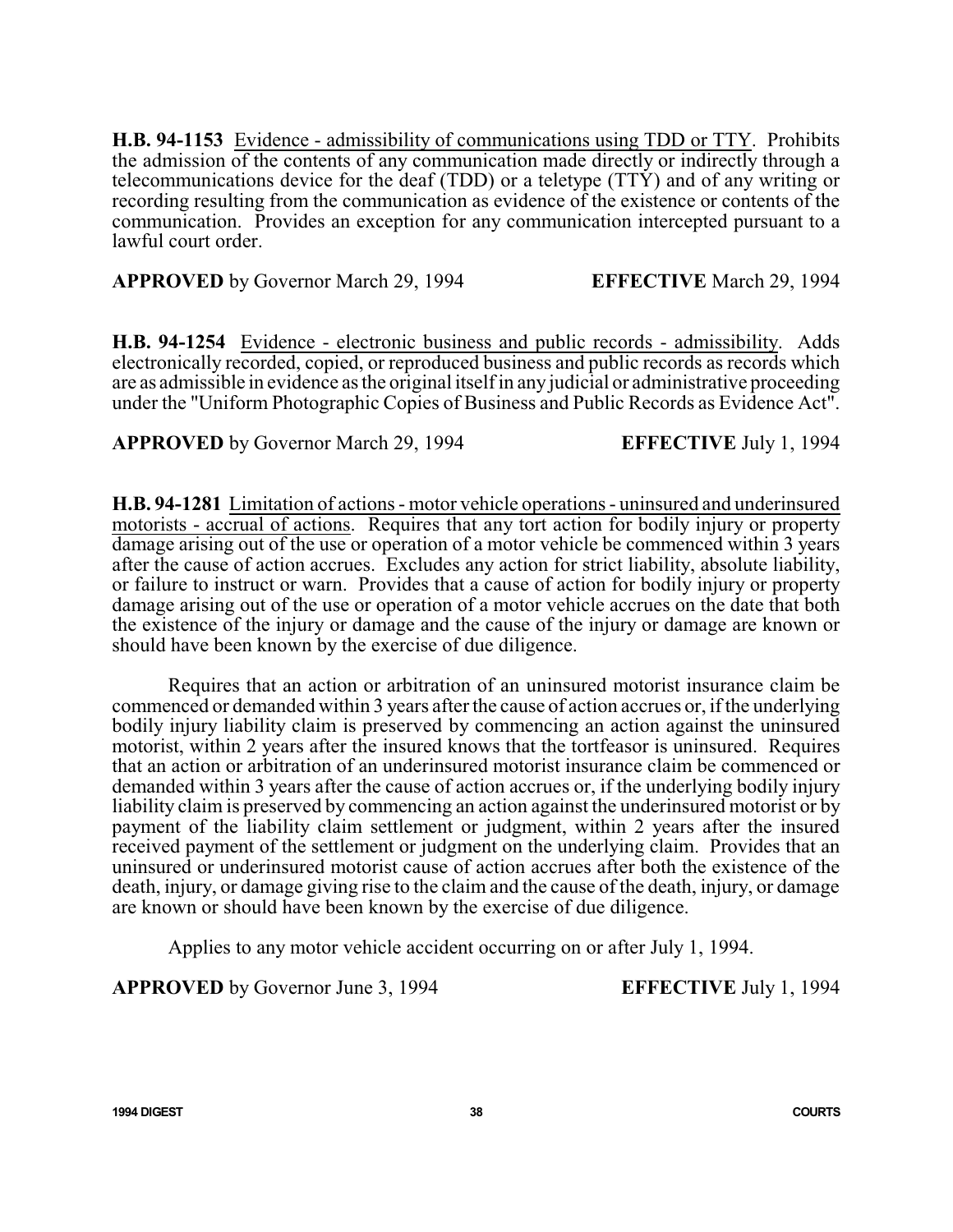## **CRIMINAL LAW AND PROCEDURE**

**S.B. 94-051** Domestic violence - evidence of similar acts. Amends the definition of "domestic violence" to include invasion of home or property or the threat thereof. Allows the admission of evidence of prior domestic violence acts or transactions in prosecutions which involve domestic violence.

**APPROVED** by Governor June 3, 1994 **EFFECTIVE** June 3, 1994

**S.B. 94-065** Criminal procedures - miscellaneous amendments. Allows access to arrest history records of applicants for professional or occupational licensure, registration, or certification by any division, board, commission, or person responsible for such licensure, registration, or certification.

Requires a defendant, at the time jeopardy attaches with respect to a first prosecution, to object to the prosecution's failure to join additional charges if defendant actually knows of additional pending prosecutions which the prosecution is required to join. States that, if a defendant fails to make the objection, the defendant waives the "compulsoryjoinder claim".

Provides that the itemized victim impact statement may include any loss incurred by a victim of a crime after criminal charges have been filed formally against a defendant, rather than only the losses incurred up to the time at which criminal charges are filed.

Defines "profits from the crime", and requires that any person who contracts with a person convicted of a crime for payment of such "profits from the crime" shall pay such profits to the victims assistance and law enforcement advisory board. Requires the board to deposit the money in an escrow account for the benefit of any victim of the crime from which the profits were derived and to notify such victim of the existence of the escrow account. States that a victim may, within 5 years of establishment of the escrow account, enforce any order of restitution against the moneys in the escrow account.

Clarifies that persons sentenced to county jails who participate in certain employment programs shall receive one day credit against their sentences for each day spent in the program.

Deletes the automatic repeal dates for the statute of limitations for certain offenses against children.

Repeals statutory provisions governing a grand jury's duty to oversee the accountability of the county treasurer.

**APPROVED** by Governor May 4, 1994 **EFFECTIVE** July 1, 1994

**S.B. 94-089** Criminal offenses - penalties - jurisdiction. Clarifies that, in imposing a jail sentence for violating a municipal ordinance, a municipal court does not have the authority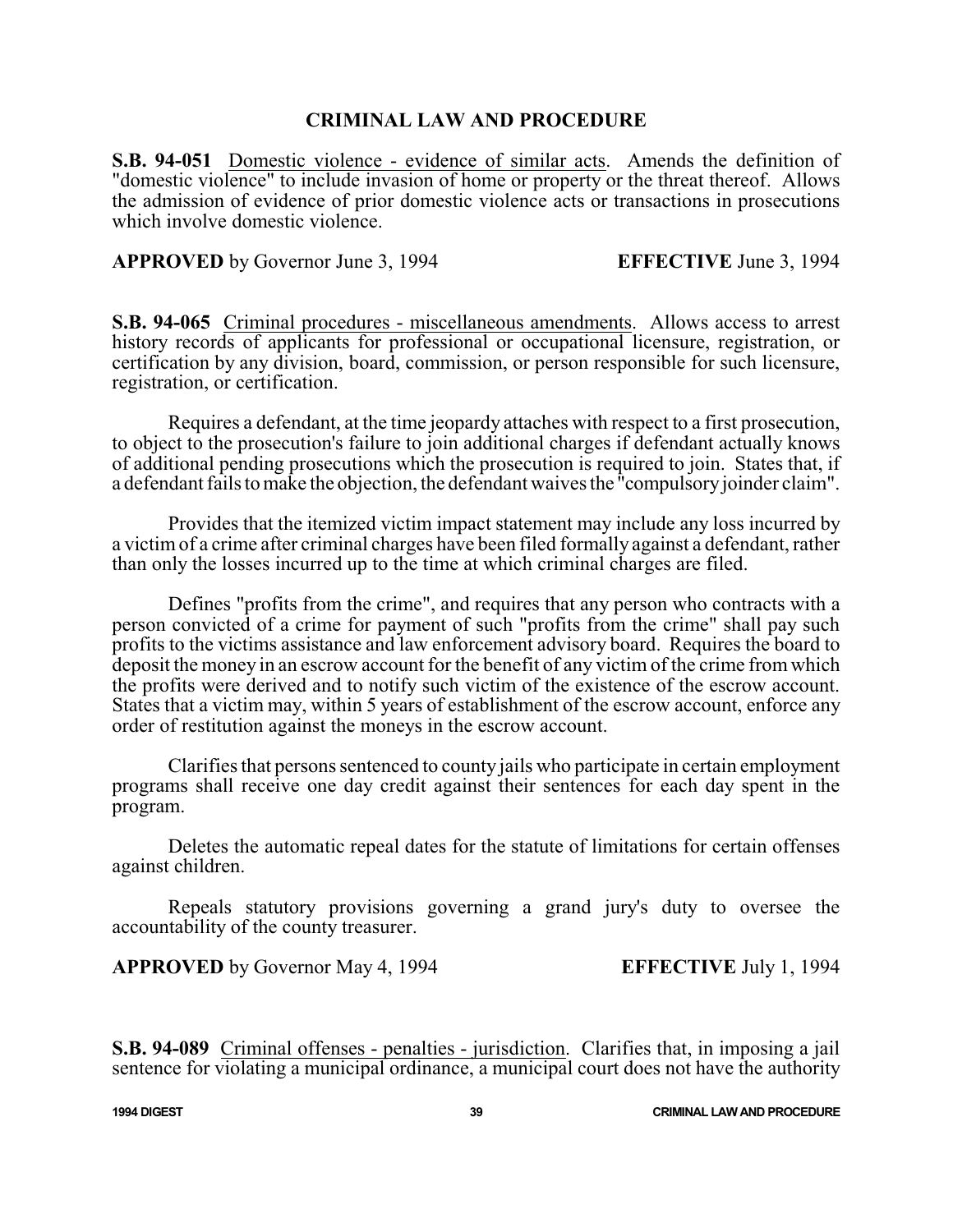to order a child under 18 years of age to be confined in a department of institutions facility.

Makes defacing property a class 2 misdemeanor rather than an unclassified misdemeanor.

Specifies that repeated communications at inconvenient hours must invade the privacy of another or interfere in the use of private property in order to constitute harassment and specifies that repeated communications in offensively coarse language must be in a manner likely to provoke a disorderly response in order to constitute harassment.

Limits the exclusive original jurisdiction of the juvenile court over a violation of any county or municipal ordinance allegedly committed by a juvenile to a violation for which the penalty may be a jail sentence of more than 10 days rather than a violation for which the penalty may be a jail sentence of any length.

Requires that the juvenile court, in determining whether to waive juvenile court jurisdiction over a juvenile for the commission of a delinquent act and to transfer the case to the district court, consider whether the juvenile used or possessed and threatened to use a deadly weapon in the commission of the delinquent act.

Rewrites the statute that prohibits the possession of weapons by persons previously convicted of certain felonies to extend its application to persons convicted of any felony. Classifies the offense as a class 1 misdemeanor, but continues to applymore serious penalties if the previous conviction involved the use of a dangerous weapon or was for a specified felony.

# **APPROVED** by Governor May 31, 1994 **EFFECTIVE** July 1, 1994

**S.B. 94-123** Unlawfully carrying concealed weapon - affirmative defense - federal officers. Includes, within the list of persons who are entitled to an affirmative defense to the crime of unlawfully carrying a concealed weapon, United States probation officers and United States pretrial services officers while on duty and serving in the state of Colorado pursuant to rules and regulations promulgated by the judicial conference of the United States.

**APPROVED** by Governor April 14, 1994 **EFFECTIVE** July 1, 1994

**S.B. 94-136** Death penalty - additional aggravating factor - child under age of 12 killed. Adds to the statutory aggravating factors for death penalty determinations the fact that the defendant intentionally killed a child under the age of 12 years.

**APPROVED** by Governor May 4, 1994 **EFFECTIVE** May 4, 1994

**S.B. 94-196** Life sentence - third violent felony - habitual criminals. Amends the state habitual offender statute to impose a life sentence for persons who are convicted of a class 1 or 2 felony or a class 3 felony that is a crime of violence and who have twice previously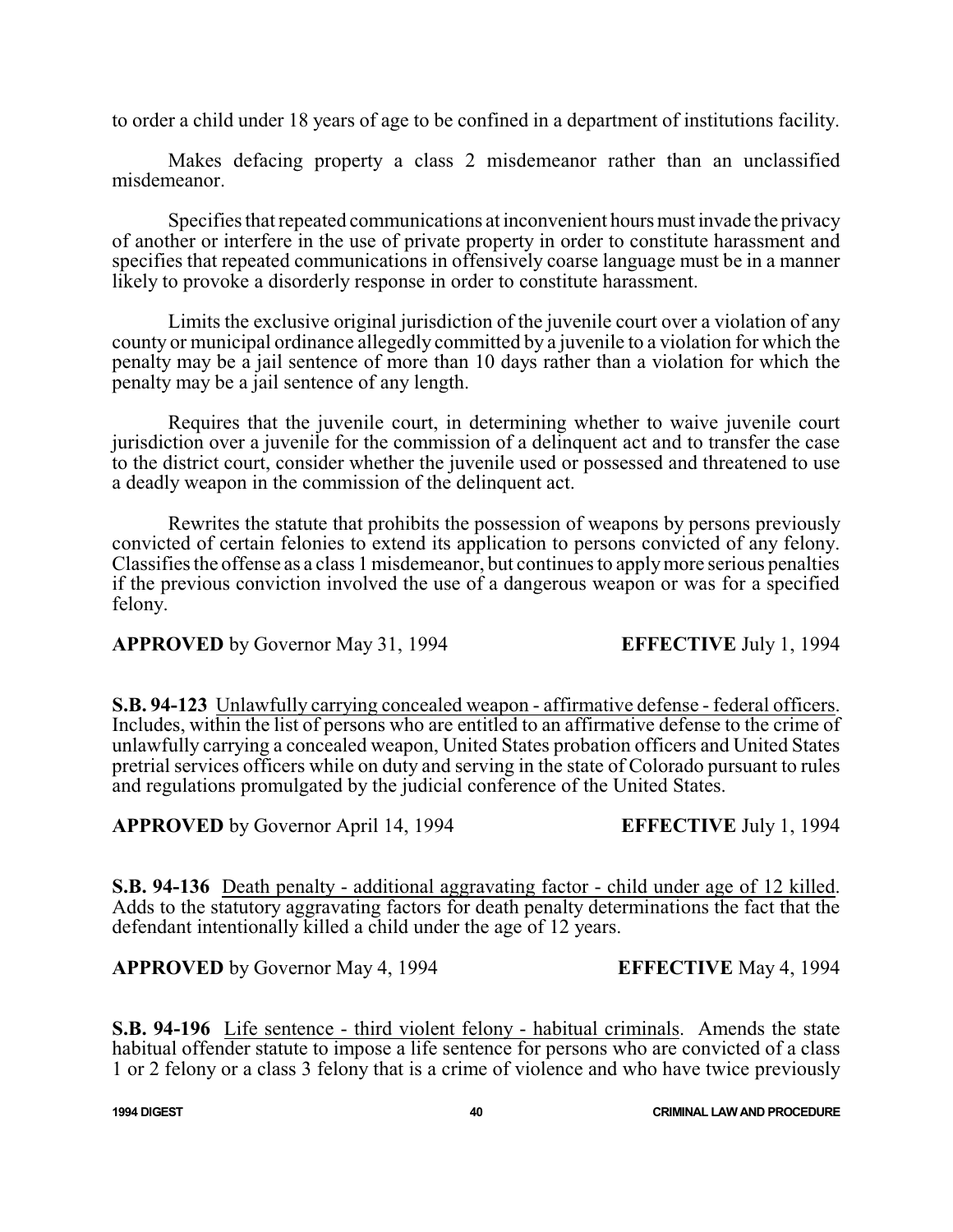been convicted for any such felonies. Denies eligibility for parole until the person has served at least 40 calendar years.

Makes the act applicable to felonies committed on or after the date of passage and subsequent to the two prior convictions, regardless of whether the two previous convictions were committed on or before such date.

**APPROVED** by Governor May 31, 1994 **EFFECTIVE** May 31, 1994

**S.B. 94-201** Sentences - youthful offender system - administration. Changes the mandatory sentence to the youthful offender system from a one-to-5-year determinate sentence and one year of mandatory parole supervision to a 2-to-6-year determinate sentence, with 6 to 12 months of community supervision during the last 12 months of the sentence. When a juvenile's sentence to the youthful offender system is revoked, authorizes one day of credit toward the adult sentence for each day served in the youthful offender system.

Expands the population of juveniles who may be sentenced to the youthful offender system by increasing the maximum age of a juvenile at the time of sentencing from age 18 to 19 and by applying the sentencing provisions retroactivelyto include certain juveniles who committed acts before the effective date of the original youthful offender system act, which was enacted September 13, 1993.

Describes the components of the youthful offender system as: An intake, diagnostic, and orientation program; phase I, during which time a range of core programs, supplementary activities, and educational and prevocational programs are provided to youthful offenders; phase II, during which time the department of corrections is authorized to transfer a youthful offender to a prerelease halfway facility in preparation for supervised release; and phase III, during which the youthful offender is monitored as the offender reintegrates into society.

Allows the department of corrections to contract with providers to operate phase I of the system as the youthful offender system reaches its capacity at the specified location and until permanent facilities are available for the youthful offender system. Requires that youthful offenders under the supervision of a contract provider during phase I be returned to the supervision of the department of corrections upon completion of phase I. Authorizes the department of corrections to operate or to contract with a prerelease halfway house for youthful offenders, and authorizes the department to move youthful offenders to such facilities as an initial phase of community supervision. Places the prerelease halfway house under the administration of the department of corrections, and requires that the prerelease halfway house have 24-hour custody of youthful offenders and be a minimum restricted security facility.

Permits the department of corrections to transfer a youthful offender to an appropriate facility for the purpose of accomplishing a youthful offender's redirection goals, as long as the transfer does not jeopardize the safety and welfare of the youthful offender. Gives the department of corrections the authority to operate an "emancipation house" for youthful offenders participating in phases II and III under the youthful offender system for whom family reintegration poses difficulties. Specifies that a youthful offender placed in an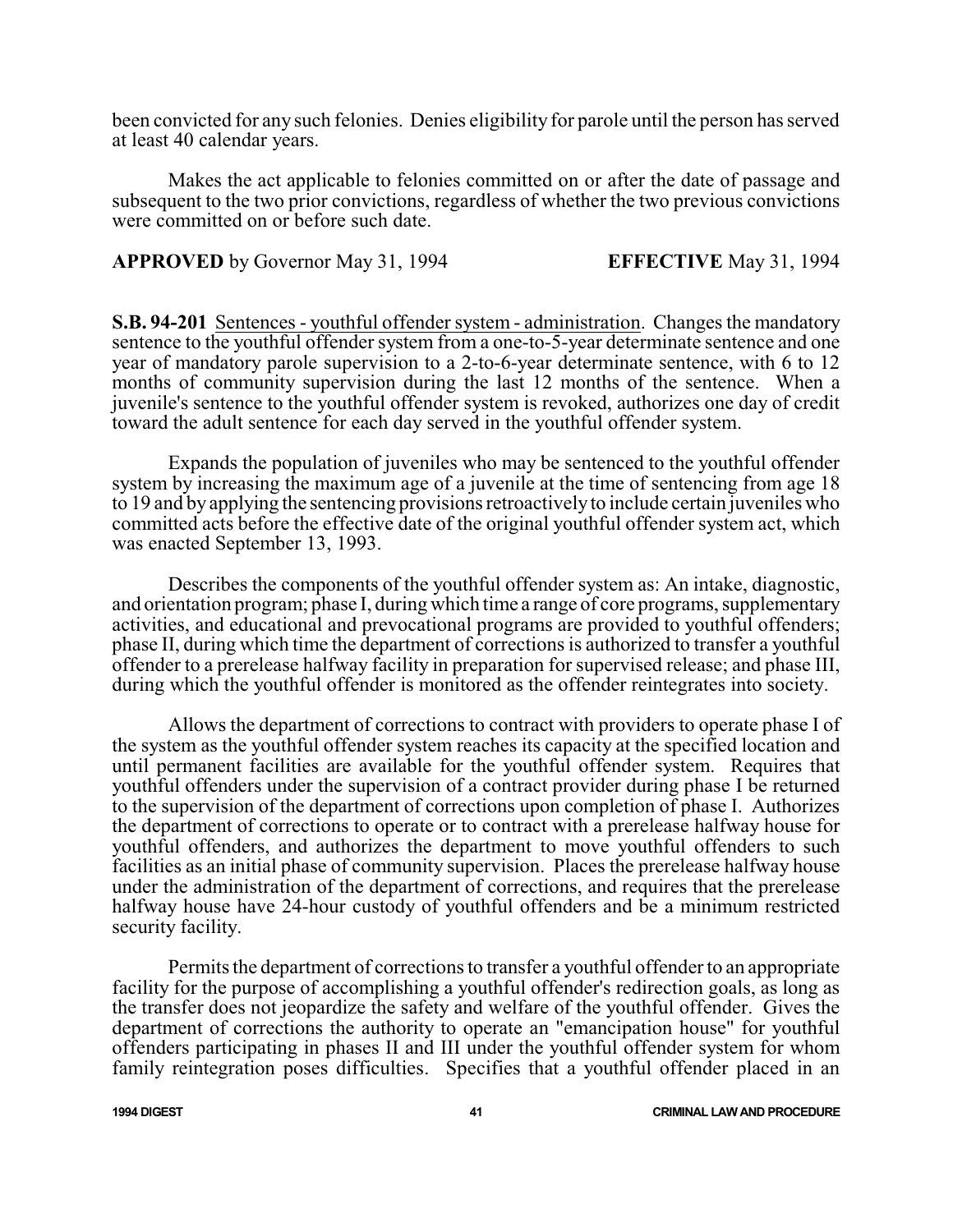emancipation house will be provided reintegration support services. Allows the department of corrections to contract for programs that are comparable to the youthful offender system for female youthful offenders sentenced to the youthful offender system until permanent facilities are available for the youthful offender system.

Reassigns parole supervision responsibilities that were placed with the state board of parole to the department of corrections as community supervision responsibilities. Authorizes the executive director of the department of corrections to review the department's decisions related to the revocation of the youthful offender's sentence to the youthful offender system and specified transfer issues. Requires the department of corrections to notify the district attorney of record concerning the executive director's decision to uphold the department's recommendation for revocation of an offender's sentence, and makes the district attorney of record responsible for seeking the revocation of an offender's sentence.

Requires annual reports, rather than a single report, concerning the administration of the youthful offender system. Adds a summary of the recidivism rate

for offenders to the list of items to be included in annual reports.

**APPROVED** by Governor June 3, 1994 **EFFECTIVE** June 3, 1994

**S.B. 94-202** Criminal extortion. Repeals and reenacts the statute relating to the crime of criminal extortion, including aggravated criminal extortion. Makes it a crime of criminal extortion for a person by substantial threat of specified acts to cause another person to act or refrain from acting. Describes the nature and extent of the threats included in the commission of the crime of criminal extortion. Describes the nature and extent of the threats included in the commission of aggravated criminal extortion.

**APPROVED** by Governor May 31, 1994 **EFFECTIVE** May 31, 1994

**S.B. 94-204** Death penalty - expedited process - use of state moneys in appeals limited. Expresses the general assembly's intent that review of death penalty cases by the Colorado supreme court be given priority over other cases. Excepts challenges based on newly discovered evidence and ineffective assistance of counsel from the requirement that, in any direct appeal of a death penalty case, all challenges to the conviction or sentence shall be included in the appellate brief at the time such brief is filed with the Colorado supreme court, or such issues shall be deemed irrevocably waived.

Limits applications for postconviction review in class 1 felony cases where the death penalty is imposed to only those that raise claims of newly discovered evidence and ineffective assistance of counsel. Directs the district court to consider expeditiously any applications for postconviction relief in class 1 felony cases where the death penalty is imposed, and to give priority to those cases. Requires a person seeking appeal of a denial of postconviction remedy from the district court in a death penalty case to file the appeal directly with the Colorado supreme court, in accordance with any rules adopted by the supreme court, and exempts such cases from initial jurisdiction by the court of appeals.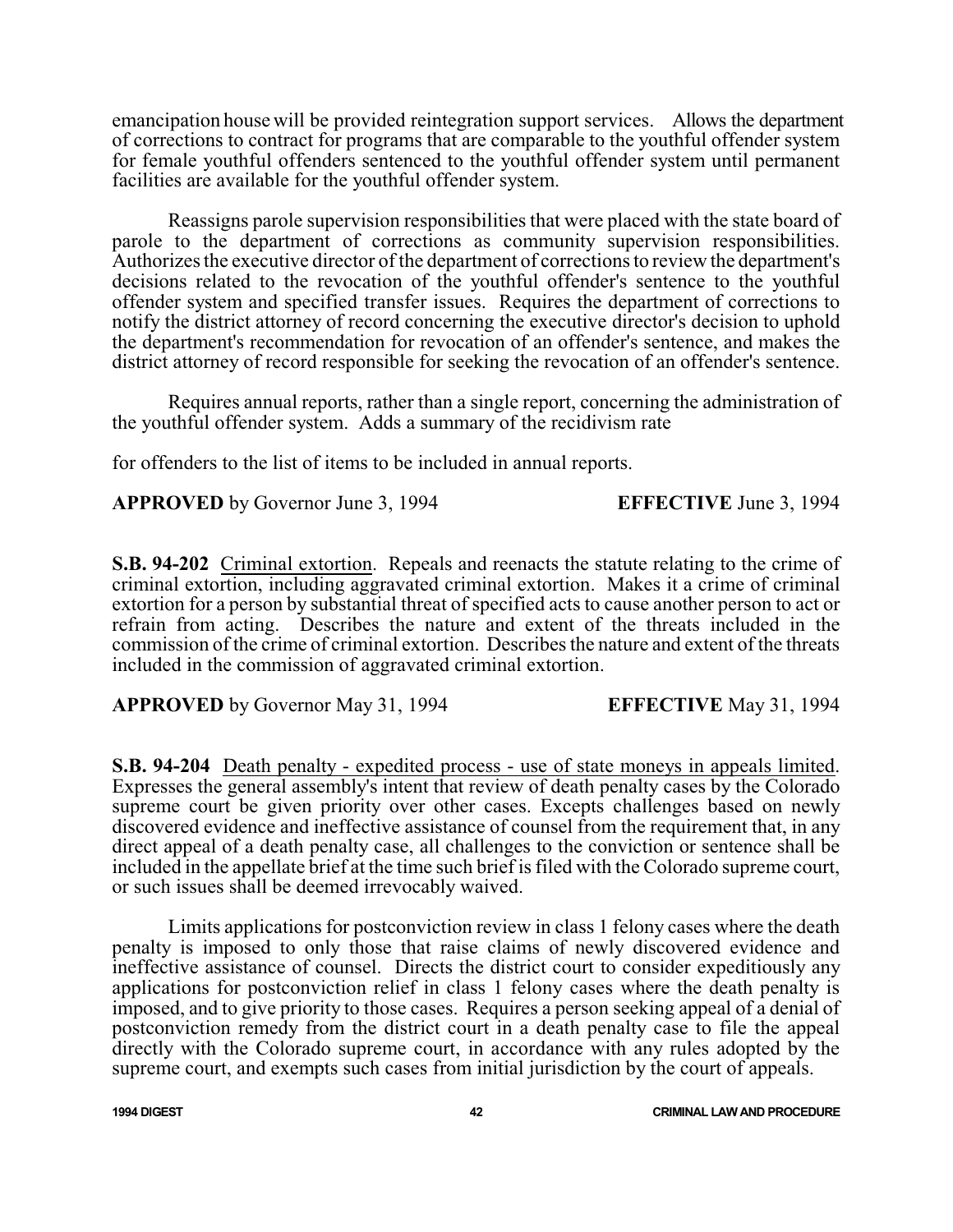Prohibits the use of state moneys to prosecute any appeal on behalf of a defendant in any class 1 felony case in which a sentence of death has been imposed that is not an "appeal as of right", or to prosecute any habeas corpus proceeding on a petitioner's behalf unless the petitioner is seeking to prevent extradition.

**APPROVED** by Governor May 31, 1994 **EFFECTIVE** July 1, 1994

**H.B. 94-1045** Harassment by stalking - penalties. Clarifies that the crime of harassment by stalking is a "knowing" offense and therefore distinct from the crime of harassment. Extends the crime of harassment by stalking to afford protection to the victim's immediate family members. Expands the crime of harassment by stalking to include circumstances in which the defendant indirectly threatens the victim through another person. Defines the term "immediate family" to include the person's spouse, parent, grandparent, sibling, or child. Defines the term "in connection with" for acts occurring before, during, or after the act of threatening the victim. Mandates a sentence of 60 days in county jail upon conviction of harassment by stalking if the victim had previously obtained a restraining order or injunction against the defendant. Clarifies that the mandatory sentences are in addition to any other sentence that may be imposed for the class 1 misdemeanor.

**APPROVED** by Governor June 3, 1994 **EFFECTIVE** July 1, 1994

**H.B. 94-1052** Endangering public transportation - appropriations. Expands the crime of endangering public transportation to include threatening any operator, crew member, attendant, or passenger on a public conveyance with death or imminent serious bodily injury; knowingly or recklessly causing bodily injury to another person on a public conveyance; or with criminal negligence causing bodily injury to another person on a public conveyance by means of a deadly weapon.

Appropriates \$57,000 out of the mass transportation account to the corrections expansion reserve fund in the state treasury to implement this act. Makes future appropriations to the department of corrections for fiscal years 1995-96 through 1998-99.

**APPROVED** by Governor May 25, 1994 **EFFECTIVE** July 1, 1994

**H.B. 94-1063** Probation - effectiveness of order. For offenses committed on or after July 1, 1994, specifies that any order granting probation takes effect upon entry of the order and, if an appeal is brought, remains in effect pending determination of the appeal, unless the court grants a stay of probation. Allows any defendant who is sentenced to probation to move for a stay of probation pending a ruling on a motion for a new trial or a motion in arrest of judgment or pending review by an appellate court. Authorizes any court that grants a stay of probation to require the defendant to post an appeal bond while probation is stayed. Specifies that the district attorney shall be present when the court rules on the defendant's motion for stay of probation.

**APPROVED** by Governor March 18, 1994 **EFFECTIVE** July 1, 1994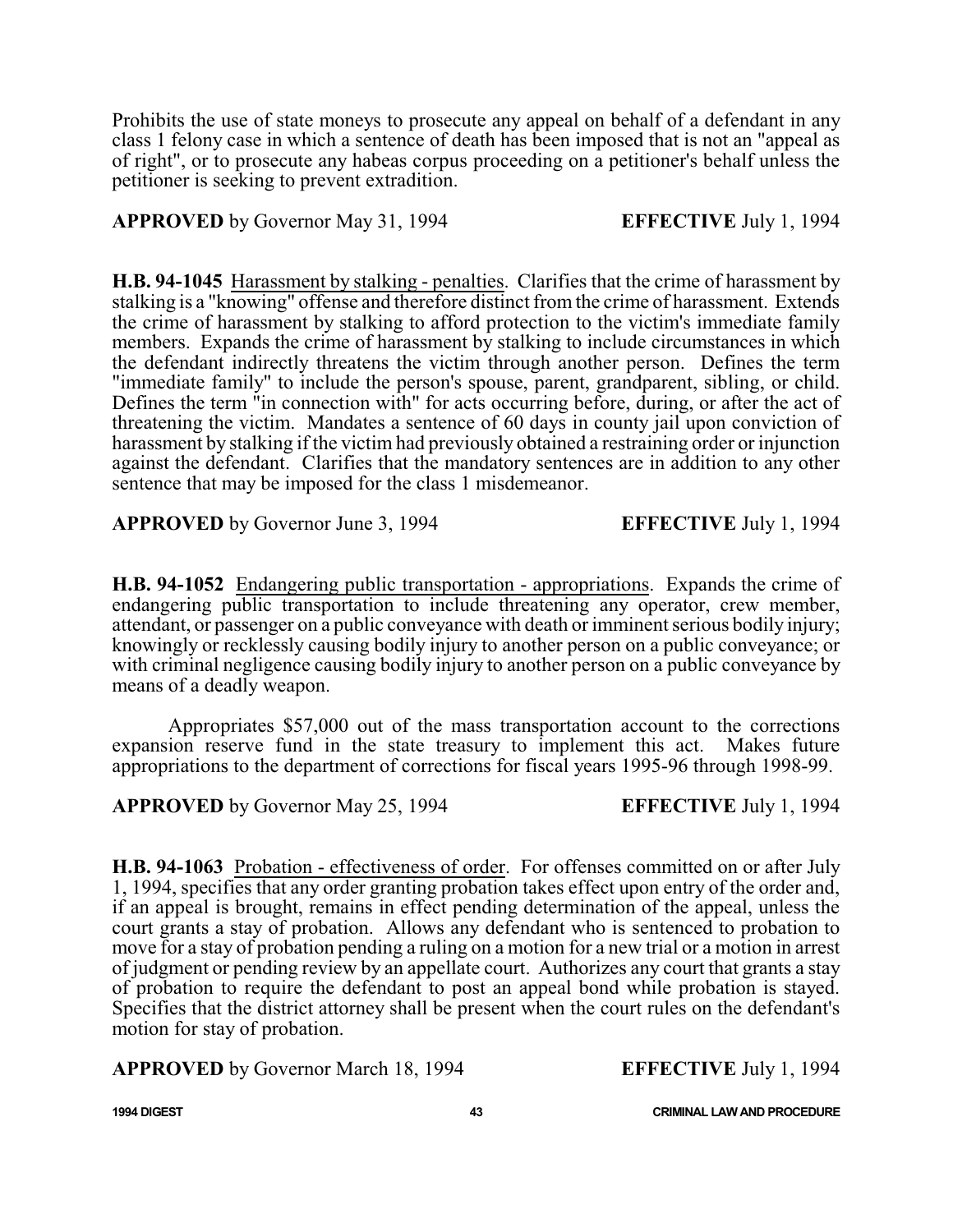**H.B. 94-1090** Restraining orders - central registry- violation and enforcement. Consolidates and makes uniform the procedures for enforcement of temporary restraining orders issued to prevent emotional abuse of the elderly, issued to prevent domestic abuse, issued pursuant to the "UniformDissolution of Marriage Act" or the "UniformParentage Act", issued against an adult or a juvenile charged with a violation of the "Colorado Criminal Code", or issued in a dependency and neglect action. Requires such restraining orders to be on standardized forms prescribed by the judicial department.

Requires the court, at the time a restraining order is requested, to inquire about all information concerning the existence of prior restraining orders on the same subject matter. Imposes an independent duty on the requesting party or such party's attorney to disclose knowledge concerning the existence of prior restraining orders of any court.

Authorizes the court to award interim legal custody of a child to a person entitled to bring a custody action when such award is reasonably related to preventing domestic abuse or preventing the child from witnessing domestic abuse. Authorizes the issuance of temporary restraining orders and temporary orders in actions filed pursuant to the "Uniform Parentage Act".

Identifies the grounds for the criminal violation of a restraining order as contacting, harassing, injuring, intimidating, molesting, threatening, or touching a protected person, or entering or remaining on premises, or coming within a specified distance of a protected person or premises when such conduct is prohibited by a restraining order. Defines certain terms including "restraining order". Changes the violation of a restraining order, other than the violation ofrestraining orders issued pursuant to the "Colorado Criminal Code" or second or subsequent convictions for the violation of a restraining order, froma class 3 misdemeanor to a class 2 misdemeanor. Specifies that a prior conviction for the violation of a restraining order need not be pled or proven at trial.

Sets forth the procedure for enforcement of restraining orders. Identifies the duties of peace officers in enforcing such orders including the requirement that a peace officer arrest, or, if an arrest would be impractical, seek a warrant for the arrest of a restrained person when such peace officer has probable cause to believe that a restraining order has been violated. Limits a peace officer's liability when enforcing a restraining order.

Creates a computerized central registry of restraining orders in the Colorado bureau of investigation accessible to any state law enforcement agency and to any local law enforcement agency with compatible computer capabilities. Requires the registration of all restraining orders by the clerk of the issuing court.

Applies to restraining orders and subsequent orders issued on or after January 1, 1995.

**APPROVED** by Governor June 3, 1994 **EFFECTIVE** January 1, 1995

**H.B. 94-1092** Contact between defendant and victim - prevention - mandatory restraining orders. Requires the court to provide, as a condition of any appeal bond or probation order,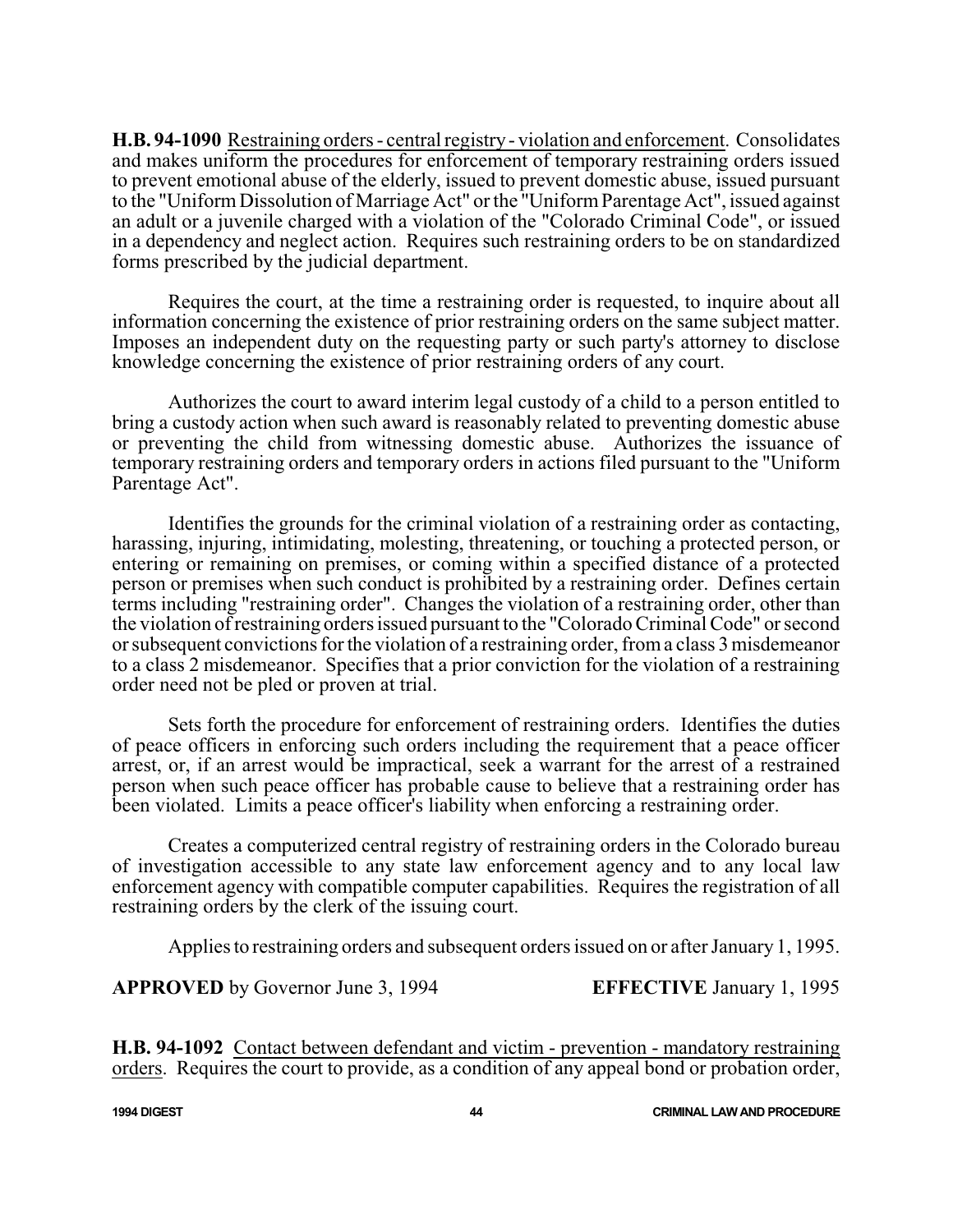that the defendant shall not harass, molest, intimidate, retaliate against, or tamper with the victim of or any prosecution witnesses to the crime, unless the court makes written findings that the condition is not necessary. Requires any mandatory restraining order, including a mandatory restraining order against a juvenile, to remain in effect until the disposition of any appeals that may be brought. Specifies that the trial court retains jurisdiction to enforce, modify, or dismiss the restraining order pending any appeal that may be brought.

**APPROVED** by Governor June 3, 1994 **EFFECTIVE** June 3, 1994

**H.B. 94-1105** Gambling - vintage slot machines. Allows a person to own a vintage slot machine so long as such device is not used for gambling. Defines "vintage slot machine" as any model of slot machine that was marketed before 1984.

**APPROVED** by Governor March 2, 1994 **EFFECTIVE** March 2, 1994

**H.B. 94-1122** Crime stopper organizations - confidentiality - repayment of reward. Specifies that the records of a crime stopper organization concerning reports of criminal activity are confidential. Stipulates that such records are not required to be produced except as directed by court order after an ex parte in camera review. Authorizes a court to subpoena such records on motion of a criminal defendant alleging that the records contain impeachment or exculpatory evidence. Limits the court's inspection to records and information that are relevant to the specific case pending before the court. Directs the court to present impeachment or exculpatory evidence to the defendant together with a certifying affidavit. Prohibits the court from disclosing the identity of any person who was the source of such evidence unless the state or federal constitution requires otherwise. Provides for the return of crime stopper records to the crime stopper organization. Requires the crime stopper organization to retain such records until the time for filing an appeal of the criminal offense has expired. Specifies that any person who knowingly or intentionally discloses confidential crime stopper records or information commits a class 1 misdemeanor. Requires any prosecution for such offense be commenced within 5 years from the date of the violation.

Authorizes the court to order a defendant to repay all or part of a crime stopper reward when the reward led to the defendant's arrest and conviction in a felony case, the defendant has entered a plea of guilty or nolo contendere to a felony offense, or when the defendant enters into a plea bargain agreement which reduces the felony to a misdemeanor. Requires repayment as a condition of any sentence to probation. Establishes an order of priority for the repayment of crime stopper rewards among other debts and obligations required to be paid by a criminal defendant. Limits the amount of repayment to the actual amount of the reward paid by a crime stopper organization. Creates the crime stopper reward reimbursement fund, and requires repayments to be credited to such fund. Specifies that moneys repaid to a crime stopper organization may be used solely for paying other crime stopper rewards.

Establishes requirements for articles of incorporation applicable to any crime stopper organization that elects to avail itself of the confidentiality provisions of the act.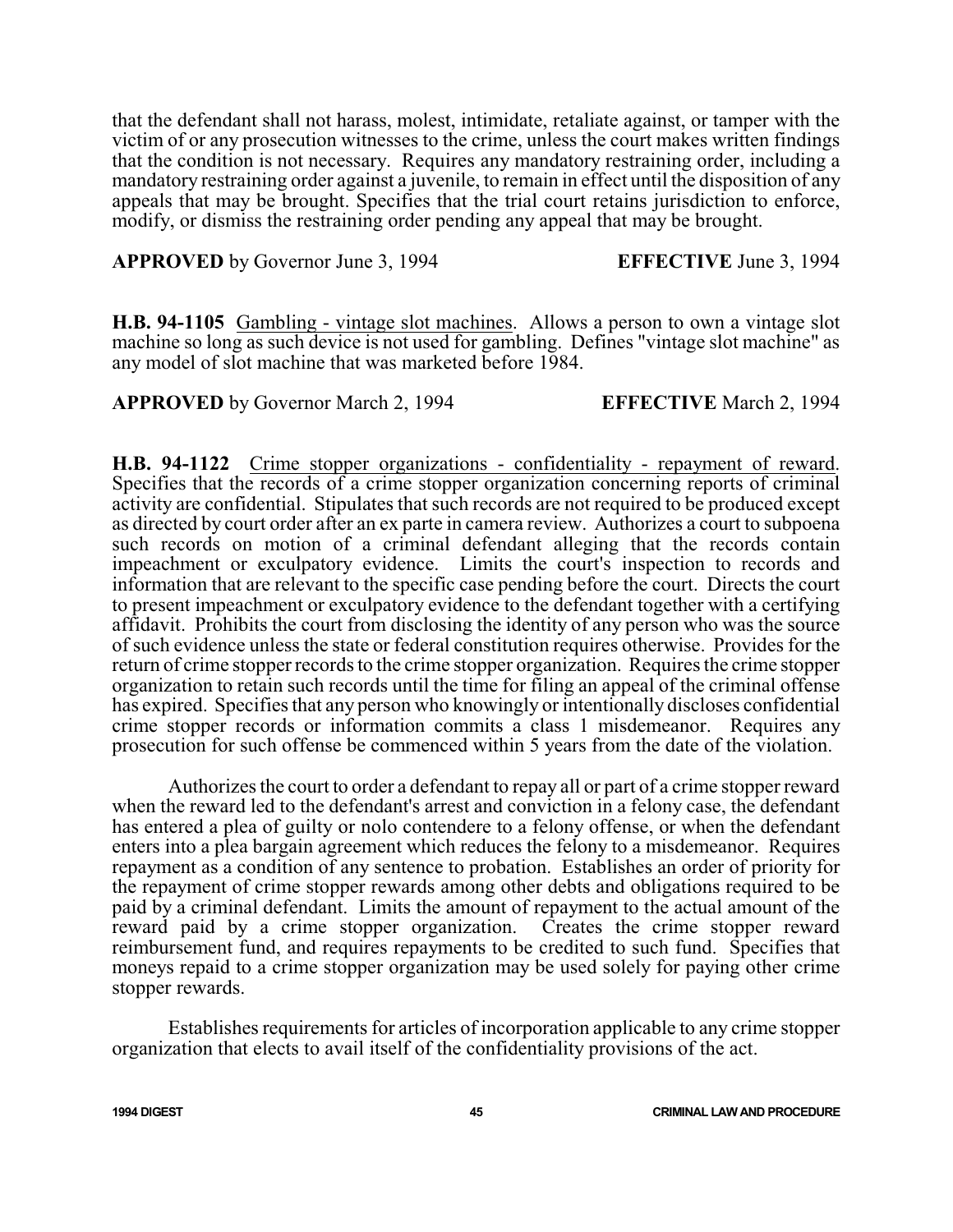**H.B. 94-1126** Criminal laws - miscellaneous amendments - crimes of violence defined unlawful sexual offenses defined - speedy trial computation when mental condition raised -11-member jury - verdict authorized - peace officer defined - 2nd degree assault - crimes against children expanded - crimes of wholesale promotion and promotion of obscenity to children created - penalties - miscellaneous offenses amended - repeal - controlled substance offenses. Repeals statutory language related to functions performed by the criminal justice commission to conform with the automatic termination of the commission.

Replaces the phrases "person with a disability" and "elderly person" with the phrase "at-risk adult or at-risk juvenile" in the definition of "crimes of violence". Adds as crimes of violence any conspiracy or attempt to commit any of the crimes, other than unlawful sexual offenses, enumerated in the definition of crimes of violence. Adds the crimes of enticement of a child and indecent exposure to the crimes enumerated as "unlawful sexual offenses", which are referenced as "crimes of violence" and for which greater sentences may be imposed because the crimes pose "extraordinary risks of harm to society".

Excludes from the time computation for speedy trial any period during which a defendant is under observation or examination after an issue of insanity, incompetency, or impaired mental condition is raised, rather than only the period during which a defendant is under observation or examination following a plea of not guilty by reason of insanity. Authorizes the court in all cases except class 1 felony cases to allow 11 members of a 12 person jury to issue a verdict after the court excuses a juror for cause once the jury retires to consider the verdict. Includes as a peace officer, level Ia, the state attorney general, the deputy attorney general, and any other deputy or assistant attorney general assigned to a criminal enforcement function in the attorney general's office. Requires that notice be provided to specified district attorneys regarding the initiation of contempt proceedings against defendants.

Eliminates, as a crime of 2nd degree assault, intentionally causing serious bodily injury to another. Changes references to the perpetrator in the 3rd degree sexual assault statute from "adult" to "person". Expands the offense of 2nd degree criminal trespass to include the act of remaining upon the common areas, rather than upon the premises, of a hotel, motel, condominium, or apartment building. Expands the definition regarding the "false completion" of a written instrument to include an act to transform an incomplete instrument into a complete one by adding or inserting materially false information or statements. Gives an investigator with the attorney general's office access to bank records. Repeals the crime of intentional misrepresentation by an employer. Expands the crime of obscenity by adding the offenses of wholesale promotion and promotion of obscenity to a minor, and makes the commission of such offenses class 6 felonies. Increases the penalties for the crime of indecent exposure so that the penalty for 2nd and subsequent offenses is greater than the penalty for a 1st offense.

Eliminates references to the term "secondary" from the series of educational institutions subject to the statute prohibiting persons from carrying concealed weapons on or near school grounds and to the statutes prohibiting persons from dispensing controlled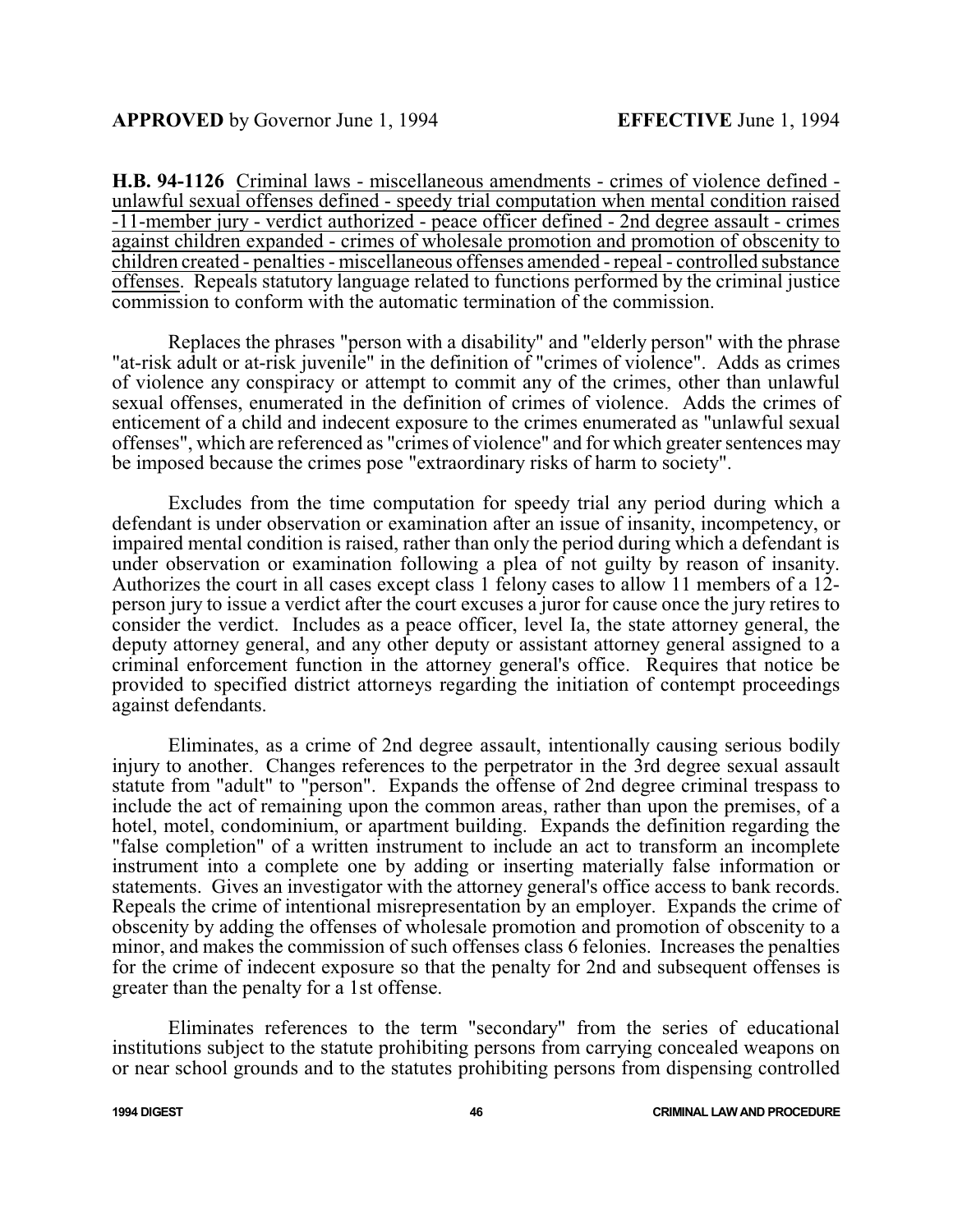substances on or near school grounds or in any school bus that is transporting students. Adds certain drugs to the specified schedules of controlled substances. Reduces from a class 3 to a class 4 felony the classification for the commission of possession of a schedule II controlled substance.

Increases the penalty for the crime of theft of livestock.

**APPROVED** by Governor May 31, 1994 **EFFECTIVE** July 1, 1994

**H.B. 94-1144** Death penalty - additional aggravating factor - 2 or more persons killed. Adds to the statutory aggravating factors for death penalty determinations the fact that a defendant unlawfully and intentionally, knowingly, or with universal malice manifesting extreme indifference to human life generally, killed 2 or more persons during the same criminal episode.

**APPROVED** by Governor March 15, 1994 **EFFECTIVE** March 15, 1994

**H.B. 94-1192** Convicted sex offenders - dutyto register with local law enforcement agencies - duty of agencies. Repeals and reenacts the statute that requires persons convicted of certain sexual offenses against children to register with local law enforcement agencies where the person plans to reside to extend the requirement to any offender convicted of any sexual offense.

Requires probation and parole officers and personnel with the department of corrections to require an offender under their jurisdiction to sign a notice that informs the offender of the duty to register with local law enforcement agencies when the offender is placed on probation or parole or is released from the department of corrections. Requires the same law enforcement personnel, within 48 hours after an offender has been placed on parole or probation, to notify local law enforcement agencies of the address that the offender provided in the signed notice.

Imposes a specified jail sentence for a 1st offense of failing to register with the local law enforcement agency and a specified sentence to the department of corrections for 2nd and subsequent offenses for failing to register with the local law enforcement agency.

Extends the duty to register to any person adjudicated as a juvenile based on the commission of the specified sexual offenses and imposes the same sanctions against a juvenile for failing to register. Makes current provisions concerning the duties of local law enforcement agencies, the sexual offender registry, confidentiality, and discontinuance ofthe duty to register applicable to a juvenile offender.

**APPROVED** by Governor May 31, 1994 **EFFECTIVE** July 1, 1994

**H.B. 94-1253** Domestic violence - domestic abuse - restraining orders - peace officers'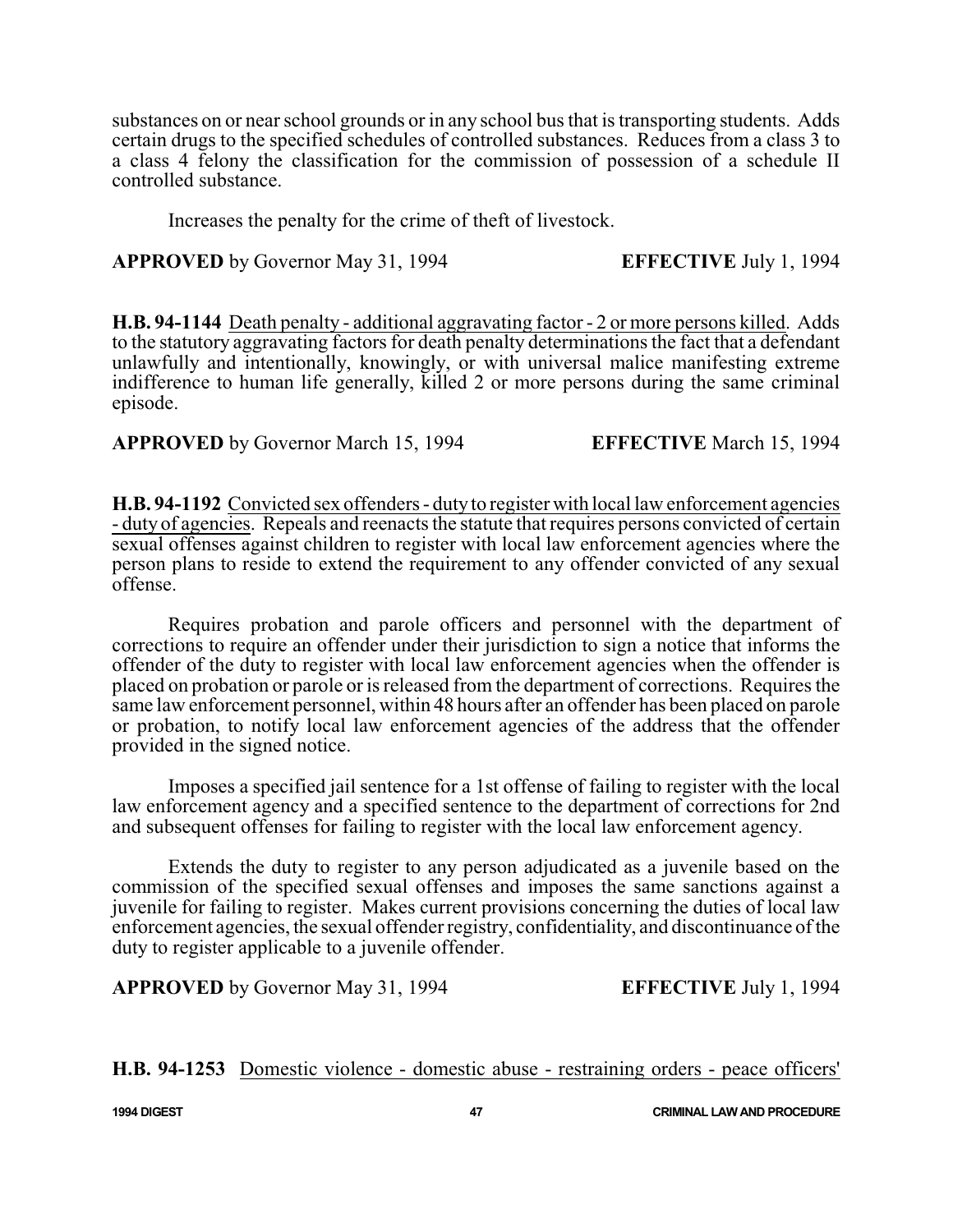duties. Redefines "domestic violence" for purposes of the criminal statutes. Requires a person preparing certain initiating documents for a criminal case to indicate on the face of the document whether the facts, if proven, could constitute an act of domestic violence.

In sentencing a person convicted of a criminal offense the underlying factual basis of which includes an act of domestic violence, requires the court to order the defendant into a certified treatment program unless a treatment provider determines that such a treatment program would be inappropriate. In such cases, requires the defendant to be referred back to the court for alternative disposition. Prohibits a defendant from entering into a plea bargain arrangement whereby the domestic violence designation of the crime with which the defendant is charged is not included in the offense to which the defendant would plead guilty, unless the prosecuting attorney makes a record, and the court finds, that the prosecuting attorney would not be able to establish the necessary relationship required in an offense involving domestic violence. Renders a person accused or convicted of a crime involving domestic violence ineligible for deferred prosecution or for home detention in the home of the victim. Directs the court to consider the safety of the victim and the victim's children before granting probation to a person convicted of a domestic violence crime.

Increases the crime of violation of a restraining order, other than an automatic restraining order in criminal cases, from a class 3 misdemeanor to a class 2 misdemeanor. Makes a 2nd or subsequent violation of a restraining order a class 1 misdemeanor. Indicates that a prior conviction need not be pled or proven at trial and may be established by a certified copy of a judgment of conviction from the court in which it was entered. Requires a peace officer to use every reasonable means to enforce a restraining order. Mandates such officer to arrest, or, if an arrest would be impractical, to seek a warrant for the arrest of a restrained person when the officer has probable cause to believe that a restrained person has violated or attempted to violate a restraining order. Identifies other duties of peace officers related to the enforcement of restraining orders.

Mandates a peace officer to arrest a person who the officer has probable cause to believe has committed a crime or offense involving domestic violence. Identifies a peace officer's duties when the officer receives complaints of domestic violence from 2 or more opposing persons. Directs the arresting agency to make every reasonable effort to collect and preserve evidence pertinent to an arrest. Prohibits a peace officer from arresting and releasing a person at the scene of a domestic violence offense. Limits the liability of a peace officer in domestic violence matters. Adds communications between a victim of domestic violence and a private victim's advocate to the list of privileged communications.

Charges the Colorado bureau of investigation with the duty of reporting annually to the governor, the president of the senate, and the speaker of the house of representatives concerning the number of assaults related to and the number of deaths directly attributable to domestic violence.

Authorizes a court issuing a restraining order to prevent domestic abuse to grant parenting time with conditions, including supervision of such parenting time. Prohibits a court from denying such a restraining order solely due to a lapse in time between an act of domestic abuse and the filing of the petition for the restraining order. If the petitioning party is unable to serve the defendant, directs the court to extend the temporary restraining order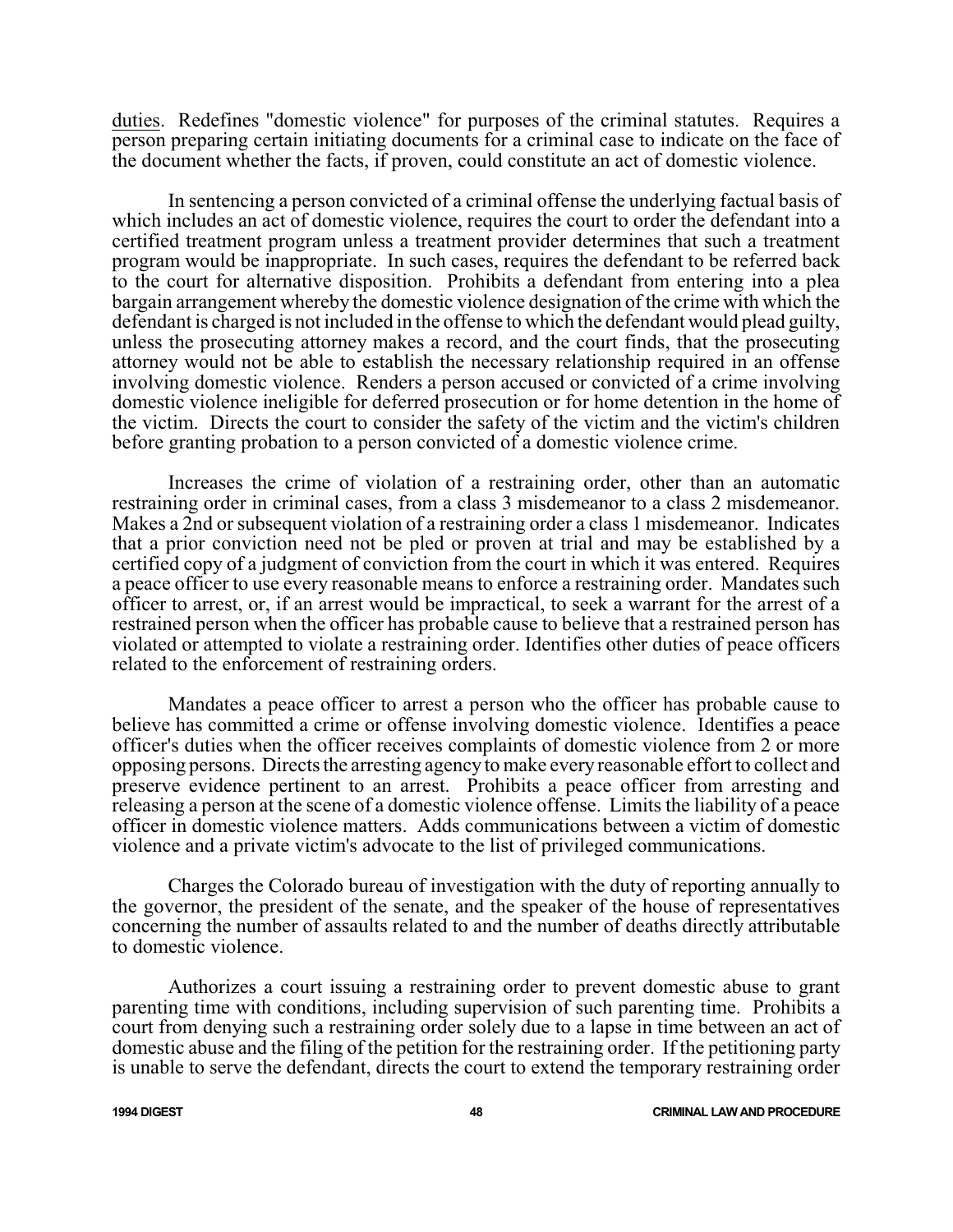to prevent domestic abuse without the necessity of a hearing. Prohibits a court from granting a mutual restraining order to prevent domestic abuse for the protection of opposing parties unless each party meets the required burden of proof. Clarifies that a person who has been excluded from a shared residence due to a restraining order to prevent domestic abuse is entitled to avail himself or herself of the remedies under the forcible entry and detainer statutes. Gives landlords the same ability if the lessee has been excluded by a restraining order. Centralizes and standardizes the duties of a peace officer in enforcing restraining orders to prevent domestic abuse.

Identifies the procedure to be followed for registering a restraining or similar order issued by a court of another state or jurisdiction, and empowers a court in this state to enforce such orders.

Authorizes the restriction of a criminal defendant's calling privileges from a jail or correctional facility if such defendant's alleged victim is able to demonstrate the violation of a restraining order by the defendant.

Adds the evaluation of the safety of the victim and the victim's children to the list of items which the probation department's presentence victim impact statement may include. Requires as a condition of every bail bond in domestic violence cases that the released person acknowledge the restraining order in effect. Includes the restraint of the defendant from contact with the victim or the victim's family members in domestic violence cases among those conditions of probation which a court may order. Lists additional items which the court shall require as conditions of probation in domestic violence cases.

Repeals the peace bond statute.

When requesting the filing of any criminal case, requires a law enforcement agency to identifywhether the factual basis of the charge being requested includes an act of domestic violence. Requires law enforcement agencies that issue complaints, summonses, or summonses and complaints to identify on the face of such documents whether the charge includes an act of domestic violence. Directs such information to be provided in the criminal justice information system network. Requires the court to identify whether the factual basis of the charges includes an act of domestic violence and whether such designation needs to be added or eliminated from the system based upon the court's findings in the case. Directs the court to eliminate the designation of domestic violence if the defendant is found not guilty of the alleged crime or if the case is dismissed. Establishes access to such computerized criminal justice information by anysentencing court, probation office, or other pretrial services agency preparing a report on domestic violence cases.

Lists additional provisions which a court may order on the motion of the prosecuting attorney or on its own motion as part of the automatic criminal justice restraining order in domestic violence cases. In domestic violence cases, conditions the release of a criminal defendant on bail on the statement of the terms of the restraining order by the court and the acknowledgment by the defendant of such order. Requires the prosecuting attorney to notify the alleged victim, the complainant, and the protected person of the restraining order if such persons are not present at the time the restraining order is issued. Authorizes a defendant or the prosecuting attorney to request a hearing before the court to modify the terms of the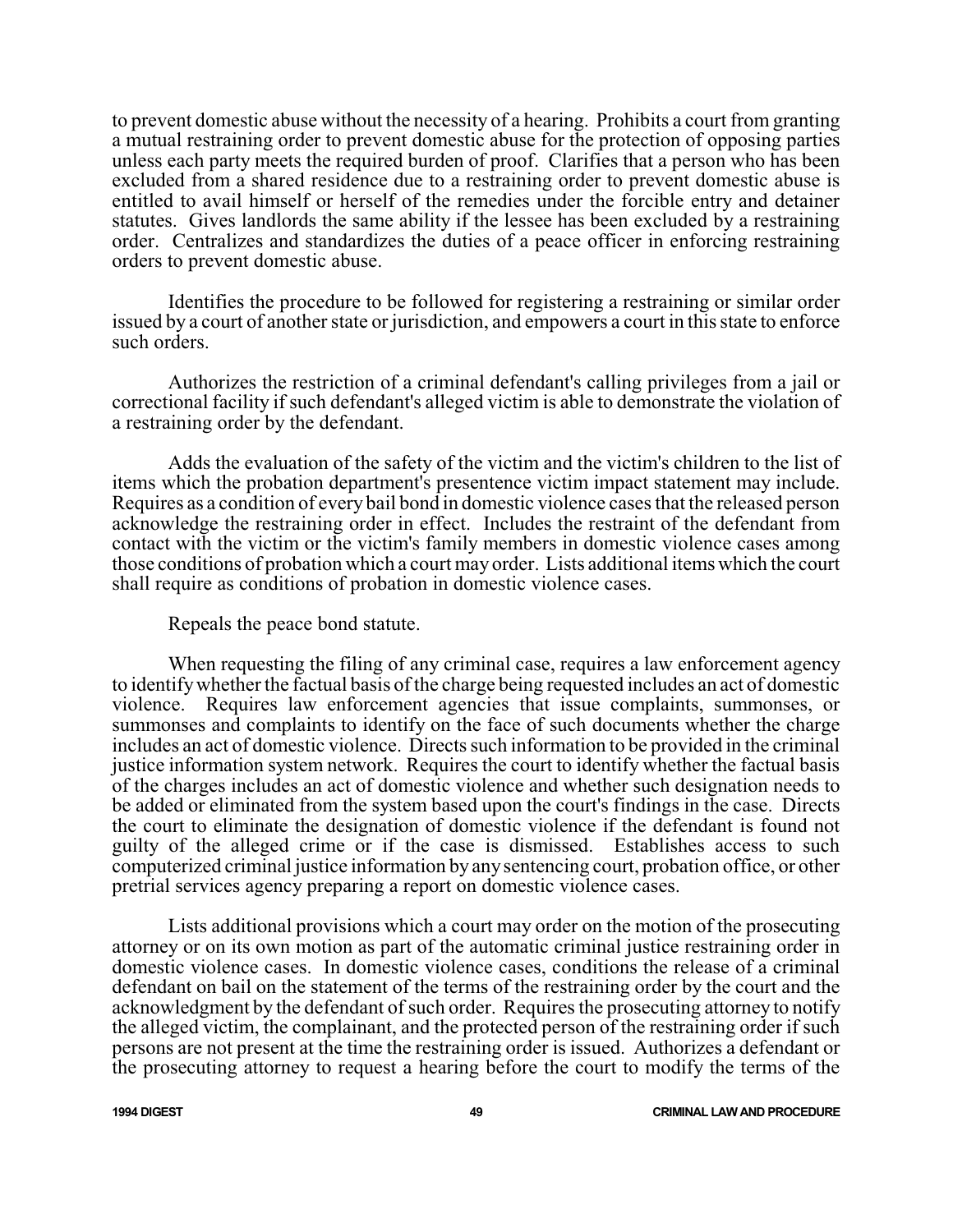restraining order. Directs the prosecuting attorney to send notice of such a hearing to the defendant and to the alleged victim.

Sets forth a victim's right to be informed of the defendant's violation of any condition of probation and the right to receive copies of all probation reports sent to the court and to receive notice of probation revocation hearings in domestic violence cases.

Applies to orders entered on or after July 1, 1994.

**APPROVED** by Governor June 3, 1994 **EFFECTIVE** July 1, 1994

**H.B. 94-1276** Transfer of handguns - statewide instant criminal background check established - transferor duties - duties and powers of the Colorado bureau of investigation fees - cash fund created - penalties - repeal - appropriation. Requires the Colorado bureau of investigation (CBI) to administer a statewide instant criminal background check system in connection with the transfer of handguns in this state. Expresses the general assembly's intent that the system be implemented in a manner that is consistent with the federal "Brady Handgun Violence Prevention Act", and any federal rules adopted pursuant to the act. Also states the general assembly's intent that the CBI act as the authorized government official for the purpose of implementing the act in accordance with the federal law.

Prohibits licensed firearm importers, manufacturers, and dealers from transferring a handgun to any person who: Is prohibited under local, state, or federal law from purchasing, receiving, or possessing a handgun; has been convicted of specified crimes involving the use of force against a spouse, a former spouse, or a child; or is subject to a restraining order to prevent domestic abuse or a restraining order issued in connection with the specified crimes. Limits the prohibition with respect to restraining orders issued by state courts.

Disallows licensed firearm importers, manufacturers, and dealers from transferring a handgun to any person, other than another transferor or licensed collector, until the transferor completes each of the following actions: Provides to and obtains from the transferee a form adopted by the CBI which requests the transferee's name, date of birth, gender, race, and social security number or other acceptable identification number; inspects proper identification of the transferee, which may include a form containing a photograph of the transferee; collects a fee from the transferee for the purpose of processing the criminal history instant check of the transferee; requests the CBI, via a toll-free telephone call, to conduct an instant check of any information concerning the transferee that has been reported and is reflected in the CBI's computerized data base system as of the date of the request; and receives a unique approval number for the inquiry from the CBI and records the date and the approval number on the form completed by the transferee.

Defines "handgun" as a firearm that has a short stock and is designed to be held and fired by the use of a single hand, and any combination of parts from which such firearm can be assembled.

Describes the transferor's responsibilities under circumstances where telephone services are interrupted due to natural disasters, situations involving a risk to the public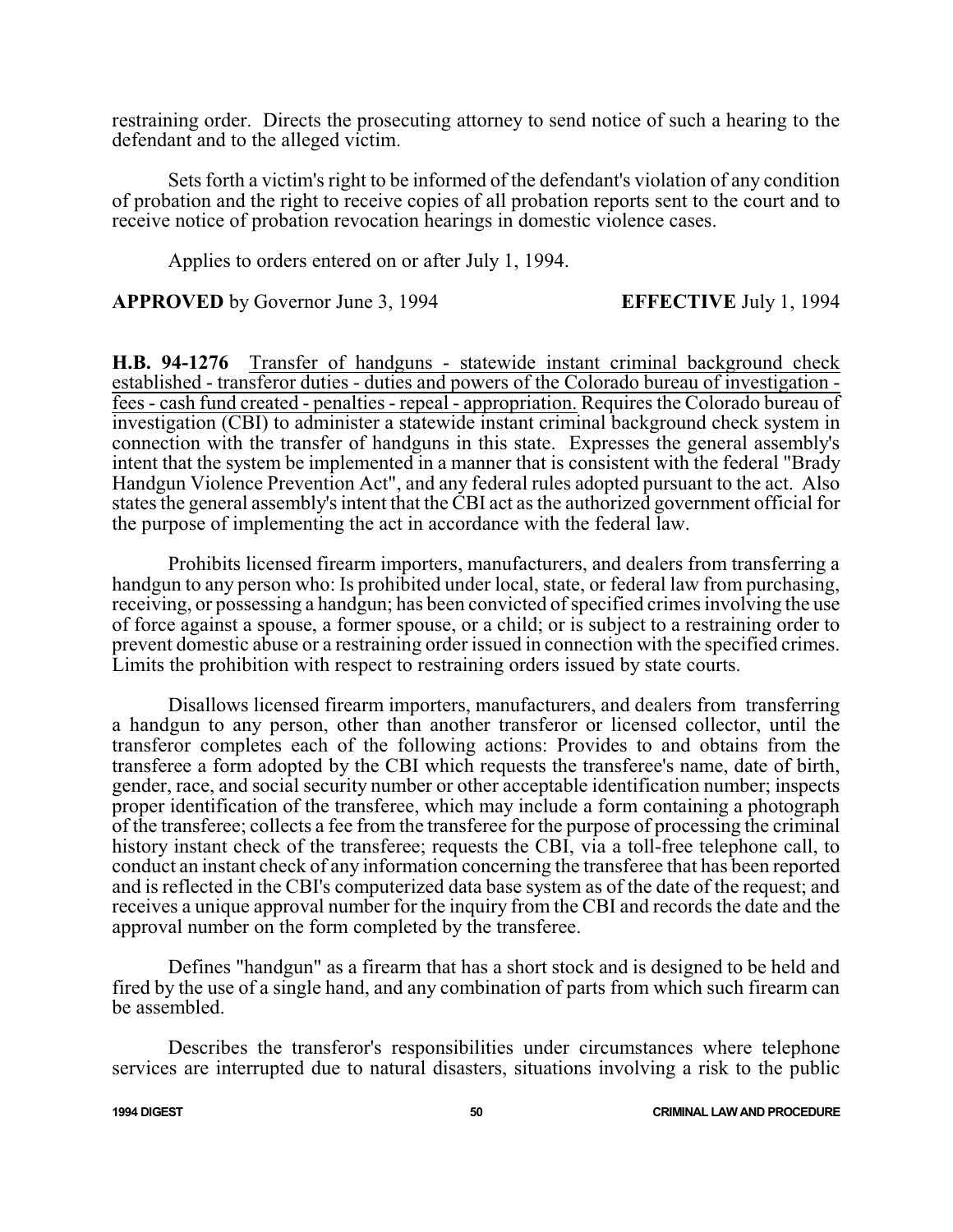safety, or other bona fide emergency, or for any other reason beyond the control of the transferor. Under those circumstances, prohibits a transferor fromtransferring a handgun for 30 hours or until telephone service is available, whichever occurs earlier, and requires the transferor to complete a CBI form and submit a report to the CBI within 24 hours after the transfer of a handgun.

Makes the CBI responsible for administering a statewide instant criminal background check system in connection with the transfer of handguns. Upon receipt of a request from a transferor for a criminal history check, requires the bureau to review its criminal history records during the transferor's call. Requires the CBI to check its records as quickly as possible. If the CBI's review indicates that the transferee is not prohibited from purchasing, receiving, or possessing a handgun, requires the bureau to provide an approval number to the transferor. If the CBI's review indicates that the transferee is prohibited from purchasing, receiving, or possessing a handgun, requires the CBI to provide a non-approval number to the transferor. Requires the executive director of the department of public safety to adopt rules concerning the instant criminal background check system.

Describes the CBI's responsibilities in the event of anyscheduled computer downtime, electronic failure, or similar problem that delays the CBI's ability to respond during a transferor's phone call. Requires the bureau to immediately notify the transferor ofthe reason for and estimated length of any delay and within 24 hours to issue an approval or nonapproval number. Allows a transferor to transfer a handgun if the CBI has failed to provide an approval or non-approval number within 24 hours.

Allows a transferee to request a review of the CBI's decision to issue a non-approval number for a transferee and a review of the CBI's criminal history records. Requires a transferor to provide a transferee with written information prepared by the CBI concerning the procedure by which the person may request a review of CBI's decision and records. Makes the transferee responsible for obtaining and providing any dispositional information to the CBI if that information is not included in the CBI's records and the information indicates that a transferee is not prohibited from receiving or possessing a handgun.

Makes records that are created or maintained by the CBI to conduct the criminal history check confidential, and prohibits the CBI and all of its employees from disclosing any information pertaining to the check. Requires the bureau to destroy any record created or obtained for the background check as soon as possible, but no later than 48 hours after the day the CBI issues an approval number to the transferor.

Allows the CBI to maintain records of the national crime information center transactions to the extent required by federal law and to maintain a log of the dates of requests for criminal history records checks, unique approval and non-approval numbers, license identification numbers, and transaction numbers corresponding to such dates for a period of no more than 2 years, unless otherwise prohibited by federal law.

Prohibits use of information obtained under the instant check system against a transferee for any purpose other than law enforcement purposes. Requires the CBI to immediately notify law enforcement agencies after it provides a transferor with a nonapproval number for a transferee. Directs the CBI to provide the law enforcement agencies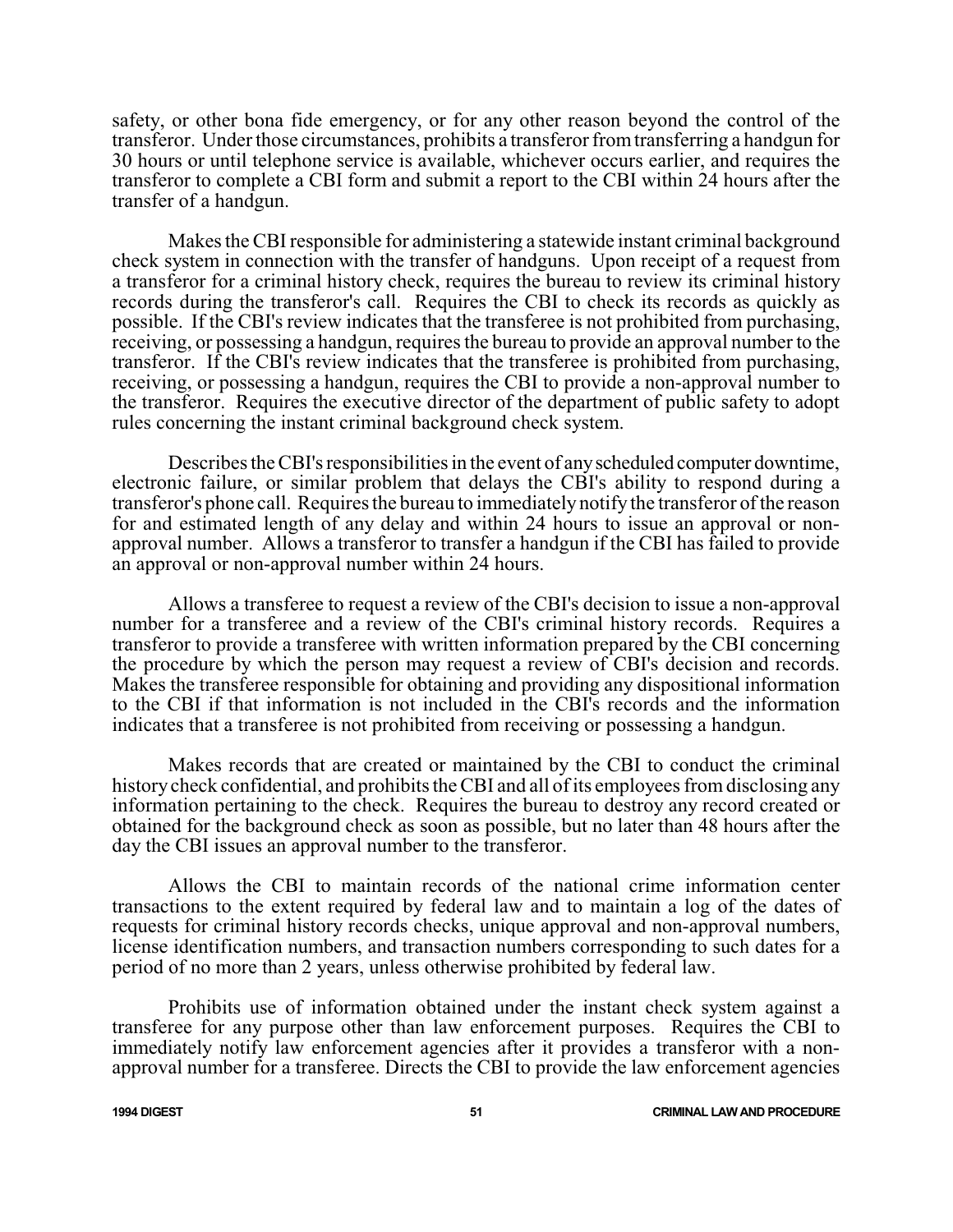with any criminal background information and any information provided by the transferor concerning the transferee.

Requires the CBI director to establish a fee to be charged to a transferor each time the transferor makes a request using the statewide instant criminal background check system. Creates the statewide instant criminal background check cash fund, and requires the CBI to transfer any fees collected to the fund.

Makes it unlawful for: Any transferee willfully and knowingly to provide false information or fraudulent identification in connection with a transfer; any transferor, or employee or agent of the transferor, to violate the provisions of the act; any person to acquire knowingly a handgun for a person who is prohibited by local, state, or federal law from purchasing, receiving, or possessing a handgun; any transferor to request criminal history records under false pretenses or willfully and intentionally to disseminate criminal history record information to any person other than the transferee; or any agent or employee, or former agent or employee, of the CBI to intentionally violate the provisions of the act. Makes each violation a class 1 misdemeanor punishable by 6 to 18 months imprisonment, a \$500 to \$5,000 fine, or both.

Provides immunity from civil, criminal, or licensing sanctions to CBI, law enforcement, and court personnel who, in good faith, comply with the act. Provides the same immunity to transferors who comply with the act.

Exempts law enforcement officers and CBI agents as transferors and transferees under the act when the transfer of a handgun is made for official law enforcement purposes. Exempts licensed collectors as transferors and transferees under the act.

Prohibits transferors from complying with the federal "Brady Handgun Violence Prevention Act" in any manner other than that set forth in the article.

Appropriates \$105,669 and 2.0 FTE from the statewide instant criminal background check cash fund during the current fiscal year for the implementation of the act.

Appropriates \$187,985 and 6.0 FTE for fiscal year 1994-95 fromthe statewide instant criminal background check cash fund for the implementation of the act.

Makes the act applicable to handgun transfers on and after February 28, 1994, the implementation date required under the federal "Brady Handgun Violence Prevention Act".

Repeals the new law, effective February 28, 1999, which is the date of the implementation of the federal national instant criminal background check system.

**APPROVED** by Governor February 26, 1994 **EFFECTIVE** February 26, 1994

**H.B. 94-1278** Conditional release from commitment of criminal defendants - revocation. Provides that a court order conditionally releasing a criminal defendant from commitment after a verdict of not guilty by reason of insanity or impaired mental condition shall include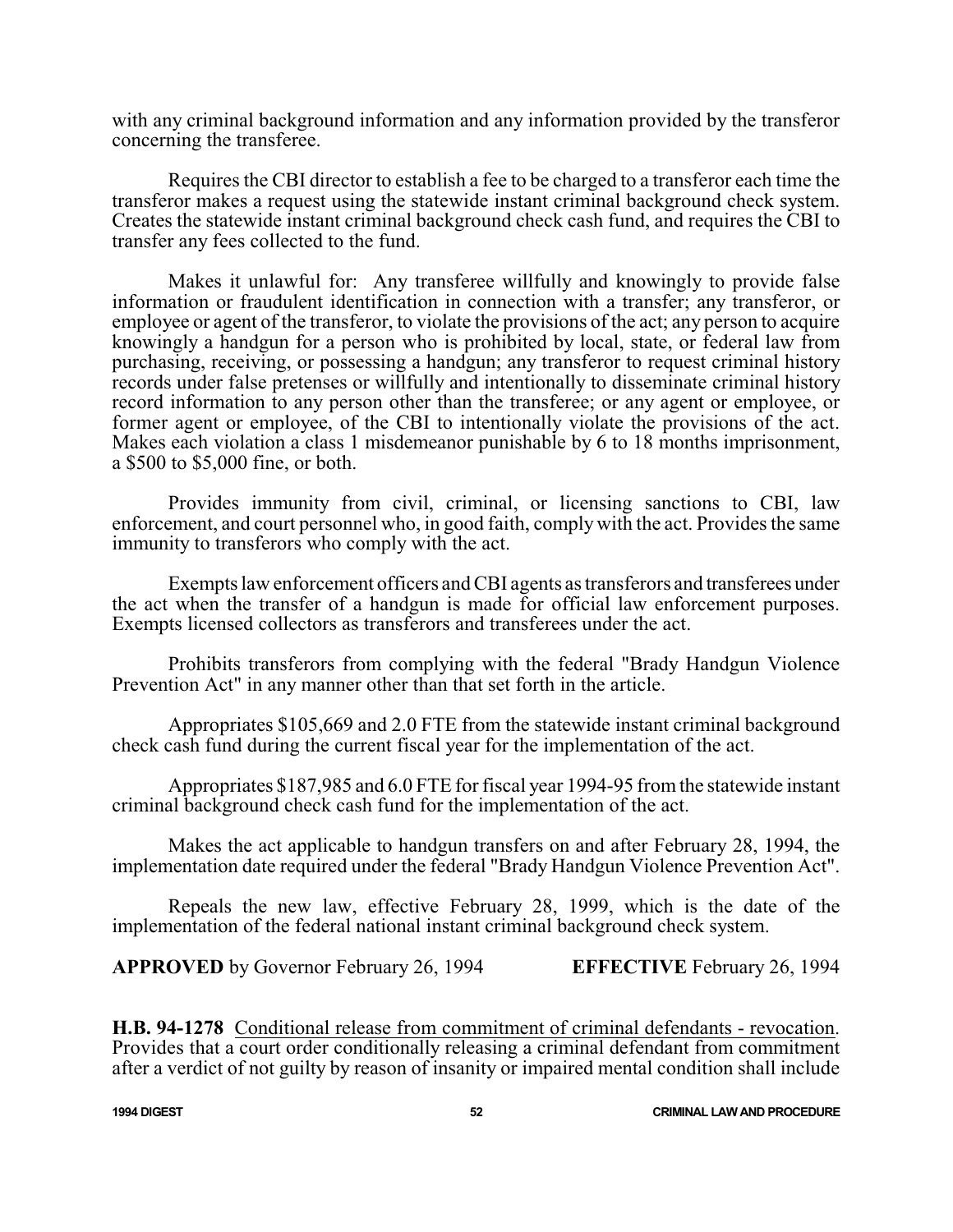notice of the statutory provisions pursuant to which such release may be revoked.

Changes how revocation proceedings shall be initiated. Requires the superintendent of the Colorado mental health institute at Pueblo or the director of a community mental health center, upon probable cause to believe that a defendant is ineligible to remain on conditional release, to apply for a warrant directing the appropriate law enforcement officer to take custody of such defendant. Requires the law enforcement officer to deliver the defendant to the Colorado mental health institute at Pueblo. Upon the defendant's return to the institute, requires the superintendent to provide notice to the district attorney for the 10th judicial district who shall, within 72 hours after such notice, file a petition for the revocation of the defendant's conditional release.

Establishes that the district court for the 10th judicial district shall have jurisdiction and venue to accept a petition and to enter an order for the temporary revocation of a defendant's conditional release. Clarifies that the committing court shall hold the final hearing on the petition for revocation.

**APPROVED** by Governor May 25, 1994 **EFFECTIVE** July 1, 1994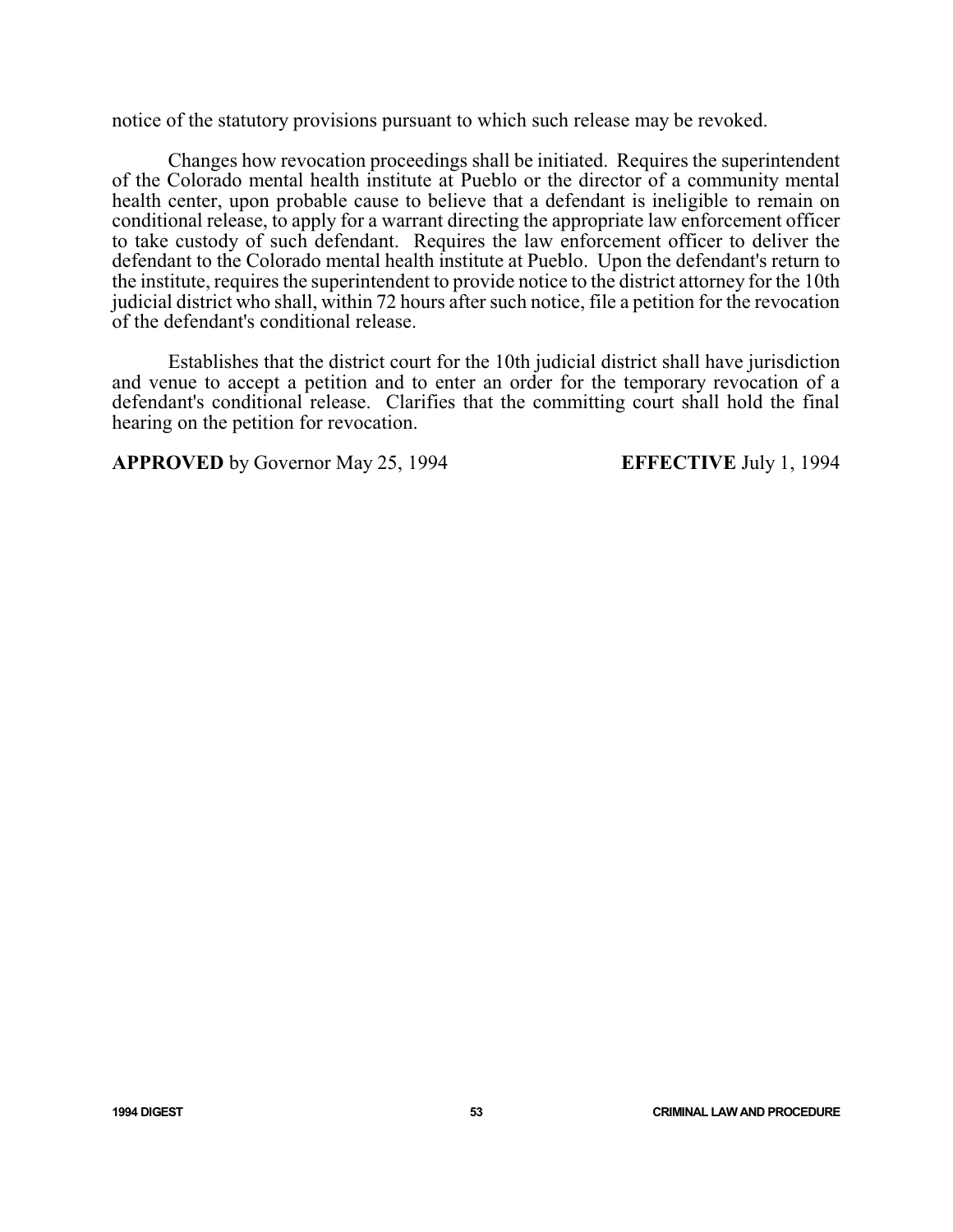## **EDUCATION - PUBLIC SCHOOLS**

**S.B. 94-004** Participation in non-public home-based educational programs - notice requirements - evaluation of students. Prohibits any school district from requiring a parent whose child is participating in a non-public home-based educational programto use a district form to file information concerning the child. Allows a parent whose child is participating in a non-public home-based educational program to select a qualified person to evaluate the child's academic progress in lieu of determining academic progress using standardized tests. For parents who choose to evaluate their children using standardized tests, authorizes the use of nationally standardized tests other than those used by the school district. Requires the parent to enroll the child in school if the evaluation or the test results show that the child is not making sufficient academic progress. Removes the provision that a child's academic progress is evaluated by comparison with other children within the child's age group.

**APPROVED** by Governor April 14, 1994 **EFFECTIVE** April 14, 1994

**S.B. 94-072** School attendance - compulsory attendance proceedings - participation in nonpublic home-based educational programs - participation in interscholastic activities maximum unexcused absences. Specifies the venue for bringing proceedings to enforce compulsory attendance. Authorizes the original court to transfer jurisdiction of the proceeding under certain circumstances. Requires the transferring court to transmit all documents and reports, or certified copies, to the receiving court.

Bars any child who is habitually truant from participation in any non-public homebased educational program unless the child's parent first gives written notification of the establishment of the program and a written description of the program's curricula to the superintendent of the child's school district of residence. Allows any child who is participating in a non-public home-based educational programto participate in interscholastic activities in any private school, as well as in any public school, so long as the child lives within the attendance boundaries of such private or public school and meets the appropriate eligibility requirements.

Requires each school district attendance policy to specify the number of unexcused absences that may trigger a compulsory attendance enforcement proceeding. Specifies that calculation of the number of unexcused absences incurred by a child includes all unexcused absences occurring during any school year or any calendar year.

**APPROVED** by Governor April 19, 1994 **EFFECTIVE** April 19, 1994

**S.B. 94-100** Tobacco products - use on school property - prohibition. Prohibits the use of tobacco products on all school property and at all school-sponsored activities. Requires the governing board of each school to adopt policies and rules to enforce such prohibition. Mandates that signs regarding the prohibition be displayed on school property no later than September 1, 1994. Allows for specific exemptions from such prohibition. Specifies that no school shall be prohibited from enacting more stringent policies or rules than required by the act.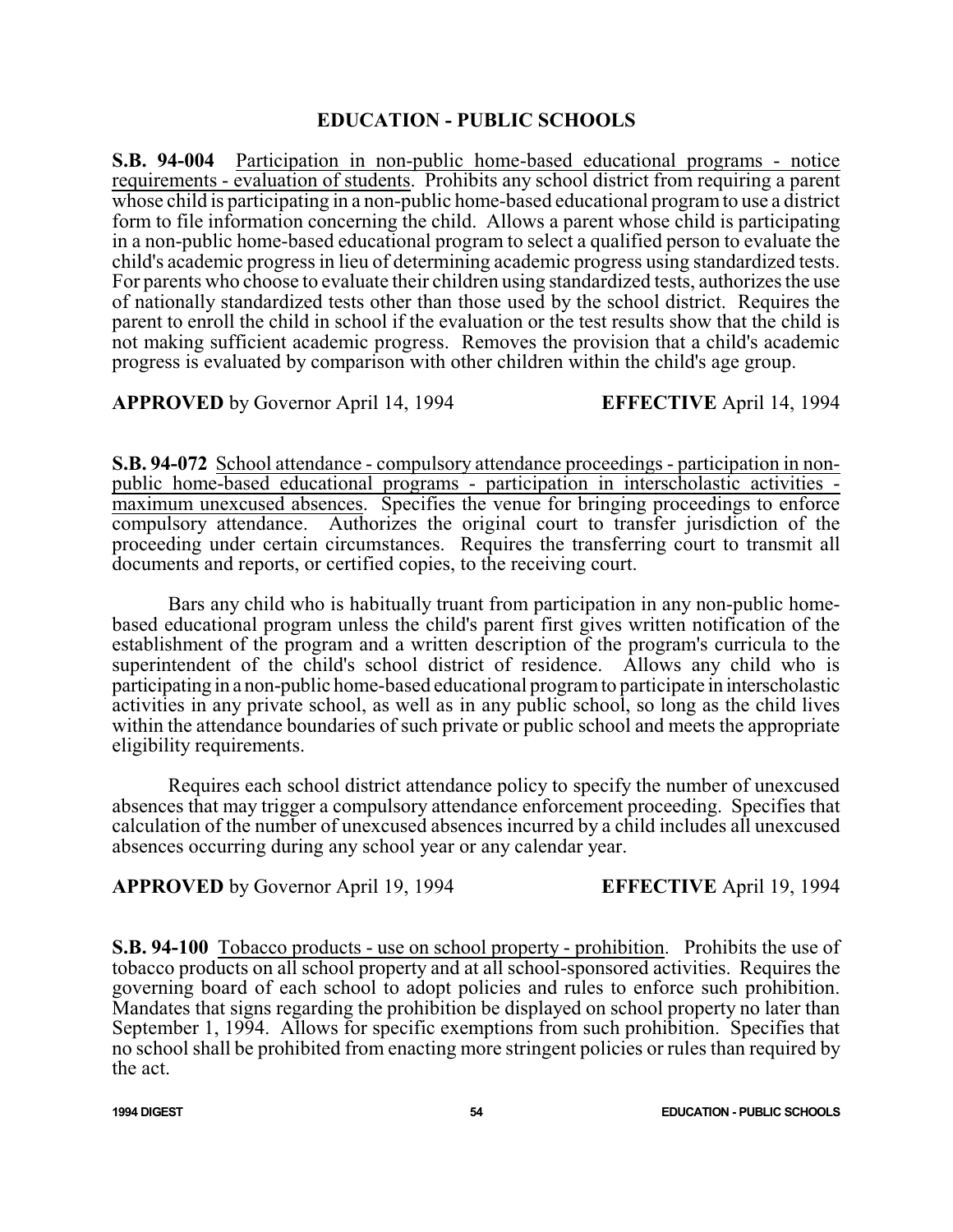**S.B. 94-160** Content standards and assessments - state standards and assessments development and implementation council - power to contract. Authorizes the state standards and assessments development and implementation council to contract with any individual, group, or corporation, in addition to nonprofit groups, for the development of state model content standards and state assessments.

**APPROVED** by Governor April 14, 1994 **EFFECTIVE** April 14, 1994

**S.B. 94-162** State board of education - development of data collection system - reporting of persons who complete high school later in life. Identifies that a correct assessment of the number of persons who complete a high school education beyond the typical length of time and later in life is necessary. Effective July 1, 1994, requires the state board of education, in cooperation with the local boards of education, to develop and implement a model student accounting method and data collection system which results in the reporting of persons who complete high school when 21 years of age or older. Effective July 1, 1998, requires the state board to integrate such system with the statewide financial, student management, and human resource electronic data communications and reporting system.

**APPROVED** by Governor April 13, 1994 **EFFECTIVE** July 1, 1994

**S.B. 94-185** Special education - student's school district of residence - determination. Adds facilities operated by or under contract to the department of institutions to the list of facilities in which a child receiving special education services may reside without causing a change in the child's school district of residence.

**APPROVED** by Governor April 14, 1994 **EFFECTIVE** April 14, 1994

**S.B. 94-215** Charter schools - alteration of facilities - enrollment - financing - waiver of state regulations. Clarifies that the intent of the "Charter Schools Act" is to address the formation of charter schools. Specifies that a charter school is not required to make alterations to a facility unless otherwise required by state or federal law. Requires the charter school applicant to specify in the charter school application a nondiscriminatory method of making enrollment decisions. Specifies that any waiver of state regulations shall be for the term of the charter, but that the waiver shall be reviewed every 2 years and may be revoked if deemed no longer necessary. For purposes of school finance, provides that pupils enrolled in a charter school shall be included in the pupil count of the school district in which the charter school is located. Requires each school district to report to the department of education the number of students enrolled in any charter school within the school district. Clarifies that if a child with disabilities attends a charter school, the child's school district of residence shall enter into a contract with the charter school for payment of the excess costs of educating the child.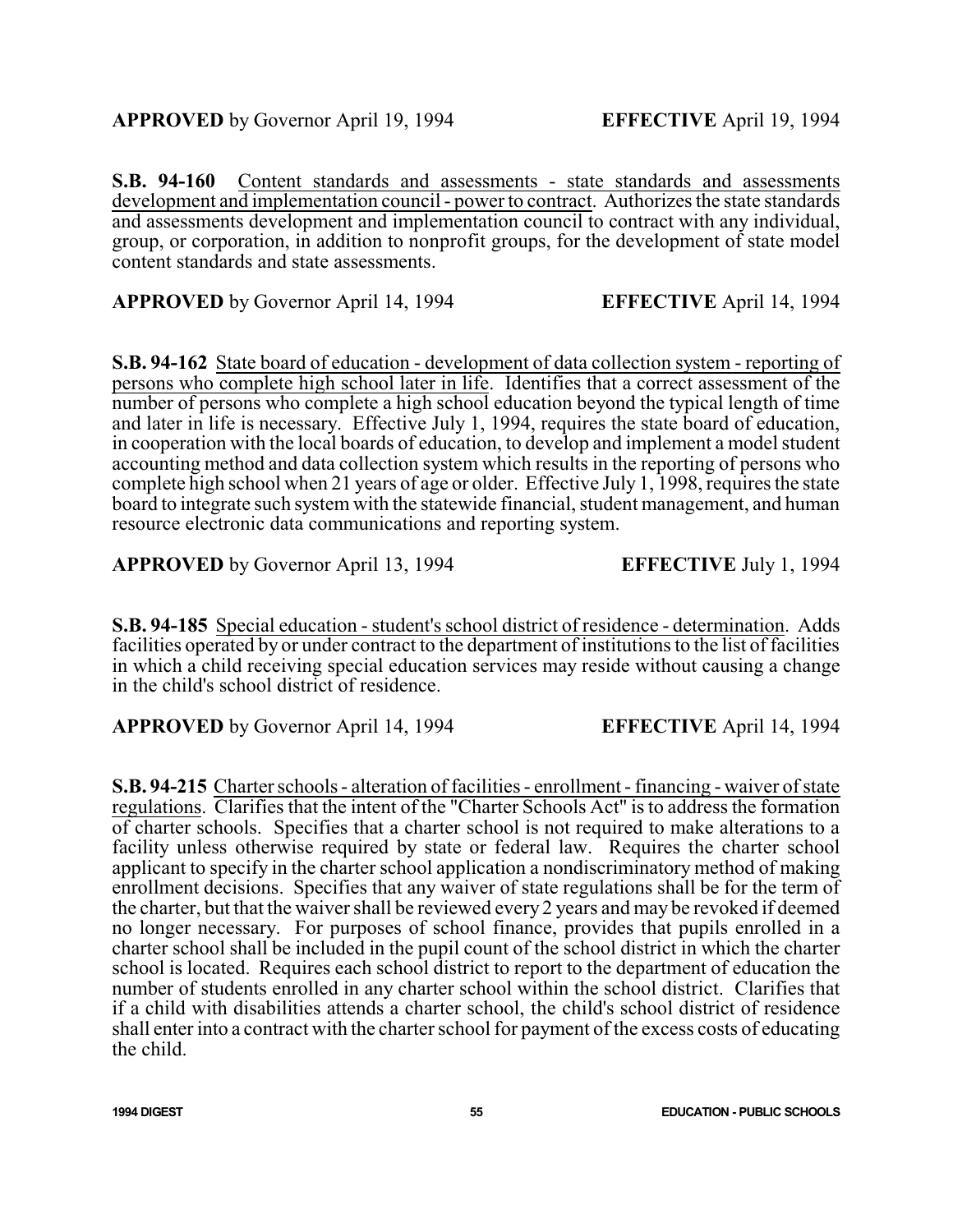**H.B. 94-1001** School finance - additional 1993-94 funding - "Public School Finance Act of 1994" - preschool program - transportation aid - appropriation. Provides for an additional increase in 1993-94 equalization program funding for districts due to get funding increases under the new "Public School Finance Act of 1994" that would exceed the districts'spending limitations under section 20 of article X of the state constitution (Amendment  $\#1$ ). Establishes a formula for determining each district's additional increase. Prohibits the increase from being expended in the 1993-94 budget year and requires it to be credited to a special district reserve to be expended in the 1994-95 budget year. Funds the additional increases from state aid with an exception for those districts with property tax revenue carried forward.

Adopts the "Public School Finance Act of 1994" to determine school finance funding for the 1994-95 budget year and budget years thereafter with the following major provisions:

(1) Establishes a district's total program to cover the costs of providing a public education to the children within the district. Continues to allow a district discretion in spending such funds except for requiring specified amounts to be budgeted for certain instructional purposes and for capital reserve and insurance reserve.

(2) Determines a district's total program by giving the district the greater of the district's per pupil funding multiplied by the number of students included in the funded pupil count plus the district's at-risk funding or \$3,975 multiplied by the number of students included in the funded pupil count. Caps increases in funding to 25% over the prior year's funding. Establishes a different formula for those districts that received additional increases in 1993-94 funding under the provision noted above. Establishes a different formula for determining total program in the 1994-95 and 1995-96 budget years for any district that would receive less per pupil funding in 1994-95 under the new formula than the district received in the 1993-94 budget year, thus "holding the district harmless".

(3) Establishes a statewide base per pupil funding amount of \$3,390 for the 1994-95 budget year.

(4) Determines each individual district's per pupil funding by adjusting the \$3,390 statewide base by a cost of living factor and a size factor which reflect differences in costs among districts caused by location within the state and by number of students. Provides for the certification of a cost of living factor for each of the 176 districts by the legislative council based upon the cost of living analysis conducted pursuant to the SB 93-87 setting category study. Provides for a new analysis every 2 years. Establishes a size factor for each district pursuant to a statutory formula. Applies the cost of living factor only to that percentage of the \$3,390 statewide base that represents salaries and benefits (the personnel costs factor) with the percentage established for each district in accordance with a statutory formula.

(5) Increases a district's "base funding" by an amount to represent additional costs incurred by a district in providing an educational program to "at-risk pupils". Defines at-risk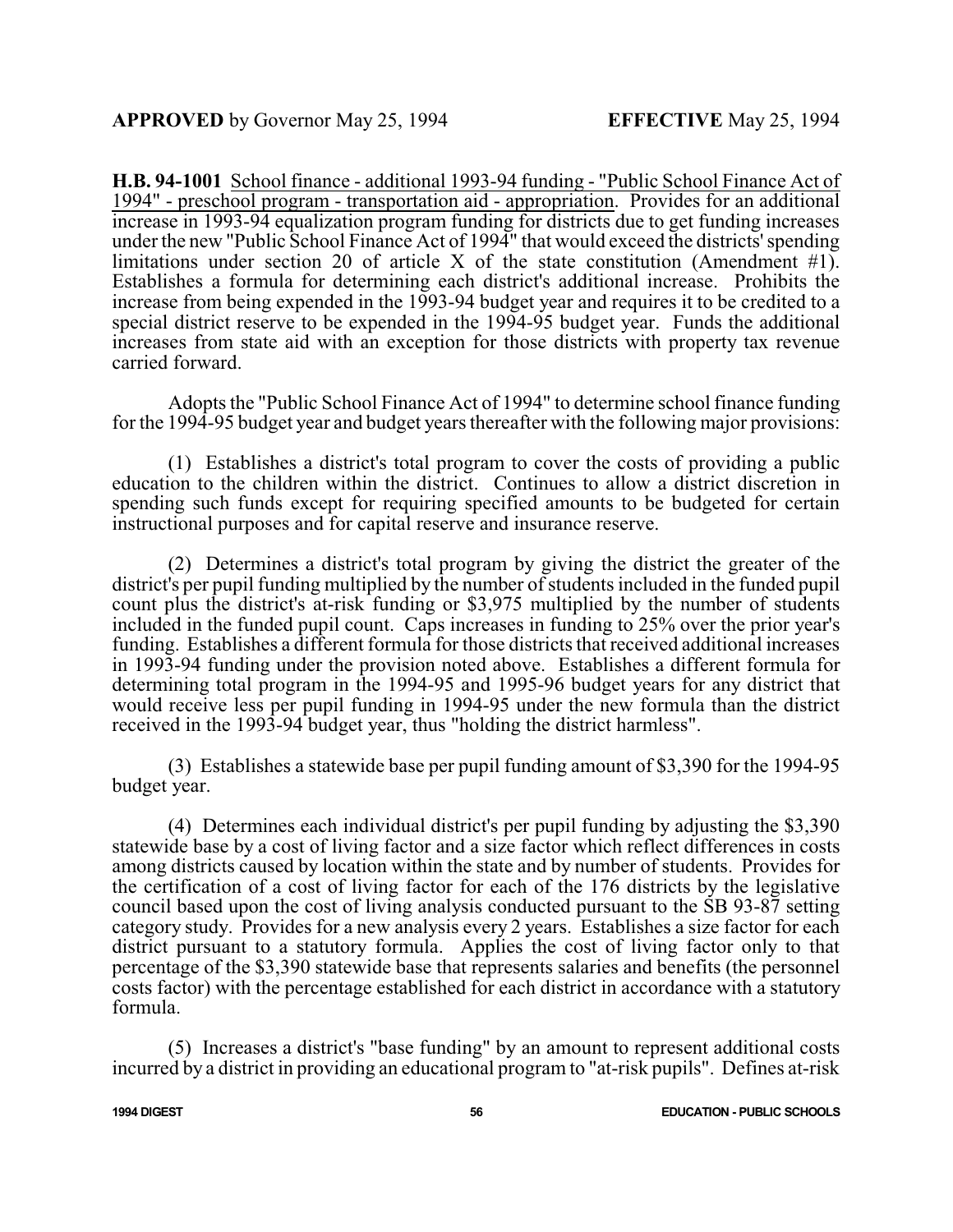pupils as those students eligible for the federal free lunch program. Increases the district's per pupil funding by 11% for each at-risk pupil up to the statewide average with the at-risk funding increased in accordance with a statutory formula in any district with a high concentration of at-risk pupils. Caps the per pupil at-risk funding increase to 30% over the district's "base funding".

(6) Provides for an "in-year count" of pupils by counting pupils in October within the budget year. Continues the use of a "funded pupil count" for funding purposes to help reduce the impact on funding caused by declining enrollments.

(7) Establishes the local share ofschool finance funding as the proceeds of a property tax levy for the district plus the amount of specific ownership tax received by a district which is attributable to all property tax levies of the district other than the levies for bonded debt and additional local property tax revenues ("overrides"). Sets the property tax levy for each district at the prior year's levy, the levy allowed by the Amendment #1 property tax revenue limitation, or the levy required to fund the district's total program minus minimum state aid and specific ownership tax, whichever is lesser. Establishes the state share of school finance funding as the difference between the district's total program and the local share. Gives all districts a minimum state aid amount per pupil to be established each year in the long bill.

(8) Continues to require certain districts to "buy out" their categorical programs with property tax revenue.

(9) Continues to allow a district to exceed its total program through the raising of additional property tax revenue if the district receives voter approval to do so ("overrides"). Increases the maximum amount that may be raised to 20% of the district's total program (as established under the formula and not the "hold harmless" provision) or \$200,000, whichever is greater. Includes additional revenues approved at elections prior to July 1, 1994, in the calculation of the maximum amount as well as the specific ownership tax attributable to override levies and to bond levies if the tax attributable to the bond levies is not being used to pay off the bonds.

Repeals the "Public School Finance Act of 1988" on July 1, 1994. Moves certain provisions from the 1988 act to the new school finance act with minimal changes.

Provides for the legislative council to conduct a new school finance study during the 1994 interim.

With respect to determining which districts receive payments from the state contingency reserve, requires the state board of education to consider the amount of the request as a percentage of the district's total program no matter the circumstance under which the request is made.

Changes the number of children that may be served under the state's preschool program to 4,500 for the 1994-95 budget year, to 6,500 for the 1995-96 budget year, and to 8,500 for the 1996-97 budget year and years thereafter.

Requires any fee collected by a school district for a specified purpose to be spent only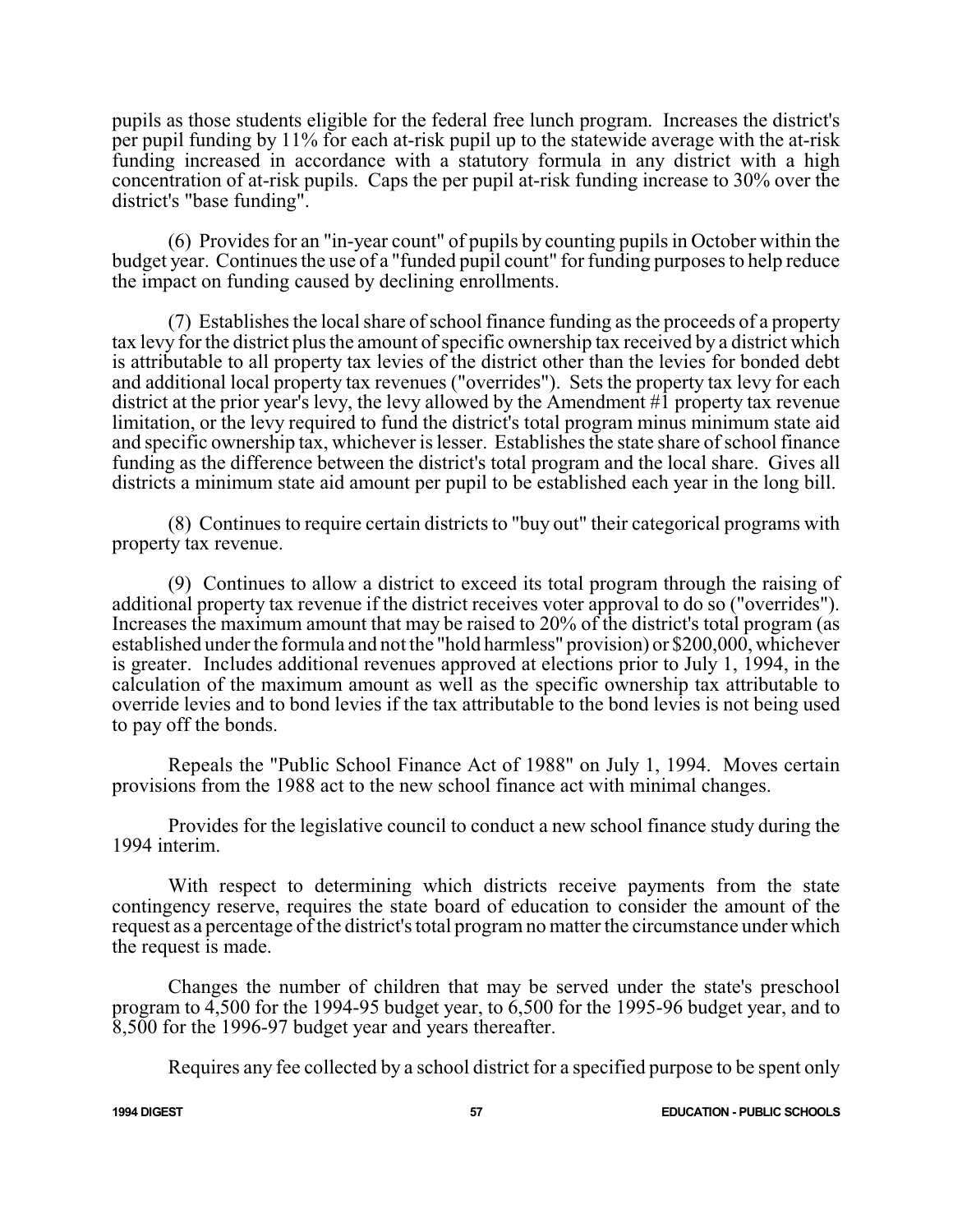for said purpose and not for any other purpose.

Changes the limitation on school district bonded debt from 20% of assessed valuation to the greater of 20% of assessed valuation or 6% of actual value. Requires the assessor to certify the actual value of property in the district.

Deletes the requirement for state board of education approval of agreements for incentive payments negotiated between school districts and business facilities.

For school districts subject to court-ordered desegregation orders, establishes a minimum transportation aid reimbursement entitlement of 55% of the amount expended for pupil transportation.

Increases the limitation on the amount of tax anticipation notes that may be issued by school districts from 50% to 75% of estimated tax receipts.

Makes an appropriation of \$27,631,293 to make additional state aid school finance payments for the 1993-94 budget year. Adjusts the appropriation for state aid school finance payments for the 1994-95 budget year to decrease the appropriation for total program by \$1,500,000 and to increase the appropriation for transportation aid by a like amount. Sets aside \$2,000,000 of the 1994-95 appropriation for total program to be used to make additional state aid payments that may be required following the certification of pupil enrollments and valuations for assessments.

Note: The bill is further amended by HB 94-1365.

**APPROVED** by Governor April 27, 1994 **PORTIONS EFFECTIVE** April 27, 1994 July 1, 1994

**H.B. 94-1003** Comprehensive health education - Colorado law-related education program law-related education advisory board - sunset. Creates the Colorado law-related education program through the "Colorado Comprehensive Health Education Act". Establishes such program in the Colorado department of education prevention initiatives unit. Identifies that the program is designed to promote, through education, behavior which will reduce the incidence of gang or other antisocial behavior and substance abuse by students in the public schools. Encourages each school district to implement a law-related education program to address antisocial gang behavior and substance abuse resistance. Identifies topics that may be included in each such educational programand encourages schools to seek the cooperation of and use the expertise of available state and local law-related education programs.

Creates the law-related education advisory board. Directs such board to study, develop, and make recommendations to the state board of education concerning the following aspects of a law-related education program: Guidelines for implementation by school districts, topics for instruction, suggested texts and other instructional materials, training for instructors and administrators, inventory and evaluation of existing law-related education programs, allocation of grants to school districts, and methods and procedures by which the effectiveness of such programs may be measured.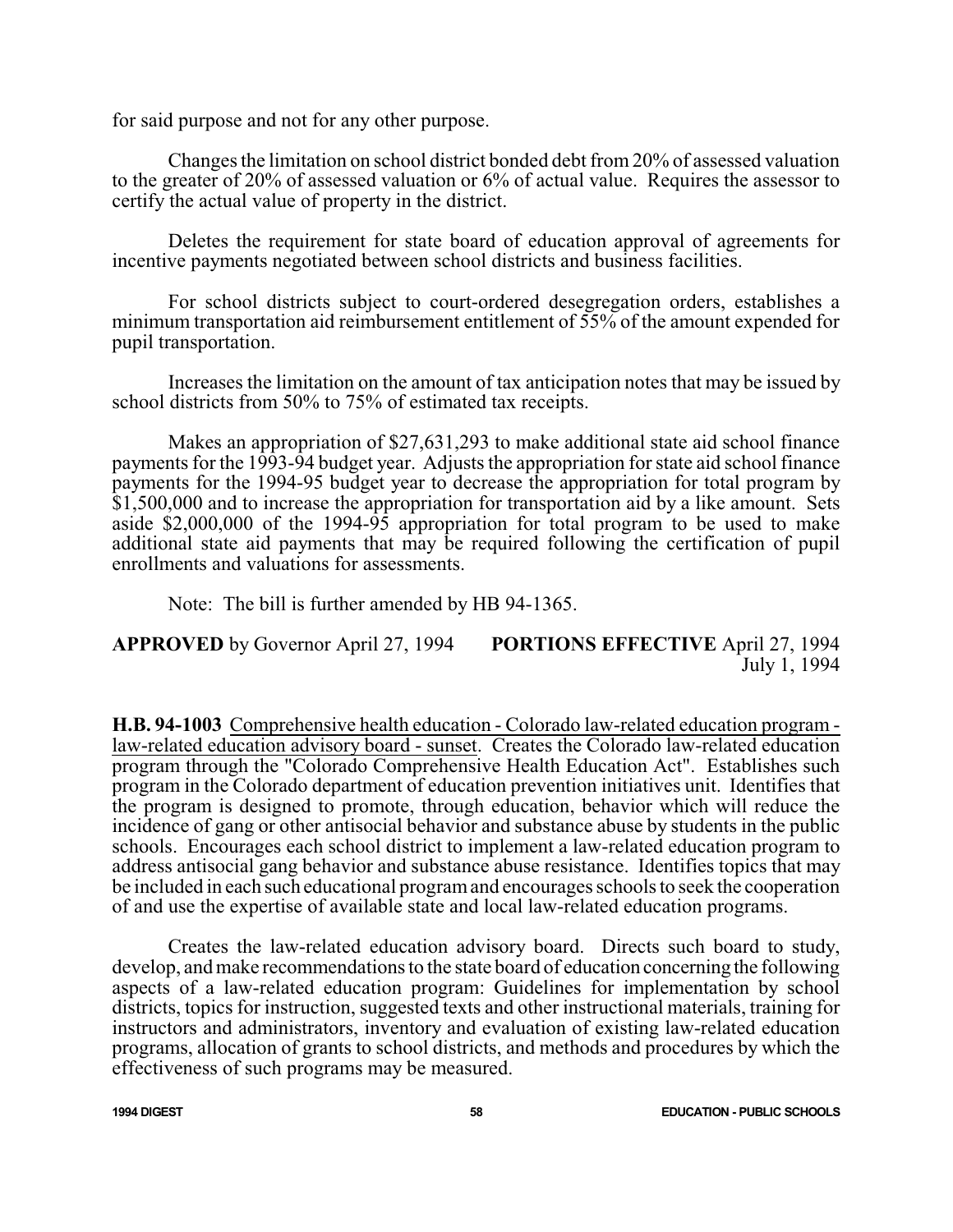Directs the state board of education to promulgate guidelines, based upon the recommendations of the law-related education advisory board, by which to provide grants to and to assist school districts in the implementation of law-related education programs. Encourages school districts to create training programs for instructors and administrators in gang awareness and substance abuse resistance education. Authorizes each school district to prepare an annual report to be filed with the state board of education concerning the progress of the school district in implementing a law-related education program and the effect of such program on the incidence of gang involvement and substance abuse by the students in that school district.

Sets the automatic termination date of the law-related education advisory board as July 1, 1999, pursuant to the provisions of the sunset law.

**APPROVED** by Governor May 22, 1994 **EFFECTIVE** May 22, 1994

**H.B. 94-1014** Bonded indebtedness prior to November 4, 1992 - effect of Amendment #1. Specifies that section 20 of article X of the state constitution (Amendment #1) does not affect or impair school district bonded indebtedness authorized at elections held before November 4, 1992, so that subsequent voter approval is not required to adjust the mill levy to pay for that bonded indebtedness.

**APPROVED** by Governor March 29, 1994 **EFFECTIVE** March 29, 1994

**H.B. 94-1043** Boards of education - longevity bonus plan - selection of participants. Authorizes each school district to establish a longevity bonus program for school district employees. Requires that all school district employees with the specified number of years of service be eligible for the program. Allows the school district to select program participants so long as the selection is not based on the employee's job description or job definition.

# **VETOED** by Governor June 7, 1994

**H.B. 94-1044** Magnet school for mathematics, science, and technology - magnet school planning board - feasibility plan. Repeals and reenacts the existing statutory provisions concerning the Colorado magnet school for mathematics, science, and technology. Establishes a new magnet school planning board. Specifies the planning board membership, including the executive director of the Colorado commission on higher education, the executive director of the department of education, the executive officer of the state board for community colleges and occupational education, the director of the systemic science initiative, one member appointed by the state board of education who is a secondary school teacher, and three members appointed by the state board of education from the state special education advisory committee, the Colorado advanced technology institute commission, and the telecommunications advisory commission. Specifies that appointed planning board members shall serve two-year terms and limits such members to serving no more than two consecutive terms. Specifies that all planning board members shall serve without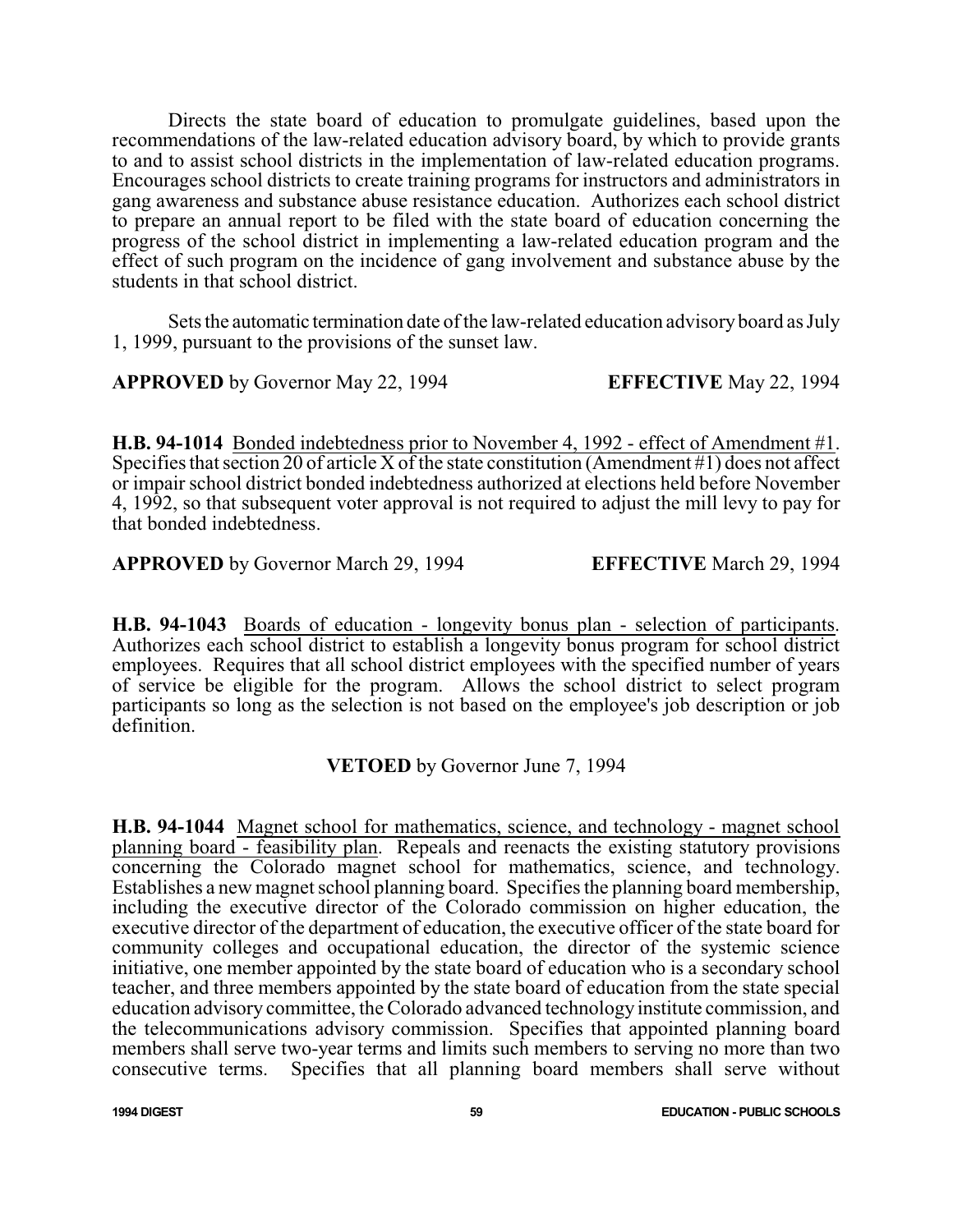compensation except for actual expenses. Authorizes the planning board to receive staff assistance from the department of education. Instructs the planning board to prepare a feasibility plan for operation of the magnet school for submission to the Colorado commission for achievement in education by March 1, 1995, for consideration of any necessary legislation. Requires the planning board to submit a copy of the feasibility plan to the state board of education and to the Colorado commission on higher education by June 1, 1995.

Sets the automatic termination date of the planning board at July 1, 2000, subject to a review pursuant to the provisions of the sunset law.

**APPROVED** by Governor March 29, 1994 **EFFECTIVE** March 29, 1994

**H.B. 94-1065** School attendance - interdistrict choice - prohibition of tuition. Requires school districts to allow nonresident pupils from other school districts within the state to enroll in programs or schools within the school district without paying tuition. Specifies the reasons for which a school district may deny enrollment, including a lack of teaching staff and a student's previous expulsion. Requires each school district to adopt timelines that may provide for enrollment of the student in programs or schools on or before October 1. Specifies that no school district is required to enroll a student after October 1. Allows a school district in which a nonresident child is enrolled to enter into an agreement with the child's school district of residence for payment of tuition.

Note: The bill is further amended by HB 94-1365.

**APPROVED** by Governor April 6, 1994 **EFFECTIVE** April 6, 1994

**H.B. 94-1073** Expulsion, suspension, and denial of admission - conduct of expulsion hearings and appeals - grounds for mandatory expulsion - judicial review of decisions. Authorizes the board of education of a school district to delegate the authority to conduct expulsion hearings to a designee serving as a hearing officer in addition to the executive officer of the school district. Establishes certain procedures for expulsion proceedings that are conducted by the executive officer or by a designee acting as a hearing officer. Specifies the findings and issues that are to be considered in an appeal of a decision of an executive officer regarding denial of admission or expulsion of a child. Allows the guardian or legal custodian of a child, in addition to the child's parent, to request a hearing prior to a decision to deny admission to or expel the child.

Eliminates third degree assault by an elementary school student from the offenses for which the expulsion of a child from a public school is mandatory.

Deletes the existing standards for the judicial review of a decision regarding a child who has been suspended from, expelled from, or denied admission to a public school. Requires any court reviewing a decision regarding the suspension, expulsion, or denial of admission of a child to conduct the judicial review pursuant to specified provisions of the Colorado rules of civil procedure.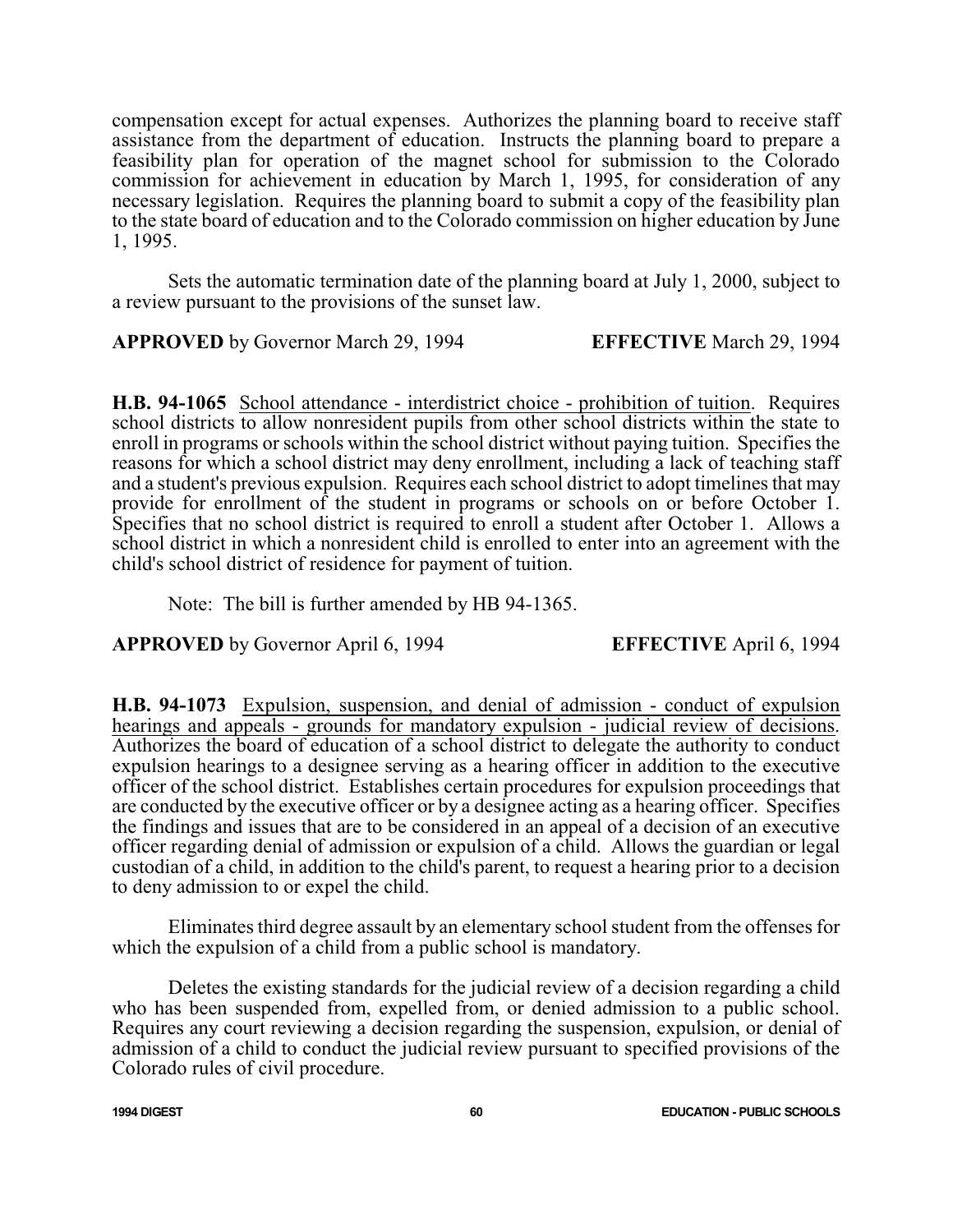**H.B. 94-1097** Extracurricular and interscholastic activities - expanded participation eligibility - limitation on participation fees. Authorizes independent, parochial, and nonpublic home-based school students who reside within the attendance boundaries of a public school district to participate on an equal basis in extracurricular or interscholastic activities sponsored by a public school located within such district if the school in which the student is enrolled does not sponsor the particular extracurricular or interscholastic activity and if the student otherwise meets the school's eligibility requirements for participation. Specifies that any fee charged for such participation may not exceed the fee the school charges its enrolled students.

Expands the eligibility boundaries for participation in extracurricular or interscholastic activities applicable to non-public home-based students by authorizing such students to participate on an equal basis in activities sponsored by a public school located within the student's public school district of residence rather than requiring the student to reside within the sponsoring school's attendance boundaries. Authorizes such students to participate in extracurricular or interscholastic activities offered by a private school at the private school's discretion.

Limits the participation fee a sponsoring public school may charge an eligible nonenrolled public school student to participate in an extracurricular or interscholastic activity. Specifies that such students shall be allowed to participate on an equal basis with the school's enrolled students.

Defines extracurricular and interscholastic activities.

**APPROVED** by Governor June 7, 1994 **EFFECTIVE** June 7, 1994

**H.B. 94-1148** Blind children - individual educational program - literacy modes. Requires that the process of developing an individual educational program for a blind child shall include an assessment of the benefits of teaching such child in various literacy modes. Requires that the individual educational program for such child include instruction in Braille if the assessment determines that instruction in Braille would be beneficial. Requires persons teaching Braille to be able to demonstrate competence in reading and writing Braille.

States that school districts will not be required to spend additional resources or hire additional personnel to carry out these provisions. Requires the department of education to develop guidelines for the districts regarding caseload management for instructors of blind children.

**APPROVED** by Governor April 28, 1994 **EFFECTIVE** July 1, 1994

**H.B. 94-1174** Elementary students - enrollment in a public elementary school after a pupil becomes a nonresident - payment of tuition. Requires a school district to allow a pupil in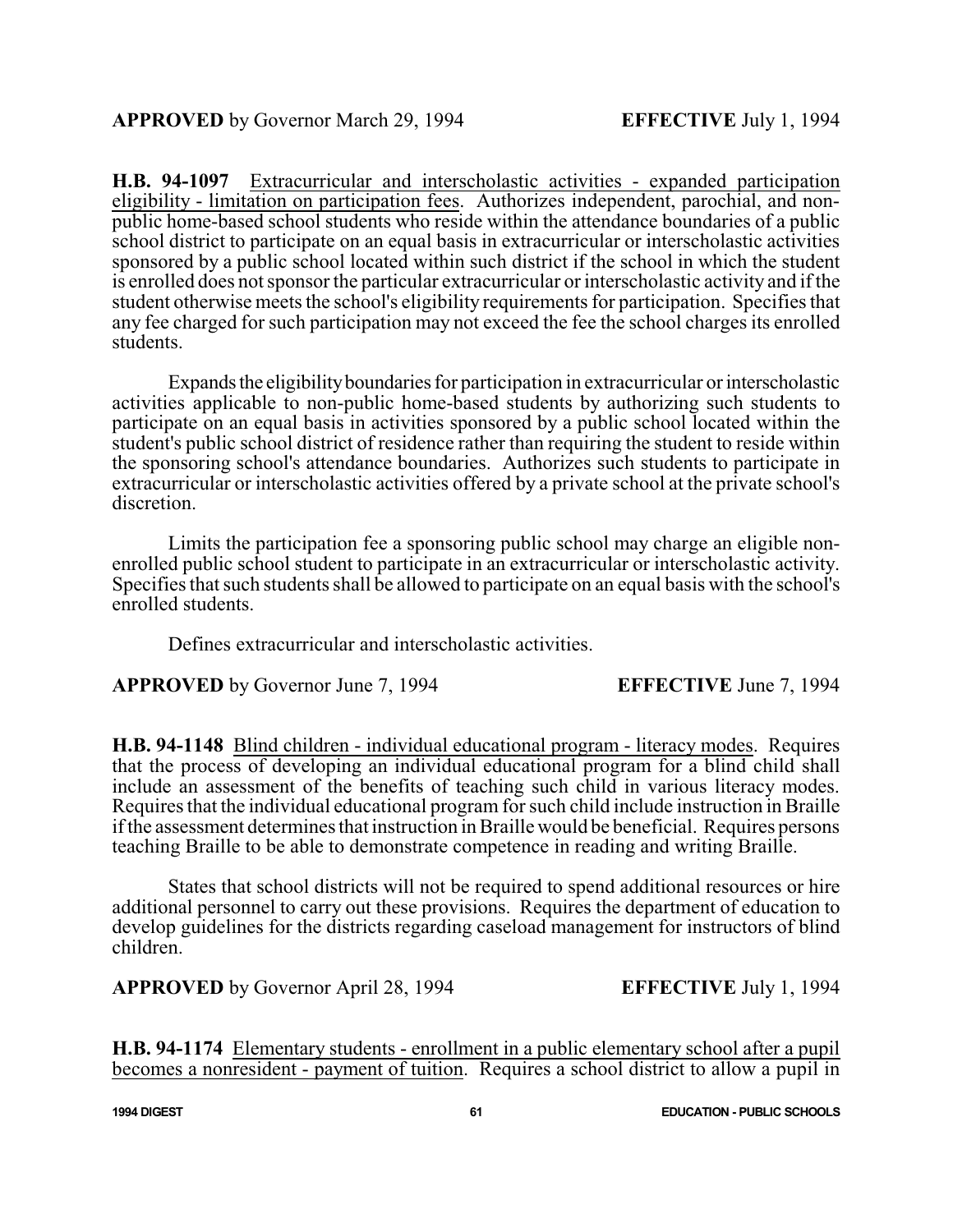elementary school who becomes a nonresident of said school district subsequent to enrollment or between school years to remain enrolled in or to reenroll in the same elementary school if the pupil was included in the most recent October pupil enrollment count and has been continuously enrolled since the count, if the parent or guardian has made a written request, and if the principal approves the request upon finding that space is available. States that the school district of residence and the school district of attendance of a nonresident pupil attending an elementary school are not responsible for providing transportation at public expense for such pupil. States that the school district of residence and the parent or guardian of the pupil are not liable for any tuition for the school attendance of the pupil. Provides that a school district is not required to permit enrollment of a student if the student does not enroll by the date of the October pupil enrollment count.

To parallel the provisions of House Bill 94-1065, contains the following provisions: Requires the board of education of a school district to allow any child whose parent or guardian is a resident of Colorado but not of the school district to attend school in the district without any payment of tuition under certain conditions; and authorizes the board of education of any school district to permit a child whose parent or guardian is not a resident of Colorado to attend school in the district and authorizes the board of education to charge tuition for the school attendance of the child.

**APPROVED** by Governor May 4, 1994 **EFFECTIVE** May 4, 1994

**H.B. 94-1198** Special education - funding - requirements. For the 1994-95 budget year and budget years thereafter, entitles administrative units of schools to the same base amount of state appropriation for special education programs as it received during the previous year. Prorates any remaining appropriations to any unit providing special education services to more children than during the previous year based on each unit's share of the total number of additional children in the state being provided special education services. Requires the department of education, school districts, and administrative units to review the distribution of remaining appropriations every 2 years to insure an equitable distribution. Prevents an administrative unit from receiving funding unless it provides the department with required data regarding the unit's special education programs. Specifies that an administrative unit collect onlythe special education programdata required bythe federal government. Requires an administrative unit to use the appropriations for salaries and benefits of special education staff, equipment, in-service training, mileage expenses, or any other expense related to special education.

**APPROVED** by Governor May 19, 1994 **EFFECTIVE** July 1, 1994

**H.B. 94-1207** Content standards and assessments - foreign language content standards. Adds foreign languages to the list of subjects for which the state standards and assessments development and implementation council shall develop model content standards as a second priority. Adds foreign languages to the list of subjects for which the state board of education and each school district shall adopt content standards as a second priority. Adds foreign languages to the list of subjects to be included in the Colorado student assessment program and to be assessed by school districts as a second priority.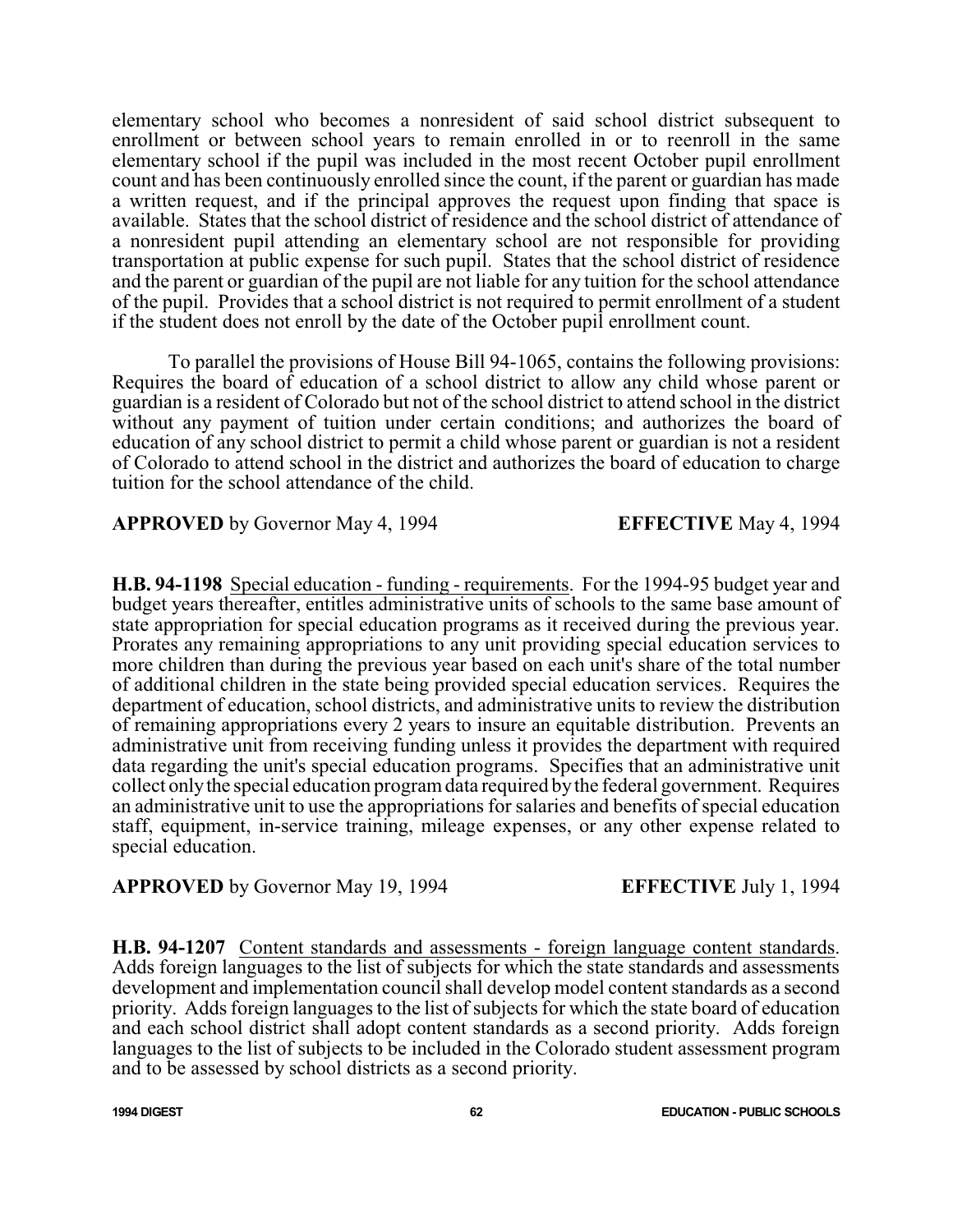**H.B. 94-1213** Financial policies - budget format - statewide data communications and reporting system. Deletes any statutory reference to the budget handbook II published by the U.S. department of education. Specifies that the comparison of budget revisions and expenditures among school districts must be presented in a budget summary format. Deletes the requirement that the budget format reflect the amount estimated to be expended for the current fiscal year. Requires the state board of education to adopt and implement a statewide electronic data communications and reporting system. Specifies that the financial, student management, and human resources portion of the reporting system shall be available on a pilot basis by July 1, 1995, and fully implemented by July 1, 1996. Stipulates that the electronic data communications portion of the reporting system shall be available on a pilot basis by July 1, 1997, and fully implemented by July 1, 1998. Delineates guidelines for design of the reporting system. Allows a school district to adopt a supplemental budget after September 30 to include any moneys received from a source other than ad valorem taxes.

**APPROVED** by Governor April 7, 1994 **EFFECTIVE** April 7, 1994

**H.B. 94-1298** School district capital improvement zones. Authorizes the creation of capital improvement zones within the boundaries of existing school districts effective January 1, 1995, in order to contract bonded indebtedness for certain purposes. Provides criteria for the creation of such capital improvement zones, including: Rejection of contracting bonded indebtedness at the preceding school bond election in the district where such proposed capital improvement zone is located; limitation on the assessed valuation of the property in the proposed capital improvement zone; and minimum pupil enrollment and pupil residency requirements. Requires that the capital improvement zone be located in only one school district and not overlap any other capital improvement zone.

Specifies that the board of the school district may initiate the organization of a capital improvement zone by a resolution requesting the appointment of a capital improvement zone planning committee. Describes the composition and duties of the planning committee. Requires the planning committee to develop a plan of organization and describes what the plan must contain, including a description and estimated costs of the improvements and the amount of bonded indebtedness to be contracted for capital improvements within the capital improvement zone. Requires the board of education of the school district to conduct a hearing on the plan of organization. Allows the board to dismiss the plan of organization with or without cause and requires the board to dismiss the plan of organization under certain circumstances. Permits the board to suggest changes to the plan of organization.

Authorizes an election, at the discretion of the board, on the organization ofthe capital improvement zone and contracting bonded indebtedness. Requires a subsequent declaration of organization of the capital improvement zone upon the affirmative vote of those voting at the election.

Limits the bonded indebtedness of a capital improvement zone and makes such bonded indebtedness subject to existing limitations for school districts. Provides for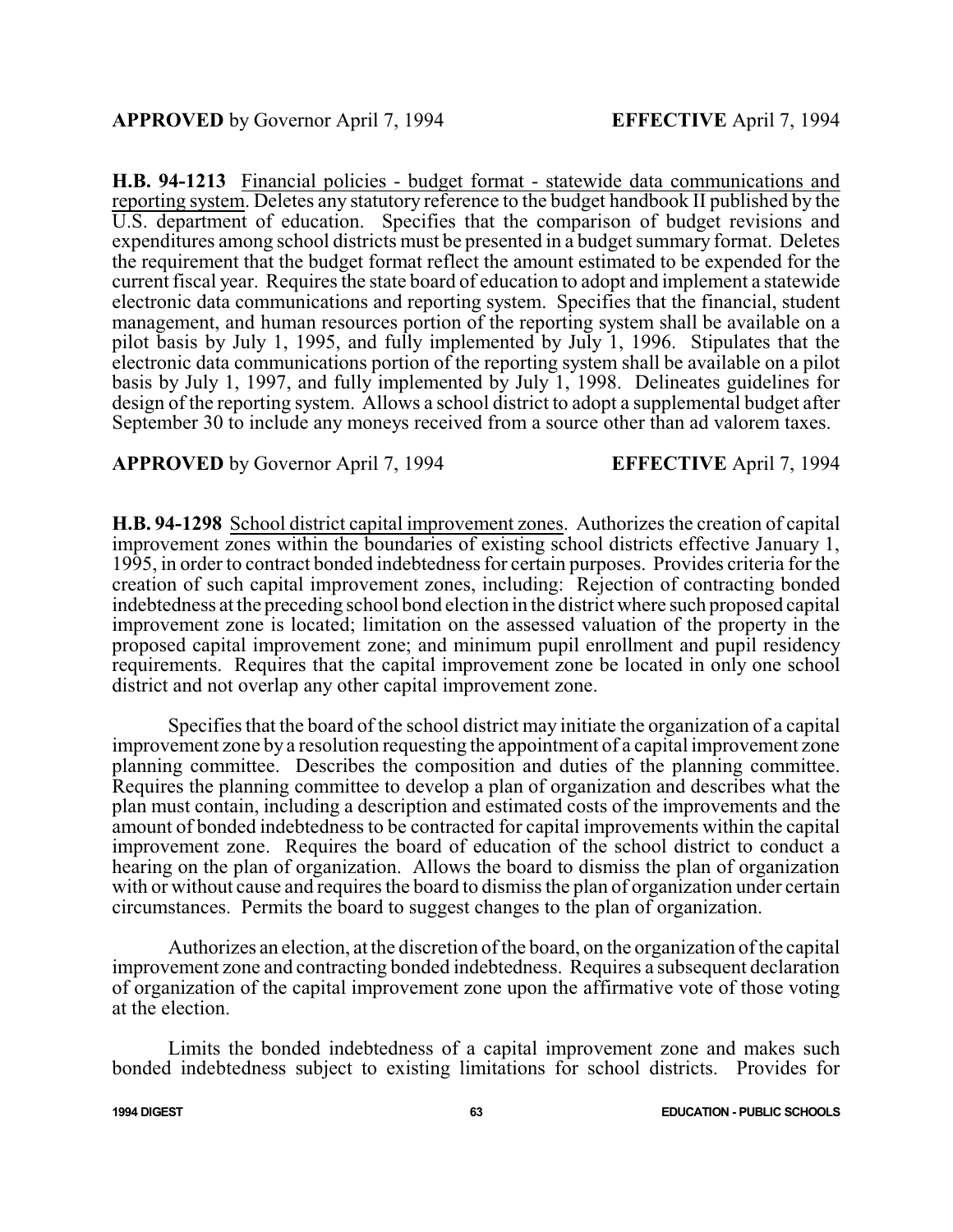subsequent elections to contract bonded indebtedness up to a maximum amount. Makes the board of education for the school district in which the capital improvement zone is located the board of directors of the capital improvement zone.

Authorizes the board of the capital improvement zone to issue bonds that are exempt from Colorado income tax and prescribes the form and sale of such bonds. Requires such board to certify to the board of county commissioners the amount necessary to raise from the taxable property of the capital improvement zone to redeem bonds and the amount needed for such capital improvement zone's separate account within the bond redemption fund of the school district. Requires the board of county commissioners of the county in which the capital improvement zone is situated to levy a tax at a rate sufficient to pay bonds not yet due after taking into consideration any other revenue collected within the capital improvement zone. Authorizes collection and deposit of taxes by the county treasurer into a separate account within the bond redemption fund of the school district designated by the name of the capital improvement zone. Provides for registration of the bonds and public disclosure of the terms of sale.

Authorizes termination of a capital improvement zone upon completion of payment of interest upon and the redemption of all bonds issued.

**APPROVED** by Governor May 31, 1994 **EFFECTIVE** May 31, 1994

**H.B. 94-1358** Teacher licensing - provisional educator license - delay of demonstration of professional competencies. Allows any applicant who completes an approved program of preparation for teachers on or after July 1, 1994, but prior to July 1, 1995, to receive a provisional teacher license without demonstrating professional competencies. Requires any such applicant to demonstrate professional competencies prior to renewing the provisional teacher license or receiving a professional teacher license.

**APPROVED** by Governor May 31, 1994 **EFFECTIVE** May 31, 1994

**H.B. 94-1359** Education reform - charter schools - standards-based education implementation - extension of deadlines. Increases from 30 days to 60 days the time in which the state board of education must review charter school applications.

Specifies that implementation of standards-based education does not require changes in class schedules and does not encourage block scheduling.

Postpones the recommendation of content standards by the state standards and assessments development and implementation council until April 1, 1995. Delays the state board of education's adoption of state model content standards and timelines until June 1, 1995. Extends the deadline for adoption of state assessments to June 1, 1996. Delays the implementation date for the statewide assessment program to September 1, 1996. Delays availability of the first report regarding the statewide assessment results until January 1, 1998.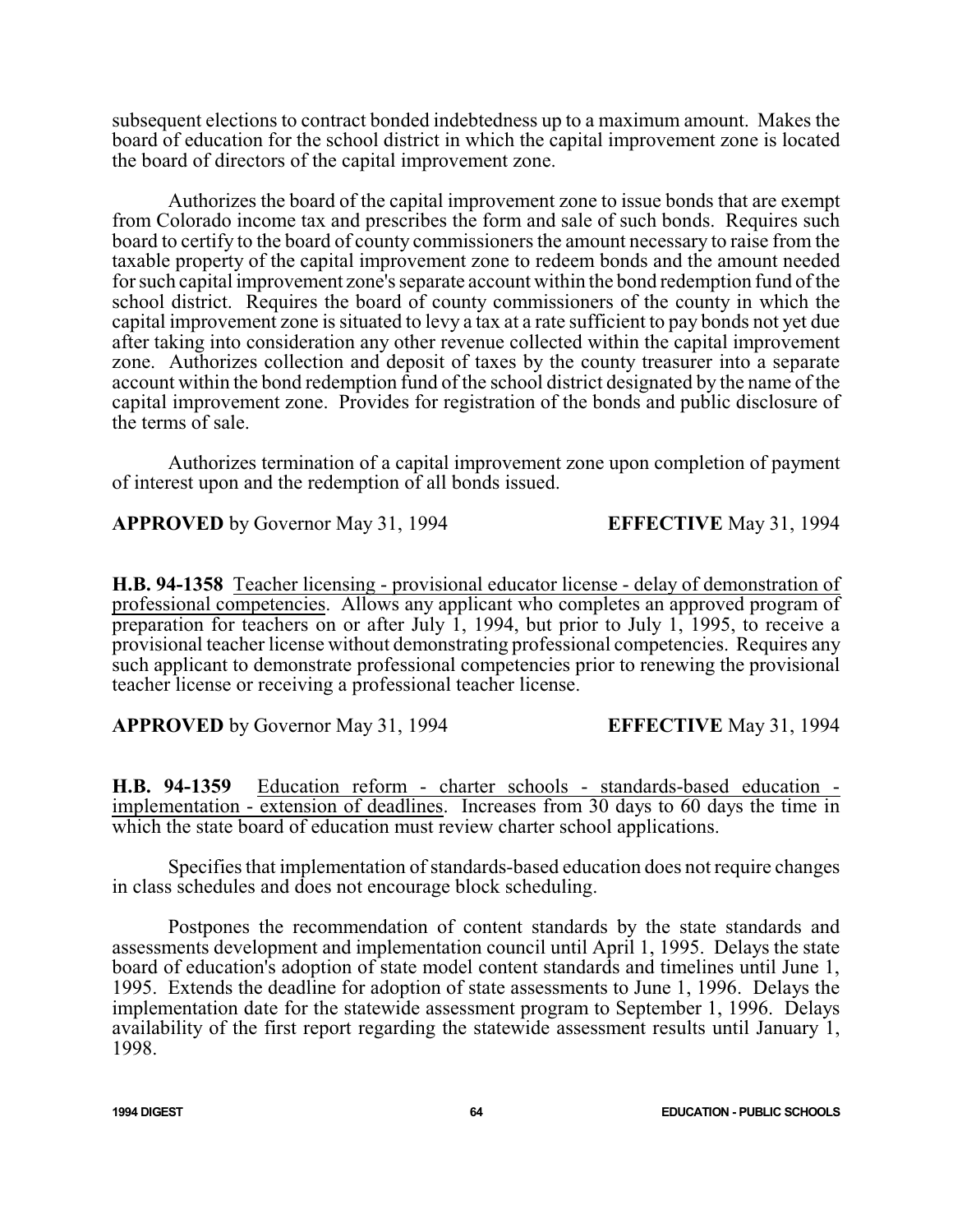**H.B. 94-1364** School districts - plan of organization - bonded indebtedness. Allows a school district's plan of organization to provide for the authorization of new bonded indebtedness or the assumption of outstanding bonded indebtedness by any school district or districts in proportions and for purposes appropriate to equitably adjust and distribute the properties and cash assets of a school district whose boundaries may be affected by the creation or dissolution of another school district. Requires the election ballot on assuming existing bonded indebtedness to include a statement of the share of the outstanding bonded indebtedness of the old school district to be assumed by the new school district if only a portion of the territory of the old school district is included in the new school district. Prohibits any new bonded indebtedness from being authorized or existing bonded indebtedness from being assumed unless approved by a majority of the electors of the school district that is to issue or assume the bonded indebtedness at the same election at which they approve the plan of organization or at a subsequent election.

**APPROVED** by Governor May 22, 1994 **EFFECTIVE** May 22, 1994

**H.B. 94-1365** School finance and schools of choice - technical and conforming amendments. Amends HB 94-1001 concerning school finance to correct technical errors made in the bill.

Amends HB 94-1065 concerning schools of choice to make conforming amendments concerning the payment of tuition for children with disabilities that attend a school out of the child's district of residence under the schools of choice provisions.

**APPROVED** by Governor May 22, 1994 **EFFECTIVE** May 22, 1994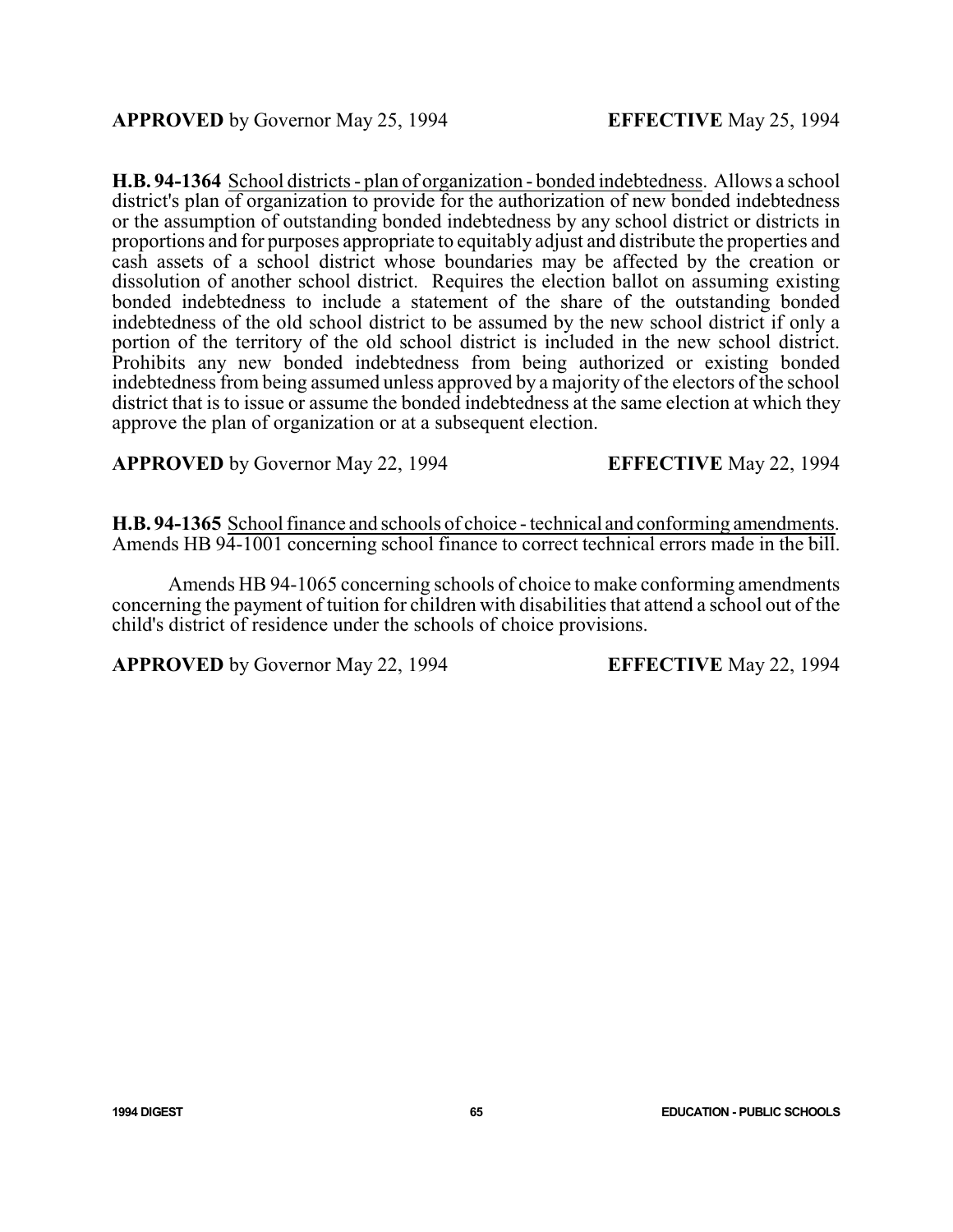#### **EDUCATION - UNIVERSITIES AND COLLEGES**

**S.B. 94-015** Auxiliary facilities - enterprise status. Postpones the expiration of the designation of certain auxiliary higher education facilities as enterprises pursuant to section 20 of article X of the state constitution (Amendment #1).

**APPROVED** by Governor April 14, 1994 **EFFECTIVE** April 14, 1994

**S.B. 94-198** Graduate programs - Mesa state college - Western Colorado graduate center. Beginning July 1, 1995, instructs the trustees of the state colleges in Colorado to develop an implementation plan under which Mesa state college shall offer graduate courses. Authorizes Mesa state college to begin offering graduate courses in business on July 1, 1996, and to offer additional graduate programs in accordance with the implementation plan and to meet documented community need. Authorizes the trustees to receive and spend public or private moneys to develop graduate programs at Mesa state college. Specifies that the Colorado commission on higher education shall include the Mesa state college graduate programs in determining the funding allocation to the trustees.

Establishes the Western Colorado graduate center under the direction of the trustees of the state colleges in Colorado, to begin operation July 1, 1996. Specifies that the center shall ensure effective access to graduate programs for persons in western Colorado, but shall not provide original graduate programs. Instructs the trustees to appoint a 7-member advisory board to advise them in operating the center. Specifies the rights and duties of the center. Authorizes the trustees to receive and spend public or private moneys on behalf of the center. Specifies that the Colorado commission on higher education shall include the enrollment of students in graduate programs at the center in determining the funding allocation to the trustees.

**APPROVED** by Governor June 6, 1994 **EFFECTIVE** June 6, 1994

**S.B. 94-207** Capital construction - continuation status of certain projects - reports concerning cleanup of hazardous waste - appropriations. For the 1993-94 fiscal year, transfers \$32,540,100 from the general fund to the capital construction fund for capital projects at institutions of higher education.

Appropriates the following amounts out of the capital construction fund for the 1993- 94 fiscal year:

(1) To the state board for community colleges and occupational education: \$2,000,000 for modification of certain buildings at the Lowry higher education center; \$118,250 for the design phase of an addition to the Westminster campus library and the renovation ofthe science laboratories, classrooms, and offices at the Front Range community college; \$120,000 for equipment and renovation of space used for the occupational therapy program at Morgan community college; \$605,000 for the design and construction of an addition to the library at Otero junior college; \$4,000,000 for the planning, design, and construction of a building for the advanced technology center at Pueblo community college;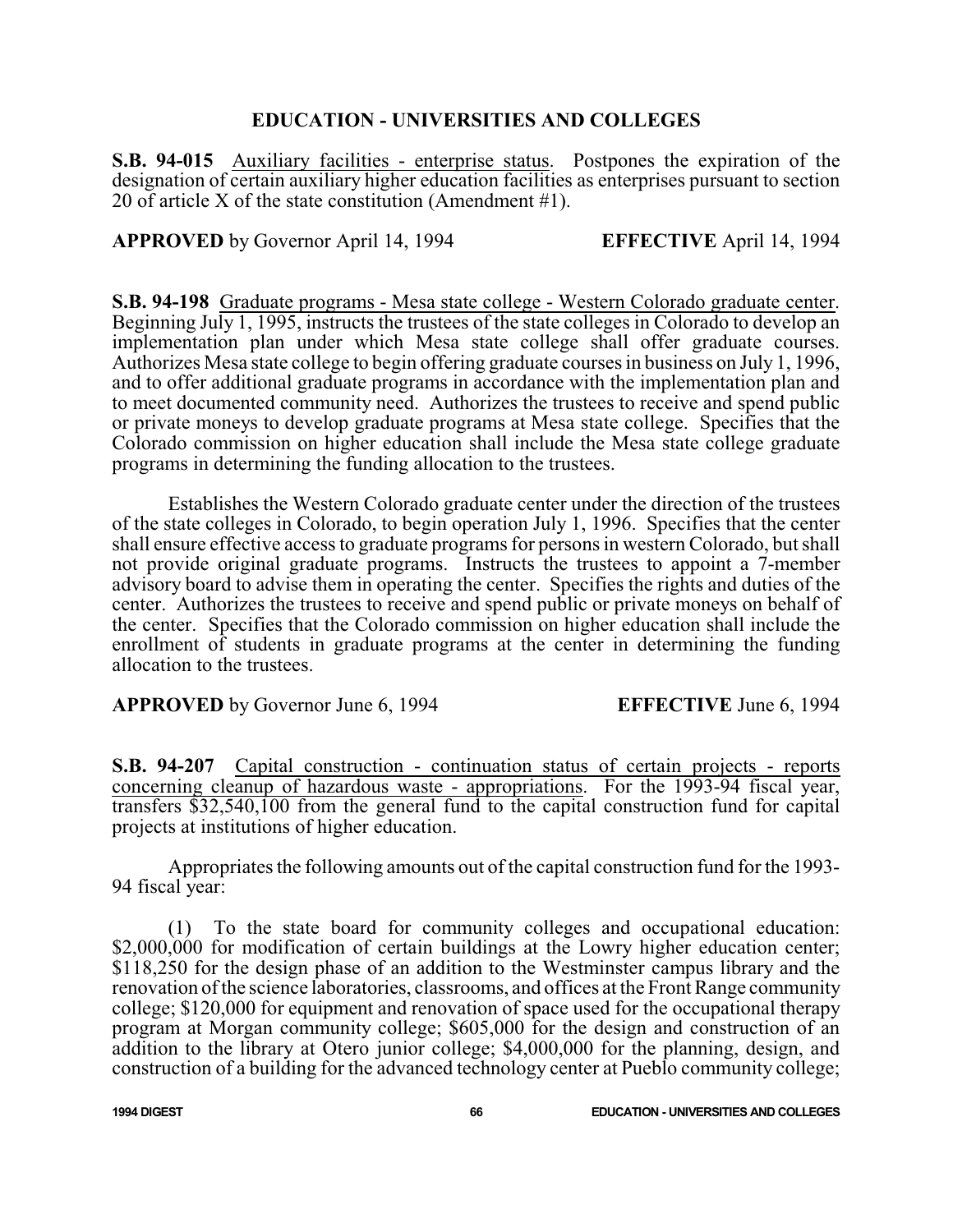\$3,672,205 for the replacement of classroom and office space and for relocation of the physical plant at Red Rocks community college; and \$200,000 for the addition of space at the San Luis Valley area vocational school;

(2) To the board of trustees of the Colorado school of mines, \$313,314 for the replacement of certain roofs at the Colorado school of mines, and \$1,810,000 for remediation plans and cleanup of hazardous waste located on the campus of the Colorado school of mines:

(3) To the board of trustees for the university of northern Colorado, \$323,000 for the equipment phase of the Gunter hall renovation at the university of northern Colorado;

(4) To the board of regents of the university of Colorado, \$3,750,600 for the construction and equipment of a new facility for the department of geological sciences and the earth sciences library at the university of Colorado at Boulder, and \$2,018,764 for the construction of a new physical plant services building at the university

of Colorado at Colorado Springs;

(5) To the trustees of the state colleges in Colorado, \$339,000 for an optical fiber network at Western state college.

Appropriates \$4,618,000 out of the capital construction fund and \$21,000 out of cash funds to the board of directors of the Auraria higher education center for the renovation of the student union building at the Auraria higher education center for the 1993-94 fiscal year.

Appropriates \$4,870,000 out of the capital construction fund and \$2,000,000 out of cash funds to the board of agriculture for construction of the Morgan library addition at Colorado state university for the 1993-94 fiscal year.

Appropriates \$3,781,967 out of the capital construction fund and \$500,000 out of cash funds to the trustees of the state colleges in Colorado for planning and construction of an infill addition at Mesa state college for the 1993-94 fiscal year.

Provides that projects related to the in-fill addition at Mesa state college shall be treated as continuation projects for purposes of making funding recommendation in future years. States that such continuation projects need not be accorded a higher funding priority than health and life safety projects and controlled maintenance projects.

Directs the board of trustees of the school of mines to report to the capital development and the joint budget committees of the general assembly concerning the status of any negotiations or agreements which have been reached with the environmental protection agency regarding the cleanup of hazardous waste at the school of mines. Requires an initial report no later than July 1, 1994, and a final report no later than January 1, 1995.

**APPROVED** by Governor June 1, 1994 **EFFECTIVE** June 1, 1994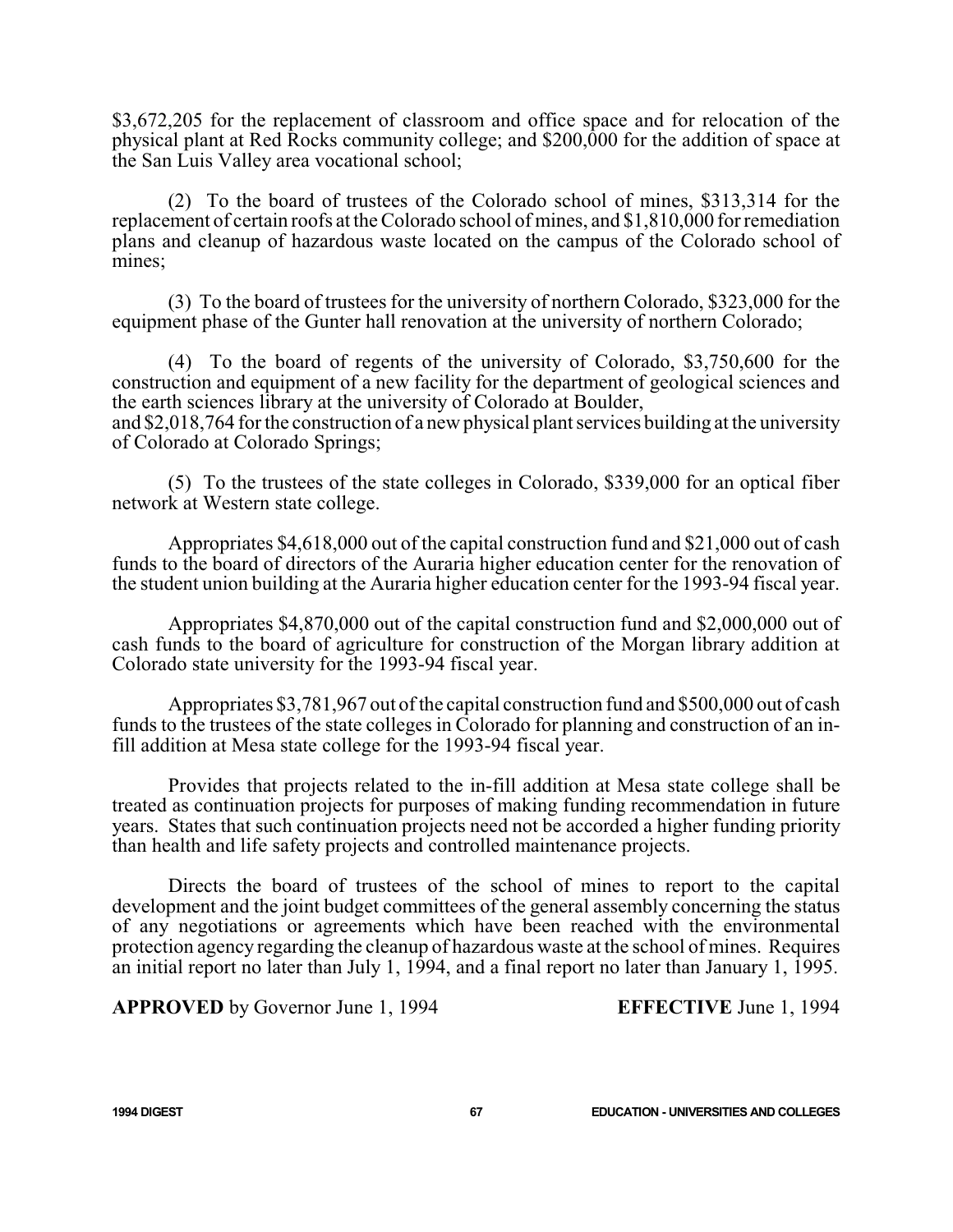**S.B. 94-218** Minimumin-state enrollments - auxiliaryfacilities - enterprise status - statewide extended studies program - annual designation of policy areas receiving additional funding. Beginning with the fall term of 1995, provides that the minimum required percentage of instate students in the freshman class at each state-supported institution of higher education is met if the average of the percentage of in-state students for the current term and the 2 previous terms equals at least the minimum of 55%. Beginning July 1, 1995, provides that the minimum required fraction of in-state students enrolled at each institution is met if the average of the fraction of in-state students for the current fiscal year and the two previous fiscal year equals at least the minimum fraction. Provides that the minimum fraction of students required to be enrolled at the Colorado school of mines also applies to western state college until July 1, 1997. Provides that the minimum requirements for the fraction of instate students enrolled at any state-supported institution of higher education do not apply to any native American student attending Fort Lewis college.

Prohibits western state college fromrefusing to admit anyColorado resident qualified in accordance with applicable Colorado commission on higher education admission standards.

Prohibits the governing board of any institution of higher education from requiring any student to purchase health care insurance or health care services. Excludes any program in existence on January 1, 1994, from the prohibition.

For the purpose of the enterprise status of auxiliary facilities of institutions of higher education, includes additions, extensions, and replacements of auxiliary facilities within the definition of "auxiliary facility". Excludes fees paid to an auxiliary facility of an institution for internal services provided to the institution from the definition of "grant". Allows the designation of a group of auxiliary facilities with similar functions if the auxiliary facilities are located at one or more campuses or institutions under the jurisdiction of the governing body or board of directors.

Requires the regents of the university of Colorado on or before January 1, 1995, to establish policies and procedures to determine the ability of the university to pay principal, interest, and costs for revenue bonds issued to fund enterprise auxiliary facilities, to maintain necessary reserves for such bonds, to pay costs of operation of auxiliary facilities, and to satisfy any covenants and agreements connected with the issuances of the bonds.

Excludes designated enterprise auxiliary facilities from the requirement that approval by both houses of the general assembly and the governor be obtained prior to the issuance of bonds.

Allows revenues generated by a designated enterprise auxiliary facility associated with the university of Colorado to be pledged for the payment of bonds issued by another designated enterprise auxiliary facility that is not part of the same enterprise. Allows the regents of the university of Colorado to pledge only the net income derived or to be derived from a designated enterprise auxiliary facility and any other designated enterprise auxiliary facilities as security for repayment of moneys advanced and establishment and maintenance of reserves for the auxiliary facility.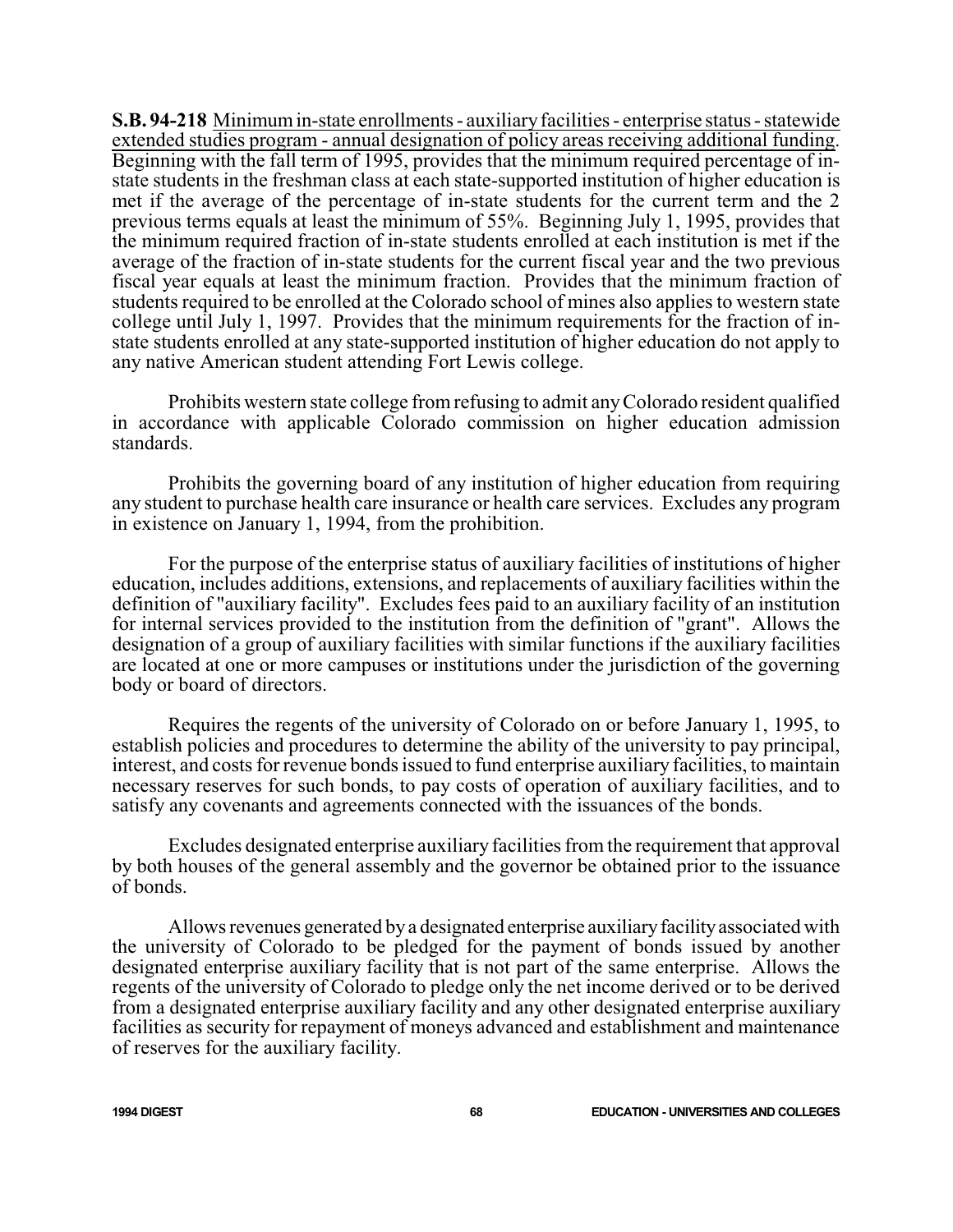Provides that the provisions of the "Postsecondary Enrollment Options Act" do not apply to any course offered by state-supported institutions of higher education under the statewide extended studies program.

Directs that the 5 policy areas that are to receive additional funding within the state system of higher education be designated prior to January 1 of every year.

**APPROVED** by Governor May 31, 1994 **EFFECTIVE** May 31, 1994

**H.B. 94-1020** University of Colorado state treasury fund - fund investments - advisory committee. Creates a university of Colorado fund in the state treasury under the control and administration of the university board of regents including those moneys designated by the regents. Directs the regents to use the moneys in the fund to pay salaries, operating expenses, and other expenses authorized by statute. Allows the state treasurer to invest the moneys in the fund. Requires the regents to establish an advisory committee to make investment recommendations. Exempts the fund from the 15% investment management fee deducted by the state treasurer.

**APPROVED** by Governor April 6, 1994 **EFFECTIVE** July 1, 1994

**H.B. 94-1050** Faculty sabbaticals - adoption of policies - contents. On or before October 1, 1994, requires governing boards of institutions of higher education to adopt policies regarding faculty sabbaticals. Prohibits governing boards from granting a sabbatical to any administrator, except for disciplinary or investigatory purposes. Limits the frequency of sabbaticals for any faculty member to once every 7 years. Requires any faculty member requesting a sabbatical to submit a sabbatical plan that includes specific goals and to submit a final sabbatical report upon completion of a sabbatical. Prohibits governing boards from granting a subsequent sabbatical to any faculty member who fails to achieve the goals specified in the sabbatical plan. Requires governing boards to approve all sabbaticals in advance, and specifies the criteria that governing boards must consider in granting sabbaticals. Specifies that final sabbatical reports are open records and cannot be included in personnel files. Requires that the sabbatical policies adopted by the governing boards ensure the accountability of all participants in the sabbatical process. Requires governing boards to distribute copies of the sabbatical policies to the education committees of the senate and house of representatives and to the Colorado commission on higher education and to produce all sabbatical records for inspection by the joint budget committee, the education committees of the senate and house of representatives, and the Colorado commission on higher education upon request.

**APPROVED** by Governor April 28, 1994 **EFFECTIVE** April 28, 1994

**H.B. 94-1054** Junior college districts and area vocational schools - state funding. Specifies that each junior college district and each area vocational school shall receive state funding in an amount established annually by the general assembly. Eliminates the formula which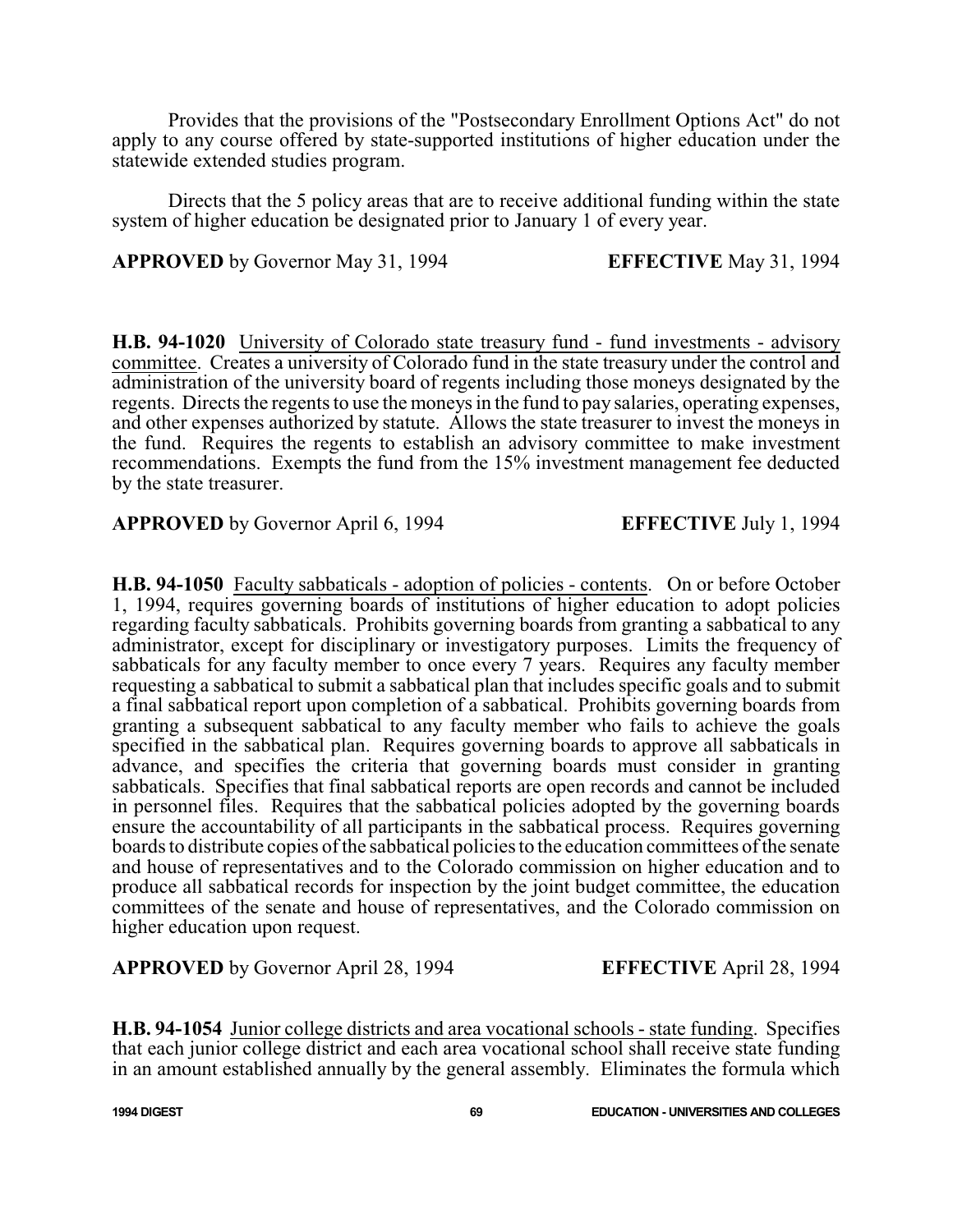provided for grants based on the level of general fund support for students at colleges in the state system of community and technical colleges.

**APPROVED** by Governor March 31, 1994 **EFFECTIVE** March 31, 1994

**H.B. 94-1110** Funding - policy areas. Identifies 5 policy areas in higher education that may receive additional state funding: Coordinating kindergarten through 12th grade education with postsecondaryeducation; increasing productivity; ensuring a state adult population with skills and a base of knowledge that are central to the general welfare of the state; increasing enrollment; and increasing financial aid. Specifies that any funding received for the first policy area will be distributed through a grant program administered by the Colorado commission on higher education and any funding received for the other 4 policy areas will be distributed pursuant to formulas adopted by the commission. Specifies the parameters for all of the policy areas and the ways in which a governing board can demonstrate that it should receive funding in any of the 4 policy areas subject to formula distribution.

**APPROVED** by Governor March 11, 1994 **EFFECTIVE** March 11, 1994

**H.B. 94-1180** Student loan - division - enterprise status - procedures to establish. Continues the existing designation of the student loan division in the department of higher education as an enterprise until June 30, 1994, as long as the division meets the constitutional requirements. Authorizes the advisory committee on student loans to designate the student loan division as an enterprise. Requires the advisory committee on student loans to pass a resolution on or before June 30, 1994, that either designates the division as an enterprise or indicates that the advisory committee has determined not to make such designation. Provides that a designation of the student loan division as an enterprise by the advisory committee on student loans expires on June 30 of the following year unless the general assembly, acting by bill, postpones the expiration. Requires the advisorycommittee on student loans to submit the designation to the office of the state auditor for review within 20 days after adoption. Directs that the findings of the office of the state auditor be presented to the legislative audit committee of the general assembly at a public meeting. Directs the legislative audit committee, upon affirmative vote, to present to the general assembly the designation, comments, and any proposed legislation. Directs the advisory committee on student loans to revise its designation to conform with the action taken by the general assembly.

**APPROVED** by Governor March 18, 1994 **EFFECTIVE** March 18, 1994

**H.B. 94-1208** Student loan - program - limitation on amount guaranteed. Limits the percentage guaranteed on any student loan that is guaranteed by the Colorado student loan program from 100% to the percentage guaranteed under federal law.

**APPROVED** by Governor March 29, 1994 **EFFECTIVE** March 29, 1994

**H.B. 94-1214** Colorado school of mines - board of trustees - terms. To further stagger the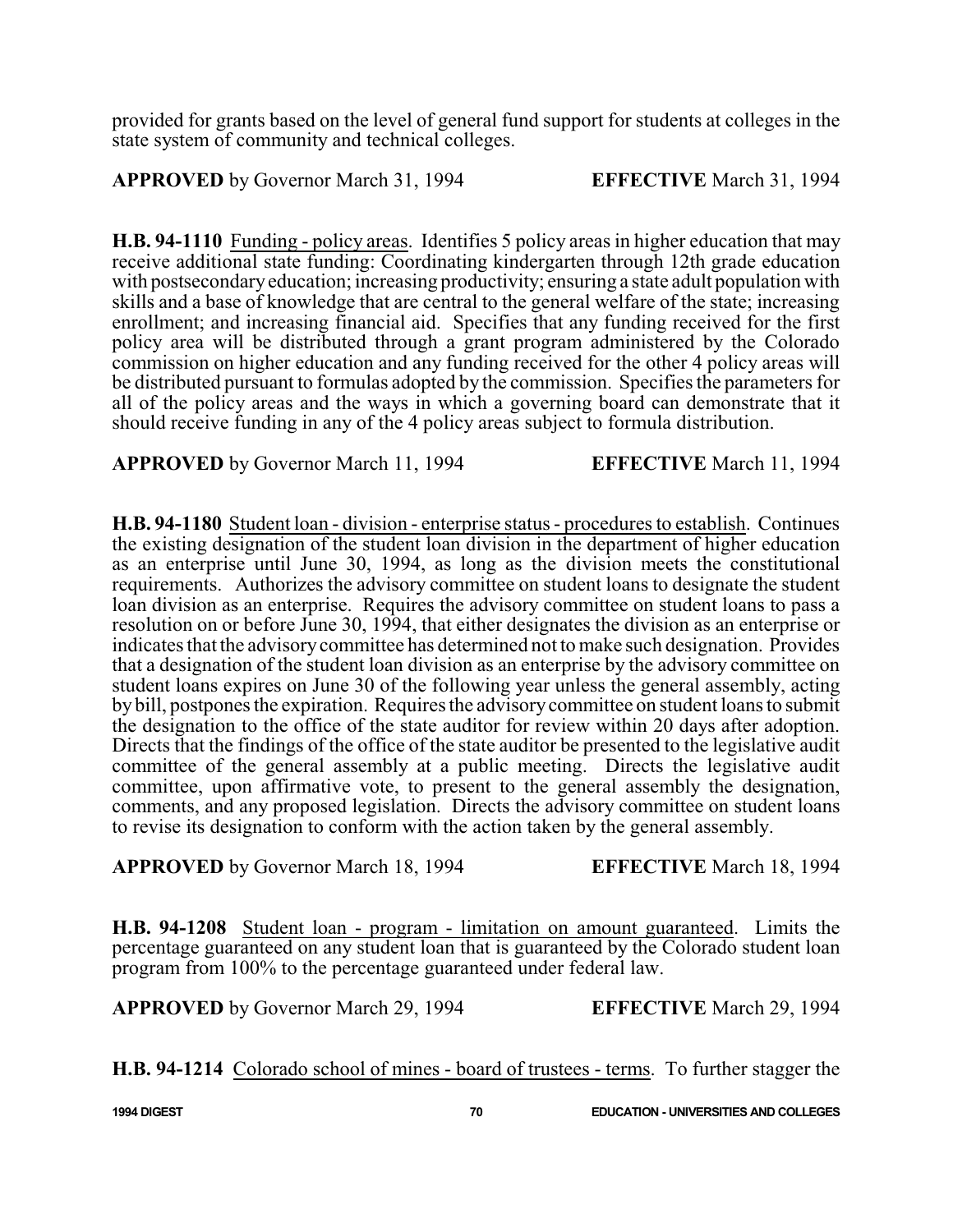terms served by members of the Colorado school of mines board of trustees, extends the terms for three of such members for one year. Requires the governor to select the members whose terms are extended.

**APPROVED** by Governor March 31, 1994 **EFFECTIVE** March 31, 1994

**H.B. 94-1306** State board for community colleges and occupational education - financial obligations - authority. Specifies that nothing in the statutory language concerning the bonding authority of institutions of higher education shall be construed to prohibit the state board for community colleges and occupational education from issuing revenue bonds or other revenue obligations payable fromrevenues attributable to all or anypart ofthe auxiliary facilities within the community college and occupational education system.

**APPROVED** by Governor April 28, 1994 **EFFECTIVE** April 28, 1994

**H.B. 94-1355** Higher education planning committee - statewide enrollment plan - repeal of administrative responsibilities. Creates the higher education planning committee, consisting of 12 members of the general assembly, to develop a statewide enrollment plan for higher education. Instructs the committee to include the plan in a bill to be introduced in the next regular session of the general assembly. On or before September 1, 1994, requires the Colorado commission on higher education to submit recommendations for the statewide enrollment plan to the committee. Specifies additional areas for which the commission may recommend policies in conjunction with the statewide enrollment plan. Instructs the commission to prepare a list of programs, requirements, and state mandates that may be eliminated.

Exempts capital construction project plans for any local district college or area vocational school from review by the commission. Raises the threshold for commission review of any capital construction project to \$500,000.

Repeals the directive to the commission to implement financial incentives for program discontinuance. Repeals the requirement that the commission develop a plan to prepare faculty members for administrative positions. Repeals the use of college class rank as a criterion for admitting transfer students, leaving college grade point average as the only criterion.

Repeals the requirement that each governing board submit an annual report regarding discharge of duties. Prohibits any governing board from promulgating rules that restrict or prohibit on-campus recruiting by any governmental agency except the same time, place, or manner restrictions that apply to other entities. Changes reporting of endowments from a calendar year basis to a fiscal year basis.

Repeals the tuition assistance for veterans who served between 1964 and 1975. Repeals the teacher tuition scholarship loan program.

**APPROVED** by Governor May 31, 1994 **EFFECTIVE** May 31, 1994

**1994 DIGEST 71 EDUCATION - UNIVERSITIES AND COLLEGES**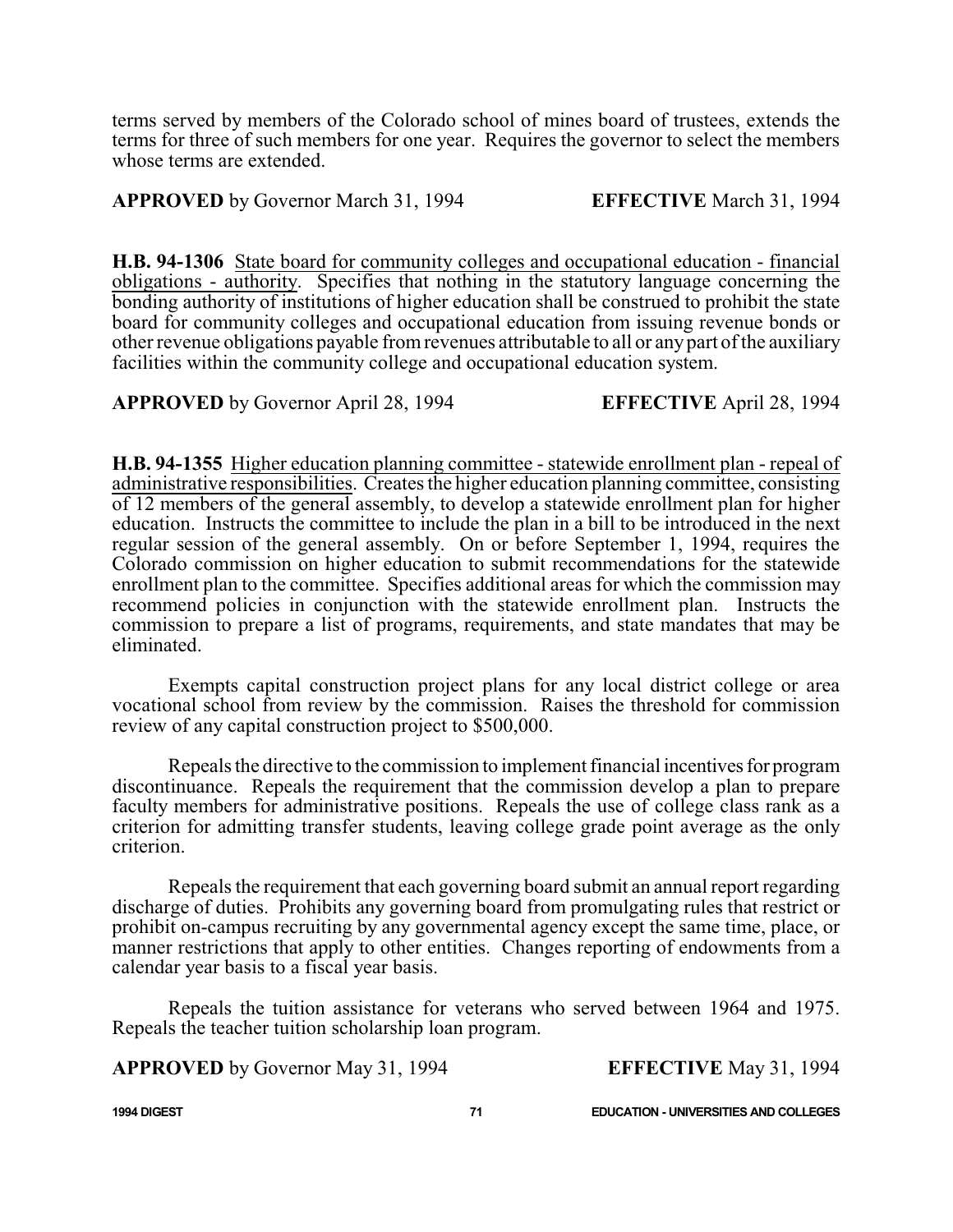**H.B. 94-1362** Colorado commission on higher education - policy directives - mandatory student fees. Instructs the Colorado commission on higher education to establish policies concerning assessment of mandatory fees. Specifies that such policies shall include required 30-day notice to students and the minimum level of required student involvement in the assessment and use of fees. Specifies that fee decisions are final and incontestable 30 days after final action by the governing board or upon issuance of debt payable from the fee, whichever is earlier. Clarifies that fees pledged as security for indebtedness shall not be affected by any dispute resolution process. Allows the commission to adopt separate policies for fees used for academic and nonacademic purposes. Requires the administration of each institution of higher education and the student government at the institution to jointly establish a fee policy for the institution, subject to modification and approval by the governing board of the institution. Requires the state board for community colleges and occupational education to meet with the student advisory council to establish a fee policy for all institutions under the board's control.

**APPROVED** by Governor June 2, 1994 **EFFECTIVE** June 2, 1994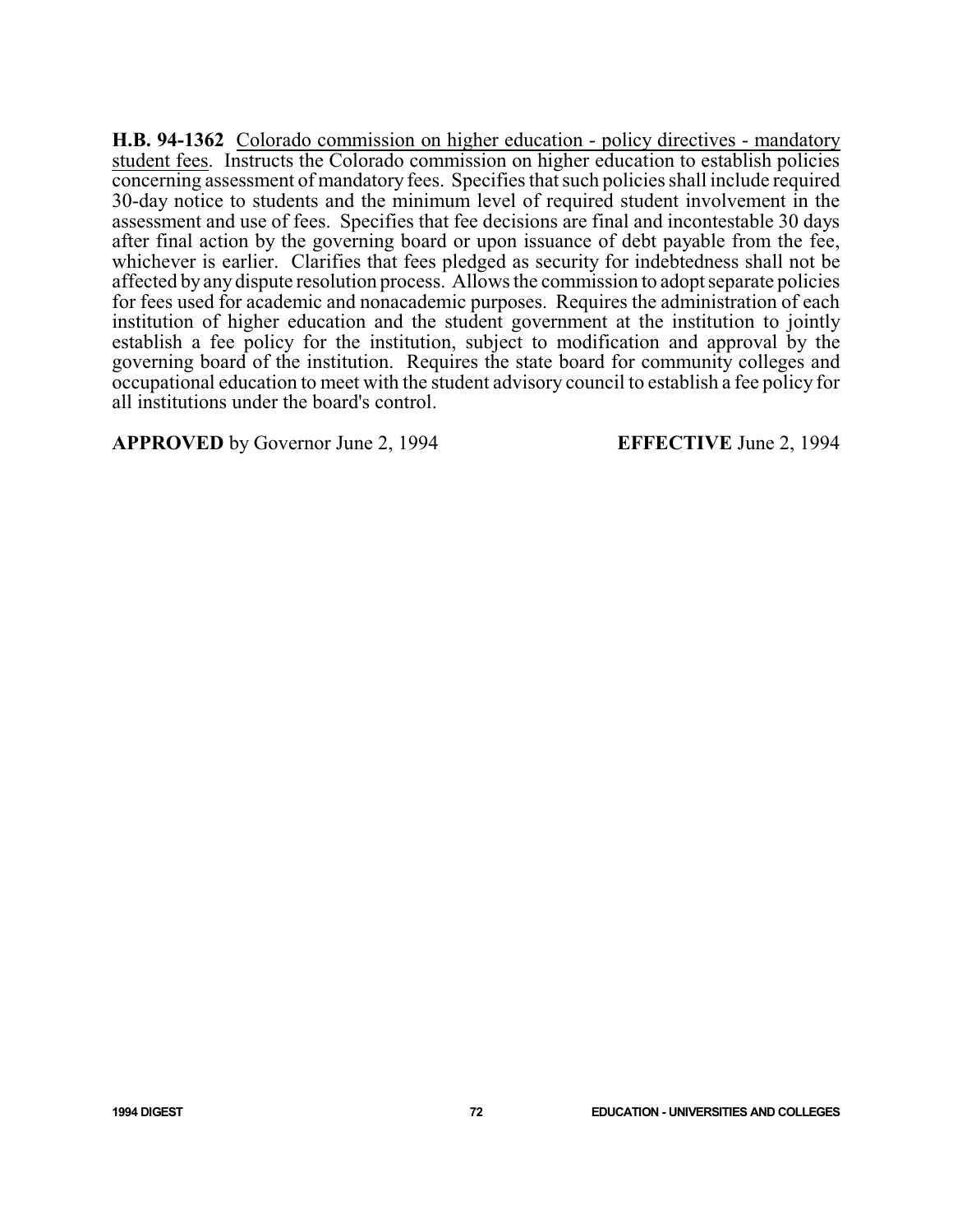## **ELECTIONS**

**S.B. 94-122** Campaign reform act - permitted uses of campaign funds. Adds officeholders to those persons subject to the restrictions on the use of campaign funds. Permits the use of campaign funds to defray any reasonable and necessary expenses related to mailings and similar communications to constituents. Allows the use of unexpended campaign funds in a candidate's subsequent campaign for public office.

**APPROVED** by Governor April 15, 1994 **EFFECTIVE** April 15, 1994

**S.B. 94-171** Campaign reform act - school district elections - governmental expenditures ballot issue information. Adds those persons seeking office in school district elections to the definition of "candidate" in the "Campaign Reform Act of 1974" and includes such an office within the definition of "public office".

Changes a provision of the Act that permits a policy-making member or employee of an agency or board of the state or a political subdivision to expend up to \$50 of public moneys in activities incidental to making himself or herself available to either respond to questions about any issue before the electorate or to express an opinion on any such issue as follows: Allows non-policy-making members and employees to respond to questions. Limits the provision to circumstances where the member or employee does not solicit the question. Removes the \$50 limitation on such responses.

Limits issues of official concern that may be addressed in factual summaries dispensed by an agency or board of the state or a political subdivision and paid for with public resources to issues that will appear on an election ballot in the jurisdiction.

**APPROVED** by Governor June 3, 1994 **EFFECTIVE** July 1, 1994

**S.B. 94-223** Initiative and referendum process - implementation of proposed constitutional amendment concerning information about statewide ballot issues. Implements the provisions of Senate Concurrent Resolution 94-5, subject to its approval by the voters at the November 1994, general election, as follows: Requires the director of research of the legislative council to publish the title and text of each initiated and referred statewide measure at least one time in every legal newspaper and in not less than eight-point standard type. Requires the director of research to prepare a ballot information booklet in accordance with the constitutional provisions and requires the legislative council to review a draft of the booklet at a public hearing at which interested persons are permitted to comment on the accuracy and fairness of the analysis of any measure addressed by the booklet. Requires the director of research to arrange for distribution of the booklet to every residence of one or more active registered electors in the state. Provides that distribution may be made by mailing the booklet to electors, by inserting the booklet in newspapers of general circulation in the state, or by such other methods as the director deems appropriate. Requires that distribution be performed by contract after a competitive bidding process.

**APPROVED** by Governor May 31, 1994 **EFFECTIVE** See note below

**1994 DIGEST 73 ELECTIONS**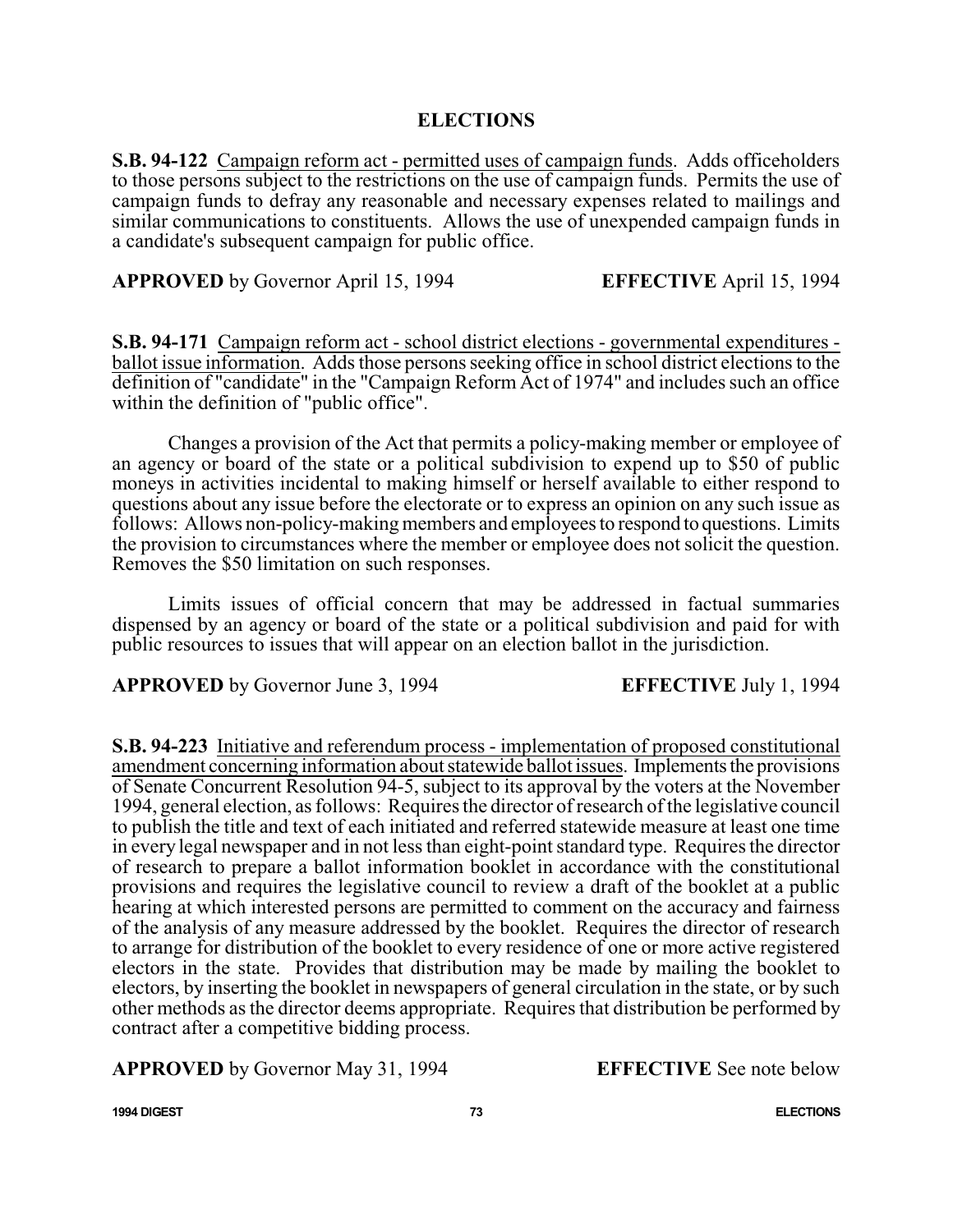**NOTE:** This act shall take effect upon proclamation of the governor of the vote of the registered electors at the 1994 general election approving Senate Concurrent Resolution 94-5. This act shall not take effect if the registered electors at the 1994 general election disapprove Senate Concurrent Resolution 94-5.

**H.B. 94-1080** Initiative and referendumprocess - implementation of proposed constitutional amendment imposing a single-subject requirement. Establishes the legislative intent of the general assembly in referring to the voters at the 1994 general election Senate Concurrent Resolution 93-4, which would require that initiated measures and referred constitutional amendments be confined to a single subject, which shall be clearly expressed in the title. Declares that the intent of the general assembly is to prevent or inhibit the same inappropriate or misleading practices sought to be prevented or inhibited by the constitutional provision that requires bills to be confined to a single subject, specifically: (1) The practice of including in one measure unrelated subjects that could not pass on their individual merits (logrolling) and (2) the practice of concealing within a measure items not expected on the basis of the title or the major subject matter of the measure. Further declares the intent of the general assembly that judicial decisions construing the constitutional single-subject requirement for bills and the practices followed by the general assembly in implementing the constitutional single-subject requirement for bills should be followed by the initiative title setting board in implementing the single-subject requirement for initiated measures.

Provides that the act will take effect only upon voter approval of Senate Concurrent Resolution 93-4.

**APPROVED** by Governor March 15, 1994 **EFFECTIVE** See note below

**NOTE:** This act shall take effect upon proclamation of the governor of the vote of the registered electors at the 1994 general election approving Senate Concurrent Resolution 93-4. This act shall not take effect if the registered electors at the 1994 general election disapprove Senate Concurrent Resolution 93-4.

**H.B. 94-1091** Campaign reform act - reports of candidates and political committees electronic filing and review - candidate disclosure statements - filing requirements. Requires the secretary of state to establish, no later than January 1, 1996, computer services necessary to maintain a telecommunications network that allows electronic access to persons who wish to review campaign reports. Requires the secretaryofstate to establish a telecommunications network by January 1, 1996, for the electronic filing of campaign reports by a candidate, campaign treasurer, or person prior to a general election and authorizes electronic filing to comply with the Act.

Exempts a candidate from filing a financial disclosure statement within 10 days after filing a candidate affidavit if the affidavit is filed within 90 after the filing of a financial disclosure statement.

**APPROVED** by Governor May 19, 1994 **EFFECTIVE** July 1, 1994

**1994 DIGEST 74 ELECTIONS**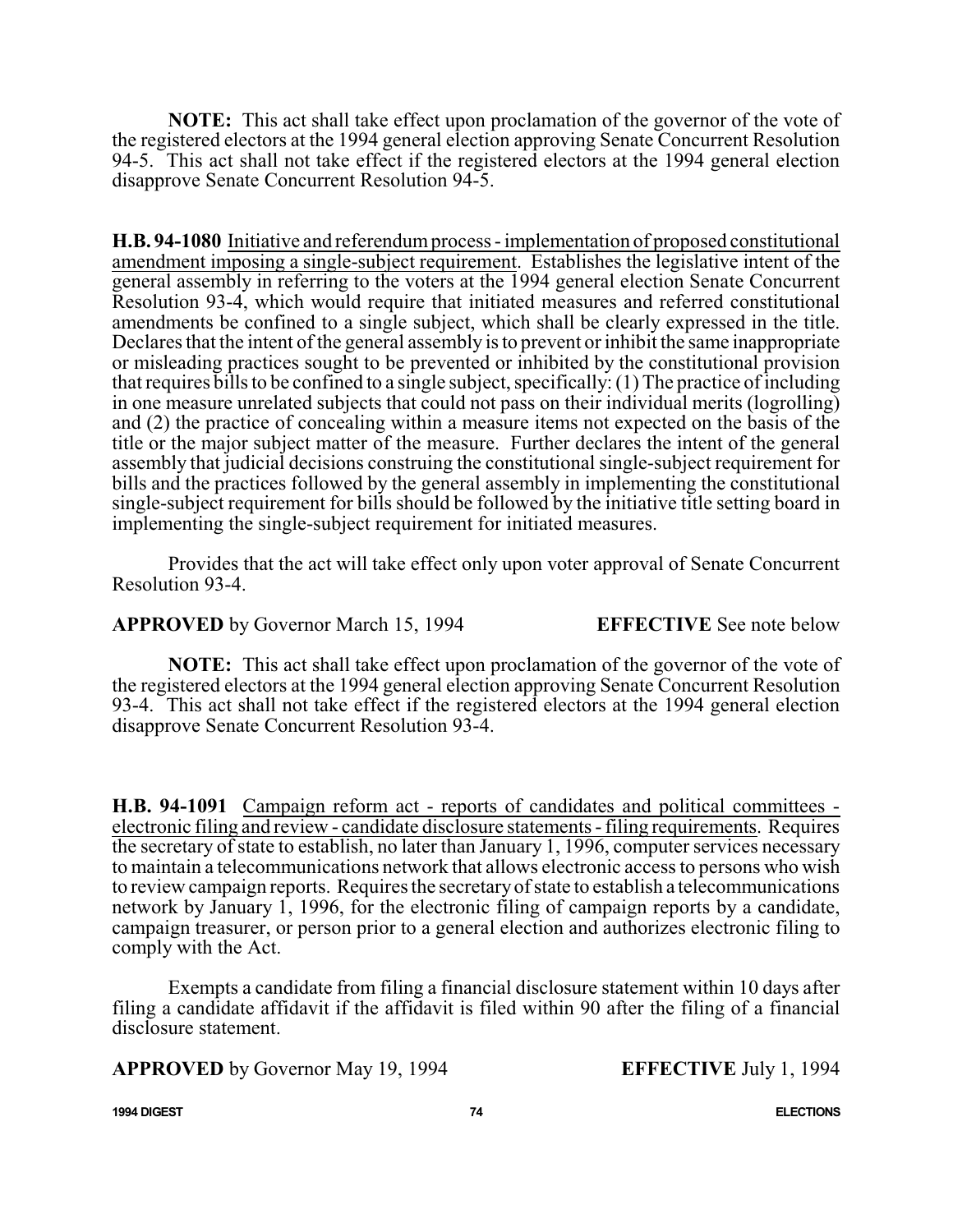**H.B. 94-1247** Campaign reform act - independent expenditures - disclaimer in advertisements - reporting. Defines an "independent expenditure" under the "Campaign Reform Act of 1974" as an expenditure by a person or campaign treasurer advocating the election or defeat of a candidate or seeking to influence the passage or defeat of any issue which is made without the cooperation or authorization of or consultation with the candidate, an agent of the candidate, or the political committee supporting the candidate or issue, or which is not made in concert with, or at the request or suggestion of those persons.

Requires any person making an independent expenditure of \$500 or more within 16 days of an election to file a report within 24 hours of making the expenditure and to provide a copy of the report to the affected candidate or political committee concurrent with that filing. Provides that an advertisement by any person or campaign treasurer making an independent expenditure shall disclose the identity of that person and specifies how that disclosure is made in television, radio, and written materials.

Requires the district attorney or attorney general to investigate and prosecute violations of the independent expenditure provisions and makes such a violation a misdemeanor.

**APPROVED** by Governor April 28, 1994 **EFFECTIVE** July 1, 1994

**H.B. 94-1286** Election laws - revisions, corrections, and clarifications. Makes various revisions, corrections, and clarifications to the "Uniform Election Code of 1992" (the "Code") and other laws relating to elections.

Makes various amendments to conform to the provisions of section 20 of article X of the state constitution ("Amendment #1") that authorize elections in November of oddnumbered years.

Establishes that the procedure described in the Code for the adjudication of controversies arising from an alleged breach or neglect of duty is the exclusive method for adjudicating such controversies. Requires a petitioner alleging a breach or neglect of duty by an election official to deposit with the court witness fees in the amount set by general law for other judicial proceedings, rather than the \$2 per day currently set by the Code.

Requires that registration records include the mailing address of an elector whenever the mailing address is different from the residence address. Requires the county clerk and recorder, at least 40 days prior to the date of the precinct caucus, to furnish each major political party in the county with a list of the registered electors in the county who are affiliated with that political party. Requires the county clerk and recorder to furnish, within 135 days rather than within 120 days after any general election, to the county chairpersons of the two major political parties a list of electors whose names were removed from the registration book after any general election.

Amends the requirement that a person must have been affiliated with a political party for at least 12 months in order to be eligible for designation by assembly as a candidate for

**1994 DIGEST 75 ELECTIONS**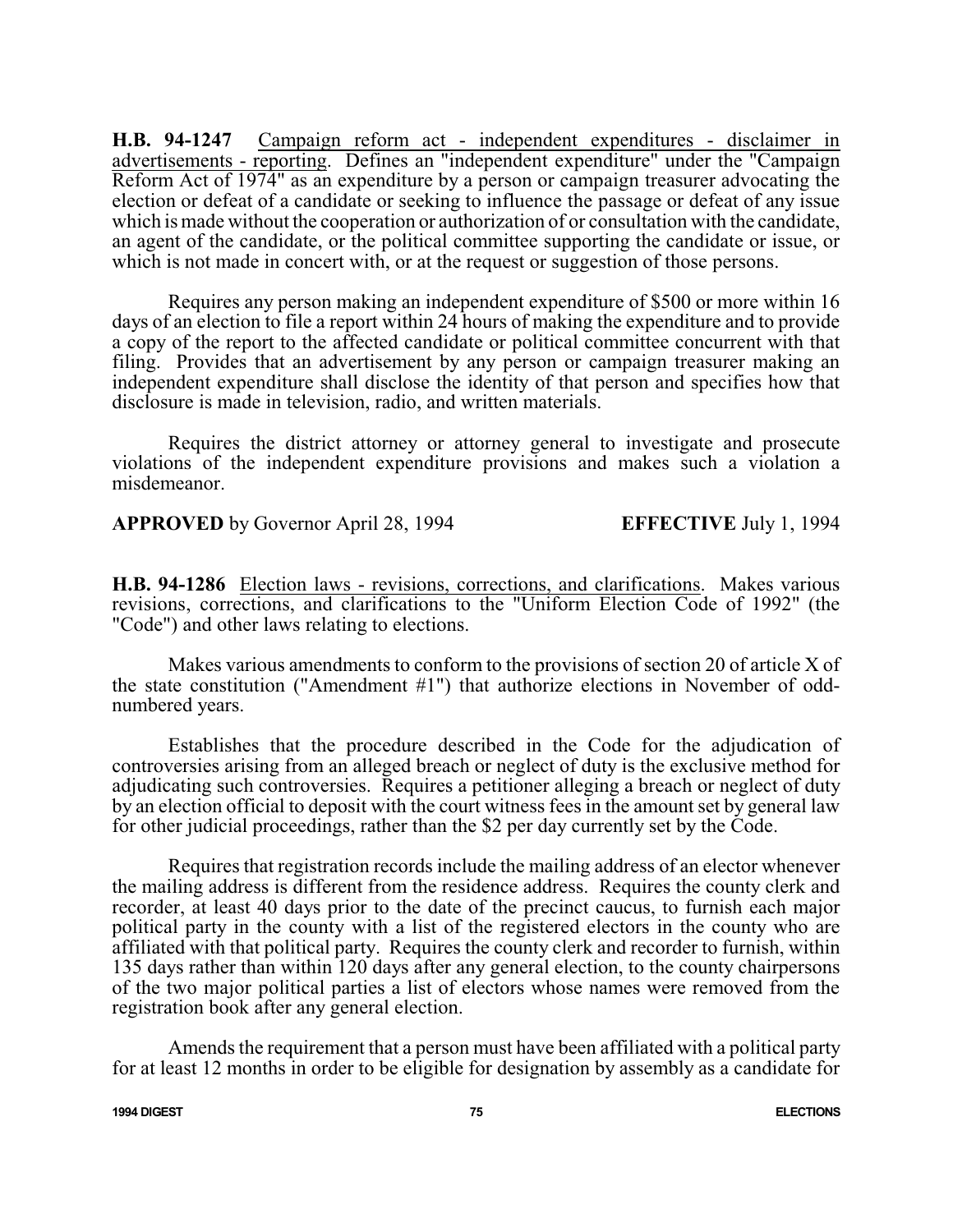nomination at a primary election, by statutorily authorizing the political party to provide otherwise in party rules.

Limits the number of nomination petitions that an elector may sign for candidates for the office of school director to the number of candidates for whom that elector may vote. Requires that nomination petitions for the office of special school district director be signed by 5 eligible electors, unless otherwise required by the district's enabling legislation. Allows the amendment of a nomination petition for a nonpartisan candidate for the office of special district director.

For any vacancy in an office to be filled at a general or congressional vacancy election, requires that the required publication notice appear in at least one newspaper of general circulation in the state or in the congressional district of the vacancy. In the case of a nonpartisan election, requires the designated election official of the political subdivision to certify the order of the ballot and ballot content more than 55 days before the election, rather than at least 50 days before the election.

Requires that the address and hours of any walk-in location and of the location for application and return of absentee ballots be included in the published notice of the election. Requires that such notice be posted at least 10 days prior to and until 2 days after the election and that the notice be retained by the designated election official for 2 years or until an election contest is decided, whichever is later.

Establishes that an election for which a notice was mailed may not be invalidated because an elector failed to receive the mailed information or notification of an election, if the designated election official acted in good faith in mailing the notice. For organizational elections, requires the notice to include the estimated operation and debt service mill levies, fiscal year spending for the first year, and the election date, which may not be less than 10 days after publication.

Except for initiative and recall elections, allows a governing body by resolution to cancel an election held solely for its ballot issues and ballot questions. Prohibits an election from being canceled in part. Requires the governing body within 30 days to pay all costs accrued and attributable to the canceled election and to provide notice by publication of the cancellation. For elections requiring ownership of property in a political subdivision, requires the designated election official to order, no later than 40 days prior to the election, the list of property owners from the county assessor. Authorizes an election official, with the approval of the secretary of state, to use variations from the statutorily prescribed ballot form.

Requires that a booklet with only the candidate's name and the text of a ballot issue or ballot question be provided to an elector when the information is not printed on the ballot card. Lengthens from 5 minutes to 10 minutes the time that a voter may remain in a voting booth when other voters are waiting to occupy voting booths.

For purposes of the existing provision that requires a reasonable sharing of the actual cost of a coordinated election among the county and the political subdivisions, provides that political subdivisions are not responsible for sharing any portion of the usual costs of maintaining the office of the county clerk and recorder. Requires the county clerk and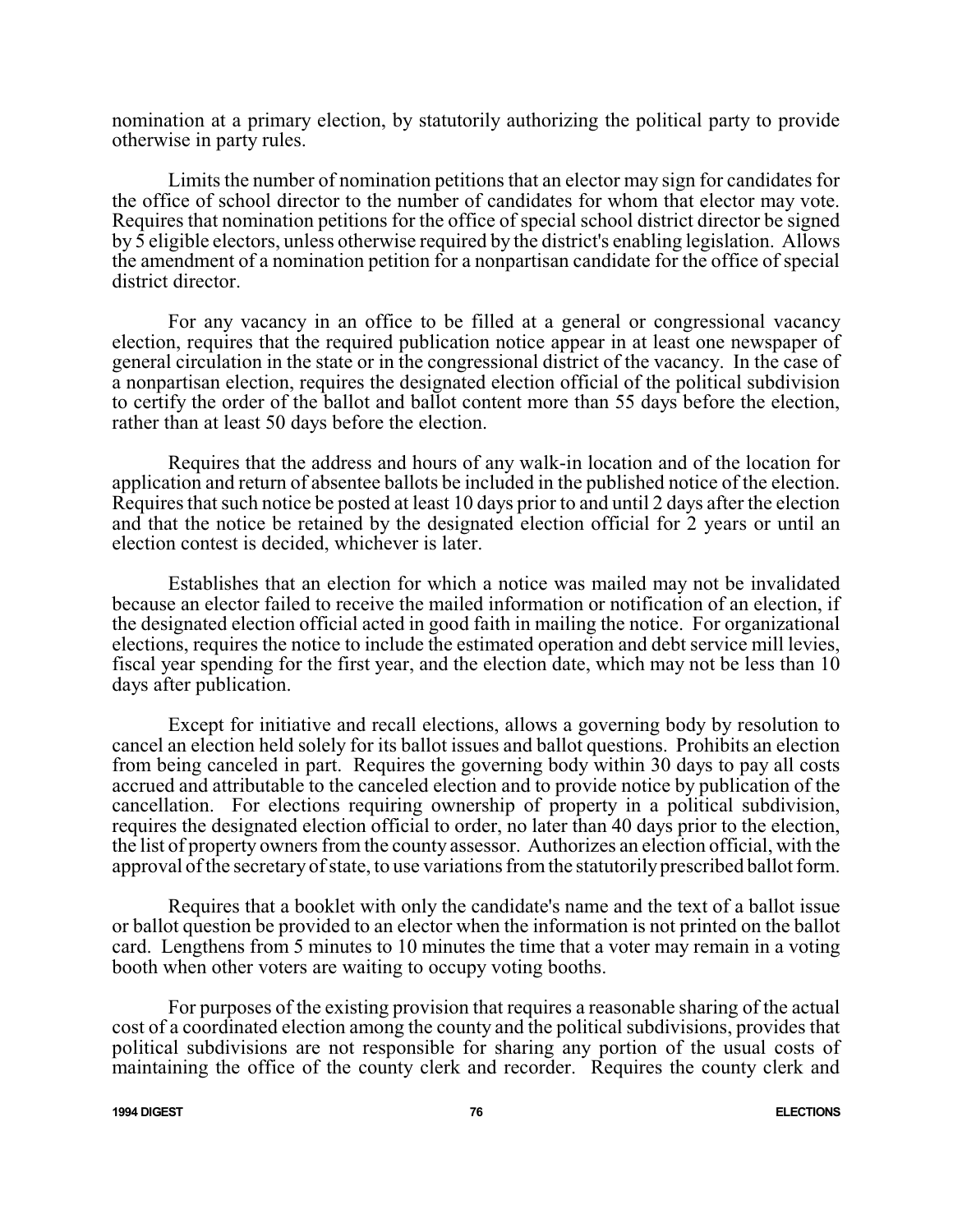recorder, at least 120 days prior to a regular special district election or regular election of any other political subdivision, to prepare a map of the county showing the location of the polling places and precinct boundaries utilized in the last November election, and requires the county clerk and recorder to maintain a list of owners or contact persons who might grant permission to political subdivisions to use the locations identified on the map for polling places.

Establishes requirements for the filing of written comments concerning ballot issues pursuant to section 20 of article X of the state constitution. Requires that comments must be frompersons eligible to vote in the political subdivision submitting the ballot issue. Requires that, in order to be summarized in the ballot issue notice, such comments address a specific ballot issue, include a signature and address, and be filed with the appropriate designated election official by the end of the business day on the Friday before the 30th day before the election.

Requires that a governing body that submits a referred measure be responsible for providing the required fiscal information in the ballot issue notice. For statewide measures referred by the general assembly, designates the executive committee of legislative council as responsible for providing the fiscal information.

Provides that the designated election official is responsible for summarizing the filed comments for a ballot issue notice for referred measures and for the opposing comments for initiated measures, and that the petition representatives for initiated measures are responsible for summarizing the comments in favor of the measure. At least 25 days before an election, requires the election official or a political subdivision conducting an election in November to prepare and transmit to the county clerk and recorder the full text of any required ballot issue notice. For November elections, requires that the county clerk and recorder place such notice in the proper order in the ballot issue notice packet containing a certification that the notice is complete, and that the county clerk and recorder mail the packet to the electors residing in the county. Requires the designated election official for political subdivisions to mail the notice to registered electors not residing in the county.

Requires that ballot issue notices relating to municipal ballot issues be prepared and distributed in a manner consistent with the laws governing the preparation and distribution of ballot issue notices for other political subdivisions. Requires that any contest arising out of a municipal ballot issue or municipal ballot question concerning the order on the ballot or the form or content of any ballot title shall be conducted in the same manner as contests involving ballot issues and ballot questions of other political subdivisions.

Repeals the July 1, 1994, sunset date for the "Mail Ballot Election Act". Establishes a procedure for challenging ballots cast by mail. Requires the election official to immediately deliver all challenges to the district attorney for investigation.

Requires that, in any election conducted by the county clerk and recorder, the application form for an absentee ballot shall include a space where the applicant may give his or her driver's license number, and an eligible elector who appears in the office of the county clerk and recorder to cast an early voters' ballot shall be requested to write on the signature card the elector's driver's license number or the number printed on the voter information card mailed to the elector. Requires that electors be informed that providing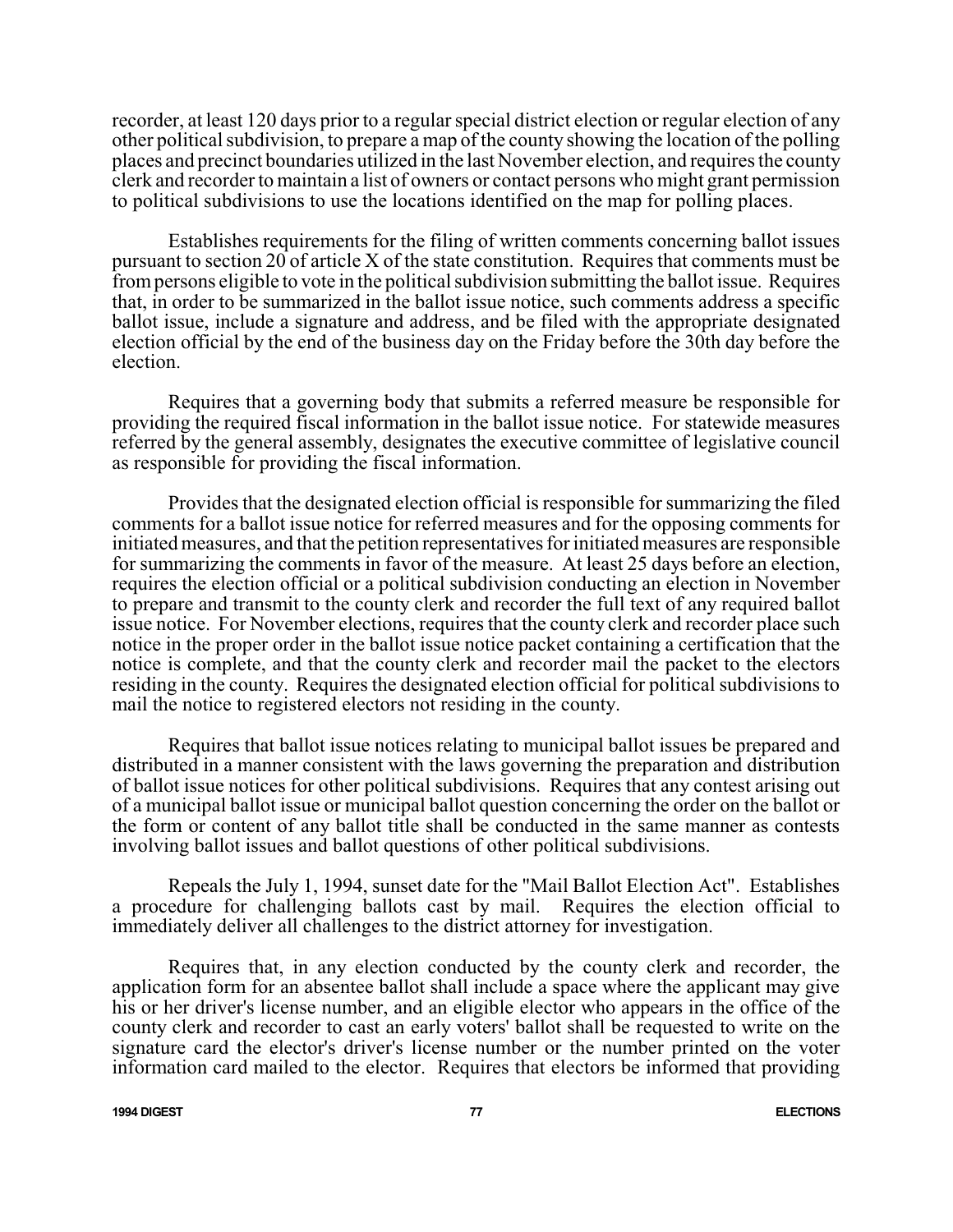such information is optional. Repeals such provisions effective January 1, 1999.

Prohibits members of the board of canvassers from having a direct interest in the election unless all of the eligible electors have a direct interest in the election. Requires that each member of the board of canvassers take an oath and receive a minimum fee of \$15 for each day the member is engaged in opening election returns and making abstracts of votes.

Within 10 days after an election, permits the opponents of a passed ballot issue or ballot question or the supporters of a losing ballot issue or ballot question to submit a request for a recount, at the requestor's expense, if such ballot issue or ballot question passed by more than the margin of votes required for a mandatory recount. Requires the canvassers to meet and issue a revised certified statement of results and a revised abstract of votes at the conclusion of the recount and to deliver them to the election official.

Requires that the results of a special district election be certified to the division of local government within 45 days after the election.

Permits an election involving a ballot issue or ballot question to be contested on the grounds that illegal votes were received or legal votes rejected or that an election judge or board of canvasser made a counting error or has committed misconduct that changed the election result.

Requires that a contest involving the order on the ballot or the form or content of any ballot title be summarily adjudicated prior to the election by the district court for the political subdivision within which the contest arises. Requires that the contestor file a bond with the court conditioned to pay all costs if necessary. Upon completion of the required procedural requirements involved in such contests, requires the court to immediately set the matter for trial and to adjudicate it within 10 days of the date of filing of the answer or the expiration of the time to answer. Following entry of the order by the court, requires that the ballot title be certified to the county clerk and recorder and be voted upon as so certified. Requires that any appeal from an order of the district court be taken directly to the supreme court, which shall decide the appeal as expeditiously as practicable.

For election contests for district attorneys and for county and nonpartisan officers, requires that a contestor against whom a judgment is entered is liable for all fees incurred in the contest, including reasonable costs and attorneys fees.

Requires that a candidate to succeed an officer sought to be recalled shall meet the qualifications of a party candidate or independent candidate as provided by law. In the case of a nonpartisan office or the office of countycommissioners, establishes minimumsignature requirements for petitions for candidates to succeed an officer sought to be recalled.

Clarifies that the prohibition against electioneering on the day of any election in the vicinity of a polling place applies to campaigning for or against a ballot issue or ballot question or soliciting signatures for a candidate petition, a recall petition, or an initiative petition.

Unless otherwise provided by statute, charter, ordinance, or resolution, requires that

**1994 DIGEST 78 ELECTIONS**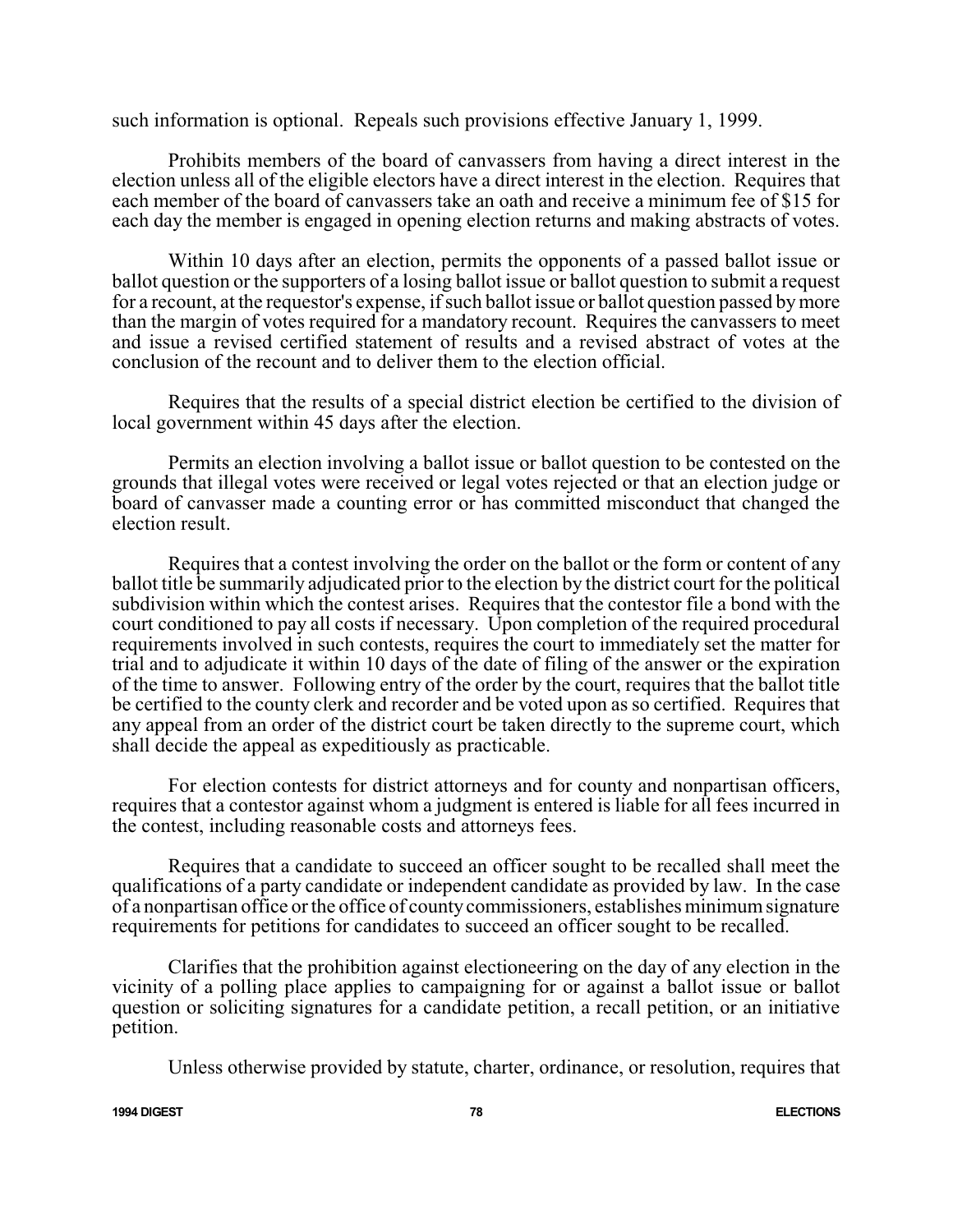a petition to submit a local ballot issue be signed by 8% of the registered electors of the local government.

Requires that school elections be conducted by the county clerk and recorder if the county clerk and recorder is conducting a coordinated election. Requires persons desiring to be a candidate for the office of school director to file a written notice of intention more than 66 days, rather than 60 days, before the election date.

Moves the date of the regular biennial school election for the Denver school district from the third Tuesday in May of each odd-numbered year to the first Tuesday after the first Monday in May, in the case of the 1995 election, and to the first Tuesday in November, in the case of elections held in 1997 and thereafter. Changes the boundaries of the school district's director districts.

Allows a governing body of a county or a city or town to provide that all eligible registered electors of the county, city, or town may vote on questions concerning the issuance of bonds payable solelyfromspecial assessments and concerning local improvement districts created by the governing body of the county, city, or town, or that only registered electors who are owners of property within or residents of the district will be eligible to vote.

At any election for the incorporation of a new municipality or for the establishment of a downtown development authority, allows the ballot to include any local government matters arising under section 20 of article X of the state constitution.

**APPROVED** by Governor May 19, 1994 **EFFECTIVE** July 1, 1994

**H.B. 94-1294** Voter registration - implementation of federal "motor voter" law appropriation. Implements the federal "National Voter Registration Act of 1993" (the federal "motor voter" law). Imposes on the secretary of state the duty to coordinate state responsibilities under the federal law. Designates offices of the following governmental agencies as voter registration agencies: All offices that provide public assistance (including assistance under the food stamp program, the "Colorado Medical Assistance Act", the special supplemental food program for women, infants, and children, and aid to families with dependent children); all offices that provide state-funded programs primarily engaged in providing services to persons with disabilities; all recruitment offices of the armed forces of the United States; and any other federal, state, local government, or nongovernment office that chooses to provide voter registration service or applications. Requires voter registration agencies to provide voter registration services, including distribution of mail voter registration application forms, assistance to applicants in completing agency voter registration application forms, and acceptance of completed agency voter registration application forms for transmittal to the appropriate county clerk and recorder.

Requires the secretary of state to maintain for at least 2 years and make available for inspection and copying all records concerning the implementation of programs conducted for the purpose of ensuring the accuracy and currency of the lists of eligible voters. Permits any person to file a written complaint with the secretary of state no later than 60 days after an election for certain violations of this act. After a determination that a violation has occurred,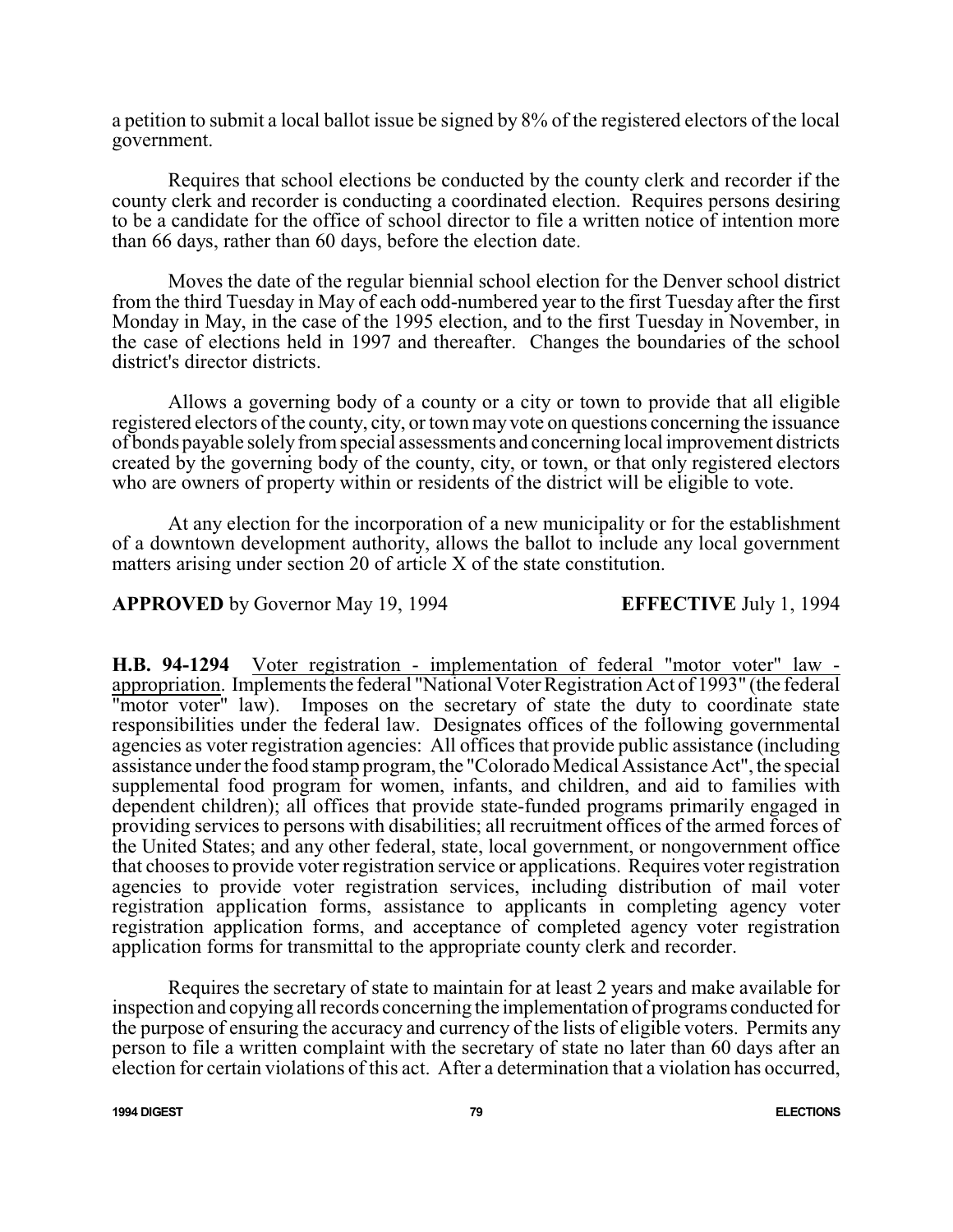requires the secretary of state to notify the attorney general, who may institute a civil action, and, if within 120 days after a complaint is filed, no such action is instituted, allows the complainant to have a private right of action based on the alleged violation.

Makes other changes to the election laws to provide consistency between state election laws and the federal law, including the following: Eliminates the requirement that each county clerk and recorder maintain at least one branch registration site in the county. Eliminates the ability of an elector to register or change voter registration information for other members of his or her family.

Changes the deadline for registration from 25 days before an election to 30 days before an election. Allows an elector to register to vote in an election after the close of the registration books for that election if the elector personally files an emergency registration affidavit with the county clerk and recorder declaring either that the elector was registered to vote in a different county prior to the close of the registration books and had no knowledge that he or she was required to register again upon a change of residence to a different county, or that the elector registered to vote within the prescribed period by federal postcard application or at a voter registration agency designated pursuant to the federal "National Voter Registration Act of 1993".

For the implementation of the act, appropriates \$278,363 and 2.0 FTE to the department of state and \$88,807 and 4.0 FTE to the department of human services.

**APPROVED** by Governor May 31, 1994 **EFFECTIVE** January 1, 1995

**H.B. 94-1341** Campaign reform act - reporting of gifts received by public officials computer information system. Amends the public official financial disclosure law contained in the "Colorado Sunshine Act of 1972" to require incumbents in specified state and local elected offices and candidates elected to those offices to report annually on specified gifts, honoraria, and other benefits received in connection with their public service. Requires that such reports include: Money, including a loan, pledge, or advance of money, with a value of \$25 or more; a gift of any item of real or personal property, other than money, with a value greater than \$50; a loan of any item of real or personal property, other than money, if the value of the loan is \$50 or more; payment for a speech, appearance, or publication; tickets to sporting, recreational, educational, or cultural events with a value of \$50 or more for any single event, or a series of tickets to sporting events of a specific team scheduled during a season with a total value of \$100 or more, or a series of tickets to cultural events of a specific performing company or organization with a total value of \$100 or more; and payment of or reimbursement from private funds for travel and lodging for a convention or other meeting. Excludes from the reporting requirements: Contributions reported under the "Campaign Reform Act of 1974"; any item of perishable or nonpermanent value, including but not limited to meals, unless the item is required to be reported under the provision requiring the reporting of tickets; a nonpecuniary award publicly presented by an organization in recognition of public service; the payment of or reimbursement from public funds for travel and lodging for a convention or other meeting; and the payment of salary from employment unrelated to service in elective office.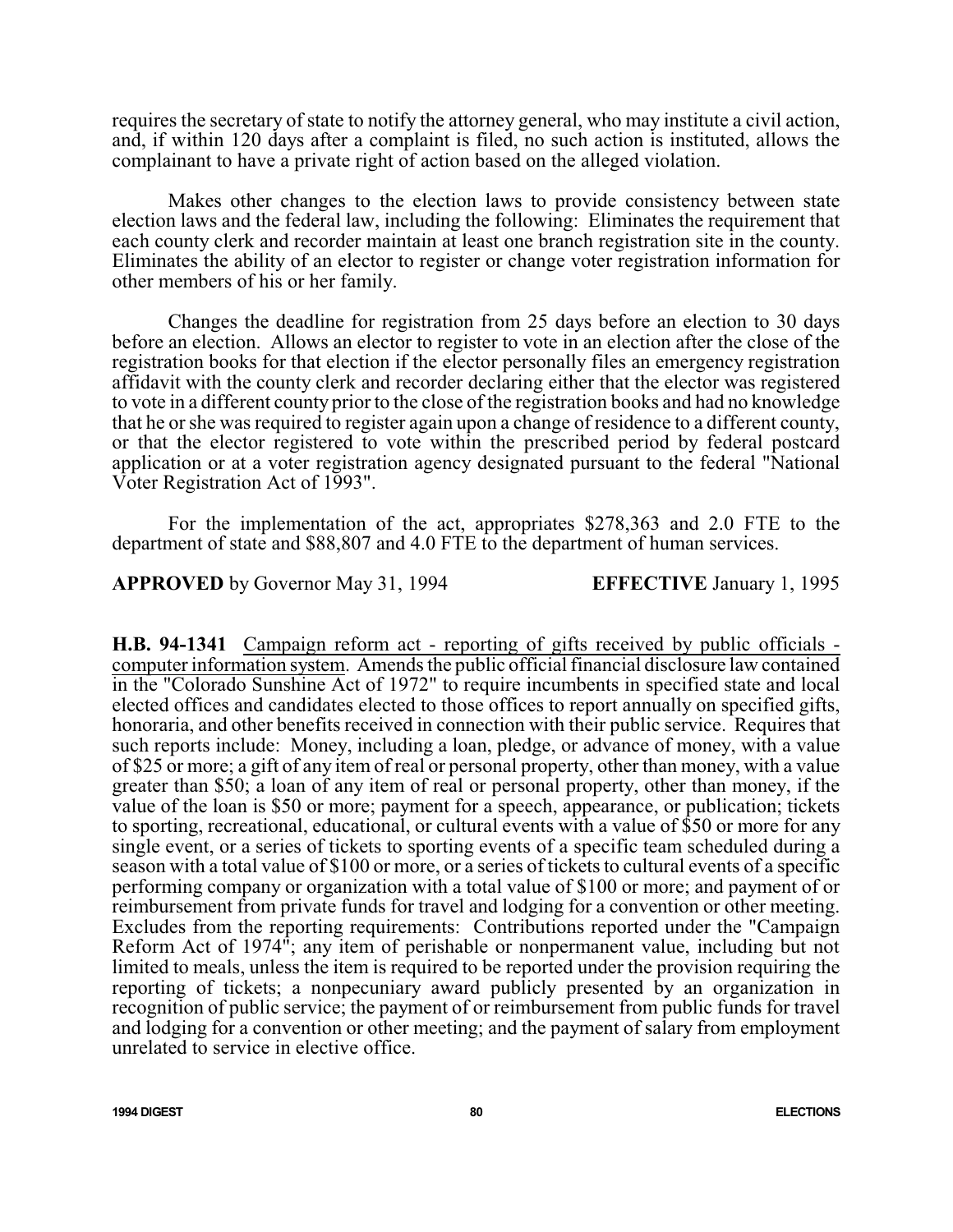Requires that every person who provides an incumbent or elected candidate with any item required to be reported by the incumbent or elected candidate must furnish the recipient with a written statement of the dollar value of the item at the time the item is provided.

Imposes a penalty on incumbents and elected candidates who fail to file complete and accurate reports and on persons who fail to provide the required statements of value for items provided to incumbents or elected candidates.

Eliminates the provisions of the "Campaign Reform Act of 1974" that require an incumbent or elected candidate to report annually any "contribution or contribution in kind from any other person, the purpose of which is to compensate him for his public services or to help him defray his expenses incident thereto but which are not covered by official compensation".

Requires the secretary of state to report to the general assembly by January 1, 1995, on the feasibilityof a computer information systemthat would allow computer users to crossreference and review, using the name of a candidate, incumbent, lobbyist, or any other person, any report filed pursuant to the Campaign Reform Act, the public official disclosure law, or the lobbyist regulation law.

**APPROVED** by Governor June 1, 1994 **EFFECTIVE** January 1, 1995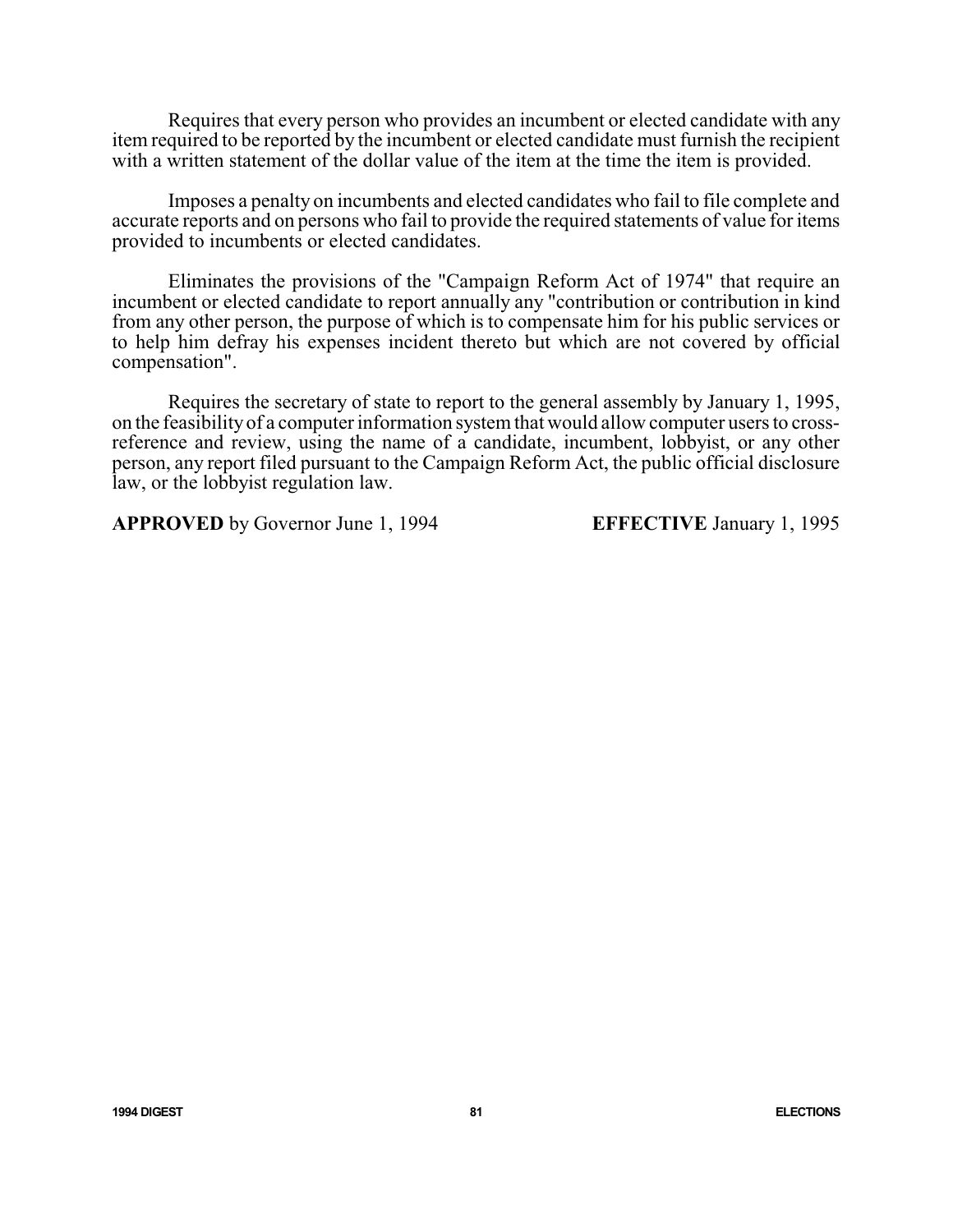### **FINANCIAL INSTITUTIONS**

**S.B. 94-022** Securities - regulation - continuation under sunset law - appropriation. Sets the effective period at one year after the effective date for a registration statement filed on behalf of an investment company which is registered under the federal "Investment Company Act of 1940". Requires such investment companies to pay a registration renewal fee in an amount set by the securities commissioner.

Empowers the securities commissioner to issue consent orders and sets forth what types of provisions may be included in any such order. Empowers the securities commissioner to issue summary orders suspending or revoking a license, denying a license, or postponing or suspending the effectiveness of a registration statement or an exemption from securities registration based upon a finding of sufficient evidence, as presented in a petition, that certain enumerated acts have occurred. Specifies the process by which such an order may be issued. Outlines the remedies available to any person to whom an order has been issued. Specifies when such summary orders become final orders.

Allows the securities commissioner to apply to the district court for relief if a person to whom the securities commissioner has issued an order willfully violates or willfully refuses to comply with such order. States that if the securities commissioner establishes by a preponderance of the evidence that such violation or noncompliance was willful, the court may impose legal and equitable sanctions which are the equivalent of the sanctions imposed for contempt of court.

Creates the securities board within the department of regulatory agencies to review orders issued by the securities commissioner to persons to show cause why their licenses should not be suspended for conduct which violates the act. Sets forth the requirements for a hearing conducted by the securities board.

Changes the court which conducts any appellate review of an administrative decision by the securities division from the district court of the city and county of Denver to the court of appeals.

Defines confidential documents received by the securities division as criminal justice records for purposes of treatment of such records under the public records law. Specifies that the securities division shall be treated as a criminal justice agency for purposes of the public records law.

Allows the securities commissioner to respond to interpretive questions concerning the "Colorado Commodity Code".

Deletes the prohibition on districts to refinance bonds without prior written approval from the securities commissioner pursuant to the "Colorado Municipal Bond Supervision Act". Modifies the exemptions for bonds of districts where the initial total obligation is for up to \$2,000,000 to exclude such bonds from general oversight by the securities commission while not exempting such bonds from certain specific oversight provisions. Empowers the securities commissioner to issue rules, forms, and orders as necessary for such bonds.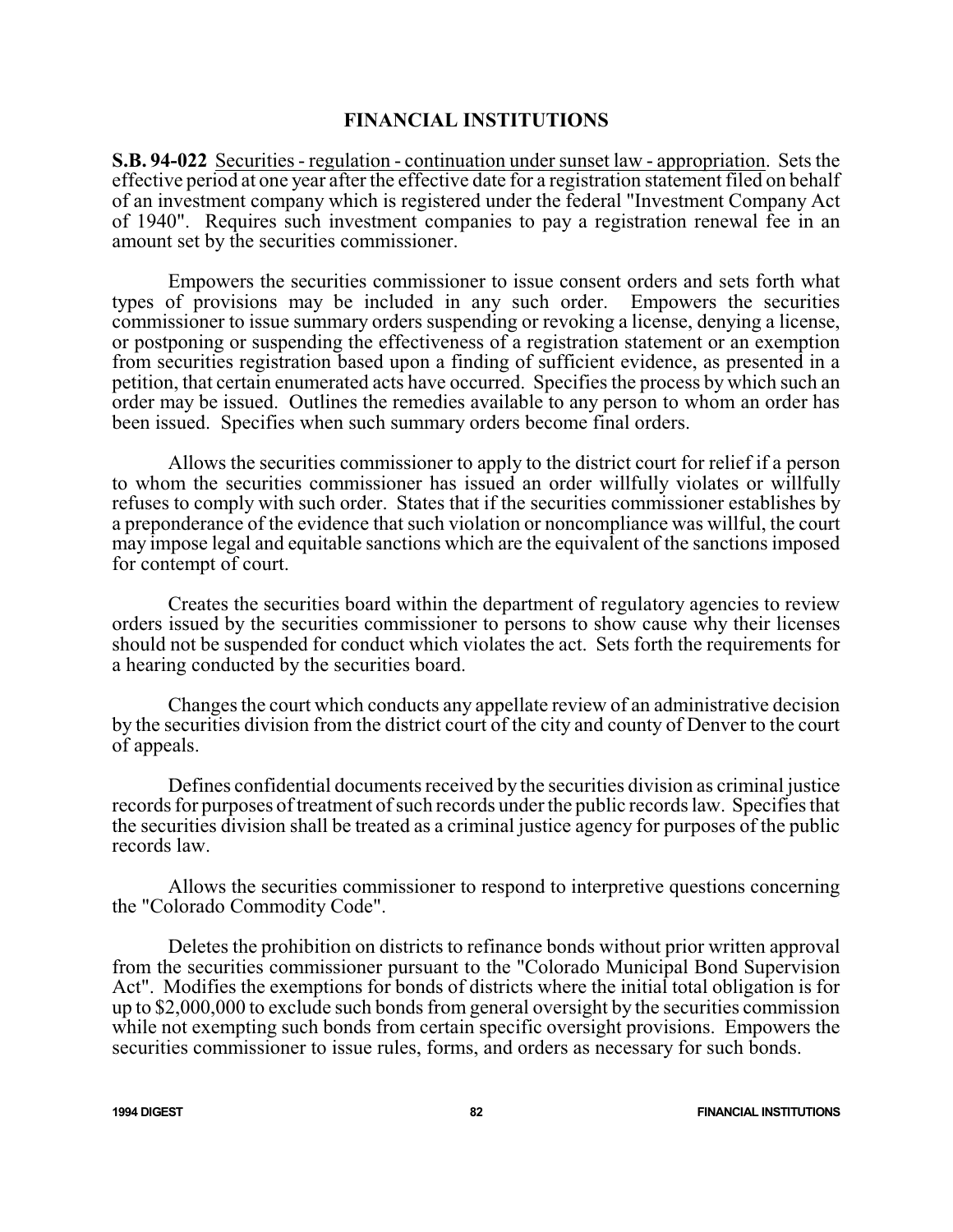Extends the automatic termination date of the function of regulating securities through the division of securities and the securities board to July 1, 2004, pursuant to the provisions of the sunset law.

Appropriates \$8,093 from the division of securities cash fund to the department of regulatory agencies for allocation to the division of securities, of which \$3,432 shall be appropriated to the department of law for the provision of legal services.

**APPROVED** by Governor June 1, 1994 **EFFECTIVE** July 1, 1994

**S.B. 94-036** Debt management - regulation - continuation under sunset law. Clarifies that the banking board has the power to promulgate rules for the execution of the provisions governing debt management. Requires any person claiming an exemption fromthe licensure requirement for debt management companies or debt adjusters to bear the burden of proving the exemption. Specifies that an application for licensure or license renewal is valid for all offices of a licensee, including branch offices. Requires that debtor funds collected by a licensee be held in trust for the debtor in the event of licensee bankruptcy. Changes the length of term of a written contract between a debtor and a licensee from a maximum of 24 months to a maximum of 60 months. Removes the 5-day notice requirement that the state bank commissioner must give to a licensee before examination and specifies that an examination may be conducted when necessary. Specifies that all moneys collected by the banking board or the state bank commissioner pursuant to the regulation of debt management be deposited in the division of banking cash fund.

Includes limited liability companies in the group of entities which may be licensed as debt management companies.

Makes any violation of the laws regulating debt management companies and debt adjusters a deceptive trade practice. Clarifies that the time period in which an action, whether criminal or civil, may be brought under the provisions regulating debt management companies and debt adjusters be pursuant to the applicable statutes of limitations.

Extends the automatic termination date of the licensing functions of the banking board and the state bank commissioner to July 1, 2000, subject to review pursuant to the provisions of the sunset law.

# **APPROVED** by Governor April 20, 1994 **EFFECTIVE** April 20, 1994

**S.B. 94-120** Annuity contracts - sale. Authorizes banks and bank holding companies to sell fixed and variable annuity contracts. Prohibits banks, bank holding companies, and their employees from extending any service or varying the consideration for any service on the condition that the customer obtain a fixed or variable annuity contract from their institution. Requires bank and bank holding companies that sell fixed or variable annuities to receive a written acknowledgment from the purchaser that the annuity involves investment risk and is not insured by the FDIC. States that such acknowledgment be clear and conspicuous and be provided before or contemporaneously with the purchase of the annuity. Includes an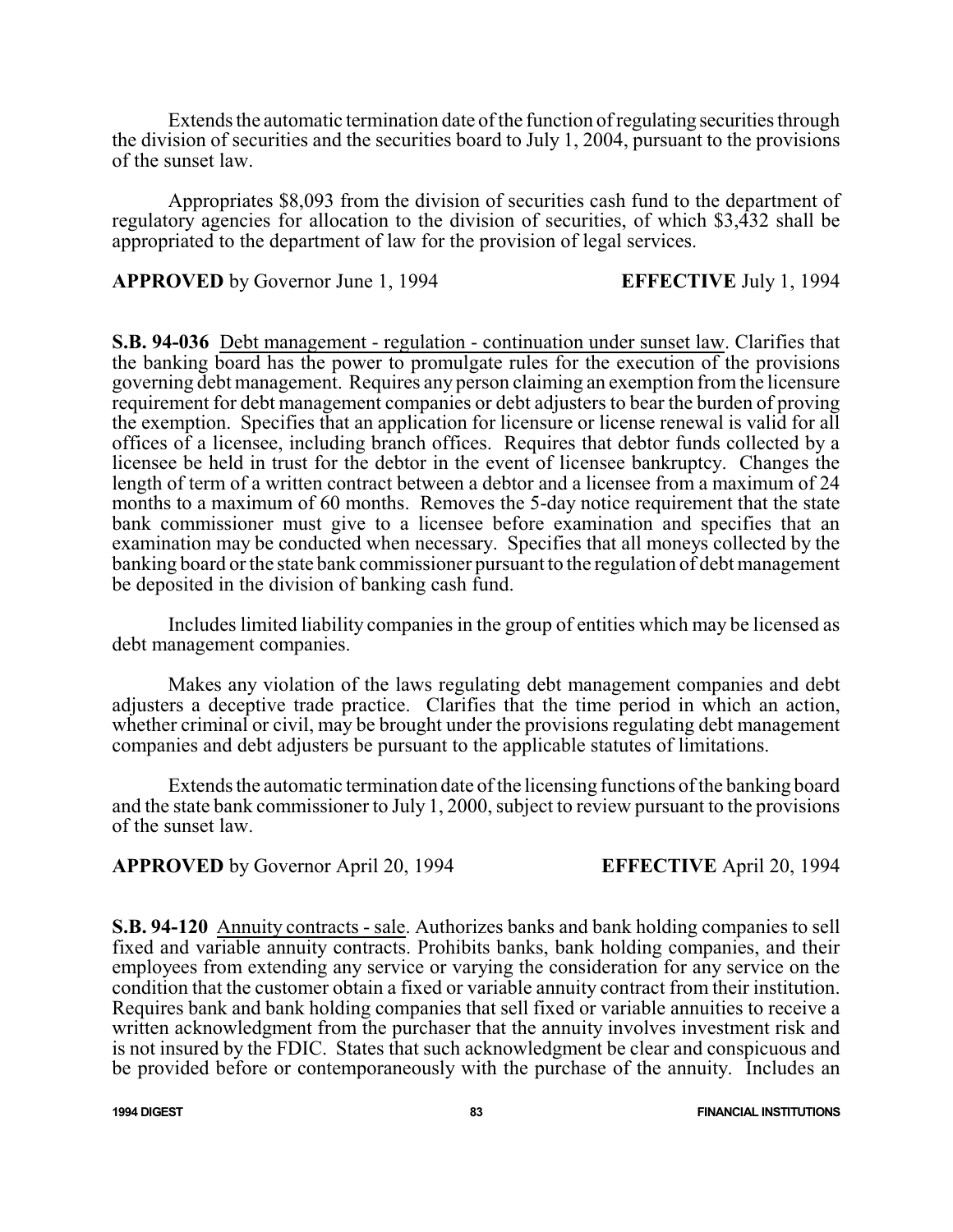acknowledgment form which, if substantially complied with, meets these requirements.

**APPROVED** by Governor May 25, 1994 **PORTIONS EFFECTIVE** July 1, 1994

January 1, 1995 July 1, 1995

**H.B. 94-1007** Banking - division of banking - continuation under sunset law. Requires that at least one and not more than 2 members of the banking board be from any one congressional district, that no more than 4 members be from the same major political party, and that at all times one member of the banking board reside west of the continental divide. Eliminates the current distinction between banker members and nonbanker members.

Requires the state bank commissioner to publish annually a report containing such information as the commissioner deems necessary to summarize the operations of the division of banking during such year. Deletes the existing list of details to be covered in the report. Clarifies provisions of law governing the furnishing of public documents of the division of banking to persons upon request, the certification of such records, and the admissibility of such records in evidence.

Adds to the grounds on which the banking board may assess civil penalties a prohibition on engaging in or participating in any unsafe or unsound practice in connection with a bank, an industrial bank, or a trust company. Authorizes the banking board to establish by rule the qualifications and experience required of persons to be directors or officers ofstate banks. Relaxes directors'residencyrequirements, allowing a simplemajority rather than 2/3rds of the board to be Colorado residents if the bank is organized solely to do business with other financial institutions, is owned primarily by the financial institutions with which it does business, and does not do business with the general public.

Authorizes the banking board to set by rule and regulation the capital requirements for out-of-state bank holding companies to acquire Colorado bank holding companies or Colorado banks. Amends provisions governing the involuntary liquidation of trust companies to reflect that action may be taken by the banking board if serious losses to "customers", rather than the prior "depositors", of the company have occurred or will occur.

Extends the automatic termination date of the division of banking in the department of regulatory agencies to July 1, 2004, pursuant to the provisions of the sunset law.

**APPROVED** by Governor March 15, 1994 **EFFECTIVE** March 15, 1994

**H.B. 94-1017** Financial services - continuation of division under sunset law - repeal of the small business development credit corporation - additional authorization for the commissioner - financial services board - immediate revocation of credit union charters eligible public depositories. Requires the state commissioner of financial services to investigate whether incorporators and organizers of credit unions are qualified, including whether they have been convicted of criminal activity. Authorizes the commissioner to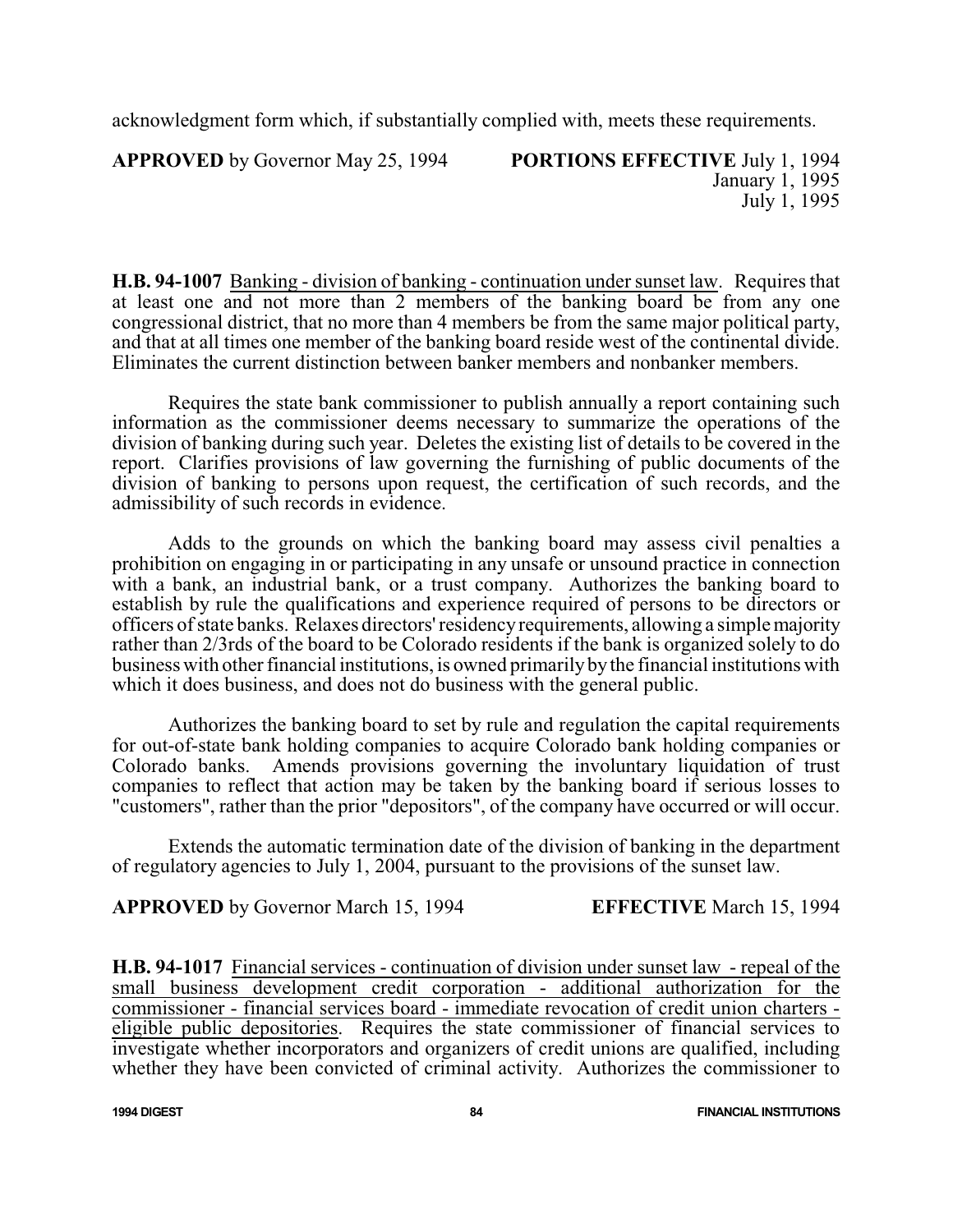determine if investigations by other agencies may be treated as substantially equivalent to those conducted by the commissioner. Authorizes the commissioner to establish reporting dates for certain reports required of credit unions and savings and loan associations.

States that a person directly affected by a final order of the commissioner or the financial services board may obtain judicial review by filing an action with the Colorado court of appeals.

Authorizes the commissioner to suspend or remove any director, officer, or employee of a credit union or savings and loan association if he or she believes such person received financial gain by violating the law, if such violation demonstrated dishonesty or the willful disregard for the soundness of the institution. States that a suspension or removal order may be issued if the commissioner finds that a person has entered a plea of guilty or nolo contendere, has been convicted of a felony, or was disciplined or fined for a violation of state law. Requires that suspension and removal orders include a description of the grounds therefor, and that copies of such orders be sent to the institution and its board of directors.

Clarifies that the maximum civil penalty that may be assessed against a credit union shall be based on the number of days it has violated a cease and desist order or an order of suspension or removal.

Clarifies when credit unions that issue interest refunds on loans shall pay such refunds.

Authorizes the financial services board, without notice or a hearing, to revoke the charter of a credit union and immediately appoint a liquidating agent, whenever it determines that an emergency exists. Requires that notice of the board's determination be posted on the premises of the affected credit union. States that the credit union may file an application to have the board's determination rescinded if its application is filed within 10 days of the emergency determination. Specifies that such an application shall not operate to stay the board's action. Requires the board to grant an application if it finds that its action was unauthorized, and upon so finding to restore the credit union to its board of directors.

Eliminates the requirement that a savings and loan association obtain the prior approval of the commissioner before servicing loans not held or originated by it.

Eliminates the requirements that the commissioner and the board have a seal of office. Removes the requirement that a savings and loan association must have its principal office in this state to be treated as an "eligible public depository", and provides instead that it must only have an office in this state. Eliminates the requirement that depositories file their report with the commissioner within 20 days after each valuation date, and requires instead that the report be filed on a date specified by the commissioner.

Extends the automatic termination date of the division of financial services to July 1, 2004, pursuant to the provisions of the sunset law. Repeals the small business development credit corporation provisions effective July 1, 1994, instead of July 1, 1995.

**APPROVED** by Governor March 15, 1994 **EFFECTIVE** July 1, 1994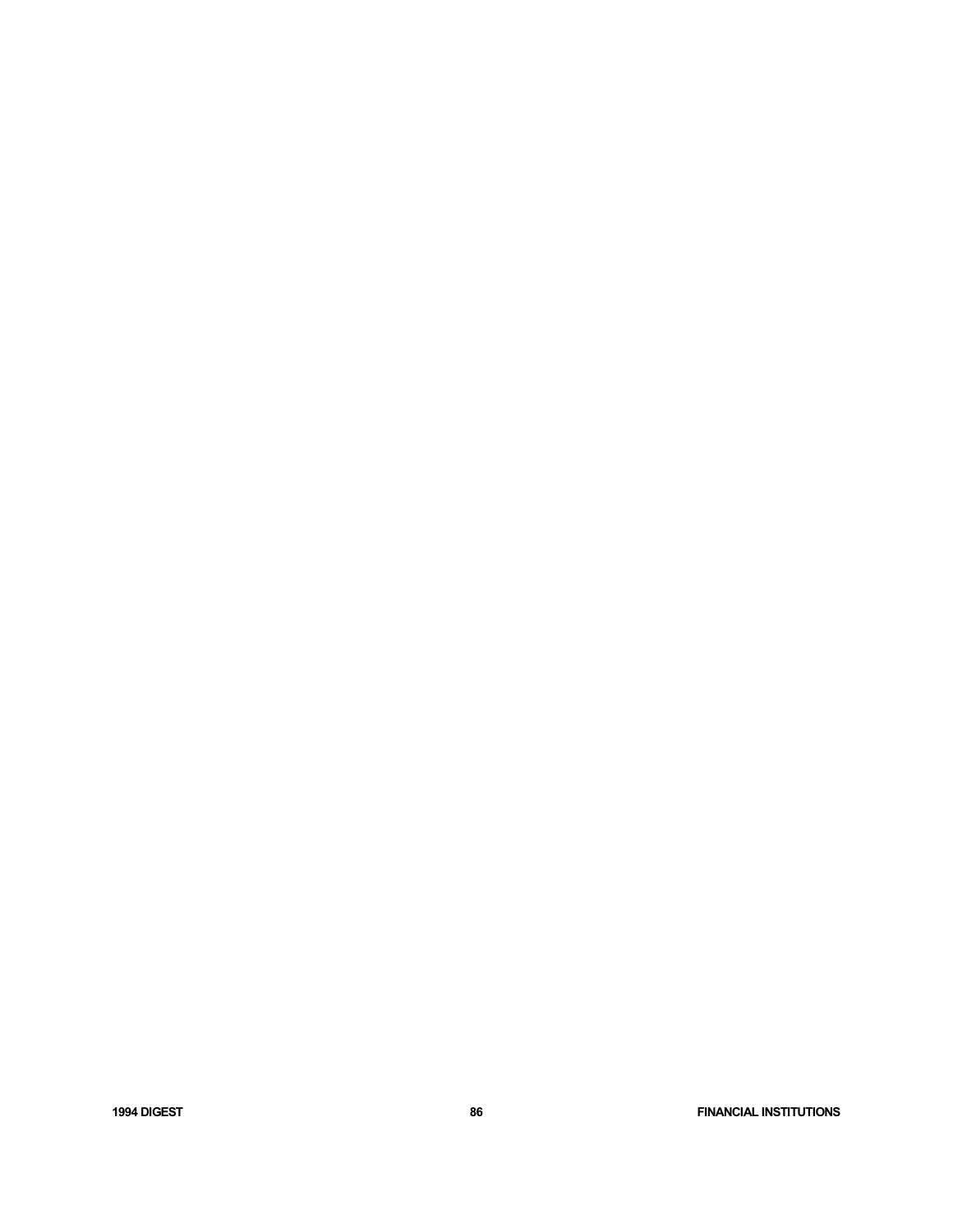## **GENERAL ASSEMBLY**

**S.B. 94-019** Capital development committee - continuation. Extends the statutory repeal of the capital development committee from July 1, 1994, to July 1, 2004. Postpones the effective date of a provision assigning certain budget functions of the capital development committee to the joint budget committee from 1994 to 2004.

**APPROVED** by Governor April 14, 1994 **EFFECTIVE** April 14, 1994

**S.B. 94-025** Continuation of advisory bodies scheduled for repeal. Continues the following advisory bodies scheduled for repeal on July 1, 1994: The correctional education program advisory board; the breeders, owners, and stallion awards and supplemental purses advisory committee; and the motion picture and television advisory committee.

**APPROVED** by Governor April 14, 1994 **EFFECTIVE** April 14, 1994

**S.B. 94-037** Energy council - reestablishment - payment of membership fees. Reestablishes the "southwest regional energy council" as the "energycouncil". Declares the energy council to be a joint governmental agency of Colorado and other states that cooperate through such organization. Authorizes the general assembly to pay membership fees therein from appropriations made to the legislative department.

**APPROVED** by Governor April 15, 1994 **EFFECTIVE** April 15, 1994

**H.B. 94-1032** Fiscal notes - creation or increase of fees - information required. Requires the general assembly to provide by rule, as recommended by the executive committee of legislative council, for legislative service agency review of the fiscal impact of legislative measures which include the creation or increase of any fee collected by a state agency. Provides for that review to include certain fiscal information on the effect of the measure on individuals, families, and businesses paying the fee.

**APPROVED** by Governor May 25, 1994 **EFFECTIVE** July 1, 1994

**H.B. 94-1095** Convening date - procedure for designation. Allows the general assembly, acting by joint resolution, to designate the date of convening the next regular session of the general assembly. Authorizes the executive committee ofthe legislative council to designate the date of convening if the general assembly does not. Provides that any date so designated shall be on or after January 1 but prior to the second Wednesday of January of each year.

**APPROVED** by Governor April 7, 1994 **EFFECTIVE** April 7, 1994

**H.B. 94-1150** Service of process on the general assembly. Provides that service of process on the general assembly is accomplished by serving the chief clerk of the house of

**1994 DIGEST 87 GENERAL ASSEMBLY**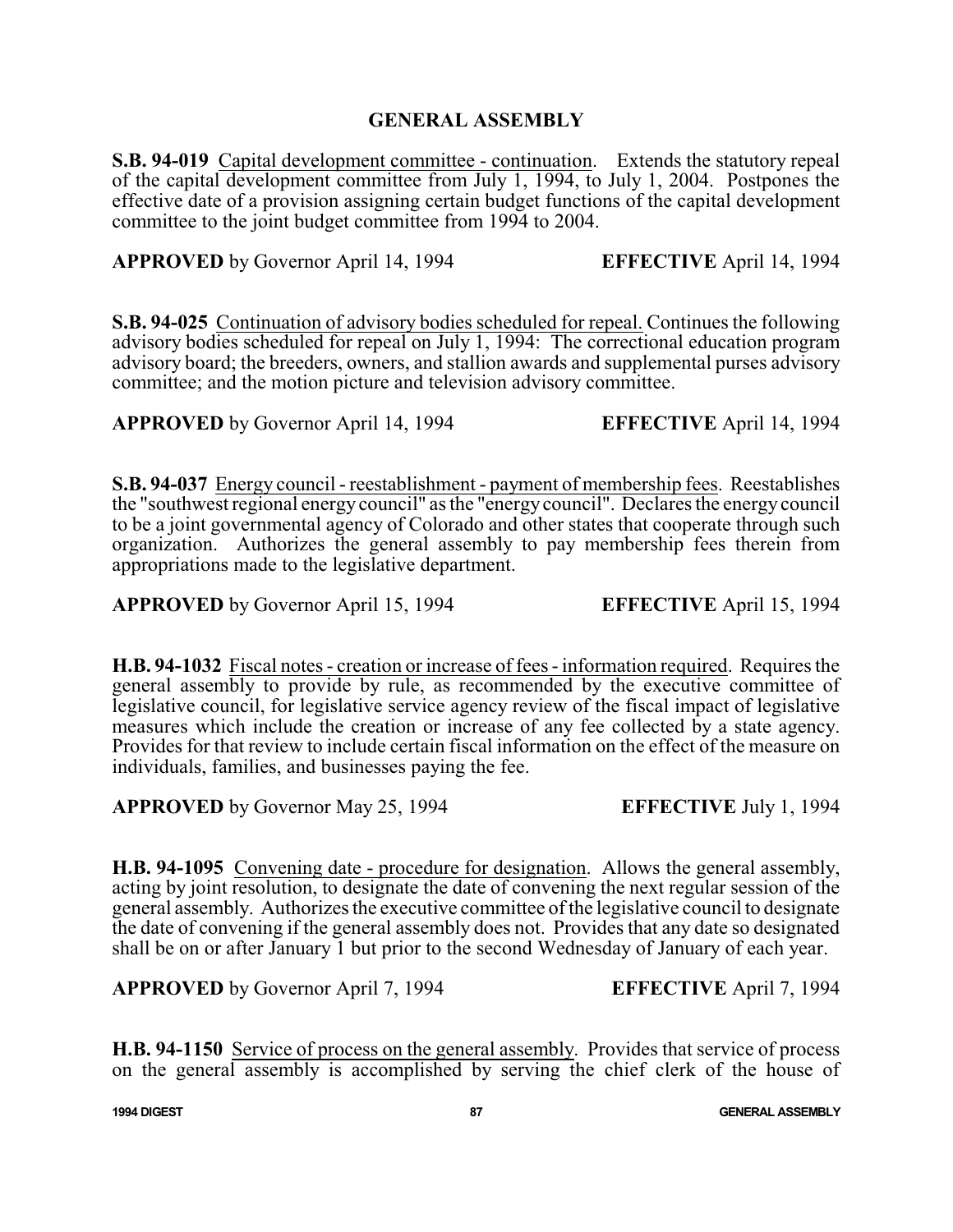representatives and the secretary of the senate. Requires the chief clerk and the secretary to notify the speaker, the president, and the minority leaders as soon as possible.

**APPROVED** by Governor March 9, 1994 **EFFECTIVE** March 9, 1994

# **GOVERNMENT - COUNTY**

**S.B. 94-016** Impact assistance grants - certification by counties for other political subdivisions - payment of share of grants to other political subdivisions - reduction of state's share of equalization program funding - appropriation. In any county in which the division of wildlife, the division of parks and outdoor recreation, or both own property, requires the board of county commissioners to annually certify the negative financial impact of division ownership of property within the county on the county and on other political subdivisions lying within the county. Directs the division of wildlife and the division of parks and outdoor recreation to include an estimate of the amount to be certified in their annual budget requests.

Requires each board of county commissioners receiving an impact assistance grant to pay each school district, special district, or other political subdivision that portion of the grant attributable to the amount certified by the board of county commissioners on behalf of such district or political subdivision. Directs county treasurers to deduct their administrative costs from the total amount of the grant received prior to making such payments. States that this provision shall not alter the constitutional requirement that payments in lieu of taxes on property acquired pursuant to the great outdoors Colorado program shall be made from the great outdoors Colorado trust fund.

Requires the division of wildlife and division of parks and outdoor recreation to report the amount certified for each school district to the state board of education. Requires each school district which receives an impact assistance grant to certify the amount thereof to the state board of education. Provides for the adjustment of school finance state aid payments based on the amount of any impact assistance grants certified by a school district.

Declares the intent of the general assembly that any plans for acquisition of property by the division of wildlife or the division of parks and outdoor recreation include provisions for the payment of impact assistance grants.

Appropriates \$28,102 out of the wildlife cash fund to the department of natural resources, for allocation to the division of wildlife, for implementation of this act. Reduces the appropriation from the general fund to the department of education for school finance funding by \$82,477 for implementation of this act.

**APPROVED** by Governor June 3, 1994 **EFFECTIVE** June 3, 1994

**S.B. 94-086** Waste services - notice to offer services or require fees - request and review of proposals. Requires any private person seeking to offer waste services to give a one-year public notice of the intent to offer the services if the board of county commissioners or the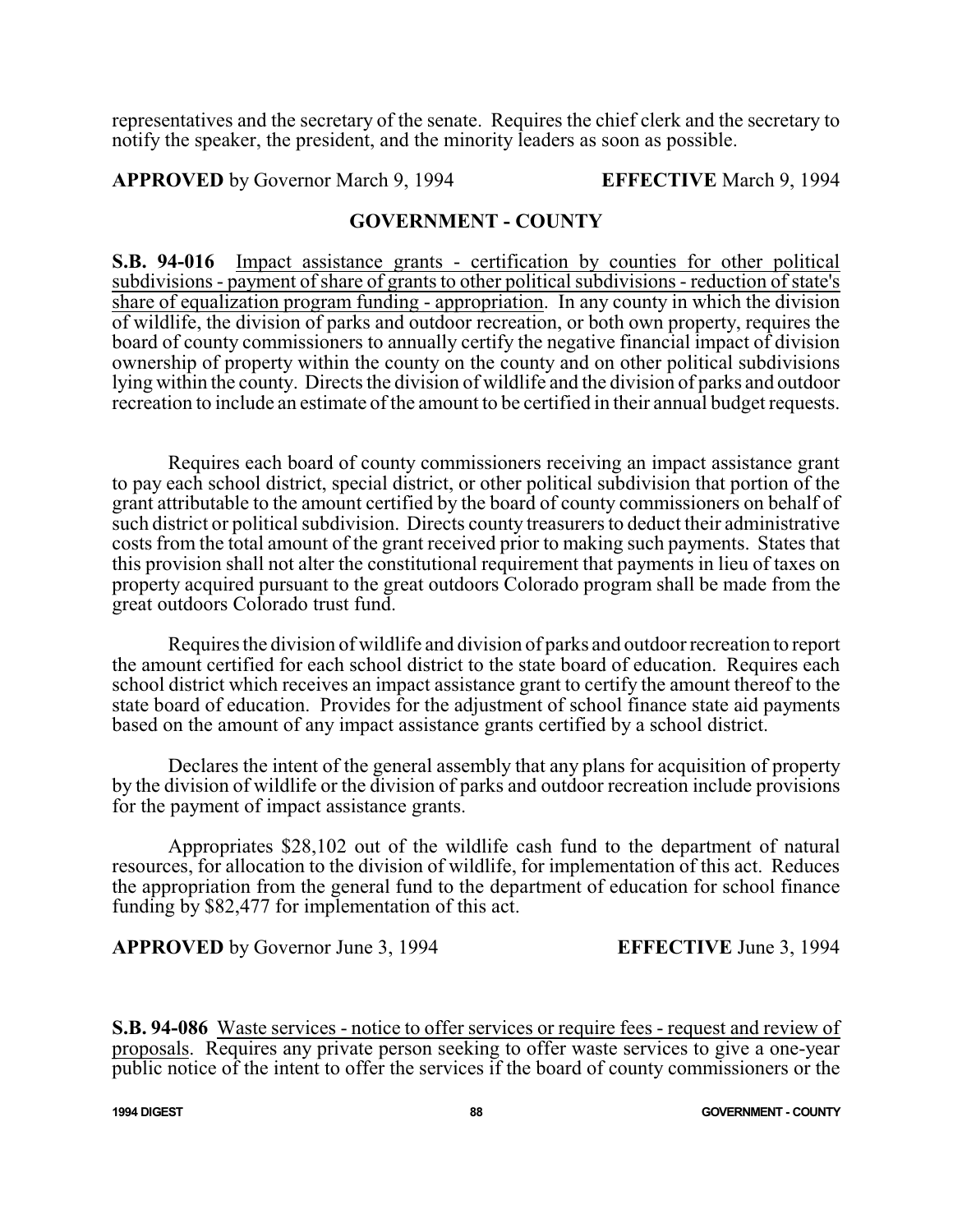governing body of any other local governmental entity is providing the services. Requires any board or governing body seeking to offer waste services to give a one-year public notice of the intent to offer the services if private persons are providing the services. Prohibits a governmental body from requiring any resident, which includes owners or tenants of an industrial or commercial establishment or multifamily residence, to use or pay for waste services provided by the government within a county or other local subdivision in preference to those provided by a private person.

Permits the governing body of a city to require a resident to use or pay for waste services if the governing body gives written notice to any private person providing waste services within the jurisdiction and a 6-month public notice of such requirement. Allows anyone, within 30 days after the notice, to request an opportunity to submit a proposal to provide residential waste services where the required use or payment is to occur. If anyone makes such a request, requires the governing body to conduct a request for proposal process. If the process results in the selection of the jurisdiction to provide residential waste services, provides for a selection review process.

# **APPROVED** by Governor April 19, 1994 **EFFECTIVE** April 19, 1994

**H.B. 94-1077** Solid wastes disposal sites and facilities - department of health -transfer of rule-making authority to state board of health. Transfers certain authority to promulgate regulations pertaining to solid wastes disposal sites and facilities from the department of health to the state board of health. Provides that all rules issued by the department of health prior to the transfer of authority shall remain in full force and effect after the date of such transfer. Replaces the date by which financial assurance is required so that it is consistent with the date established by federal regulation.

**APPROVED** by Governor March 9, 1994 **EFFECTIVE** March 9, 1994

**H.B. 94-1137** Ordinance authority - restaurant license and inspection fees - sheriff's fees for bonds- mosquito control assessments - registration of door-to-door salespersons - alarm system regulation and licensing - animal control and licensing. Provides that food service establishments shall be charged only one license and inspection fee during an annual license period. Exempts the city and county of Denver from the provisions concerning fees and authorizes Denver to adopt its own food service establishment inspectional fee. Sets forth notice requirements in the event a licensee is in violation of food service establishment laws and establishes procedures for follow-up inspections. Establishes notice requirements and penalties for failure to comply after the first, second, and third follow-up inspections. Limits the number of penalties that may be assessed against a licensee to 3 per calendar year. Provides that the third civil penalty assessed against a licensee in a calendar year shall require the initiation of proceedings to suspend or revoke the license of the licensee. Prohibits the assessment of penalties against a licensee while an action to suspend or revoke the licensee's license is in progress. Subjects all determinations by the state department of health or a local board of health to judicial review. Defines "local board of health".

Increases from \$2.50 to \$10.00 the amount that sheriffs may charge for taking,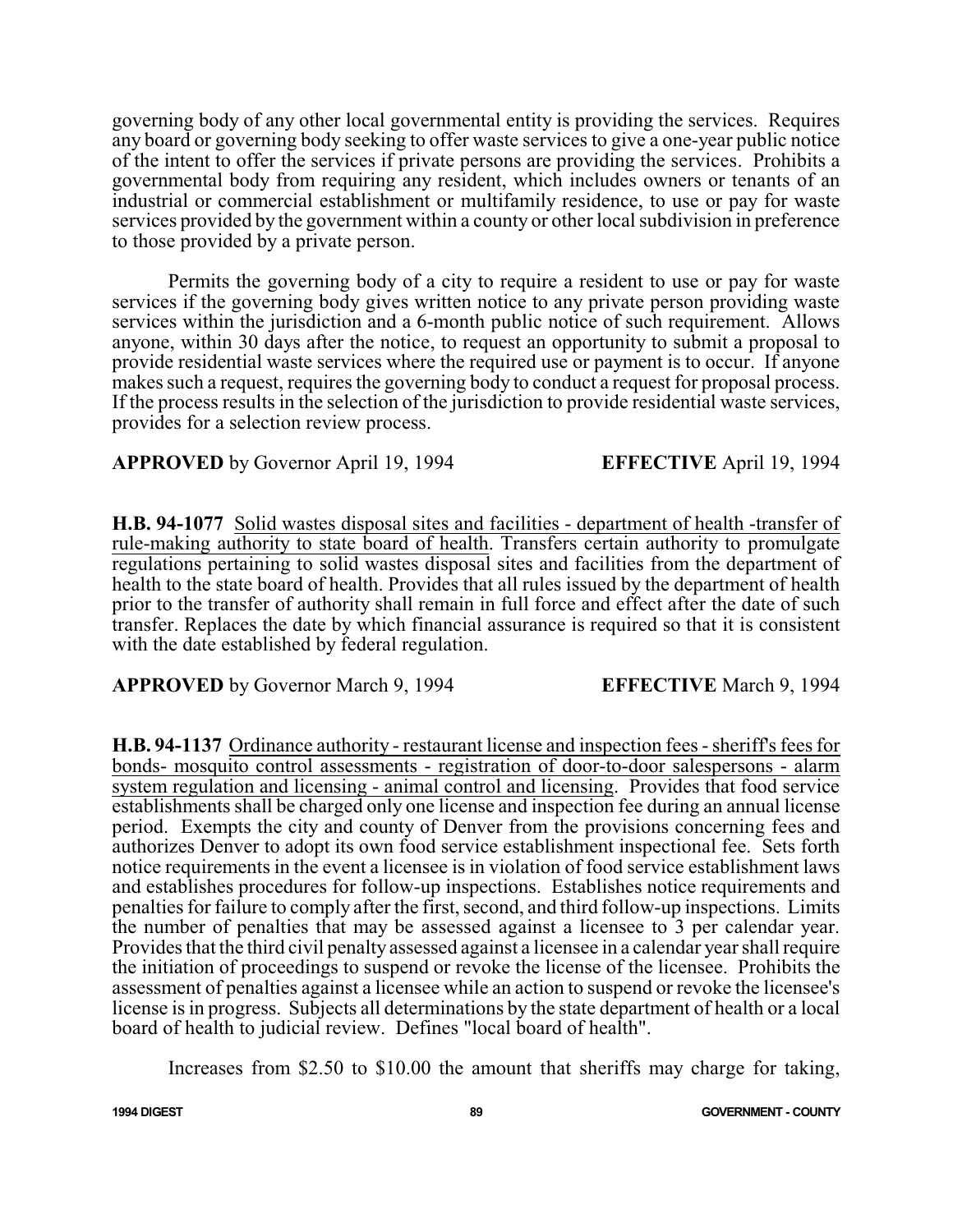approving, and returning bond in any case.

Permits counties to assess a lien, for the cost of services provided, against the property of persons living in a mosquito control area who do not pay the share of costs attributable to them within a reasonable time after receiving a notice of such costs. Authorizes counties to determine what is a "reasonable time" by ordinance.

Empowers counties to require registration of persons who engage in door-to-door sales. Exempts nonprofit organizations and schools.

Authorizes counties to adopt ordinances or resolutions concerning the regulation and licensing of alarms systems which transmit information to law enforcement or public safety officials.

Permits counties to provide for the control and licensing of all pet animals and to define "vicious animal". Requires counties to comply with the recommendations of the state department of health concerning rabies vaccinations of pet animals. Defines "pet animal".

Authorizes personnel engaged in the enforcement of county ordinances to issue citations or summons and complaints enforcing countyordinanceswithout regard to statutory peace officer certification requirements.

**APPROVED** by Governor May 22, 1994 **EFFECTIVE** May 22, 1994

**H.B. 94-1240** Planning districts - district planning commissions - zoning. Delays the formation of a planning district within an unincorporated area of a county that is not zoned until after public hearings are held on the appointment of a district planning commission and on the development of proposed district zoning regulations. Specifies the content of the petition to appoint a commission. Establishes petition processing procedures and authorizes rules and a fee concerning the petition process.

Requires the board of county commissioners to hold a hearing on the appointment of a commission. Establishes deadlines and procedures for the hearing process and protests against the appointment. Authorizes an increase in the number of commission members. Authorizes the board of county commissioners to determine the terms of commission members, not to exceed 3 years. Requires the county planning commission to review, not approve, the district zoning plans proposed by the commission.

Authorizes administration of the district zoning regulations either in the same manner as other land use regulations or as provided in the district zoning regulations. Adds that the district area may be decreased, as well as increased, by either a petition submitted by property owners or by a motion of the board of county commissioners. Modifies the dissolution hearing procedures.

Provides that the statutory changes are applicable to current members of district planning commissions.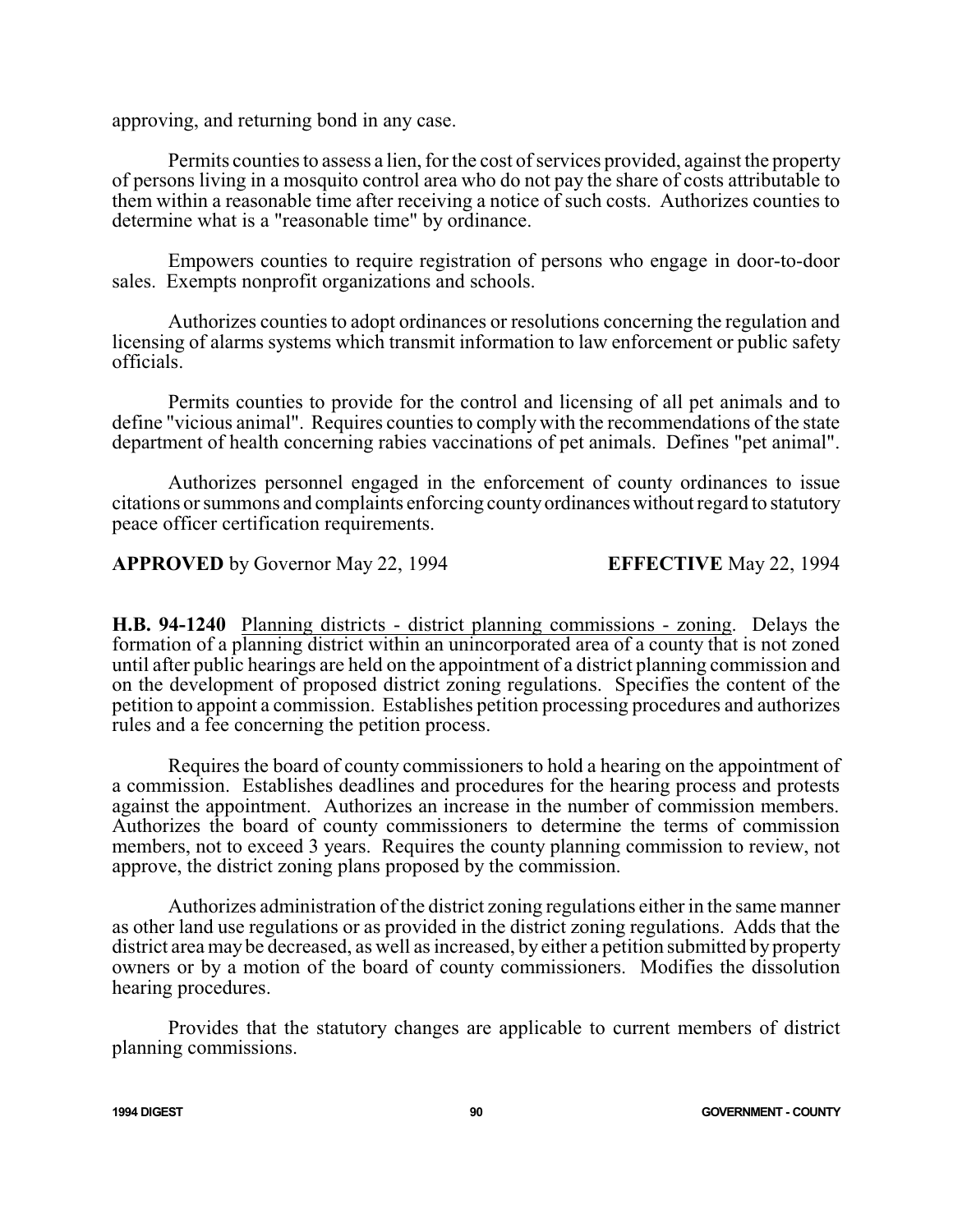**H.B. 94-1311** County commissioners - increase in membership - elections. Requires that referred and initiated measures to increase the membership of a board of county commissioners designate not fewer than two of the four prescribed methods for electing a larger board. Provides that, if the increase in membership is approved, the method of election receiving the largest number of votes cast shall be utilized at the next general election. Eliminates special elections on referred and initiated measures to increase the membership of a board.

By March 1 of an election year in which the board of county commissioners is being increased to five members, with three members resident in districts and two members elected at large, requires the county commissioners to designate the at-large position from which a commissioner is to be elected initially to serve a two-year term.

**APPROVED** by Governor May 22, 1994 **EFFECTIVE** May 22, 1994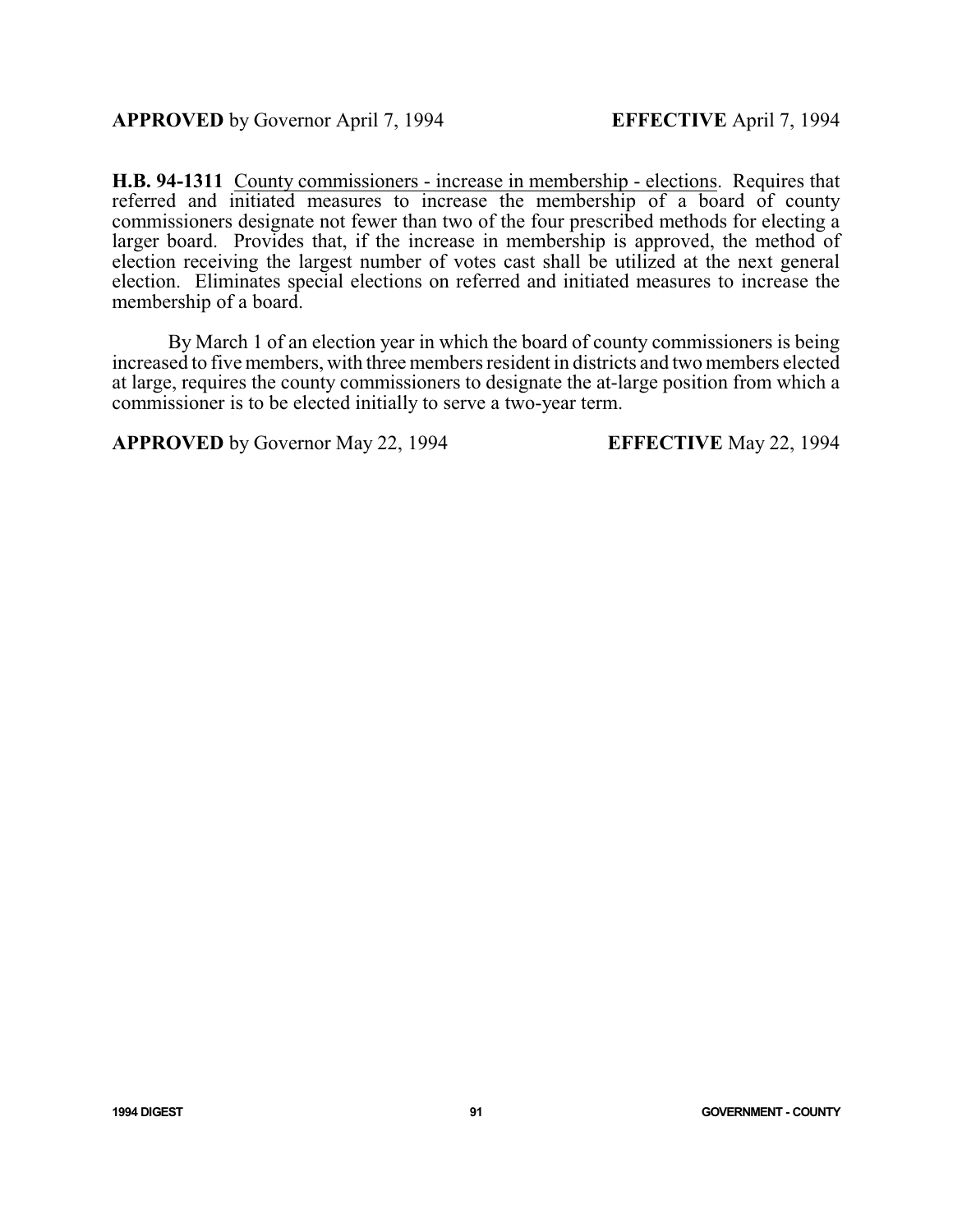### **GOVERNMENT - LOCAL**

**S.B. 94-208** Colorado travel and tourism authority - creation - purposes - governance powers and duties. Creates the Colorado travel and tourismauthority as a body corporate and a political subdivision of the state. Declares the intent of the general assembly that the authority operate as an enterprise for purposes of section 20 of article X of the state constitution (Amendment #1). Sets forth procedures for the establishment of a board of directors and an executive committee for the authority. States the qualifications for board members, the grounds and procedures for removal, and the grounds for declaring a board member's seat vacant. Establishes the general powers and duties of the authority, the board of directors, and the executive committee.

Authorizes the authority to request a travel and tourism promotion fee in the form of a contribution from businesses affected by travel and tourism in Colorado for the activities of the authority. Sets the maximum rate and a maximum amount that may be requested by the authority in any year. Allows for collection of the contribution by an agent of the authority and for the negotiation of collection fees. Requires a referendum among affected businesses to approve any order of the authority to increase the rate or maximum amount of the contribution, to impose a refundable, required contribution, or to terminate collection of a required contribution. Exempts horse racetracks, dog racetracks, and hunting outfitters from the terms of any approved order issued by the authority. Exempts businesses operated bygovernment agencies or bycertain nonprofit organizationsfromanyrequired contribution. Lists 5 business categories found by the general assembly to be affected by travel and tourism in Colorado.

Authorizes the travel and tourism authority to issue revenue bonds, with the approval of the general assembly and the governor, and sets forth provisions governing such bonds. States that bonds or notes issued by the authority shall not constitute or become a debt or indebtedness of the state or a personal liability of officers and employees of the authority. Empowers the authority to invest its funds in the same manner as the state treasurer. Requires the authority to report annually to the governor and the general assembly concerning its activities and operations. Provides that rights and licenses held by the Colorado tourism board shall be made available to the authority.

## **APPROVED** by Governor June 2, 1994 **EFFECTIVE** June 2, 1994

**H.B. 94-1265** Pueblo depot activity development authority - creation. Enacts the "Pueblo Depot Activity Development Authority Act" which creates the Pueblo depot activity development authority. Establishes the area comprising the authority and a procedure for the inclusion or exclusion of property in the area comprising the authority.

Authorizes the authority to promote the reuse and development of the Pueblo depot activity for the benefit of the community and the state. Establishes a board of directors for the authority and sets out the powers and duties of the board. Requires the authority to provide a written program and financial report to the Pueblo county commissioners and the Pueblo city council.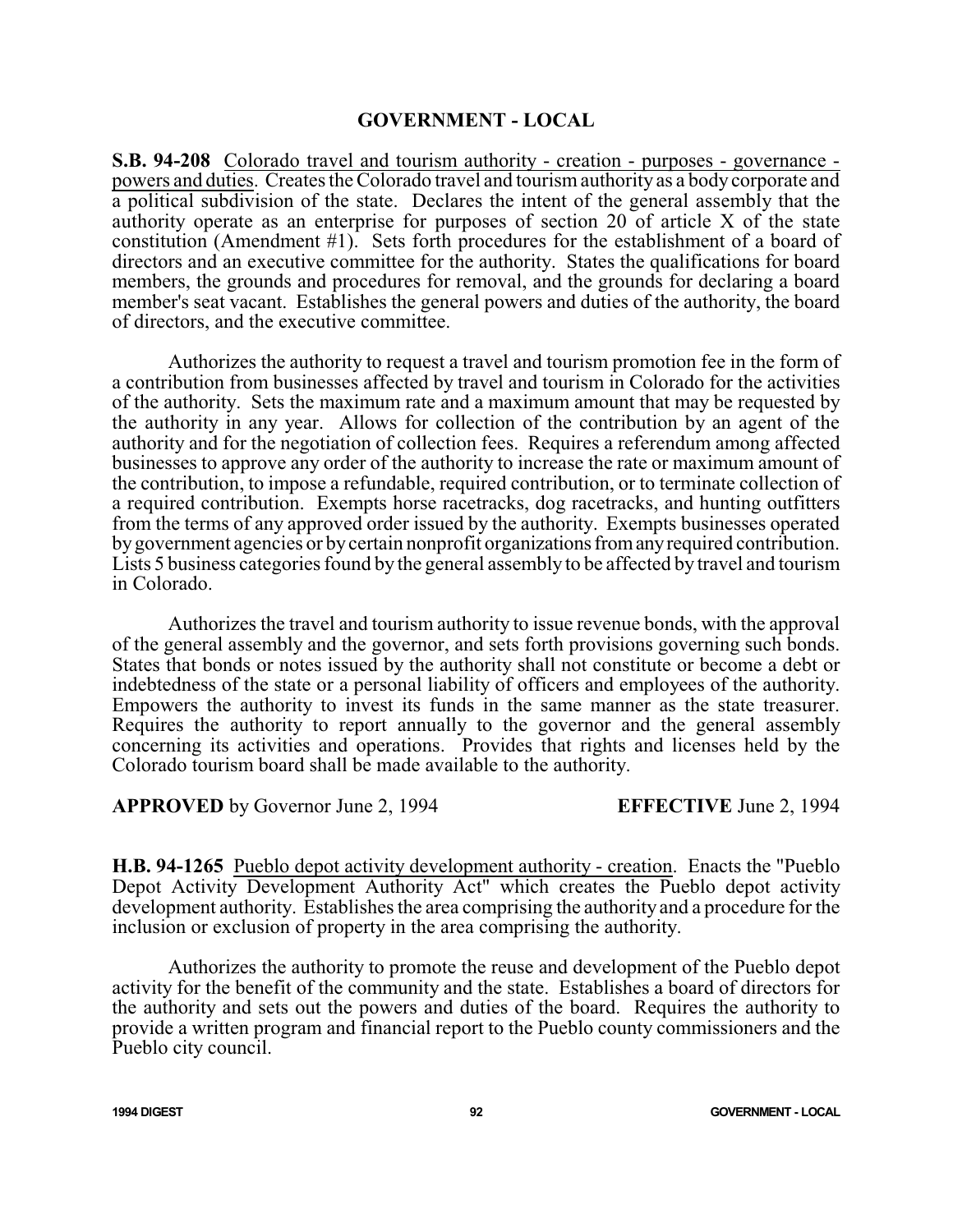Allows the authority to issue bonds and to pledge the property and revenue of the authority for payment of the bonds. Establishes a lien against any pledged property or revenues. Authorizes the authority to invest any revenue it receives. Allows certain fiduciaries to legally invest in the bonds issued by the authority. Exempts the bonds issued by the authority from state taxes and from the securities laws of the state.

Bars actions to question the validity or enjoin the performance of any act taken by the authority if the actions are commenced after 30 days following the act or effective date of the act upon which the action is based.

**APPROVED** by Governor April 28, 1994 **EFFECTIVE** April 28, 1994

**H.B. 94-1296** Standard sales and use tax reporting form. Requires the executive director of the department of revenue, together with the director of the office of regulatory reform in the department of regulatory agencies, to consult with each local government to develop a common local sales and use tax form. Requires that the common form allow all local sales and use taxes to be reported on the form, be accepted by all local governments, and be made available at all state and local sales and use tax reporting locations. Defines "local government".

Allows the standard sales and use tax form to be used by a person collecting the sales or use tax of any local government which collects its own tax.

Requires the executive director of the department of revenue and the director of the office of regulatory reform in the department of regulatory agencies to consult with local governments to develop a uniform local government sales and use tax license application form. Requires the application form to be made available at all state and local sales and use tax reporting locations.

**APPROVED** by Governor May 25, 1994 **EFFECTIVE** May 25, 1994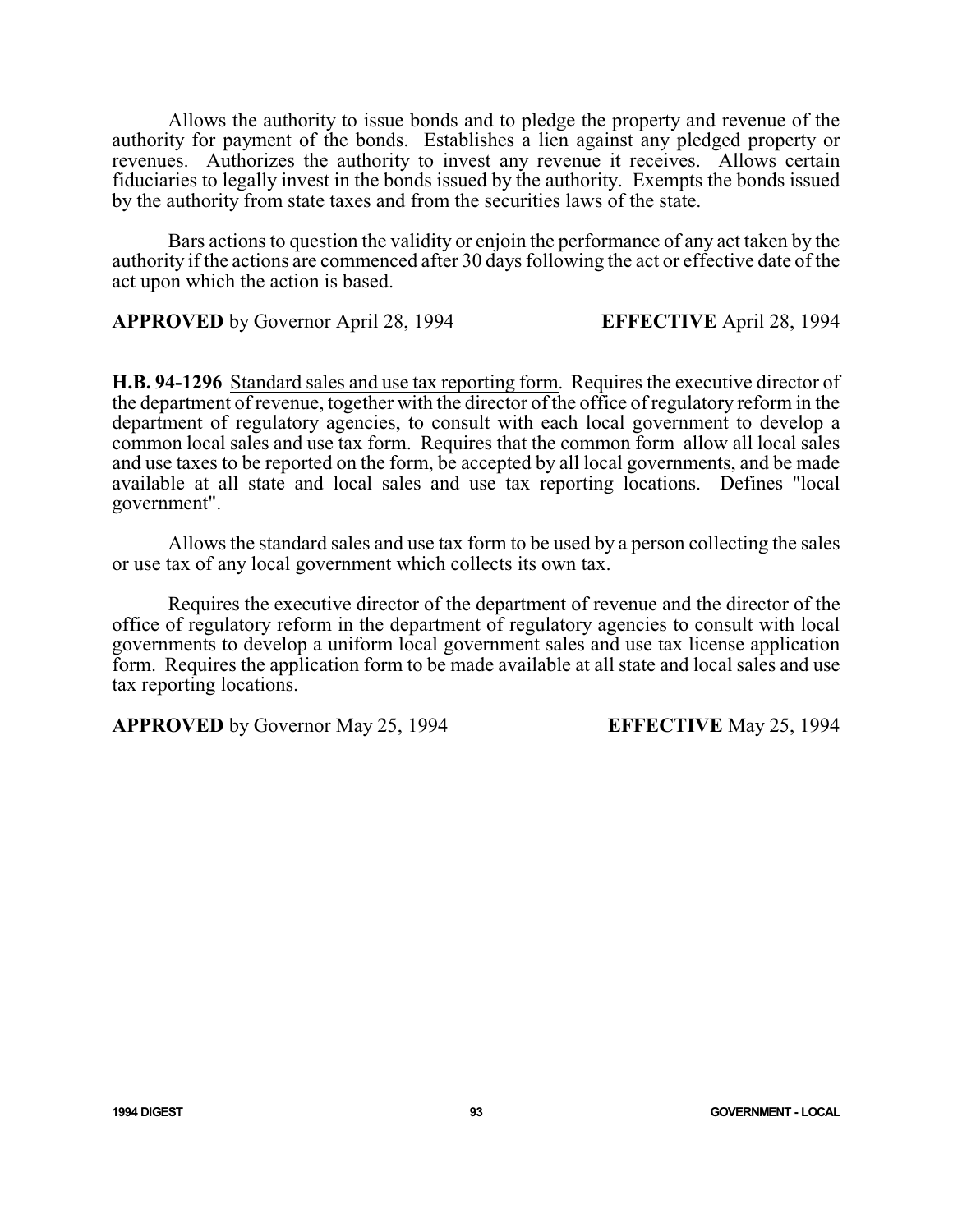## **GOVERNMENT - MUNICIPAL**

**S.B. 94-011** Fire and police - pension plans - statewide defined benefit plan - withdrawal. Extends the minimum period of time between the filing date of an employer's resolution to withdraw from the statewide defined benefit plan and the effective date of such withdrawal from 6 to 9 months. Requires that an employer obtain member approval of a decision to withdraw no later than June 1 of the year preceding the effective date of the withdrawal.

If an actuary determines that the withdrawal will not have an adverse financial impact on the soundness of the new hire benefits account, directs the board of the fire and police pension association to transfer the withdrawing employer's share of the employer contribution reserve in the new hire benefits account and all member contributions to a shortterm investment account. Requires that the actuarial reports be updated at least 60 days prior to the effective date of the withdrawal and that appropriate adjustments be made to the amount transferred to the short-term investment account. Permits the employer or employee members to terminate the withdrawal within 30 days of receipt of the updated actuarial report and establishes procedures for such termination. Upon termination of a withdrawal, requires that moneys transferred to the short-term investment account be returned to the new hire benefits account. Authorizes the board of the fire and police pension association to prescribe rules and regulations concerning withdrawal from the statewide defined benefit plan and the termination of such withdrawal.

Extends by 10 days the date by which an employer must make any required additional payments to the new hire benefits account. Permits vested members to elect that their contributions remain with the statewide defined benefit plan and, if the withdrawal becomes effective, to become inactive statewide benefit plan members.

Makes the act applicable to withdrawals initiated on or after July 1, 1994.

**APPROVED** by Governor March 31, 1994 **EFFECTIVE** March 31, 1994

**H.B. 94-1212** Fire and police - pension funds - increases in local mill levy, appropriation, or contribution to paylarger pensions - state contribution. Provides that the state contribution to a fire and police pension fund for which the mill levy, appropriation, or contribution has been increased in order to pay pensions in excess of \$300 per month shall be based upon the greater of: The mill levy, appropriation, or contribution required to pay pensions of \$300 per month or the mill levy, appropriation, or contribution prior to the increase. Repeals language which allowed a reduction of existing state contribution amounts.

**APPROVED** by Governor April 8, 1994 **EFFECTIVE** April 8, 1994

**H.B. 94-1241** Fire and police - pension plans - group health and life insurance plans increased participation. Authorizes the following individuals, in addition to retired members, to participate in the group health and life insurance plans administered by the fire and police pension association, if they are receiving a benefit from another plan administered by the association: A retired volunteer fireman; a surviving spouse; a dependent child; and a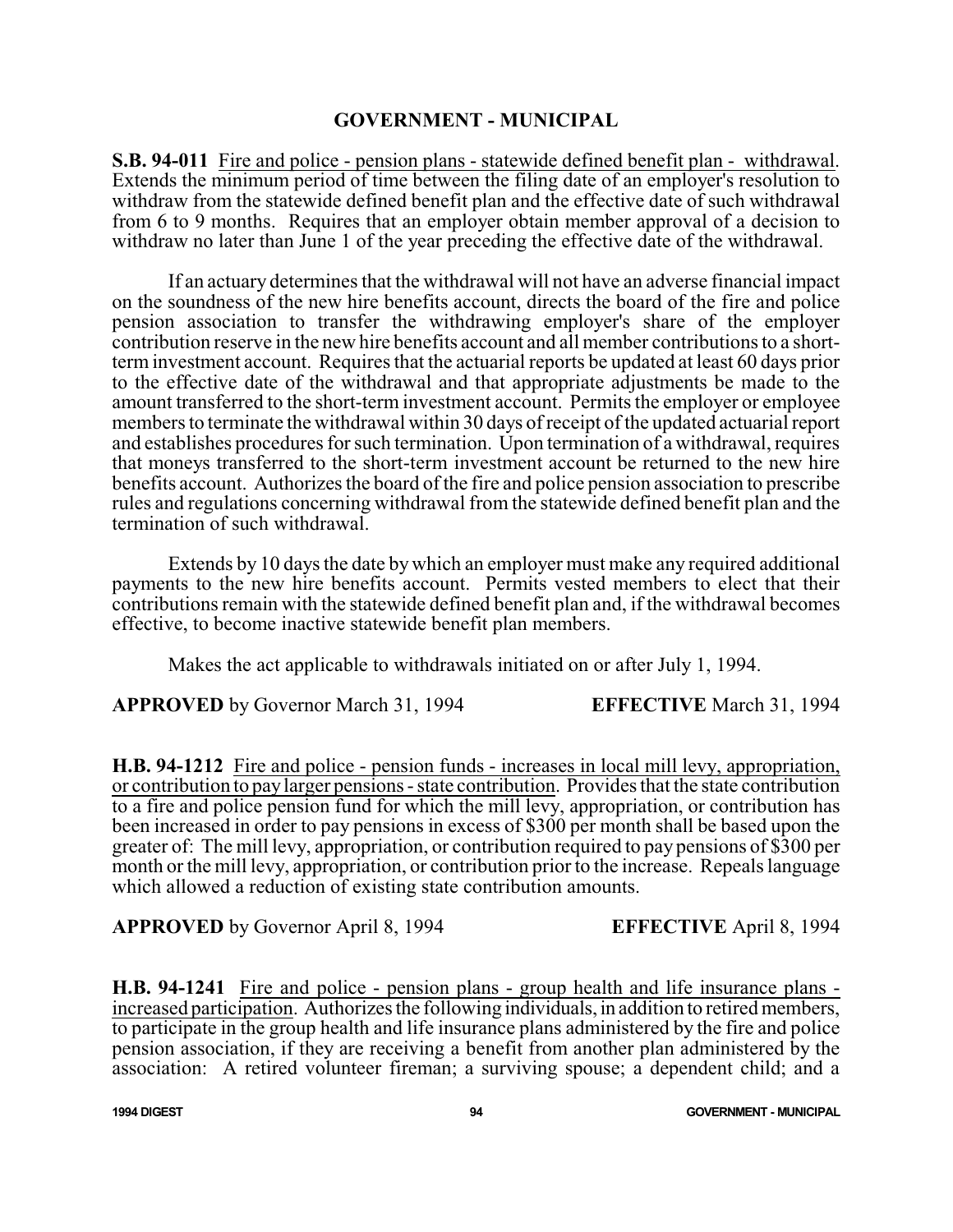recipient of a benefit from the fire and police members' deferred compensation fund.

**APPROVED** by Governor April 7, 1994 **EFFECTIVE** April 7, 1994

**H.B. 94-1249** Fire and police - exempt alternative pension programs - investments. Allows investment of not more than 65% of policemen's and firemen's exempt alternative pension program assets in corporate stocks, other certain corporate securities, and investment trust shares. Permits the fiduciary of an exempt alternative program to allow a participant to exercise control of the investment of the participant's account subject to certain requirements.

Makes the fiduciary responsible for investment of program assets except to the extent control of investments by participants is allowed. Relieves the state and local governments fromresponsibilityfor financial losses of participants under exempt alternative programs but does not relieve local governments from responsibility as fiduciaries.

**APPROVED** by Governor April 28, 1994 **EFFECTIVE** April 28, 1994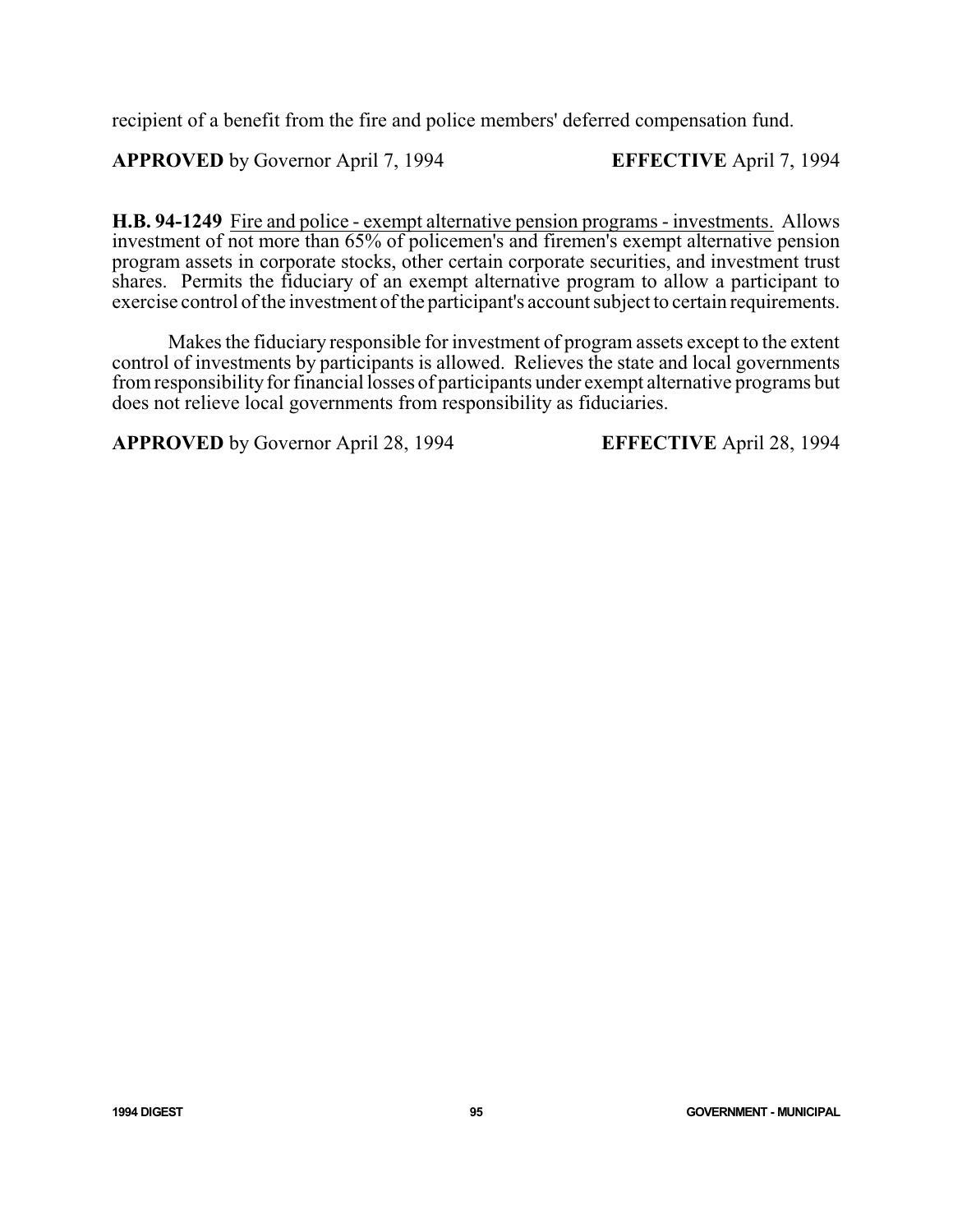# **GOVERNMENT - SPECIAL DISTRICTS**

**S.B. 94-053** Fire protection districts - exclusion and inclusion of property - procedures election. Allows the board of directors of a fire protection district to adopt a resolution excluding from the district real property that is to be included in another fire protection district or county fire improvement district by following specified procedures. Requires an election of the electors of the area sought to be excluded if the area is to be included in a district with a higher mill levy.

**APPROVED** by Governor May 25, 1994 **EFFECTIVE** July 1, 1994

**S.B. 94-175** Moffat tunnel commission - distributions of moneys for projects. Authorizes the Moffat tunnel commission to make annual distributions of moneys from the Moffat tunnel fund to nonprofit organizations for projects that promote the public good, including projects concerning historical landmarks or objects, economic development, education, or the environment, and for projects that relate to the purposes of the Moffat tunnel improvement district or to the projects implemented by the commission.

Allows the commission to implement projects within the district that involve capital improvements and that promote history, transportation, and communication in the district.

Prescribes limitations on the use and distributions of moneys for these projects. Establishes conditions for making the distributions, including requirements concerning an application form, deadlines, an appearance before the commission to state the purpose of the proposed project, the location of the project and applicant, expenditure of moneys within the district, approval by the town, city, or county, and budget content.

**APPROVED** by Governor April 19, 1994 **EFFECTIVE** April 19, 1994

**S.B. 94-184** Regional service authorities - creation in one county. Changes the requirement that a regional service authority include the territory of at least 2 counties, allowing an authority to be comprised of a single county. Specifies membership criteria for the organizational commission of the proposed regional service authority if only a single county is within its boundaries.

**APPROVED** by Governor April 7, 1994 **EFFECTIVE** April 7, 1994

**H.B. 94-1040** Regional transportation district - mass transportation - construction financing. Eliminates the statutory designation of specific corridors in the Denver metropolitan area in which a fixed guideway mass transit system (the system) is to be developed; the schedule for completing the system; the requirement for revised construction schedules to be submitted to the general assembly if sufficient funds are not available to meet construction deadlines; and the requirement that the regional transportation district (RTD) report to the general assembly by January 1, 1988, regarding the system. Permits the use of private funds as a financing source for the system.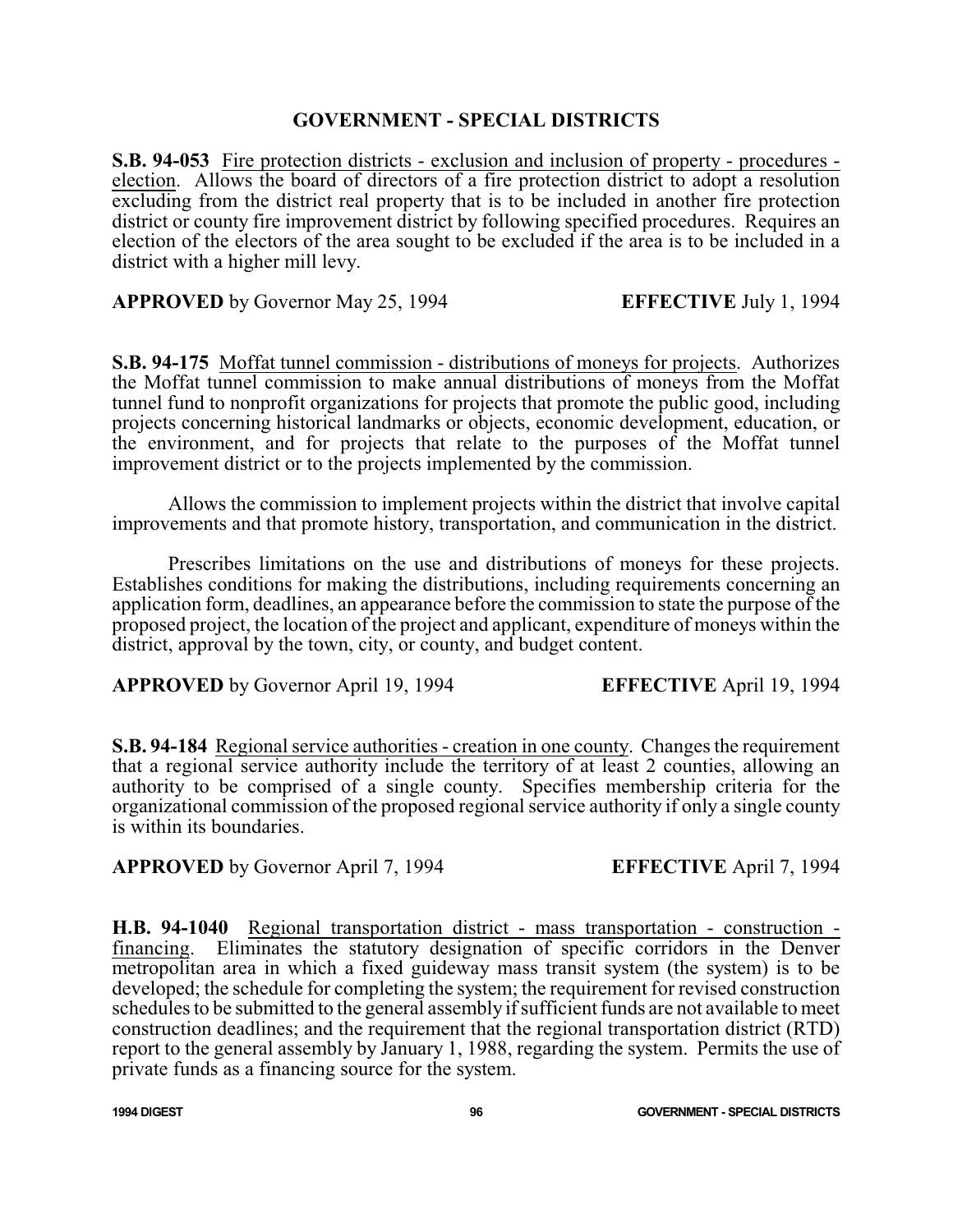Requires the state auditor to conduct an audit of the RTD and prepare a report upon the majority vote of the members of the legislative audit committee.

Eliminates RTD's authority to levy an additional sales tax after approval by the electorate to implement the system; to establish special tax districts or tax increment districts; to assess an employment privilege and a business privilege tax; and to impose a mass transit fee on commercial property.

Removes references to the former transit construction authority. Provides priority in county and district courts for civil actions related to the mass transportation system rather than solely to the fixed guideway system.

**APPROVED** by Governor May 25, 1994 **EFFECTIVE** May 25, 1994

**H.B. 94-1222** Scientific and cultural facilities districts - authority to levy sales and use taxes. For purposes of complying with section 20 of article X of the state constitution (Amendment #1) and upon proper submittal of an initiative petition to or adoption of a resolution by the board of directors of the Denver metropolitan scientific and cultural facilities district (SCFD), authorizes the board to submit to the registered electors of the district the question of: (1) Whether there shall be an extension of the levy and collection of the aggregate 0.1% sales and use taxes currently collected by the district but at modified rates for a period of time not to exceed 10 years; (2) if prior voter approval of the extension of such modified sales and use taxes was obtained, whether there shall be an extension of the levy and collection of the aggregate 0.1% modified sales and use taxes for a period of time not to exceed 10 years; and  $\overline{(3)}$  whether there shall be an extension of the levy and collection of the aggregate 0.1% sales and use taxes currently collected by the district for a period of time not to exceed 10 years. Sets forth certain requirements for such petition or resolution. Provides procedures regarding the verification of signatures on a petition. Specifies that certain provisions of article 40 of title 1, Colorado Revised Statutes, shall apply to a petition while other provisions shall not apply. Specifies at what election the question shall be submitted to the registered electors of the district and the language of the ballot question and title to be submitted. Allows for the modification of the ballot question and title to the extent necessary to conform to the requirements of a final court decision regarding the legal requirements for ballot questions and titles.

Specifies that: (1) The authority of the SCFD to levy and collect sales and use taxes shall expire July 1, 1996, unless such authority is extended by the registered electors of the district; and (2) the extension of the authority of the district to levy and collect sales and use taxes granted by the registered electors of the district shall expire on a date specified in the question submitted to the registered electors unless such authority is subsequently extended by the registered electors of the district. Clarifies that sales and use taxes are levied and collected by the district.

Limits the period of time for which scientific and cultural facilities districts in counties not included in whole or in part in the SCFD can be initially formed. Provides for initiative petitions for the formation of such scientific and cultural facilities districts to be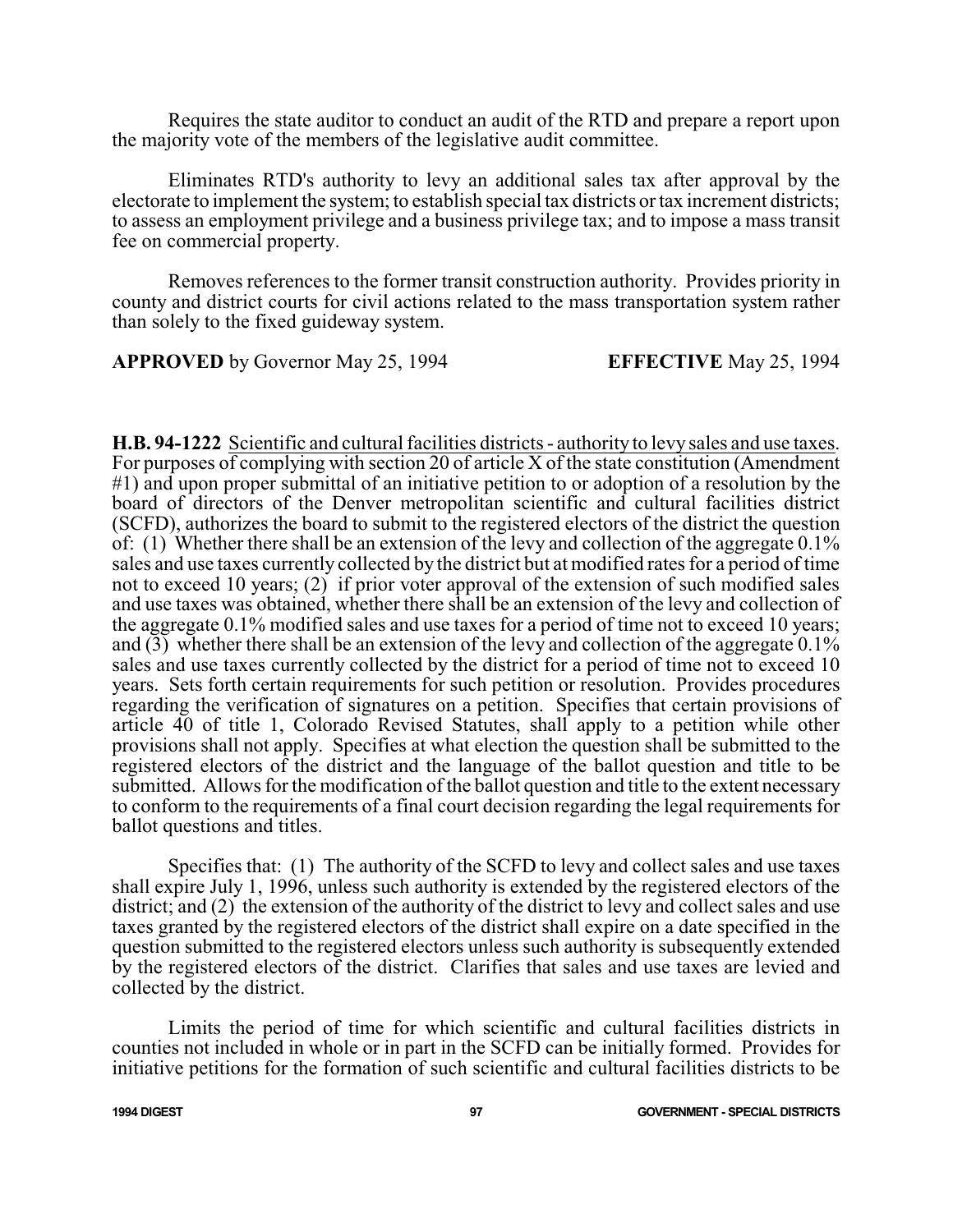filed with the board of county commissioners instead of with the district court. Imposes the additional requirement that petitions or resolutions include the date on which the authority of the proposed district to levy and collect sales taxes would expire.

For purposes of complying with Amendment #1 and upon proper submittal of an initiative petition or adoption of a resolution by the board of directors of a scientific and cultural facilities district other than the SCFD, provides for the submittal to the registered electors of the district the question of whether the district shall be authorized to continue the levy and collection of sales taxes for a period of time not to exceed 10 years. Sets forth certain requirements for such petition or resolution. Provides procedures regarding the verification of signatures on a petition.

**APPROVED** by Governor March 31, 1994 **EFFECTIVE** March 31, 1994

**H.B. 94-1223** Denver metropolitan scientific and cultural facilities district - sales tax imposed - administration of tax - use. With respect to the Denver metropolitan scientific and cultural facilities district: Modifies the definition of "scientific facility" to include nonprofit institutional organizations and local government agencies having as their primary purpose the advancement and preservation of cultural history and to exclude organizations engaged solely in physical preservation of historic buildings, structures, or sites. Defines "cultural history".

With respect to the Denver metropolitan scientific and cultural facilities district, on and after January 1, 1996: (1) Abolishes the authority of the board to distribute up to 1% of revenues from each of the sales taxes levied and collected by the district among all qualifying scientific and cultural facilities and increases the amount of revenues from 9% to 10% from each sales tax which the board can distribute to scientific and cultural facilities which qualify to receive each sales tax levied and collected; (2) Provides for the amount of the income criteria for scientific and cultural facilities to qualify to receive moneys from the .025% sales tax to be adjusted annually based upon changes in the consumer price index; (3) For scientific and cultural facilities to qualify to receive moneys from the .025% sales tax, requires that such facilities must have been in existence and operating for at least 2 years before receiving a distribution; (4) Prohibits any scientific and cultural facility eligible to receive moneys from the .025% sales tax from receiving more than 33% of all moneys distributed from said sales tax in any given year and requires the refund of any moneys in excess of the allowable amount; and  $(5)$  Prohibits any scientific and cultural facility which receives money from the .010% sales tax to use the money for the acquisition, physical preservation, or restoration of any historic building, structure, or site.

# **APPROVED** by Governor March 31, 1994 **PORTIONS EFFECTIVE** March 31, 1994 January 1, 1996

**H.B. 94-1233** Regional transportation district - eligibility to vote in elections. Revises the definition of "eligible elector" in regional transportation district elections to mean a registered elector who resides in the regional transportation district.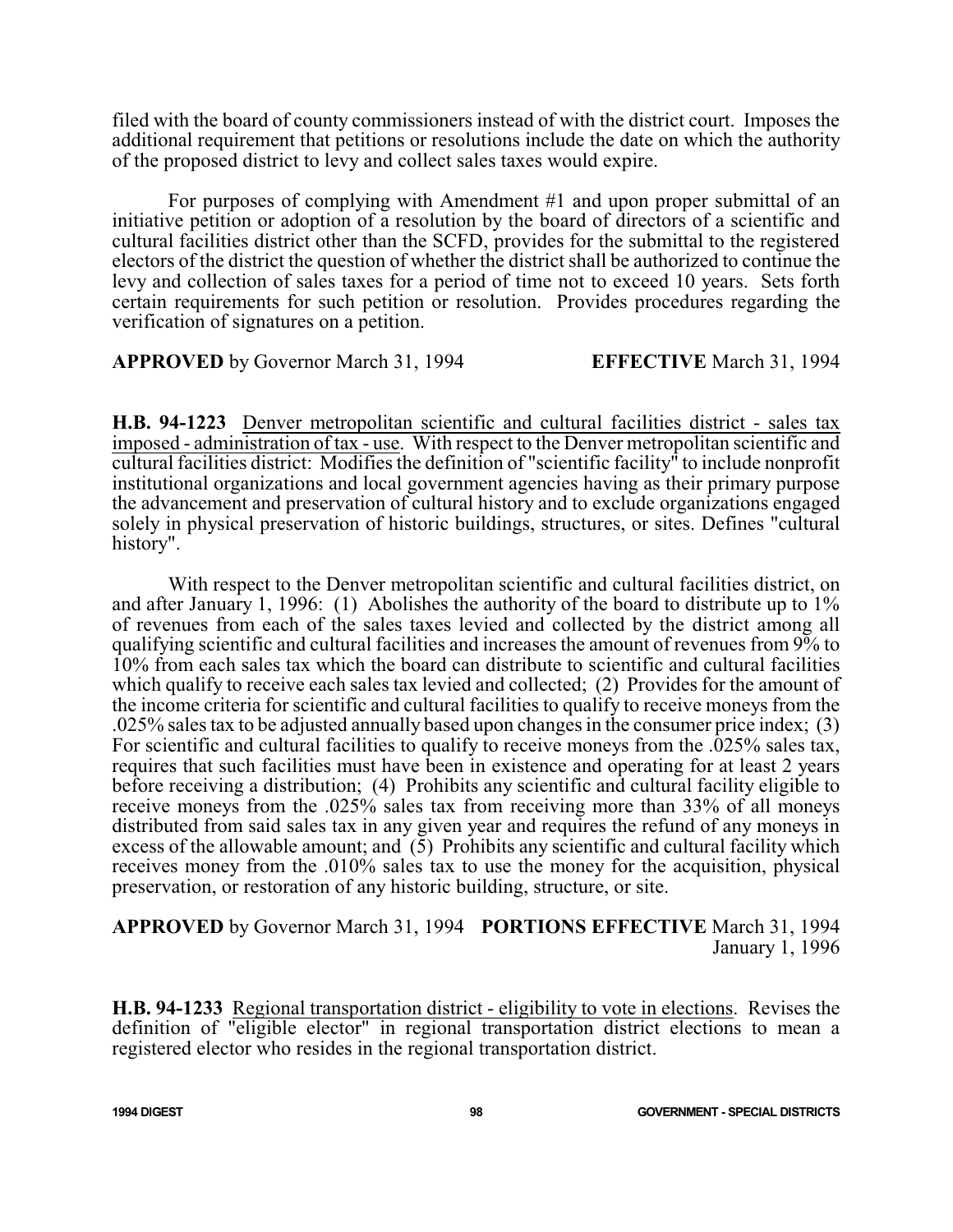**H.B. 94-1268** Sanitation, water and sanitation, or water districts - limit of authority over premises outside districts. Prohibits sanitation, water and sanitation, and water districts from compelling owners of premises located outside the boundaries of any district to connect to the sewer, water and sewer, or water lines of such district.

**APPROVED** by Governor April 7, 1994 **EFFECTIVE** April 7, 1994

**H.B. 94-1344** Regional transportation district - Denver metropolitan scientific and cultural facilities district - Denver metropolitan major league baseball stadium district - inclusion of additional areas. Includes certain highway rights-of-way in Douglas county within the boundaries of the regional transportation district (RTD).

Authorizes elections, initiated either by a petition of eligible electors, a resolution of the governing body of a municipality, or the Douglas county commissioners, in the 1994, 1996, or 1998 general elections for the inclusion of certain areas of Douglas county or portions thereof within the boundaries of the RTD, the Denver metropolitan scientific and cultural facilities district (SCFD), and the Denver metropolitan major league baseball stadiumdistrict (MLBSD). Specifies that the areas include areas of Castle Rock and portions of Highlands Ranch and other unincorporated areas.

Requires elections in the 1994 general election for the inclusion within the boundaries of the RTD, SCFD, and MLBSD of areas that were annexed before May 25, 1994, by municipalities that were in the RTD at the time of annexation. Imposes election restrictions and requirements.

Provides for the automatic inclusion in the RTD of areas annexed on or after May 25, 1994 by a municipality that is in the RTD at the time of annexation and the automatic inclusion of these areas in the SCFD and MLBSD upon annexation if the municipality is in the SCFD and MLBSD at the time of annexation.

**APPROVED** by Governor May 25, 1994 **EFFECTIVE** May 25, 1994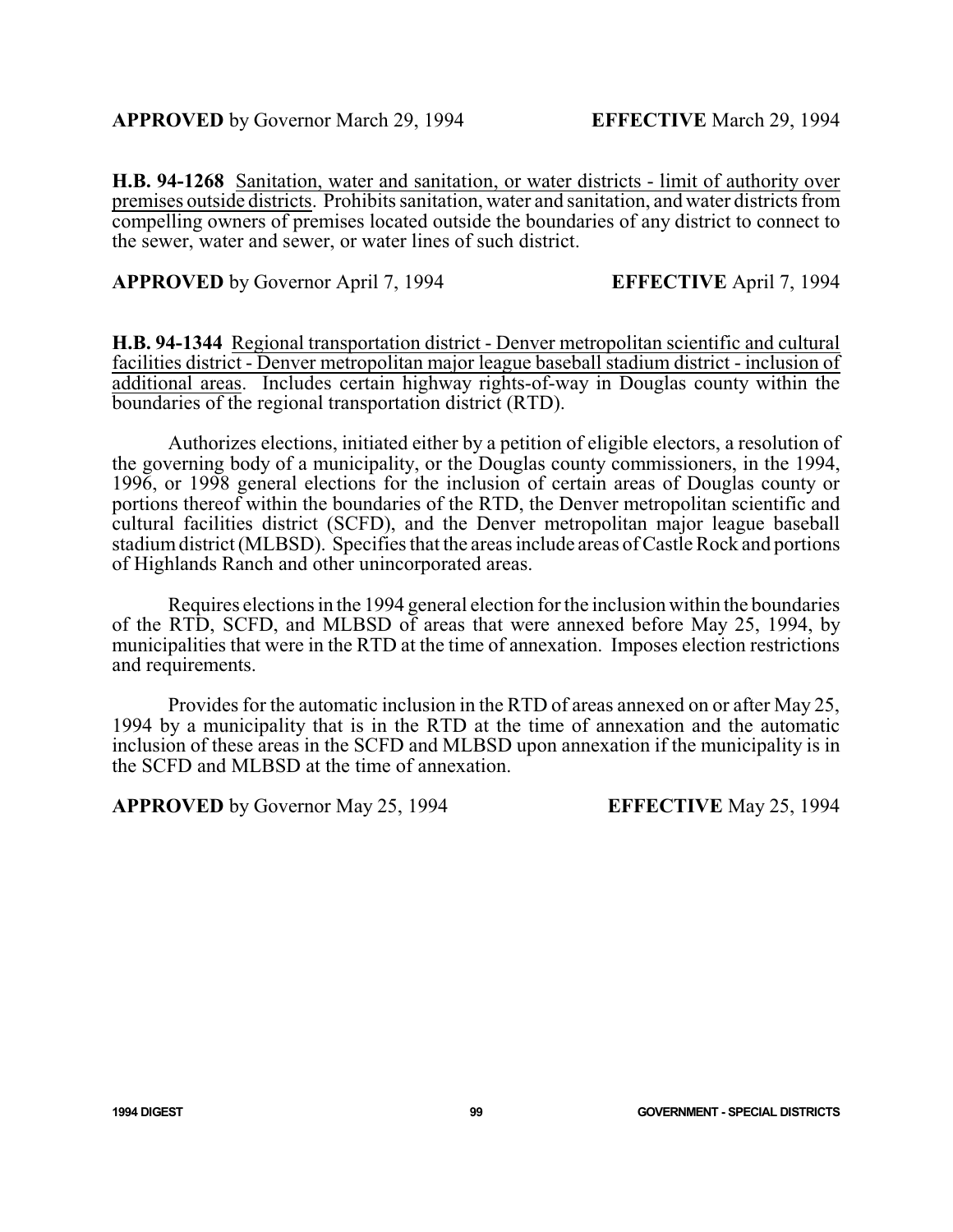# **GOVERNMENT - STATE**

**S.B. 94-006** Capital construction fund - transfer of moneys. Reduces from \$8,548,000 to \$4,036,000 the amount of moneys transferred pursuant to S.B. 93S-009 from the general fund to the capital construction fund for the youthful offender system.

**APPROVED** by Governor May 22, 1994 **EFFECTIVE** May 22, 1994

**S.B. 94-009** Controlled maintenance trust fund - transfers to fund - procedures for fixing the amount of transfers - factors affecting excess general fund revenues. Directs the capital development committee of the general assembly, in making a recommendation to the joint budget committee of the general assembly concerning the amount of a transfer to the controlled maintenance trust fund, to consider the extent to which excess general fund revenues are the result of expenditures of other general fund dollars. In January 1995, and each January thereafter, directs the capital development committee to consider the effect of statutory rebates and transfers in determining the amount of excess general fund revenues. Requires the general assembly to determine the amount to be transferred and to direct the state treasurer and controller to make such transfer to the controlled maintenance trust fund. Requires the general assembly to make its determination by bill for fiscal year 1993-94 and by joint resolution, introduced on the same time schedule as the state revenue estimate, for subsequent fiscal years.

Transfers \$32,650,000 out of the general fund to the controlled maintenance trust fund.

**APPROVED** by Governor May 31, 1994 **EFFECTIVE** May 31, 1994

**S.B. 94-010** Revenue estimate. Changes the date for adoption by the general assembly of the resolution certifying the next fiscal year's revenue estimate from January 20 to February 1.

**APPROVED** by Governor January 18, 1994 **EFFECTIVE** January 18, 1994

**S.B. 94-038** Lottery headquarters - location. Permanently locates the state lottery division headquarters in Pueblo in facilities provided at the expense of the lottery division.

**APPROVED** by Governor April 19, 1994 **EFFECTIVE** April 19, 1994

**S.B. 94-050** Public employees' retirement association - benefit provisions - employment after retirement. Expands the applicability of the employment limitations that certain employed service and disability retirees are subject to in order to receive salaries without a reduction in public employment retirement association benefits to include positions not subject to membership in the association. Extends the option for voluntary suspension of retirement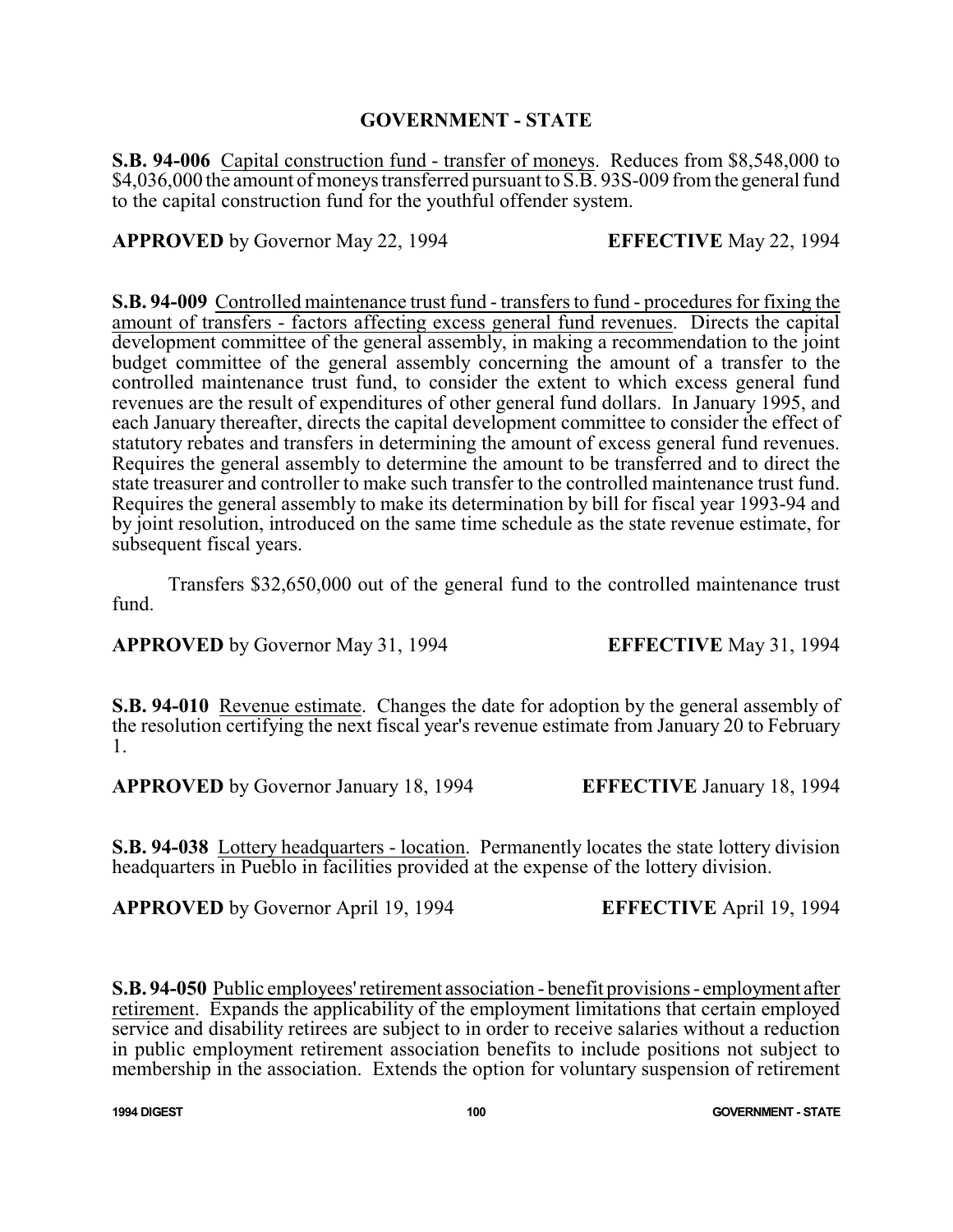benefits to all positions subject to membership in the association in which a retiree is employed in order for the retiree to make contributions to the association and receive a salary without reduction in benefits.

Makes the prohibition on the availability of survivor benefits applicable to retirees who return to work in any position unless the retiree voluntarily suspends the benefits and returns to membership in the association.

**APPROVED** by Governor June 3, 1994 **EFFECTIVE** June 3, 1994

**S.B. 94-085** Denver convention center - construction. Changes statutory provisions concerning the contract between the city and county of Denver and the state of Colorado regarding state assistance for the construction of the Denver convention center to show that the state's obligations under the contract have been completed. Repeals obsolete statutory provisions regarding the contract.

**APPROVED** by Governor March 31, 1994 **EFFECTIVE** March 31, 1994

**S.B. 94-102** State property - authorization for transfer or disposal of Wheat Ridge regional center main campus. Authorizes the executive director of the department of institutions to transfer property commonly known as the Wheat Ridge regional center main campus in Jefferson County from the department to the state board of land commissioners. Requires the board to assume the department's obligations under the existing lease between the department and the north Jeffco metropolitan recreation and park district. Authorizes the board to sell, exchange, lease, or otherwise dispose of the property. Directs the board to select the method of disposal which provides the maximum amount of return to the state. Specifies that the property may not be sold, exchanged, or leased for less than its appraised value. Provides that the standards of conduct governing state contracts are applicable to any such transaction.

Creates the Wheat Ridge regional center main campus special revenue account. Specifies that all proceeds from any transaction authorized by the act must be placed in such account. Specifies that the moneys in the account must be used to conduct an environmental audit of remaining lands and structures and to study the feasibility of rehabilitation or demolition of remaining properties. Specifies that any remaining moneys are to be deposited in the general fund. Authorizes the board to curtail or eliminate certain duties pertaining to remaining land and structures if proceeds from the sale of the property are insufficient to cover the cost of performing such duties.

Requires that, subsequent to the disposal of the property, the department and board submit a joint written report to the joint budget committee and the capital development committee detailing the results of the environmental audit and study of remaining land. In the event the report recommends state agency use of the remaining land, prohibits such use without prior review and comment by the committees.

**APPROVED** by Governor April 28, 1994 **EFFECTIVE** April 28, 1994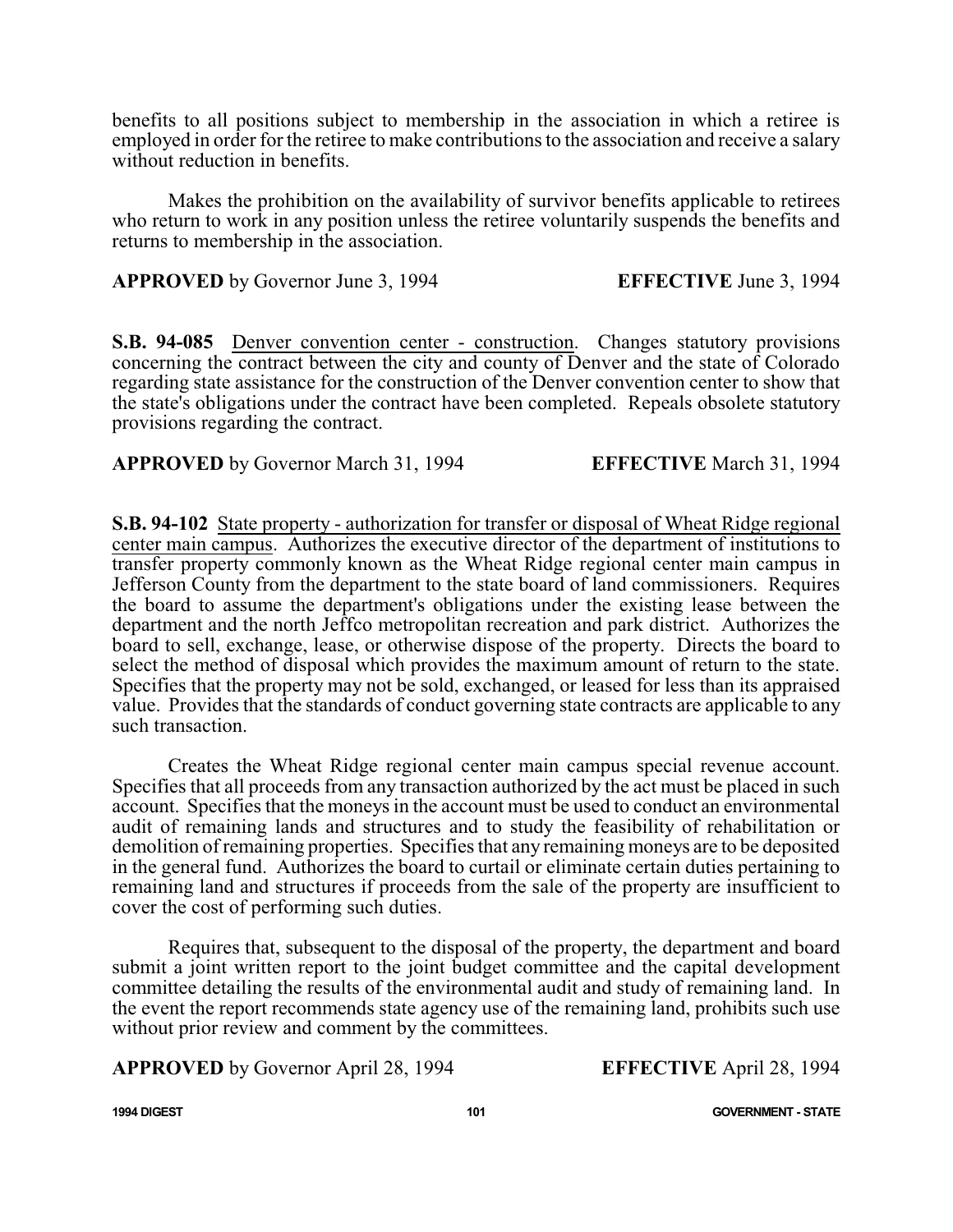**S.B. 94-130** Public records - sexual harassment policy of the general assembly - exemption from open records law. Adds records of sexual harassment complaints and investigations maintained pursuant to any sexual harassment policyofthe general assembly to those records that are exempt from the right of inspection under the open records law, subject to certain exceptions. Allows a person in interest to make such a record available for public inspection in order to support the contention that an allegation of sexual harassment is false.

## **APPROVED** by Governor April 20, 1994 **EFFECTIVE** July 1, 1994

**S.B. 94-150** State employees - workweek and overtime - workers performing essential services. In administering overtime rules, requires the state personnel director to adopt in such rules a standard for including a holiday or authorized leave as hours worked in calculating overtime for employees required to perform essential services, such as highway workers, correctional officers, institutional employees, and state patrol personnel.

## **APPROVED** by Governor May 31, 1994 **EFFECTIVE** July 1, 1994

**S.B. 94-157** Federal mandates - implementation in state programs - funding for programs requests for information. Enacts the "Federal Mandates Act". Requires any state officer, official, or employee to implement federal statutes in good faith and to exercise a critical view toward the provisions of any federal regulation, guideline, or policy in order to identify those provisions that are inconsistent with Colorado policy or do not advance Colorado policy in a cost-effective manner. Requires state agencies to follow certain criteria in the development of state programs that respond to mandates in federal statutes.

Prohibits any state appropriations for a state program authorized or mandated by a federal statute unless the program is necessary to protect the public health, safety, and welfare, is necessary to implement the federal statute, provides a cost-effective implementation of the federal statute, or benefits the state by providing a cost-effective means to meet a higher public health, safety, and welfare standard established under state law. Requires each state agency making a budget request for a program authorized or mandated by federal statute to include citations to the federal constitutional provisions and the state constitutional or statutory provisions that authorize the state program. Directs the joint budget committee to review the budget request and make recommendations regarding any additional state authority required to implement the state program. Directs the general assembly to determine whether a state program is necessary and whether federal constitutional and state constitutional or statutory authority exist. Provides that state appropriations may not be based solely on requirements found in federal regulations, guidelines, or policies.

Directs the office of state planning and budgeting and the joint budget committee to require each state agencyto provide information regarding anymonetary savings for the state and any reduction in regulatory burden that could be or have been achieved through the development of state policies that meet the intent of a federal statute but do not necessarily follow all applicable federal regulations, guidelines, or policies. Requires state agencies to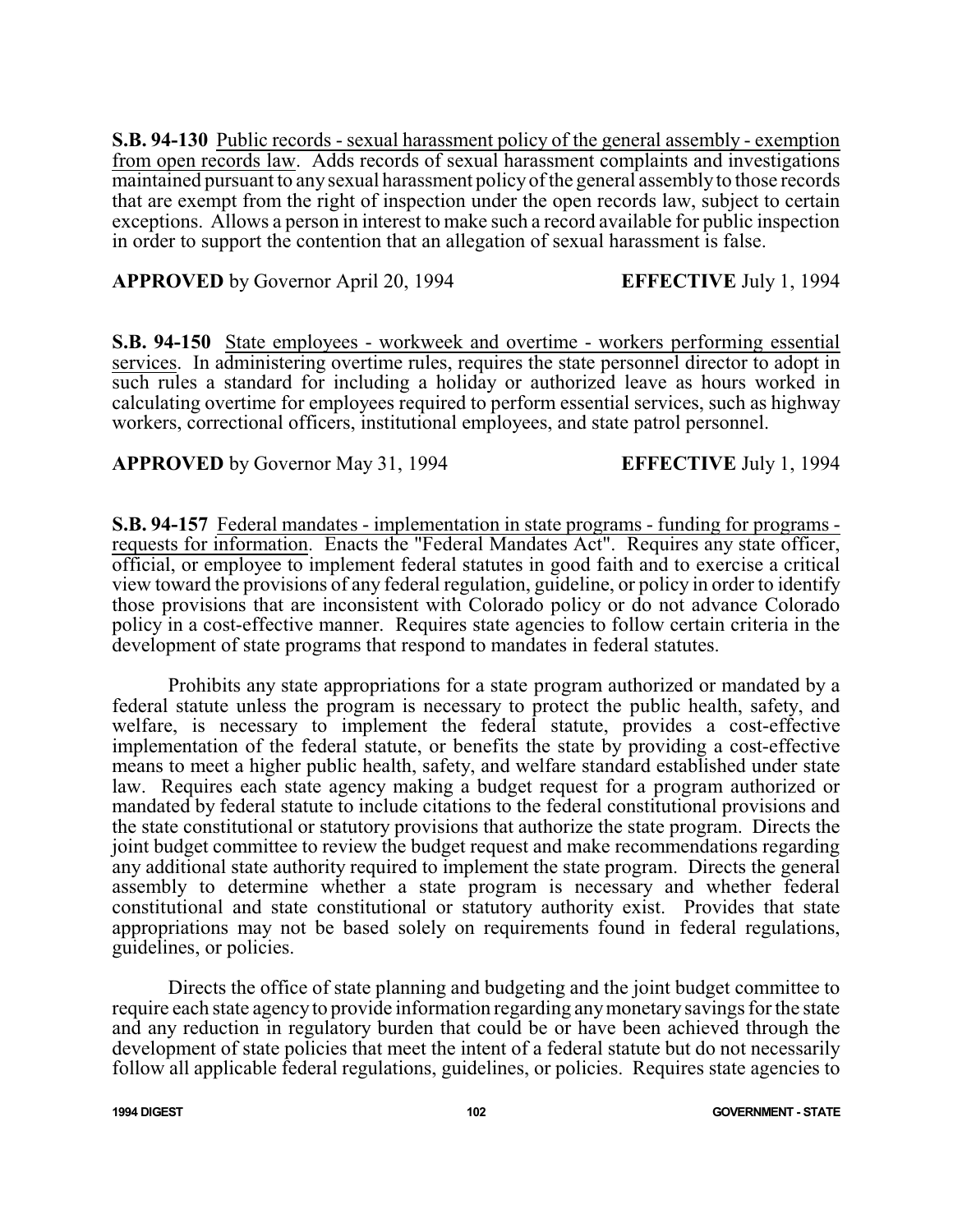provide advice to the office of state planning and budgeting and the joint budget committee regarding statutory changes that are necessary to provide the authority to implement state policies in such a way as to create additional savings or greater reductions in regulatory burdens. Requires the office of state planning and budgeting to include recommendations in its annual budget request to the joint budget committee based upon the information received from state agencies.

Excludes from the provisions of the act regarding appropriations and budgeting any portion of a program that is funded with non-tax or non-fee revenues that state authorities are required to administer in a trusteeship or custodial capacity and that are not subject to appropriation by the general assembly.

Directs the staff of the legislative council and the office of legislative legal services to prepare jointly one or more requests for information regarding federal mandates on or before August 30, 1994. Requires that initial responses to the requests for information be received by October 15, 1994. Authorizes the staff of the legislative council and the office of legislative legal services to prepare further requests for information to follow up on initial responses. Requires that the staff of the legislative council and the office of legislative legal services examine the information received and jointly present a report to the executive committee of the legislative council on or before December 1, 1994. Requires that the report include recommendations to the executive committee to enter into certain contracts or to initiate a request for proposals process and include estimates of the costs of the recommended federal mandates efforts.

## **APPROVED** by Governor June 1, 1994 **EFFECTIVE** June 1, 1994

**S.B. 94-159** Rules of executive department agencies - reinterpretation of existing rules incorporation of materials by reference - distribution of incorporated materials. Requires the staff of the office of legislative legal services to review any existing rule of an agency upon the request of any member of the general assembly if the rule has been reinterpreted in a manner that is substantially different than previous interpretations or if there has been a statutory change affecting the interpretation or legality of the rule.

Requires any state agency proposing to incorporate anymaterial by reference in a rule to identify the material in the rule-making notice. Authorizes any state agency to incorporate a federal rule, code, or standard by reference in a state rule if the federal rule, code, or standard has been incorporated by reference in the federal register or the code of federal regulations. Limits the incorporation of materials produced by nationally recognized associations or organizations in state rules to materials of scientific or technical entities. Defines "nationally recognized scientific or technical association or organization".

States that a federal rule, code, or standard does not have the force of Colorado law unless the rule, code, or standard is adopted in a state rule and is set out in full or incorporated by reference in the state rule.

Requires any state agency proposing to incorporate any noncopyrighted material by reference in a state rule to allow public inspection of the material and to provide copies of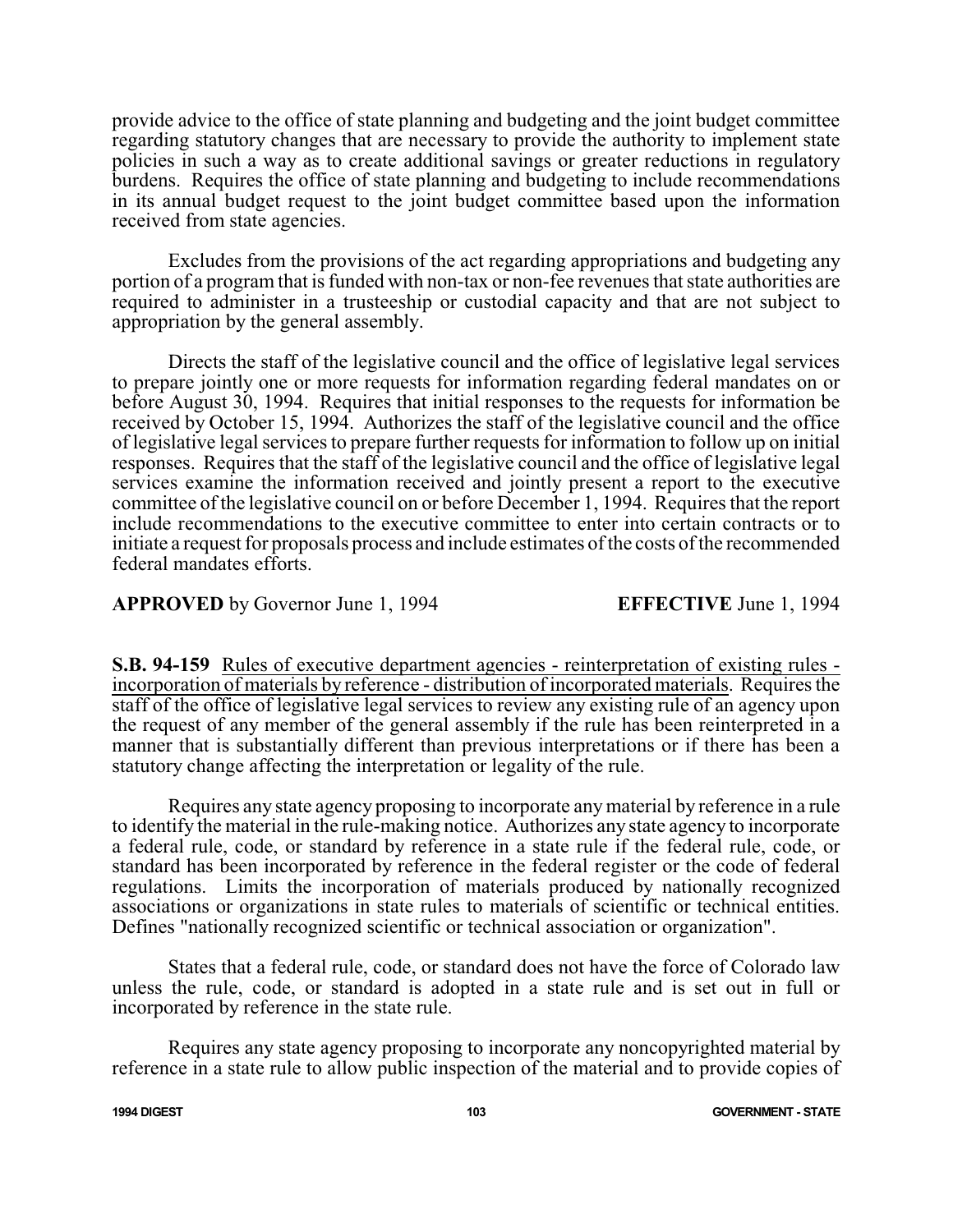the material at cost beginning no later than the date of the notice of proposed rule-making. Requires any state agency proposing to incorporate any copyrighted material by reference in a state rule to provide information about the publisher and the citation to the material upon request.

If an agency within the department of public health and environment proposes to incorporate any material by reference in a rule and the rule was promulgated pursuant to one of the specified statutory articles regarding air quality control, water quality control, or hazardous waste, requires the agency to provide a sufficient number of copies of the material to the state publications depository and distribution center to allow distribution of the material to each state publications depository library. In any other situation in which a state agency proposes to incorporate material by reference in a rule, requires the agency to provide a single copy of the material to the state publications depository and distribution center.

**APPROVED** by Governor June 3, 1994 **EFFECTIVE** July 1, 1994

**S.B. 94-222** State employees - personnel system - reporting dates for salary survey and job evaluation studies - performance-based pay pilot program. Requires that the results of a job evaluation study performed by the state personnel director be submitted to the joint budget committee by December 1 of each year for the ensuing fiscal year instead of January 15. Requires that the final salary and fringe benefit recommendation of the state personnel director be submitted to the governor and the joint budget committee on December 1 of each year for the ensuing fiscal year instead of to the governor by January 7 and transmitted to the joint budget committee by January 15. Deletes obsolete language regarding certain salary survey recommendations.

Extends the provision that sunsets the method for determination of annual salary increases to July 1, 1997. Creates a voluntary performance-based pay pilot program consisting of team-based performance incentives and individual performance incentives. Requires the department of personnel to develop guidelines for implementing the program and to administer the program. Places ongoing reporting requirements on the department of personnel in relation to the pilot program until the sunset of the program on July 1, 1997.

**APPROVED** by Governor May 31, 1994 **EFFECTIVE** July 1, 1994

**H.B. 94-1005** Local human services restructuring process - creation of local planning committees - local human services delivery plan. States that the departments of public health and environment, health care policy and financing, human services (joint departments), the restructuring steering committee, and the governing body of each county in the state cooperate and coordinate in conducting a local assessment in an effort to identify and restructure the local delivery of human services and prepare a local human services delivery plan. Requires the governing body of every county in the state to consult with other counties to identify and designate a local planning area in which the local human services assessment and planning process will be conducted on or before August 1, 1994. Creates a local planning committee for each designated local planning area. Requires the joint departments and the restructuring steering committee to create an orientation program for use by the local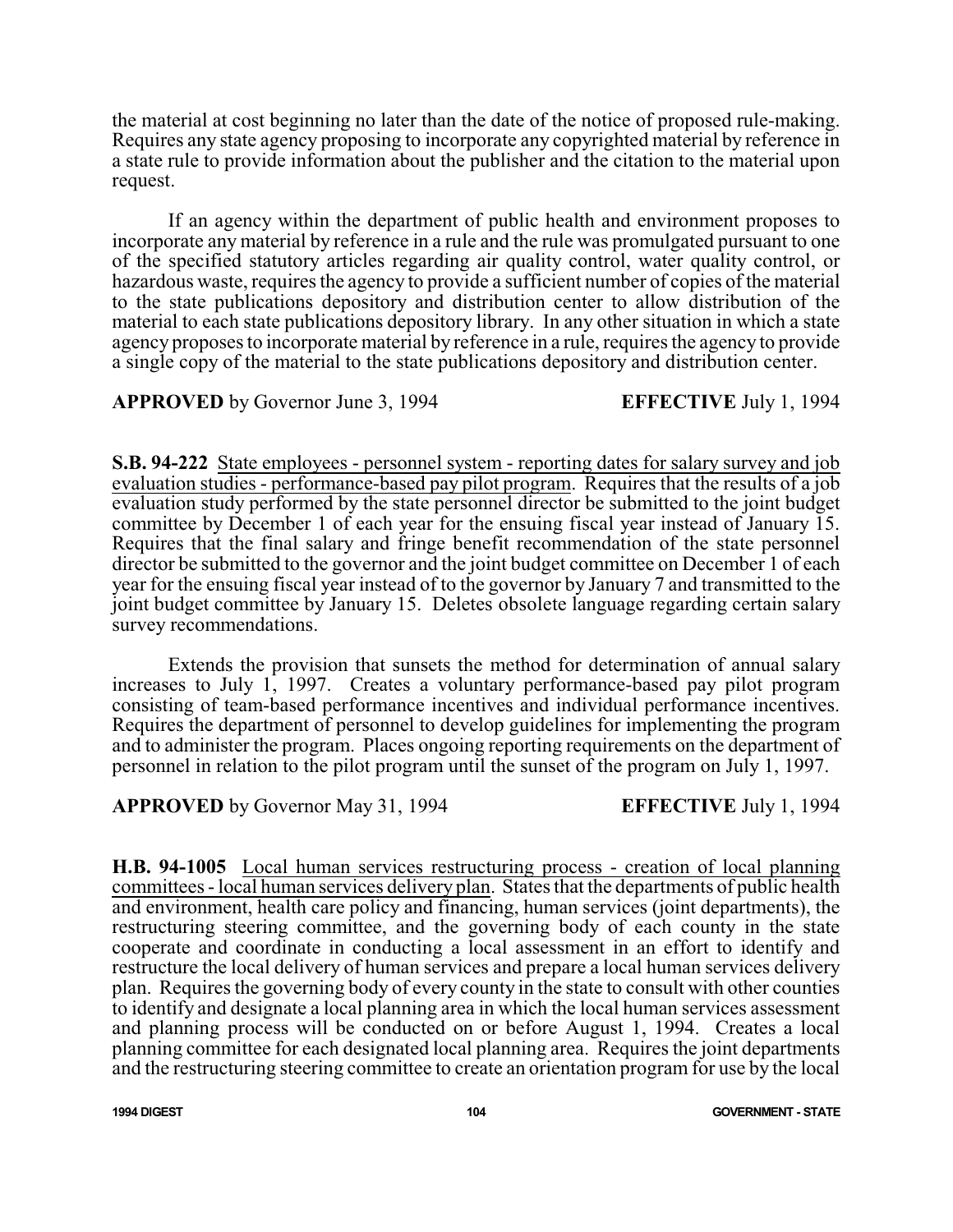planning committees on or before July 1, 1994, including an information packet concerning the current status of and issues to be addressed in the restructuring process, general guidelines for local assessment and planning, and a method of responding to questions concerning the information provided.

Authorizes each local planning committee to review the orientation program and conduct an assessment of the delivery of human services within the local planning area. Requires each local planning committee to prepare and deliver awritten local human services delivery plan to the governing body of every county or portion of a county included in the local planning area on or before February 1, 1996. States that the plan must establish a single entry process, establish a local conflict resolution process, create an ongoing process for continuing to coordinate the delivery of human services, and identify whether there is a need for local restructuring, and, if a need exists, establish a plan for restructuring human services delivery systems within the local planning area.

Authorizes the governing body of every county or portion of a county included in the local planning area to review and respond to the local human services delivery plan. Allows the governing bodies to approve or modify that portion of the plan that pertains to services receiving county financial participation and to endorse or provide comments and recommendations to the legislative restructuring oversight committee regarding the remainder of the plan. Requires the local planning committee to incorporate the results of the review by the local governing bodies into the local human services delivery plan and to submit the plan to the joint departments, the restructuring steering committee, and the legislative restructuring oversight committee.

Requires the joint departments and the restructuring steering committee to review the local human services delivery plans, develop a statewide plan to support implementation of the local plans, and seek anywaivers necessary for implementation ofthe approved statewide plan. Requires the legislative restructuring oversight committee to review the proposed statewide plan and refer the plan with recommendations to the general assembly for approval.

Requires the joint departments and the restructuring steering committee to provide quarterly reports concerning the progress of local planning committees to the legislative restructuring oversight committee and to submit a report to the committee concerning further restructuring of the delivery of human services following the completion of the local human services delivery plans.

## **APPROVED** by Governor May 25, 1994 **EFFECTIVE** May 25, 1994

**H.B. 94-1009** Lottery proceeds - distributions to conservation trust fund - timing - interest. For the period from the fourth quarter of fiscal year 1993-94 through the fourth quarter of fiscal year 1997-98, changes the timing of distributions of lottery proceeds from the lottery fund to the conservation trust fund from a monthly to a quarterly basis. Directs the state treasurer to transfer net lottery proceeds allocable to the conservation trust fund to a conservation trust subaccount of the lottery fund on a monthly basis. Requires the treasurer to invest the moneys in the conservation trust subaccount and distribute any earnings or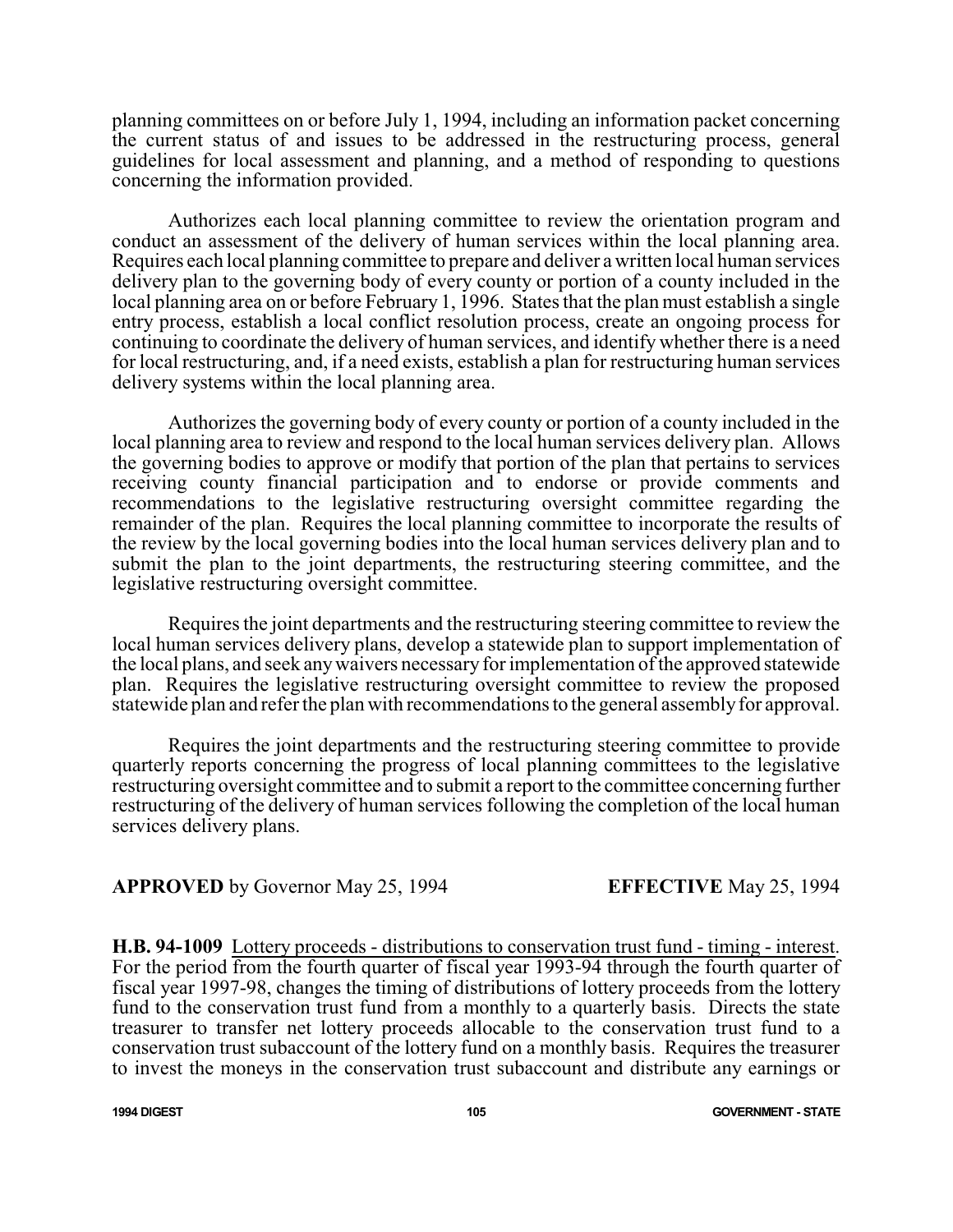interest along with the principal to the conservation trust fund.

**APPROVED** by Governor March 31, 1994 **EFFECTIVE** March 31, 1994

**H.B. 94-1018** Accounting records - closing the books. Requires the controller to make determinations of expenditures or encumbrances of state funds each year no later than 35 days after the close of the fiscal year rather than 45 days. Eliminates the exception for determinations established for the 1984-85 fiscal year. Requires state financial statements to be prepared in accordance with generally accepted accounting principles. Requires that the official books of the state be closed and that all adjusted revenue, expenditures, and expense accounts be closed into the state accounting system no later than 35 days after the end of the fiscal year.

Requires the state controller to prepare a plan for implementation of the requirement that the books be closed no later than 35 days after the end of the fiscal year and to submit the plan to the legislative audit committee by December 1, 1994.

**APPROVED** by Governor April 28, 1994 **EFFECTIVE** July 1, 1995

**H.B. 94-1041** General government computer center - division of telecommunications. In the department of administration, continues the division of general government computer center and its powers, duties, and functions and continues the functions, duties, services, and appeal process of the division of telecommunications.

**APPROVED** by Governor March 11, 1994 **EFFECTIVE** March 11, 1994

**H.B. 94-1109** Public entities - legal investment of public funds. Allows public entities to invest public funds in any registered money market fund with investments consisting of any fund having assets of  $$1,000,000,000$  or more or the highest current credit rating from a nationally recognized credit rating organization. Permits public entities to invest public funds in anyUnited States dollar denominated corporate or bank debt issued by a corporation or bank organized and operated in the United States and having a net worth of more than \$250,000,000 as long as the notes evidencing the debt mature within 3 years and the notes meet certain nationally recognized credit rating levels. Prohibits a public entity from investing more than 30% of its investment portfolio in this type of security or, if the notes are issued by a single corporation or bank, more than 5% of its investment portfolio.

**APPROVED** by Governor March 29, 1994 **EFFECTIVE** March 29, 1994

**H.B. 94-1113** State employees group benefits - recodification. Relocates the law governing state employee benefits from part 2 of article 8 of title 10 to part 6 of article 50 of title 24, with amendments, and renames the law the "State Employees Group Benefits Act". Adds and deletes several definitions under the Act and makes conforming amendments to the Act in connection with those additions and deletions. Provides that "group benefit plans" means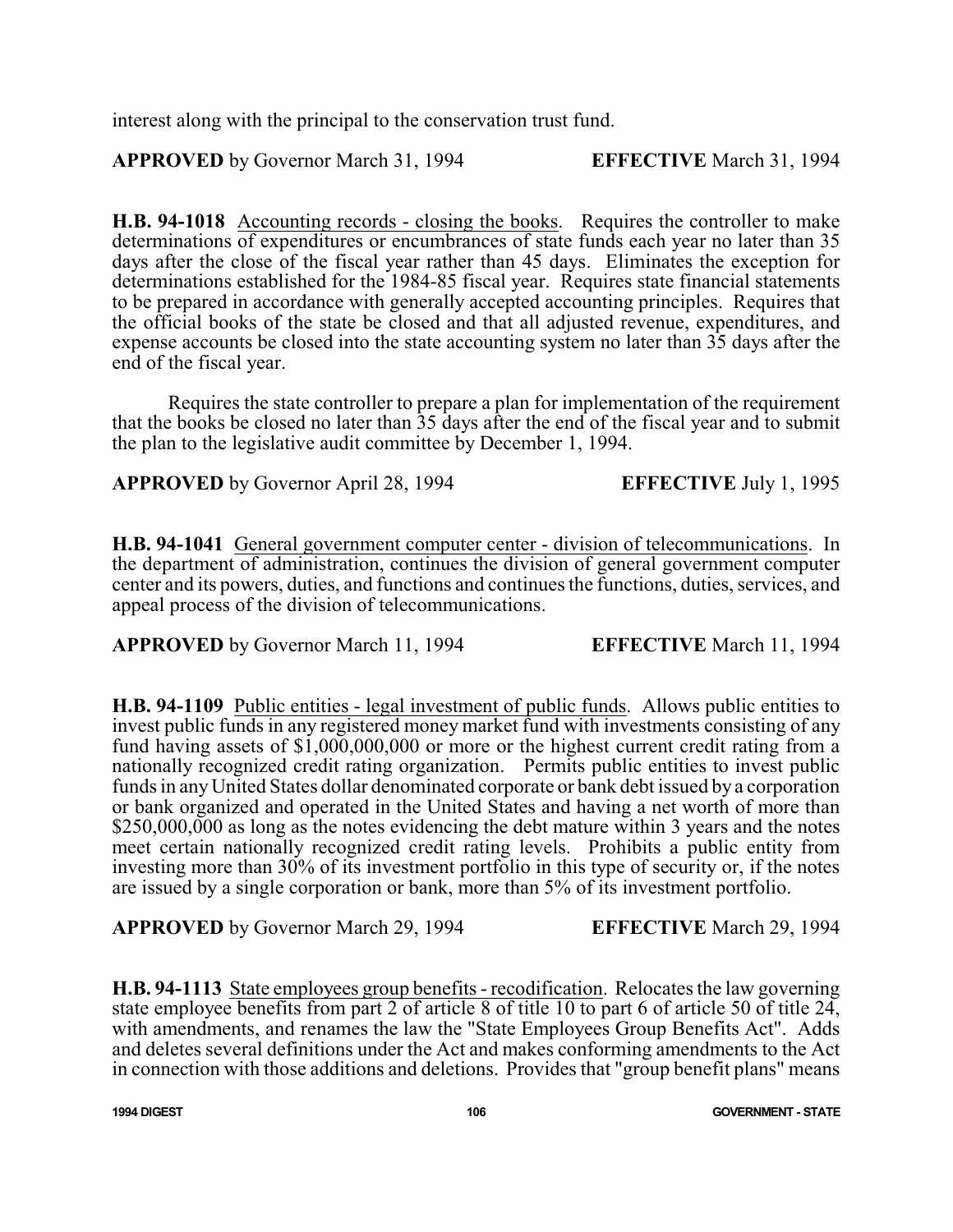any group benefit coverages including, but not limited to, medical, dental, life, and disability benefits. Allows COBRA participants access to the grievance procedure. Requires the director to adopt procedures, rather than rules and regulations, to carry out the Act.

Provides what specifications the director must include in any group benefit plans and eliminates specifications for life insurance, short-term disability, and supplemental plans. Changes the notice requirement to carriers of the director's intent to contract and the specifications and related data the director must prepare for carriers interested in preparing proposals for group benefit plans. Eliminates contract bids and provides for solicitation and acceptance of proposals for group benefit plans. Deletes requirements for the duration of contracts.

Authorizes the director to establish a variety of group benefit plans and eliminates the required selection of certain carriers and plans. Excludes certain information fromdisclosure to employees in connection with contracts with carriers. Changes the information carriers are required to provide the director. Eliminates certain provisions pertaining to the terms of contracts, change of carriers, and notice of proposed rate changes.

Eliminates the requirement that health insurance plans contain a provision for optional continued or converted coverage for terminated employees. Changes the printing requirements for the warning statement included in employee medical benefit materials.

Requires that group benefit plans be self-funded programs, if feasible. Changes the provisions on employee eligibility by providing for employee enrollment according to the director's procedures and by eliminating specific provisions on coordinating benefits and enrollment procedures. Eliminates the requirement that a portion of the state contribution be used to purchase life insurance. Shifts certain duties of the division of accounts and control and the division of purchasing to the department of administration.

Changes the name of the group insurance reserve fund to the group benefit plans reserve fund. Adds payment to carriers of claims costs and other administrative fees and costs associated with group benefit plans as items of expenditure from such fund.

**APPROVED** by Governor May 19, 1994 **EFFECTIVE** May 19, 1994

**H.B. 94-1135** State employees - personnel system- references to "hearing officer". Changes the terminology from "hearing officer" to "administrative law judge" in the "State Personnel System Act".

**APPROVED** by Governor March 15, 1994 **EFFECTIVE** March 15, 1994

**H.B. 94-1159** Peace officers standards and training board - definitions - certification requirements of peace officers - enforcement - appropriation. Changes the definition of "peace officer" for purposes of the peace officers standards and training (P.O.S.T.) board certification requirements to mean "peace officer, level I". Establishes training and certification requirements for "reserve peace officers". Eliminates the requirement for the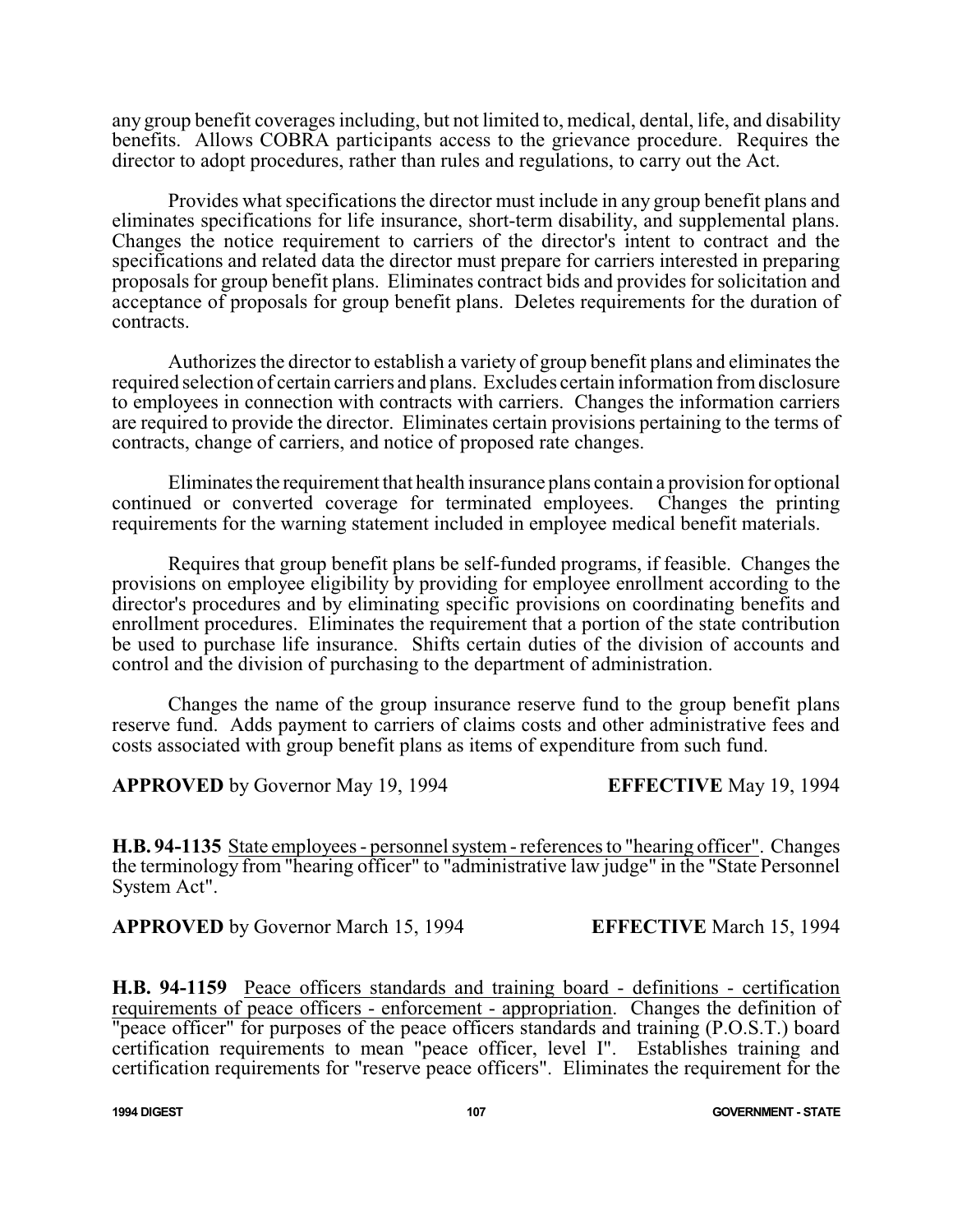position of secretary of the P.O.S.T. board.

Grants the P.O.S.T. board the authority to charge fees to support the certification functions of the board. Limits fees to \$20 per manual published in connection with P.O.S.T. board functions and \$50 per examination per applicant for administration of the standardized peace officer examination. Creates the P.O.S.T. board cash fund to which the fees collected shall be credited.

Requires that on or after January 1, 1995, persons serving as peace officers and reserve peace officers must be certified by the P.O.S.T. board and must have undergone a physical and psychological evaluation. Requires applicants to determine eligibility for certification prior to enrolling in any peace officer training program. Includes the successful completion of a high school education among the basic certification requirements for reserve peace officers.

Allows the P.O.S.T. board to direct the attorney general to seek injunctive relief to enforce the board's requirements.

Allows railroad employees defined as peace officers to have access to Colorado bureau of investigation fugitive and stolen property records.

Appropriates \$8,924 and 0.2 FTE, out of moneys in the P.O.S.T. board cash fund, to the department of law for allocation to the P.O.S.T. board for the implementation of the act.

**APPROVED** by Governor May 31, 1994 **EFFECTIVE** May 31, 1994

**H.B. 94-1164** Colorado state fish - greenback cutthroat trout. Declares the greenback cutthroat trout to be the state fish.

**APPROVED** by Governor March 15, 1994 **EFFECTIVE** March 15, 1994

**H.B. 94-1191** Economic development - work force training plan - economic development strategic plan - economic development programs - performance criteria - participation by local governments in federal programs - transportation planning - appropriation. Creates the Colorado work force training coordinating council in the office of the governor composed of representatives from state departments and agencies that administer work force training programs and certain other gubernatorial appointees. Requires the council to develop a work force training plan and specifies the contents of the plan. Directs the council to present the work force training plan to the governor and the general assembly no later than July 1, 1995, and to submit a progress report on the development of the plan to the economic development advisory board no later than April 1, 1995.

States that no more than 5 of the appointed members of the economic development advisory board shall be from the same political party and that staff assistance for the board be provided by the offices of state planning and budgeting and the legislative council.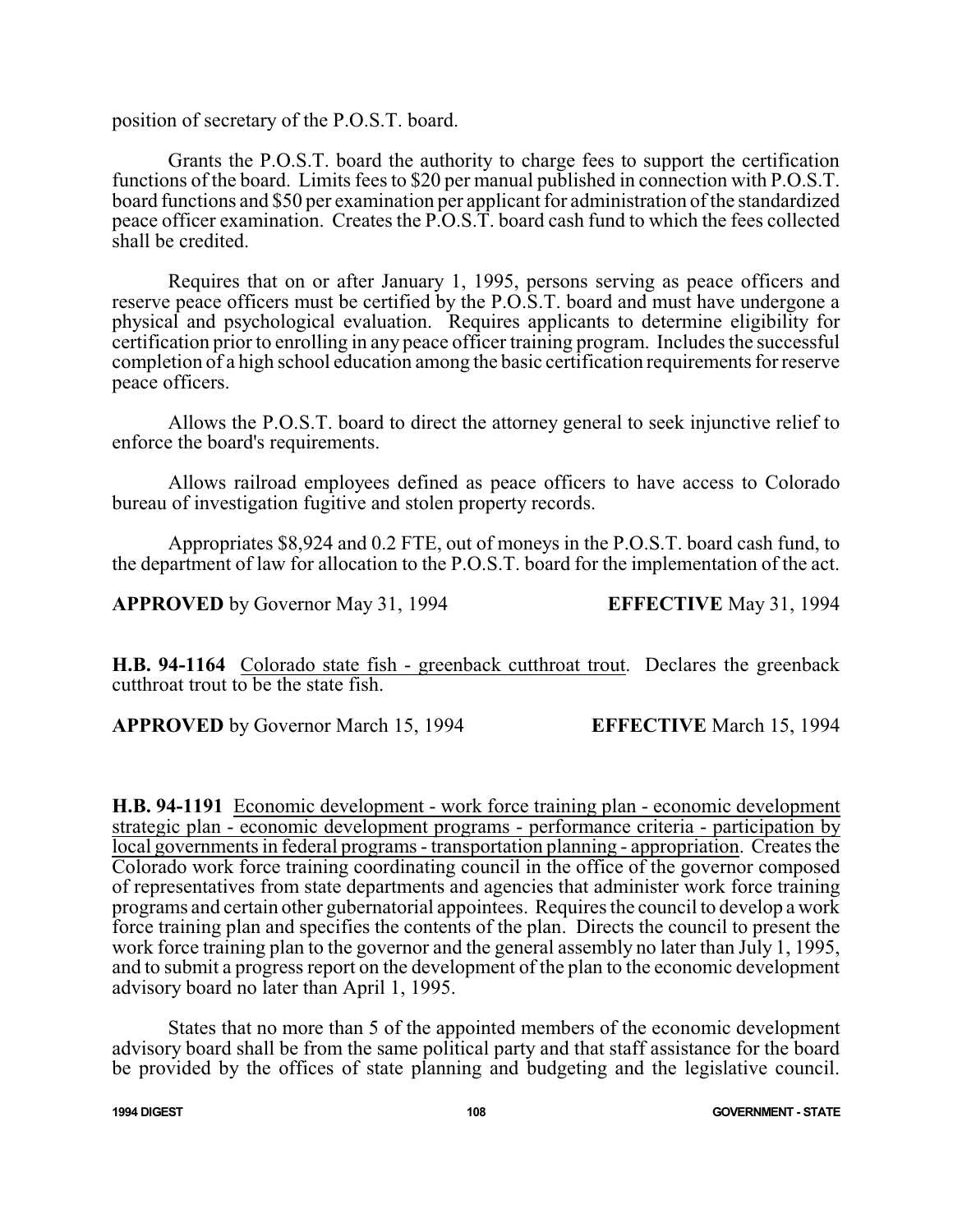Requires the Colorado economic development advisory board to develop an economic development strategic plan and specifies the minimum required contents of the strategic plan. Directs the economic development advisory board to consult with private and public individuals and organizations with knowledge of and interest in economic development and planning in the development of the strategic plan. Requires that the strategic plan recognize and accommodate needs and opportunities of the various regions of Colorado. Directs staff for economic development programs to cooperate with the economic development advisory board in the development of the strategic plan. Requires that the economic development strategic plan be submitted to the governor and the general assembly no later than July 1, 1995. Directs the economic development advisory board to recommend common, measurable, result-oriented performance criteria for economic development programs as part of the strategic plan. Sets forth factors to be considered in developing and evaluating the performance criteria.

Authorizes local governments to participate in federal programs to develop new business, expand existing business, or promote economic development within the local government's jurisdiction. Allows local governments to enter into contracts for the administration of such programs and to expend moneys for participation in such programs.

Repeals language relating to the development of a state economic development strategic plan by the governor's office. Repeals language relating to the duty of the Colorado office of business development to implement and update a targeted industries study. Directs the transportation commission to review any transportation projects related to economic development that are included in the economic development strategic plan and consider them for inclusion in the commission's statewide transportation plan.

Appropriates \$50,000 out of the Colorado economic development fund to the office of the governor for allocation to the Colorado work force training coordinating council for development of the work force training plan. Appropriates \$50,000 out of the Colorado economic development fund to the office of the governor for allocation to the Colorado economic development advisory board for development of the economic development strategic plan.

**APPROVED** by Governor June 1, 1994 **EFFECTIVE** June 1, 1994

**H.B. 94-1194** Victims and witnesses assistance and law enforcement funds - allocation restrictions on uses - reports. Increases the allocation of moneys in local victims and witnesses assistance and law enforcement (VALE) funds for agencies and organizations providing victims' services from at least 50% to at least 80% of the moneys in such funds after deductions for administrative costs. Establishes restrictions on the use of local VALE funds for the purchase of equipment and training programs. Prohibits state agencies from applying for or receiving local VALE funds, with the exception of the court administrator for each judicial district. Requires agencies requesting local VALE funds to acknowledge an understanding of the rights afforded to crime victims. Requires the state judicial department to report annually to the joint budget committee of the general assembly on all grants of moneys received from the fund.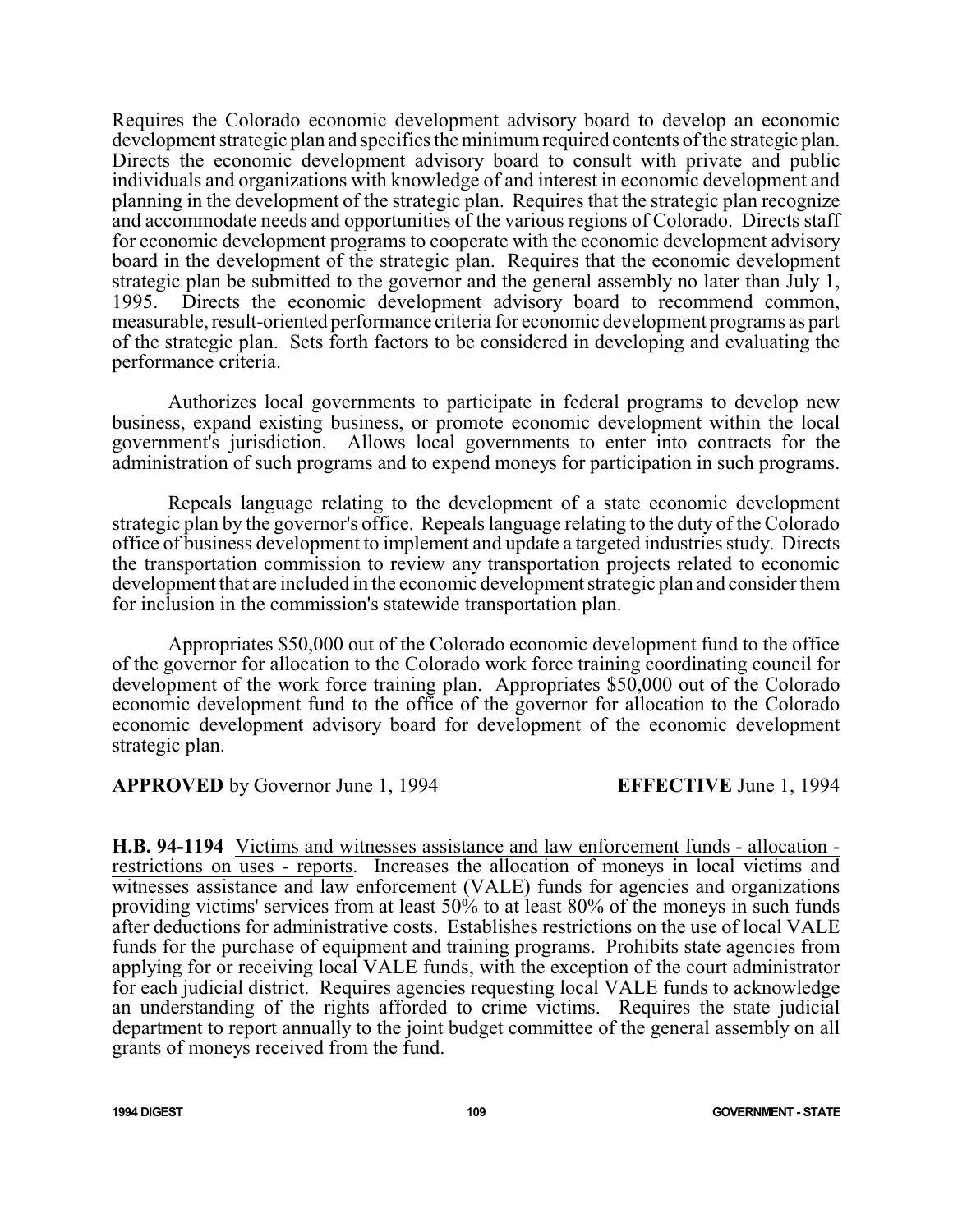**H.B. 94-1234** Public records - applicants for executive positions - confidentiality requirements. Prohibits the public inspection and copying of records submitted by an applicant or candidate for an executive position who is not a finalist if such person provides a written request that the records be kept confidential when submitting the records. Allows public inspection and copying of a finalist's records except letters of reference or medical, psychological, or sociological data concerning the finalist. Provides that prohibitions against public inspection and copying apply to selection processes for all executive positions, including selection processes conducted or assisted by private persons or firms.

Defines "executive position" to mean any nonelective employment position with a governmental entity except positions in the state personnel system, a classified system, or a civil service system. Defines "finalist" to mean an applicant for an executive position chosen for an interview or an applicant still in consideration for a position 21 days before an appointment is made, whichever occurs first. States that the term "finalist" shall include all applicants if there are 6 or fewer applicants for an executive position.

**APPROVED** by Governor April 28, 1994 **EFFECTIVE** April 28, 1994

**H.B. 94-1248** Public libraries - establishment - participation - elections - implementation of Amendment  $\#$ . Requires the question of any tax levy not previously established by resolution or ordinance nor previously approved by the electors for the establishment of or participation in a municipal, county, or joint library or library district to be submitted to a vote of the electors residing in the proposed library service area in accordance with section 20 of article X of the state constitution (Amendment #1).

**APPROVED** by Governor April 19, 1994 **EFFECTIVE** July 1, 1994

**H.B. 94-1272** Capital construction - requirement that new projects be part of department program plans. Declares that it is the policy of the state not to acquire sites or authorize or initiate any program or activity requiring capital construction for a state department unless the program or activity is a part of the facilities program plan for the department.

Authorizes executive directors to prescribe standards for space utilization in department facilities except standards for office space shall continue to be prescribed by the department of administration. Requires executive directors to review facilities master planning and facilities program planning for capital construction projects within their department. Prohibits a department from beginning any capital construction unless the project is in accordance with an approved facilities master plan, facilities program plan, and physical plan. Directs executive directors to ensure conformity of department operational master plans, facilities master plans, facilities program plans, and physical plans. Subjects plans for any capital construction project to the approval of the executive director and declares the policy of the general assembly to appropriate funds only for projects which have received such approval. Authorizes the executive director to exempt projects which will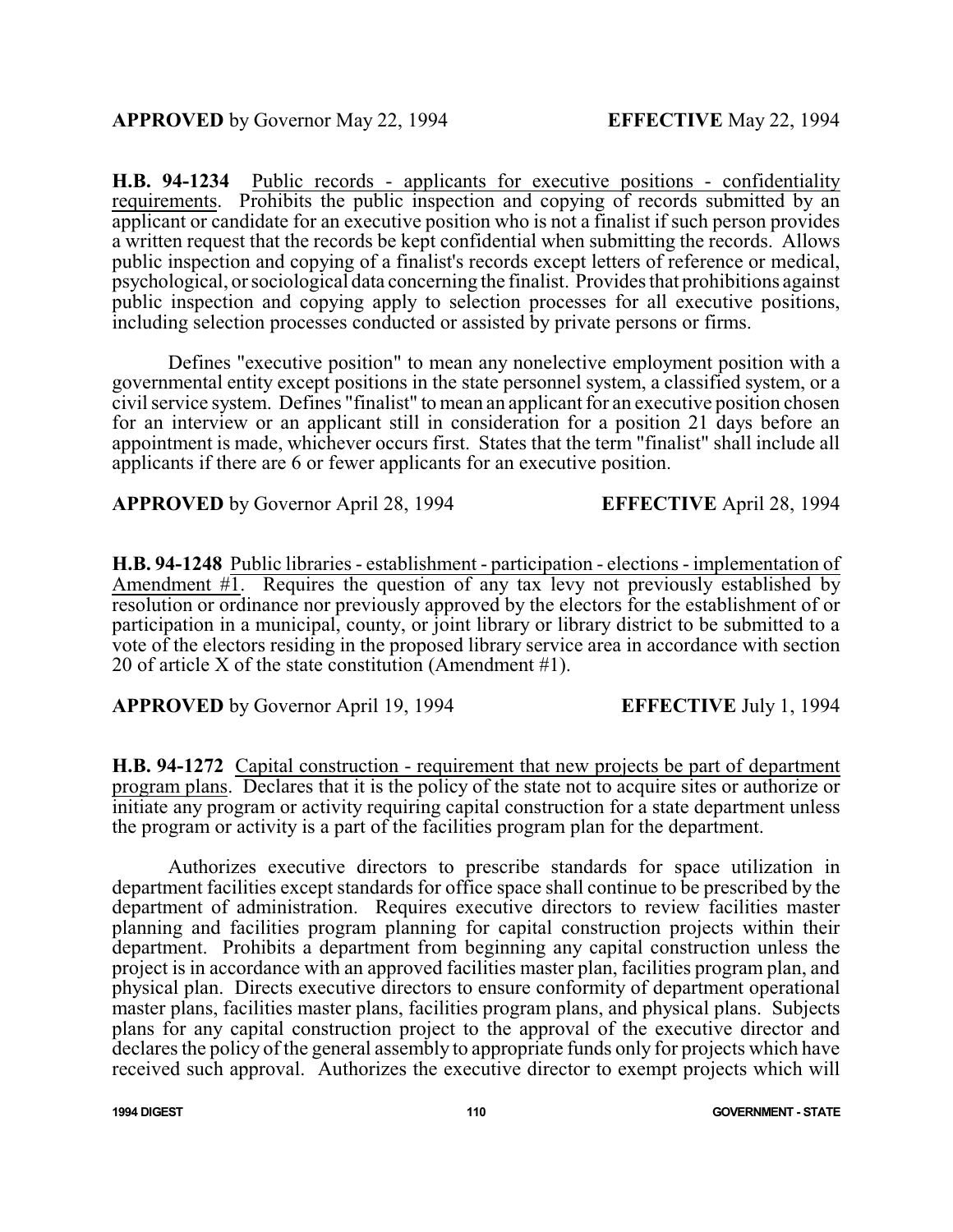require less than \$250,000 of state moneys from the master planning and program planning requirements.

Requires the executive director of each state department to request that subordinate directors annually submit a 5-year projection of capital development projects and to determine whether a proposed project is consistent with department master planning and standards ofspace utilization. Directs the executive director for each department to annually establish a 5-year capital improvements plan and to annually submit recommended funding priorities for capital construction projects to the office of state planning and budgeting, the governor, and the general assembly. Makes acquisitions or utilizations of real property which will require the expenditure of state or federal funds subject to the approval of the executive director, regardless of the nature of the transaction. Prior to approving a capital development project which will be operated and maintained solely from fees, gifts, bequests, grants, or revolving funds, requires executive directors to request and consider the recommendations of the capital development committee and the joint budget committee concerning the project.

Deletes the duties of the department of administration with respect to the development of methods of control to ensure conformity of departmental master planning and program planning and its duties with respect to the provision of technical assistance to and evaluations for departments during the initial planning stages of a capital construction project.

**APPROVED** by Governor April 6, 1994 **EFFECTIVE** April 6, 1994

**H.B. 94-1284** Sovereign immunity - waiver - applicability to persons incarcerated. Reinstates sovereign immunity for claims for injury resulting from the operation of a correctional facility or jail or a dangerous condition of a jail, which claims are made by claimants who have been convicted of a crime and incarcerated pursuant to such conviction. Requires a showing of injury due to negligence in order for the waiver of sovereign immunity to apply to claimants who are incarcerated but not yet convicted of the crime.

Applies to causes of action arising on or after July 1, 1994.

**APPROVED** by Governor June 3, 1994 **EFFECTIVE** July 1, 1994

**H.B. 94-1304** Administrative law judges - standards of conduct. Subjects administrative law judges to the standards of conduct set forth in the code of judicial conduct for administrative law judges of the state central panels and requires the performance review plan for each administrative law judge to include the code. Directs any complaint alleging a violation of the code by an administrative law judge to the executive director of the department of administration. Requires the executive director to investigate the complaint and determine whether the administrative law judge violated any canon of the code. Subjects an administrative law judge to the disciplinary procedures set forth in rules adopted by the state personnel board.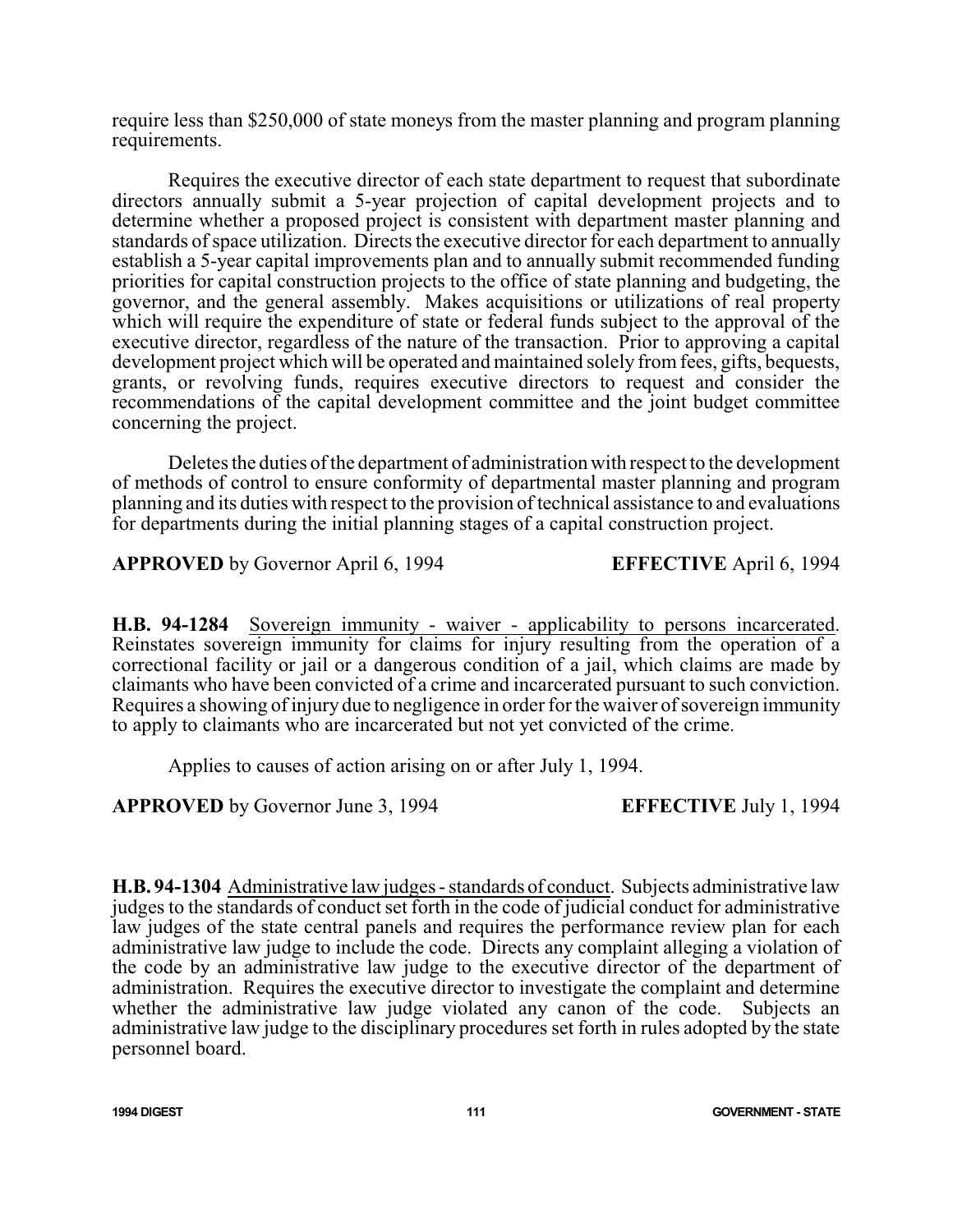Creates a process whereby any party who is dissatisfied with the decision of the executive director may lodge an appeal with the board of ethics for the executive branch of state government in the office of the governor. Mandates that a decision by the executive director or the board of ethics that an administrative law judge acted in violation of the code of judicial conduct for administrative law judges be made a part of that administrative law judge's personnel file.

### **APPROVED** by Governor May 22, 1994 **EFFECTIVE** July 1, 1994

**H.B. 94-1309** Financial statements - legislative declaration - annual financial report for ascertaining compliance with Amendment #1. Specifies that state financial statements shall be prepared, insofar as possible, in conformity with generally accepted accounting principles. Requires the controller to prepare an annual financial report of the state for purposes of ascertaining compliance with section 20 of article X of the state constitution (Amendment #1). Requires such annual financial report to be prepared in accordance with generally accepted accounting principles unless an irreconcilable conflict exists between generally accepted accounting principles and Amendment #1 in which case the constitutional provision shall control. Requires the state auditor to audit such financial report.

**APPROVED** by Governor May 4, 1994 **EFFECTIVE** May 4, 1994

**H.B. 94-1345** Public employees' retirement association - Colorado state fair authority temporary employees - alternative retirement plan. Excludes temporary employees of the Colorado state fair authority who are employed 30 days or less in a calendar year from eligibility for membership in the public employees' retirement association. Requires the board of commissioners of the authority to establish a retirement plan for those temporary employees and requires participation in such plan by those temporary employees. Describes the requirements for designating an organization or organizations from which contracts for such plan shall be purchased.

Specifies, subject to certain exceptions, that no benefits accrued or payable under such a retirement plan shall be assignable or subject to creditors. Adds payments from such a plan to the definition of earnings for purposes of writs of garnishment. Makes such payments subject to the provisions on assignments of payments for payment of support or maintenance and to the definition of wages for purposes of child support enforcement procedures.

**APPROVED** by Governor May 22, 1994 **EFFECTIVE** July 1, 1994

**H.B. 94-1351** Joint legislative sunrise and sunset review committee - advisory committees and agencies - extension of life term - sunrise proposals - requirements. Increases from  $\overline{6}$ years to 10 years the maximum life term that may be given to an advisory committee, agency, or board before it must be reviewed by the joint legislative sunrise and sunset review committee. States that a newly created division, board, agency, or function shall have a life not to exceed 10 years instead of 6 years. Provides that the general assembly, acting by bill, may extend the life of a division, board, agency, or function by no more than 15 years instead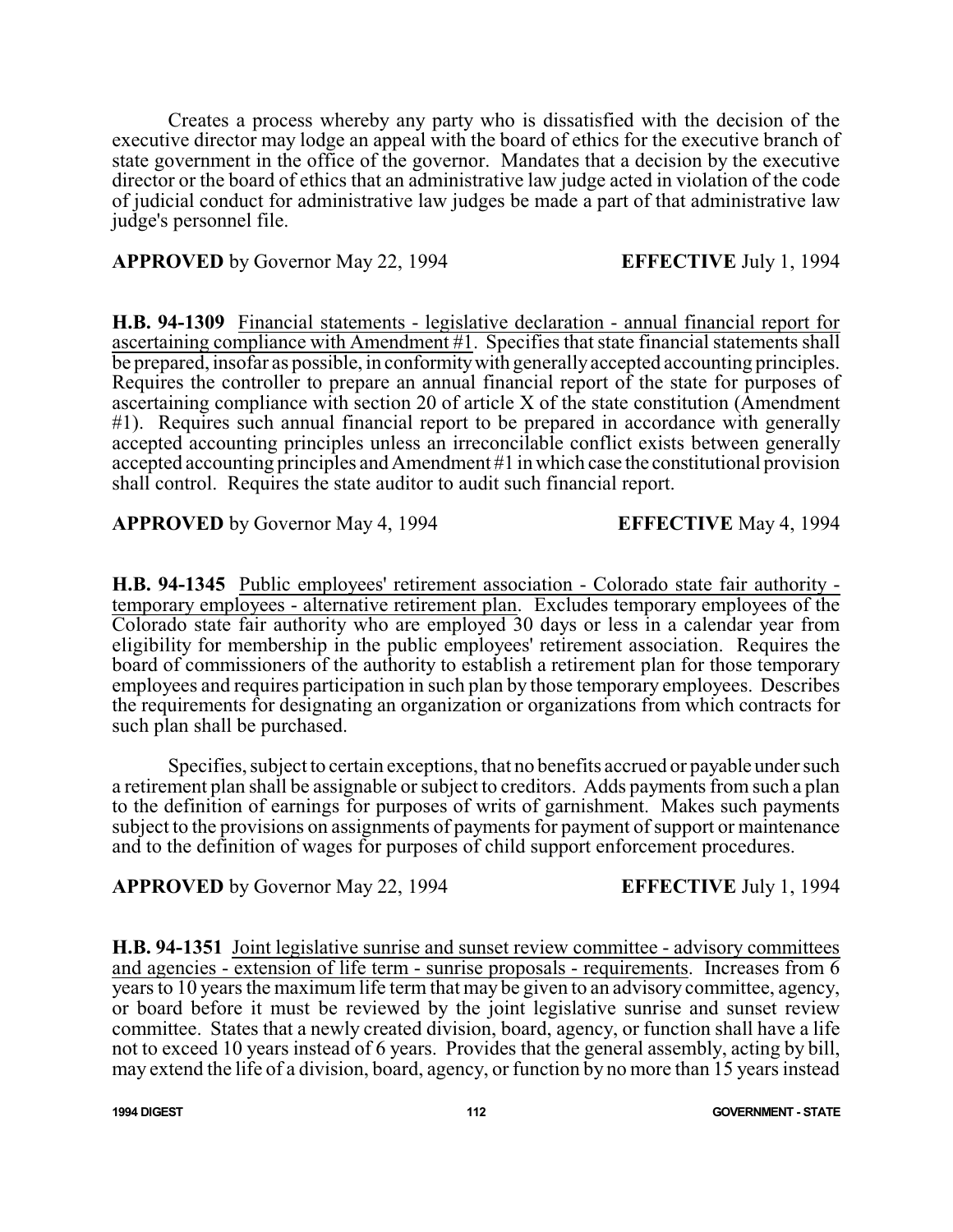of 10 years. Reschedules the review dates for certain agency functions from July 1, 1995, to July 1, 1996.

Provides that the joint legislative sunrise and sunset review committee shall review a proposal to regulate a professional or occupational group only if the requesting party submits a statement of support by December 15 of any year, in addition to the other required information. Requires that the statement of support be signed by at least 10 members of the profession or occupation for which regulation is being sought or at least 10 individuals who are not members of such profession or occupation.

States that whenever the committee approves of the regulation of a profession or occupation, the supporters of such regulation may submit appropriate legislation during each of the 2 regular sessions of the general assembly that immediately succeed the date of such approval without again having to submit such proposal to the committee for review.

**APPROVED** by Governor May 25, 1994 **EFFECTIVE** May 25, 1994

**H.B. 94-1360** Youth crime prevention and intervention program - appropriation. Creates the youth crime prevention and intervention program to award grants to community-based programs that provide intervention services for youths to reduce incidents of youth crime. Specifies that the program is administered and monitored by the department of local affairs. Establishes the youth crime prevention and intervention program board, and specifies the membership of the board. Instructs the board to: Review program applications; establish application guidelines and timelines; select the entities, subject to the governor's approval, that will receive grants through the program; develop criteria for awarding grants; and develop criteria for measuring the effectiveness of programs that receive grants. Encourages the Colorado youth conservation and service corps council to apply for funding through the program. Requires any entity that receives a grant through the program to submit a semiannual report to the department of local affairs regarding the effectiveness of the funded program. Instructs the department of local affairs to submit an annual report to the general assemblyregarding the effectiveness of the youth crime prevention and intervention program.

Appropriates \$3,600,000 to the department of local affairs for allocation to the youth crime prevention and intervention program for the implementation of the act.

**APPROVED** by Governor May 23, 1994 **EFFECTIVE** May 23, 1994

**H.B. 94-1366** Fiscal policies - automatic allocation of certain moneys currently subject to annual appropriation. Provides for the reestablishment of the previous procedure of automatic allocation of moneys which are currently subject to annual appropriation for the following purposes: (1) State funding of death and disability benefits for the fire and police pension association; (2) Distribution of a portion of state cigarette tax to municipalities and counties; and (3) Grants for property tax assistance and heat and fuel assistance for the elderly and disabled. Specifies that such moneys be included for informational purposes in the general appropriation bill or in supplemental appropriation bills.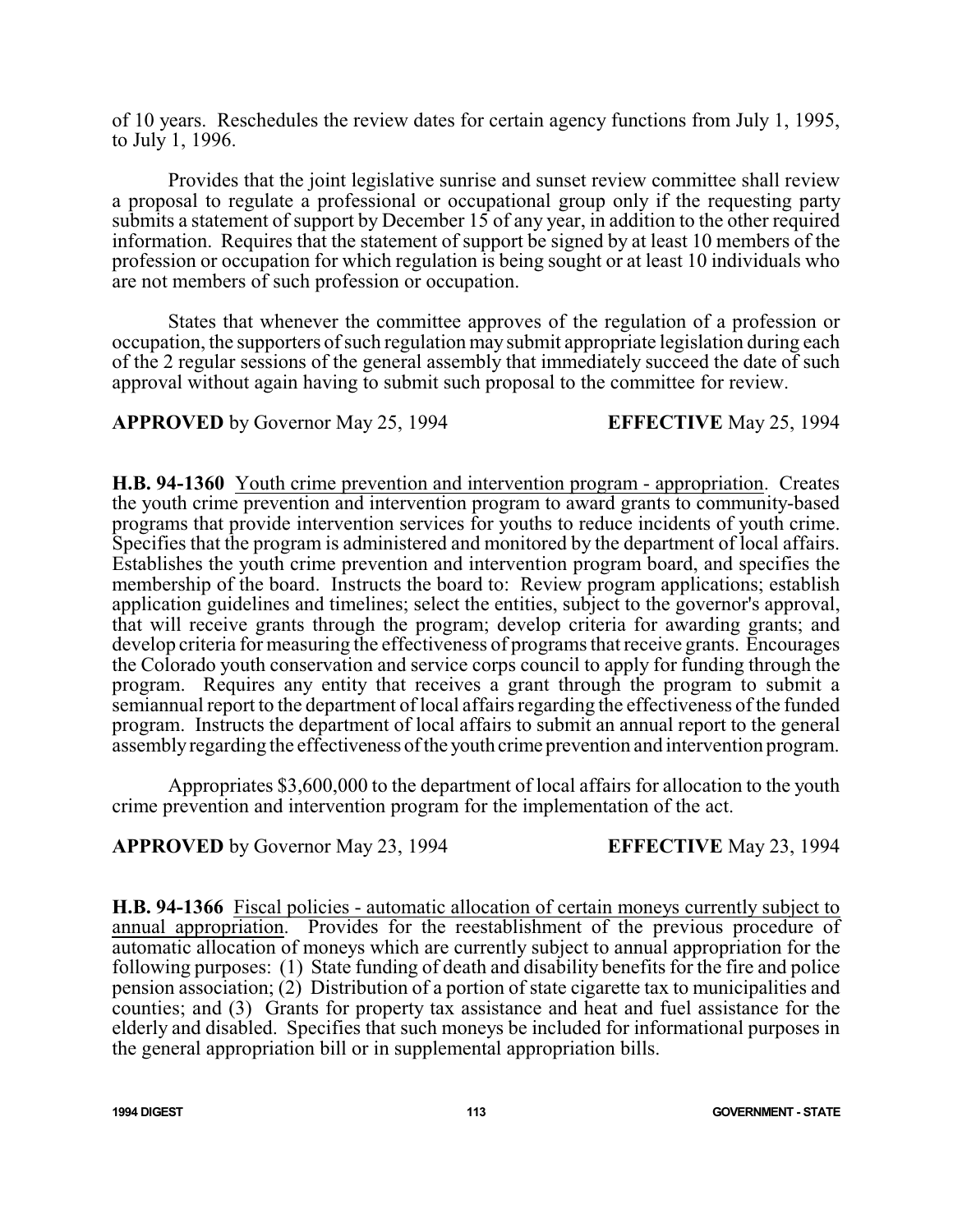**H.B. 94-1367** Transfers between appropriations - overexpenditures of appropriations. Extends the expiration date to September 1, 1999, for existing statutory provisions which authorize the following limited transfers between appropriations: (1) Transfers between departments of government to implement appropriations conditioned on the distribution or transfer of the appropriated funds; (2) Transfers of unlimited amounts of general fund appropriations between the departments of human services and health care policy and financing when required by changes from the appropriated levels in the amount of medicaid cash funds earned through programs or services provided or administered by the department of health care policy and financing; and (3) Transfers of moneys between appropriations made to a principal department for like purposes by the head of such department and similar intradepartmental transfers within the judicial department and the office of the governor.

Commencing with the 1993-94 general appropriation act, authorizes the transfer of cash-spending authority within an item of appropriation so long as the total cash fund spending authoritywithin the itemof appropriation is not increased. Establishes a September 1, 1999, expiration date for this transfer authority.

Increases from one million to 2 million dollars the total amount of moneys transferred between appropriations made to principal departments and to the office of the governor. Excludes transfers to utilities items from this limit.

Extends the expiration date to September 1, 1999, for the existing statutory provision regarding the responsibilities of the office of state planning and budgeting to review for the governor all such transfers of appropriations. Extends the expiration date to July 1, 1999, for existing statutoryprovisions which allow state agencies to overexpend items of appropriation under limited circumstances for the purposes of closing the state's books for a fiscal year. Limits the transfer and overexpenditure authority to fiscal years 1993-94 through 1998-99.

**APPROVED** by Governor May 25, 1994 **EFFECTIVE** May 25, 1994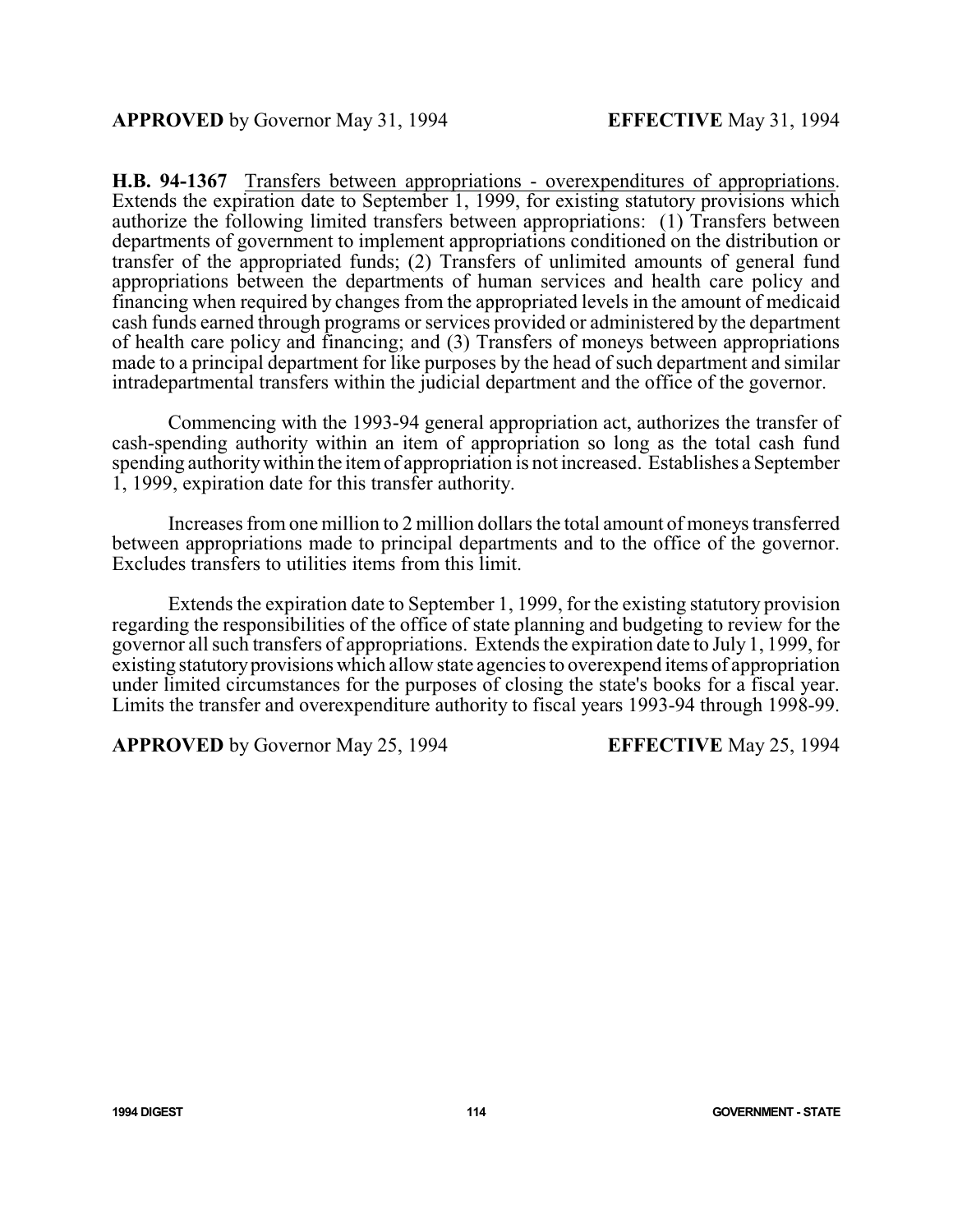**S.B. 94-030** Hazardous waste disposal sites - performance audits. States that designated hazardous waste disposal sites shall be subject to a performance audit at least once every 5 years instead of at least once every 3 years. Eliminates the requirement that the department of health conduct such audits with the advice and counsel of the state auditor's office. States that the purpose of such performance audits is to review the systems that provide assurance a site is protecting human health and the environment.

**APPROVED** by Governor April 14, 1994 **EFFECTIVE** April 14, 1994

**S.B. 94-045** Public health-related provisions - repeal or extension of termination dates. Repeals the automatic termination date for: A provision that allows non-rural nursing care facilities to use licensed practical nurses, rather than registered nurses, to provide nursing care under limited circumstances; the requirement that students provide evidence of immunization prior to attendance at post-secondary educational institutions; the exemption of certain research personnel from the human immunodeficiency virus (HIV) reporting requirements; and the provision of alcohol and substance abuse treatment services to pregnant women under the medical assistance program. Extends the automatic termination date for continuing education requirements for water and wastewater treatment plant operators to July 1, 1999.

**APPROVED** by Governor April 19, 1994 **EFFECTIVE** April 19, 1994

**S.B. 94-094** Water quality control - threat of endangerment of state waters - restraining orders and injunctions -jurisdiction. Allows the division of administration of the department of health to seek a temporary restraining order or preliminary or permanent injunction to prevent a threat of a violation of the water quality laws or regulations which poses an imminent and substantial danger to the beneficial uses of state waters. Provides the violator an opportunity for a hearing before final action by the division. Clarifies that suits shall be brought in the district or county in which the violation or threatened violation occurs.

**APPROVED** by Governor April 14, 1994 **EFFECTIVE** April 14, 1994

**S.B. 94-099** Denver health and hospital authority - creation. Creates the Denver health and hospital authority, a body corporate and a political subdivision of the state, for the purpose of: Providing health care for all citizens of Denver; providing emergency medical services to all citizens of Denver and the RockyMountain region; performing public health functions; educating the public on health matters; and performing research. Provides for governance of the authority by a 9-member board. Specifies that actions of the board shall require the affirmative vote of the majority of the total membership of the board. Directs the board to annually elect a chairperson from among its membership.

Authorizes the transfer of assets and liabilities of the Denver department of health and hospitals from the city and county of Denver to the authority. Specifies that such transfer

**1994 DIGEST 115 HEALTH**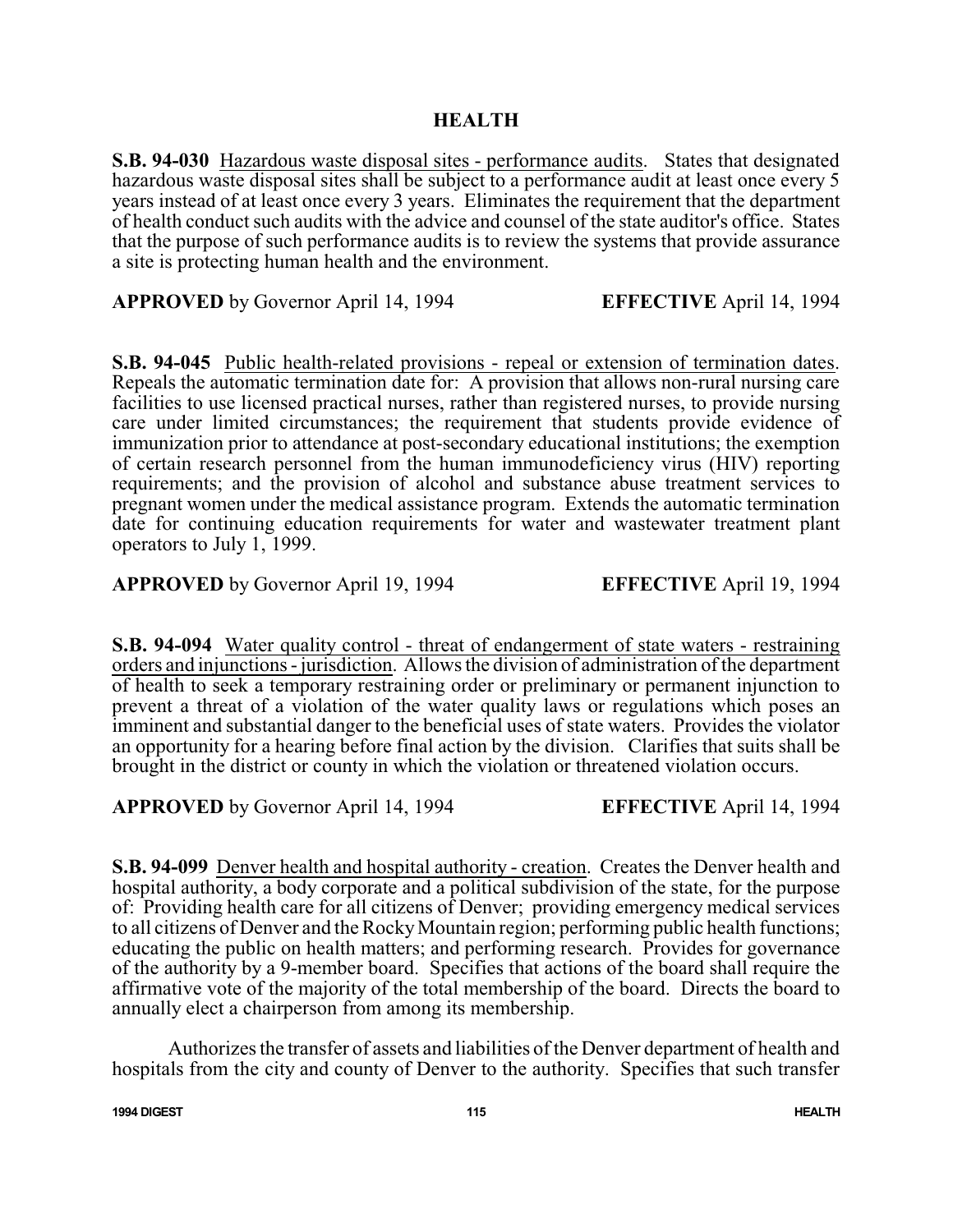shall be conditioned upon the city and the authority entering into a binding agreement for such transfer. Specifies elements to be included in such agreement. Establishes the powers and duties of the authority. Clarifies the relationship between the city and the authority. Specifies that the authority is a public body subject to open meetings and open records laws and has the power, subject to certain limits, to issue bonds and notes. Authorizes city employees to remain within the city personnel system or become employees of the authority. Authorizes the authority to establish and administer its own personnel program. Retains authority of the general assembly to make laws governing the authority.

Authorizes any teaching hospital owned by a county or a city and county to provide professional services to outpatient facilities which are located outside of the geographical confines of the hospital. Permits, rather than requires, charges for such services to be collected by the hospital and placed in a medical practice fund.

**APPROVED** by Governor April 19, 1994 **EFFECTIVE** April 19, 1994

**S.B. 94-103** Emergency medical-trauma services - task force to study statewide services. Recognizes that a report on the establishment and development of a statewide trauma system has been submitted to the general assembly, but expresses the need for the further development of a statewide system. Requires a five-member task force to provide further advice on the establishment, implementation, and financing of the system to the emergency medical services division of the department of public health and environment. States that the task force members will serve without compensation. Directs the speaker of the house of representatives and the president of the senate to appoint the members of the task force, and requires the appointments to include at least one member of the house of representatives and one member of the senate.

Repeals the task force, effective July 1, 1995.

**APPROVED** by Governor May 22, 1994 **EFFECTIVE** July 1, 1994

**S.B. 94-109** Medical assistance act - nursing facility standards - remedies for violation nursing home penalty cash fund - created - repeal. Authorizes the department of health to adopt rules and regulations creating remedies, including the imposition of civil money penalties, to be imposed against any nursing facility that violates federal medicaid regulations. Requires the department of health to adopt criteria for determining the amount of such penalties and establishes a penalty range from \$100 to \$10,000 to be imposed, based on the nature of the violation. Requires penalties to include interest at the statutory rate.

When such a violation constitutes an immediate and serious threat to residents, requires the imposition of a civil money penalty for each day a nursing facility is found to be in violation. Except for violations that constitute an immediate and serious threat to residents, prohibits penalties from being assessed prior to receipt of written notice by a nursing facility. Requires such notice to be provided within 5 days following the last day of the inspection or survey during which the deficiencies which constitute the violation were found. Establishes elements to be included in such notices, including instructions concerning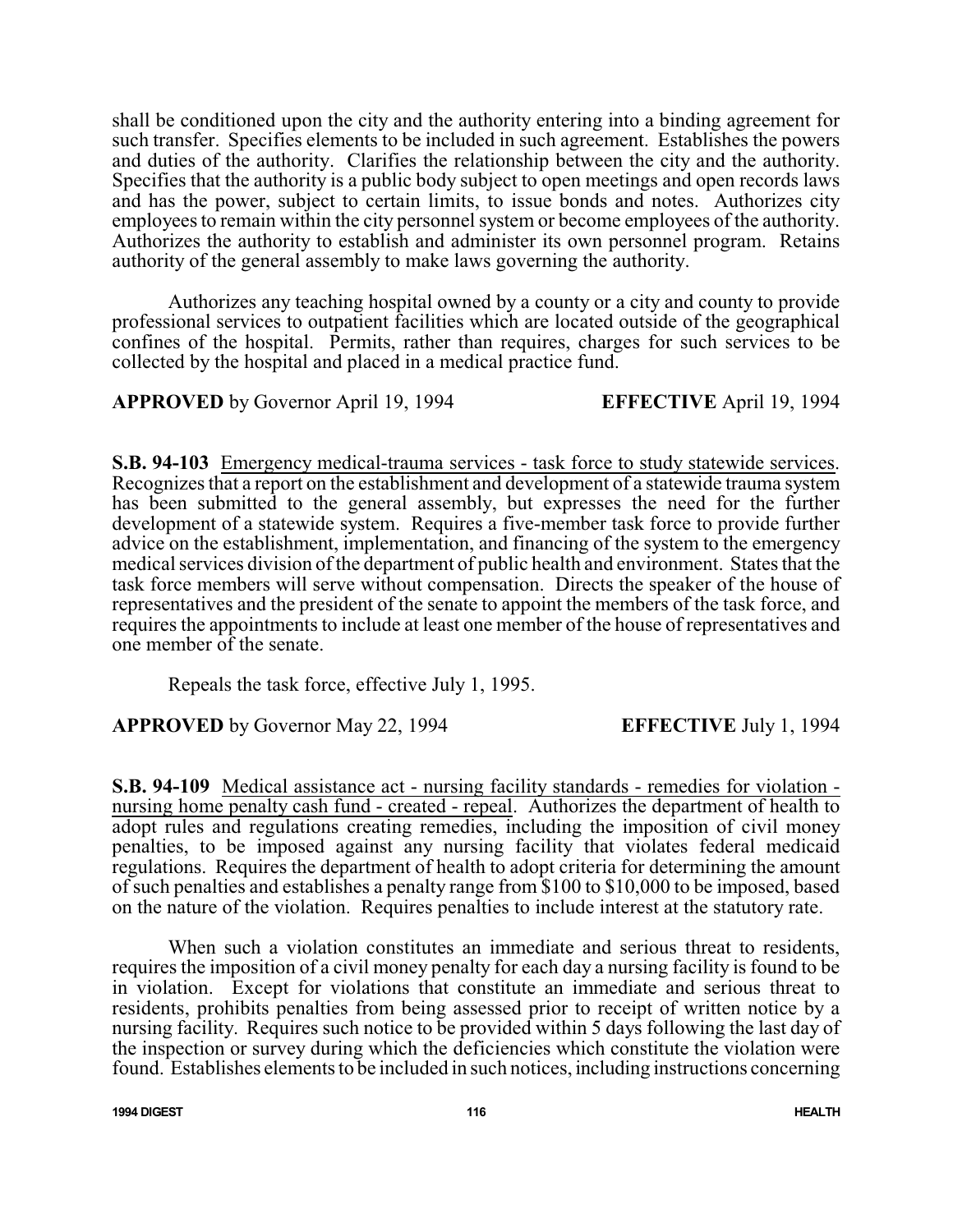written plans of correction to be submitted by the nursing facility for approval in accordance with criteria established by the department of health. Specifies that any penalty imposed shall continue to be assessed until the department of health verifies that the deficiencies are corrected or until the nursing facility notifies the department that corrections have been made, whichever is earlier. Provides for the suspension of penalties under approved plans of correction. Requires such penalties to be reinstated at an increased amount and retroactively assessed if the nursing facility has not corrected the violation.

Authorizes the department of health to recommend the imposition of civil money penalties to the department of social services. Authorizes the department of social services to assess, enforce, and collect such penalties for credit to the nursing home penalty cash fund and creates such fund. Vests joint authority for administering the fund in the department of health and the department of social services; except that final authority over the administration of the fund is vested in the department of social services. Requires the department of social services to promulgate rules and regulations regarding the administration of the fund. Establishes circumstances under which moneys in the fund may be distributed.

Repeals all remedies effective July 1, 1997.

**APPROVED** by Governor May 25, 1994 **EFFECTIVE** May 25, 1994

**S.B. 94-139** Environmental self-evaluation - environmental audit reports - admissibility in evidence - privilege against providing testimony - voluntary disclosure of violations presumption against imposition of penalties. Provides that any environmental audit report prepared as the a result of a voluntary self-evaluation to determine compliance with environmental laws is privileged and is not admissible as evidence in any legal action or administrative proceeding and is not subject to discovery. Creates a privilege against compelling the testimony of persons who were involved with the performance of a voluntary self-evaluation or the preparation of an environmental audit report.

Establishes an exception to the inadmissibility or prohibition against discovery of an environmental audit report or to the privilege against providing testimony if there is a waiver of the privilege or if a court or administrative law judge, after an in camera review, determines that: there was noncompliance with environmental laws and efforts to achieve compliance were not initiated promptly; compelling circumstances exist; the privilege is being asserted for a fraudulent purpose or to avoid disclosure in an ongoing or imminent proceeding or in a proceeding for which written notification was provided; or there is a clear, present, and immediate danger to the public health or the environment in areas outside of the facility. Excepts from the privilege: documents or information that is legally required to be developed, maintained, or reported; documents or information required to be available or furnished to a regulatory agency; information obtained by observation, sampling, or monitoring; information obtained through an independent source; documents existing prior to the environmental self-evaluation; documents prepared subsequent to the voluntary selfevaluation; and information developed or maintained in the course of regularly conducted business activity or regular practice.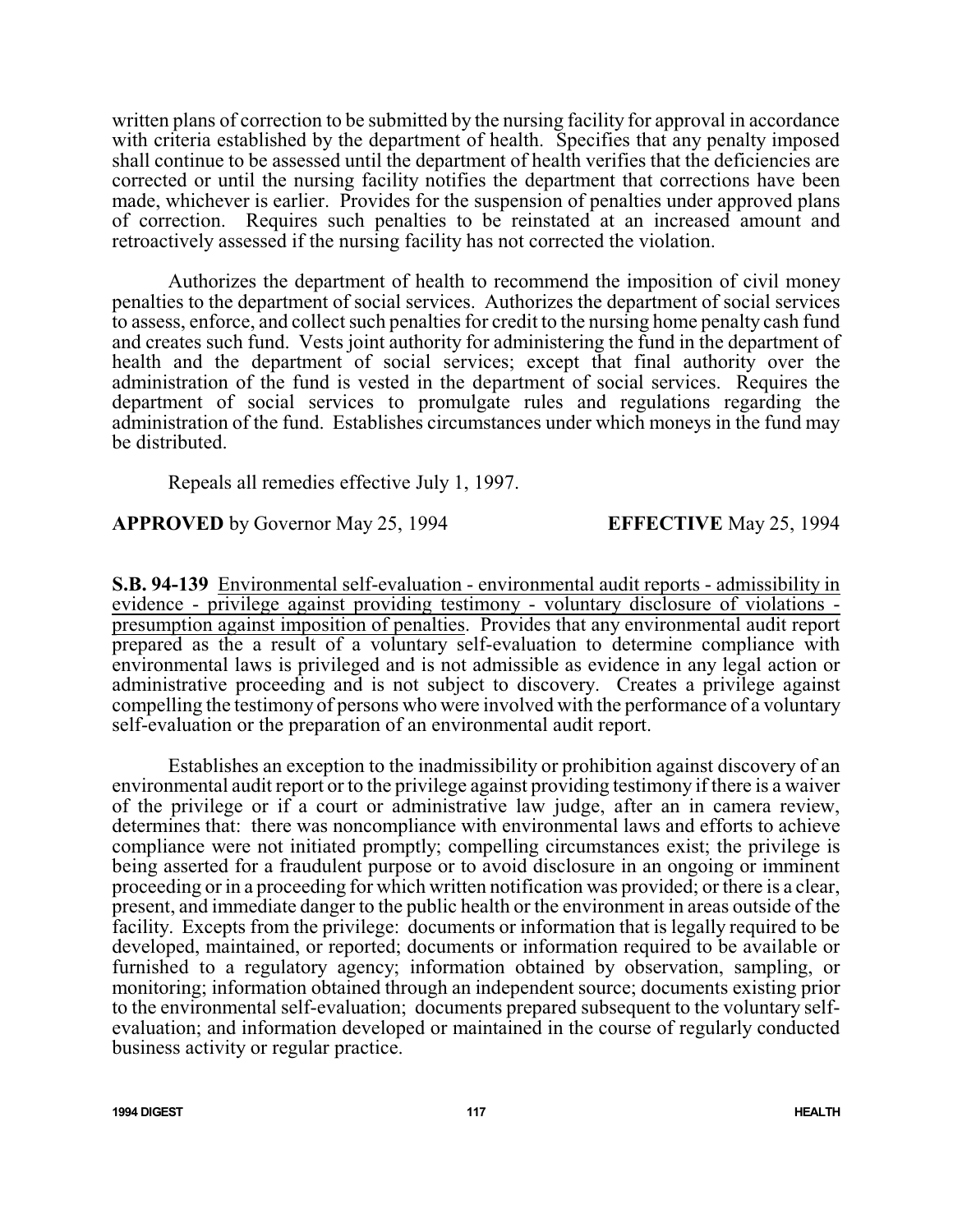Authorizes a court or administrative law judge to allow limited access to an environmental audit report for the purposes of an in camera review. Provides that any person improperly divulging or disseminating the information in an environmental audit report is liable for damages caused by the divulgence or dissemination. Provides that any public entity, public employee, or public official improperly divulging or disseminating the information in an environmental audit report is guilty of a class 1 misdemeanor, may be found in contempt of court, and may be assessed a fine not to exceed \$10,000. Places the burden of proving a prima facie case for the self-evaluation privilege on the person or entity asserting the privilege. Places the burden of proving the nonexistence of the privilege on the party seeking disclosure of an environmental audit report.

Establishes a rebuttable presumption against the imposition of any administrative or civil penalties or any criminal penalties for negligent acts if a person or entity makes a voluntary disclosure of an environmental violation to a division or an agency within the department of health. Allows the presumption to be rebutted by a showing that the disclosure was not voluntary. Requires that the disclosure be made promptly and arise out of a voluntaryself-evaluation, that the noncompliance be corrected within 2 years, unless the time period is extended, and that the person or entity cooperate with the appropriate division or agency. Excludes a person or entity from the elimination of penalties if the person or entity has committed a pattern of continuous or repeated violations within the 3-year period prior to disclosure.

Applies only to voluntary self-evaluations that are performed and voluntary disclosures that are made on or before June 30, 1999.

### **APPROVED** by Governor June 1, 1994 **EFFECTIVE** June 1, 1994

**S.B. 94-151** Environmental laws - enforcement - agency statements of general applicability and future effect - requirement to publish. Requires that any agency policy or guidance, including any amendments or revisions, relating to enforcement or administration of state environmental laws governing air quality control, water quality control, hazardous waste, or solid waste be reduced to writing and published. Requires that 3 copies are to be filed with the state librarian for the state publications depository and distribution center and that copies be made available to the public upon request. Requires each affected state agency to maintain a current index of all such policies, guidance, and interpretive rules and to make such index available to the public at cost.

Specifies that no such policy or guidance shall have the force and effect of a rule unless it has been promulgated in accordance with the "State Administrative Procedure Act" and any other statute applicable to the affected agency. Authorizes any such policy or guidance to be brought to the attention of the relevant division director and thereafter to the relevant commission for review to determine whether such policy or guidance is consistent with applicable statutes and regulations and is appropriate for the relevant commission to undertake rule-making with respect to the subject matter of the policy or guidance.

Provides that any obligation to submit payment of any monetary penalty arising from an enforcement action concerning a matter under review by the relevant commission shall

**1994 DIGEST 118 HEALTH**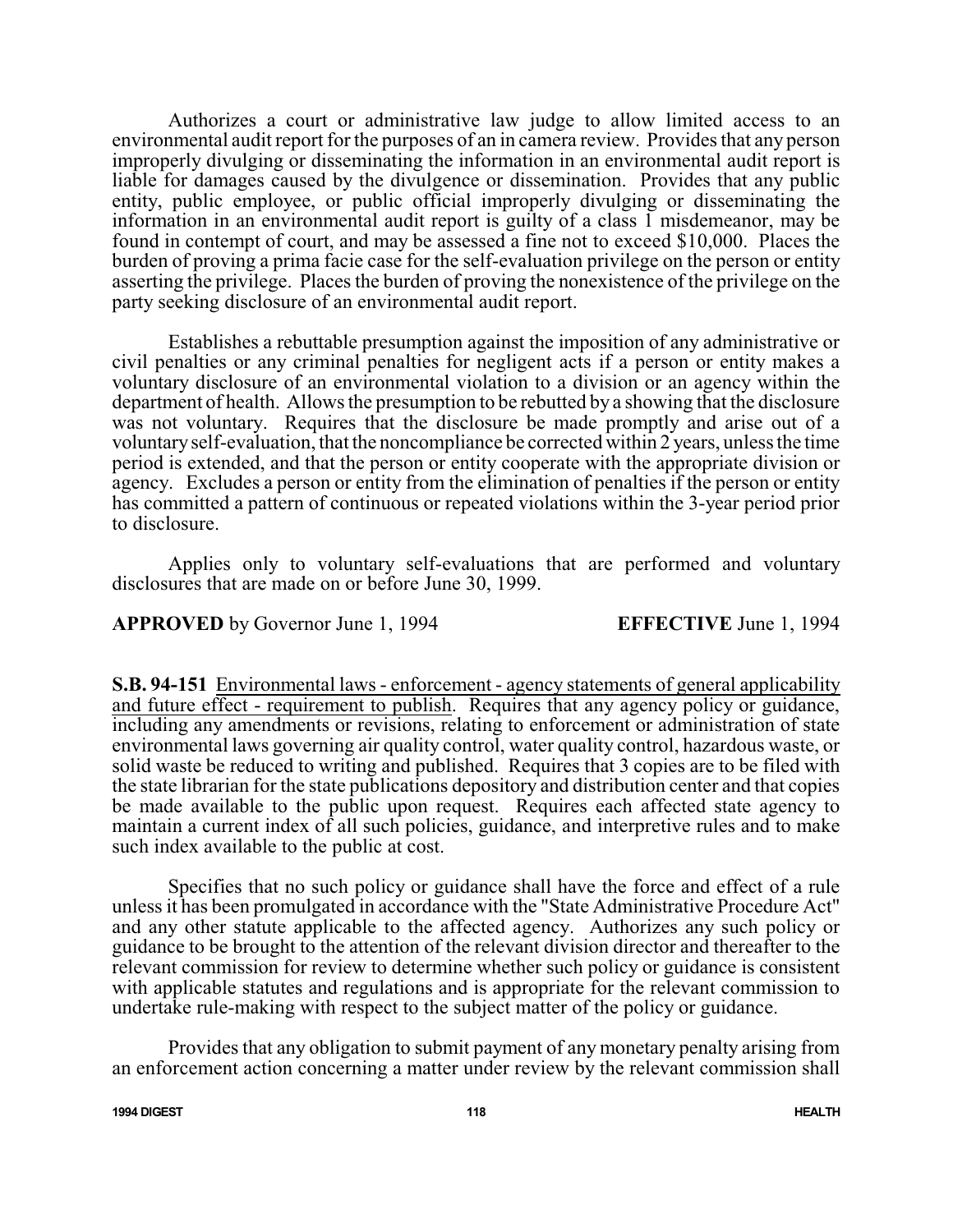be stayed until completion of the review. States that such review does not constitute an adjudication of any facts of a specific enforcement action and that the failure to request a review shall not be considered in any permit appeal or enforcement action.

Specifies that this law can be implemented by the affected agencies within existing appropriations.

**APPROVED** by Governor May 25, 1994 **EFFECTIVE** July 1, 1994

**S.B. 94-180** Air quality - visibility impairment reasonable attribution studies - requirements cost. Establishes requirements for visibility impairment reasonable attribution studies conducted for purposes of the Colorado prevention of significant deterioration program for air quality. Requires any remedy selection to include relevant economic impact data. States that the cost of such a study shall not be required to be paid by the department of health.

**APPROVED** by Governor May 31, 1994 **EFFECTIVE** May 31, 1994

**S.B. 94-186** Naturally occurring radioactive materials - disposal - regulatory authority. Deletes the current January 1, 1994, deadline for the state board of health to adopt regulations concerning the disposal of naturally occurring radioactive materials, instead granting the board permissive authority to adopt regulations at any time after the federal Environmental Protection Agency promulgates regulations on that subject.

**APPROVED** by Governor April 19, 1994 **EFFECTIVE** April 19, 1994

**S.B. 94-188** Alcohol and drug abuse counselors - certification - criminal justice programs appropriation. Authorizes the division of alcohol and drug abuse currently located in the department of health and scheduled to be relocated to the new department of human services to certify alcohol and drug abuse counselors working in programs sponsored by agencies dealing with the parole and probation systems and adult and juvenile community corrections systems.

Appropriates \$3,500 from the alcohol counselor certification fund to the department of human services for allocation to the alcohol and drug abuse division for the implementation of the act.

**APPROVED** by Governor May 22, 1994 **EFFECTIVE** May 22, 1994

**S.B. 94-211** Poison control services - transfer of appropriation. Shifts the responsibility for providing statewide poison control information services from the department of health to the department of health care policy and financing. Maintains the existing poison control center structure until July 1, 1995. Thereafter, requires the provision of such services to be by means of a statewide toll-free telephone network contracted for and overseen by a board.

**1994 DIGEST 119 HEALTH**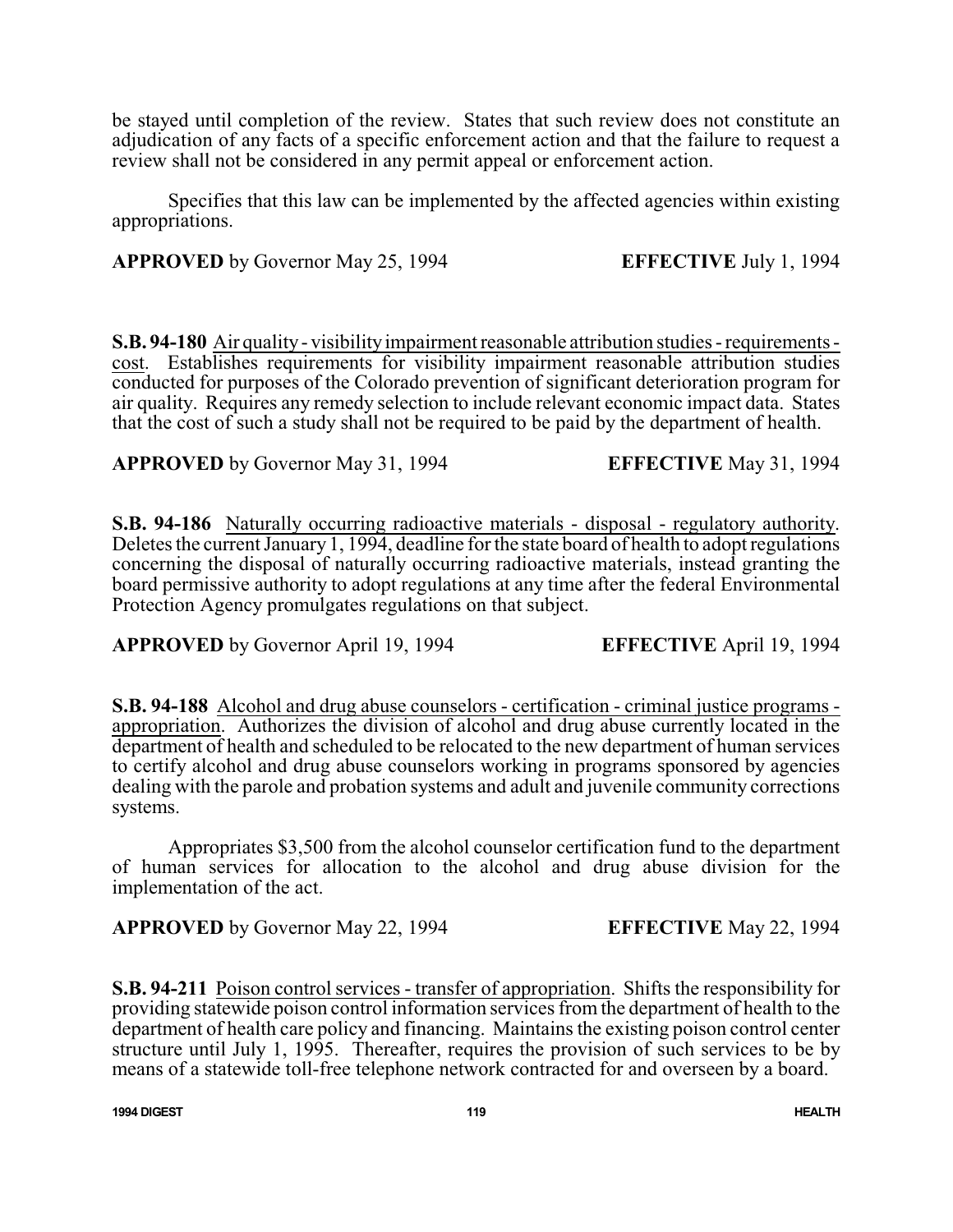Creates the statewide poison control oversight board in the department of health care policy and financing, the members of which are appointed by the governor and confirmed by the senate. States that the board is to be comprised of the following members: A member who is involved in the provision of hospital emergency care services, a member with expertise in public health, a designee of the chancellor of the university of Colorado health sciences center, the executive director of the department of health care policy and financing or such director's designee, and three members from the public at large, one of whom has personally utilized the services of the poison control center or has a family member who has utilized such services. Specifies that each congressional district in the state shall be represented by at least one board member. Allows for the reimbursement of the board members' actual and necessary expenses incurred in the performance of their official duties.

Lists the following powers and duties of the poison control oversight board: To solicit, receive, and review bids for the provision of poison control services and the dissemination of poison control information by means of a toll-free telephone network; to contract with private, nonprofit or public entities for the provision of such statewide poison control services; to contract to provide poison control services to the citizens of other states; and to contract for performance or financial audits at the board's discretion. Specifies that the board shall exercise its powers and duties as if the same were transferred by a type 2 transfer. Requires the board to submit an annual report to the members of the joint budget committee and to the members of the general assembly. Requires physicians to release medical information to poison control service providers to assist in the diagnosis or treatment of a patient in a medical emergency.

Transfers \$1,148,034 from the appropriation made in the general appropriation act to the department of health, division of emergencymedical services, to the department of health care policy and financing for the implementation of the act.

**APPROVED** by Governor May 31, 1994 **PORTIONS EFFECTIVE** July 1, 1994 July 1, 1995

**S.B. 94-217** Air quality - control program fees - coordinated efficiency task force - visibility protection - evaluations of federal activities in Class I areas - visibility and air quality related values policy task force - creation - appropriations. Increases the fee paid by permitted stationary sources of air pollution for fiscal years 1994-95 and thereafter to \$14.98 per ton of regulated pollutant reported and specifies that such fee may be increased by the executive director of the department of public health and environment for fiscal year 1996-97 by an amount equal to the annual authorized increase in direct personnel salary costs for the regulation of stationary sources as incorporated and enacted in the annual general appropriation act for fiscal year 1996-97. Authorizes the collection of a late payment fee of  $1\%$  per month to be assessed in certain circumstances. Requires creation of a coordinated efficiency task force to study methods to control costs of regulation of stationary sources of air pollution.

Requires the air quality control commission and the air pollution control division in the division of administration of the department of public health and environment to make determinations related to federal efforts to control activities affecting visibility and publicly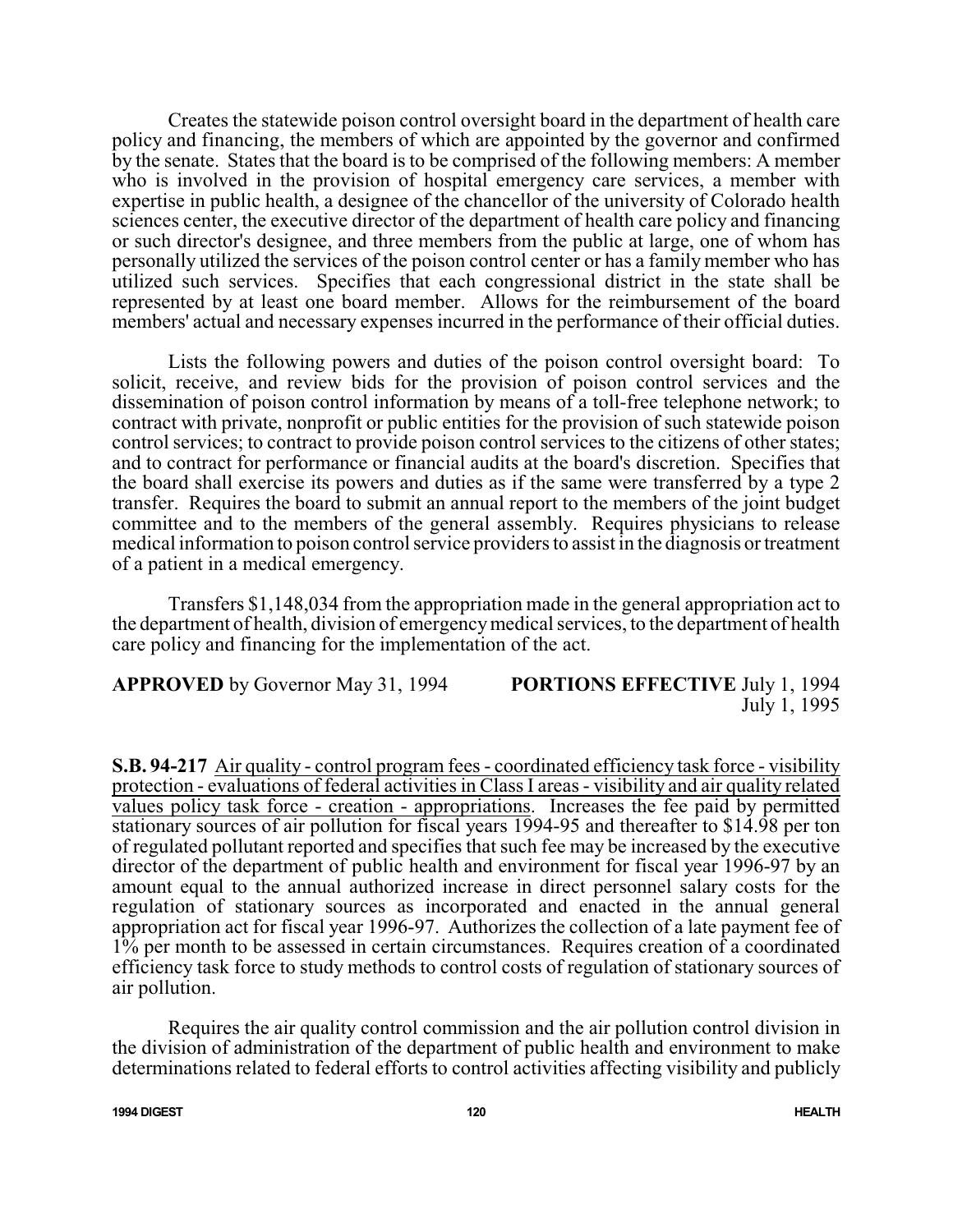report on such determinations. Creates a visibility protection legislative review committee.

Appropriates \$823,086 from the stationary sources control fund to the department of public health and environment for allocation to the air quality control division for the implementation of the act. Of such sum, appropriates \$45,680 to the department of law for the implementation of the act. Of such sum, appropriates \$53,208 out of indirect cost recoveries to the department of public health and environment for allocation to the division of administration and support for implementing periodic review of administrative practices and procedures to improve efficiency and effectiveness of programs of the department, with emphasis on regulatory programs seeking fee increases. States that the general assembly has determined that the provisions of this act can be implemented by the legislative department within existing appropriations.

**APPROVED** by Governor May 25, 1994 **EFFECTIVE** May 25, 1994

**H.B. 94-1078** Newborns who test positive for metabolic disorders - follow-up and referral services - increase in newborn screening fee - appropriation. Creates an alternative source of funding for follow-up care to newborns who test positive for metabolic disorders. Expresses the general assembly's intent to continue the provision of follow-up and referral services after federal funding for the services was discontinued. Requires the department of health, prior to July 1, 1994, or the department of public health and environment, on and after July 1, 1994, to increase the newborn screening fee a maximum of \$5 in order to cover the costs associated with the provision of follow-up and referral services to families with a newborn child who tests positive for a metabolic disorder.

Appropriates \$233,000 to the department of public health and environment for the implementation of the act.

**APPROVED** by Governor April 28, 1994 **EFFECTIVE** April 28, 1994

**H.B. 94-1136** Smoking - control in legislative buildings. Prohibits smoking in all legislative buildings. Notwithstanding the prohibition, authorizes the legislative council to designate areas in legislative buildings where smoking is permitted and directs the legislative council to establish a smoking policy for office space. Requires signs to be posted designating nonsmoking and smoking areas. Requires the legislative council to consider proposals to redesignate any designated smoking area.

Clarifies that the senate and the house of representatives each has the exclusive authority to adopt rules or joint rules, or both, governing the control or limitation of smoking in their respective chambers, antechambers, committee rooms, and office space assigned to and occupied by legislators.

**APPROVED** by Governor June 2, 1994 **EFFECTIVE** June 2, 1994?

**H.B. 94-1264** Air quality - operating permits - procedure for determining net emissions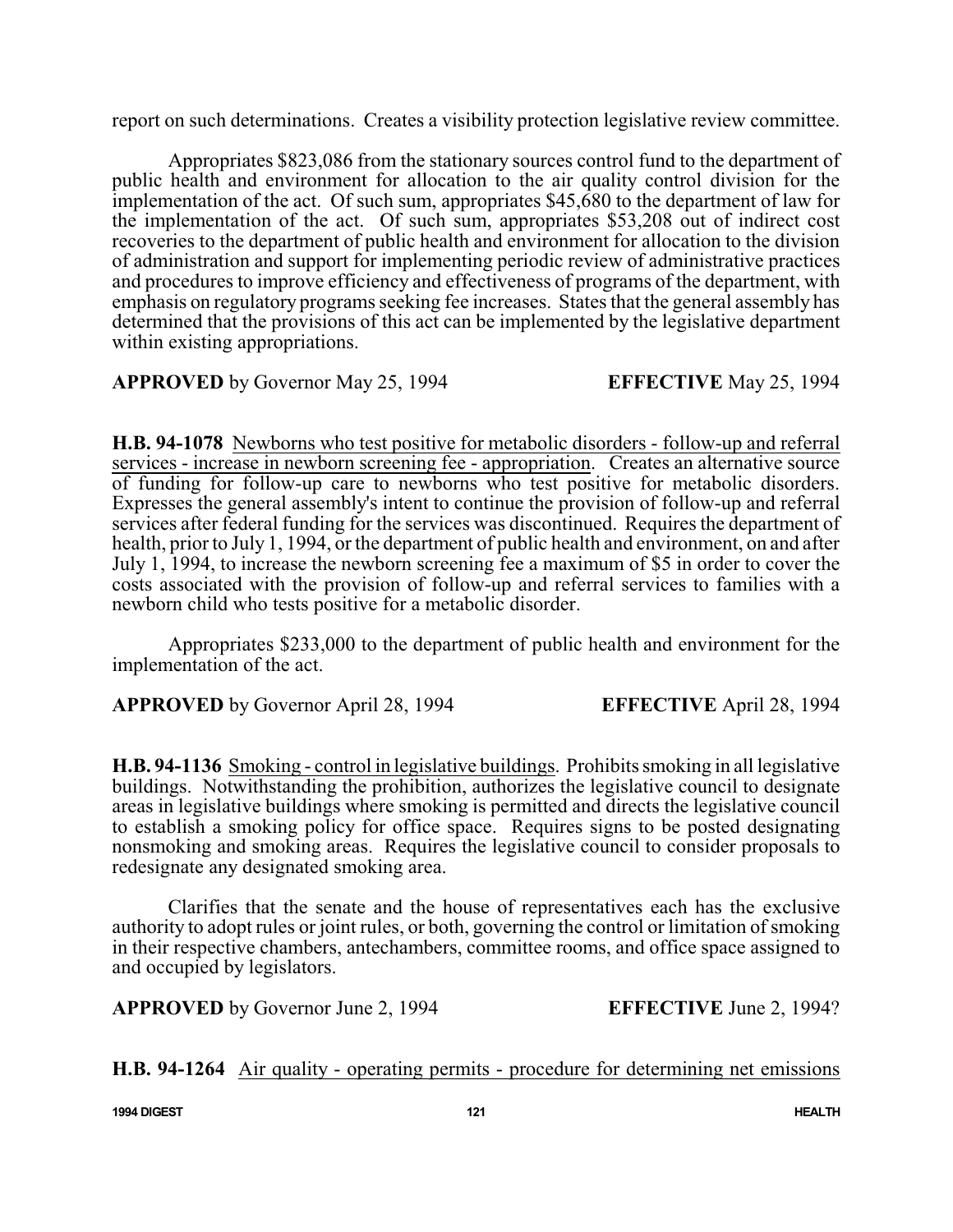increase - permitting requirement for prevention of significant deterioration program nonattainment area new source review - authorization of synthetic minor sources - public reporting of alleged violations of air pollution laws. Requires the air quality control commission to establish a process consistent with federal requirements for determining whether a net significant emissions increase occurs at a source of air pollution for purposes of applying the permitting requirements of the prevention of significant deterioration program or the nonattainment area new source review program.

In the "Colorado Air Pollution Prevention and Control Act", broadens the definition of "synthetic minor source" of air pollution. Specifies that the air quality control commission shall authorize synthetic minor sources of air pollution by the issuance of construction permits or other regulations and that such provisions shall be implemented expeditiously to assure that sources are able to qualify as synthetic minor sources in a timely manner to avoid the costs of the operating permit program.

Establishes a procedure for members of the public to report any suspected violation of the air pollution laws to the air pollution control division. Authorizes the division to investigate such an alleged violation and directs the division to report the result of any such investigation to the person alleging the violation. Allows any such person who is dissatisfied with the division's response to petition the commission for a review, including an informal hearing.

**APPROVED** by Governor May 25, 1994 **EFFECTIVE** May 25, 1994

**H.B. 94-1299** Hazardous waste - voluntary cleanup and redevelopment for real property appropriation. Enacts the "Voluntary Cleanup and Redevelopment Act". Permits property owners to submit applications for approval of voluntary cleanup plans or petitions for approval of no action determinations to the department of public health and environment. Specifies standards under which the department of public health and environment shall review such applications and petitions. Provides time limits for conducting such reviews and requirements for approval.

Provides that the program shall not apply to real property listed or proposed for listing on the national priorities list of "superfund" sites established under the federal "Comprehensive Environmental Response, Compensation, and Liability Act of 1980"; property subject to an order or agreement with the water quality control division; a facility which has a permit or interim status for the treatment, storage, or disposal of hazardous waste; or properties subject to corrective action under orders or agreements pursuant to Colorado statutes on hazardous substances or underground storage tanks or the federal "Resource Conservation and Recovery Act of 1976".

Prohibits any person, financial institution, or other entity financing a commercial real estate transaction from requiring a purchaser to participate in the voluntary program created by this act and provides that no regulatory agency of Colorado state government may require evidence of participation in the program to be a component of standard real estate loan documentation.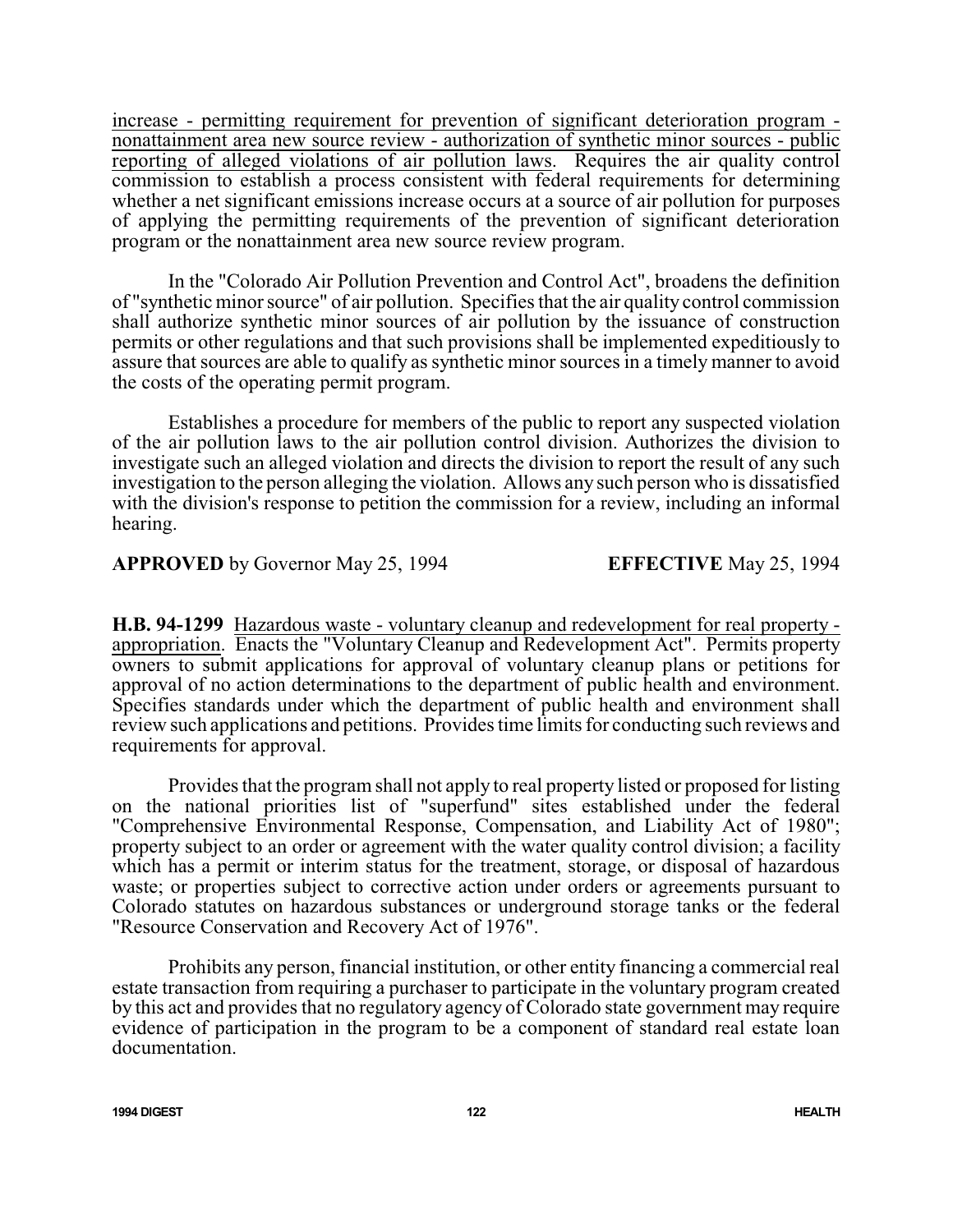Provides for funding the programby assessing filing fees to cover the costs of reviews of applications for voluntary cleanup plans and petitions for no action determination. Such a filing fee shall not exceed \$2000.

Specifies that voluntary cleanup plans and no action determinations are not enforceable against property owners, but permits the department of public health and environment to enforce other environmental laws against property owners if violations of those laws have occurred. Requires the department to reduce or eliminate the penalties assessed for violations based on voluntary disclosures in applications for voluntary cleanup plans and petitions for no action determination.

Repeals the provisions of this act July 1, 1999.

Appropriates \$72,723 and 1.2 FTE from the hazardous substance response fund to the department of health for the implementation of this act.

**APPROVED** by Governor June 2, 1994 **EFFECTIVE** July 1, 1994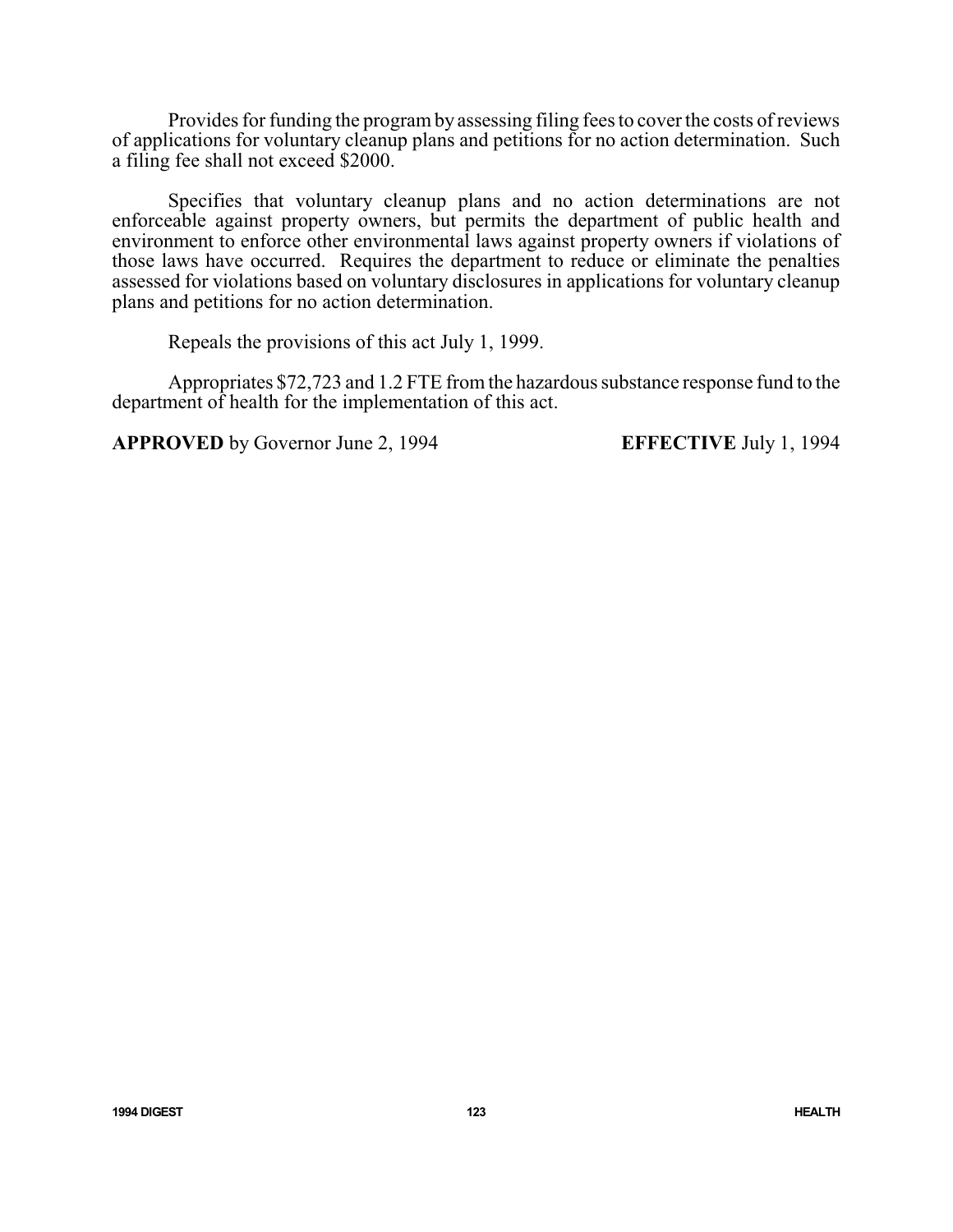### **INSTITUTIONS**

**S.B. 94-071** Display of flags - state courtrooms, classrooms, and committee rooms of the general assembly - donations of flags. Mandates the display of the United States flag in state courtrooms, and mandates the display of both the United States and State of Colorado flags in committee hearing rooms of the general assembly. On and after September 1, 1996, mandates the display of the United States flag in academic classrooms of state schools. Establishes requisite measurements of such flags. Prohibits any challenge to a court's authority or jurisdiction on the basis of an alleged failure to display the United States flag. Authorizes the chief administrative officers of school and court facilities to accept donations of flags for display in academic classrooms and courtrooms.

**APPROVED** by Governor May 4, 1994 **EFFECTIVE** July 1, 1994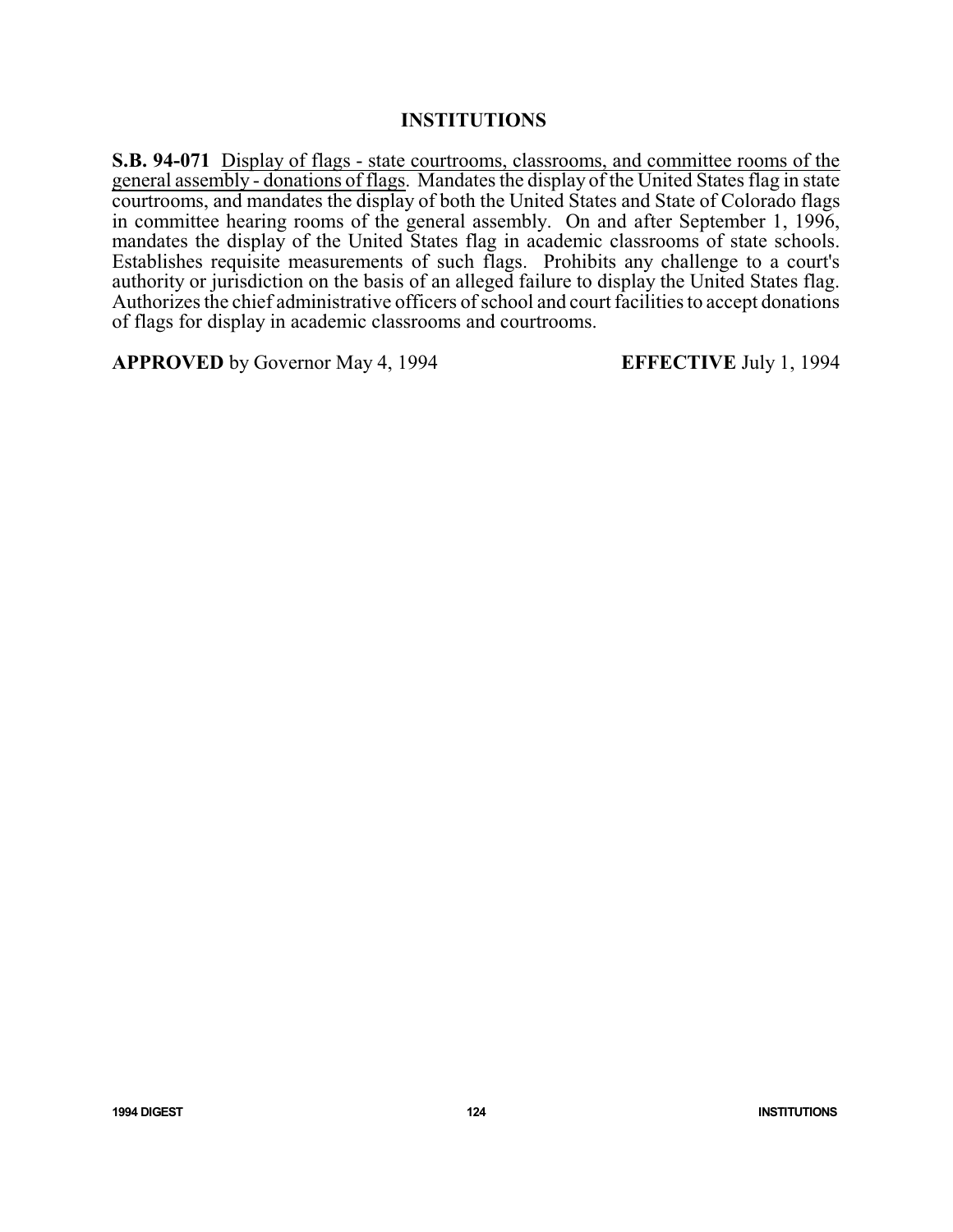### **INSURANCE**

**S.B. 94-058** Genetic testing - limitations on the disclosure of information. Recognizes the information derived from genetic testing as confidential and privileged. Prohibits the release, without written consent of the tested person, of genetic testing information that identifies the tested person for any purpose other than diagnosis, treatment, therapy, or criminal investigation. Prohibits any entity that receives genetic information from seeking or using it for nontherapeutic purposes or for underwriting purposes related to the provision of health, group disability, or long-termcare insurance. Allows research facilities to use genetic testing information so long as the identity of the tested person is not disclosed to any third party; except that the identity may be disclosed to the tested person's physician with written permission. Excepts from the genetic testing limitations the use of genetic testing information to determine parentage, to determine the cause of damage in a medical malpractice suit, or to identify offenders involved in sexual assaults. Specifies that the genetic testing limitations do not limit the department of health care policy's authority in investigating certain diseases and conditions. Allows the use of genetic testing information in providing life insurance or individual disability insurance. Defines any violation of the act as an "unfair practice", subject to the penalties pertaining to such practices. Specifies the remedies that an individual may recover for an entity's violation of the act.

**APPROVED** by Governor June 2, 1994 **EFFECTIVE** June 2, 1994

**S.B. 94-078** Life and health insurance protection - coverage -annuity contracts. Requires that the "Life and Health Insurance Protection Association Act" cover any annuity contract that was issued or assumed by an insurer which was ordered into liquidation between July 1, 1991, and August 31, 1991.

**APPROVED** by Governor April 13, 1994 **EFFECTIVE** April 13, 1994

**S.B. 94-098** Prescription drug benefits - choice of pharmacist by insured under certain plans - prohibition on requiring specific vendor for prescription drugs. Prohibits sickness and accident insurers, nonprofit hospital, medical-surgical, and health service corporations, and health maintenance organizations which offer coverage for prescription drugs from imposing penalties or differentiated copayments upon an insured for buying prescription drugs from a source of the insured's choosing. Specifies that an insurer may still make reasonable professional and administrative requirements of a prescription drug vendor and may adopt a maximum drug reimbursement cost schedule or a uniform drug cost discount formulary. Specifically exempts current or retired employees of the state who are receiving prescription drug benefits pursuant to certain statutes and health maintenance organizations which provide prescription drug benefits pursuant to an in-house pharmacy from coverage by the statute.

Applies to individual sickness and accident insurance policies and health care service or indemnity contracts issued on or after January 1, 1995, and to group accident and sickness policies and group health care service or indemnity contracts issued, renewed, reinstated, or rate-adjusted on or after January 1, 1995.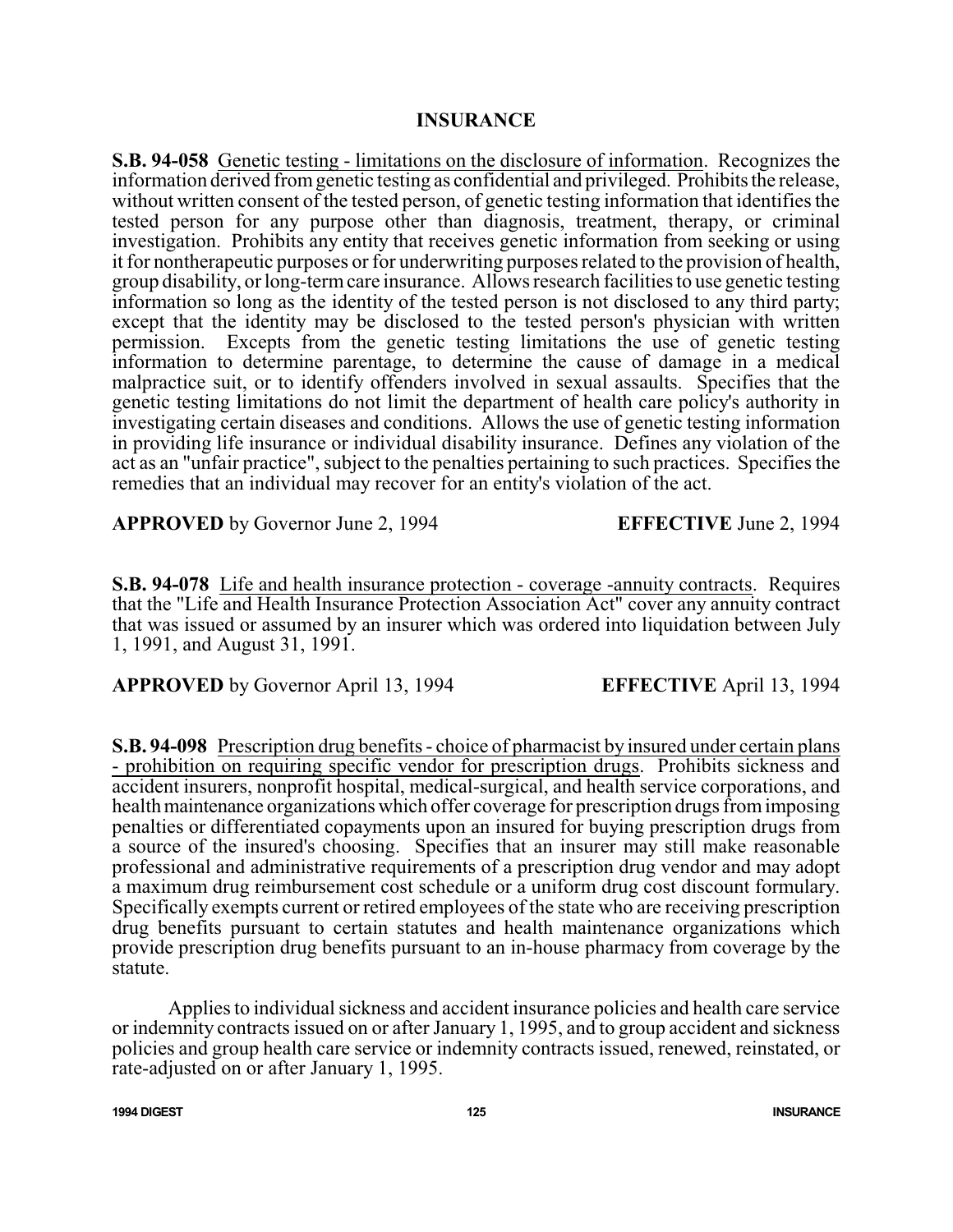### **VETOED** by Governor April 15, 1994

**H.B. 94-1071** Fraudulent claims - reporting - qualified immunity. Allows any person, not limited to an insurer, to notify authorities in the event of any suspected arson or fraudulent insurance claim. Immunizes persons from liability for doing so, subject to a requirement of good faith. Allows an insurer to cancel an automobile policy based on an insured's knowingly and willfully making a false material statement in connection with a claim.

**APPROVED** by Governor March 29, 1994 **EFFECTIVE** July 1, 1994

**H.B. 94-1094** Health insurance - catastrophic coverage - requirements - payment of premiums. Establishes the "Colorado Catastrophic Health Insurance Coverage Act", which states that an employer which does not offer health insurance may offer catastrophic health insurance coverage to its employees. Requires that such coverage be in the employee's name, have a minimum deductible of \$2,500, and include dependent coverage provisions, a clearly written contract of coverage, and a portability provision. Requires further that the coverage shall be priced pursuant to a modified form of community rating and that the contract shall cover any electing employee who was covered continuously for at least one year under another policy, if such employee would otherwise be eligible except for underwriting considerations relating to health.

States that any employee who elects such insurance shall pay the full cost of the coverage, but that his or her employer may elect to pay all or a portion of the cost of such insurance. States that the cost of such insurance shall be paid through pre-tax payroll deductions and that an employee sign a written election form prior to the date the employer withholds the first contribution. Requires employers to remit the collected payments to the insurer and to report to the department of revenue the amount withheld, pursuant to rules promulgated by that department.

Provides that amounts withheld from an employee's wages for the purpose of paying catastrophic health insurance premiums are not included in such employee's taxable income for state tax purposes.

**APPROVED** by Governor April 20, 1994 **EFFECTIVE** January 1, 1995

**H.B. 94-1162** "No-fault" motor vehicle insurance - exclusion of named party - refusal to write, cancellation, or failure to renew. Changes the language that prohibits an insurer from refusing to write or renew a policy solely because of an accident or accidents which were not the fault of the named insured or a household member to a prohibition, which is extended to include applicants for insurance and permissive users, on using such accident or accidents as a factor whether used in conjunction with other factors or alone. Prohibits the use of the driving record of one or more but fewer than all of the residents of a household as a basis for refusal to write a policy.

Mandates that an insurer offer to exclude any member of a household from a

**1994 DIGEST 126 INSURANCE**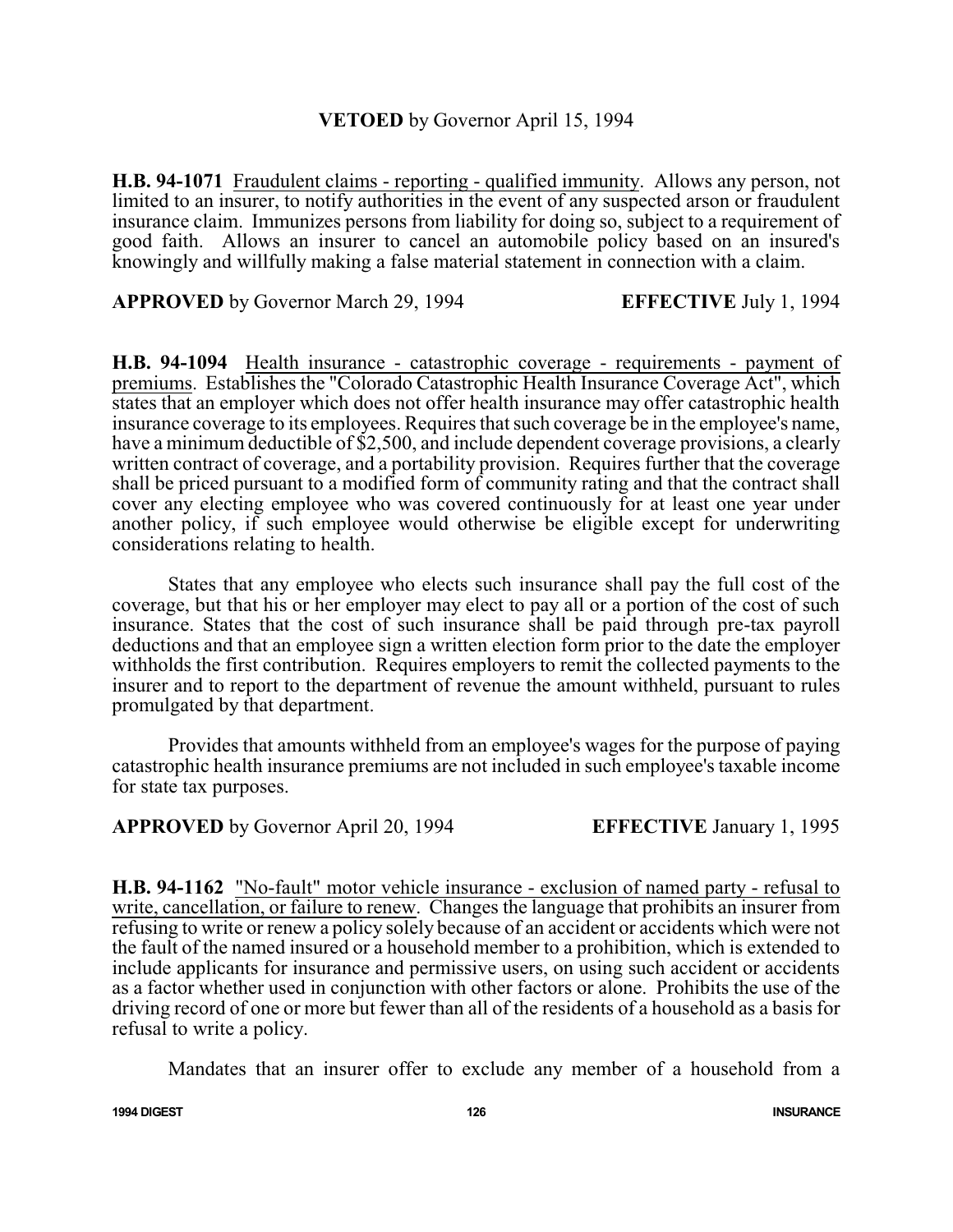complying policy by name if the claim experience or driving record of that person would normally justify a refusal to write a policy in such person's name. Specifies that when a policy which specifically excludes a named person is renewed that the renewal notice for such policy name the person to be excluded.

Changes the requirement that complying policies be approved by the commissioner to a requirement that complying policies be filed with the commissioner before implementation by an insurer.

Applies to complying no-fault insurance policies written or renewed on or after July 1, 1994.

**APPROVED** by Governor April 28, 1994 **EFFECTIVE** July 1, 1994

**H.B. 94-1169** Captive insurance companies - certificates of authority - application and license fees - investments - premium tax provisions - penalties. Simplifies the classification of captive insurance companies by dividing them into "pure" captives, insuring only their parent companies and affiliates, and "group" captives, insuring an association of entities with similar or related risks that collectively own the company. Allows captives to issue employee benefits coverages.

Requires a captive insurance companyissuing employee benefits coverages to provide the minimum mandated coverages generally applicable to insurance companies. Removes the requirement that an association captive insurance company or industrial insured captive insurance company applying for authority demonstrate that coverage of all risks of its members would develop at least \$1,000,000 of gross annual premiums.

Prohibits a captive insurance company from adopting the name of any existing company, regardless of its business, or from adopting any name which may be misleading to the public regardless of any intent to mislead.

Permits the commissioner and the attorney general to refuse to accept an applicant's organizational documents filed for purposes of obtaining a certificate of authority. Requires filing of amendments to such documents with the commissioner and the secretary of state. Replaces existing requirements for a deposit or letter of credit and financial examination with the requirement for filing of a detailed plan of operation and a feasibility study, subject to the commissioner's approval. Imposes an application and an annual license fee of \$500. Limits exposure to loss on any one risk or hazard to 10% or less of capital or surplus unless the risk is reinsured or other safeguards are provided.

Simplifies provisions governing organization and control of operations. Removes current authority of the commissioner of insurance to waive prohibitions on service as a director of a person convicted of a felony.

Provides for automatic renewal of certificates of authority upon payment of all fees and filing of all required reports. Shortens the period within which the division of insurance

**1994 DIGEST 127 INSURANCE**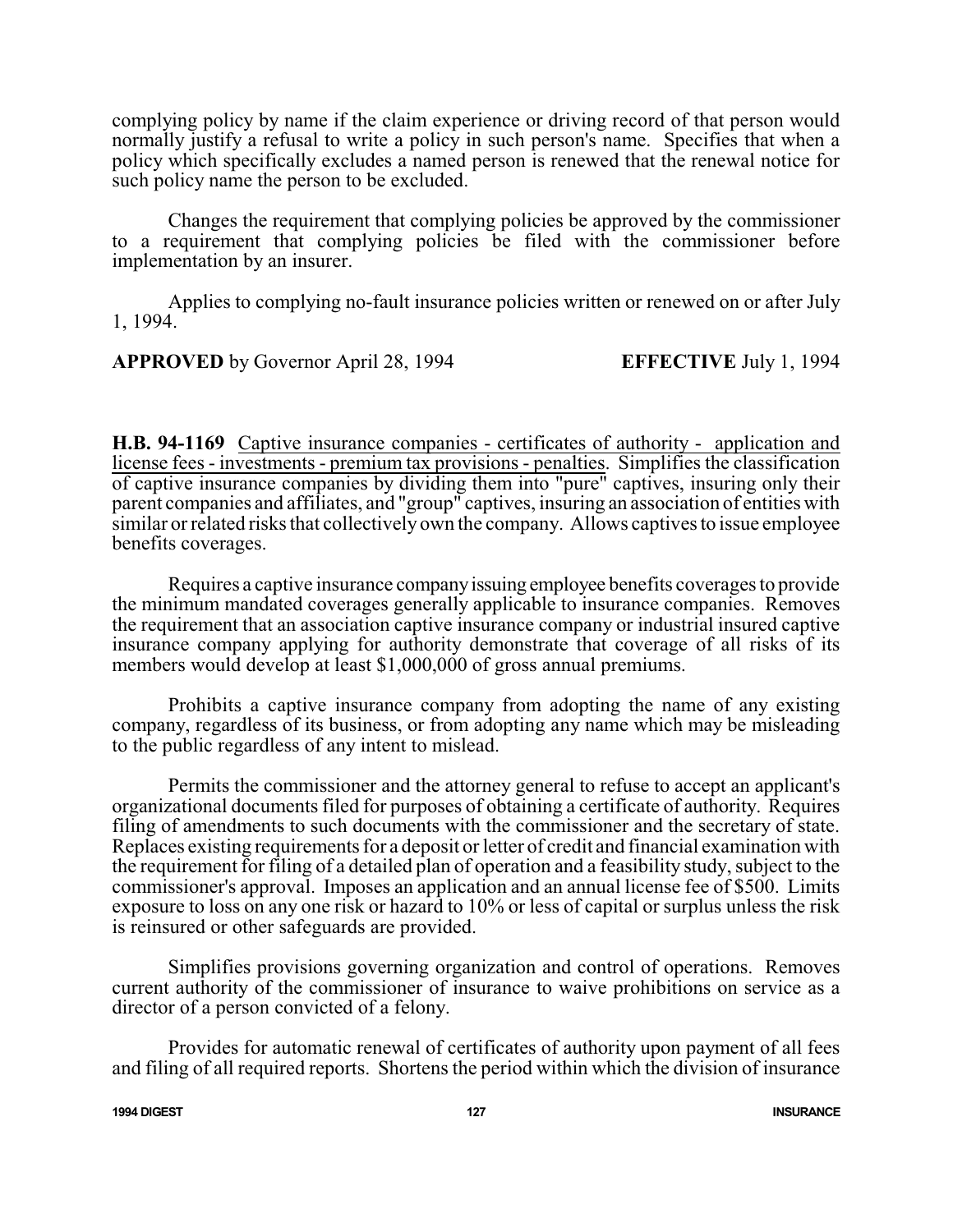must act on applications for certificates from 60 to 30 business days after receipt of a complete filing.

Allows filing of annual reports at the end of each fiscal year rather than as of March 1 each year. Delegates to the insurance commissioner the authority to prescribe the form and contents of annual reports.

Expands the commissioner's authorityto revoke or suspend certificates, allowing such action in cases where an insurer departs from its approved plan of operation, fails to pay taxes, penalties, or fees, or violates any other statutory or regulatory provision. Deletes obsolete language regarding hearing procedures. Allows the commissioner to appoint a supervisor for the company or commence a delinquency action or a liquidation or rehabilitation action where appropriate. Provides for appeal of the commissioner's decisions to the Colorado court of appeals.

Replaces the current three-tiered system of capital and surplus requirements with a uniform requirement of at least \$500,000 total capital. Authorizes the insurance commissioner to increase the requirement for a particular company upon a written finding that such increase is necessary. Repeals the current 20% limit on expenses incurred in the sale of new capital stock.

Simplifies provisions for examinations and investigations of captive insurers and of applicants for operating authority.

Simplifies provisions governing investments of captive insurers. Allows group captive insurers to make investments that would be permissible for other types of insurers. Allows a pure captive insurer to make any investments that are consistent with the company's plan of operation and do not threaten the company's solvency. Eliminates the requirement of a fidelity bond where sufficient other safeguards are demonstrated.

Simplifies provisions relating to reinsurance, allowing a captive insurance company to cede risks in the manner provided for other insurers and take credit for reserves on risks thus ceded. Authorizes the commissioner to give advance written approval for cession of risks to a reinsurer that does not meet the generally applicable standards.

Eliminates current requirements for filing of rating data and approval of claims-made policy forms. Authorizes the commissioner to require a pure captive insurance company to file rating or funding data if it provides or plans to provide employee benefits.

With regard to guaranty fund coverage, which is not required of captive insurance companies, provides that policy forms or other evidence of coverage must disclose that guaranty fund coverage is not available.

Amends premium tax provisions to allow credit for premiums returned to policyholders and to simplify the calculation of premium taxes. Allows the commissioner to require quarterly payments of premium taxes.

Authorizes new penalties for failure to make reports or pay taxes, including interest

**1994 DIGEST 128 INSURANCE**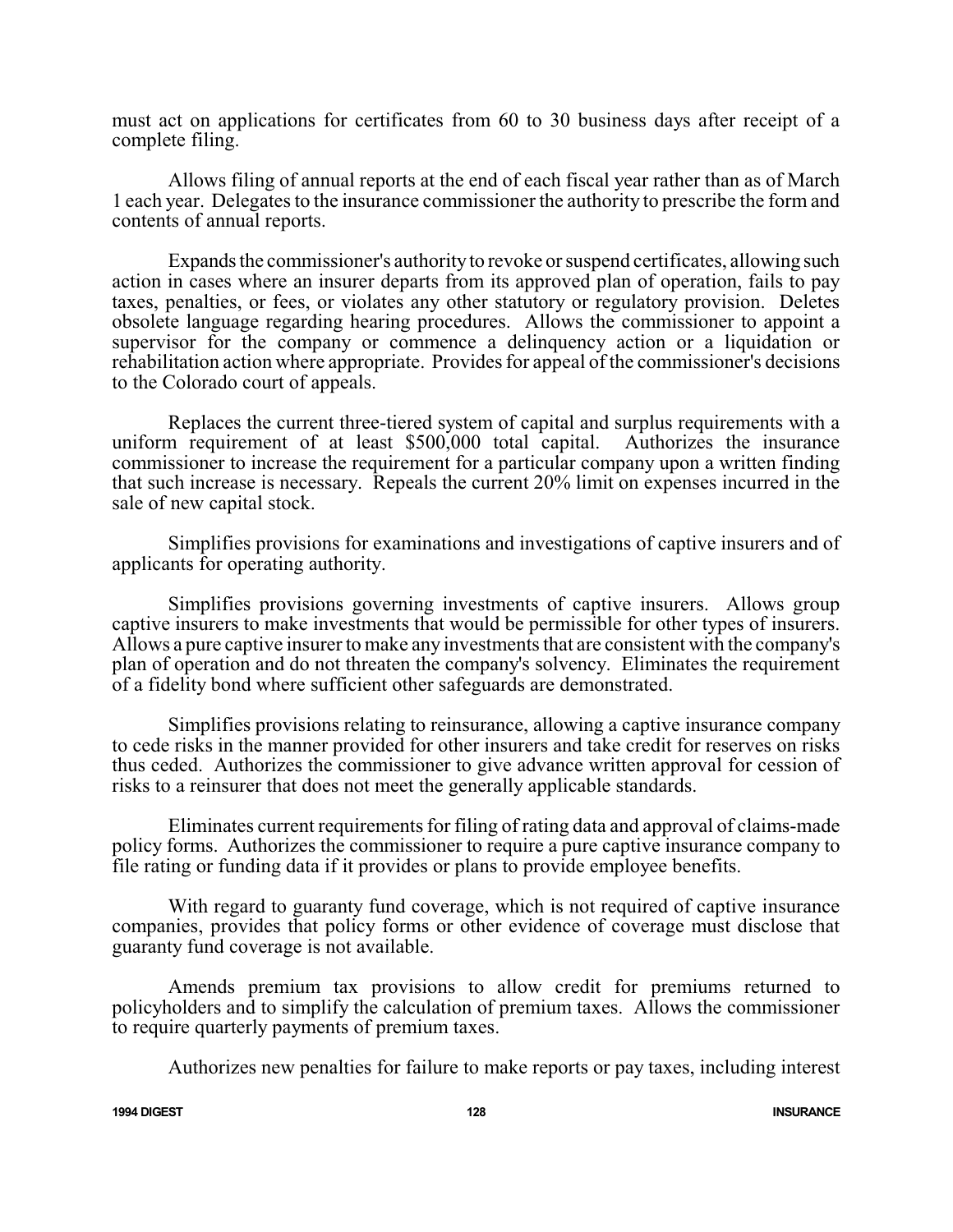on unpaid amounts, subject to hearings and judicial review.

# **APPROVED** by Governor April 6, 1994 **EFFECTIVE** April 6, 1994

**H.B. 94-1185** State employees and officials group insurance - essential provider coverage. Effective January 1, 1995, requires the state personnel director to include in the state employees' and officials' group health benefit plan coverage for all health care services of essential providers located in the state of Colorado. Defines the term "essential provider" to mean any health care facility which has a teaching and research mission and a community service mission, and anyassociated or affiliated institutions or health care facilities. Requires that the rates for such services may not exceed the highest rates currently in effect for state employees and officials at other Colorado health care facilities. Exempts health benefit plans offered through health maintenance organizations from the requirement.

**APPROVED** by Governor April 7, 1994 **EFFECTIVE** April 7, 1994

**H.B. 94-1209** "No-fault" motor vehicle insurance - rehabilitation limitations. Limits the required no-fault coverage for rehabilitation expenses in a complying policy to expenses incurred up to \$50,000 within 10 years after the accident. Declares that the original intention of the "Colorado Auto Accident Reparations Act" for no-fault coverage was to incorporate limitations on both the dollar amount and period of time for rehabilitation benefits.

Applies to all complying policies issued under the provisions of the "Colorado Auto Accident Reparations Act", on and after July 1, 1994.

**APPROVED** by Governor May 4, 1994 **EFFECTIVE** July 1, 1994

**H.B. 94-1210** Health care coverage reform - guaranteed issue of basic and standard health benefit plans - reinsurance program - automatic termination of requirement - premium rate restrictions - limitation on use of preexisting condition clauses - coverage conversion and continuation provisions - fair marketing standards - regulation of excess loss coverage for self-insured plans - appropriation. Beginning January 1, 1995, requires small employer health insurance carriers, as a condition of transacting business in this state, to offer small employers the choice of a basic health benefit plan or a standard health benefit plan (guaranteed issue). Makes certain exceptions to such requirement, including situations involving the financial solvency of the insurer. Specifies that a small employer is eligible if it employed 2 or more eligible employees and no more than 50 employees on at least 50% of its working days during the preceding calendar quarter and that after January 1, 1996, such eligibility will extend to businesses with at least one employee and no more than 50 employees. Requires the insurance commissioner to promulgate rules, effective January 1, 1995, to implement the guaranteed issue of basic and standard health benefit plans. Requires the health benefit plan advisory committee to submit its recommendations for the components of the basic and standard health benefit plans and the Colorado cost containment and guaranteed access commission to submit its comments thereon to the insurance commissioner by July 1, 1994. Requires the commissioner to review and approve such plans

**1994 DIGEST 129 INSURANCE**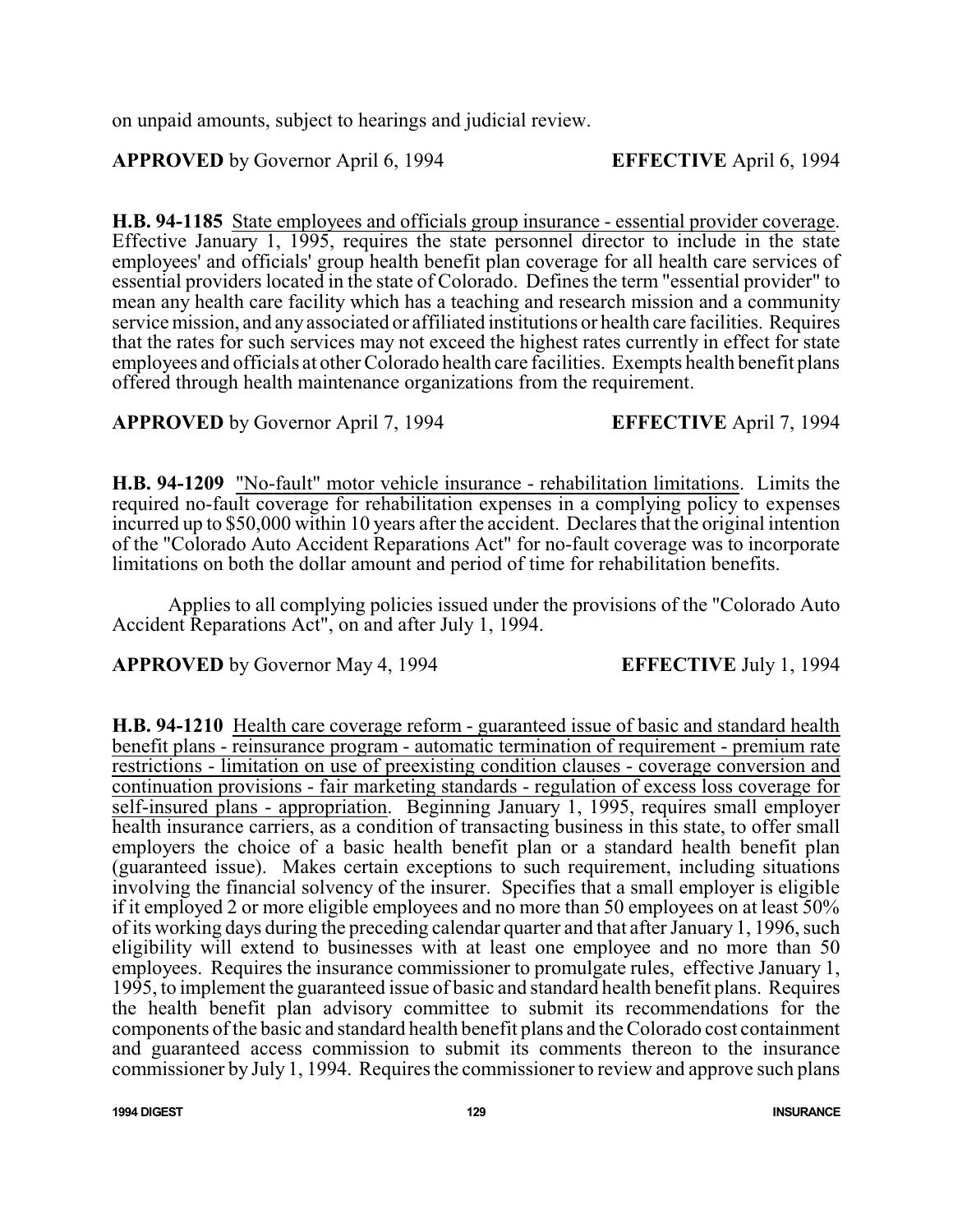by August 15, 1994. Authorizes the health benefit plan advisory committee to submit recommendations to the commissioner for changes in such plans annually beginning July 1, 1995. Requires the commissioner to act on such annual recommendations within 60 days after submittal.

Provides that the small employer health care coverage availability (reinsurance) program and the "Colorado Health Care Coverage Act" apply to any health benefit plan that provides coverage to the employees of an employer in this state with certain exceptions. Specifies that such program does not apply to certain multiple employer health trusts or multiple employer welfare arrangements. Extends the automatic repeal dates for the small employer health care coverage availability program and the health benefit plan advisory committee from July 1, 1996, to July 1, 2001. Requires each small employer carrier to notify the commissioner by August 1, 1994, whether such carrier intends to operate as a risk assuming carrier or a reinsuring carrier under the program. Requires that after approval of the plan of operation of such program by the commissioner, the program shall be operational no later than September 30, 1994. Specifies that small employer carriers will not be required to offer guaranteed issue of the basic and standard health benefit plan until the small employer health care coverage availability program is operational. Requires the board of directors of the program to establish premium rates for reinsurance under the program in a fair and equitable manner designed to spread the excess cost of high risk cases as broadly as possible. Changes the number of directors from 8 to 9 and makes the commissioner an ex officio nonvoting director of the program.

Sets requirements for premium rates for health benefit plans issued to small employers. Requires rates to be based on a single, same index rate applicable to all small employers, adjusted for case characteristics and coverage, subject to a rate adjustment factor to be utilized during a phase-in period until January 1, 1997, if risk adjustment rules are developed by the commissioner in consultation with the department of health care policy and financing. If such risk adjustment rules are not developed, the rate adjustment factor for the 1997 calendar year shall continue to be utilized for determining premium rates for small employer policies.

Requires the commissioner, in cooperation with the executive director of the department of health care policy and financing, to report annually to the executive committee of the legislative council of the general assembly on the implementation of the guaranteed issue provisions of this act. Specifies the matters to be contained in such reports. Requires the legislative council during the 2001 regular session of the general assembly to conduct a review of the guaranteed issue provisions of this law and to recommend any legislation deemed necessary based on the annual reports required under this law and any other available information. Specifies that the guaranteed issue provisions of this law shall terminate July 1, 2001, unless the general assembly acts by bill to extend such requirements beyond July 1, 2001.

Amends Colorado provisions related to the conversion and continuation of health care coverage policies to extend the period of time for which such continuation is available and expands such provisions to cover situations in which an employee dies or has a change of marital status, in which case the surviving dependents or spouse may elect to continue coverage. Requires small employer carriers to offer individuals the choice of a basic or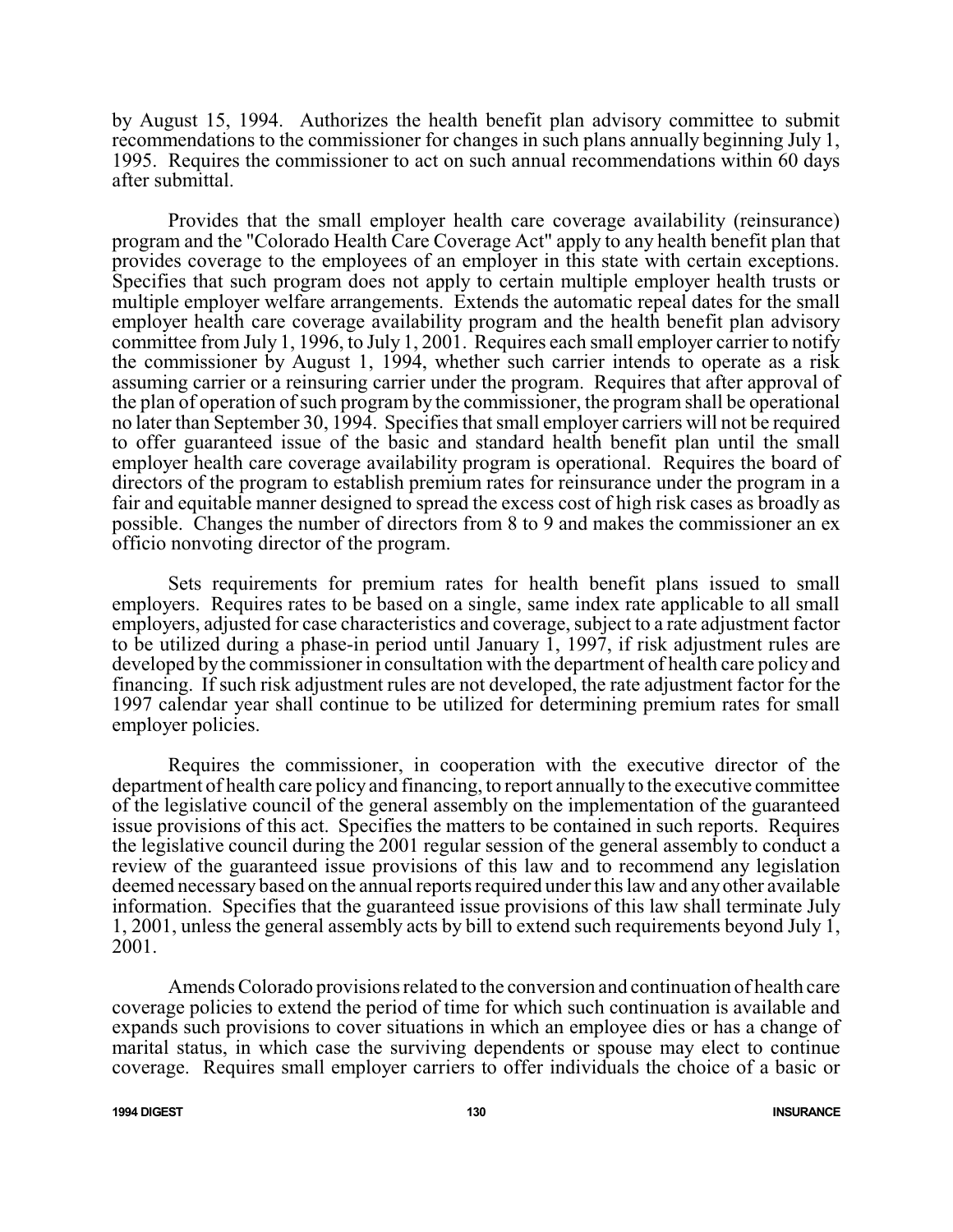standard health benefit plan upon termination of a group policy by the carrier or employer for reasons other than replacement with another group policy or fraud and abuse in procuring and utilizing coverage. Deletes obsolete provisions of these laws.

Enacts fair marketing standards for small employer carriers and specifies that violation of such standards, as well as any requirements for the guaranteed issue of basic and standard health benefit plans, is an unfair method of competition and unfair or deceptive act or practice under the insurance laws.

Limits the applicability of preexisting condition limitations in comprehensive individual and employer-group major medical coverage offered by entities subject to regulation by the commissioner of insurance.

Enacts requirements for excess loss insurance used in conjunction with self-insured employer benefit plans under the federal "Employee Retirement Income Security Act".

Makes provisions of the "Colorado Catastrophic Health Insurance Coverage Act" consistent with the provisions of this act.

Appropriates \$40,795 and 0.8 FTE from the division of insurance cash fund to the division of insurance for the implementation of this act.

**APPROVED** by Governor June 2, 1994 **EFFECTIVE** July 1, 1994

**H.B. 94-1266** Workers' compensation - assessment of premium surcharges - effect of impermissibly high deductibles. Directs the commissioner of insurance to adopt regulations on or before January 1, 1995, to ensure that payments to the subsequent injury fund and the major medical insurance fund from insurance premium surcharges be calculated so as to correct for the effect of any deductible which exceed the legal maximum imposed by statute.

**APPROVED** by Governor May 22, 1994 **EFFECTIVE** May 22, 1994

**H.B. 94-1275** Nonprofit hospital, medical-surgical, and health service corporations requirements - conversion to a mutual insurance company. Requires nonprofit hospital, medical-surgical, and health service corporations to file information using the convention blank form of the national association of insurance commissioners. Increases minimum surplus requirements for such entities from \$50,000 to \$100,000 and maximum guarantee fund deposit requirements from \$150,000 to \$1,500,000. Authorizes the commissioner of insurance by rule to establish standards consistent with the risk-based capital models developed or adopted by the national association of insurance commissioners that would require a corporation to maintain a greater minimum level of surplus. Repeals the statutory provision for the licensing of enrollment representatives of such corporations. Makes examination requirements consistent with those for insurers. Changes the frequency of examinations of corporations from every 3 years to periodic examinations.

Authorizes nonprofit hospital, medical-surgical, and health service corporations to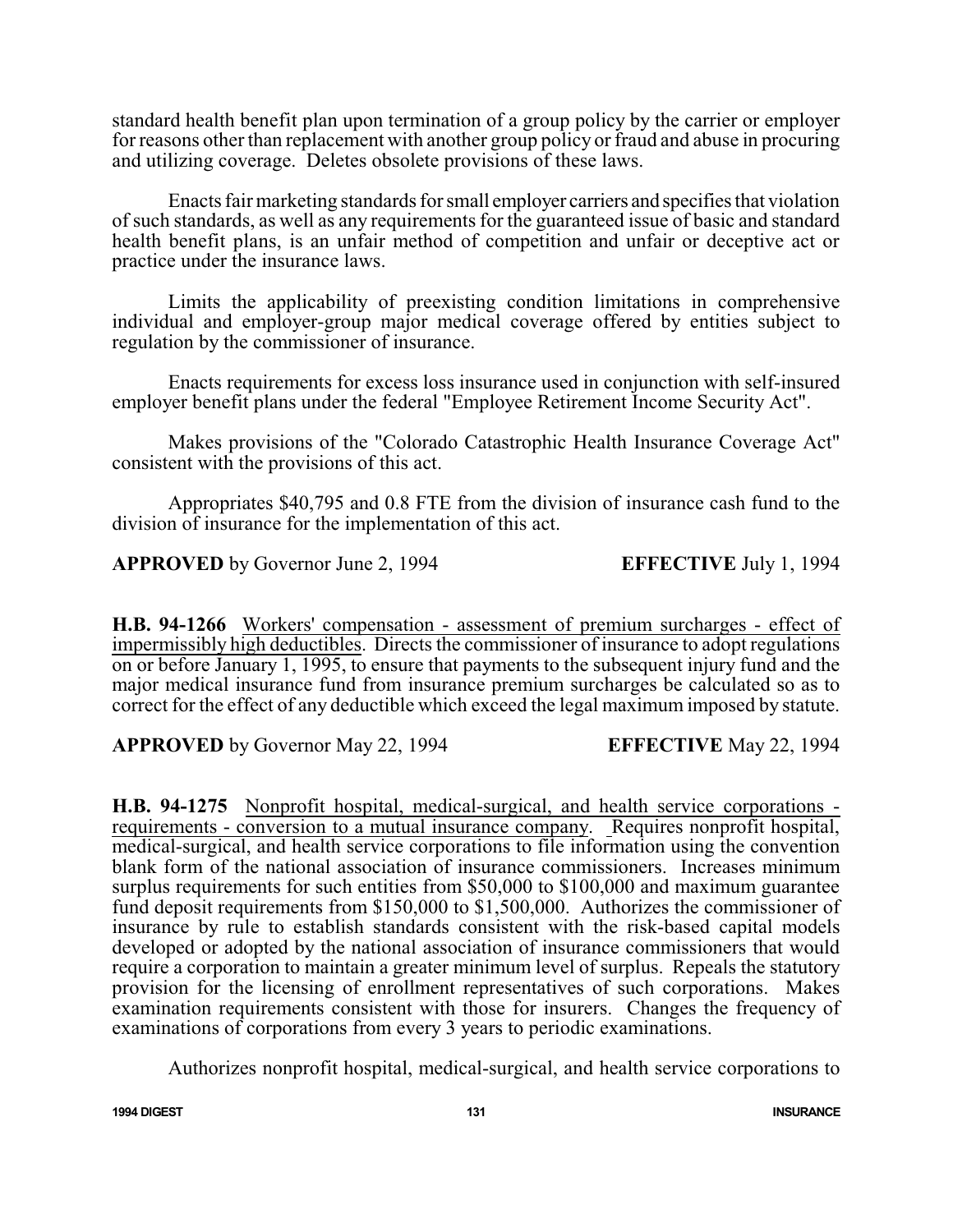convert to mutual insurance companies. Requires such entities to file a plan with the insurance commissioner for approval prior to making such conversion. Sets standards for approval of such plans by the insurance commissioner. Requires the corporation to publish notice of the proposed plan of conversion. Specifies that after conversion to a mutual insurance company, a nonprofit hospital, medical-surgical, and health service corporation shall be subject to all of the laws and rules and regulations applicable to mutual insurance companies.

**APPROVED** by Governor April 7, 1994 **EFFECTIVE** April 7, 1994

**H.B. 94-1347** Licensing - exemption for representatives of fraternal benefit societies. Restores and modifies an exemption from licensing for part-time representatives of fraternal benefit societies that was omitted from the 1993 enactment of the "Colorado Single Insurance" Producer Licensing Act". Makes the exemption only applicable to an agent, representative, or member of such a society who in the preceding calendar year solicited or procured insurance contracts not exceeding \$50,000 or solicited or procured other types of insurance on behalf of not more than 25 individuals and who received no commissions or compensation and does not reasonably expect to be soliciting or procuring insurance on behalf of more than 25 individuals in the current year.

**APPROVED** by Governor April 19, 1994 **EFFECTIVE** April 19, 1994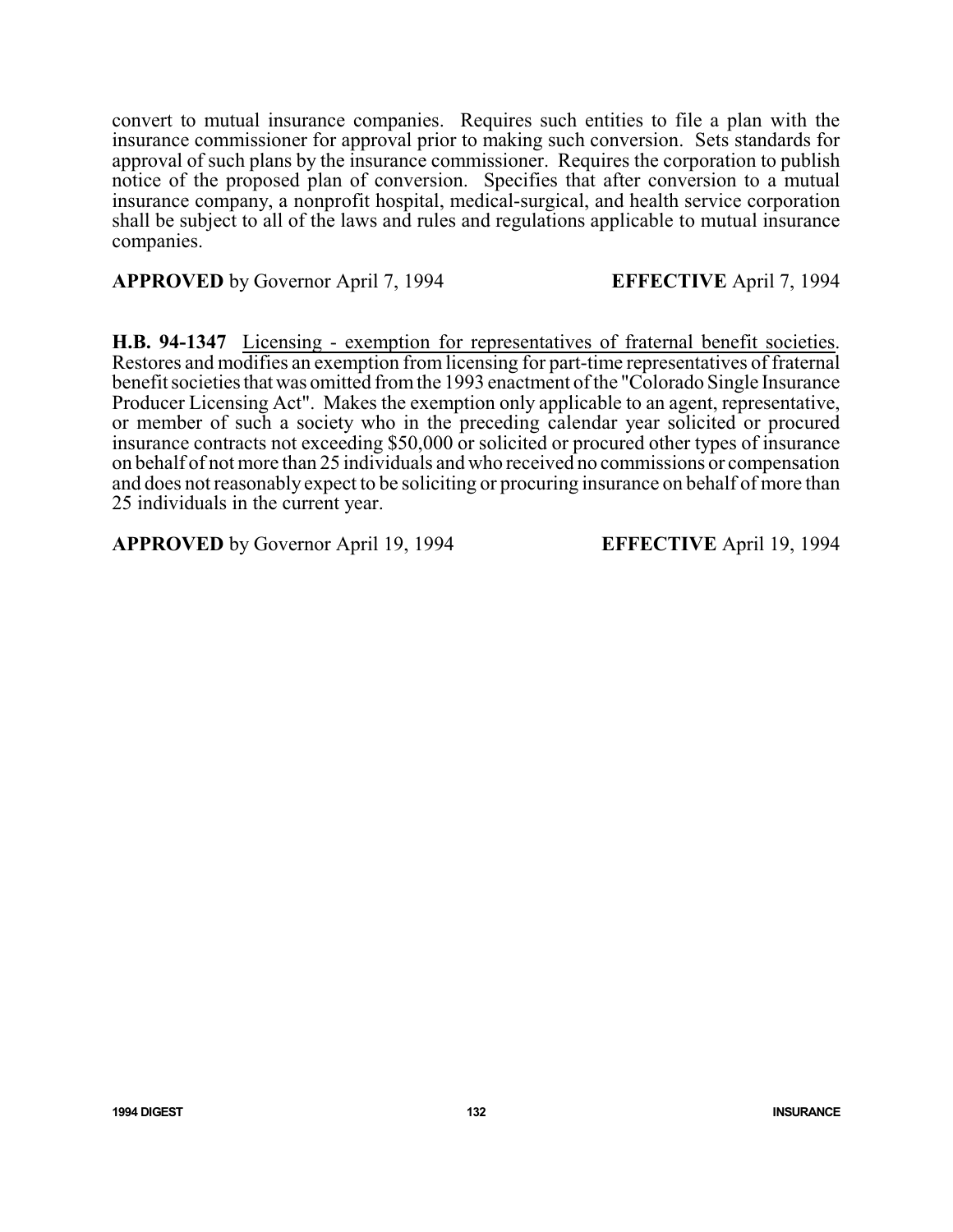## **LABOR AND INDUSTRY**

**S.B. 94-055** Workers' compensation - premiums - experience ratings - effect of motor vehicle accident not caused by employer or employee. Requires the commissioner of insurance to establish by rule, and insurers to apply, standards for determining a loss limitation to be applied in calculating the experience modifications affecting the future workers' compensation premium rates of employers whose employees are injured or killed in motor vehicle accidents not caused, wholly or in part, by the employer or the employee and where use of a motor vehicle is not an integral part of the employer's business. Requires similar standards to be adopted governing when use of a motor vehicle is an integral part of the employer's business, when an accident has not been caused, wholly or in part, by the employer or employee, and how losses are distributed among workers' compensation classifications.

Sets criteria for application of the loss limitation. Requires that any loss in excess of the limitation be distributed among all policyholders as determined by the commissioner of insurance. Allows the commissioner to treat policyholders differently depending on whether the use of a motor vehicle is an integral part of their business.

**APPROVED** by Governor May 25, 1994 **EFFECTIVE** October 1, 1994

**S.B. 94-075** Unemployment compensation - conformance to federal law - agricultural labor aliens - notification to employees by temporary agencies - Colorado general assembly employees - military duty performed by employee - successor employer's transfer of experience credit. Conforms certain state laws regulating unemployment benefits to federal law by making the following changes:

 Extends to January 1, 1995, the exception to the definition of employment for agricultural work done by aliens pursuant to the federal "Immigration and Nationality Act".

Excludes services performed as an employee of a foreign government or as an alien in this country under certain provisions of the federal "Immigration and Nationality Act" from the definition of employment.

Requires a temporary help contracting firm to give written notice to an employee that the employee is required to contact the firm after completing a work assignment. Specifies that an employee of a temporary help contracting firm who does not contact the firm after completing an assignment is deemed to have voluntarily left the place of employment for reasons which do not allow an award of benefits.

Repeals a provision which defined certain employees of the Colorado general assembly as seasonal employees.

Specifies that certain extended unemployment benefit provisions will not apply to weeks of unemployment beginning on and after March 7, 1993, and before January 1, 1995, and that other benefit provisions shall apply during that period.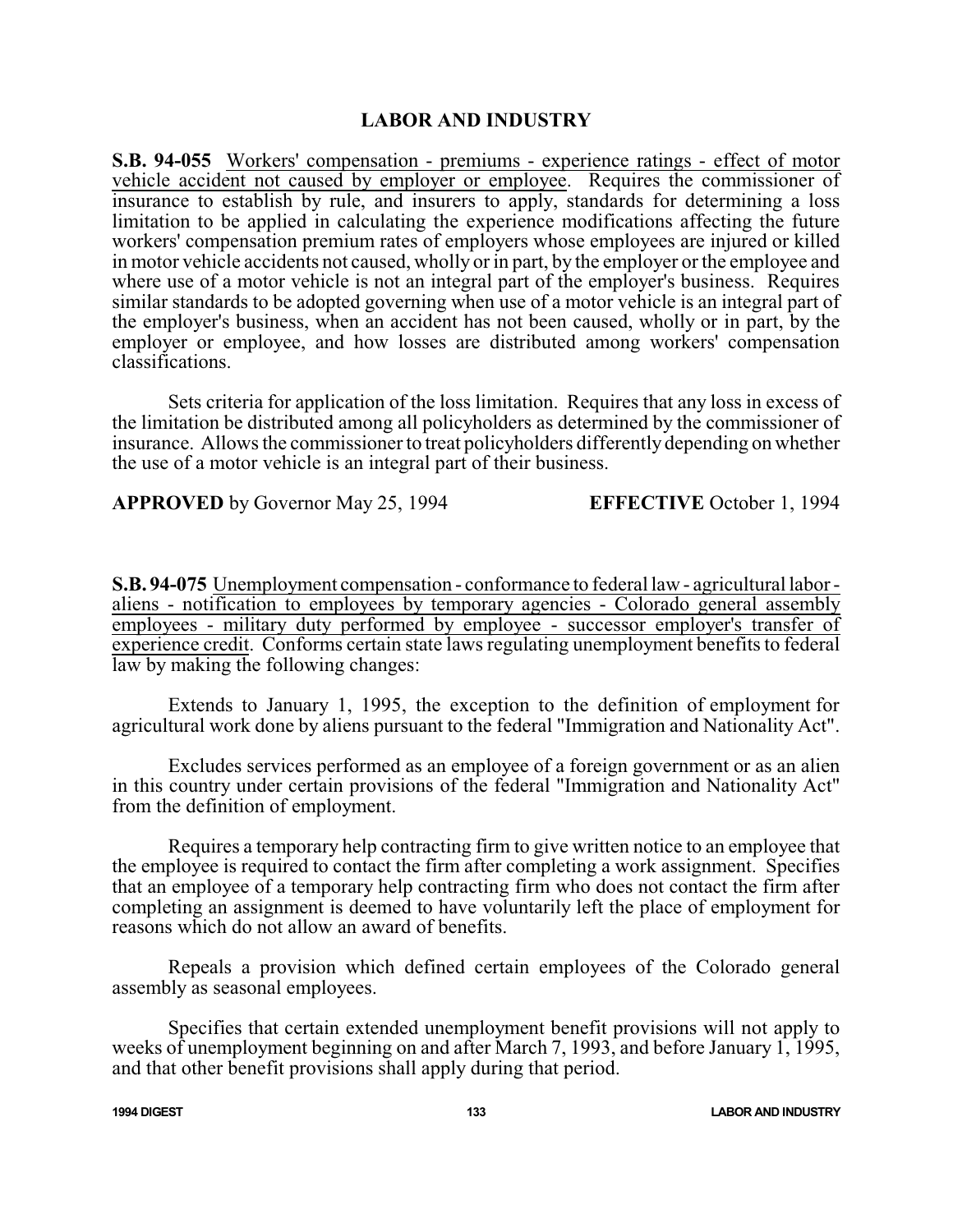Repeals a provision which specified that an employer who ceased doing business because such employer was called to active military duty would not have such employer's record affected for purposes of unemployment tax rates.

Modifies the method by which a successor employer may have a partial transfer of experience from a predecessor by transferring a proportional rather than actual share of such predecessor's tax, benefit, and payroll experience.

**APPROVED** by Governor April 14, 1994 **PORTIONS EFFECTIVE** April 14, 1994 July 1, 1994

**S.B. 94-116** Unemployment compensation - reduction in back pay award - remittance by employers to fund. Removes a provision which exempted an employer from having to remit any moneys to the unemployment compensation fund in circumstances where a back pay award based on a discriminatory or unfair employment practice is reduced due to the employee having received unemployment benefits during the period covered by the back pay award.

**APPROVED** by Governor April 14, 1994 **EFFECTIVE** July 1, 1994

**S.B. 94-190** Workers' compensation - benefits - definition of "wages". Excludes from the definition of wages, for purposes of computing benefits and employers' insurance premiums, any per diem payment not considered wages for federal income tax purposes. Where employees are paid by the mile, provides for calculation of the "average weekly wage" on the basis of the average miles driven per day during the 60-day period preceding the date of injury or, if the employee has been employed for less than 60 days, on the basis of the average miles driven per day during such shorter period.

**APPROVED** by Governor May 22, 1994 **EFFECTIVE** May 22, 1994

**S.B. 94-193** Workers' compensation - dispute resolution procedures. Makes provisions of the "Workers' Compensation Act of Colorado" consistent to reflect that the administrative law judges in the department of administration and the director of the division of workers' compensation have concurrent original jurisdiction to hear and determine and make findings and awards in all workers' compensation cases and specifies that no rule of the director may limit the concurrent jurisdiction of the administrative law judges as specifically provided by law.

Deletes provisions authorizing the director to refer workers' compensation cases to district or county court judges or special administrative law judges other than those employed by the division of administrative hearings.

Makes mediation of disputes in workers' compensation cases a voluntary process, instead of mandatory, for certain disputes. Clarifies the authority of the director with respect to settlement conference procedures and allows the promulgation of rules consistent with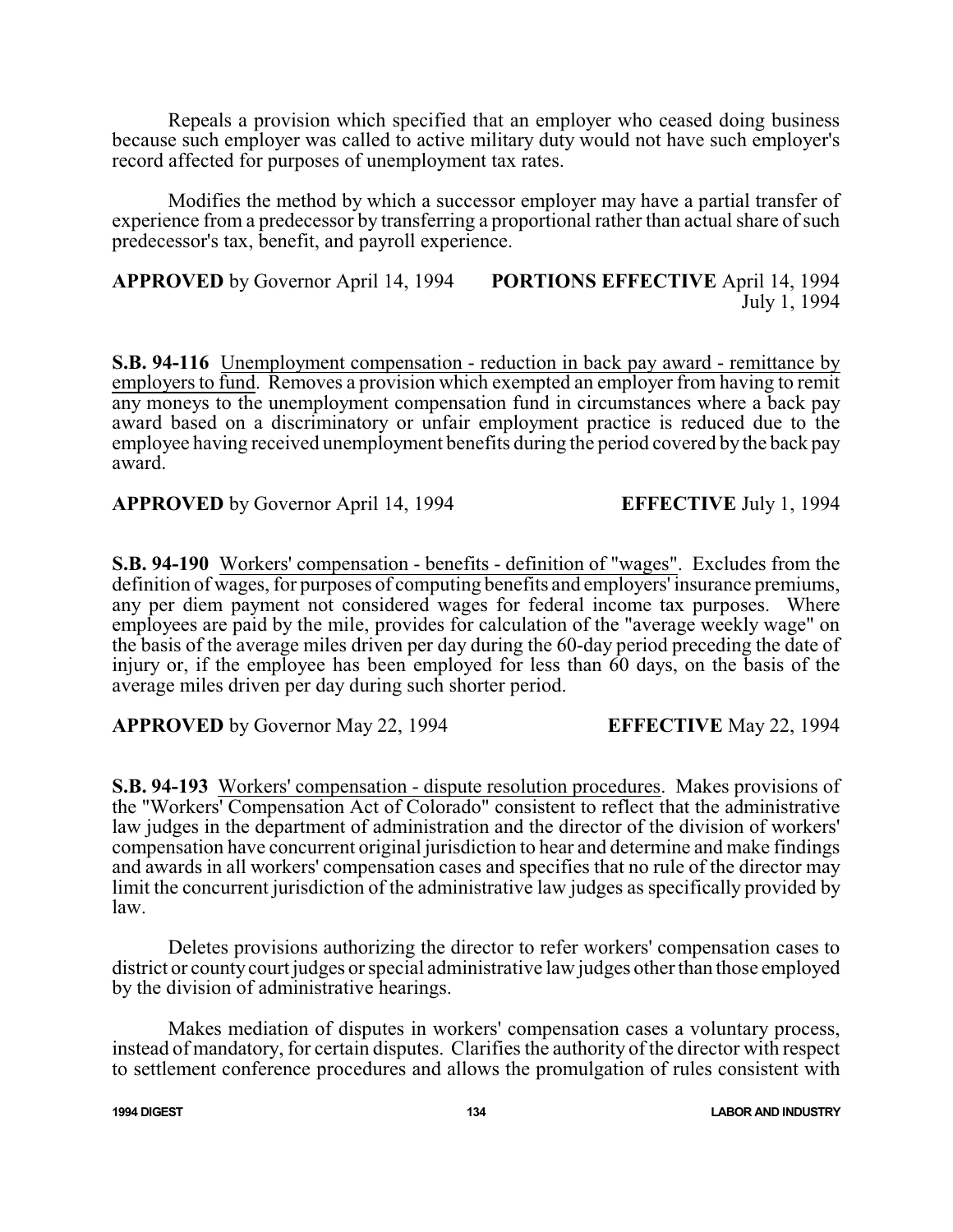other provisions of law concerning settlements in workers' compensation cases. Removes the restriction that parties may only submit a matter to binding arbitration after a mediation conference. Authorizes the director to conduct prehearing conferences with prehearing administrative law judges appointed by the director and to promulgate rules as may be necessary to implement prehearing conferences.

Limits the authority of the director, with the written approval of the executive director of the department of labor and employment in the form of an order, to appoint any competent person as an agent to investigate workers' compensation cases by deleting the authority to also appoint referees with specified duties to act in the capacity of an administrative law judge.

Authorizes the director of the division of administrative hearings to establish a time schedule for administrative hearings in workers' compensation cases in accordance with the time frames delineated by law.

Requiresthe director of the division of workers' compensation and each administrative law judge to report to the division each time a penalty is imposed under the "Workers' Compensation Act of Colorado". Specifies the contents of such reports. Requires the director to report to the general assembly on January 1 of each year on the information obtained from such reports. Requires in any application for hearing for a penalty that the applicant state with specificity the grounds on which the penalty is being asserted. Allows an alleged violator 20 days after the date of mailing of such an application to cure the violation. If the violation is cured within such period, and the party seeking such penalty fails to prove by clear and convincing evidence that the alleged violator knew or reasonably should have known of the violation, no penalty shall be assessed. Requires requests for penalties to be filed with the director or administrative law judge within one year after the date the requesting party knew or reasonably should have known the facts giving rise to the penalty.

 Specifies that all orders entered by the director or an administrative law judge in a workers' compensation case shall be made available for inspection for a fee reflecting actual costs and that the name of the claimant and other identifying information concerning the claimant shall be excised from such orders.

## **APPROVED** by Governor June 1, 1994 **EFFECTIVE** June 1, 1994

**S.B. 94-197** Ski area volunteers - exclusion from definition of term "employee". Changes the exclusion of volunteers from the definition of "employee" for purposes of the "Colorado Workers' Compensation Act" to apply only to ski area operators rather than all passenger tramway operators and to apply to all volunteers rather than just ski patrol persons, ski instructors, or race crew members. Specifies that noncash remuneration to a volunteer or the volunteer's designee shall not change a person's status as a volunteer. Provides that retaining a person as a ski area volunteer does not create an implied or express contract of hire between the ski area and the volunteer.

## **APPROVED** by Governor May 22, 1994 **EFFECTIVE** July 1, 1994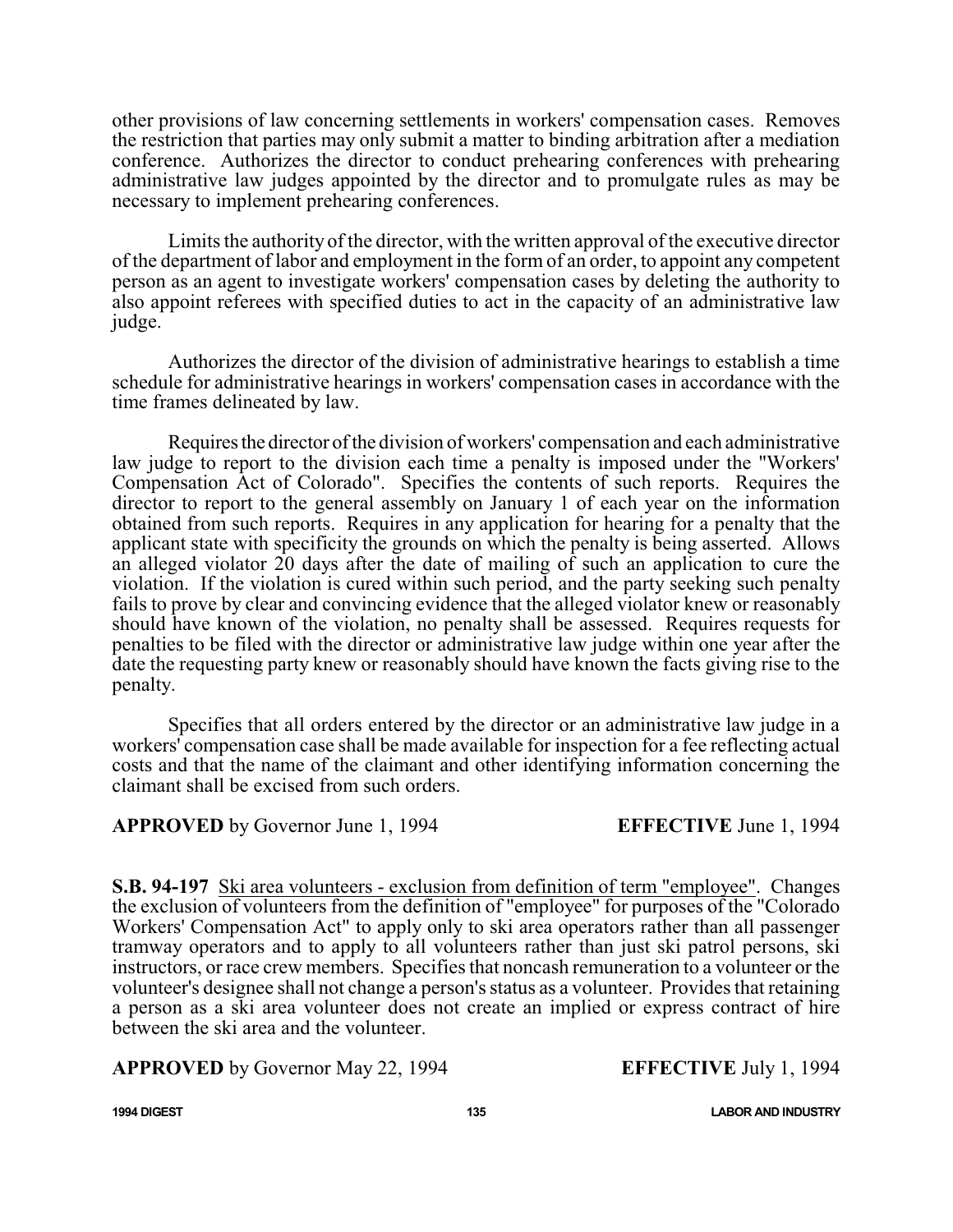**S.B. 94-199** Workers' compensation - definition of permanent total disability - freeze on medical fee schedule - private pension benefit offset - modification of permanent partial disability schedule of injuries - elimination of cost of living adjustment for permanent total disability benefits - lifetime permanent total disability payments - information on workers' compensation system - utilization review of health care providers. On and after July 1, 1994, changes the definition of permanent total disability to create a rebuttable presumption of such status under certain conditions. Specifies that such rebuttable presumption arises only as the result of a medical determination, based upon objective findings made by an independent medical examiner accredited to make impairment determinations under the workers' compensation system.

Freezes the medical fee schedule for workers' compensation until July 1, 1995.

On and after July 1, 1994, places limitations on the offset against permanent total disability benefits for private pension benefits. Provides that all contributions made by an employer to a private pension plan pursuant to a collective bargaining agreement shall be considered to have been made by the employee for purposes of calculating any offset against such benefits. Limits such offset to cases where an employer does not participate in the federal old-age, survivors, and disability insurance program.

On and after July 1, 1994, modifies the schedule of injuries for permanent partial disability benefits. Eliminates the cost of living adjustment for permanent total disability benefits. Authorizes lifetime permanent total disability benefit payments.

Authorizes the gathering of information on the workers' compensation system.

On and after July 1, 1994, provides for the utilization review of health care services under the workers' compensation system.

**APPROVED** by Governor June 3, 1994 **PORTIONS EFFECTIVE** June 3, 1994 July 1, 1994

**H.B. 94-1051** Workers' compensation - benefits - prosthetic devices - replacement. Allows an injured employee to obtain more than one replacement of an external prosthetic device, including dentures, when an anatomical change caused by the injury requires such replacement. Allows replacement of implants, subject to a finding by the authorized treating physician that the replacement is necessary.

**APPROVED** by Governor March 22, 1994 **EFFECTIVE** March 22, 1994

**H.B. 94-1086** Workers' compensation - employees of division - qualifications for employment. Eliminates current statutory requirements that all employees of the division of workers' compensation, other than "experts", be bona fide Colorado residents for at least 2

**1994 DIGEST 136 LABOR AND INDUSTRY**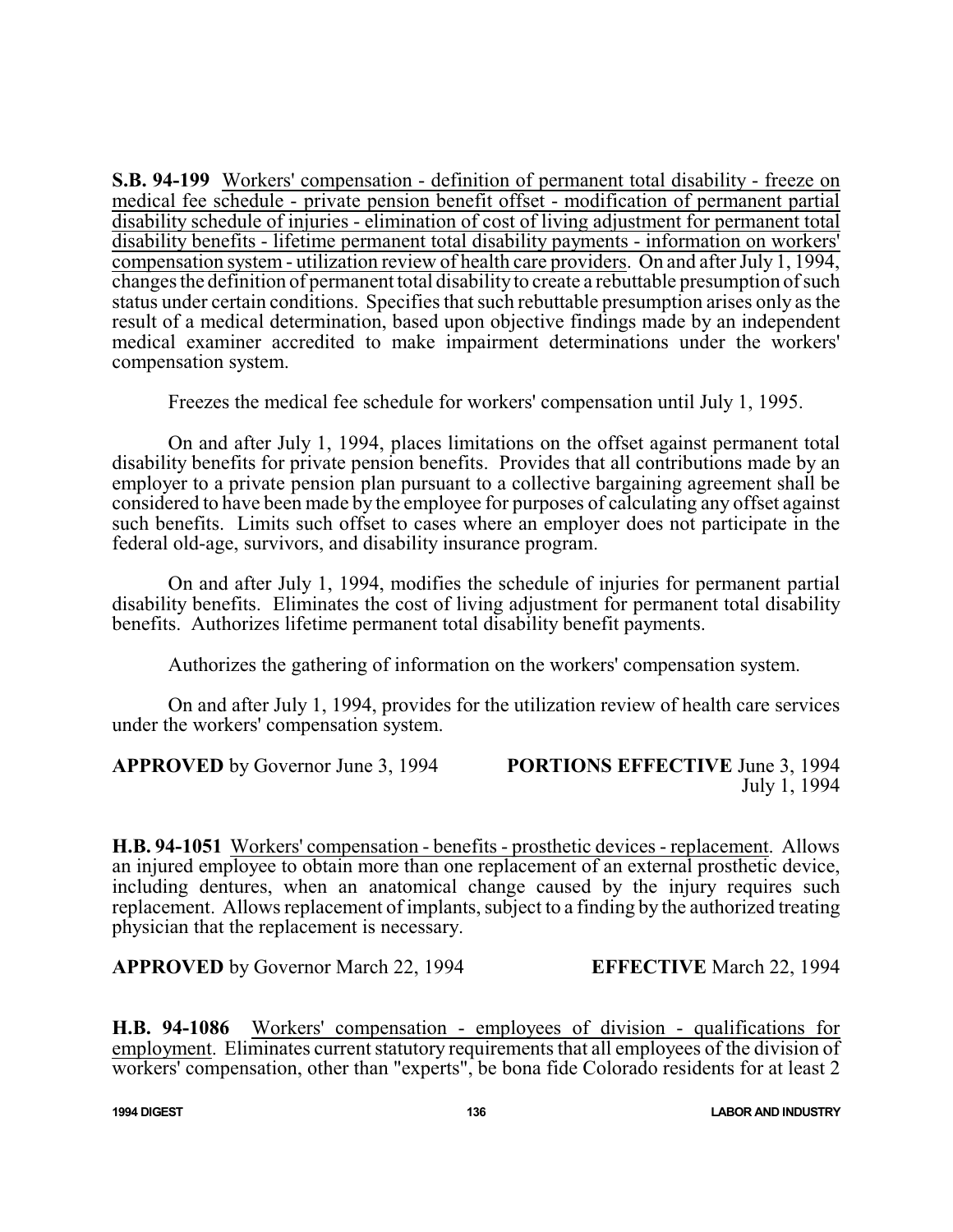years prior to employment and that they be full-time employees of the division.

**APPROVED** by Governor March 18, 1994 **EFFECTIVE** March 18, 1994

**H.B. 94-1145** Unemployment compensation - benefits - grounds for disqualification - drug or alcohol use. Disqualifies a former employee from eligibility for unemployment compensation benefits if it is established through drug or alcohol testing that, during working hours, the former employee had in his or her system a not medically prescribed controlled substance or a blood alcohol level at or above 0.04% or at or above an applicable lower level as set forth by federal statute or regulation. Requires that the test be performed by a medical facility or laboratory licensed or certified to conduct such tests and that testing be done pursuant to a statutory or regulatory requirement or a previously established, written policy.

**APPROVED** by Governor June 2, 1994 **EFFECTIVE** July 1, 1994

**H.B. 94-1195** Workers' compensation - utilization review proceedings - when final hearings. Prohibits a party other than the insurer, self-insured employer, or claimant from requesting a hearing with respect to a change of physician or whether treatment was medically necessary and appropriate, until utilization review proceedings have become final. Provides that once such proceedings have become final, the issues disposed of shall be binding on the parties and a subsequent hearing shall be precluded unless a preponderance of the evidence is shown.

**APPROVED** by Governor June 3, 1994 **EFFECTIVE** June 3, 1994

**H.B. 94-1230** Workers' compensation - orders - access. Requires the division of workers' compensation to make an order of the director of the division or an administrative law judge available for inspection or copying for a fee reflecting actual costs. Specifies that the name and other identifying information concerning the claimant and employer shall be excised.

**APPROVED** by Governor June 1, 1994 **EFFECTIVE** June 1, 1994

**H.B. 94-1271** Workers' compensation - employer compliance - fraud prevention appropriations. Directs the division of workers' compensation to develop a procedure, by January 1, 1995, for verifying whether or not all Colorado employers comply with workers' compensation insurance requirements including, but not limited to, cross-referencing employer records of the division of employment and training and the division of workers' compensation. Authorizes the division, with assistance from the attorney general, to use all available means under the workers' compensation laws to ensure that noncomplying employers comply with such laws. Requires authorized insurance carriers, including the Colorado compensation insurance authority, upon request, to furnish the division with all information required to carry out the purposes of this act. A report shall be filed by the division to the General Assembly by January 31, 1995. States that the criminal penalty is in addition to all other applicable criminal penalties provide in the "Colorado Criminal Code".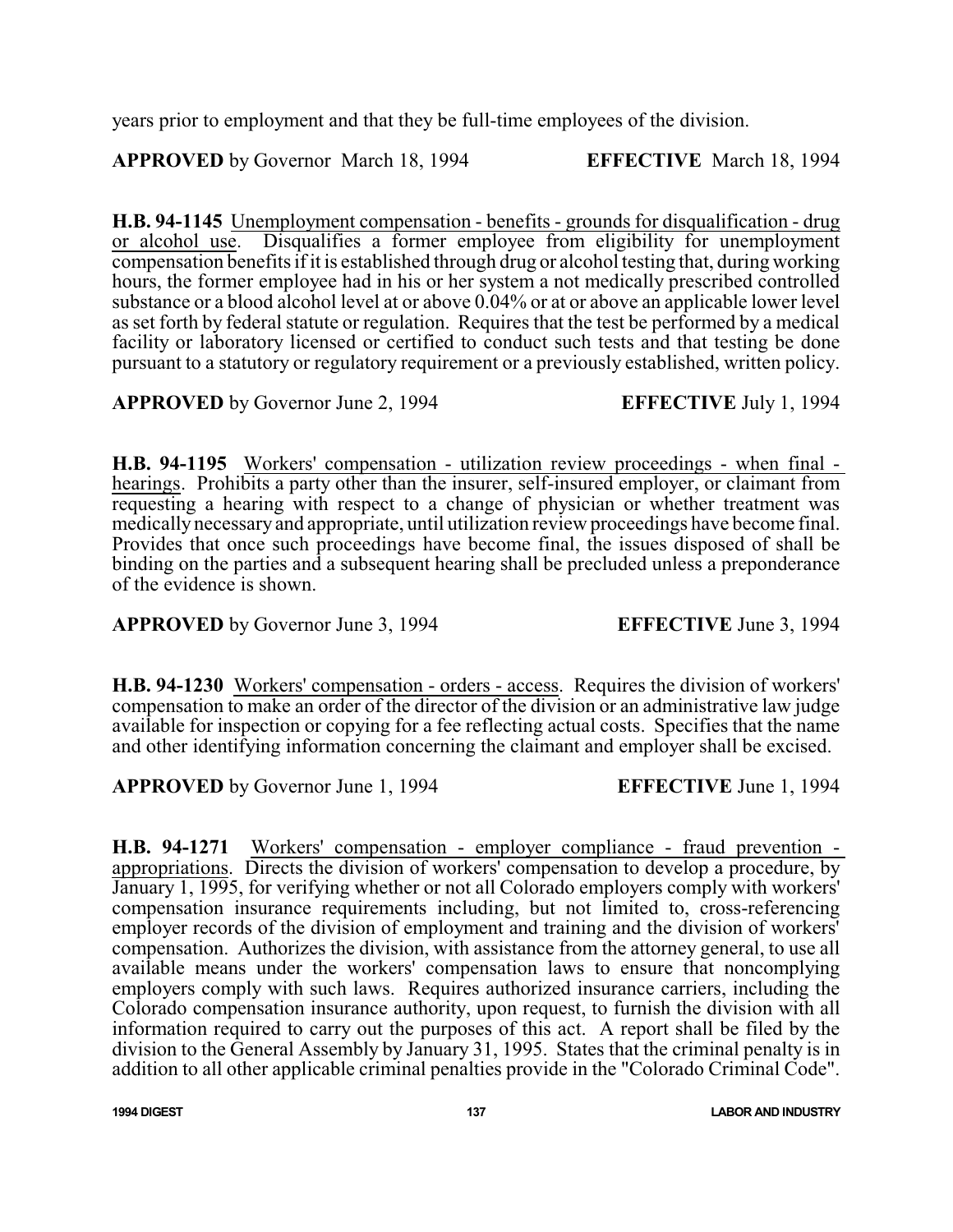Appropriates \$41,168 to the department of labor and employment for allocation to the division of workers' compensation and \$4,000 to the department of administration for the implementation of this act.

**APPROVED** by Governor May 19, 1994 **EFFECTIVE** May 19, 1994

**H.B. 94-1353** Petroleum storage tanks - financial responsibility - federal property. Makes the underground storage tank fund financiallyresponsible for damage caused byunderground and aboveground petroleum storage tanks located on property pursuant to an agreement with the United States or an agency thereof other than the department of defense or the department of energy.

**APPROVED** by Governor May 22, 1994 **EFFECTIVE** May 22, 1994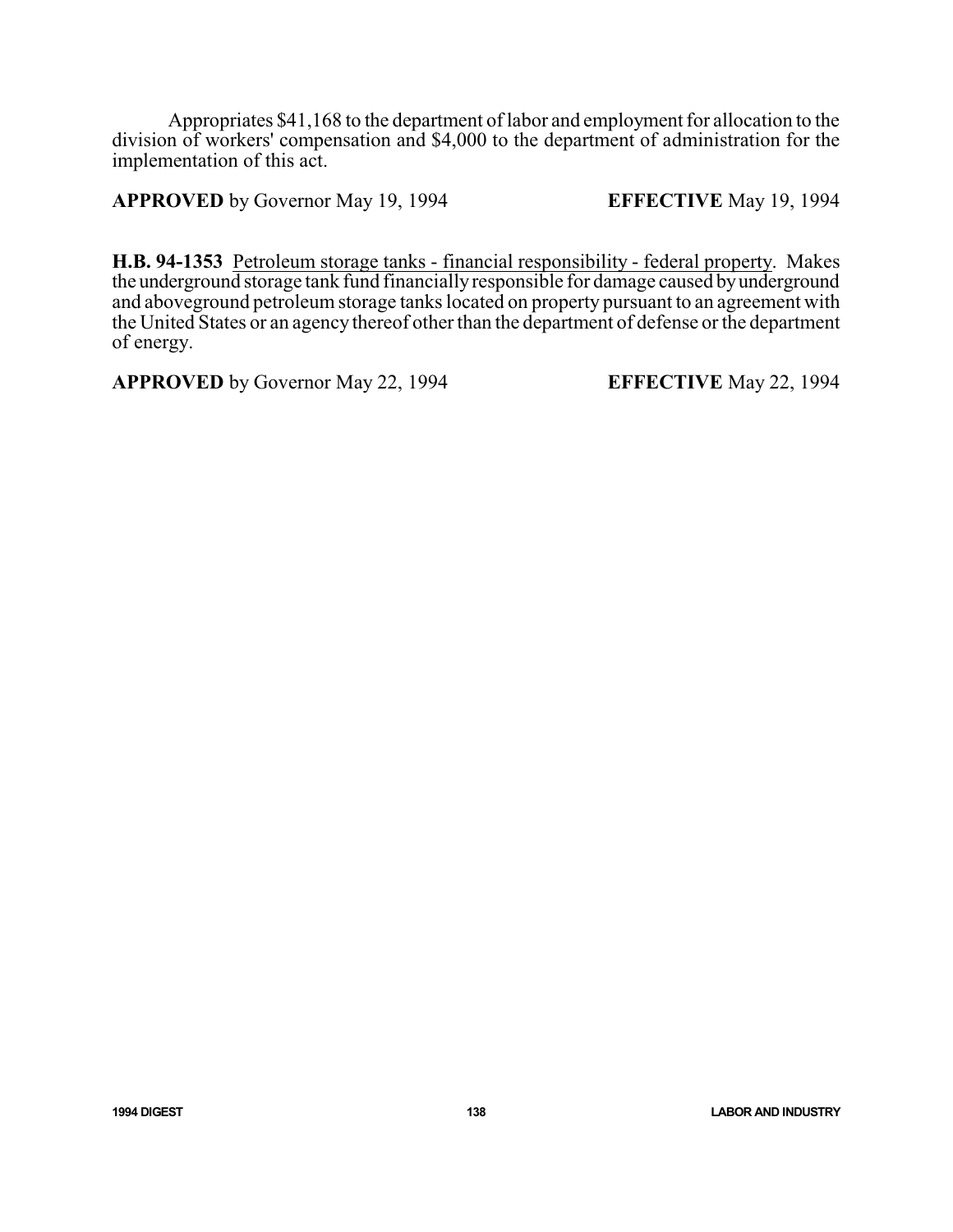## **MILITARY AND VETERANS**

**S.B. 94-195** Property acquired for military purposes - transfer to state agency. Permits the adjutant general to dispose of real estate for less than its appraised value when the disposition is to an agency of state government. Allows the adjutant general to make such disposition without an appraisal. In the event an offer has been made to purchase the real estate for more than its appraised value, requires the adjutant general to consider the terms of the offer and any cost savings to the state which would result from a transfer of such real estate to a state agency prior to making any disposition.

**APPROVED** by Governor May 31, 1994 **EFFECTIVE** May 31, 1994

**H.B. 94-1011** Adjutant general - authority to dispose of real property - appraisals - report to capital development committee - investment of proceeds. Changes the number of appraisers required for appraisal of military real property before its disposition from 3 to one. Directs the department of military affairs to submit a list of 3 qualified appraisers to the governor to select an appraiser. If the governor does not select an appraiser within 30 days of receiving the list, authorizes the department to select an appraiser from the list. Requires that a qualified appraiser be registered, licensed, or certificated and be selected according to standards prescribed for negotiation of consultants' contracts.

Directs the state treasurer to invest proceeds from the disposition of real property in accordance with standards prescribed for short-term investments. Requires that interest earned on such investments be retained and disbursed with the principal amount.

Requires the adjutant general to submit a report to the capital development committee of the general assembly concerning the proposed disposition of any real property which is no longer suitable for military purposes. Specifies the contents of the report and requires the committee to review the report and make recommendations to the adjutant general within 30 days of receipt. Requires that the adjutant general consider such recommendations before disposing of any real property.

**APPROVED** by Governor March 2, 1994 **EFFECTIVE** March 2, 1994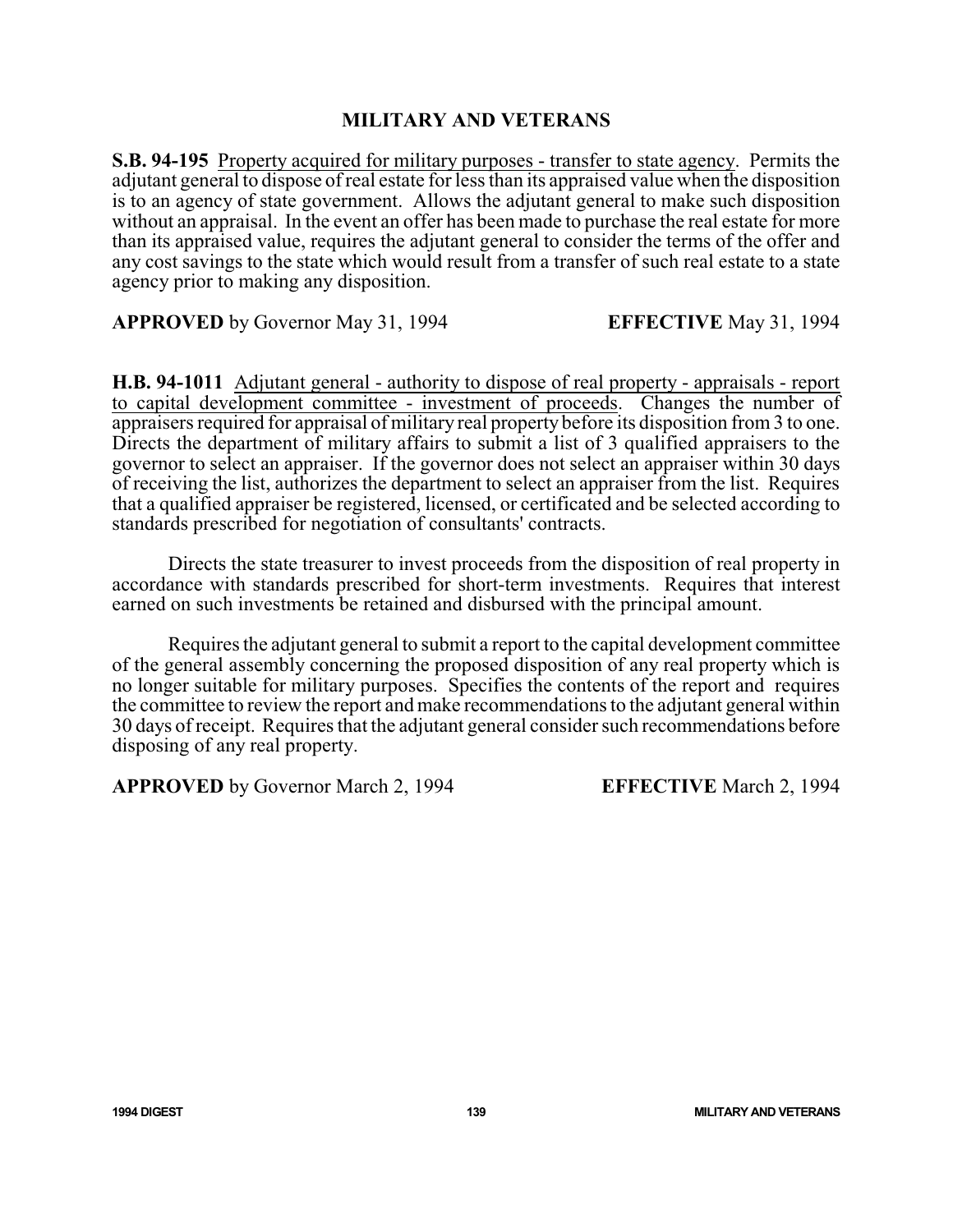### **MOTOR VEHICLES AND TRAFFIC REGULATION**

**S.B. 94-001** Traffic laws - recodification - highway legislation review committee - extension of deadlines - special license plates - pedestrians - right-of-way - snowplows and snow removal equipment - railroad crossings - duty of care - high occupancy vehicle lanes wheelchairs - school buses - use of signals when using lift device - truck registration - use of manufacturer's statement or certificate of origin to establish weight - denial of right to inspect department of revenue photographs - toll evasion - passenger tires. Reorganizes, amends, and modifies or repeals obsolete language in laws governing vehicles and traffic.

Relocates the "Colorado Antifreeze Law" and provisions governing brake fluid; extends the deadline for the final report of the highway legislation review committee on its recommendations for legislation concerning the traffic law from January 1, 1994, to January 1, 1996, and changes the repeal date for the committee's study of revisions to the traffic law from July 1, 1994, to July 1, 1996; relocates provisions governing motorcycle operator safety training; and amends provisions governing citations for toll evasion.

Authorizes the department of transportation to designate high occupancy vehicle lanes for the exclusive or preferential use of vehicles carrying a specified number of persons. Authorizes local authorities to designate such lanes along streets and highways under their jurisdiction. Stipulates that the number of occupants required for vehicles using such lanes and the time of day when usage is restricted shall be designated by official traffic control devices. Specifies that any person who violates provisions governing the use of high occupancy vehicle lanes commits a class A traffic infraction. Establishes penalties for such violations. Clarifies that motorcycles may be operated on high occupancy vehicle lanes in accordance with applicable federal regulations unless prohibited by official traffic control devices.

Exempts school buses from the requirement of using red signal lights when stopped to receive or discharge passengers who require the assistance of a lift device when no such passenger is required to cross the roadway. Requires such buses to stop as far to the right of the roadway as possible to reduce obstruction to traffic. Specifies that certain school bus specifications are applicable to passenger vehicles having a seating capacity of more than 15 rather than 9.

Clarifies that vehicles are required to yield the right-of-way to pedestrians who are lawfully within adjacent crosswalks at the time a circular green signal is displayed. Modifies the duty of care required when approaching, overtaking, or passing snowplows or snow removal equipment to conform with the duty of care required when approaching, overtaking, or passing authorized service vehicles. Modifies the duties of drivers approaching railroad crossings.

Defines "wheelchair" and specifically exempts such devices from the definition of "motor vehicle". Specifies that persons in wheelchairs are pedestrians for purposes of motor vehicle and traffic regulation. Deletes the definition of "all terrain vehicle" and substitutes a definition of "off-highway vehicle". Excludes wheelchairs, off-highway vehicles, and snowmobiles from the definition of "vehicle". Clarifies that the issuance of special license plates to persons with disabilities does not preclude the issuance of removable windshield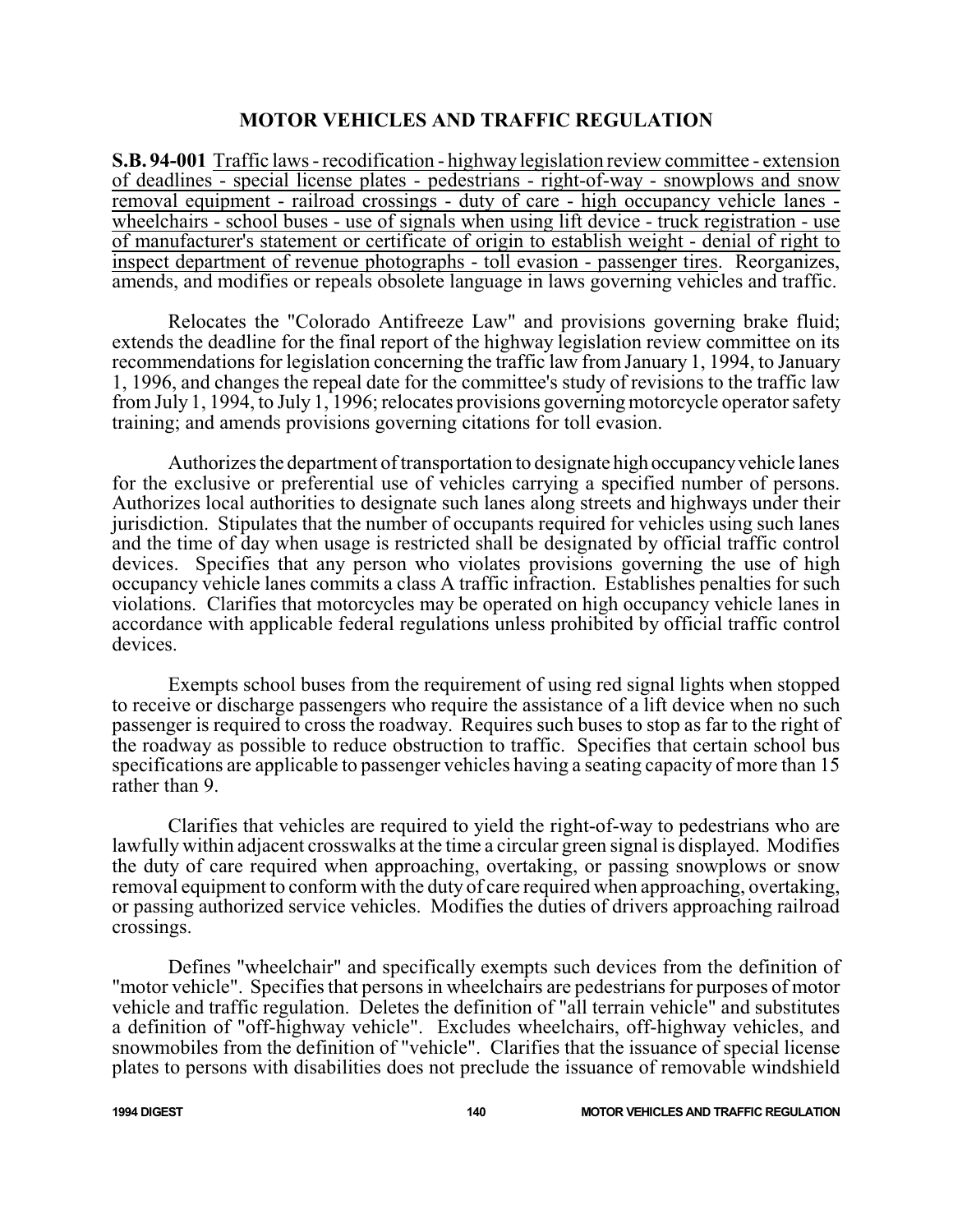placards to such persons.

Increases from 10 to 20 days the time period specified on a citation for toll evasion which prescribes the amount of time within which to pay a prescribed penalty and avoid a court appearance. Requires notice of toll evasion evidenced by automatic vehicle identification photography to be mailed by first class mail rather than by certified mail, return receipt requested, and requires a 2nd notice to be mailed if the prescribed penalty has not been paid within 20 days. Requires such 2nd notice to be mailed by certified mail, return receipt requested.

Repeals provisions prohibiting the regrooving of passenger tires, operating a passenger vehicle with regrooved tires, or selling or exchanging such tires. Repeals provisions prohibiting destroying, altering, or defacing any tire marking which indicates whether such tire was intended for highway or nonhighway use. Repeals provisions which provide that any violation of the statutory provisions regarding the regulation of vehicles and traffic which is not otherwise declared to be an offense is an unclassified misdemeanor.

Authorizes the department of revenue to deny inspection of photographs in the department's custody on grounds that disclosure would be contrary to public interest. Authorizes the use of a manufacturer's statement or certificate of origin as a means of establishing the weight of certain trucks for registration purposes.

**APPROVED** by Governor June 3, 1994 **EFFECTIVE** January 1, 1995

**S.B. 94-007** Highways - right-of-way - removal of obstructions. Extends the authority of law enforcement officers to include removing any vehicle, cargo, or debris obstructing a highway right-of-way. Authorizes employees of state and local governmental agencies responsible for highwaysafetyand maintenance to remove anymotor vehicle, vehicle, cargo, or debris obstructing a highway right-of-way; except that agency employees must obtain approval from a law enforcement agency to remove a motor vehicle. States that the removal process should cause as little damage as possible to the vehicle, cargo, or debris.

**APPROVED** by Governor April 19, 1994 **EFFECTIVE** April 19, 1994

**S.B. 94-012** Identification cards - unlawful production. Prohibits the production of any identification card, unless authorized by law, in such a manner that it could be mistaken for a valid identification card. Further prohibits the display or possession of such illegally produced card.

**APPROVED** by Governor March 31, 1994 **EFFECTIVE** March 31, 1994

**S.B. 94-013** Driver's license renewal. Eliminates the 90-day time limit to renew a driver's license before it expires.

**APPROVED** by Governor April 19, 1994 **EFFECTIVE** July 1, 1994

**1994 DIGEST 141 MOTOR VEHICLES AND TRAFFIC REGULATION**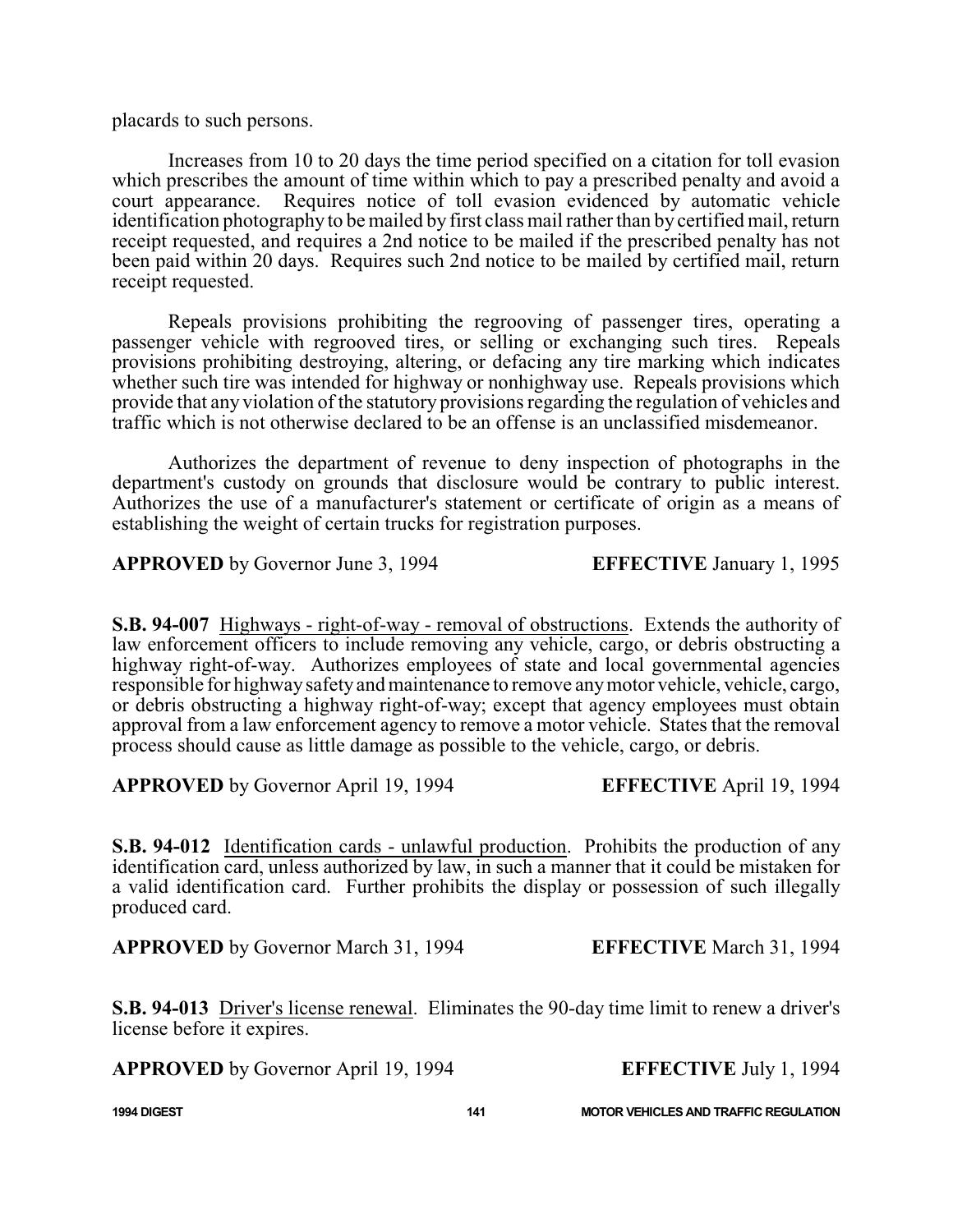**S.B. 94-017** Traffic offenses and infractions - penalty and surcharge schedule. Revises the penalty and surcharge schedule applicable to traffic offenses.

**APPROVED** by Governor April 19, 1994 **EFFECTIVE** January 1, 1995

**S.B. 94-220** Specific ownership tax - registration fees - highway legislation review committee responsibility - appropriation. Decreases the specific ownership tax for vehicles 10 years old and older transporting property over the public highways in interstate commerce to make it the same as such tax for similar vehicles operated solely in Colorado.

Modifies the registration fees for trucks and truck tractors with an empty weight in excess of 16,000 pounds to make the fees the same whether the vehicles are operated in interstate commerce or operated solely in Colorado and to charge lower fees for such vehicles that are operated 30,000 miles or less annually.

Deletes provisions for and relating to the proportional adjustment of certain registration fees to approximately equal estimated revenues that were raised or would have been raised by certain taxes and fees.

Requires the highway legislation review committee to review the registration fees imposed by the act, determine the impact on payers of the fees and on revenue collections, and recommend necessary legislation, if any, before January 1, 1995.

Appropriates \$16,351 from the highway users tax fund to the department of revenue for implementation of the act.

**APPROVED** by Governor May 25, 1994 **EFFECTIVE** May 25, 1994

**H.B. 94-1008** Traffic laws - revisions - highway legislation review committee - duties report. Requires the highway legislation review committee to review the driver's license point system to determine whether it is appropriate to retain such system. Further requires the committee tomake recommendations regarding either appropriate changes or alternatives to the system.

Expands the issues to be addressed by the committee to include the following: Simplification of the fine, fee, cost, and surcharge schedules; the creation of a uniform document to be used for traffic citations; and the development of a simplified record-keeping system.

Extends the deadline for the presentation of the committee's final report on its recommendations for legislation concerning revisions to the traffic law from January 1, 1994, to January 1, 1996.

**APPROVED** by Governor April 7, 1994 **EFFECTIVE** April 7, 1994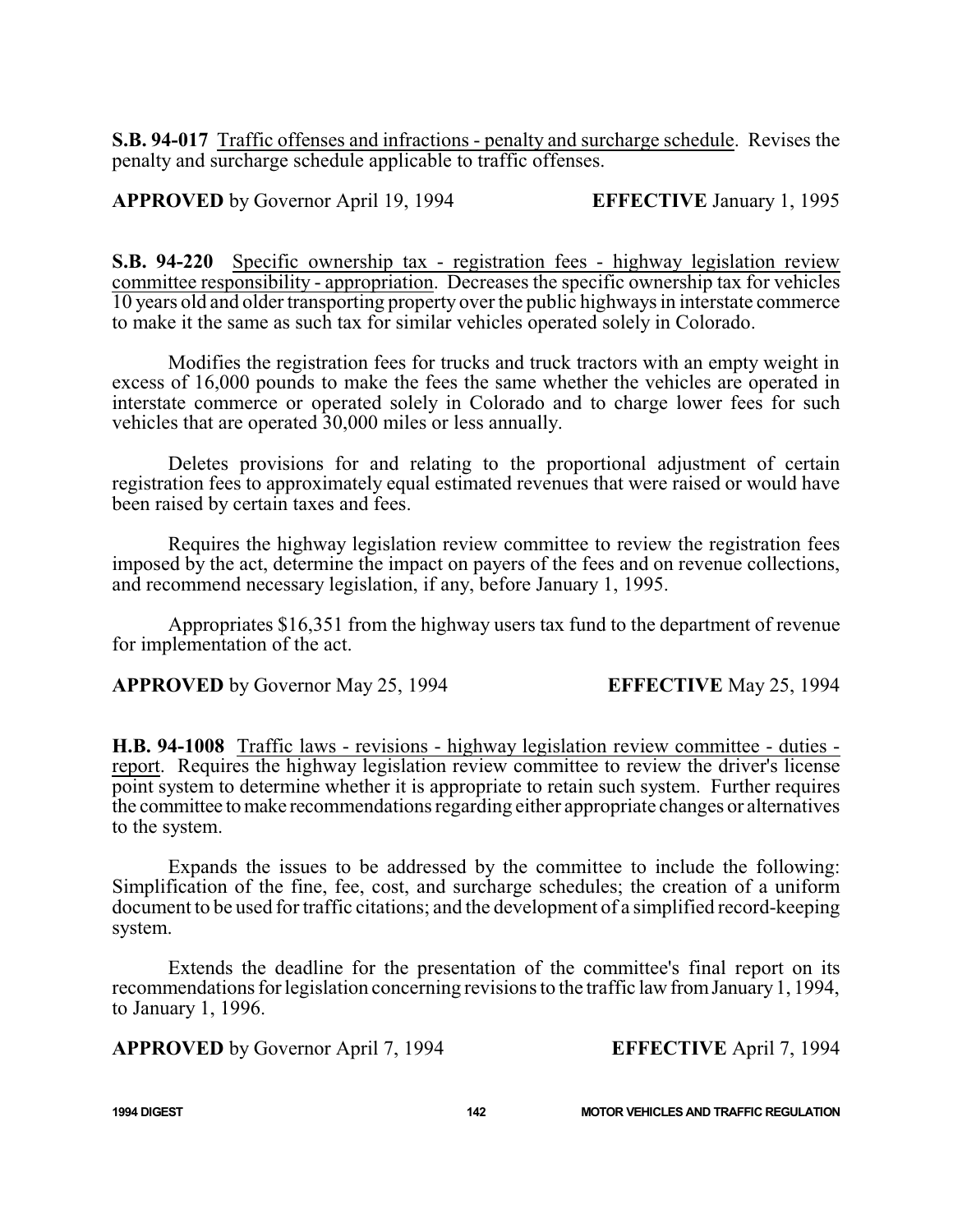**H.B. 94-1012** Nondivisible oversize and overweight vehicles - cooperative agreements regional permit system. Authorizes the executive director of the department of transportation to enter into agreements with other states concerning the regional operation or movement of nondivisible oversize or overweight vehicles. Allows for the establishment of a regional permit system, through the agreements, that includes operation or movement of such vehicles from one regional state to another under a single-trip permit.

Delegates to other states the authority to issue permits for nondivisible oversize or overweight vehicles operating on Colorado state highways and to accept such delegation of authority from other states for such vehicles operating on the highways of those states when certain requirements are met. Authorizes the department of transportation to collect and remit fees, taxes, and penalties on behalf of other states that are parties to cooperative agreements.

EnablestheColorado state patrol, ports of entry, and local law enforcement authorities to enforce such permits on Colorado state highways and to enforce in Colorado the applicable requirements of the permitting state or states.

Authorizes the executive director of the department of transportation to appoint employees and officials of other states to act as agents of the department for the limited purpose of enforcing the laws of Colorado under the terms of such agreements. Allows the director to promulgate regulations necessary to implement such agreements. Requires that regional cooperative agreements contain provisions exempting employees and officials of other states, who act under the terms of such agreements, from compensation and benefits from the state of Colorado.

Allows such agreements to provide for uniformity with respect to enforcement procedures, safety inspection standards, operational standards, permit and application form procedures, driver qualifications, and other vehicle size- or weight-related matters. Provides that all existing statutes and rules and regulations prescribing size and weight vehicle requirements or relating to permits for such vehicles continue to be in effect until amended or repealed and that any cooperative agreement comply with those statutes and rules and regulations. Requires the transportation commission to ratifyanycooperative agreement and to cooperate or contract with other states, regional or national associations, or not-for-profit organizations in transportation studies or issues of new transportation technology, including intelligent vehicle highway systems, only with the proper authorization by each party and approval from its legislative body.

Changes the definition of symbols in the formula used to determine the maximum gross weight of a vehicle allowed to be moved or operated on a highway or bridge, specifically, defining the symbol "L" to equal the distance in feet between the extreme of any group of 2 or more axles and the symbol "N" to equal the number of axles in the group of axles under consideration.

**APPROVED** by Governor March 22, 1994 **EFFECTIVE** March 22, 1994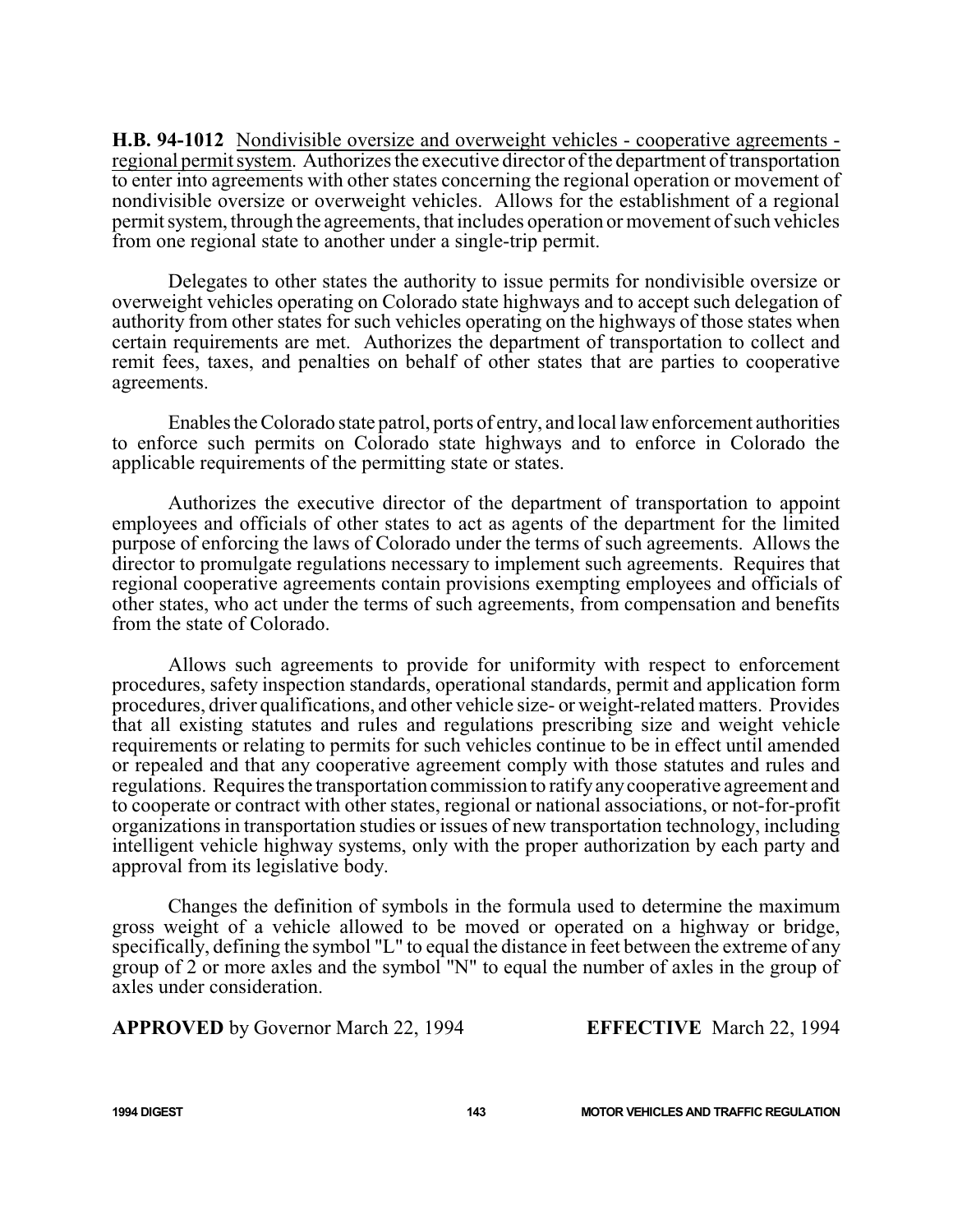**H.B. 94-1028** Driver's license fees - portion retained by county clerk and recorder. Increases the portion of the driver's license fee that is retained by a county clerk and recorder who issues a driver's license, provisional driver's license, minor driver's license, commercial driver's license, or provisional driver's license authorizing operation of commercial vehicles from \$3 to \$6.

## **APPROVED** by Governor April 6, 1994 **EFFECTIVE** July 1, 1994

**H.B. 94-1165** Certificates of title - duration of liens of mortgage on vehicles -extension appropriation. Extends the limitation on the duration of liens of mortgage on vehicles from 5 years to 8 years. Specifies that liens of mortgage on truck tractors and motor homes extend for the full term of the mortgage. Deletes requirements that a county clerk and recorder and the executive director of the department of revenue affix a signature and seal on documents regarding any extension of a lien of mortgage on a vehicle.

Appropriates \$6,782 to the department of revenue out of private donations made for the purpose of implementing the act.

**APPROVED** by Governor April 28, 1994 **EFFECTIVE** January 1, 1995

**H.B. 94-1346** Drivers' licenses and identification cards - storage of information photographs. Limits the information that may be magnetically, electronically, or otherwise stored on a driver's license or identification card. Except for social security numbers, authorizes the department to store any information that is statutorily authorized to appear on the face of such license or card.

Changesthe requirement that everyminor driver's license, provisional driver's license, and identification card issued to an individual under 21 years of age show a photograph of the holder's profile to a requirement that it show the holder's full face.

**APPROVED** by Governor May 25, 1994 **EFFECTIVE** May 25, 1994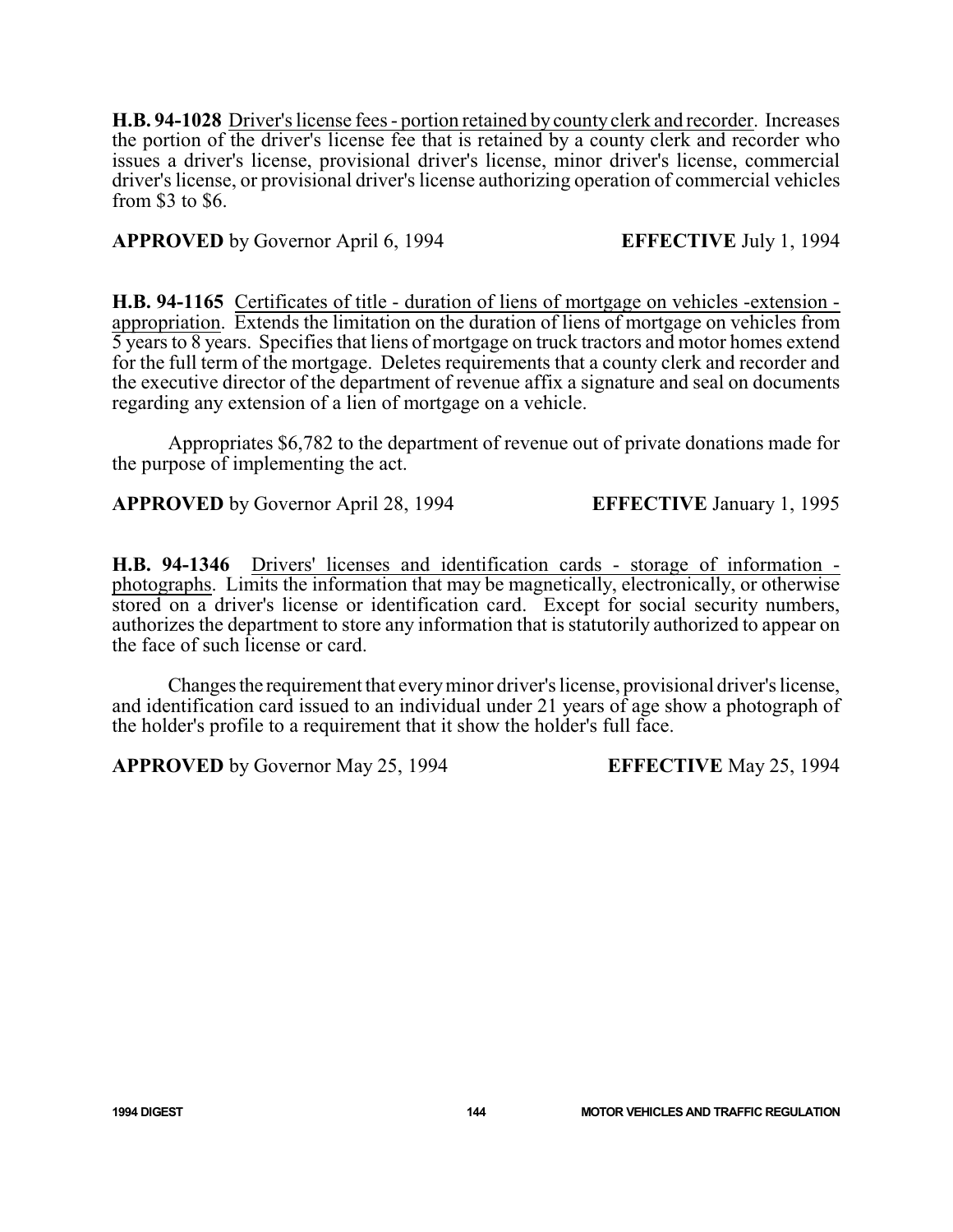# **NATURAL RESOURCES**

**S.B. 94-008** Local government mineral impact fund - state agency spending authority. Prohibits a state agency from spending moneys received from the local government mineral impact fund without a separate appropriation. Makes certain exceptions for local government emergencies.

**APPROVED** by Governor April 19, 1994 **EFFECTIVE** April 19, 1994

**S.B. 94-031** Conservation magazine - distribution of associated informational products competition with a private business. Allows the division of wildlife to distribute informational products associated with the conservation magazine distributed bythe division. Specifies that the funds for development of the associated products shall come from the Colorado outdoors magazine revolving fund. Requires any person who sells the magazine and associated products to do so pursuant to a contract with the division. Deletes language from the law which specifically provided how much a distributor may be paid. Increases the amount which is required to be in the Colorado outdoors magazine revolving fund before the excess reverts to the wildlife cash fund. If a private business is producing a product which the division is not producing, specifies that the division shall not compete with such private business for so long as the product remains available from the private business.

**APPROVED** by Governor May 22, 1994 **EFFECTIVE** May 22, 1994

**S.B. 94-039** Lode or placer mining claim - federal claim rental fee - affidavit of payment. Provides that a person on whose behalf an annual claim rental fee is paid pursuant to federal requirement may make and record an affidavit of such payment with the clerk and recorder of the county wherein the claim is situate. Provides that the affidavit of payment shall be prima facie evidence of such payment for the purpose of maintaining the claim.

**APPROVED** by Governor April 14, 1994 **EFFECTIVE** April 14, 1994

**S.B. 94-066** Wildlife - hunting and fishing licenses - issuance of low-cost youth licenses. Allows Colorado residents and nonresidents under 16 years of age to obtain a combination youth small game hunting, furbearer, and fishing license for \$1.00, or a youth big game license entitling the holder to hunt deer, elk, or antelope for \$10 for a Colorado resident, or \$75 for a nonresident, per species. States that these prices include the search and rescue fund surcharge applicable to licenses generally. Requires applicants to show proof of completion of a hunter education course and, except when hunting small game or furbearers under the regular small game or furbearer license, to hunt only when accompanied by, and in voice and reasonable visual contact with, a person 18 years of age or older who holds a hunter education certificate or who was born before 1949.

Changes the minimum age for hunting big game from 14 to 12 and the maximum age for fishing without a license from 15 to 16. Allows holders of a combination youth small game hunting, furbearer, and fishing license to take 1/2 of the generally applicable bag limit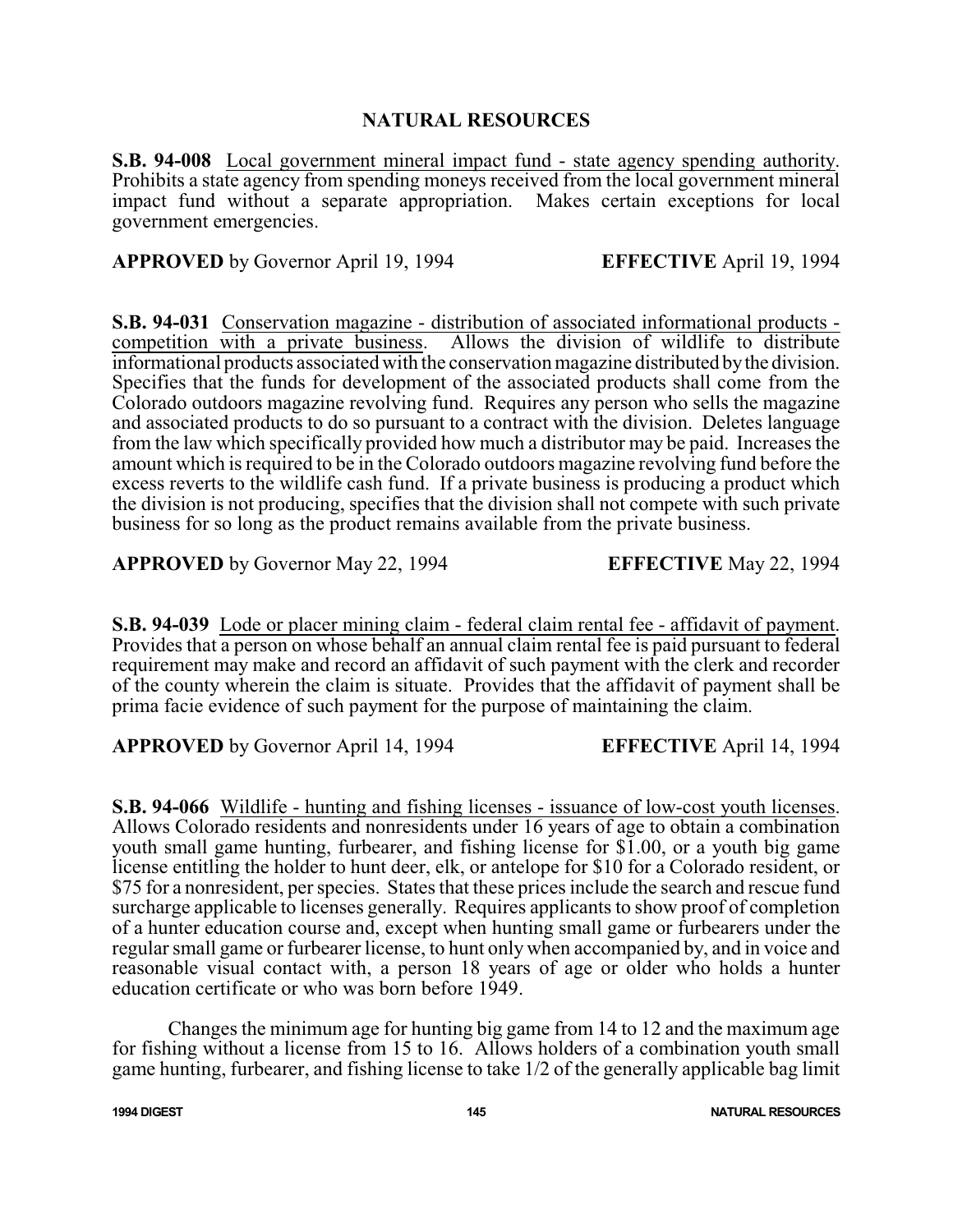of small game or furbearers and 1/2 of the generally applicable possession limit of fish.

**APPROVED** by Governor May 22, 1994 **EFFECTIVE** May 22, 1994

**S.B. 94-137** Wildlife - hunting - possession of raptors - licenses - violations -penalties disposition of fines - residency requirements - interstate compacts -zoological parks - duck stamp program. Adds "hunting", as distinguished from "taking", of wildlife to the activities regulated by the division of wildlife. Defines "hunting" to mean pursuing, attracting, stalking, or attempting to kill or capture an animal for the purpose of taking it. Amends and clarifies the definition of a "resident" for licensing purposes. Includes within the definition of an illegal "transfer" of a hunting license the receipt of such license. Treats the provision of unregistered outfitting services for monetary gain as an illegal sale of wildlife.

Directs the wildlife commission to pursue the establishment of reciprocal agreements with other states and Canada regarding the taking, use, and transportation of raptors. Provides for the issuance of nonresident raptor licenses for fees commensurate with the fees charged by other states and Canadian provinces. Requires the commission to report annually to the general assembly on the status of the peregrine falcon population in Colorado until such time as the species is removed from the lists of threatened and endangered species.

Allows license agents to post a performance bond in an amount less than the full value of licenses consigned if adequate to ensure remittance of all amounts due. Allows the commission to reduce license fees when coordinated state and federal regulation of a licensed activity results in administrative cost savings and to adopt rules authorizing refunds of moneys received in payment for licenses.

Creates a new license classification for zoological parks, setting forth minimum criteria such as the maintenance of regular hours, double fencing requirements, and disease testing procedures for animals brought into a park.

Allows consideration of more than 5 alternative designs for the migratory waterfowl stamp. Eliminates the requirement that designs be preselected and submitted by publishers, but retains the requirement that at least one of the designs considered for final selection be the work of a Colorado artist.

Directs that, where a citation is issued by a peace officer not employed by the division of wildlife, one-half of the amount collected in fines for the violation be returned to the local governmental unit or agency whose officer issued the citation.

Implements the interstate "Wildlife Violator Compact" and amends enforcement provisions. Allows service of notice of hearings and license suspensions via certified mail. Authorizes the wildlife commission to delegate its license suspension authority to a hearing examiner, subject to appeal of the hearing examiner's decision. Amends provisions setting forth penalties for illegal taking of wildlife.

**APPROVED** by Governor May 31, 1994 **EFFECTIVE** May 31, 1994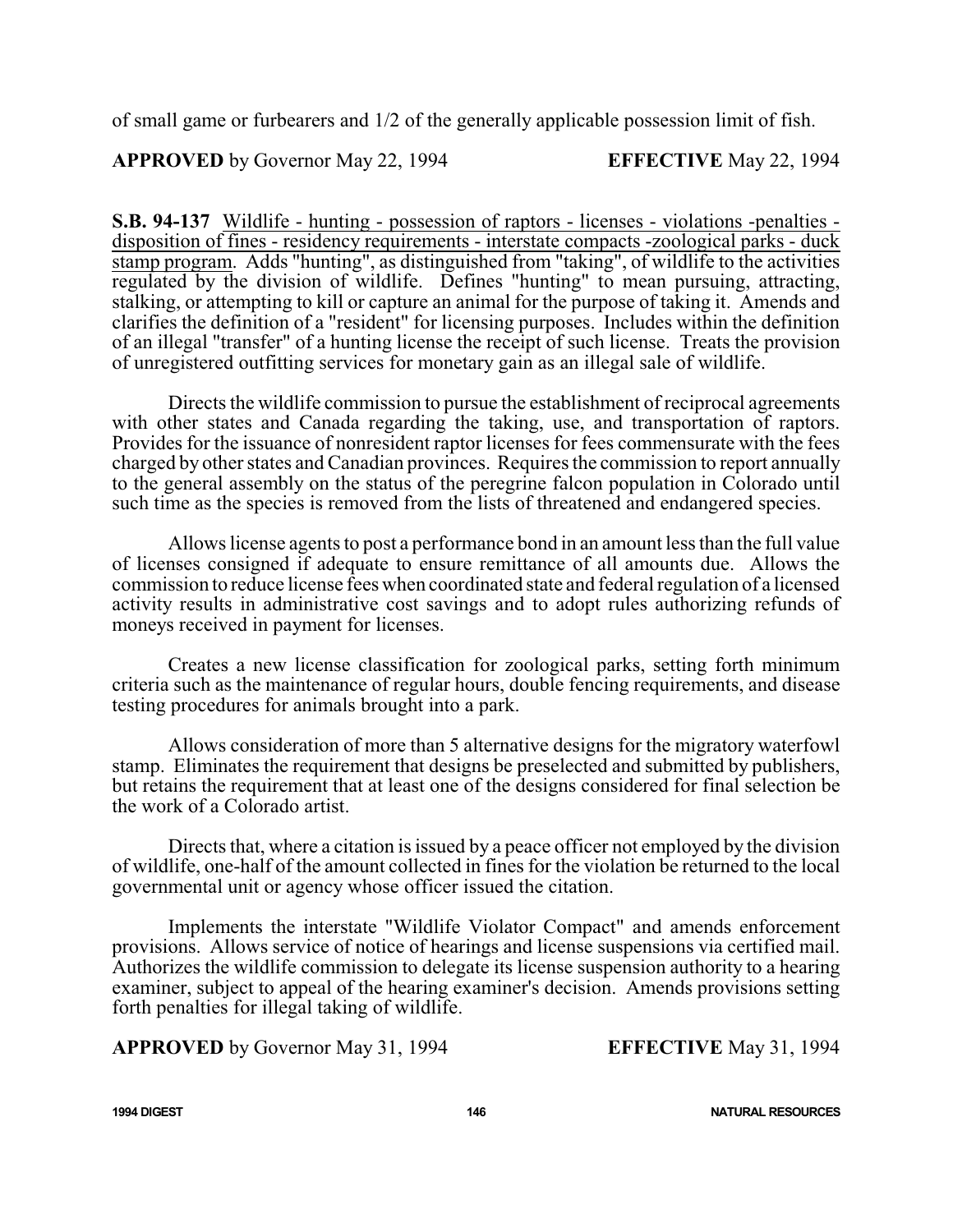**S.B. 94-177** Oil and gas conservation commission - composition - powers and duties protection of public health and the environment - enforcement - penalties - appropriation. States that the purpose of the act is to address the regulatory and enforcement authority of the Colorado oil and gas conservation commission and that nothing in the act shall be construed to affect the existing land use authority of local governmental entities.

Increases the number of members on the commission from 6 to 7 and changes the training and experience qualifications for members. Requires that one member reside west of the continental divide.

Gives the commission the authority to regulate oil and gas operations so as to prevent and mitigate significant adverse environmental impacts on any air, water, soil, or biological resource resulting from oil and gas operations. Authorizes the commission to promulgate rules on the conduct of oil and gas operations to ensure proper reclamation of land and soil affected by oil and gas operations and to ensure protection of the topsoil.

Directs the commission to require every operator to provide assurance that it is financially capable of fulfilling any obligation imposed by rule to protect the health, safety, and welfare of the public in the conduct of oil and gas operations or to ensure proper reclamation of land and soil and protect topsoil during such operations. Specifies various methods of demonstrating such financial assurance.

Requires the commission to provide a means for the giving of reasonable advance notice of the commencement of oil and gas operations to the appropriate local governmental and surface owners whose lands will be affected. Permits the commission to assign its inspection and monitoring functions but not its enforcement authority through intergovernmental agreement or by private contract; except that no such assignment shall allow for the imposition of any new tax or fee by the assignee or give the assignee a contingent fee based on the number of alleged violations referred to the commission.

Increases the time period for notification of a commission hearing to issue rules or orders from 10 to 20 days.

Establishes a \$1,000-per-day maximum penalty for violations of the "Oil and Gas Conservation Act", a rule or order of the commission, or of any permit, subject to a \$10,000 aggregate limit in the case of violations which do not result in significant waste of oil and gas resources, damage to correlative rights, or adverse impact on public health, safety, or welfare. Directs the commission to promulgate rules which establish a penalty schedule appropriate to the nature of the violation and provide for consideration of aggravating or mitigating circumstances. Sets forth procedures for collection of penalties.

Authorizes the commission to issue a cease and desist order if an operator fails to take corrective action or where an emergency situation results from a violation, and to issue other orders where necessary to mitigate significant adverse environmental impacts.

Increases the amount of the unobligated portion of the oil and gas environmental response fund from \$500,000 to \$1,000,000. Eliminates the requirement for producers or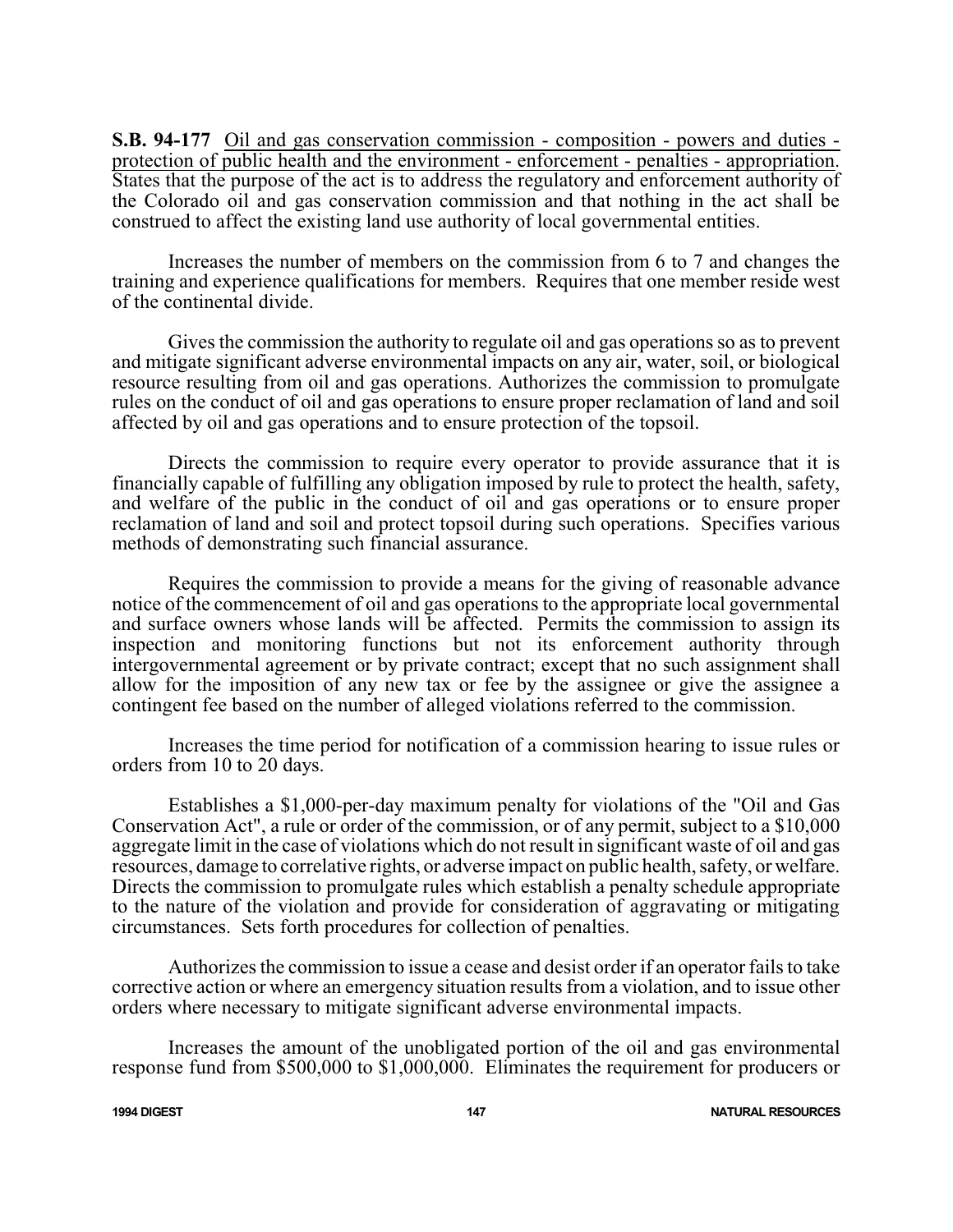purchasers to provide information regarding the percentage interest of each owner of interest in oil and gas. Allows expenditures from the fund for investigation, prevention, monitoring, and mitigation of conditions that cause or threaten to cause adverse environmental impacts.

Relocates provisions relating to the mitigation of adverse environmental impacts. Requires the commission to provide reasonable notice, except in emergency situations, before entering lands or waters in connection with an investigation of such impacts. Allows the commission to confiscate and sell, subject to any prior liens, equipment abandoned by an operator or other responsible party at a site where oil and gas operations have caused significant adverse environmental impacts. Defines "responsible party". Allows the commission to sue responsible parties for costs of mitigation. Makes responsible parties liable only for a proportionate share of such costs and not jointly and severally liable for the full amount.

Appropriates \$255,847 and 4.0 FTE fromthe oil and gas environmental response fund to the department of natural resources, for allocation to the oil and gas conservation commission, for the implementation of the act.

Appropriates \$10,360 and 0.2 FTE to the department of law for the provision of legal services to the oil and gas conservation commission for the purposes of the act.

**APPROVED** by Governor June 2, 1994 **EFFECTIVE** June 2, 1994

**S.B. 94-213** Division of wildlife - acquisition of land - Routt county. Authorizes the division of wildlife to acquire certain described land in Routt county.

Appropriates of \$400,000 out of the wildlife cash fund for the acquisition. Makes the appropriation subject to reduction by any amount received from federal sources.

**APPROVED** by Governor May 31, 1994 **EFFECTIVE** May 31, 1994

**S.B. 94-219** State land leases - agriculture - bond not required. Provides that a person leasing state lands solely for agricultural purposes is not required to post a bond against loss of rent, waste of such lands, or occupation of lands after cancellation or expiration of the lease.

**APPROVED** by Governor May 31, 1994 **EFFECTIVE** May 31, 1994

**H.B. 94-1015** River outfitters - regulation - continuation under sunset law - appropriation. Continues the regulatory authority of the board of parks and outdoor recreation and the division of parks and outdoor recreation in the department of natural resources over river outfitters, subject to the provisions of the sunset law.

Expands the scope of coverage of activities regulated by the river outfitter laws. Sets forth requirements concerning the advertisement ofregulated trips. Specificallyexcludes any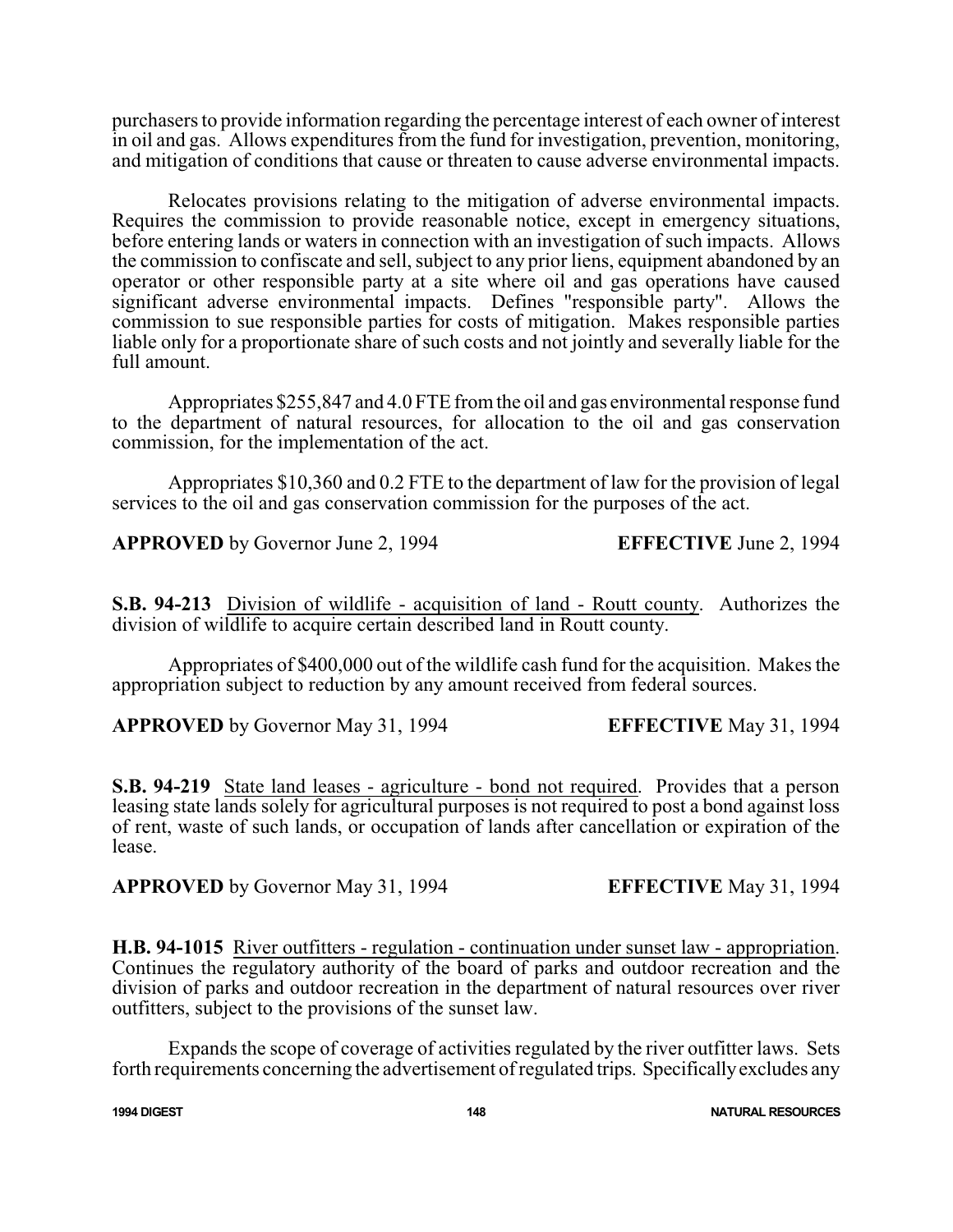person from regulation who is conducting a trip exclusively for friends or family. Authorizes the board of parks and outdoor recreation to adopt certain regulations. Recreates an advisory board to make recommendations to the board concerning regulations.

Grants the director of the division of parks and outdoor recreation the power to grant variances to river outfitters from regulations adopted by the board under certain conditions.

Removes the requirement that guides, trip leaders, and guide instructors receive firstaid cards exclusively from the American Red Cross.

Prohibits persons from operating or controlling a vessel during a regulated trip ifsuch person is under the influence of drugs, alcohol, or a combination of drugs and alcohol.

Empowers the division of parks and outdoor recreation to issue a cease and desist order to any party who is violating the law. Provides remedies to persons who are the object of a cease and desist order. Allows the board to place a licensee on probation or to issue a letter of admonition to a licensee or applicant under certain specified circumstances. Sets forth certain violations for which a license may be denied, suspended, or revoked. Allows a licensee who has been the subject of a disciplinary action to appeal to the court of appeals.

Repeals all regulations adopted by the board of parks and outdoor recreation related to the regulation of river outfitters and requires that such regulations be reviewed and repromulgated as necessary. Creates the river outfitters cash fund into which fees collected pursuant to these regulations are deposited and out of which appropriations are made.

Extends the automatic termination date of the licensing function of river outfitters through the division of parks and outdoor recreation to July 1, 2004, pursuant to the sunset law. Provides for the termination of the advisory board subject to review pursuant to the sunset law.

Appropriates \$5,625 from the river outfitters cash fund to the department of natural resources for allocation to the division of parks and outdoor recreation for the implementation of this act. From such amount, appropriates \$3,473 to the department of administration and \$1,158 to the department of law for the implementation of the act.

**APPROVED** by Governor May 22, 1994 **EFFECTIVE** July 1, 1994

**H.B. 94-1188** Search and rescue activities - hiking certificate - fee -search and rescue fund uncompensated searches - appropriations. Requires the division of wildlife to offer a hiking certificate to hikers, backpackers, mountain and trail bikers, and cross country skiers. States that each hiking certificate shall cost \$1.00 and be valid for one year. Authorizes the division to issue a multi-year certificate for a period not to exceed 5 years, which may be offered at a reduced rate. Requires the division to transmit \$0.25 of each one-dollar fee to the state treasurer for crediting to the search and rescue fund. Provides that an amount to be determined shall be credited to the wildlife cash fund and the balance of the certificate fee shall be credited to the nongame and endangered wildlife cash fund.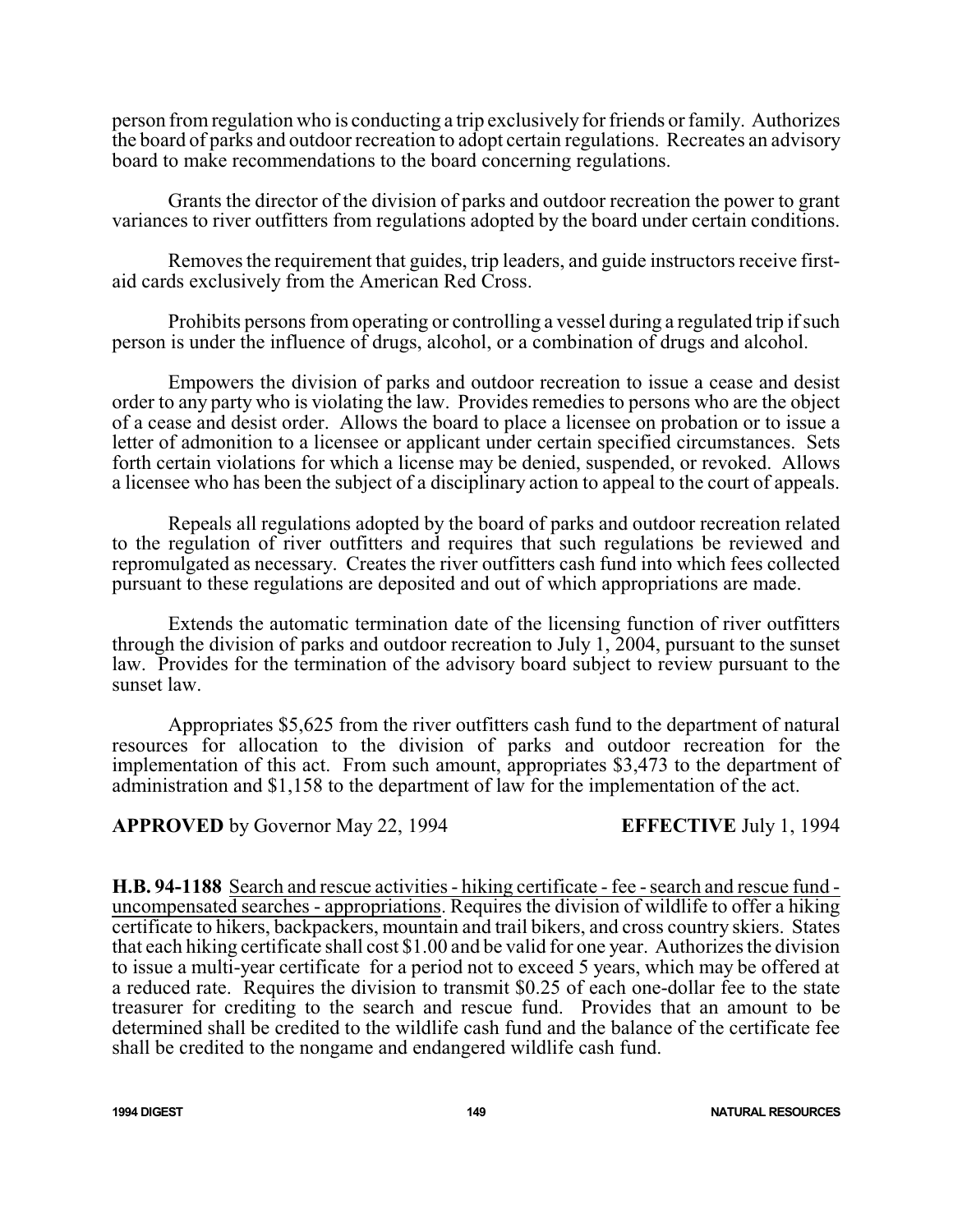Eliminates the requirement that any balance in the search and rescue fund at year end that exceeds \$300,000 must be transferred to the wildlife cash fund for fisheries and wildlife enhancement activities.

Requires the division to include uncompensated searches for families of persons holding hiking certificates when dividing the balance remaining in the search and rescue fund among the counties for uncompensated searches.

Prohibits the division from using search and rescue fund moneys to compensate counties for motor vehicles that are designed primarily for travel on the public highways. Clarifies that reimbursable costs include those expended for private and nonprivate helicopter service.

Appropriates \$32,956 from the division of wildlife cash fund to the department of natural resources, for allocation to the division of wildlife, for the implementation of the act.

Appropriates \$200,000 from the search and rescue fund to the department of natural resources, for allocation to the division of wildlife, for the implementation of the act.

**APPROVED** by Governor May 31, 1994 **EFFECTIVE** January 1, 1995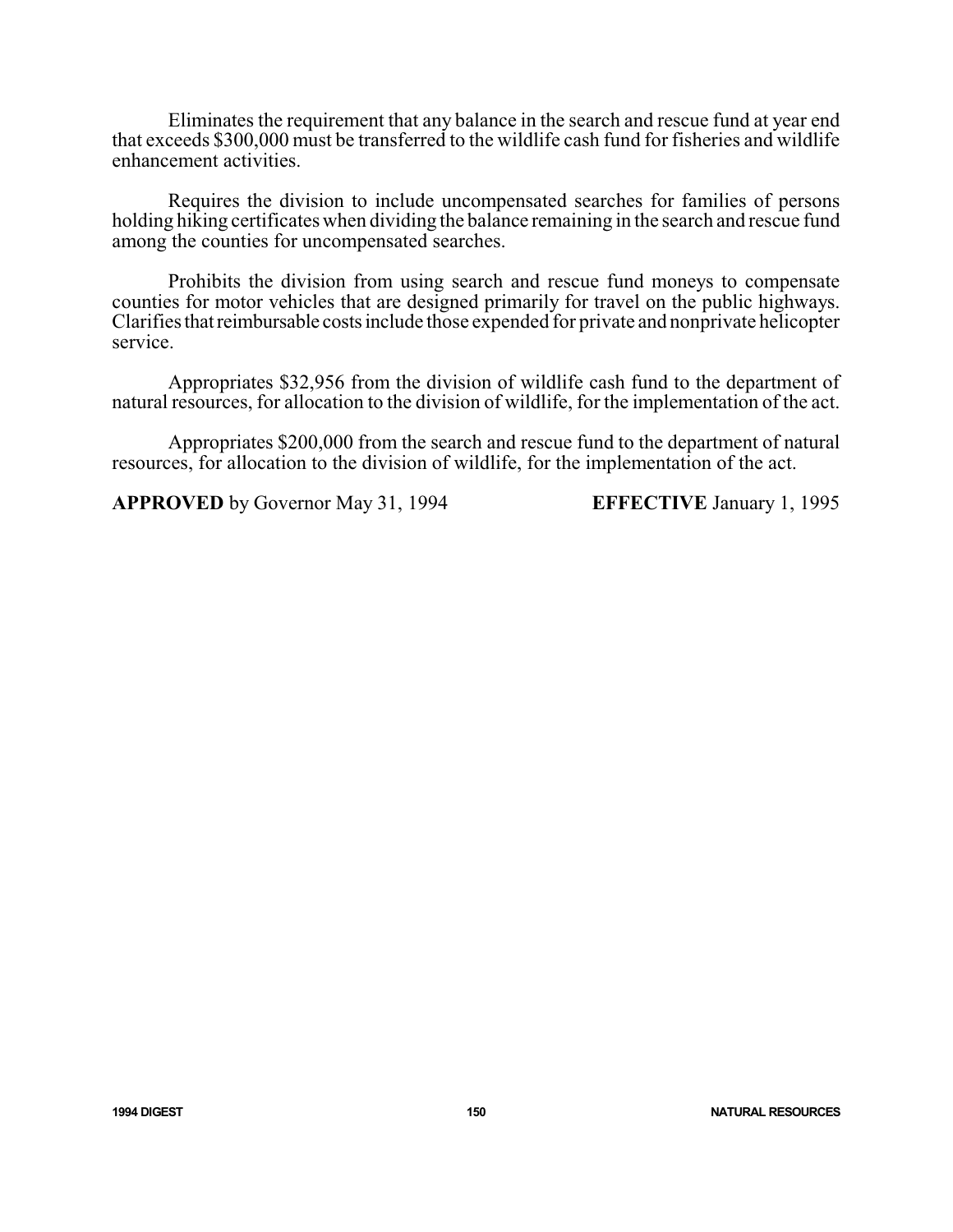### **PROBATE, TRUSTS, AND FIDUCIARIES**

**S.B. 94-043** Probate code - rewrite - evidence of death or status - intestate succession elective share of surviving spouse - augmented estate - omitted spouse or children - exempt property and allowances - wills and will contracts - rules of construction for wills and other governing instruments - probate and nonprobate transfers - trusts for pets - powers of appointment - release and exercise by attorney-in-fact or agent. Repeals and reenacts certain portions of the "Colorado Probate Code" based substantially on recommendations of the National Conference of Commissioners on Uniform State Laws.

Identifies additional rules relating to the determination of death and status of an individual, including the following: That death occurs when an individual is determined dead under provisions relating to the practice of medicine; that, in the absence of prima facie evidence of death, the fact of death is to be established by clear and convincing evidence; and that the fact of death of an absentee is not to be determinative of any finding to be made in a formal testacy proceeding under the code. Reduces from 7 years to 5 years the length of time an individual whose death is not established must be absent in order to be presumed dead.

Defines the following additional terms: Agent, beneficiary designation, descendant, governing instrument, joint tenants with right of survivorship, payor, survive, and testator. Defines "descendant" to mean all of the individual's descendants of all generations, with the relationship of parent and child at each generation being determined by the definitions of parent and child contained in the probate code.

Permits a decedent, by will, to exclude or limit the right of an individual or class to succeed to property of the decedent passing by intestate succession. Changes intestate succession provisions by allowing the surviving spouse to take the following amounts in the following circumstances: The entire intestate estate if all of the decedent's surviving descendants are also descendants of the surviving spouse and there are no other descendants of the surviving spouse; \$200,000 of the intestate estate plus 3/4 of the balance if there are living parents of the decedent; \$150,000 plus 1/2 of the balance if there are children who are descendants of both spouses and the surviving spouse has more than one surviving descendant who is not a descendant of the decedent; \$100,000 plus 1/2 of the balance if there are adult children who are descendants of the deceased spouse, but not of the surviving spouse; and 1/2 of the intestate estate if one or more of the decedent's surviving descendants are not descendants of the decedent's surviving spouse, and if one or more of such descendants are minors.

For purposes of intestate succession, eliminates the consideration of the descendants' degree of kinship to the decedent and provides that shares passing to descendants pass by representation. Allows a birth child or a birth parent to file a claim for inheritance within 90 days of the decedent's death and provides that, if there is no other surviving heir identified, the intestate estate is to pass to such surviving birth child or birth parent. Treats an adopted individual as the child of the adopting parents and not the child of the birth parents for purposes of intestate succession, unless the birth child or the birth parent files such a claim. Establishes the burden of proof for determining whether an individual survived an event as "clear and convincing" evidence.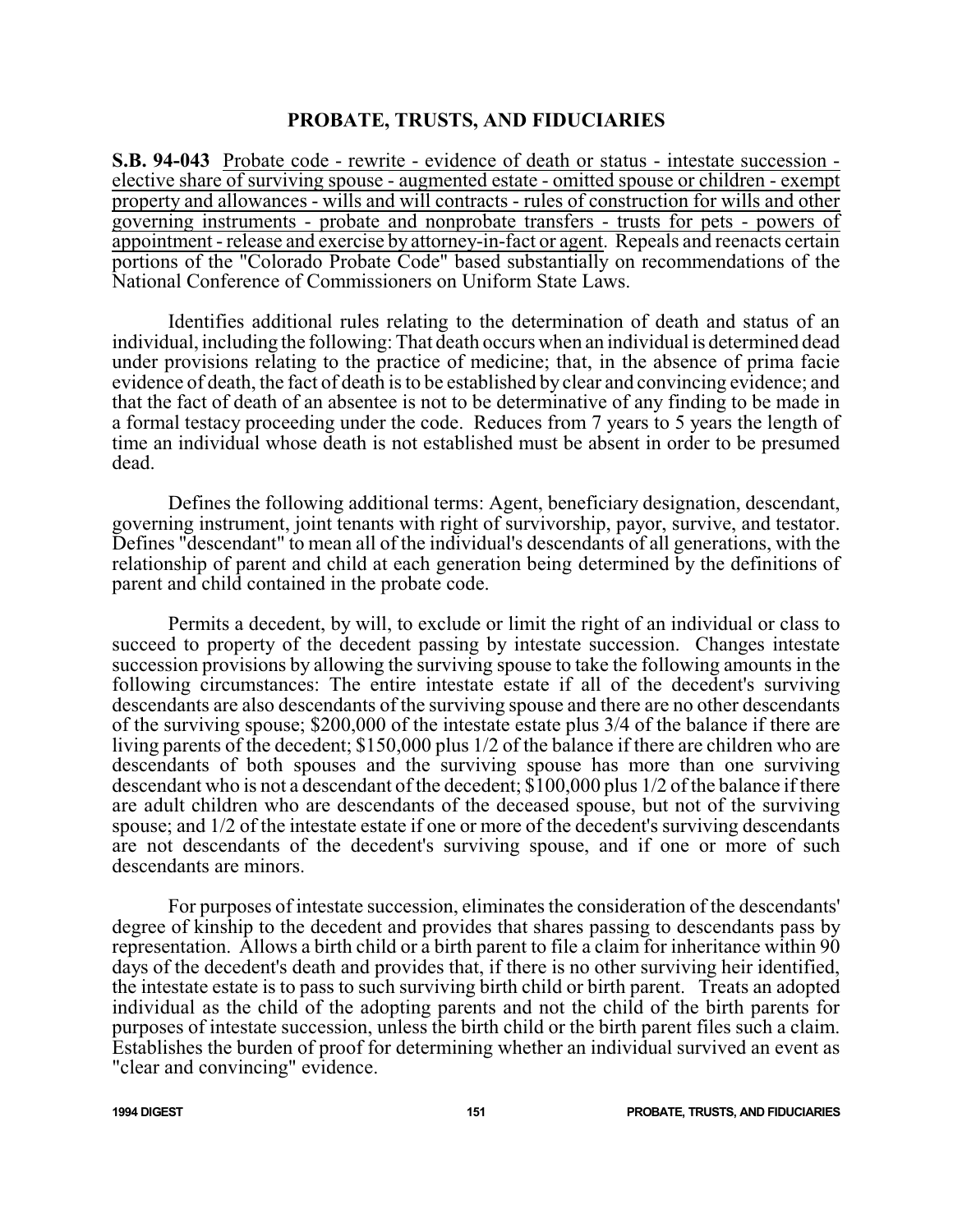Establishes a different representation system for heirs to provide equal shares to those equally related. Requires each generation to take on the basis of the share the previous generation would have received, if it had survived. Creates a per-capita-at-each-generation system of representation.

Modifies the elective-share and augmented estate provisions. Bases the amount of a surviving spouse's percentage share of the augmented estate on the length of such spouse's marriage to the decedent up to a maximum of 50% of the augmented estate. In certain circumstances, entitles the surviving spouse to a supplemental elective-share amount payable from the decedent's probate estate and from recipients of the decedent's nonprobate transfers to others. Requires the net assets of the surviving spouse to be taken into account in calculating the augmented estate. Identifies property which is excluded from the augmented estate. Identifies and prioritizes the sources from which the unsatisfied balance of the elective-share amount is to be satisfied. Changes the time limitations within which a petition for the elective-share must be filed and delivered to 9 months after the date of the decedent's death or 6 months after the decedent's will is admitted to probate, whichever is later.

Changes the means by which the share of an unintentionally omitted spouse or child is determined. For purposes of exempt property and family allowances, sets forth special provisions on behalf of surviving spouses who are incapacitated and who exercise the right to any elective-share.

Concerning wills and will contracts, specifies the burden of proof and type of evidence by which a document may be established as the testator's will. Permits the establishment by extrinsic evidence of the testator's intent that a document constitute a will even if portions of the document are not in the testator's handwriting. Creates a rebuttable presumption that a subsequent will is intended to replace rather than supplement a prior will if it makes a complete disposition of the testator's estate and creates a rebuttable presumption that a subsequent will is intended to supplement rather than replace a prior will if it does not make a complete disposition of the testator's estate. Treats any provision in a will purporting to penalize an interested person from contesting the will as unenforceable if probable cause exists for instituting such proceedings.

Sets forth rules of construction for wills, codicils, and other governing instruments executed, republished, or reaffirmed on or after July 1, 1995. Permits wills to provide for the passage of property acquired by the estate after the testator's death. Creates the presumption of a substitute gift in certain circumstances, which presumption may be superseded by an alternative beneficiary designation. Determines which substitute gift is to take effect if more than one is created. Requires clear and convincing evidence that an individual survived an event by 120 hours. Creates exceptions to the 120-hour survival rule in the following circumstances: If the imposition of a 120-hour requirement of survival would cause a nonvested property interest or a power of appointment to fail to qualify for validity or if the application of a 120-hour requirement of survival to multiple governing instruments would result in an unintended failure or duplication of a disposition. Provides protection for payors and bona fide purchasers. For purposes of class gifts created by wills and other governing instruments, treats relationships in accordance with the provisions of intestate succession. Makes a future interest created under the terms of a trust contingent upon the beneficiary's surviving the distribution date and specifies the result if the beneficiary does not so survive.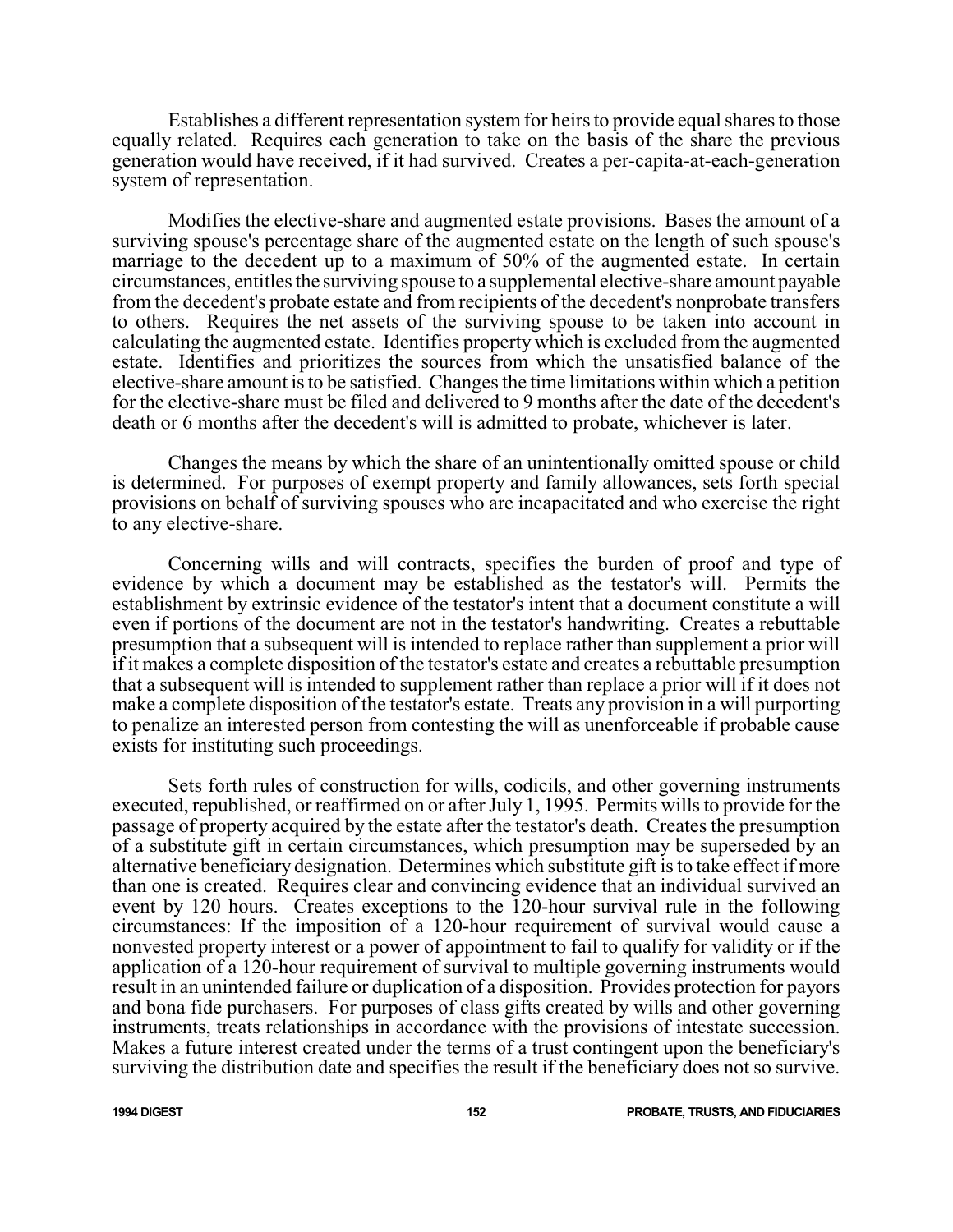Establishes a presumption that the distribution of class gifts in favor of "descendants", "issue", or "heirs of the body", if not otherwise specified, be distributed among the class members who are living when the interest is to take effect in possession or enjoyment in such shares as class members would take under intestate succession. Interprets the terms "by representation", "per capita at each generation", and "per stirpes". Abolishes the doctrine of worthier-title as a rule of law and as a rule of construction. Authorizes the disclaimer of an interest in property and sets forth rules governing the time within which a disclaimer must be filed or delivered and the form of the disclaimer. Explains the effect of a disclaimer.

Specifies the effect of a felonious killing upon the right of the killer to inherit either by will or intestate succession by expanding those rights forfeited by such an individual who feloniously kills the decedent. Revokes any disposition, appointment of property, or nomination as representative or fiduciary made by the decedent in the name of the killer. Provides protection for payors and bona fide purchasers. Treats a court order or a contract relating to the division of the marital estate between divorced individuals before or after a marriage, divorce, or annulment as a revocation of any revocable disposition or appointment of property made by a divorced individual to his or her former spouse or any provision conferring a general or nongeneral power or appointment on the divorced individual's former spouse.

Validates trusts for the care of designated domestic or pet animals and the animals' offspring in gestation. Subjects such honorary trusts and trusts for pets to certain provisions.

Authorizes the attorney-in-fact or agent acting under a power of attorney on behalf of a donee of a power of appointment to release such power or to exercise such power.

Applies to estates, wills, or governing instruments of decedents dying on or after July 1, 1995.

**APPROVED** by Governor April 28, 1994 **EFFECTIVE** July 1, 1995

**S.B. 94-142** Medical treatment decisions - CPR directives. Modifies the statutes governing patient autonomy in regard to the making of medical treatment decisions to: Allow a parent or legal guardian of a minor child to execute a CPR directive only after a physician issues a "do not resuscitate" order for the minor child; specify that compliance with an advance medical directive, including a CPR directive, a medical durable power of attorney, or a living will, shall not be considered as manslaughter under the "Colorado Criminal Code"; and specify that onlyCPR directives executed by a guardian, agent, or proxy decision-maker may be revoked by a guardian, agent, or proxy decision-maker.

**APPROVED** by Governor May 4, 1994 **EFFECTIVE** May 4, 1994

**H.B. 94-1216** Probate code - construction of marital deduction formula in will - closing of estates. Differentiates between the construction of any marital deduction formula that refers generally to federal and state tax credits and any marital deduction formula that refers specifically to federal and state tax credits. Allows a personal representative to file a verified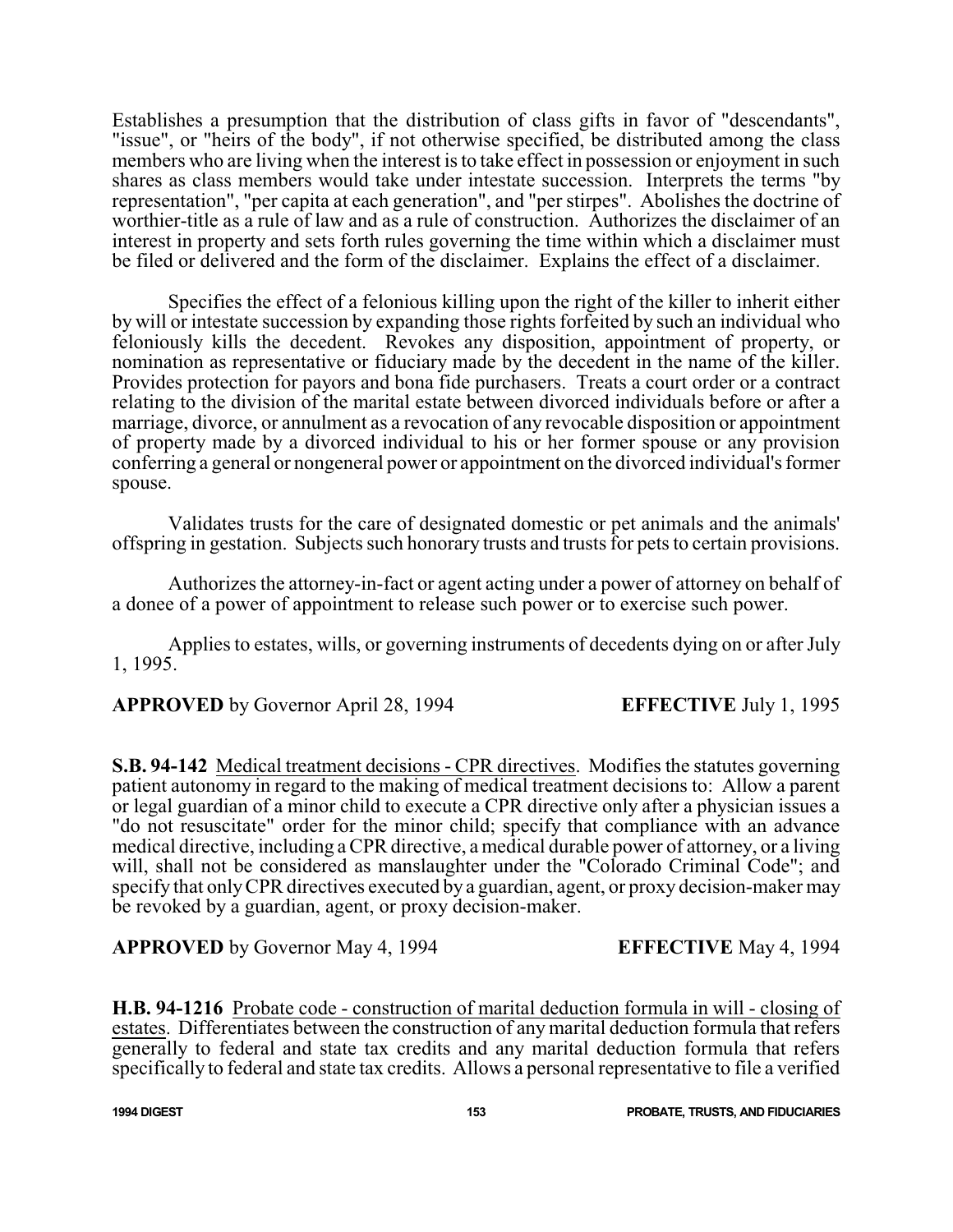statement to close an estate one year after the date of death if the one-year anniversary date occurs sooner than 6 months after the personal representative's appointment.

**APPROVED** by Governor April 20, 1994 **EFFECTIVE** April 20, 1994

**H.B. 94-1228** Agency - agency instrument - content - form. Specifies the provisions that a principal may include in an agency instrument. Clarifies that the statutory provisions govern every agency instrument unless the agency instrument conflicts with the statutory provisions, in which case the instrument controls. Establishes a minimum age of 18 years for a person acting as principal and 21 years for a person acting as agent. Specifies that an agency continues through the incapacity of the principal until the death of the principal, unless otherwise stated in the agency instrument. Authorizes a principal to amend or revoke an agency, but provides that, until the agent has notice of such amendment or revocation, an agent is not liable for acts that are no longer authorized due to such revocation or amendment. Authorizes any agent to resign from an agency. Specifies that if the principal's spouse is appointed as agent and the principal and spouse are later separated or divorced, the spouse is deemed to have died for purposes of the agency. Establishes the duties of an agent to the principal.

Protects any third party who relies in good faith on an agency instrument in any dealings with the agent. Authorizes any third party who deals with an agent to demand an affidavit stating the validity of the agency. Specifies the presumptions regarding the validity of the agency that a third party may make. Requires any person who receives a direction from an agent to act on such direction. Authorizes any person who questions the validity of an agency to bring an interpleader action. Allows any third party to request proof of agency.

Requires an agent to take into account and enforce the principal's estate plan in acting under the agency. Specifies that an agent may not act with regard to a trust unless the trust is specifically referred to in the agency instrument. Grants an agent access to the principal's personal papers as necessary to carry out the agency.

Authorizes the court to order a guardian or conservator to act for the principal under the agency if the court finds the principal lacks capacity to act and the agent is not acting in the principal's best interests. Authorizes a court to construe an agency instrument if the court finds the instrument requires construction; except that the court may not amend the agency instrument. Specifies the venue for an interested person to bring an action for enforcement of the agency instrument. Requires the agent to work with the principal's guardian or conservator if one has been appointed. Empowers a principal's guardian or conservator to revoke, suspend, or terminate the agency instrument if the principal is incapacitated, except with respect to medical treatment decisions.

Establishes the statutory agent's affidavit regarding power of attorney form.

Modifies the statutory power of attorney for property form to provide notice to the principal of the extent of the agent's powers and to allow the principal to specify the agent's powers more precisely.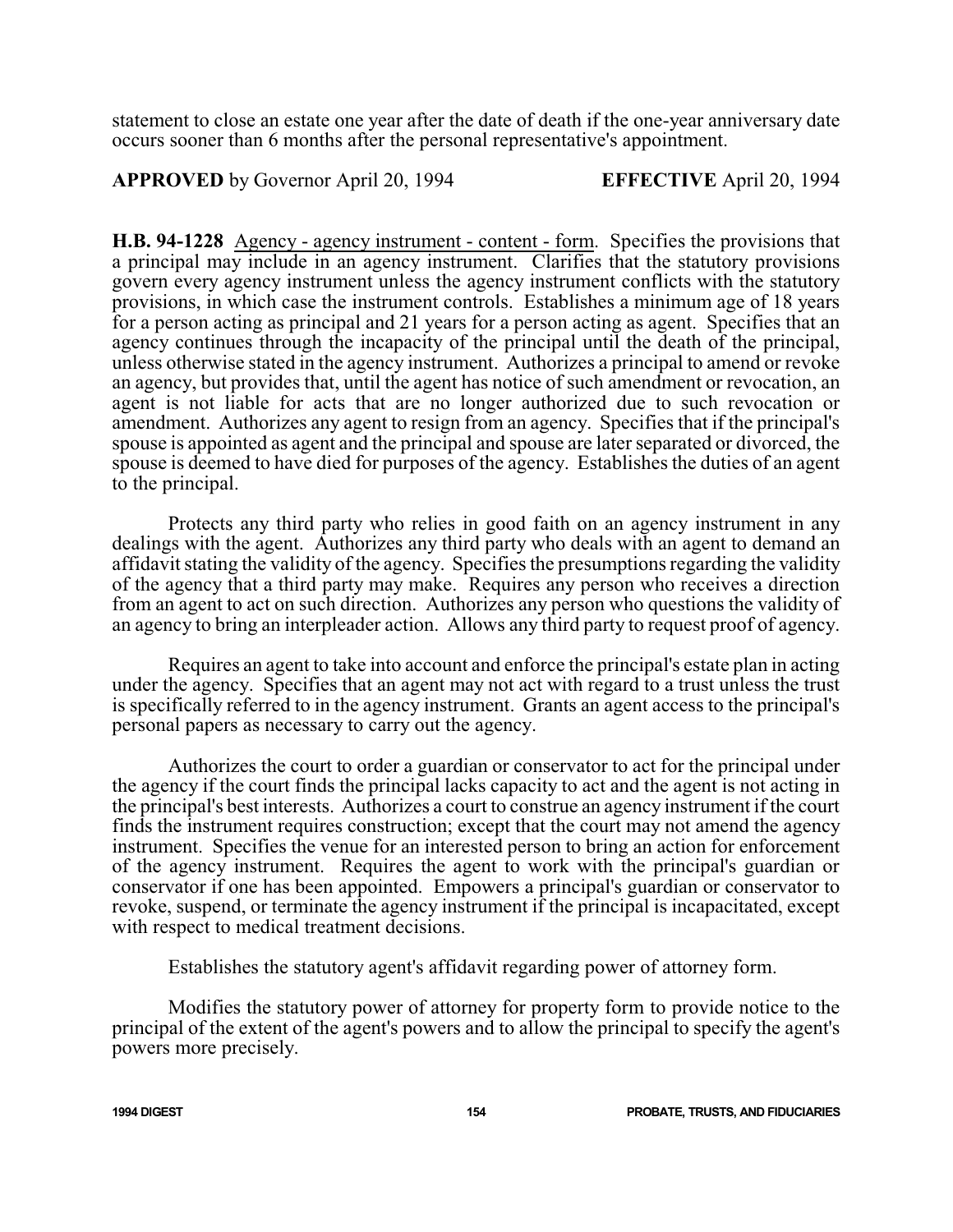**APPROVED** by Governor May 4, 1994 **EFFECTIVE** January 1, 1995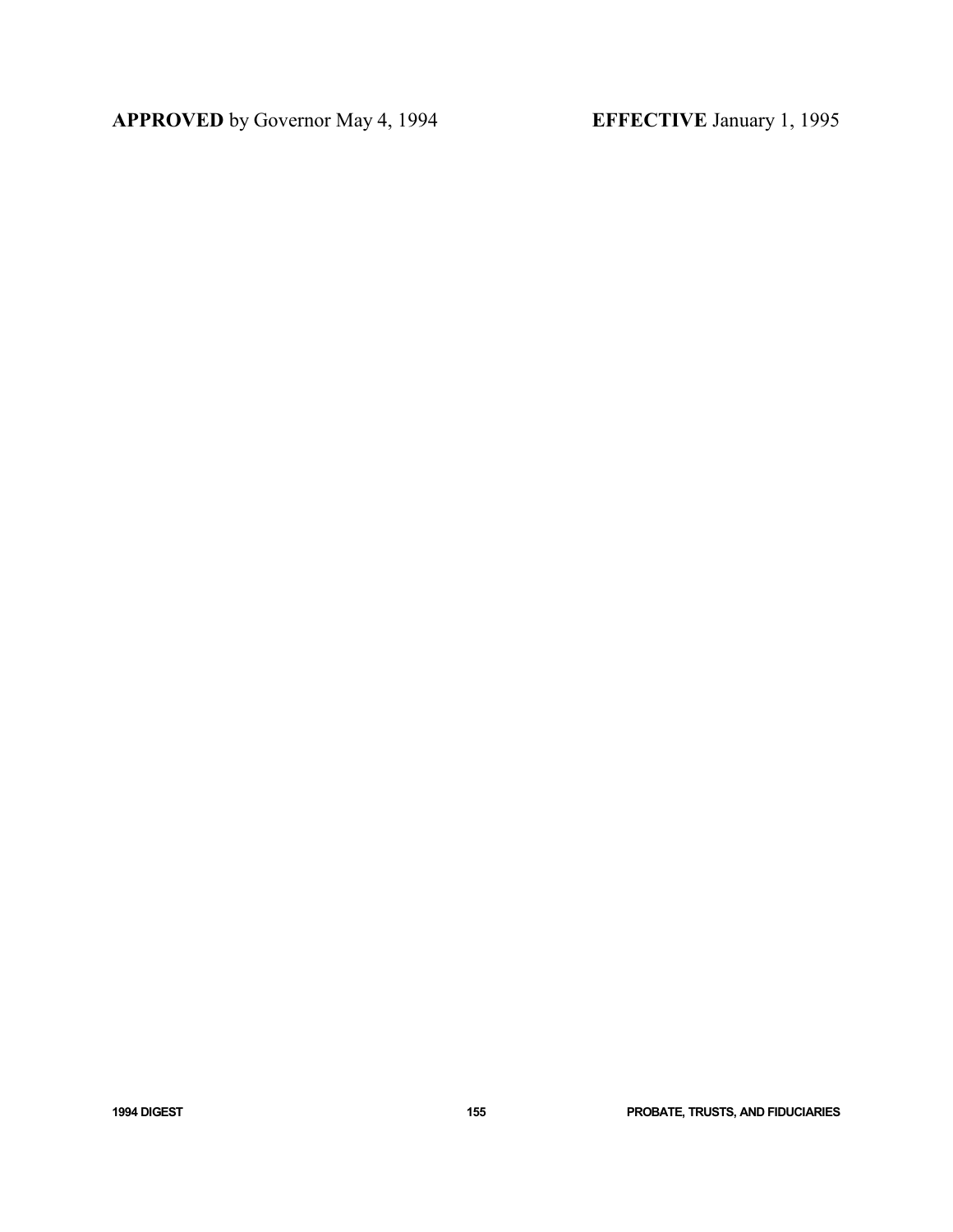# **PROFESSIONS AND OCCUPATIONS**

**S.B. 94-024** Money transmission - regulation by banking board - continuation of licensing function of state bank commissioner. Includes money transmission in the regulatory provisions of the "Money Order Act". Requires persons engaged in the business of money transmission to be licensed the same as persons issuing or selling exchange. Requires persons seeking licensure to be qualified and experienced as required by the banking board pursuant to rule.

Sets a penalty of up to \$25 per day for not submitting required statements or reports to the state bank commissioner without good cause. Increases from \$1,000 to \$10,000 the maximum penalty assessment for violating the act.

Specifies that any investments of a licensee shall be deemed to be held in trust for the purchasers and holders of the licensee's outstanding payment instruments if the licensee becomes bankrupt.

Extends the automatic termination date of the licensing functions of the state bank commissioner and the banking board to July 1, 2004, pursuant to the provisions of the sunset law.

**APPROVED** by Governor April 7, 1994 **EFFECTIVE** July 1, 1994

**S.B. 94-026** Engineers and land surveyors - regulation - continuation under sunset law disputed boundaries - survey plots and monument records - land surveys and plats - land surveymonuments - appropriation. Deletes the exemption for legallyrecognized professions and creates exemptions for architects and for utilities and their employees performing services during a disaster or emergency situation from licensure under the laws regulating engineers. Adds limited liability companies to the list of nonnatural persons which may perform engineering or land surveying work if there is a licensed engineer or land surveyor in responsible charge of such work.

Grants the board power to assess fines in the range of not less than \$50 for the first violation and up to \$2,500 for a subsequent violation against a licensee who violates the applicable laws or rules governing the profession. Grants the board the power to limit the scope of practice of an engineer or land surveyor who has violated the laws regulating engineers or land surveyors as applicable. Adds failing to pay a fine assessed pursuant to the laws regulating the profession and violating any law or rule governing the profession in another state as bases for disciplinary action against an engineer or land surveyor.

Empowers the board to issue cease and desist orders against any person violating the laws regulating engineers or land surveyors. Allows the board to request that the district attorney or attorney general bring suit for equitable relief to prevent further violations if the violator does not comply with the cease and desist order.

Makes the regulation of land surveyors parallel to the regulation of engineers by defining a violation of the laws regulating land surveyors as a class 3 misdemeanor.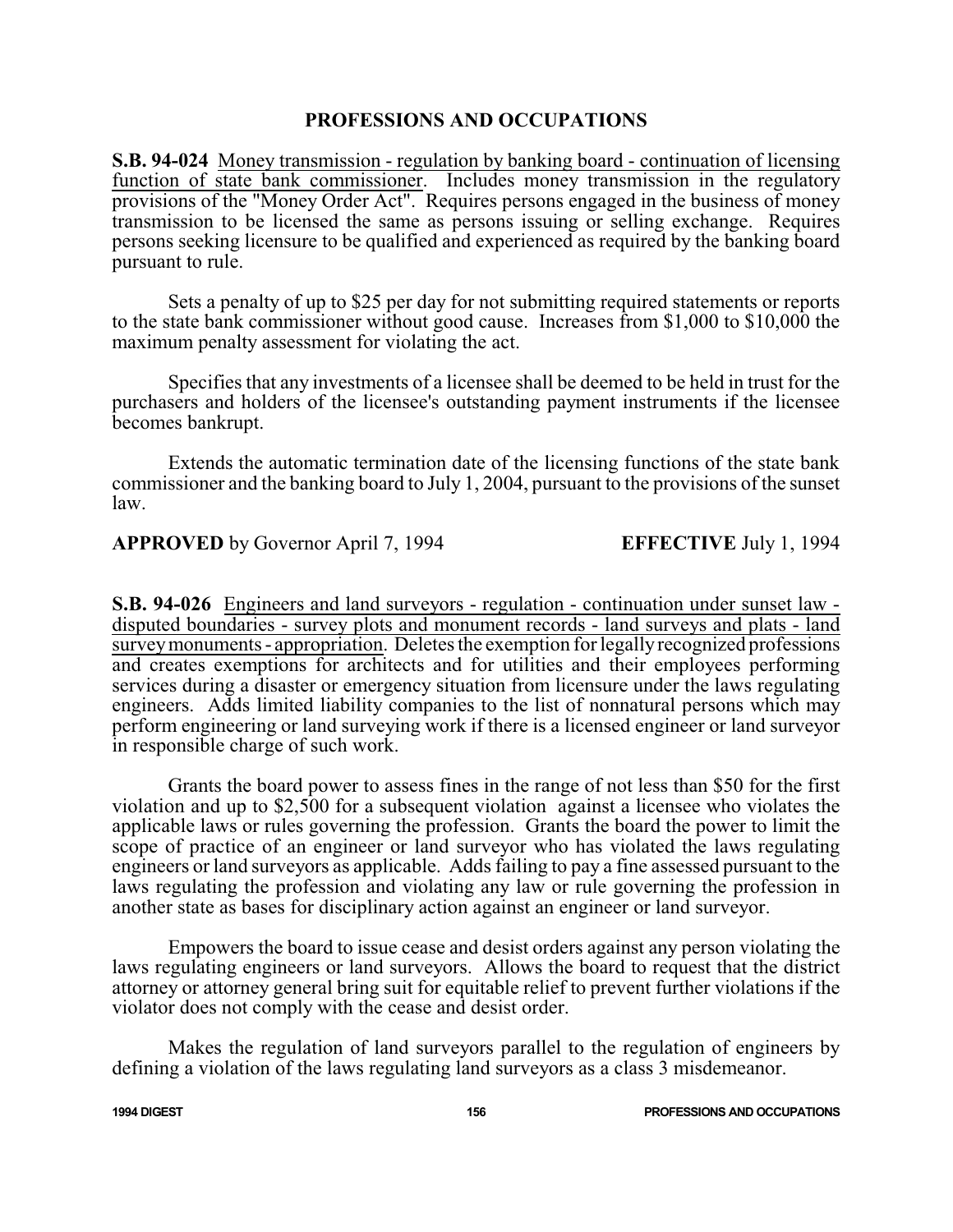Changes the requirement that the board automatically reinstate any engineer or land surveyor who has been retired to allow the board to require any such retiree to be examined as it deems appropriate.

Adds certain individuals to the list of individuals who are immune from civil liability in connection with a professional review of an engineer or land surveyor.

Changes the term used to refer to persons training to become engineers or land surveyors from engineers-in-training to engineer-interns and from surveyors-in-training to land surveyor-interns. Removes the requirement that the board mail certificates to individuals who become certified as engineer-interns or land surveyor-interns.

Removes certain restrictions on the use of official seals by engineers and land surveyors.

Modifies certain educational and experience requirements for land surveyor-interns.

Repeals and reenacts the provisions of law regulating survey plats and monuments records, standards for land surveys and plats, and perpetuation of land survey monuments, leaving the substantive provisions of those laws substantially as they are in current law while updating the language and organization of such law. Moves provisions regulating the determination of the proper location of a section corner or quarter section corner to the laws regulating county surveyors.

Extends the automatic termination date of the licensing functions of the board to July 1, 2004.

Appropriates \$30,585 from the division of registrations cash fund and 0.4 FTE to the department of regulatory agencies for allocation to the division of registrations for allocation to the state board of registration for professional engineers and professional land surveyors.

**APPROVED** by Governor May 31, 1994 **EFFECTIVE** July 1, 1994

**S.B. 94-033** Real estate - contracts - mandatory disclosure - remuneration of brokers. Changes the time at which the identity of persons paying any compensation or commission to a real estate broker must be disclosed from the time an offer is made to the time when the parties enter into a contract. Removes the requirement that the specific amount of any commission being paid to a broker by any party be disclosed.

**APPROVED** by Governor March 31, 1994 **EFFECTIVE** March 31, 1994

**S.B. 94-060** Limited gaming - use of funds for transportation improvements - transfer of moneys to state highway fund - appropriation. Requires a portion of limited gaming proceeds to be annually transferred to the state highway fund to be used solely for proposed or anticipated transportation needs attributable to limited gaming and to reimburse the department of transportation for any emergency repairs and modifications performed during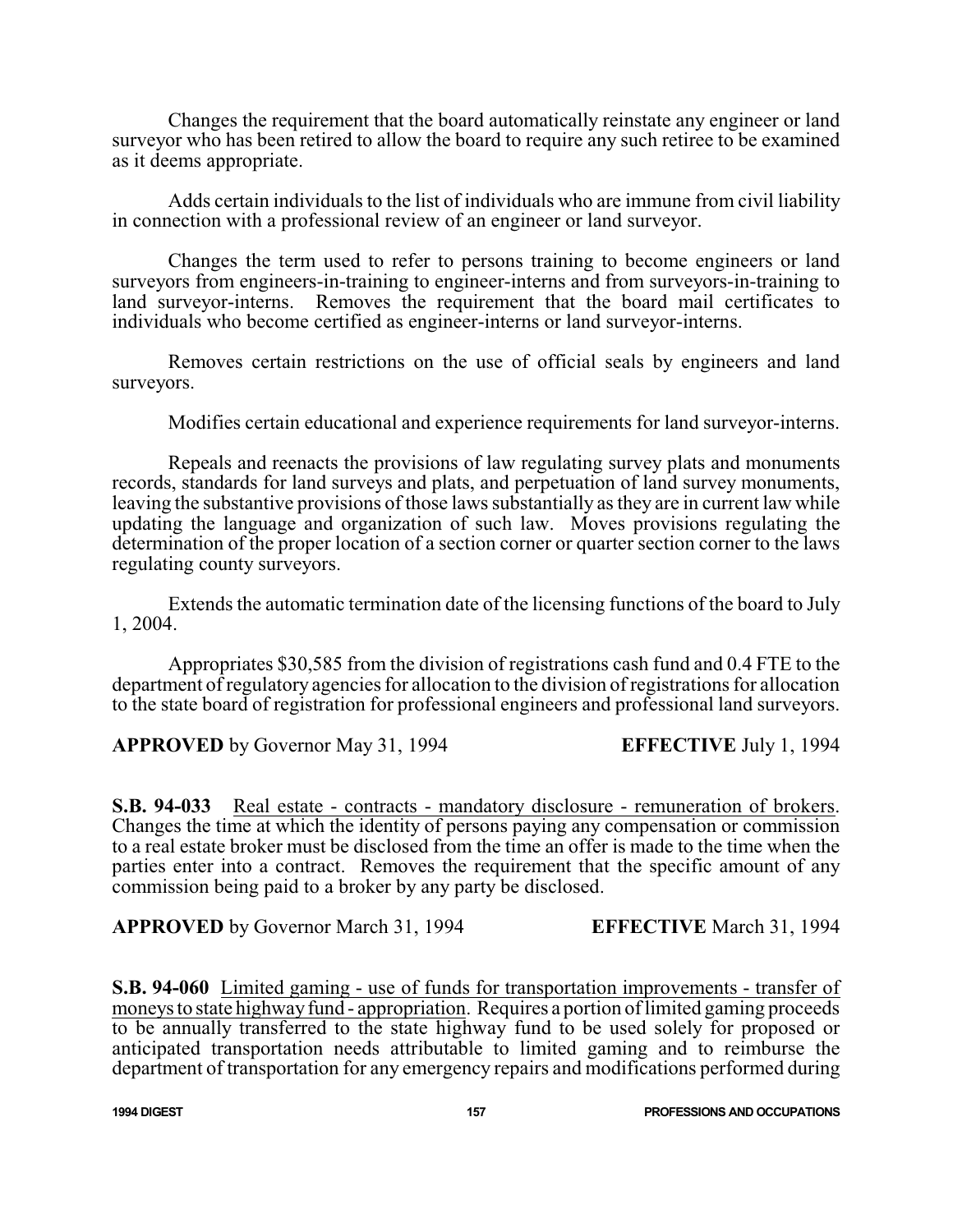the previous fiscal year that are attributable to limited gaming. Defines "limited gaming community". Transfers \$997,000 from the limited gaming fund to the state highway fund and appropriates such amount for the fiscal year beginning July 1, 1994, to implement the act.

**APPROVED** by Governor May 22, 1994 **EFFECTIVE** May 22, 1994

**S.B. 94-079** Limited gaming - municipal limited gaming impact fund - transfer of moneys to fund. Creates a municipal limited gaming impact fund for mitigation of the impact of limited gaming on cities located in the counties of Gilpin and Teller that are not limited gaming cities. Requires 2% of limited gaming proceeds to be annually transferred to the municipal limited gaming impact fund. Provides for transfers from the municipal limited gaming impact fund to the governing bodies of the cities of Woodland Park and Victor within 30 days of a transfer to the fund. Permits such moneys to be used for public facilities, public services, and mitigation of other gaming impacts as the municipal governing bodies may determine. Directs that 75% of the moneys in the fund be transferred to the city of Woodland Park and 25% be transferred to the city of Victor. Requires each city to place moneys received from the fund in a special account for gaming impacts but permits the transfer of such moneys from the account as long as records are kept. Requires each city receiving moneys from the fund to prepare an annual report to the joint budget committee of the general assembly concerning the uses of such moneys and their relationship to limited gaming.

Applies to revenues collected in fiscal years commencing on or after July 1, 1993.

# **APPROVED** by Governor June 3, 1994 **EFFECTIVE** June 3, 1994

**S.B. 94-093** Board of medical examiners - delegation of authority - licensing functions. Authorizes the state board of medical examiners to establish a subcommittee of board members for the purpose of facilitating the licensing of applicants. States that 3 members shall constitute a quorum of such subcommittee and that any action taken by the subcommittee concerning licensing functions shall constitute action by the board.

**APPROVED** by Governor March 31, 1994 **EFFECTIVE** March 31, 1994

**H.B. 94-1026** Plumbing - installation of medical gas and vacuum systems. Provides that the installation of medical gas and vacuum systems in health care facilities is within the definition of "plumbing". Makes plumbers who install such systems subject to the laws that regulate plumbing installations generally.

**APPROVED** by Governor February 17, 1994 **EFFECTIVE** February 17, 1994

**H.B. 94-1037** Alcoholic beverages - liquor license - hotel and restaurant license - hours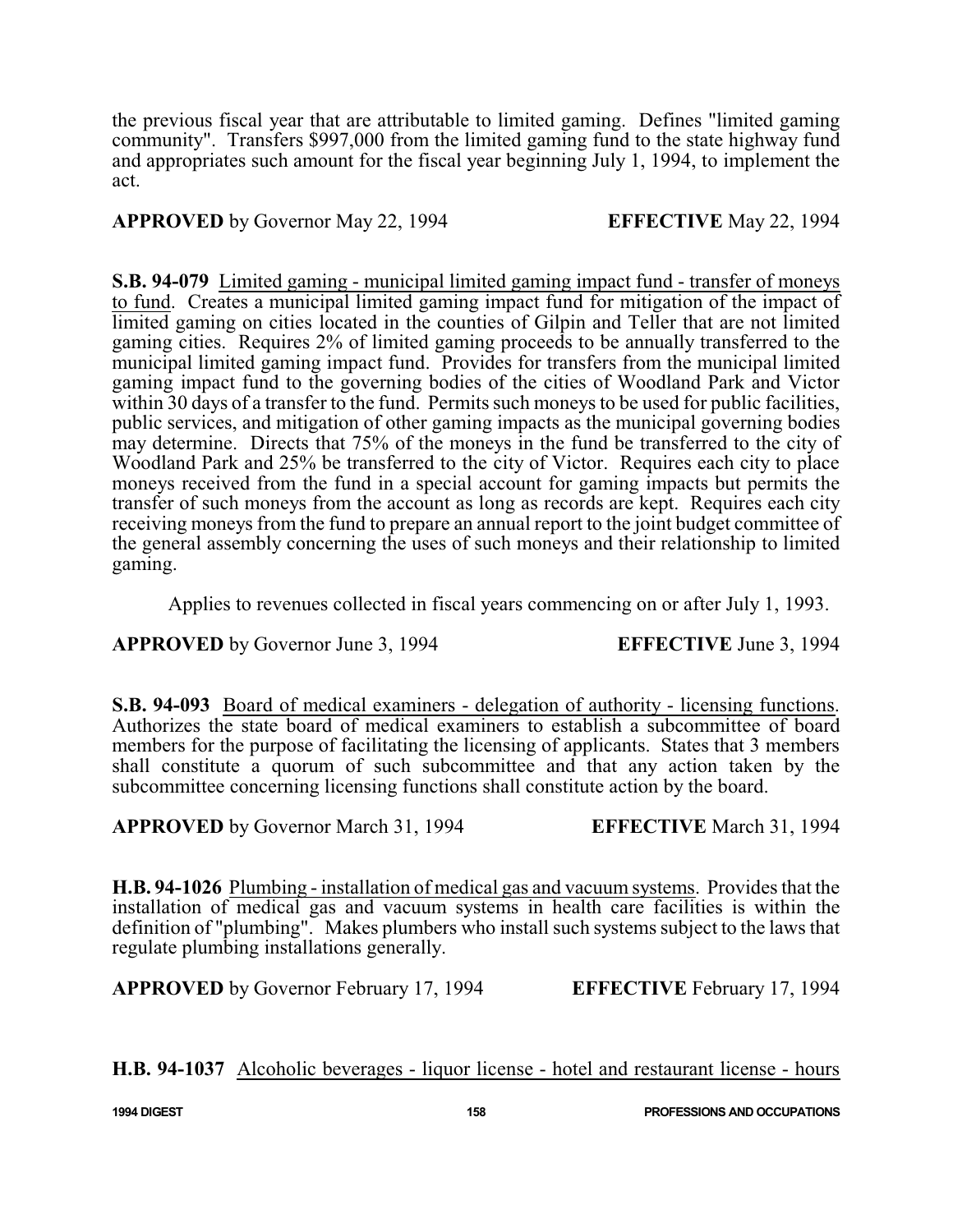meals must be served. Decreases the hours which a hotel and restaurant licensee must serve meals. Specifies that licensees shall serve meals only if open for business and selling alcoholic beverages. Requires licensees to provide sandwiches and snacks after the hours required for meal service.

**APPROVED** by Governor February 18, 1994 **EFFECTIVE** February 18, 1994

**H.B. 94-1038** Electricians - inspections or investigations - citations - fines and penalties. Grants the state electrical board the power to issue citations to persons who violate certain laws regulating electricians. Allows state electrical inspectors to conduct inspections or investigations and to provide service of process for citations. Directs the board to adopt a schedule of fines for violations and sets forth requirements for the schedule. Requires all fines collected to be deposited in the state general fund and mandates that the local governments in whose jurisdictions the violations occur receive one-half of the fines collected. Removes certain remedial provisions and sets forth new remedies for persons who have received citations. Specifies the penalties for not complying with a citation, a settlement agreement, or order from an administrative hearing, including granting authority to the board to revoke, suspend, or deny a license. Adds to the list of unlawful acts and increases the penalty for certain unlawful acts from a class 3 misdemeanor to a class 1 misdemeanor.

**APPROVED** by Governor March 11, 1994 **EFFECTIVE** July 1, 1994

**H.B. 94-1056** Agricultural products - dealers - exemptions for small-volume dealers, retail grocery merchants, and restaurateurs - definitions. After March 1, 1995, creates a new license category, designated "small-volume dealer", for persons whose dealer activity is no more than \$20,000 worth of farm products per year and \$2,500 per transaction. Exempts such persons from bonding requirements and allows them to obtain licenses at a reduced fee. Requires them to maintain detailed records to establish the continued entitlement to smallvolume dealer status.

Tightens the retail grocery merchants' and restaurateurs' exemptions from licensing to require that persons claiming the exemption use the relevant farm products in a manner directly related to the operation of their business.

Expands the definition of a "terminal warehouse" to include warehouses licensed by states which have a warehouse examination cooperative agreement with Colorado or the United States department of agriculture.

Classifies hay as an agricultural commodity.

**APPROVED** by Governor March 29, 1994 **EFFECTIVE** March 1, 1995

**H.B. 94-1081** Nursing - advanced practice nurses - definition - registry - appropriation.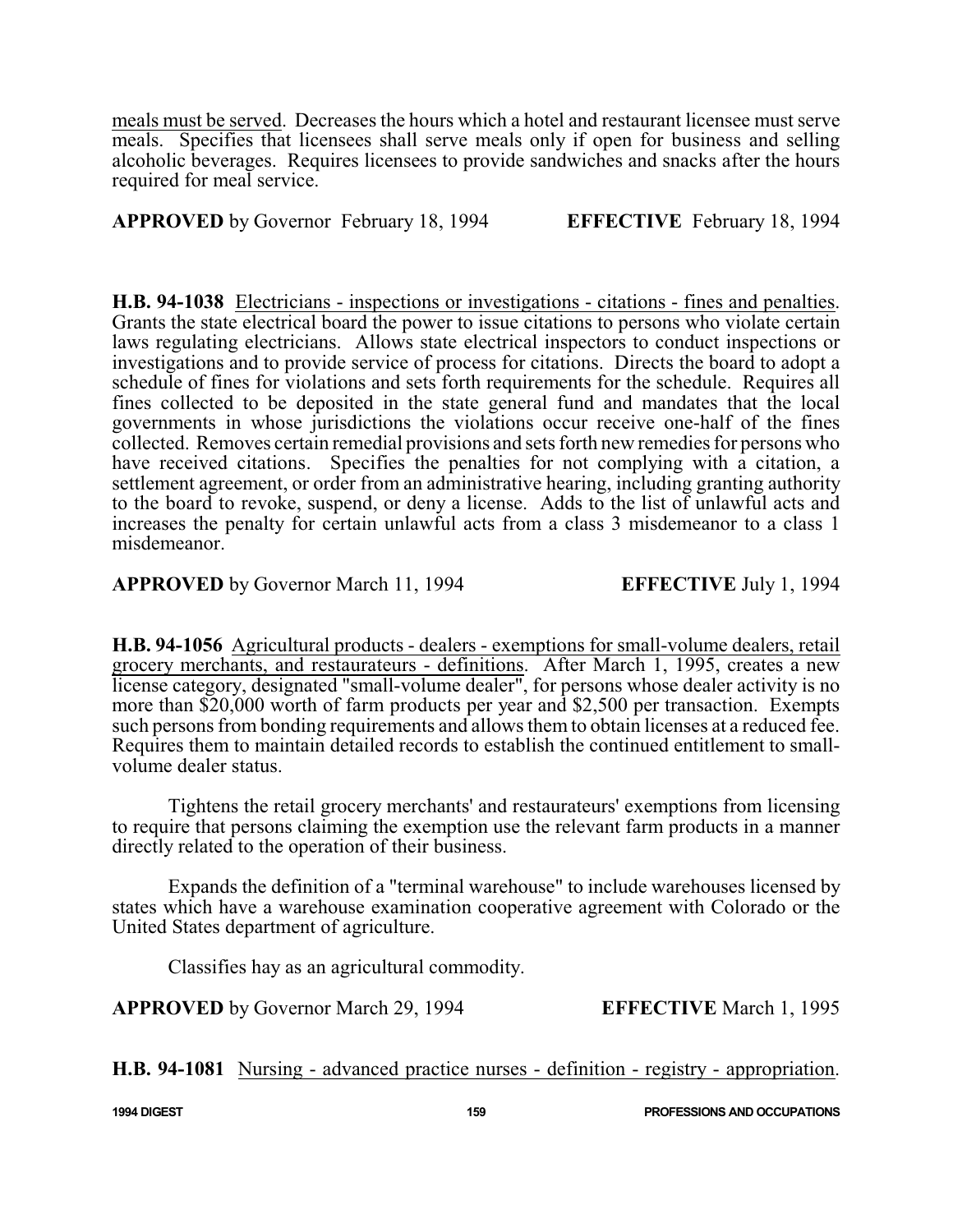Directs the state board of nursing to establish an advanced practice registry of licensed professional nurses who have obtained specialized education or training. Authorizes the use of the title "advanced practice nurse" and the use of other titles relating to additional specialties or practice categories by persons accepted by the board for inclusion in the registry. Requires the board to establish reasonable standards for registration of nurses who apply prior to July 1, 1995.

On and after July1, 1995, requires the completion of a nationallyaccredited education program or the passage of a national certification examination for inclusion in the registry. On and after July 1, 2008, requires the completion of a graduate degree in the appropriate specialty for inclusion in the advanced practice registry for any individual not registered prior to such date.

Appropriates \$57,401 and 0.7 FTE to the department of regulatory agencies for allocation to the division of registrations and \$2,145 to the department of law for the implementation of the act.

# **APPROVED** by Governor May 19, 1994 **EFFECTIVE** May 19, 1994

**H.B. 94-1087** Private occupational education - claim for loss of tuition or fees - public record - filing requirements. Provides that a claim for loss of tuition or fees is a public record once it is filed with the private occupational school division, unless a release of such claim information would violate federal privacy law. Lengthens from 180 days to 2 years the period of time after a student discontinues his or her training during which a claim may be filed with the division. Eliminates the requirement that a claim for loss of tuition or fees be notarized before it is filed with the division.

**APPROVED** by Governor March 31, 1994 **EFFECTIVE** March 31, 1994

**H.B. 94-1106** Health care professionals - peer health assistance programs - rehabilitation committees - pharmacists - nurses - licensure fees. Terminates the nursing peer health assistance diversion fund June 30, 1995, and the pharmacy peer health assistance fund, July 1, 1994. Requires the balance in such funds to be transferred to an administering entity selected by the board of nursing and the state board of pharmacy. States the requirements for and the responsibilities of the administering entity.

Provides that the nurses rehabilitation evaluation committee shall be reimbursed by the administering entity instead of the nursing peer health assistance diversion fund. Provides that the board of nursing shall select at least one peer health assistance program, known as a designated provider, to help nursing licensees who are experiencing impaired practice. Includes criteria the board shall use in selecting designated providers. Requires applicants for licensure to pay a fee, not to exceed \$28 biennially, to the administering entity for the purpose of supporting the designated providers who provide assistance to nurses with physical, psychiatric, or emotional problems.

Restores the pharmacist's rehabilitation committee and states that committee members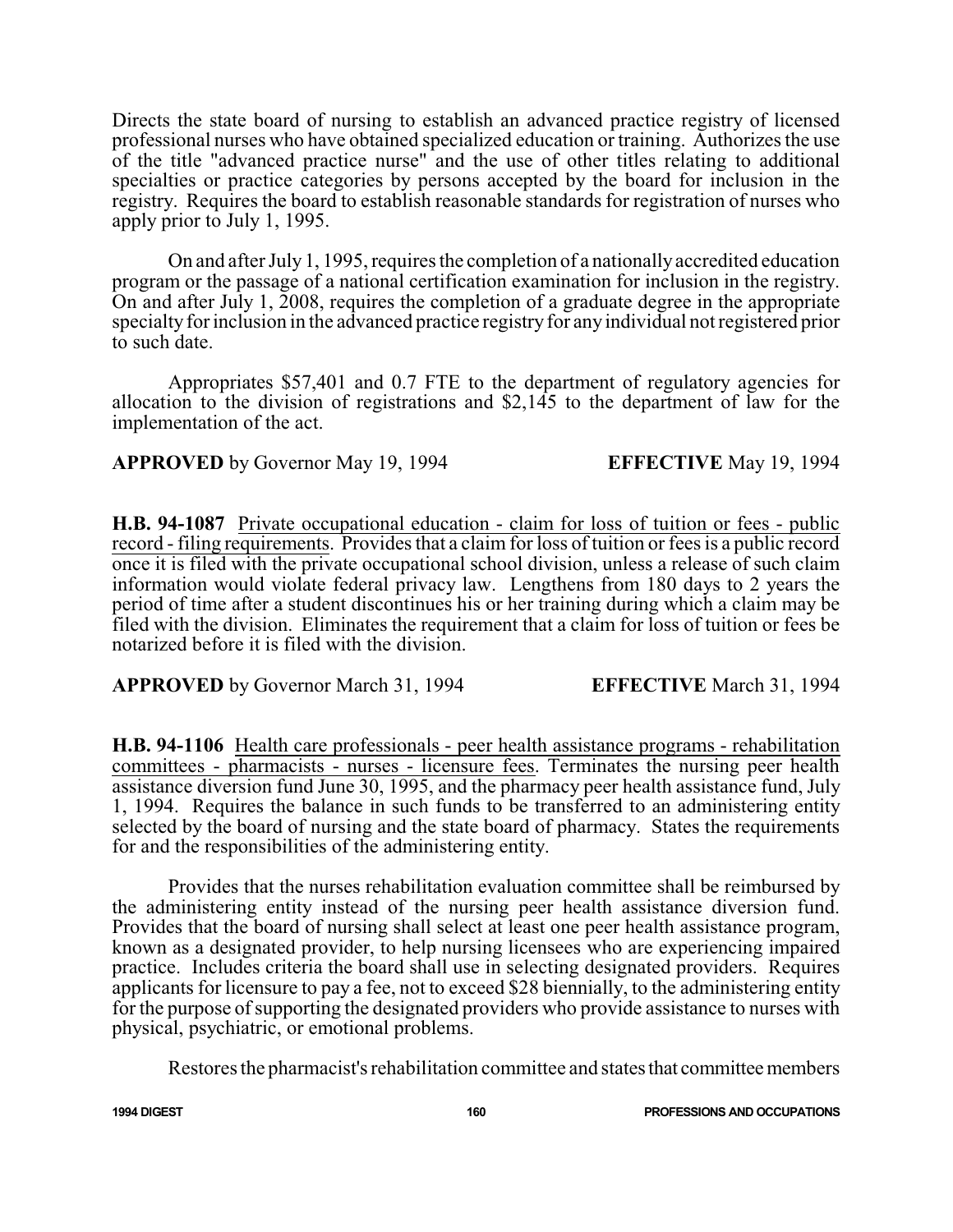shall be reimbursed by the administering entity. States that a pharmacist may be referred to the pharmacist's peer health assistance program for help with a drug or alcohol abuse problem.

**APPROVED** by Governor May 22, 1994 **EFFECTIVE** July 1, 1994

**H.B. 94-1111** Alcoholic beverages - bed and breakfast establishments - authority to serve complimentary alcoholic beverages. Creates a new class of liquor license, designated a "bed and breakfast permit", available in lieu of a hotel and restaurant license and at a lower cost (\$50 total), which allows an overnight lodging establishment with not more than 20 sleeping rooms to offer complimentary alcoholic beverages to its guests so long as the beverages are not sold by the drink, are consumed on the premises only by overnight guests, and are not available for more than 4 hours a day. Eliminates the local petition process but allows local licensing authorities to prohibit the issuance of any bed and breakfast permits within their jurisdiction. Provides for enforcement by the department of revenue in a manner similar to that of enforcement of liquor licenses.

**APPROVED** by Governor March 2, 1994 **EFFECTIVE** March 2, 1994

**H.B. 94-1119** Electrical inspectors - waiver of qualification requirements. Allows a local government employing an electrical inspector to waive the requirement that such inspector have at least 2 years of practical experience unless such entity is a county with a population of more than 150,000. States that if the 2 year requirement is waived, such inspector shall be supervised by a licensed electrical inspector, who has not less than 2 years of experience, for the lesser of 6 months or 30 inspections.

**VETOED** by Governor April 29, 1994

**H.B. 94-1128** Alcoholic beverages - sale - importation - "come-to-rest" provisions purchased from wholesaler required. Requires that alcoholic beverages be placed in the physical possession of a licensed wholesaler and inventoried for tax collection purposes before being sold. Prohibits retailers fromselling alcoholic beverages unless purchased from a licensed wholesaler.

**APPROVED** by Governor March 29, 1994 **EFFECTIVE** March 29, 1994

**H.B. 94-1146** Physical therapists - wound debridement. Removes the restriction that physical therapists who perform wound debridement only perform nonsurgical wound debridement. Repeals the definition of "nonsurgical wound debridement". Specifies that performing wound debridement does not violate the prohibition on performing surgery.

**APPROVED** by Governor March 9, 1994 **EFFECTIVE** March 9, 1994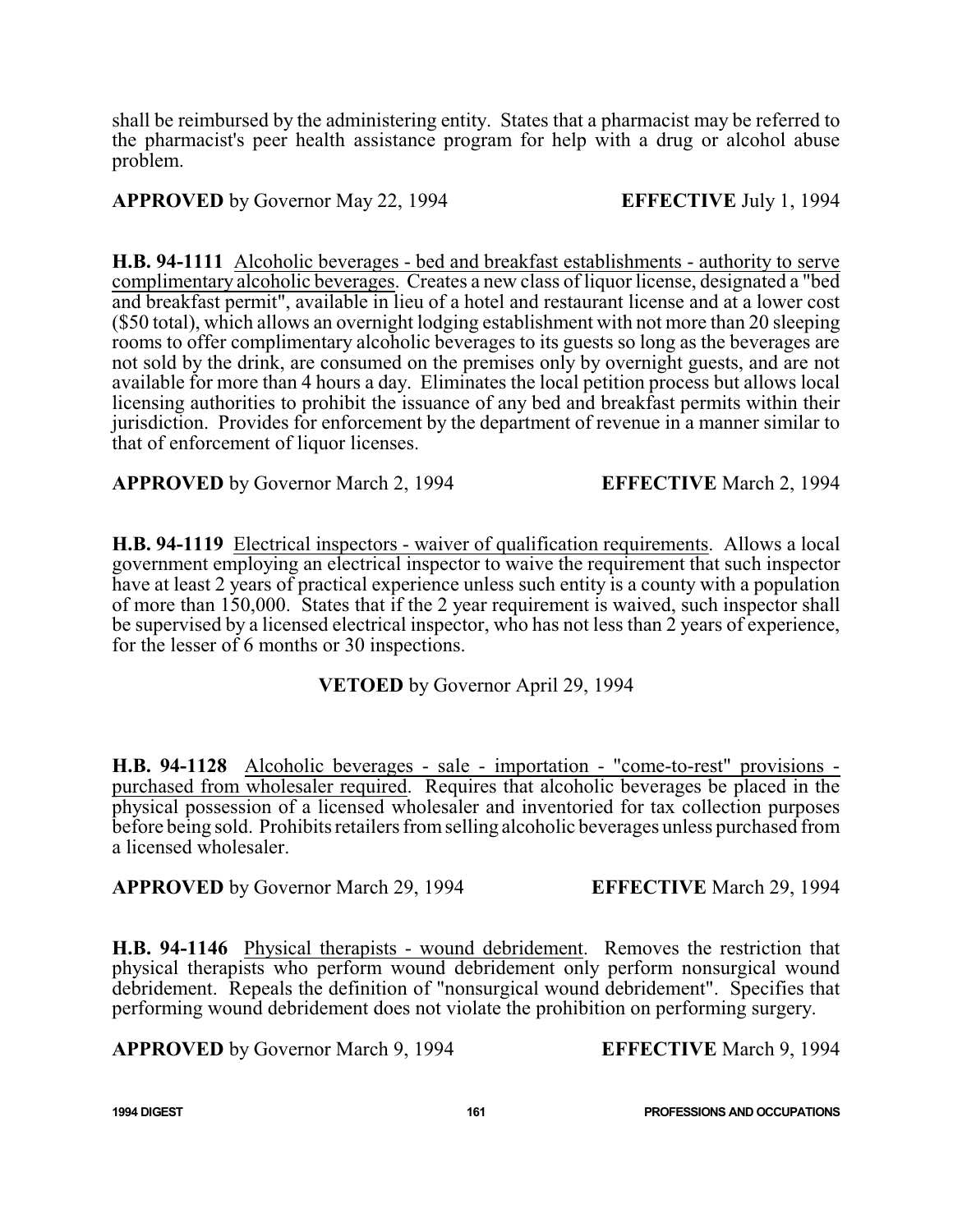**H.B. 94-1151** Alcoholic beverages - denial of liquor license. Requires that an application for a liquor license be denied if the same class of liquor license has been denied for the same location within the previous 2 years. Changes the basis for denying an application for a specific location from the denial of any type of liquor license in the previous 2 years to the denial of the same class of license in the previous 2 years for the same location.

**APPROVED** by Governor March 15, 1994 **EFFECTIVE** March 15, 1994

**H.B. 94-1219** Hospital professional review committees - scope of review - collaboration confidentiality. Grants authority to a professional review committee organized to review patient care rendered by a licensed physician to also review the patient care rendered by a nonphysician, recognizing that nonphysician patient care influences patient care by a physician. Requires a professional review committee that believes that care rendered by a nonphysician may have adversely affected the outcome of patient care to either refer the matter to a hospital committee established pursuant to law or to consult with a representative of the other nonphysician's profession. Allows a professional review committee to collaborate with a hospital review committee established pursuant to law. Requires matters considered in collaboration with or referred to a hospital review committee to remain confidential subject to certain immunities and privileges. Specifies that there is no extension of the authority or jurisdiction of the board of medical examiners to any individual not already subject to the board's jurisdiction.

**APPROVED** by Governor May 31, 1994 **EFFECTIVE** May 31, 1994

**H.B. 94-1220** Real estate - exclusion of business entities from real estate laws - when purchaser is developing land - sole proprietors. Excludes from the term "real estate broker" an officer, partner, or regularly salaried employee of a sole proprietorship, corporation, partnership, or limited liability company, with respect to property located in Colorado, where the purchaser is in the business of developing land for residential, commercial, or industrial purposes. Excludes from the term "real estate broker" a sole proprietor with respect to property owned or leased by the sole proprietor on which a previously unoccupied building has been or will be erected and where the consideration paid for such property includes the cost of such building less deposit or down payment payable at the time of conveyance of such property and building.

**APPROVED** by Governor April 6, 1994 **EFFECTIVE** April 6, 1994

**H.B. 94-1232** Alcoholic beverages - delivery - sale with food items - public transportation system licenses - unlawful financial assistance - exemption - minibar - fee - occasional sales hours of operation. Authorizes any person who holds a license for the sale of fermented malt beverages for consumption on and off the premises to deliver such beverages in conjunction with the delivery of food products if a permit for such delivery has been obtained. Authorizes the state licensing authority to issue such permits.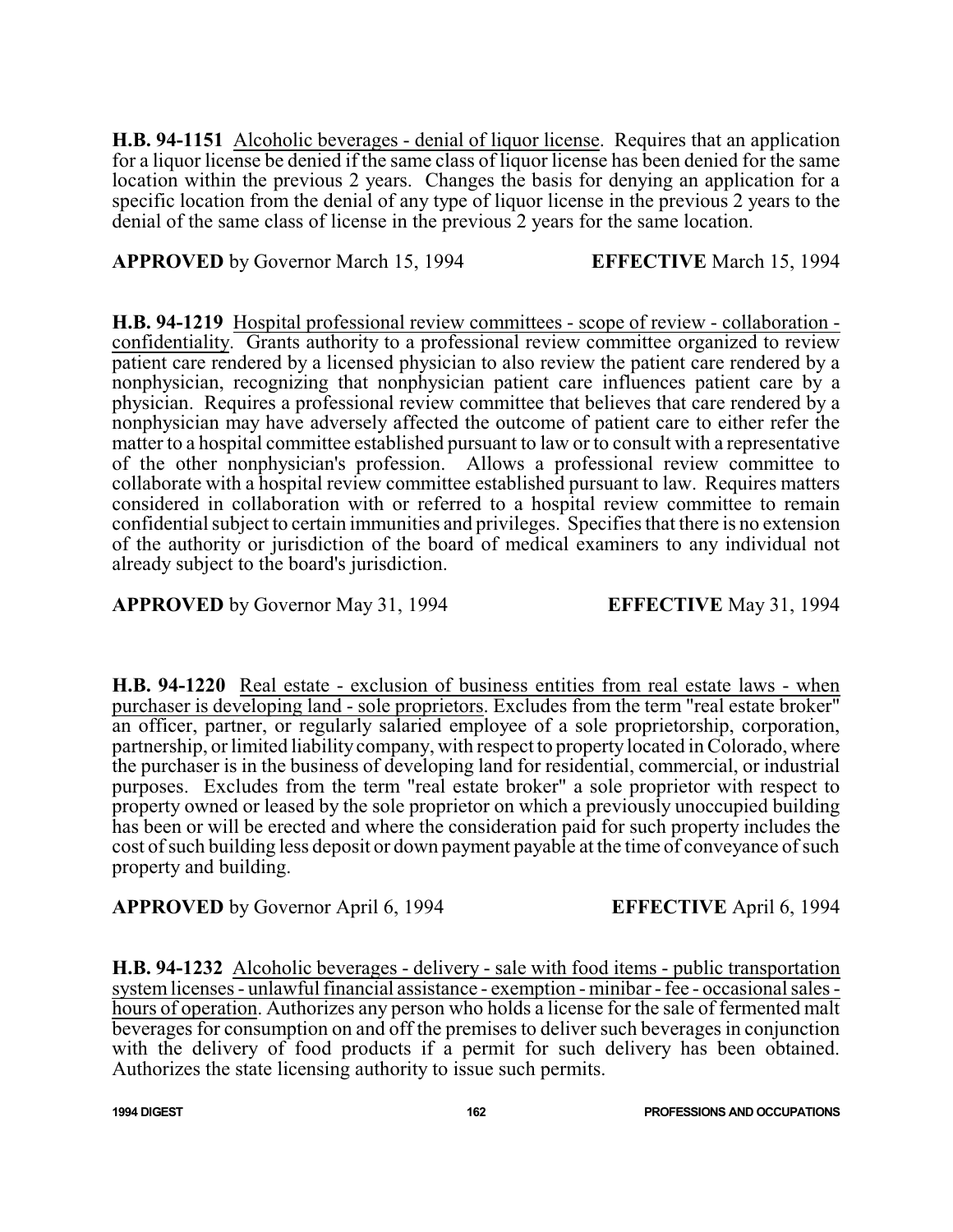Authorizes retail liquor stores to sell certain liquor-filled candy and food items in containers up to 16 ounces that are directly related to the consumption of malt, vinous, and spirituous liquors, solely for the purpose of cocktail garnish. Prohibits the sale of any food item that could constitute a snack or meal. Authorizes retail liquor stores to sell items for the benefit of a charitable organization if such stores do not receive compensation for any such sale.

Authorizes the state licensing authority to issue a permit to retail liquor store and liquor-licensed drugstore licensees which will entitle them to deliver malt, vinous, and spirituous liquors to persons of legal age at places not licensed by the state licensing authority.

Authorizes any commercial airline that holds a public transportation system license to sell malt, vinous, or spirituous liquors by the drink in an airport private club room that is in existence and operational by April 1, 1995.

Provides an exemption from the unlawful financial assistance provisions to enable manufacturers, wholesalers, and certain other parties to provide financial or in-kind assistance to a nonprofit arts organization that has an arts license.

Authorizes a hotel and restaurant licensee to contract with a lodging facility for such facility to sell alcoholic beverages provided by the hotel by means of a minibar, if the hotel and facility meet stated ownership and proximity requirements. Authorizes the state licensing authority to establish a processing fee of \$325.00 for reviewing such contracts. Prohibits the placement of any container of malt, vinous, or spirituous liquors in a minibar if such container has a capacity in excess of 500 milliliters.

Exempts from all provisions of the liquor code except those concerning excise tax payments, the occasional sale of alcoholic liquor through public auction by an organization qualifying for a special event permit, for the purpose of disposing of liquor acquired through a lawful donation. Limits such auctions to 4 per year.

Allows the sale of malt, vinous, or spirituous liquors between the hours of 7 a.m. and 12 midnight on the day following Christmas.

**APPROVED** by Governor May 25, 1994 **EFFECTIVE** May 25, 1994

**H.B. 94-1245** Real estate - appraisals - exception from statutory requirements. Replaces the current \$100,000 de minimis exception from appraisal requirements with an exception for appraisals relating to transactions that the primary state or federal regulator of the financial institution has excepted from appraisal regulations and which are performed either by an officer, director, or employee of a financial institution or its affiliate or by a licensed real estate broker or salesperson under contract with the institution.

**APPROVED** by Governor April 28, 1994 **EFFECTIVE** July 1, 1994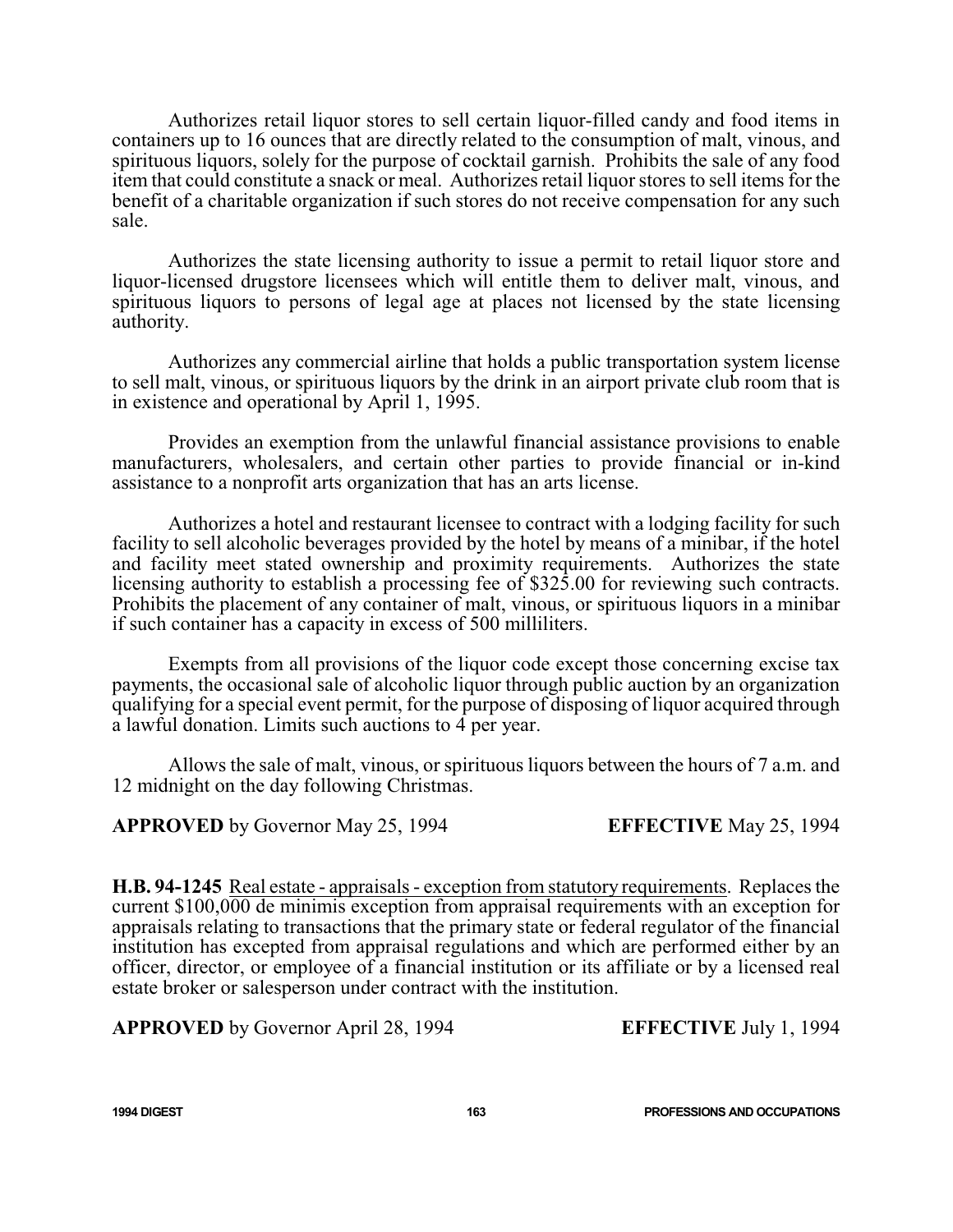**H.B. 94-1256** Alcoholic beverages - licenses - limited winery - limitation - hotel and restaurant - meal requirement - malt liquors - delivery. States that any person who relinquishes a financial interest in a limited winery license to apply for another alcoholic beverage license shall not obtain a limited winery license for 3 years from the date of issuance of such other license.

States that a licensed brewery which has a hotel and restaurant license need only receive 15% rather than 25% of its gross income from the sale of meals.

Provides that malt liquors produced by the head of a family for family use and thereby exempt from the "Colorado Liquor Code" may be delivered to a licensed premise where consumption is authorized for affairs such as home brew contests, tastings, or judgings, if the liquor is served in portions not exceeding 6 ounces and is not offered for sale or made available for consumption by the general public.

**APPROVED** by Governor May 25, 1994 **EFFECTIVE** May 25, 1994

**H.B. 94-1282** Certified public accountants - authority to practice accounting as partnership. Permits certified public accountants to practice in this state as any form of partnership allowed by law. Deletes the requirement that partnerships practicing as certified public accountants be general partnerships. Requires that each partner practicing as a public accountant in this state be certified in Colorado and in good standing and that those partners not practicing in this state must be certified in some state and in good standing. Permits accounting firms practicing as limited liability companies to use the abbreviation "LLC" in their firms' names. Includes the term "limited liability company" where appropriate in the laws regulating certified public accountants.

**APPROVED** by Governor May 4, 1994 **EFFECTIVE** May 4, 1994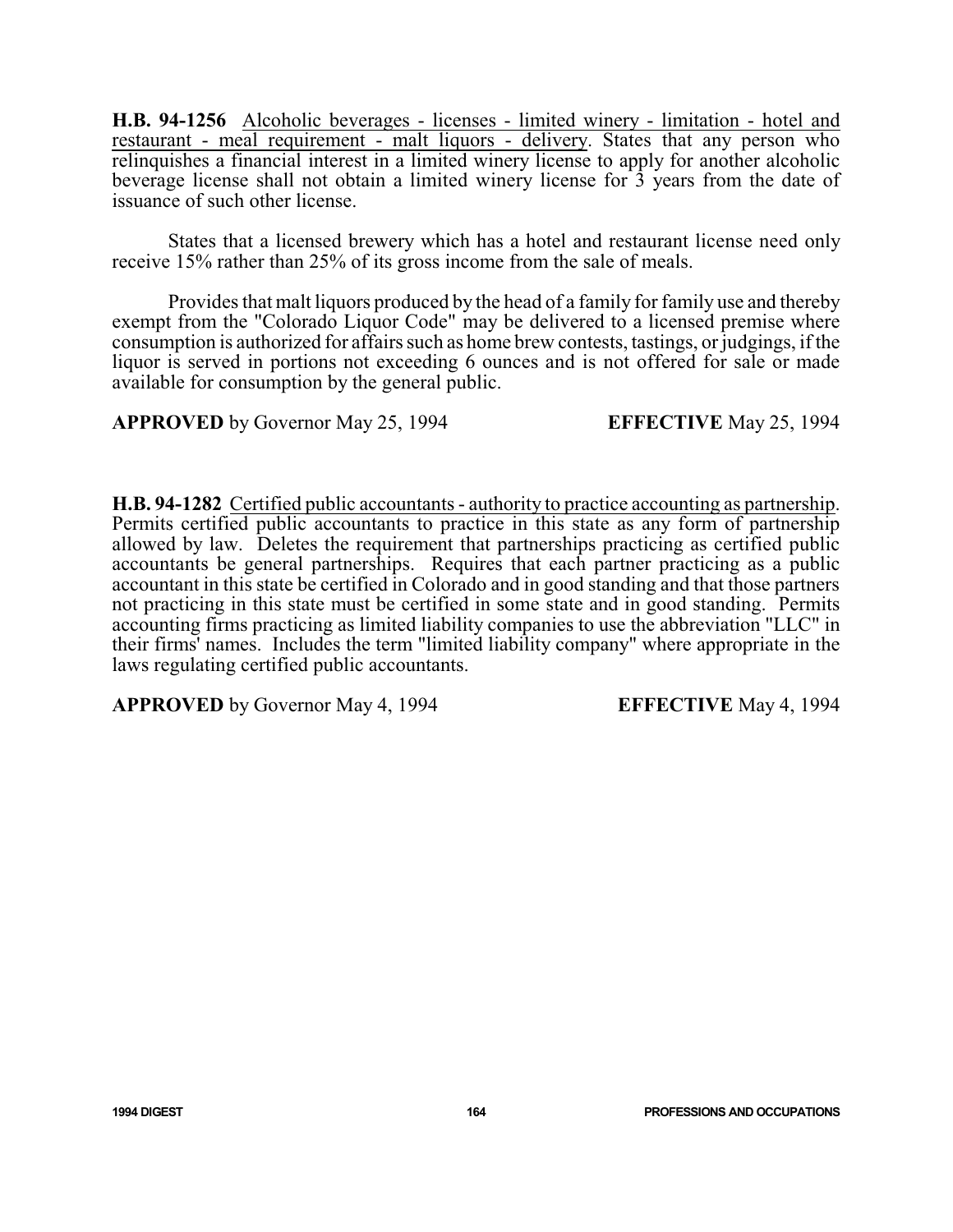## **PROPERTY**

**S.B. 94-092** Mobile homes - termination of tenancies in mobile home parks - taxation of mobile homes held as inventory. Allows a tenancy in a mobile home park to be terminated on short notice if the conduct of the home owner or any lessee, guest, agent, invitee, or associate of the home owner unreasonably endangers the life of or constitutes willful, wanton, or malicious damage or destruction to the property of the landlord or others living in the park, constitutes one of several identified types of felonies, or is the basis for a pending action to declare the mobile home or its contents a class 1 public nuisance. Shortens the eviction notice period in such cases to 10 days from the date the notice is served or posted, or 15 days if the home is a multisection mobile home.

Requires that mobile homes held as inventory by mobile home dealers be located on sales display lots in order to qualify for an exemption from property taxation.

Removes obsolete references to "manufactured housing" and to the manufactured housing licensing board which no longer exists.

Effective upon passage eviction provisions apply to leases executed and to leases in effect on or after the date of passage when any prohibited conduct is committed on or after said date.

**APPROVED** by Governor April 19, 1994 **Effective** April 19, 1994

**S.B. 94-181** Unclaimed property - applicability - exemption of state agencies, small businesses, and nonprofits - reporting period - verification of reports. Exempts certain businesses and nonprofit organizations from the reporting and remitting requirements of the unclaimed property statutes as follows: Businesses with annual gross receipts less than \$500,000 are exempt if they hold less than \$3,500, rather than the previous \$500, of unclaimed property unless \$250 or more is attributable to one individual; nonprofits with annual contributions totalling \$1 million or more may also claim such an exemption; nonprofits with annual contributions of less than \$1 million are wholly exempt. Includes only property acquired during the immediately preceding 5-year period for purposes of computing the de minimis exemptions.

Defines an "item" of property to mean the aggregate total of all property held under the name of an apparent owner, or, in the case of intangible property of different types or classes that cannot practicably be handled together, each separate account or other form of such property.

Provides that, in case of conflict between the unclaimed property statutes and statutes governing the disposition of money by state agencies generally, the unclaimed property statutes prevail except in regard to moneys received from the federal government, state funds held inviolate, and tax warrants or other warrants issued by the state. Reduces the reachback period for initial reports from 10 to 5 years, except in the case of state warrants.

Eliminates the requirement that reports of unclaimed property and related documents

**1994 DIGEST 165 PROPERTY**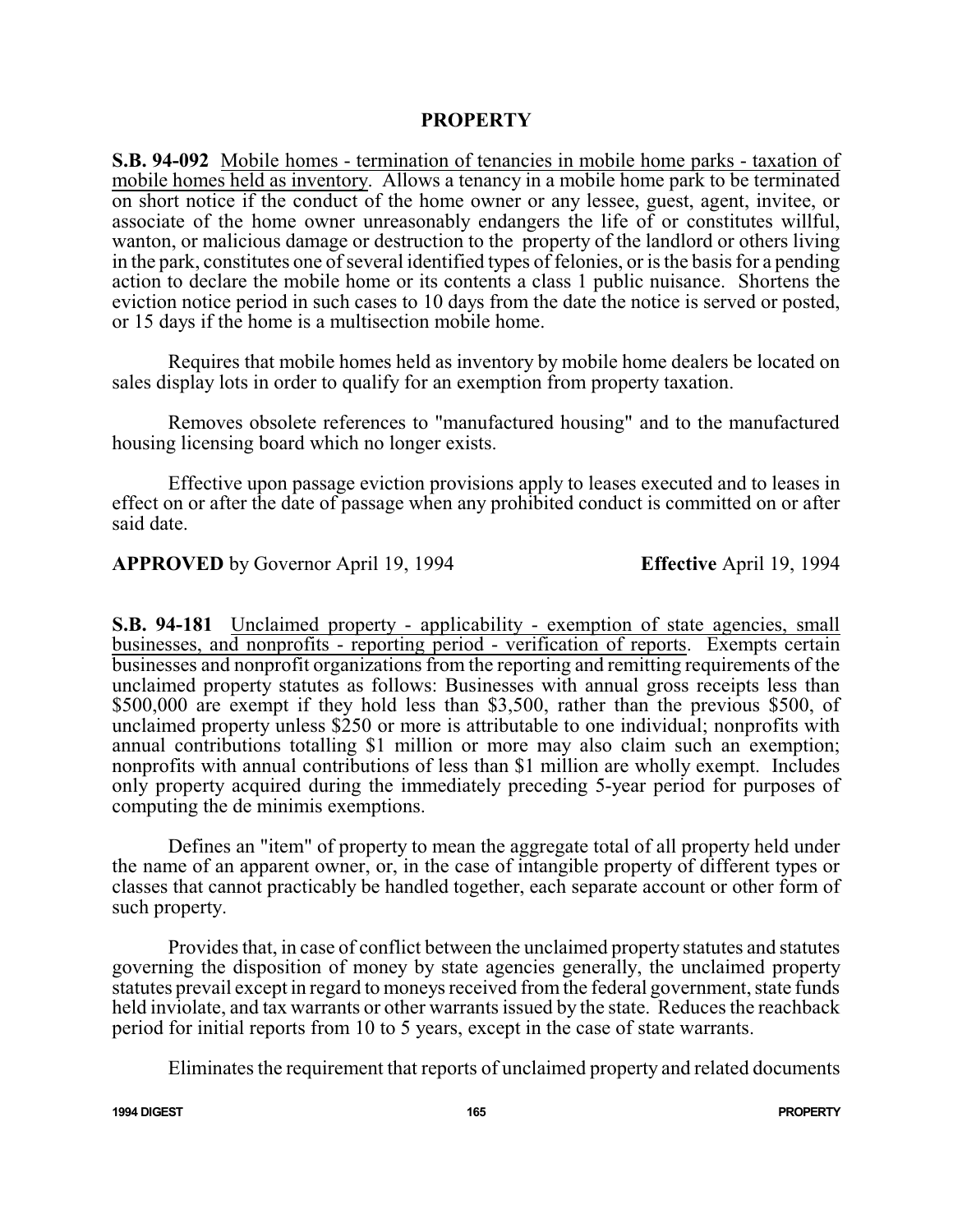be verified. Repeals obsolete provisions regarding the 1992 initial report by the public employees' retirement association.

**VETOED** by Governor June 7, 1994

**S.B. 94-214** Foreclosures - borrower's right to cure - technical defaults. Where property is subject to a mortgage or deed of trust and a borrower has failed to provide balance sheets or tax returns as required by the evidence of debt, mortgage, or trust deed, gives the borrower the right to cure the default and avoid foreclosure by furnishing adequate evidence of the borrower's financial condition so long as all amounts currently due have been paid.

**APPROVED** by Governor May 31, 1994 **EFFECTIVE** July 1, 1994

**S.B. 94-216** Large planned communities - regulation - "Colorado Common Interest Ownership Act". Creates a new category under the "Colorado Common Interest Ownership Act" for the development of large planned communities. Requires a planned community to consist of at least 200 acres, be zoned for development of at least 200 hundred residences and 20,000 square feet of commercial use, and meet the definition of a planned community pursuant to the "Colorado Common Interest Ownership Act" to be designated as a large planned community.

Sets forth the information that the owner of the property must record with the county to obtain large planned community status. Specifies that the declaration filed by the owner of a large planned community does not need to contain certain provisions required for other planned communities. Requires the declaration to contain a statement that the planned community is exercising certain exemptions from the act as a large planned community.

Requires the association established for the large planned community to operate with respect to community-wide matters and not for the interests of any single unit owner.

Allows a large planned community to make assessments for common expenses of the association as provided for in the declaration. Allows for assessments on retail sales, real estate transfers, and specified services within a large planned community as provided for in the declaration which shall be entitled to lien priority subject only to first deeds of trust.

Allows a large planned community to allocate votes as provided for in the declaration. Provides that a large planned community may allow voting by certain classes of members including residence owners, commercial space owners, and owners of lodging space.

Allows a large planned community to amend its declaration to allow for the change of boundaries of any unit within the community.

Exempts large planned communities from the 2-year cap on the control of an executive board by declarants. Prohibits removal by a specified percentage of voters of a member elected pursuant to a class vote.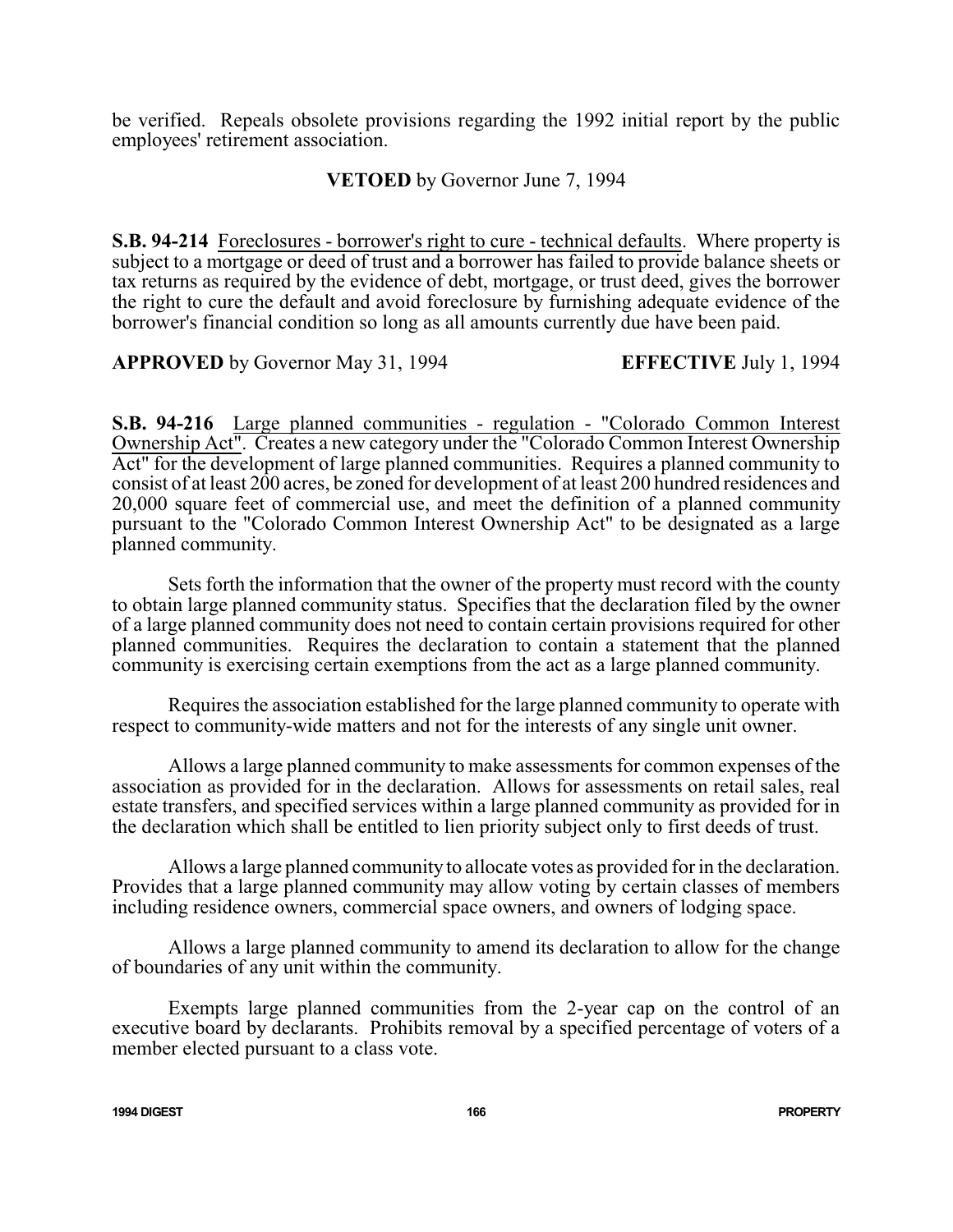**H.B. 94-1104** Deeds - documents of title - inclusion of assessors' information. Allows inclusion of an assessor's schedule number or parcel number when identifying real property in conveyance (transfer) documents. Provides that the absence of such information does not render the document ineffective and, in cases of internal conflict, the legal description of the property shall prevail.

**APPROVED** by Governor March 9, 1994 **EFFECTIVE** March 9, 1994

**H.B. 94-1224** Dry cleaning and related service establishments - disposition of unclaimed personal property. Reduces from 120 to 90 days the period of time that dry cleaning and related service establishments must wait before they sell unclaimed personal property. Revises the notice requirement to require that the establishment mail a registered letter to the address given at the time the property was delivered before it may dispose of the unclaimed personal property and to authorize the establishment to dispose of the property if it is not claimed within 30 days after such notice. Eliminates publication requirements. States that property left with a service establishment longer than 180 days may be disposed of by the establishment without notice or liability. Requires that dry cleaning and related service establishments post a notice that includes required language concerning this 180-day provision.

Eliminates provisions concerning the disposition of sale proceeds that limit the recovery of the establishment to the cost of its services and require such establishment to mail the balance to the owner of the property.

**APPROVED** by Governor March 31, 1994 **EFFECTIVE** March 31, 1994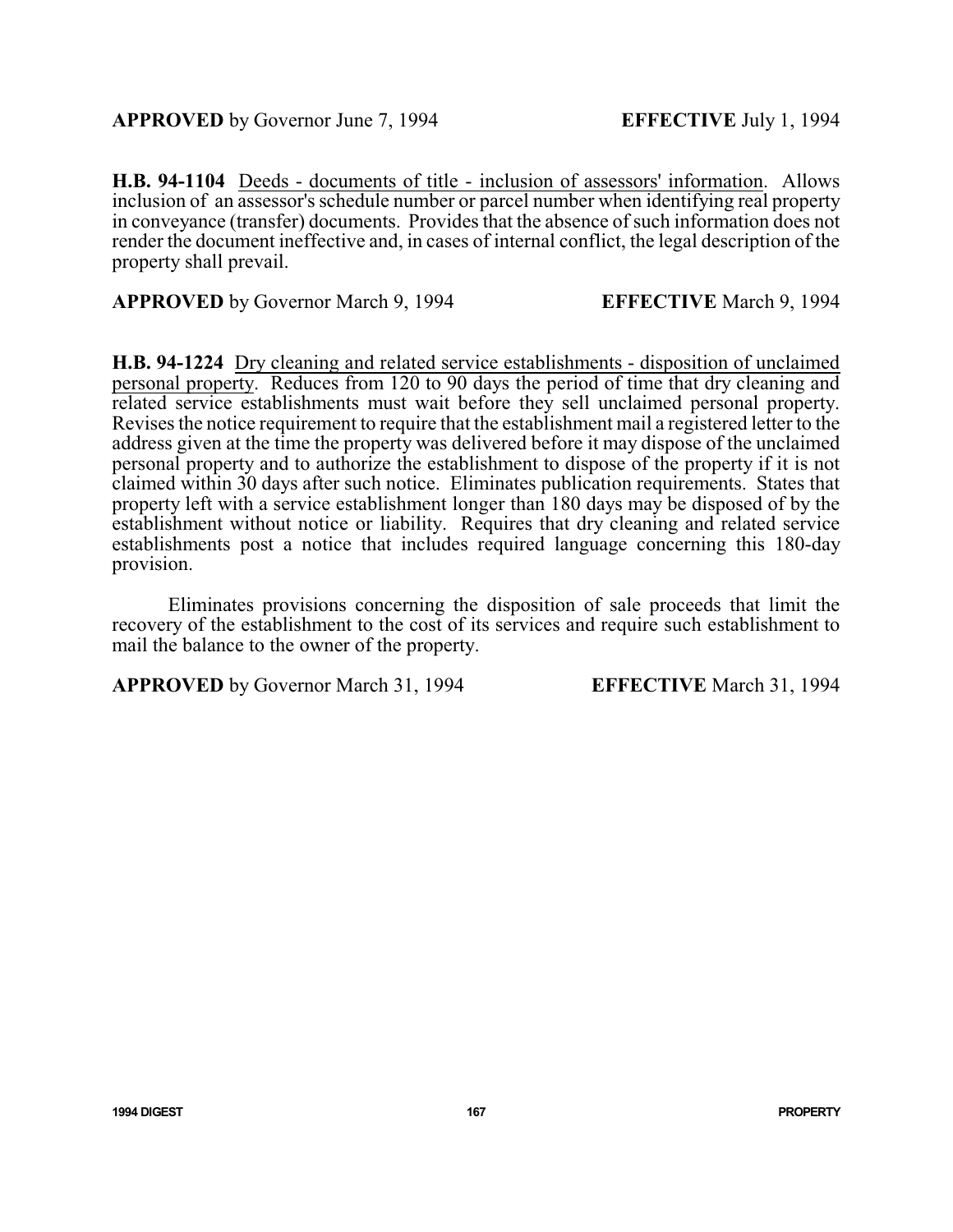# **PUBLIC UTILITIES**

**S.B. 94-113** Taxicabs - granting certificates of public convenience and necessity appropriation. Specifies that granting a certificate of public convenience and necessity for the operation of a taxicab for hire shall not be deemed an exclusive grant or monopoly in counties with 60,000 or more persons. Grants the public utilities commission the authority to issue more than one certificate of public convenience and necessity to operate taxicabs within and between counties with 60,000 or more persons. Bases the population count on the federal census conducted in 1990. Specifies that the public utilities commission has the authority and duty to adopt rules which are in the public interest to regulate matters of safety, insurance, and service quality for taxicab service.

Applies to any application for a certificate of public convenience and necessity which is filed with or received by the public utilities commission on or after July 1, 1994.

Appropriates \$2,059 to the public utilities commission from the motor carrier fund. Specifies that such amount is to be appropriated to the department of law for the provision of legal services to the commission.

**APPROVED** by Governor June 2, 1994 **EFFECTIVE** July 1, 1994

**H.B. 94-1130** Public utilities commission - renewable energy development - legislative declaration. Adds encouragement of renewable energy development to the factors to be considered by the Colorado public utilities commission in setting and reviewing rates and policies of regulated utilities. Defines renewable energy as useful electrical, thermal, or mechanical energy converted directly or indirectly from resources of continuous energy flow or that are perpetually replenished and whose utilization is sustainable indefinitely. Directs the commission to consider a utility's ability to recover its capital and operating costs when considering the factors that encourage the development of renewable energy.

**APPROVED** by Governor April 8, 1994 **EFFECTIVE** April 8, 1994

**H.B. 94-1189** Intrastate telecommunicationsservices-regulation and deregulation - operator services. Distinguishes among three subgroups of what are now collectively referred to as "operator services": Operator services necessary for the provision of basic local exchange service; operator services designated as "nonoptional", which means that an operator is required for individualized call processing or specialized or alternative billing; and operator services designated as "optional", which includes all other types of operator services.

Regulates operator services necessaryfor the provision of basic local exchange service under statutes governing "regulated telecommunications services". Makes nonoptional operator services initially regulated, subject to potential deregulation, under statutes governing "emerging competitive telecommunications service". Exempts optional operator services from regulation.

States that rates for nonoptional operator services shall allow the provider of such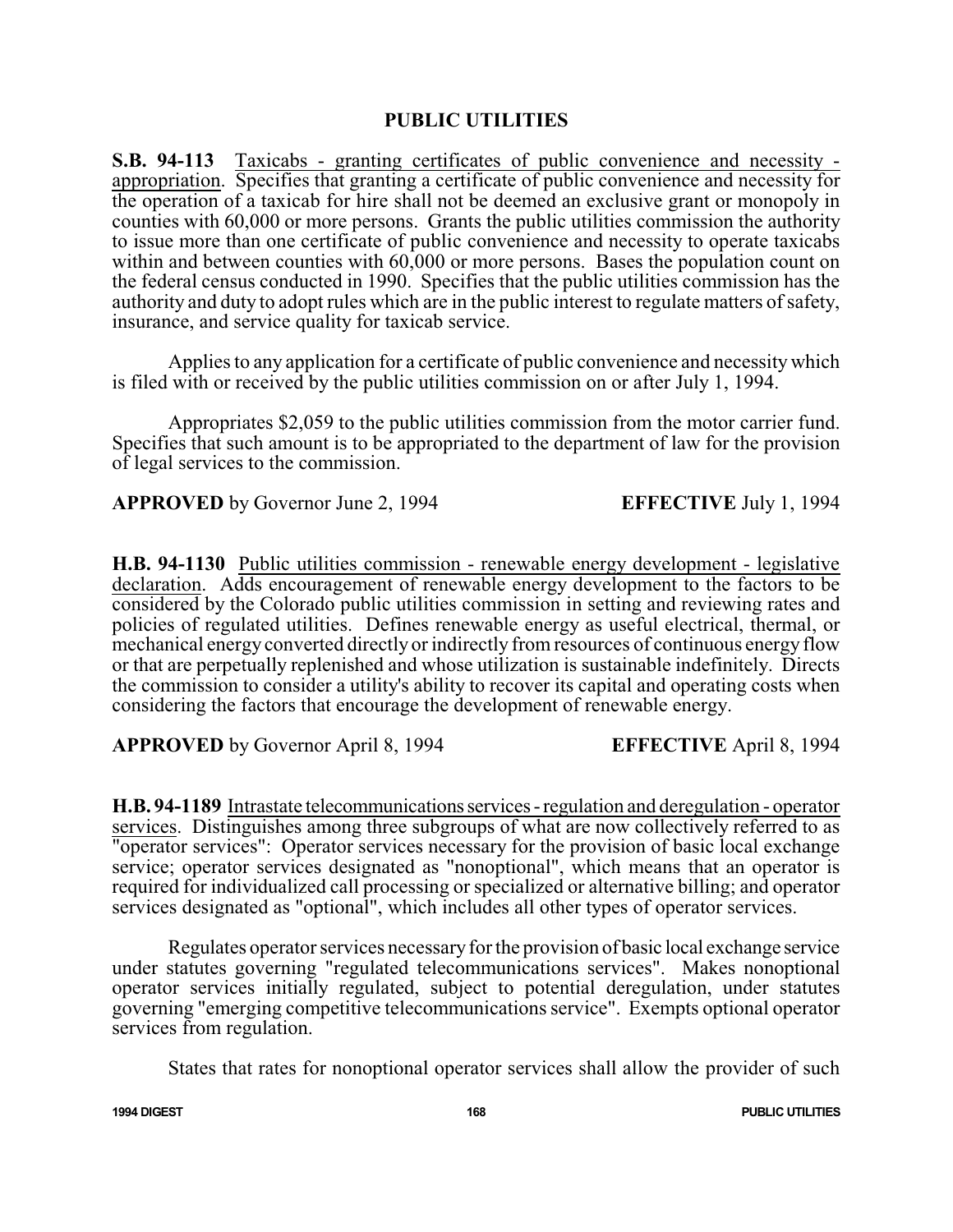services the opportunity to earn a just and reasonable return on the investment costs incurred to originate such services.

# **APPROVED** by Governor May 4, 1994 **EFFECTIVE** May 4, 1994

**H.B. 94-1251** Carriers of sludge - exemption from regulation - requirements to operate review by general assembly - tax credit for certificate holders. Exempts carriers of sludge from having to prove that the present or future public convenience and necessity requires or will require such operation in order to operate a motor vehicle for the transportation of sludge. Requires carriers of sludge to obtain a permit from the public utilities commission, comply with motor carrier safety rules, and maintain insurance limits of at least \$750,000 combined single limit liability.

Makes violating the provisions of this law a class 2 misdemeanor.

Directs the house and senate agriculture committees to jointly review the article governing carriers of sludge during the 1999 legislative session for the purpose of determining whether to continue the permitting of carriers as provided in this law.

Creates a tax credit against state income tax for a person who holds a certificate issued by the public utilities commission to operate as a carrier of sludge based upon the book value of such certificate as of January 1, 1994. Repeals such tax credit, effective January 1, 1999.

**APPROVED** by Governor June 3, 1994 **EFFECTIVE** June 3, 1994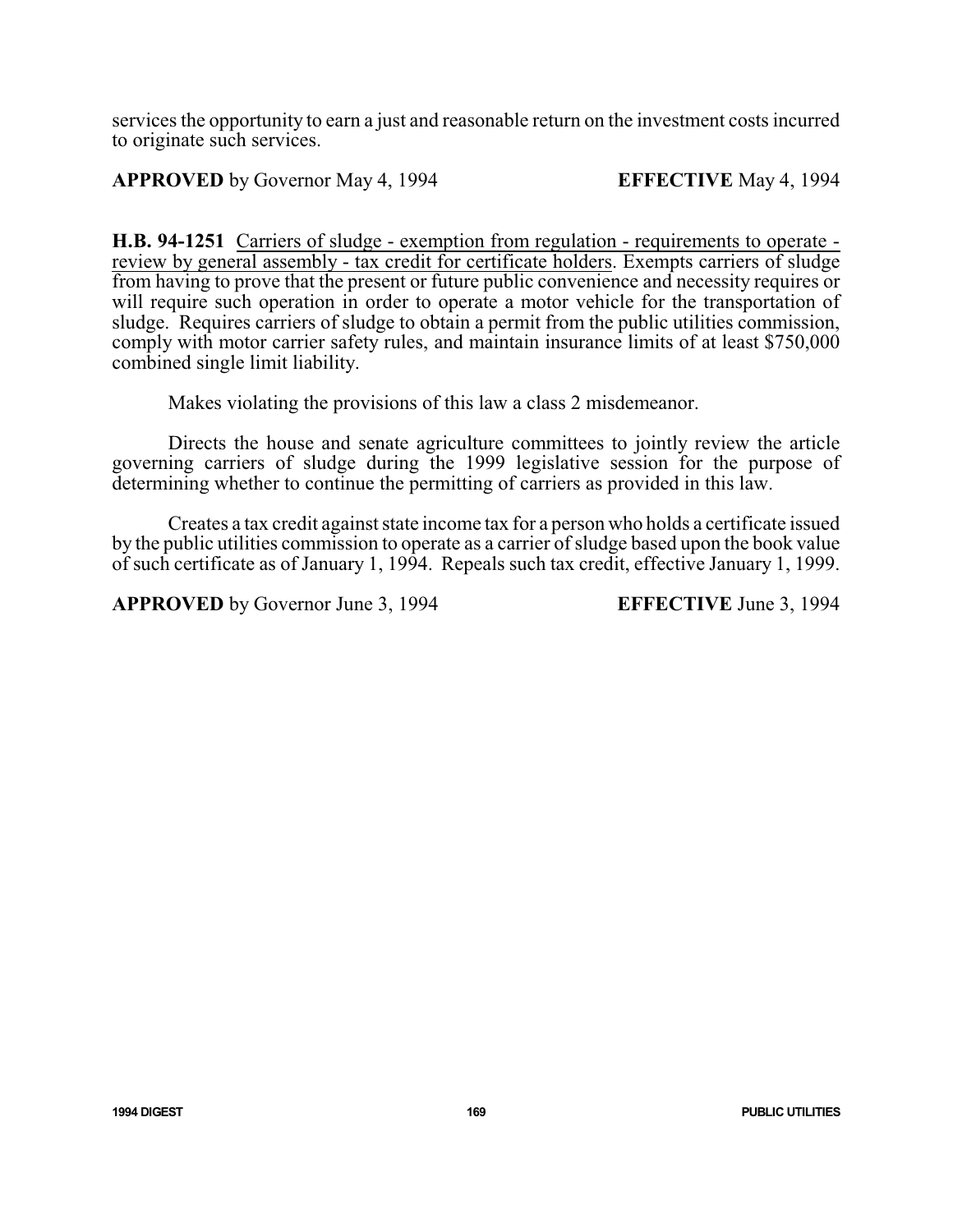### **SOCIAL SERVICES**

**S.B. 94-028** Medically indigent - provision of health care. Combines out-state indigent care and specialty indigent care under the state medically indigent program into a single category for the purposes of identifying in the annual appropriations act the contract amounts for providing such care. Continues the state medically indigent program scheduled to be repealed.

**APPROVED** by Governor April 14, 1994 **EFFECTIVE** April 14, 1994

**S.B. 94-041** Public assistance - food stamps - fraudulently obtained benefits - remedies disqualification from benefit programs. Disqualifies any person from participating in specified public assistance programs if the person fraudulently obtains or aids another to obtain public assistance or vendor payments or medical assistance, if a civil judgment is obtained against the person based on allegations that the person fraudulently obtained or aided another to obtain public assistance or vendor payments or medical assistance, or if the person commits an intentional public assistance program violation. Provides that a person is disqualified for 6 months for a first offense or incident, for one year for a second offense or incident, and permanently for a third or subsequent offense or incident.

Authorizes the use of a writ of continuing garnishment to collect a debt for fraudulently obtained public assistance or overpayments of public assistance. Provides that a continuing garnishment for collection of fraudulently obtained public assistance or overpayments has priority over any continuing garnishment other than a garnishment for collection of child support. Allows the garnishment of a maximum of 35% of the disposable earnings of an individual to collect fraudulently obtained public assistance or overpayments, as compared to the garnishment of a maximum of 25% of disposable earnings to collect other debts.

Disqualifies any person from participating in the food stamp program if the person fraudulently obtains or aids another to obtain food stamp coupons, authorization to purchase cards, or an electronic benefits transfer card or similar device or if a civil judgment is obtained against the person based on allegations that the person fraudulently obtained or aided another to obtain food stamp coupons, authorization to purchase cards, or an electronic benefits transfer card or similar device. Provides that a person is disqualified for 6 months for a first offense or incident, for one year for a second offense or incident, and permanently for a third or subsequent offense or incident.

Directs the division of employment and training in the department of labor and employment to withhold amounts from the unemployment compensation of an individual to repay any uncollected overissuance of food stamp coupons that the individual owes and directs that amounts collected be paid to the appropriate state food stamp agency. Allows the withholding of amounts fromunemployment compensation to pay for food stamp coupon overissuances only if arrangements have been made for the state food stamp agency to reimburse the division of employment and training for administrative costs.

Prohibits any person from cashing or accepting a public assistance payment check,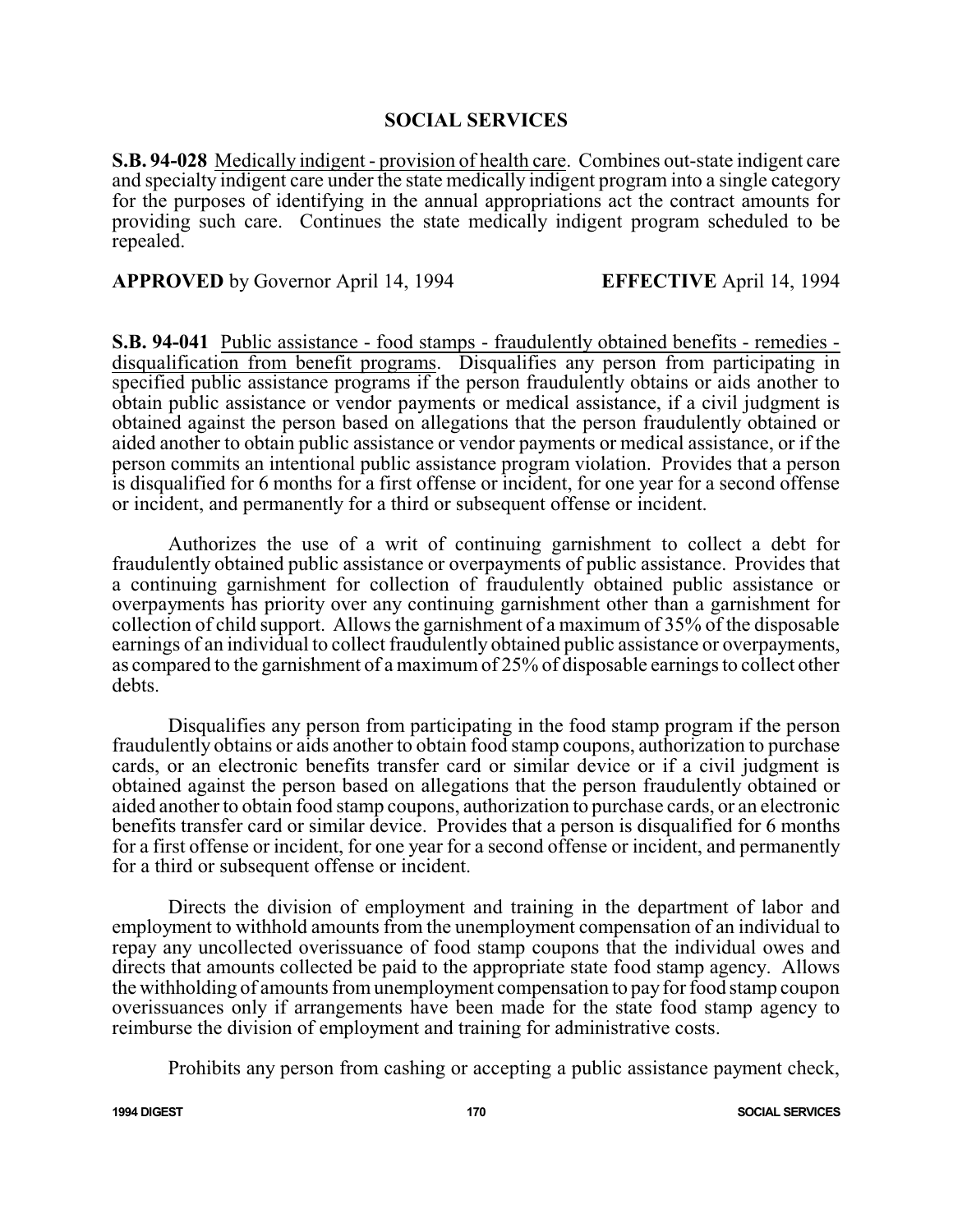draft, or order for the payment of money unless the bearer provides specified identification. Authorizes the appropriate state agency to determine not to make payment on a check, draft, or order for the payment of money that was cashed or accepted without proper identification if there is an allegation of fraud regarding the check, draft, or order.

Applies to any offense committed on or after July 1, 1994.

**APPROVED** by Governor June 3, 1994 **EFFECTIVE** July 1, 1994

**S.B. 94-052** County departments of social services - eligibility for federal pass through funds. Eliminates restrictions on the types of activities conducted by county departments of social services that are eligible for reimbursement from federal pass through funds.

**APPROVED** by Governor April 14, 1994 **EFFECTIVE** April 14, 1994

**S.B. 94-091** Medical assistance - medical assistance eligibility for certain managed care enrollees - recipient liability for certain services - vendor payments - long-term care personal needs accounts - post-eligibility treatment of income limited deduction - home health aide pilot program authorized - home and community-based services for persons with developmental disabilities - dual eligibility prohibited - care in intermediate care facilities for the mentally retarded - home and community-based services for persons living with AIDS - reimbursement for care rendered by familymembers - medical assistance cost-containment measures - competitive bidding and selective contracting requirements - appropriations. Makes various amendments to the "Colorado Medical Assistance Act". Establishes a guarantee which provides that anyrecipient who becomes ineligible to receive benefits under the "Colorado Medical Assistance Act" and who has been enrolled in a managed care program for less than 6 months shall continue to be eligible for enrollment in such program for the minimum enrollment period, which period begins the first day a recipient is initially enrolled in the managed care program and ends 6 months after that date. Repeals restrictions pertaining to vendor contracts in counties with populations of 20,000 or less.

States that medicaid recipients are liable for the cost of nonreimbursable items set forth in rules. Specifies that the statutory provision concerning the nonliability of medicaid recipients for reimbursable medical services applies regardless of whether medicaid has actually reimbursed a provider and regardless of whether the provider of service is enrolled in the Colorado medical assistance program. Describes "reasonable cost" for the purposes of reimbursement for nursing home vendors. Relates the reimbursement to a maximum allowable amount.

Changes reference from "maximum" to "minimum" in describing the amount of money that may be maintained by a medicaid recipient receiving long-termcare as a personal needs amount. Imposes various requirements for maintaining the personal needs funds of nursing facility residents, including: Requirements concerning the type of account in which funds that exceed a specified amount may be maintained; how interest on a resident's account is to be credited; a requirement concerning pooled accounts; requirements concerning the accounting system used by a nursing facility, including a prohibition against using an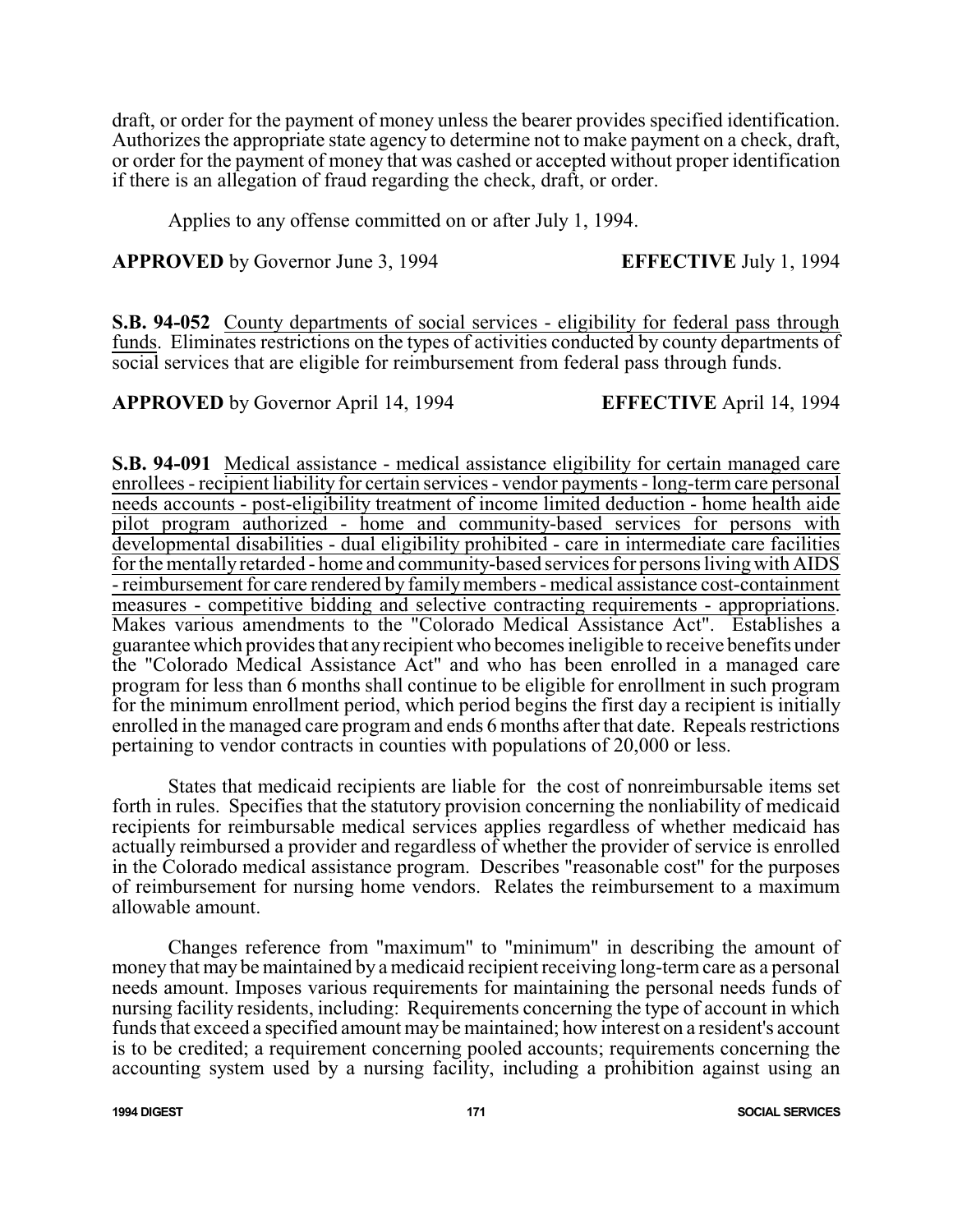accounting systemunder which residents' personal needs funds are commingled with nursing facility funds or funds of any person other than another resident; a requirement concerning the assurance of the security of personal needs funds maintained by a nursing facility; and a requirement the funds be transferred to the resident's estate following the resident's death.

Requires the department of health care policy and financing to conduct a pilot program to study the cost-efficiency, benefits, and the impact on the quality of care in using home health aides for providing skilled nursing services to medical assistance recipients at locations other than nursing facilities, hospitals, or intermediate care facilities for the mentally retarded. Establishes an advisory committee for the pilot program. Repeals the program, effective July 1, 2000. Eliminates reference to the old age pension standard in describing an allowance that may be deducted froma home and community-based recipient's income that is required to be contributed by the recipient for care. Changes references in statutes governing home and community-based services for persons with developmental disabilitiesfrom"developmentallydisabled" to "persons with developmental disabilities" and from "nursing homes" to "intermediate care facilities for the mentally retarded".

Amends reporting requirements with respect to home and community-based services for persons living with the acquired immune deficiency syndrome (AIDS). Authorizes the medical assistance program to reimburse family members other than a spouse who provide reimbursable services to persons living with AIDS.

Specifies that persons eligible for home and community-based services for the developmentally disabled are not eligible for home and community-based services for the elderly, blind, and disabled.

Authorizes the department of health care policy and financing to enter into competitive bidding or selective contracting arrangements with respect to specified services. Establishes specific requirements to be met by the department before entering into such contracts.

Appropriates \$181,575 to the department of health care policy and financing for medical assistance administration and decreases the appropriation in the general appropriation act to the department of health care policy and financing for medical assistance, medical programs by the same amount, for the implementation of the provisions of this act except the provisions related to medical assistance eligibility for certain managed care enrollees.

Appropriates \$125,500 to the department of health care policy and financing for the implementation of the provisions of this act related to medical assistance eligibility for certain managed care enrollees. Decreases the appropriation in the general appropriation act to the department of health care policy and financing, medical services division by \$377,981.

**APPROVED** by Governor June 1, 1994 **EFFECTIVE** July 1, 1994

**S.B. 94-101** Child care centers - licensing and fees - advisory committee. Specifies that the provisions of the "Child Care Act" continue to be applicable after a child care facility has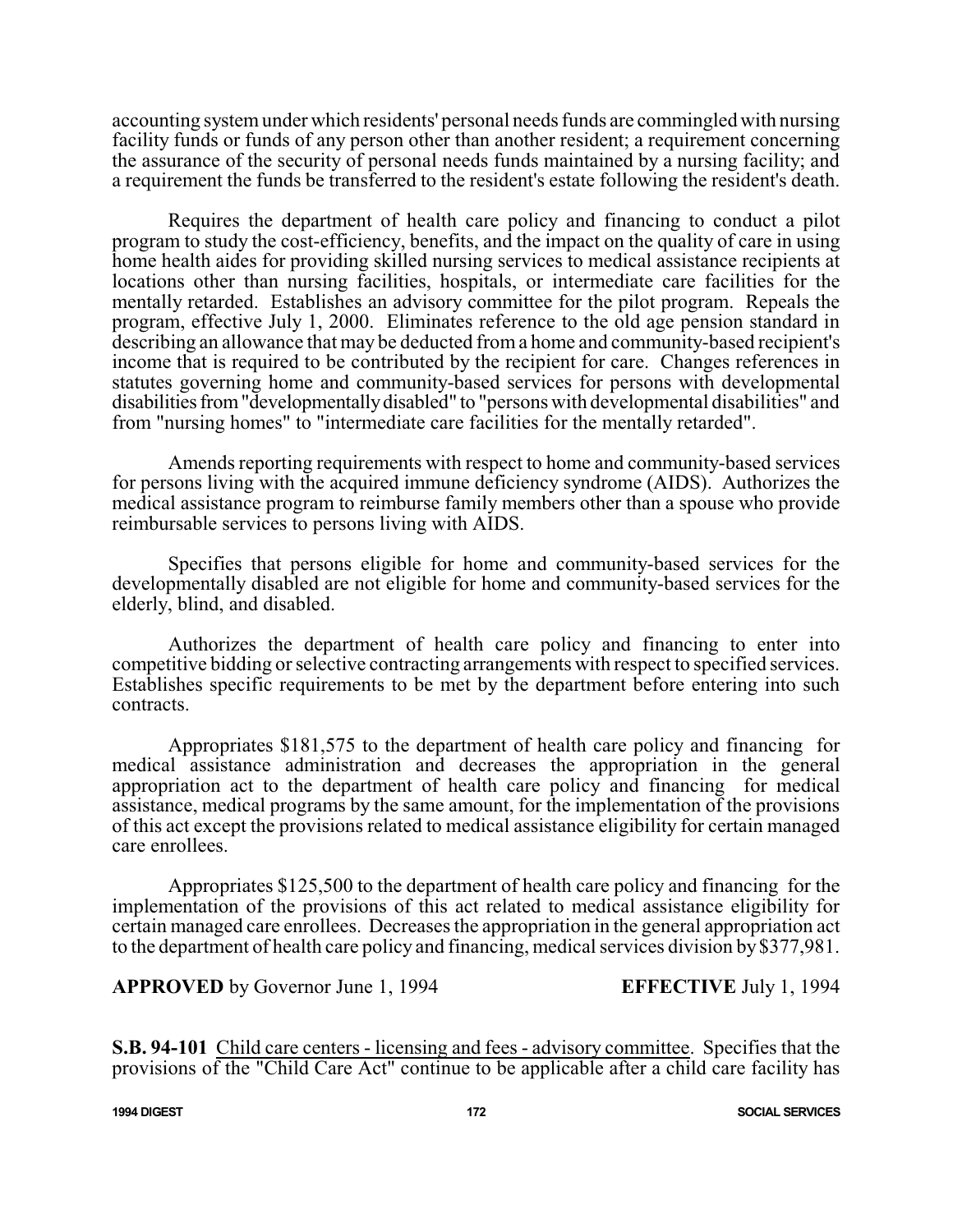been approved, certified, or licensed. Limits the issuance of provisional licenses granted to a family care home or a child care center to one 6-month period. Authorizes an applicant for an original license to appeal licensure standards. Designates an appeal procedure. Eliminates provisions pertaining to original licensing and renewal fees. Authorizes the department to establish license fees for full licenses with a periodic fee for the continuation of such licenses. Directs the department to include in its minimum standards for licensing a requirement that licensees provide verification that each child has received specific immunizations.

Alters the composition of the standards appeal panel. Increases the number of members who serve on the advisory committee on licensing of child care facilities.

**APPROVED** by Governor May 4, 1994 **EFFECTIVE** January 1, 1995

**S.B. 94-110** Medical assistance - payments to vendors - quality of care incentive program advisory committee created - sunset. Creates a quality of care incentive payment program for the purpose of encouraging improvement in the quality of care provided by nursing facility vendors. Specifies that the sum of all payments made under the quality of care incentive program shall not exceed the aggregate sum of payments made to vendors to compensate them for a reasonable share of the amount by which their reasonable costs exceed actual costs in specified categories. Effective January 1, 1995, decreases the maximum amount of such reasonable share payments from 25% to 12.5%. Beginning January 1, 1995, requires the department of human services to begin issuing incentive payments to nursing facility vendors that meet eligibility criteria established by rules and regulations. Specifies factors to be considered in establishing such criteria. Requires the department to promulgate rules and regulations establishing the dollar amounts of incentive payments. Provides that such payments may be graduated in amount in order to provide higher payments to those nursing facility vendors which provide a comparatively higher degree of quality care. For the period beginning January 1, 1995, and ending June 30, 1995, requires the department to evaluate all nursing facility vendors in accordance with established criteria and issue quality incentive payments to a minimum of 45% of such vendors. Beginning July 1, 1995, and on July 1 of each fiscal year thereafter, requires annual evaluation and issuance of quality incentive payments. Establishes an appeal procedure for any nursing facility vendor that is denied an incentive payment.

Creates an advisory committee of 9 persons to make recommendations on the appropriate method of measuring the quality of care delivered by nursing facility vendors for the purpose of making quality incentive payments. Sets forth criteria for appointment to the committee. Provides for the automatic termination of such committee on July 1, 2000, pursuant to the provisions of the sunset law.

**APPROVED** by Governor May 25, 1994 **EFFECTIVE** July 1, 1994

**S.B. 94-133** Department of health care policy and financing - creation of medical services board - rule-making by executive director and the board. Establishes the rule-making authority of the executive director of the department of health care policy and financing.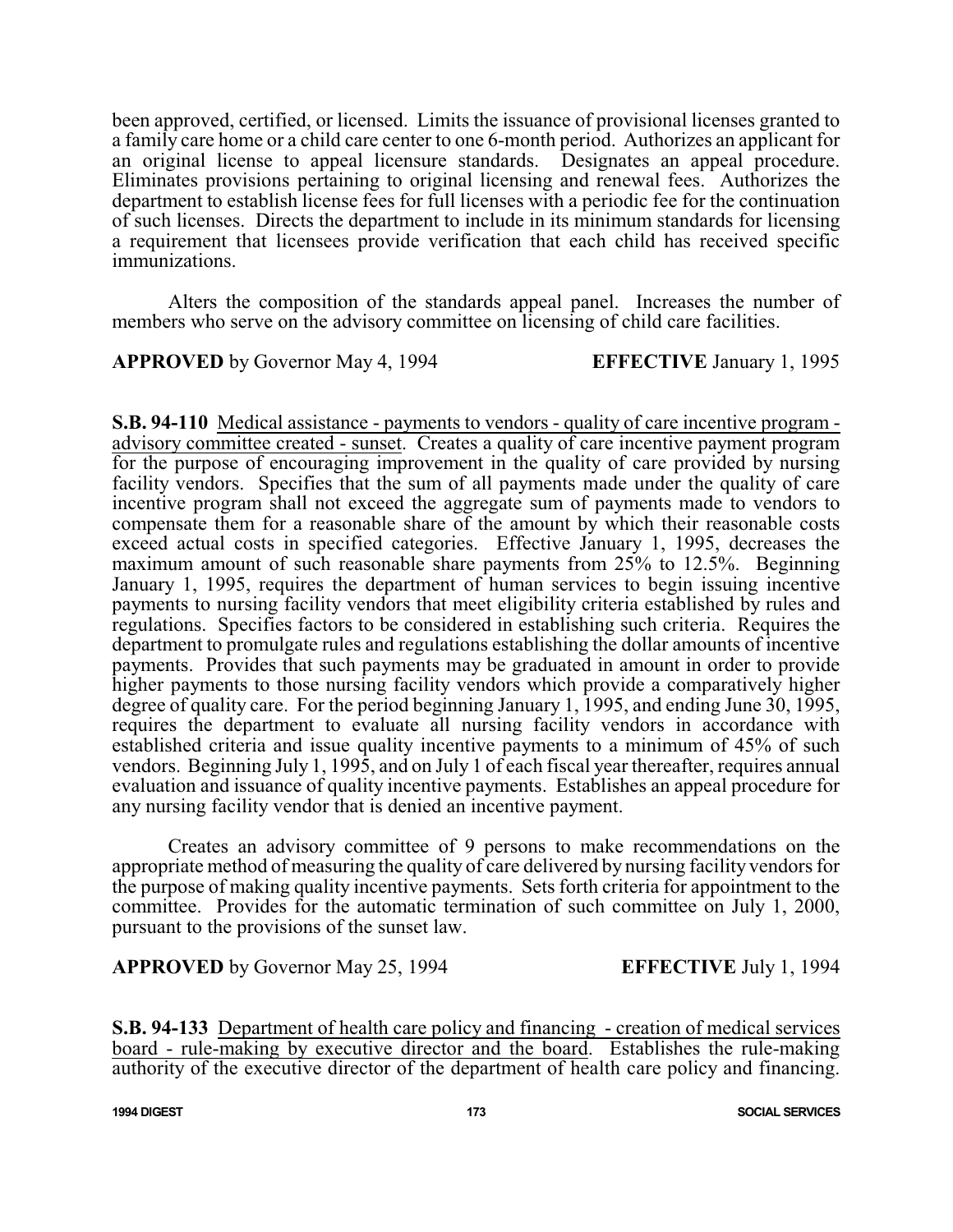Creates the medical services board in the department of health care policy and financing. Establishes the rule-making authority of the board in connection with specific programs administered by the department. Makes conforming amendments.

## **APPROVED** by Governor May 31, 1994 **EFFECTIVE** July 1, 1994

**S.B. 94-141** Child support - establishment and enforcement - hospital-based paternity consumer reporting agencies - administrative lien and attachment - workers' compensation benefits - unemployment insurance benefits. Authorizes the written acknowledgment of paternity by unmarried parents of children born in institutions to be on witnessed acknowledgment forms prescribed and furnished by the state registrar in lieu of notarized affidavits. Requires the person in charge of an institution, or that person's designee, to provide an opportunity for an unmarried woman and the natural father of a child born in that institution to provide information concerning the paternity of the child on witnessed forms prescribed and furnished by the state registrar rather than by affidavits.

Authorizes the state child support enforcement agency to provide information to consumer reporting agencies regarding child support obligations in cases in which child support debt or child support arrearages are owed.

Permits the state child support enforcement agency to issue a notice of administrative lien and attachment to any person, insurance company, or agency providing workers' compensation insurance benefits for the purpose of attaching the benefits of an obligor who is responsible for the support of a child on whose behalf the custodian of the child is receiving state support enforcement services. Identifieswhatthe notice of administrative lien and attachment shall include. Prioritizes such administrative lien and attachment in relation to other liens, wage assignments, or garnishments. Requires the state child support enforcement agency to file a verified entry of judgment with the court, if one has not been filed, in order to attach and collect workers' compensation income. Requires that an employee be notified at the time such employee files a claim for workers' compensation benefits that the benefits may be attached for payment of a child support obligation.

Adds unemployment insurance benefits to the term "earnings" for purposes of garnishment resulting from a judgment taken for arrearages in child support or for child support debt. Eliminates the requirement that the state child support enforcement agency send a notice to the employer for purposes of activating a wage assignment or for immediate deductions for support in circumstances in which the obligor's source of income is unemployment compensation benefits and the custodian of the child is receiving state support enforcement services. In such cases, requires the child support enforcement agency to electronically intercept the unemployment compensation benefits through an automated interface with the department of labor and employment.

**APPROVED** by Governor June 3, 1994 **EFFECTIVE** June 3, 1994

**S.B. 94-147** Medical assistance - home and community-based services - persons with brain injury - appropriation. Authorizes the department of health care policy and financing to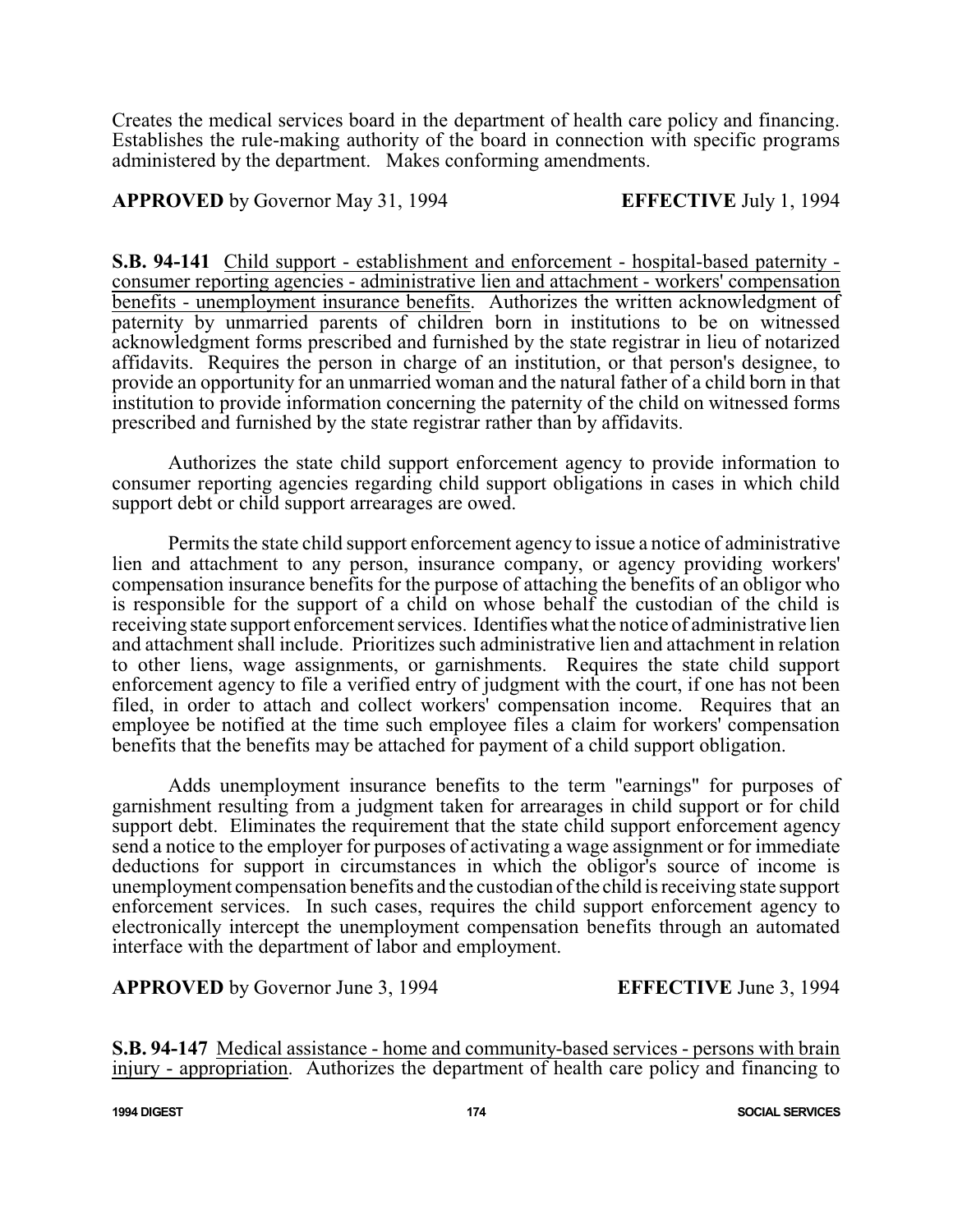request a waiver from the federal government for a home and community-based services program for persons with brain injury. Makes implementation of the program contingent upon the receipt of the federal waiver. Requires that the program be implemented in accordance with federal waiver requirements. Describes persons eligible for services under the program and the services available under the program. Sets forth the duties of the department. Includes the program in the long-term care single entry point system.

Repeals the home and community-based program for persons with brain injury, effective July 1 of the year in which the federal waiver for the program expires or July 1, 1999, whichever occurs first.

Decreases the appropriation in the general appropriation act to the department of health care policy and financing, for medical assistance programs by \$173,514. Appropriates \$133,156 and 1 FTE to the department of health care policy and financing, for medical assistance administration for the implementation of the act.

# **APPROVED** by Governor June 3, 1994 **EFFECTIVE** July 1, 1994

**S.B. 94-164** Federal mandates - child support - medical assistance - use of trusts authorized limitations - appropriations. Makes miscellaneous amendments to state statutes affected by the federal "Omnibus Budget Reconciliation Act of 1993".

Prohibits insurers from denying coverage to dependent children for whom a parent is obligated to provide medical support even if the child was born out of wedlock, the child is not claimed as a dependent on the federal or state tax return of the parent enrolled under the insurance plan, or the child does not live in the insurer's service area. Imposes responsibilities on the parent's employer in connection with the prohibition.

Requires insurers to cooperate with, provide relevant information to, and respond to claims submitted by a dependent child's custodial parent. Imposes other restrictions upon insurers, including a prohibition against canceling or revoking an employee's insurance plan except under specified circumstances.

Requires insurers that offer coverage for dependent children to cover adopted children or children placed for adoption under the same terms. Prohibits insurers from denying coverage to an adopted child or child placed for adoption due to a preexisting condition.

Includes as earnings for garnishment purposes state tax refunds and third-party payments made to a parent who is responsible for his or her child's medical support or who owes a medical support debt to cover a medicaid-eligible child's health care costs, if the parent fails to apply the payment to such costs.

Prohibits insurers from reducing the coverage for pediatric vaccinations from the level of coverage on May 1, 1993.

Prohibits insurers fromdenying health insurance coverage to a person on the basis that the person is a medical assistance recipient. States that a third party, including an insurer,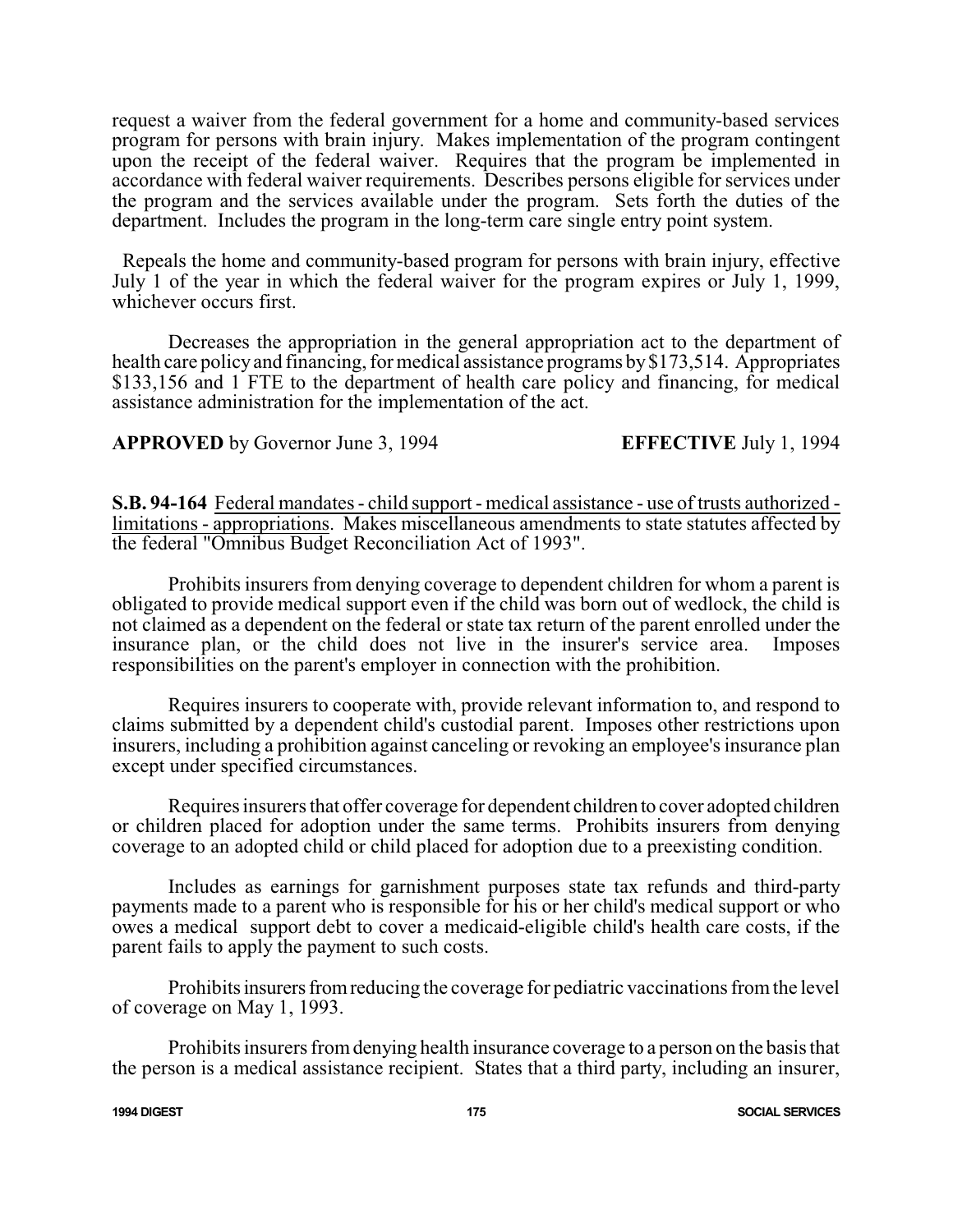who is liable for the medical costs of a medical assistance recipient is liable to the state. Specifies that the state is an assignee of a medical assistance recipient.

Authorizes the recovery of medical assistance from the estate of a recipient who was at least 55, rather than 65, years of age when the assistance was received. Allows the creation of disability and pooled trusts for persons seeking public or medical assistance. Imposes limitations on the amounts and types of assets used to fund such trusts and on distributions from the trust. Makes the limitations applicable to income trusts created on and after the effective date of the act. Prohibits the court from approving trusts that do not meet the statutory criteria for the trusts and renders such trusts void for the purpose of establishing eligibility for public or medical assistance. Deletes language that conditioned the implementation of the estate recovery statute upon the state's receipt of federal funds for persons who qualify for medical assistance as a result of the creation of a court-approved trust.

Appropriates \$16,590 and 0.6 FTE to the department of human services for the implementation of the act. Appropriates to the department of health care policy and financing \$158,506 and 0.9 FTE for medical services, administration costs and \$842,718 for medical program and services costs, associated with the implementation of the act. Appropriates \$2,964 fromthe division of insurance cash fund to the department ofregulatory agencies for the implementation of the act.

**APPROVED** by Governor May 31, 1994 **EFFECTIVE** July 1, 1994

**H.B. 94-1029** Health and human services delivery systems - restructuring. Makes the conforming amendments necessaryto complete the departmental changes established in H.B. 93-1317.

Requires the departments of human services and health care policy and financing to provide evidence to the general assembly that theywill save \$5,000,000 over the next 2 years as a result of restructuring. Requires the departments to submit reports to the general assembly on the progress made toward the savings goal and other areas of restructuring.

Authorizes the state personnel board to adopt rules and regulations establishing a voluntary separation incentive program for all state employees who are subject to separation based on the governor's determination that a department has excess employees due to lack of work, lack of funds, or reorganization. Limits the authority of the department of public health and environment and the state board of health to adopt rules governing the programs or services provided at skilled nursing facilities, intermediate care facilities, or personal care boarding homes which receive no public funding. Authorizes the state board of human services to adopt standards for the administration of county departments of social services.

Authorizes the executive director of the department of human services to distribute any funds remaining which were appropriated to the department to cover the state's additional share of social services costs as a result of the county cap provision established in HB 93- 1317 to any county whose assessed valuation declined between calendar year 1992 and 1993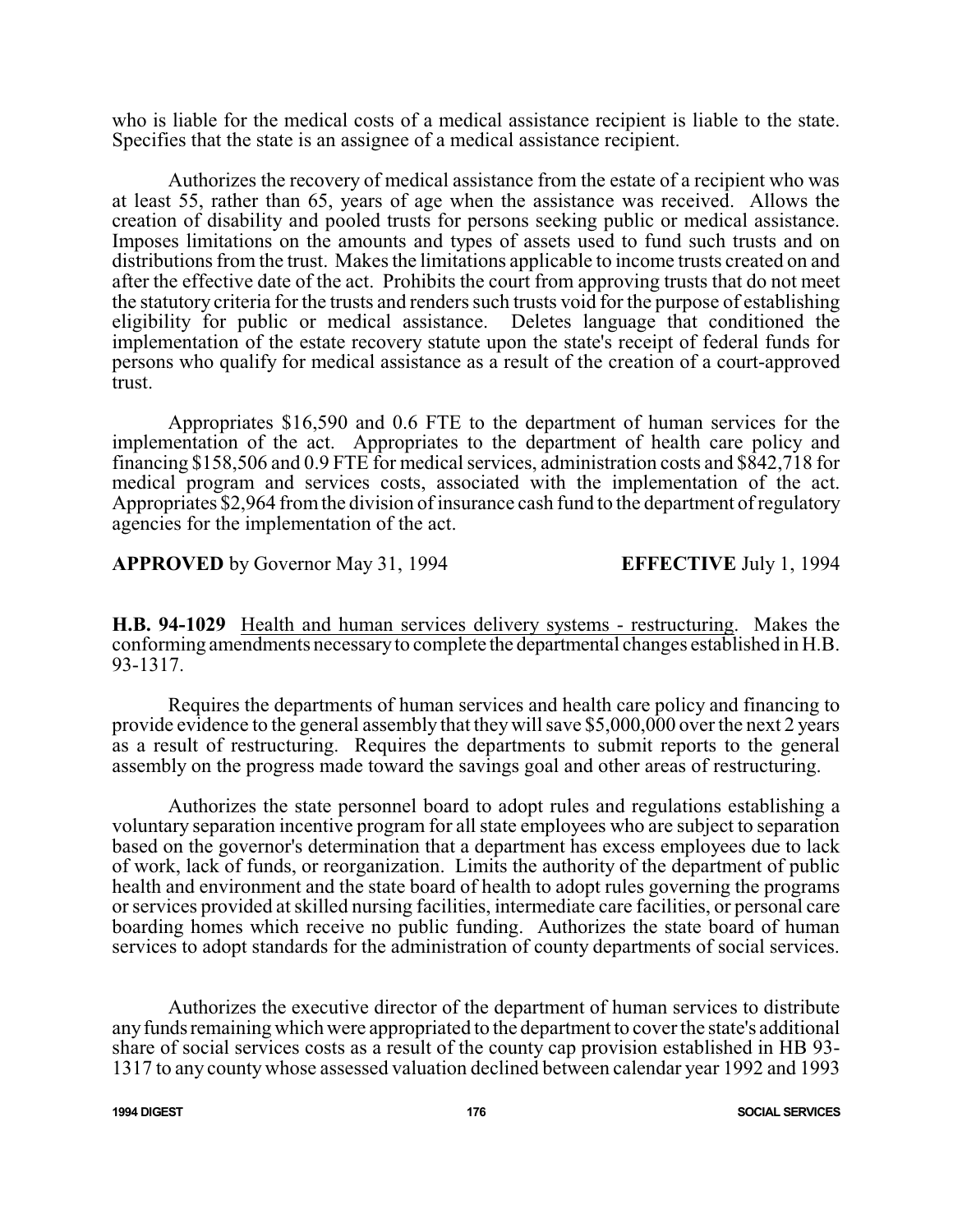if the county provides evidence of a shortfall in 1994. Defines "shortfall".

**APPROVED** by Governor June 3, 1994 **EFFECTIVE** July 1, 1994

**H.B. 94-1082** Public assistance - aid to families with dependent children - persons eligible to participate - "dependent child" - workers' compensation - "employee". Redefines those relatives with whom a child may reside for purposes of defining "dependent child" under the "Colorado Public Assistance Act".

Alters the definition of "employee" under the "Workers' Compensation Act of Colorado" by specifying that a person who is placed with a private employer as part of a county or city and county social services rehabilitation program is an employee of the private employer rather than an employee of the county or city and county that arranged the placement. Also alters the definition of "employee" by specifying those entities that may be responsible for providing workers' compensation benefits to any person who receives a work experience assignment under the "Colorado Welfare Reform and Self-sufficiency Act".

**APPROVED** by Governor March 29, 1994 **EFFECTIVE** March 29, 1994

**H.B. 94-1108** Domestic abuse programs - funding - voluntary income tax contribution repeal. Increases the amount of state reimbursement payable to any local government or nongovernmental agency operating a domestic abuse program from 100% of non-state revenues to double such amount. Eliminates the requirement that the domestic abuse program be repealed in January, 1995.

Extends the voluntary income tax contribution procedure for the Colorado domestic abuse program fund and the repeal date applicable to domestic abuse program voluntary contributions from January 1, 1995, to January 1, 2000.

**APPROVED** by Governor April 28, 1994 **EFFECTIVE** April 28, 1994

**H.B. 94-1142** Public assistance - job opportunity and basic skills (JOBS) program participation requirements for parent or caretaker relative of elementary school child. Makes a participant in the job opportunity and basic skills (JOBS) program who is the parent or caretaker relative of an elementary school child and who receives aid to families with dependent children (AFDC) accountable for the child's educational performance. Requires the case manager for a JOBS participant to assess whether the educational performance of the participant's elementary school-age child indicates a barrier to the self-sufficiency of the participant's family. Ifso, directs that the participant's employability plan include provisions under which the participant agrees to participate in actions designed to improve the child's academic performance.

Requires the JOBS participant, the JOBS case manager, the elementary school, and the county department of social services to provide and share specific information and documentation concerning a child's academic performance. Directs the case manager, the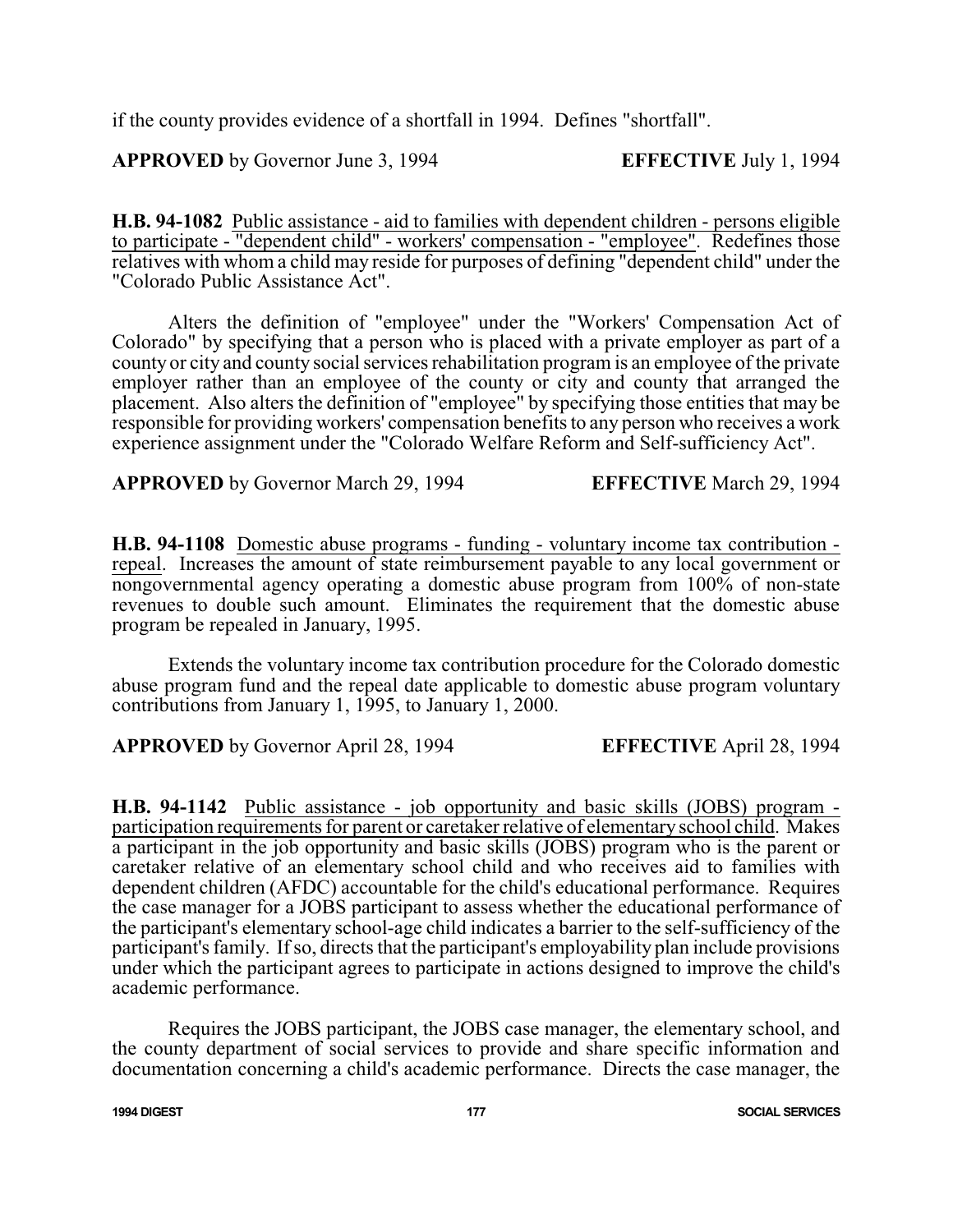JOBS participant, and appropriate school personnel to determine the support services available to a participant that will improve a child's educational performance. Requires that each party's responsibilities be set forth in the employability plan.

**APPROVED** by Governor April 19, 1994 **EFFECTIVE** July 1, 1994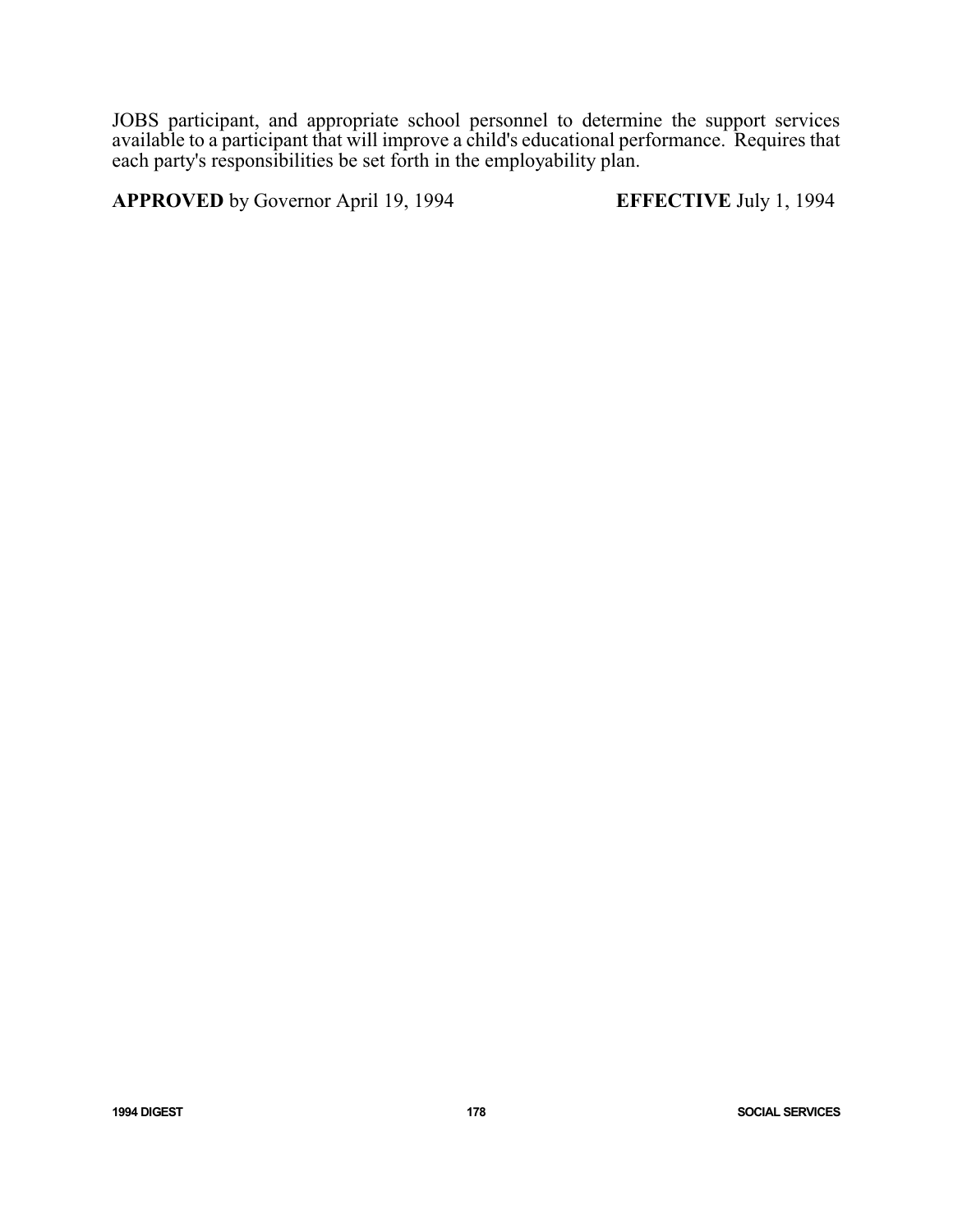# **STATUTES**

**S.B. 94-047** Validation of Colorado Revised Statutes and replacement volumes and supplements thereto - effective date - proceedings of the committee on legal services. Establishes the effective date for the 1993 replacement volume 17 and the 1993 cumulative supplement to the Colorado Revised Statutes, and enacts them as the positive statutory law of the state of Colorado.

Adds a section concerning compensation of brokers which was enacted by Senate BIII 93-223 and was inadvertently omitted from the 1993 Cumulative Supplement to the 1991 Replacement Volume 5B.

**APPROVED** by Governor February 4, 1994 **EFFECTIVE** February 4, 1994

**S.B. 94-206** Revisor's bill - revisions to conform, correct, and clarify statutes. Amends or repeals various statutory provisions which are obsolete, inconsistent, or in conflict with other law, clarifies the language and more accurately reflects the legislative intent of the laws. The specific reasons for each amendment or repeal are set forth in the appendix to this bill.

**APPROVED** by Governor May 31, 1994 **EFFECTIVE** May 31, 1994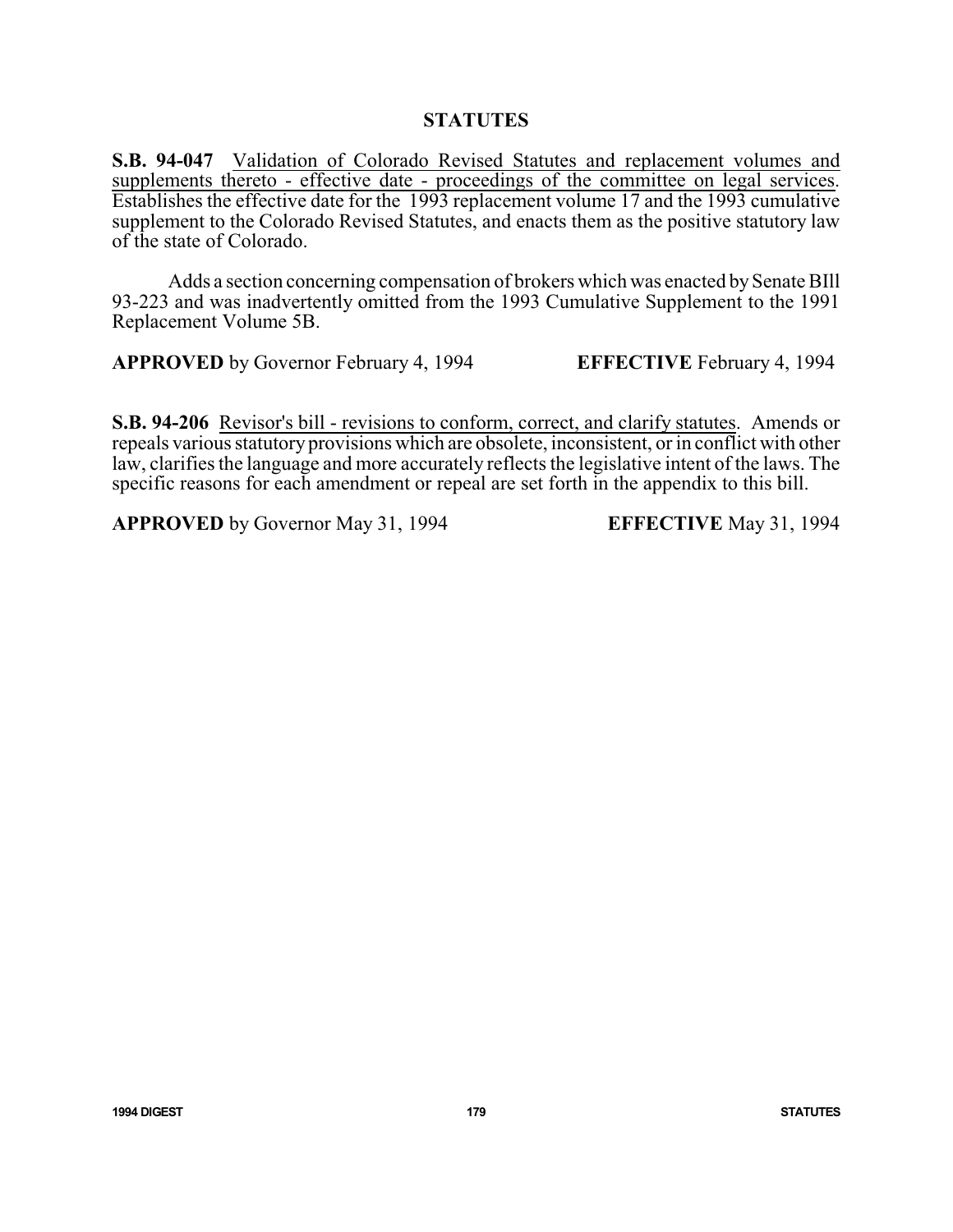## **TAXATION**

**S.B. 94-064** Income tax - enterprise zones - credits for contributions to promote temporary housing for the homeless. For income tax years commencing on or after January 1, 1994, adds monetary or in-kind contributions to promote temporary, emergency, or transitional housing programs for the homeless that offer child care, job placement, and counseling services as permissible contributions to enterprise zones qualifying for existing tax credit programs.

**APPROVED** by Governor June 3, 1994 **EFFECTIVE** July 1, 1994

**S.B. 94-080** Property tax - valuation for assessment - producing mines. Requires an owner or operator of a producing mine which is located in more than one county to report the number of acres in each county in the annual statement filed with the county assessor for valuation purposes. Requires the owner or operator to report the quantity of products derived from the ore extracted from the mine if the value of such products is used in determining gross value. Mandates the use of actual gross selling prices of the first salable products in the determination of gross value.

Permits an owner or operator of a producing mine to elect to report certain figures in the annual statement submitted to the county assessor based on an average of the figures for a 3- or 5-year period preceding January 1 of the year the annual statement is to be filed. Requires an owner or operator who has made such an election to continue to use the same averaging period for all annual statements until the boards of county commissioners of each county in which the mine is located approve a change. Sets forth procedures for electing or requesting a change in the averaging period.

Defines "costs" for purposes of the annual statement filed with the county assessor. Specifies that increases in valuation of producing mines shall constitute additions to taxable real property for purposes of "local growth" under section 20 of article X of the state constitution (Amendment #1). Requires machinery and equipment and personal property associated with a producing mine to be listed on a personal property schedule for valuation by the county assessor. Requires improvements to be listed separately and valued for assessment. Authorizes the county assessor to require an owner or operator of a producing mine to provide documentation in support of the amounts reported in the annual statement filed with the county assessor. Directs the division of property taxation to set forth guidelines concerning the county assessor's examination authority.

Applies to property tax years commencing on or after January 1, 1994.

**APPROVED** by Governor May 19, 1994 **EFFECTIVE** May 19, 1994

**S.B. 94-156** Income tax - continuation of tax checkoff for homeless prevention activities program. Extends the voluntary income tax checkoff program for funding the homeless prevention activities program. Exempts the homeless prevention tax checkoff program from the requirement that any program funded by voluntary contributions of income tax refunds

**1994 DIGEST 180 TAXATION**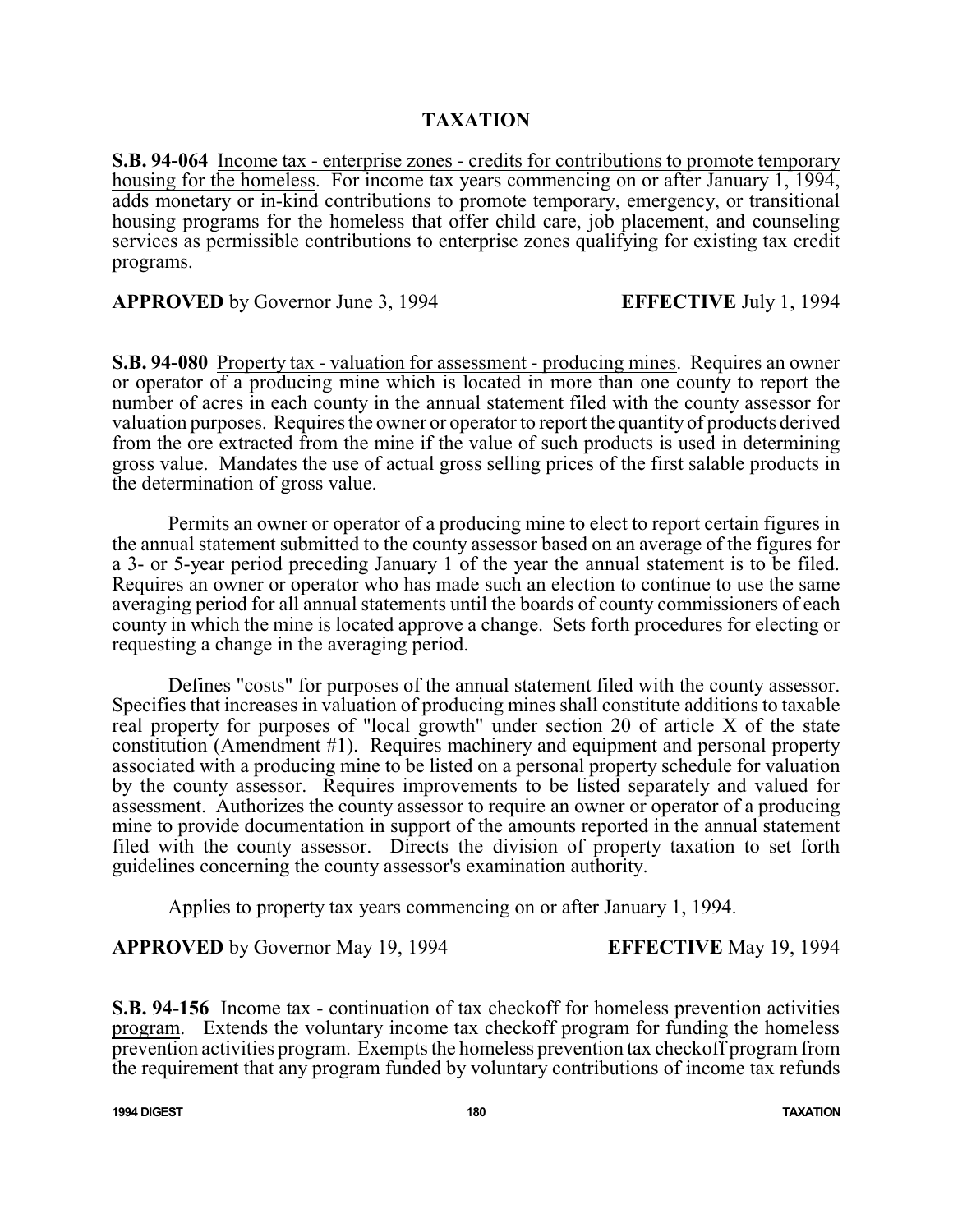have a sunset clause.

# **APPROVED** by Governor April 19, 1994 **EFFECTIVE** April 19, 1994

**S.B. 94-182** Property tax - incentive agreements - school districts - counties -municipalities enterprise zones. Changes the name of incentives provided by a school district to certain taxpayers who establish new or expanded business facilities in the district from "incentive payments" to "incentive payments or credits." Limits the duration of anyincentive agreement entered into by school districts to 4 years. Directs the department of education to ensure that the state's share of a district's total program, which takes into account the terms of any incentive agreements entered into by the school district, does not exceed what the state's share would have been if no new or expanded business facility had been established in the district. Requires the state board of education to promulgate rules and regulations for making such determination. Provides that incentive agreements pertaining to a particular facility or expansion shall only be considered in determining the state's share for a period of 10 years. Repeals the January 1, 1995, sunset of the provisions authorizing such incentive payments or credits by school districts.

With respect to counties and municipalities, changes the name of incentives provided to certain taxpayers who establish new or expanded business facilities from "incentive payments" to "incentive payments or credits." Repeals the January 1, 1995, sunset of the provisions authorizing such incentive payments or credits by counties and municipalities.

Changes the name of incentives provided by a county, municipality, or city and county located within an enterprise zone from "incentive payments" to "incentive payments or credits."

**APPROVED** by Governor June 7, 1994 **EFFECTIVE** January 1, 1995

**S.B. 94-200** Income tax - historic property preservation tax credit - extension. Extends the Colorado income tax credit until January 1, 2000, for qualified costs incurred in the

**APPROVED** by Governor May 25, 1994 **EFFECTIVE** May 25, 1994

preservation of qualified historic properties.

**S.B. 94-212** Special fuel tax - exemptions - dyed special fuel. Exempts any special fuel that has been dyed in accordance with federal regulations and that is not subject to federal excise tax from the imposition of a state excise tax if the seller notifies the purchaser, in accordance with federal regulations, that the dyed fuel is not legal for taxable use.

**APPROVED** by Governor May 31, 1994 **EFFECTIVE** July 1, 1994

**H.B. 94-1024** Collection of taxes imposed by certain political subdivisions of the state - use

**1994 DIGEST 181 TAXATION**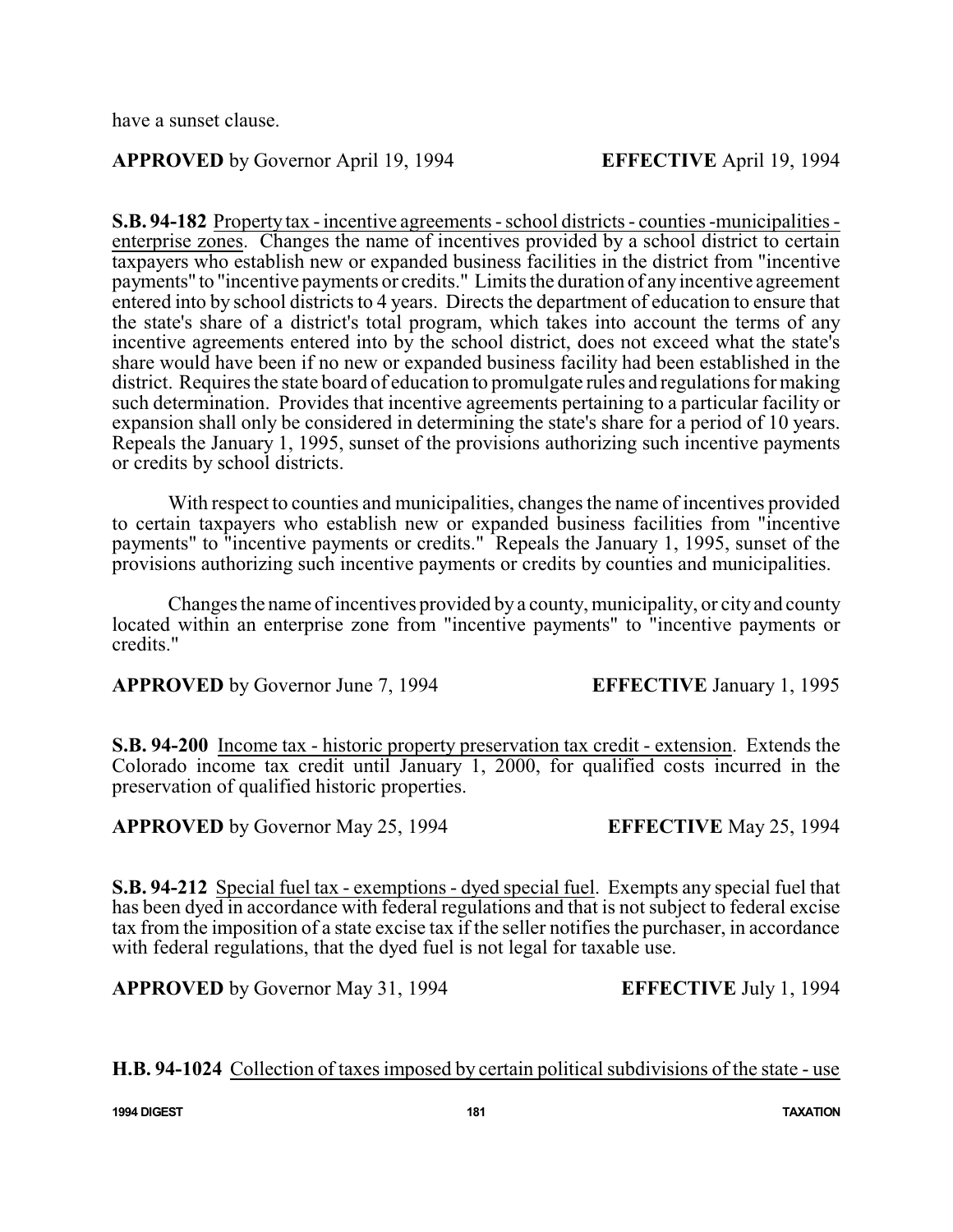of net incremental cost recoverymethod bydepartment ofrevenue. Specifies net incremental costs as the type of costs recovered by the department of revenue for the collection of lodging and rental taxes imposed by counties and for the collection of sales taxes imposed by local improvement districts, the Denver metropolitan major league baseball stadium district, and scientific and cultural facilities districts, including the Denver metropolitan scientific and cultural facilities district.

Establishes a maximum amount, as adjusted to reflect changes in the Denver-Boulder consumer price index, which may be recovered in any given fiscal year commencing on or after July 1, 1994, by the department of revenue for costs incurred by said department in the collection of sales taxes imposed by local improvement districts, the regional transportation district, the Denver metropolitan major league baseball stadium district, and scientific and cultural facilities districts, including the Denver metropolitan scientific and cultural facilities district.

**APPROVED** by Governor March 29, 1994 **EFFECTIVE** March 29, 1994

**H.B. 94-1036** Property tax - valuation of real property during intervening years. For property tax years commencing on and after January 1, 1994, eliminates any occurrence, condition, factor, act, or change which results in the actual value of the property being less than or greater than the correct level of value by more than 10% as an unusual condition requiring assessors to revalue real property during the intervening year of the reassessment cycle.

**APPROVED** by Governor March 22, 1994 **EFFECTIVE** March 22, 1994

**H.B. 94-1053** Income tax - capital gains - income modification. For income tax years commencing on or after July 1, 1995, allows a modification in the form of a reduction of income taxable by the state of Colorado for the amount of income attributable to qualifying gains receiving capital treatment earned by a qualified taxpayer and included in federal taxable income. Defines "qualified taxpayer" and "qualifying gains receiving capital treatment". Prohibits the modification from being carried forward to subsequent tax years or from resulting in a right to a cash refund. Requires the taxpayer claiming the income modification to submit an affidavit stating that the taxpayer meets the requirements for claiming the modification.

**APPROVED** by Governor May 9, 1994 **EFFECTIVE** May 9, 1994

**H.B. 94-1058** Medical savings accounts - contributions - distribution limitations - taxation portability. Revises the "Individual Medical Account Act of 1986" and renames it the "Medical Savings Account Act of 1994". Provides that an employer may offer to establish medical savings accounts for its employees or, in the alternative, that an employee may establish such accounts on his or her own behalf.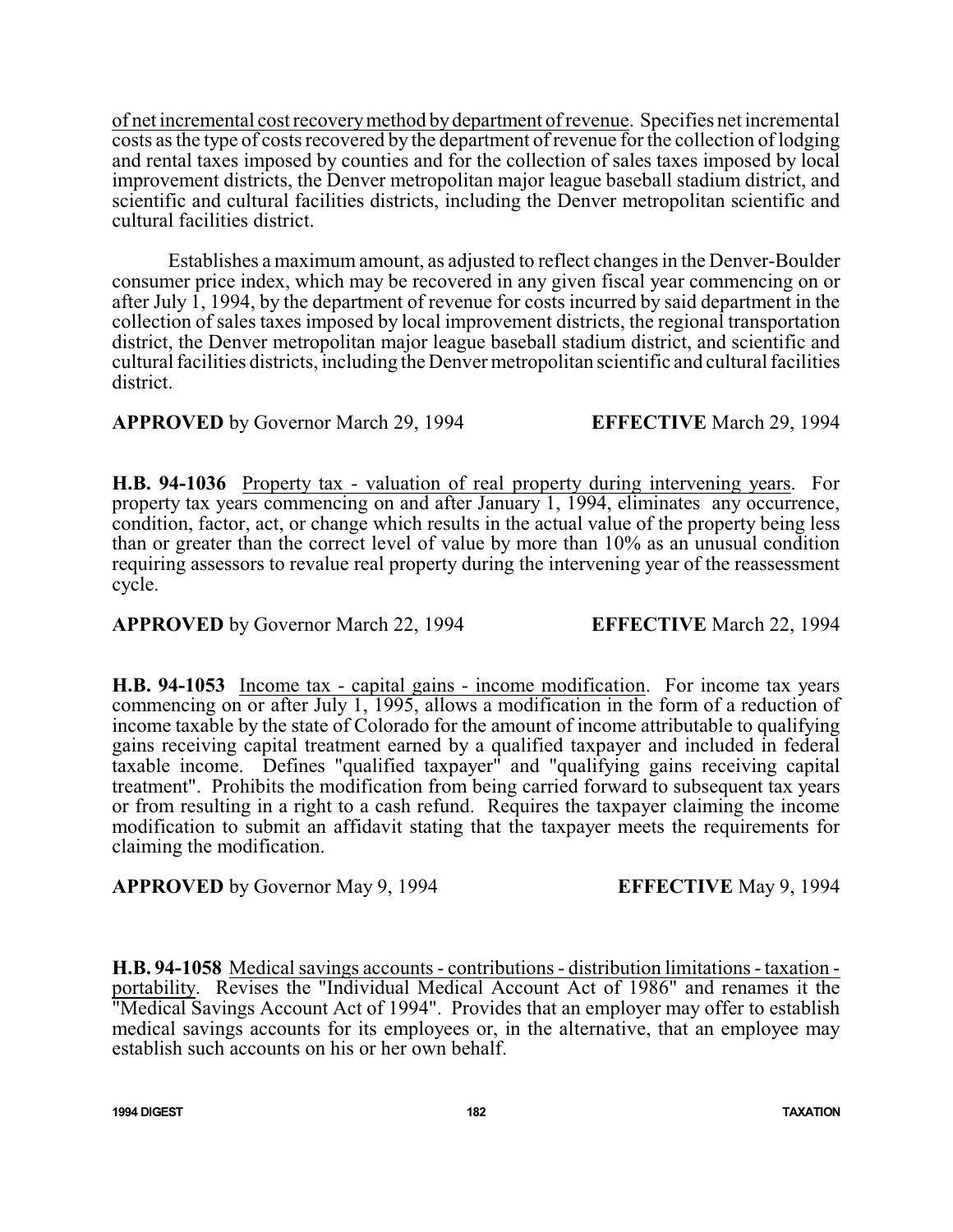Restricts the amount that may be contributed to a medical savings account each year to \$3,000, unlike former law which limited contributions to \$2,000 for the account holder, \$2,000 for the account holder's spouse, and \$1,000 for each dependent child. Eliminates the requirements that the account be established as a trust and that the trustee purchase major medical coverage for the account holder. States that if an employer contributes less than the maximum allowed then the employee may contribute the difference. Provides that employee contributions to a medical savings accounts shall be made on a pre-tax basis through payroll deductions.

States that account moneys shall be distributed only to pay an eligible medical expense, cash out a deceased account holder's balance, or cash out an account holder's prior years' account balance. States that medical expenses will be reimbursed from a medical savings account only if they are incurred by the account holder or his or her spouse or dependent child. Eliminates the 10% distribution penalty on early withdrawals and the \$100 deductible requirement. States that amounts that have accumulated in a medical savings account or been withdrawn for the payment of eligible medical expenses shall not be subject to state income taxation. Provides that amounts withdrawn for other purposes shall be subject to state income taxation.

Prohibits employees from using account moneys to fund a policy that covers the deductible for a "qualified higher deductible health plan", which may be as much as \$3,000. Adds portability provisions which provide that an account holder may change his or her account administrator upon changing employment.

**APPROVED** by Governor June 7, 1994 **EFFECTIVE** January 1, 1995

**H.B. 94-1067** Property tax - collection procedures. Repeals obsolete statutory provisions concerning a study of the method for collecting and distributing property tax. Allows a property tax payment due on a Saturday, Sunday, or legal holiday to be made on the next business day rather than on the preceding business day. Requires a receipt for payment of taxes to be issued by the treasurer only upon request of the taxpayer rather than issued in every case and mailed only upon request of the taxpayer. Removes the requirement that a receipt for taxes paid include the valuation for assessment of the property on which the taxes were paid. Allows the treasurer to retain records by photographic, electronic, or other means.

Requires the notice of delinquent taxes to include the amount of interest due on delinquent taxes through the last day of the month in which the notice is mailed rather than through the last day of August. Requires the time for sale of personal property to run from the date the notice is first published rather than from the date of the first notice. Clarifies statutory provisions concerning actions to collect unpaid taxes. Establishes that the county attorney's obligation to perform all legal work involved in the collection of personal property taxes exists only upon request of the treasurer.

Requires the treasurer to publish notice of a tax sale in a weekly newspaper in 3 rather than 4 successive weekly issues. Permits the treasurer to keep records concerning the affidavit of posting the taxpayer's list and tax certificates issuance and transfer in a permanent record of the office rather than a record book.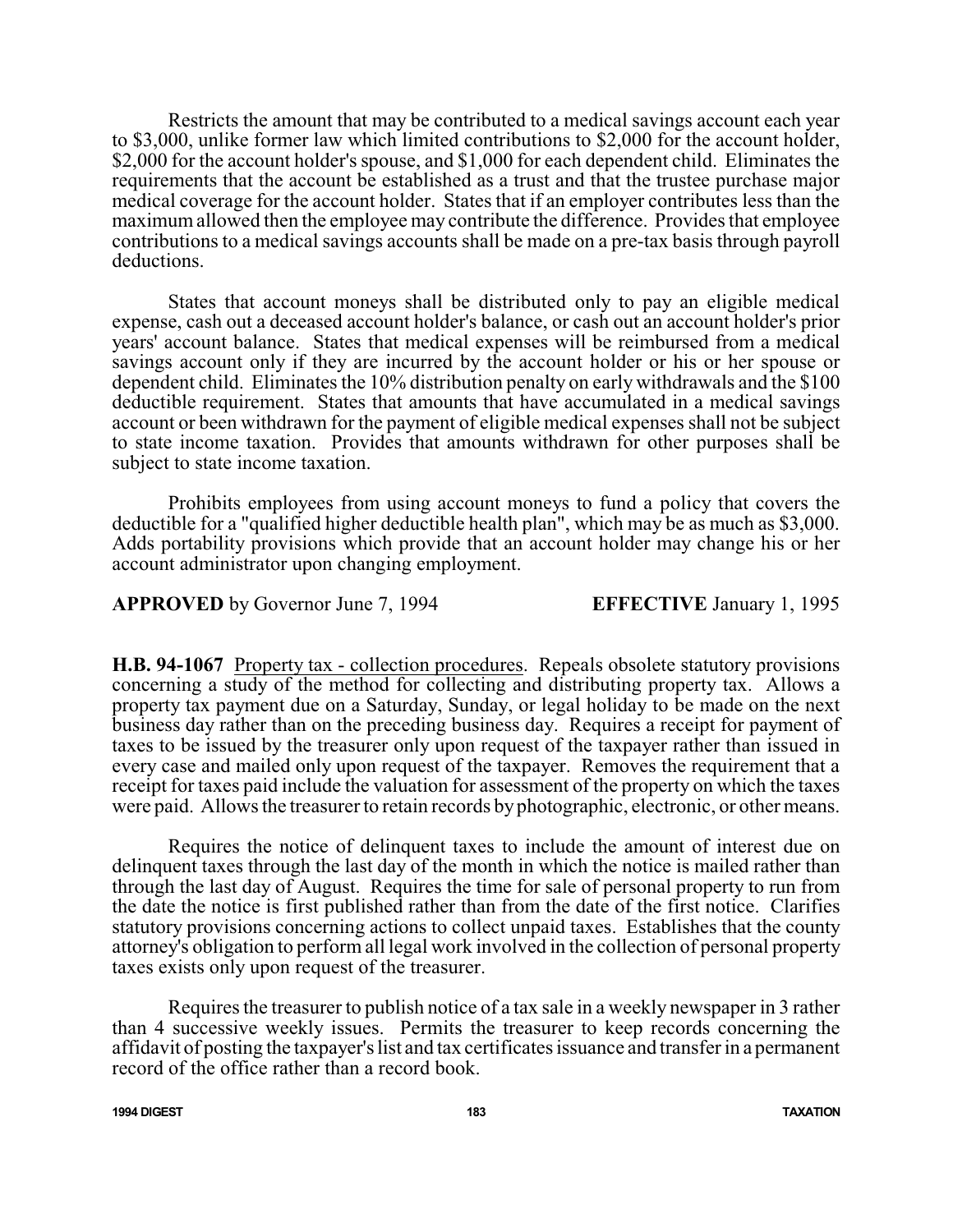Expands the prohibition against county officials and employees acquiring property by sale of a tax lien to also apply to acquiring a tax lien on property.

**APPROVED** by Governor April 20, 1994 **EFFECTIVE** April 20, 1994

**H.B. 94-1101** Special fuel tax on liquified petroleum gas and natural gas - collection reporting. Directs the department of revenue to promulgate rules and regulations allowing owners or operators of motor vehicles powered by liquified petroleum gas or natural gas to pay the annual license tax fee, if applicable, and to acquire a decal for such motor vehicles directly from vendors and distributors of such fuels. Requires that such rules and regulations permit participating vendors and distributors to return decals not issued and remit license tax fees collected not earlier than 120 days from when such decals are supplied to the vendor or distributor. Exempts motor vehicles that are owned or operated by nonprofit transit agencies that receive public funds and that are used exclusively in performing nonprofit functions and activities from the annual license tax fee and the special fuel tax. Authorizes the department of revenue to promulgate other reasonable rules and regulations concerning annual license tax fees collected and decals issued.

Permits distributors to aggregate figures on tax reports for all service stations that dispense liquified petroleum gas and natural gas owned by the same distributor and for all sales of liquified petroleum gas and natural gas to a particular type of user. Provides that inventory reporting requirements do not apply to distributors of natural gas who receive special fuel through a pipeline and who have an on-site fuel storage capacity of less than one thousand gallon equivalents. Exempts distributors who sell liquified petroleum gas and natural gas exclusively to other distributors, vendors, or retailers from tax reporting, collection, and remittance requirements.

**APPROVED** by Governor April 28, 1994 **EFFECTIVE** July 1, 1994

**H.B. 94-1163** Income tax - enterprise zones - credit for new business facility employees. Provides that a new business facility employee whose primary duty is operating a commercial motor vehicle with a commercial driver's license is deemed to be working 100% within an enterprise zone, for purposes of qualifying the facility for an existing tax credit, if the employee spends no more than 5% of his or her time at another facility of the employer. Applies to tax years beginning on and after January 1, 1994.

**APPROVED** by Governor June 2, 1994 **EFFECTIVE** July 1, 1994

**H.B. 94-1221** Income tax - United States olympic committee voluntary contribution extension. Reestablishes the state income tax voluntary contribution designation in support of the United States olympic committee and continues such contribution for 4 years. Subjects the olympic tax checkoff program to automatic elimination if the program does not meet or exceed 10% of the amount contributed to all voluntary tax checkoffs during the 4-year period.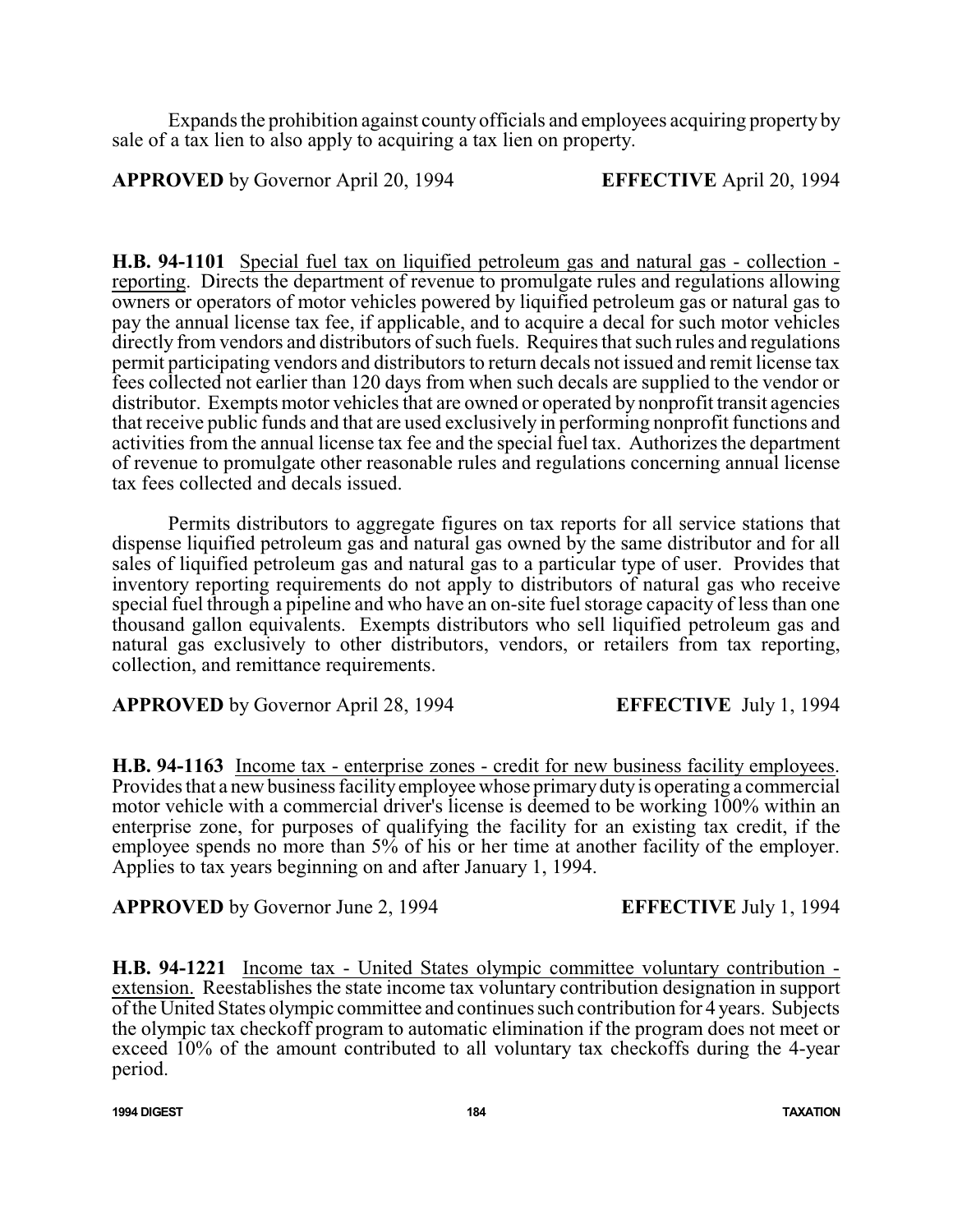**APPROVED** by Governor April 28, 1994 **EFFECTIVE** April 28, 1994

**H.B. 94-1239** Severance tax - molybdenum ore - coal. Deletes statutory provisions which would have increased the severance tax rate on molybdenum ore from  $5\phi$  per ton to  $10\phi$  per ton and the severance tax rate on coal from  $36¢$  per ton to  $60¢$  per ton on July 1, 1994.

**APPROVED** by Governor March 29, 1994 **EFFECTIVE** March 29, 1994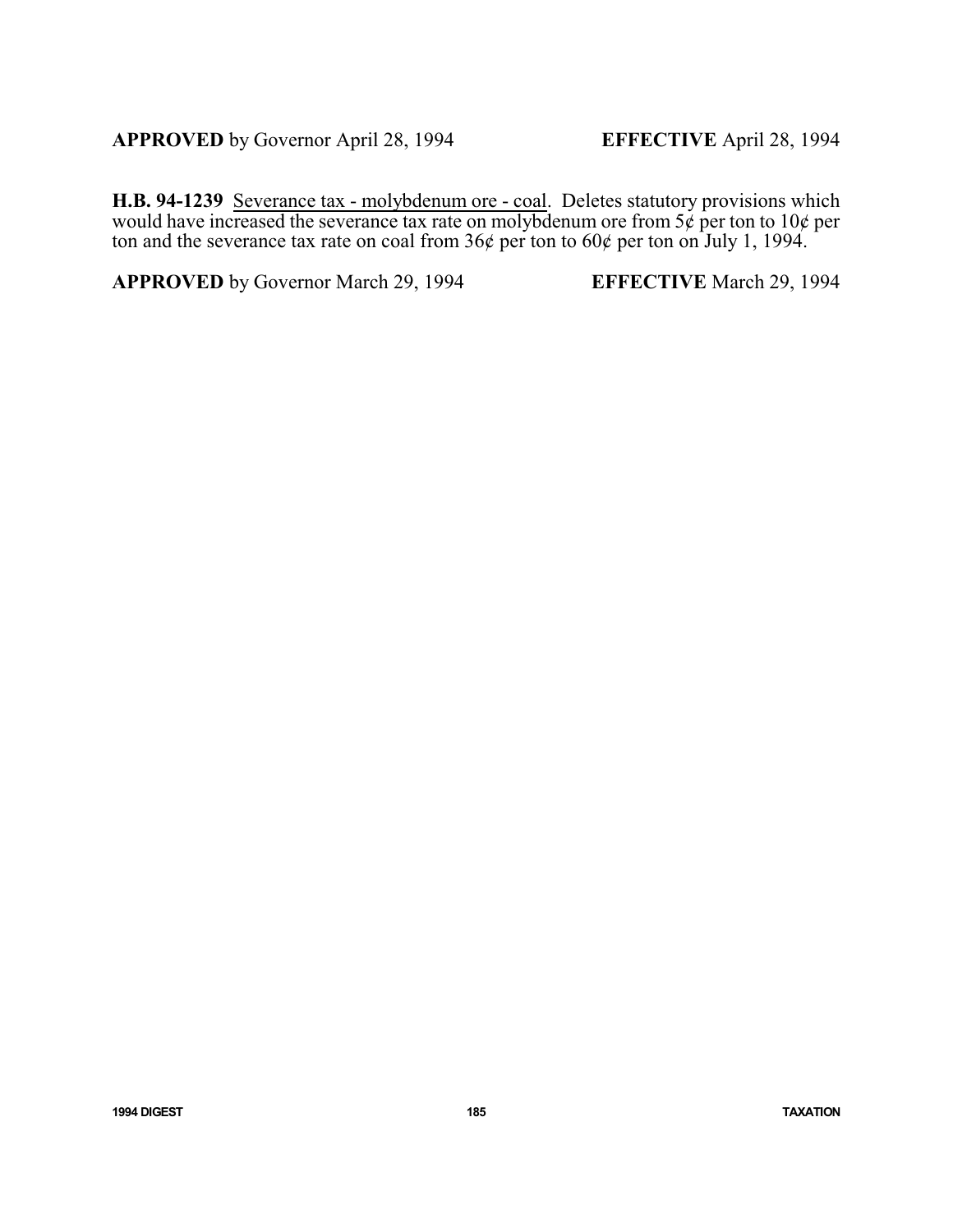#### **TRANSPORTATION**

**S.B. 94-014** Highway legislation review committee. Changes the name of the highway legislation review committee to the transportation legislation review committee. Requires the committee to review legislation affecting transportation and to develop and make recommendations concerning the financing of the state transportation system rather than the financing of streets, roads, and mass transit.

**APPROVED** by Governor April 14, 1994 **EFFECTIVE** April 14, 1994

**H.B. 94-1010** Highway maintenance of local effort requirement - repeal. Repeals the requirement that distribution of state revenues from the highway users tax fund to a municipalityor county be withheld unless the municipalityor countyspends a certain amount of local funds to maintain highways. Eliminates the provision that states that provisions on withholding municipal allocations of highway users tax fund money do not apply to funds withheld pursuant to the maintenance of local effort statute.

**APPROVED** by Governor March 18, 1994 **EFFECTIVE** March 18, 1994

**H.B. 94-1019** Right-of-way fences - construction - maintenance - damages. Requires the department of transportation to maintain right-of-way fences existing as of June 1, 1994, in agriculturally zoned areas adjacent to federal aid highways constructed and maintained by the department. Stipulates that the department must make necessary repairs to such fences only upon actual notice to the department. Specifies that neither the department nor the landowner is liable for any damages caused by failing to adequately construct, maintain, or repair the fence unless actual notice is given to the department. Requires the department to replace a fence removed during a construction project unless an agreement is reached between the department and the landowner.

 Allows the department to erect a fence in an area other than an agriculturally zoned area if the highway is a designated freeway or if the landowner and the department agree to the erection of the fence.

Requires the department to maintain fences at the boundary of highway property adjacent to municipal property upon actual notice unless the municipality and the department agree otherwise.

Allows the department to remove a fence at its expense if the landowner agrees. Makes the landowner liable for any damages caused by the landowner's removal of a fence without proper department authorization.

Enables a landowner to erect a fence at the landowner's expense if a fence is removed or not replaced pursuant to an agreement with the department. Requires the landowner to erect the fence in accordance with standards applicable to the department and to be liable for any damages incurred by failing to adequately construct the fence. Stipulates that the department must repair the fence upon actual notice.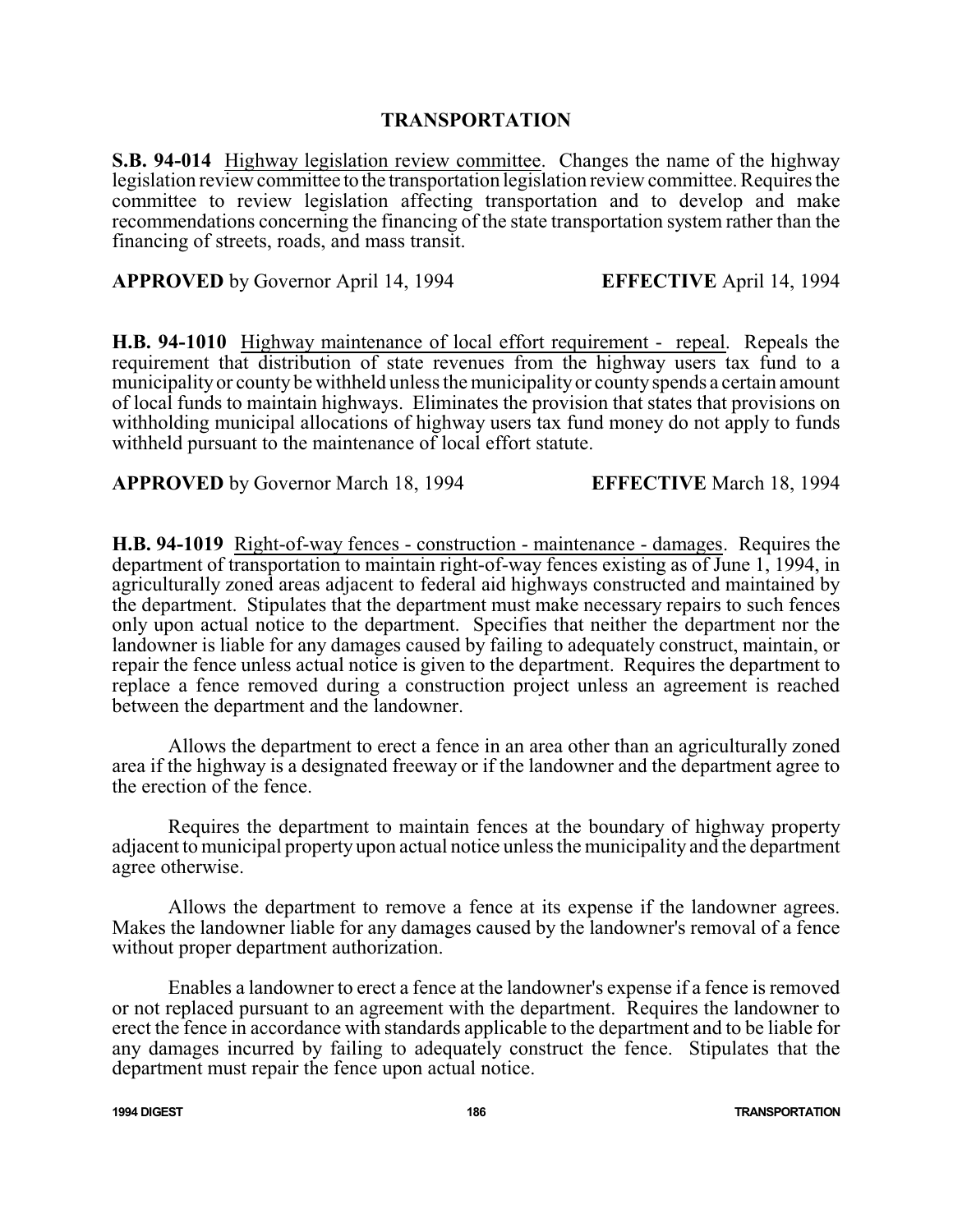Provides that neither the landowner nor the department is liable for any damages caused by livestock if both agree to remove or not replace a fence and if the landowner does not maintain livestock on the land adjacent to the right-of-way.

Specifies that a landowner may not recover damages for trespass if a person herds livestock along a highway adjacent to property from which a fence has been removed unless the landowner can prove the person allowed the livestock to enter the propertywithout trying to remove the livestock.

**APPROVED** by Governor May 19, 1994 **EFFECTIVE** May 19, 1994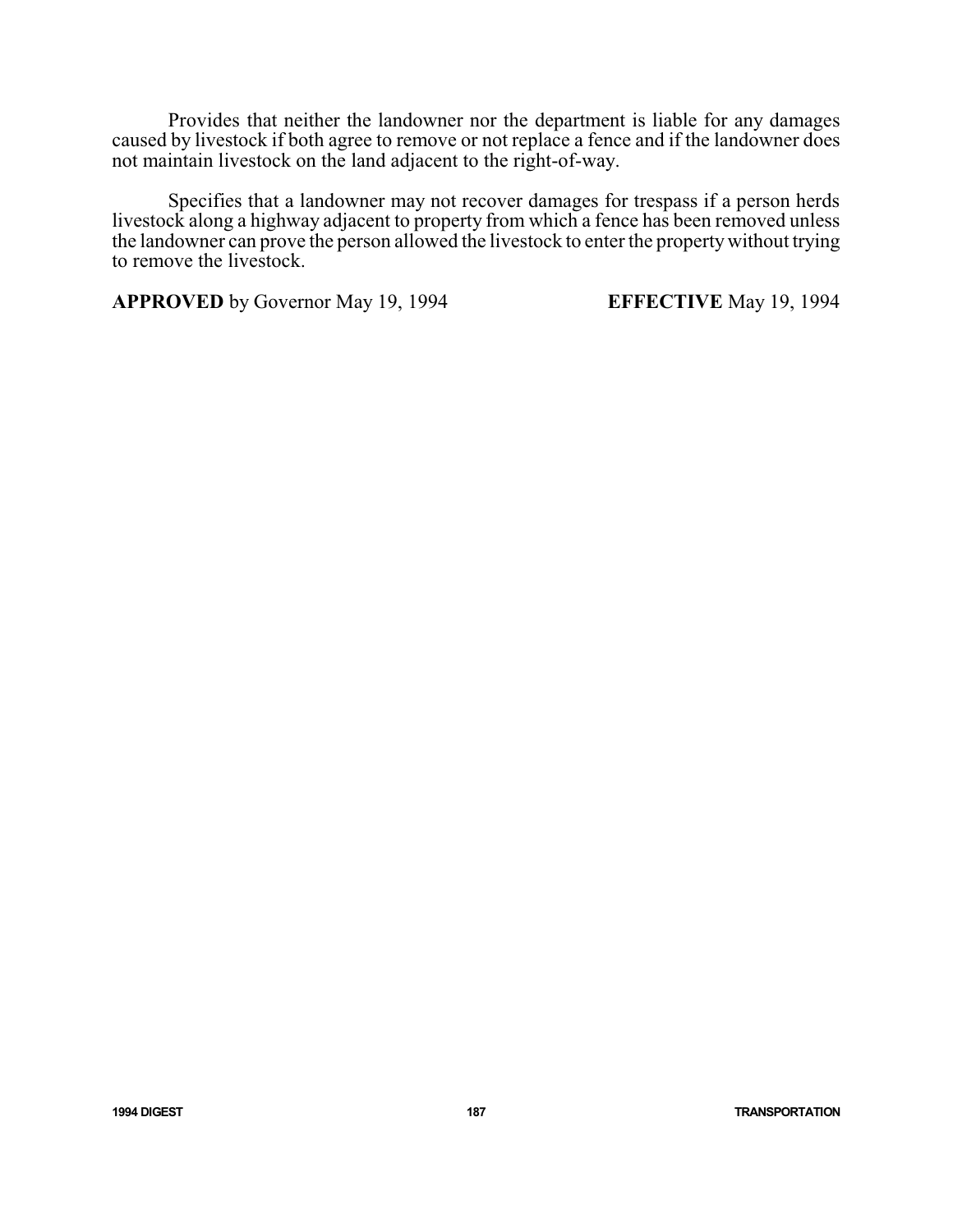#### **UNITED STATES**

**S.B. 94-145** Lowry air force base - jurisdiction - return to state. Accepts the relinquishment of federal jurisdiction over Lowry air force base from the United States effective upon acceptance by the governor of the notice of relinquishment. Directs the governor to notify the office of legislative legal services of the date of such acceptance. Provides for the repeal of statutory sections which cede state jurisdiction over Lowry air force base to the United States.

**APPROVED** by Governor April 14, 1994 **EFFECTIVE** April 14, 1994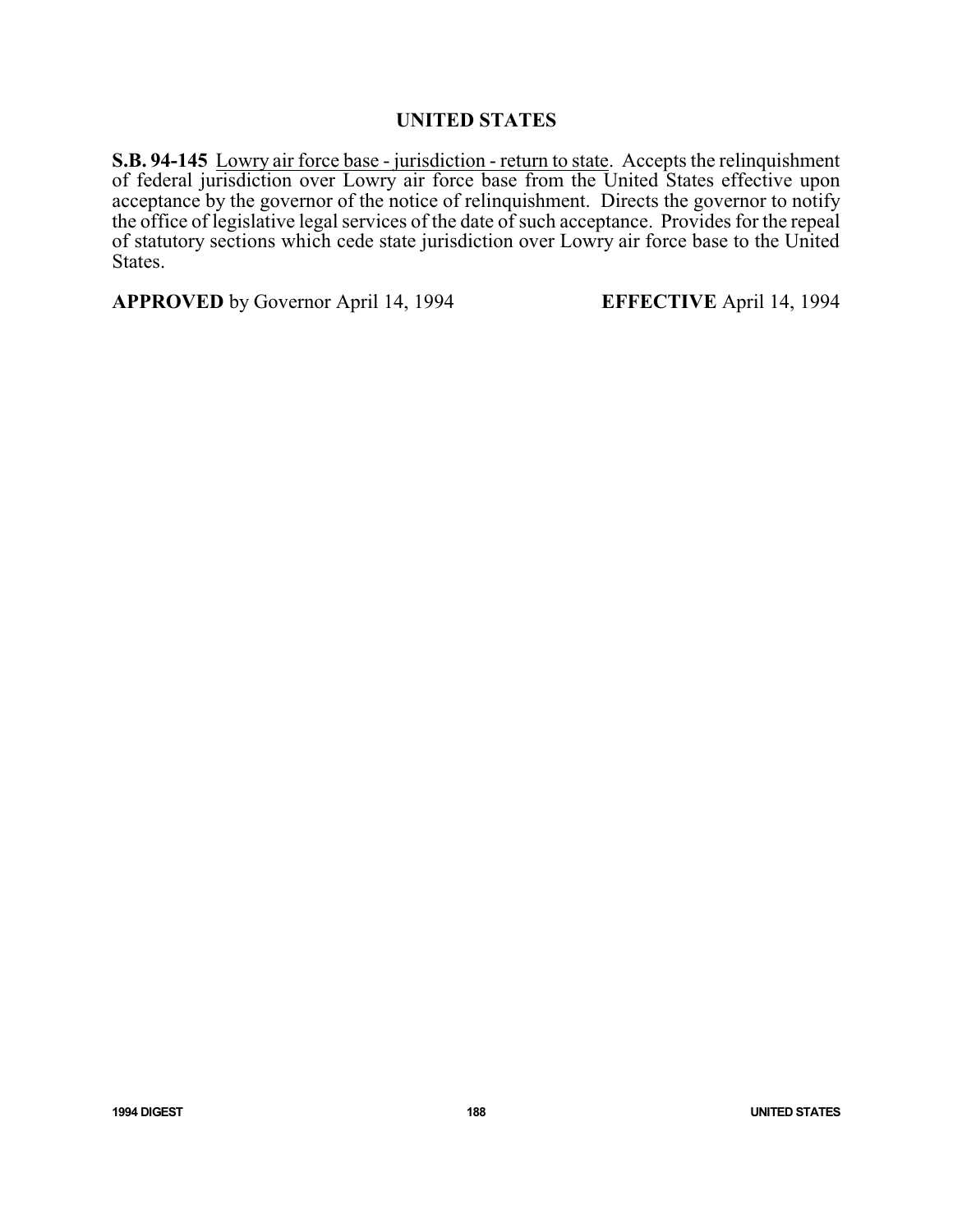### **WATER AND IRRIGATION**

**S.B. 94-029** Water conservation board - project authorization and deauthorization floodplain project loans - emergency infrastructure account - publications account. Authorizes the Colorado water conservation board to make loans from the Colorado water conservation board construction fund for certain water resources projects. Specifies that the loans to the town of Johnstown, the city of Salida, and the city of Fort Morgan are contingent upon a finding by the board that alternate financing is not available. Specifies that the loan to the city of Alamosa is in conjunction with work being conducted by the federal government on flood control. Deauthorizes loans from the fund for certain water resources projects.

Authorizes the expenditure of moneys from the fund for certain nonreimbursable purposes including: Continuation of the Colorado river compact decision support system, continuation of the South Platte river water rights management and data collection support system, maintenance of the satellite monitoring system, continuation of the small dam site reconnaissance program, an extreme precipitation investigation, a feasibility study for the repair of the Continental reservoir, and an aquatic habitat study.

Amends the requirements for a loan on a project authorized in 1986 to allow a loan equal to 100% of the cost rather than the original cap of 50% of the cost.

Modifies the prohibition on recommendations by the board for floodplain projects to allow such recommendations if the projects do not exceed 5% of the annual projected revenue earned by the fund. Specifies that if an emergency exists and a majority of the board certifies that exigencies of time require a meeting of the board without public notice, a meeting may occur without public notice but that such meeting must be followed by notice to the public as soon as is practicable.

Creates the publications account to which moneys paid by the public for copies of public records provided by the board shall be credited. Directs the board to pay for the cost of providing copies of public records to the public from the publications account.

**APPROVED** by Governor May 31, 1994 **EFFECTIVE** May 31, 1994

**S.B. 94-054** Conditional water rights - conditions for acquisition or change to instream flow uses. Authorizes the Colorado water conservation board to acquire or change conditional water rights to instream flow uses only if the conditional water rights are located in the Yampa River Basin and will be used in the recovery of species determined to be threatened or endangered pursuant to the Endangered Species Act. Further, provides that the conditional water rights must be a recognized component of an ongoing recovery program to offset jeopardy to a listed species or adverse modifications to critical habitat caused by water project depletions and that the board must find that acquisition of conditional water rights will provide benefits to the recovery program not available through initial appropriation by the board.

**APPROVED** by Governor April 20, 1994 **EFFECTIVE** April 20, 1994

**1994 DIGEST 189 WATER AND IRRIGATION**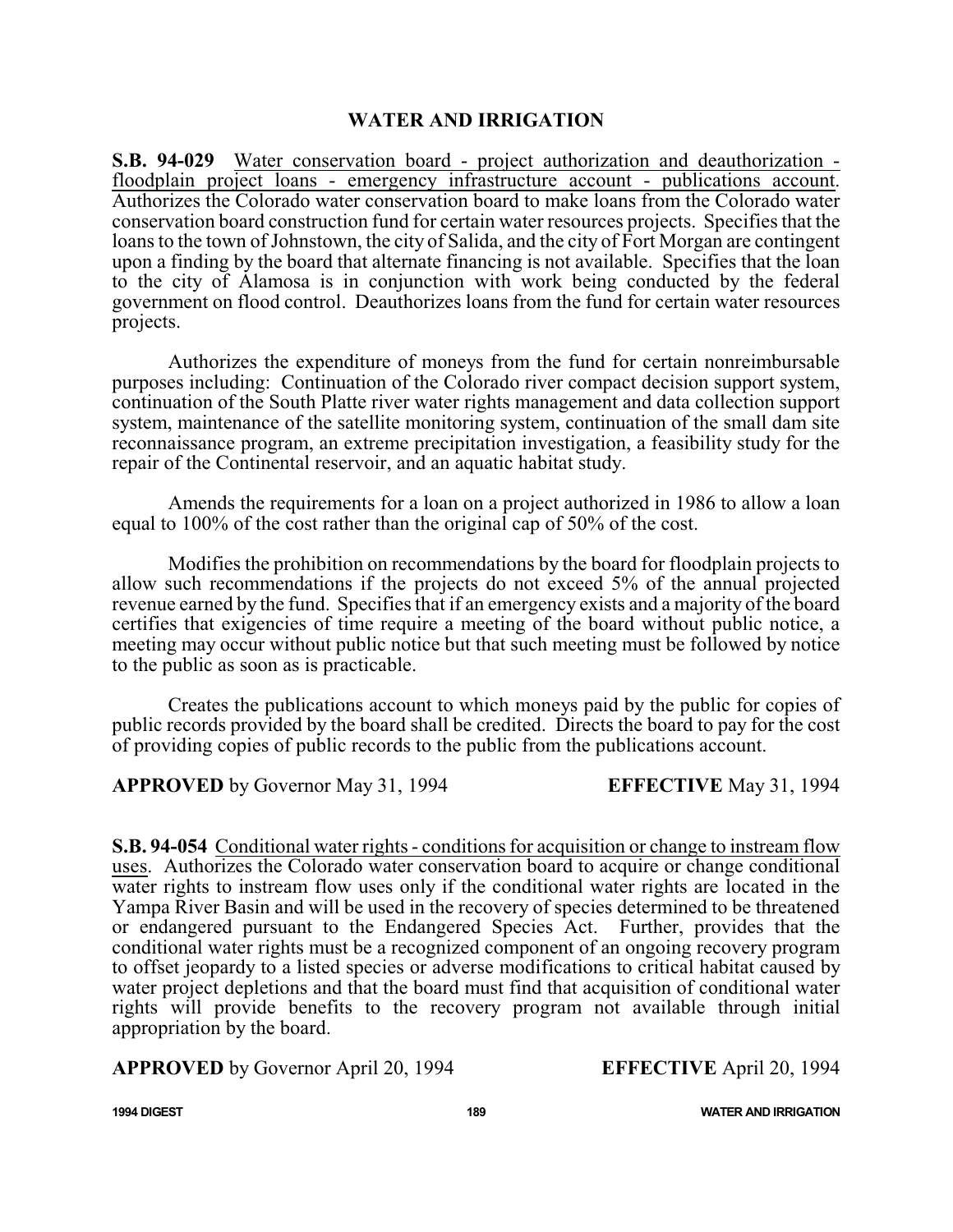**S.B. 94-097** Recharge of waters into certain aquifers - state engineer to promulgate rules. Requires the state engineer to promulgate rules by July 1, 1995, concerning the permitting and use of waters artificallyrecharged into the Dawson, Denver, Arapahoe, and Laramie-Fox Hills aquifers. Requires that the rules effectuate maximumutilization ofthe aquifers through use of both ground and surface waters.

**APPROVED** by Governor April 13, 1994 **EFFECTIVE** April 13, 1994

**S.B. 94-138** Conditional underground water right - expiration of permit to construct a well no finding of abandonment. Specifies that a conditional underground water right requiring the construction of a well shall not be declared abandoned solely upon the ground that the permit issued for the construction of the well has expired.

**APPROVED** by Governor May 19, 1994 **EFFECTIVE** May 19, 1994

**S.B. 94-203** Transfers of general fund moneys for water purposes - appropriation. Modifies the amount and allocation of the transfer of general fund moneys for water purposes scheduled to occur on July 1, 1994, as follows: \$10,500,000 to the Colorado water conservation board construction fund; \$4,552,960 to the fish and wildlife account in the Colorado water conservation board construction fund; \$1,500,000 to the Colorado water resources and power development authority; \$6,200,000 to the domestic water supplyproject revolving fund; \$2,800,000 to the Colorado water conservation board construction fund for a portion of the construction costs of the Ridges Basin dam of the Animas-La Plata project; \$447,040 to the Colorado water conservation board construction fund for activities relating to the Arkansas river litigation; and \$4,000,000 to the litigation account in the Colorado water conservation board construction fund. Eliminates the transfers of general fund moneys for water purposes scheduled to occur in 1995 and 1996.

Creates the litigation account in the Colorado water conservation board construction fund. Specifies the purpose for which the Colorado water conservation board, in its discretion, may expend moneys in such account. Sets forth certain conditions for the expenditure of said moneys.

Creates the domestic water supply project revolving fund. Specifies the purposes for which moneys in the fund may be expended. Provides for the establishment and modification of the domestic water supply project eligibility list. Prohibits any financial assistance from the domestic water supply project revolving fund being given to projects not included on the eligibility list as approved. Sets forth procedures and requirements for providing financial assistance from the fund to qualified domestic water supply projects.

Appropriates \$447,040 and 4.5 FTE to the department of natural resources, water resources division, for activities relating to the Arkansas river litigation. Appropriates \$4,000,000 to the department of law for activities related to litigation supporting users of water facilities located on federally owned lands.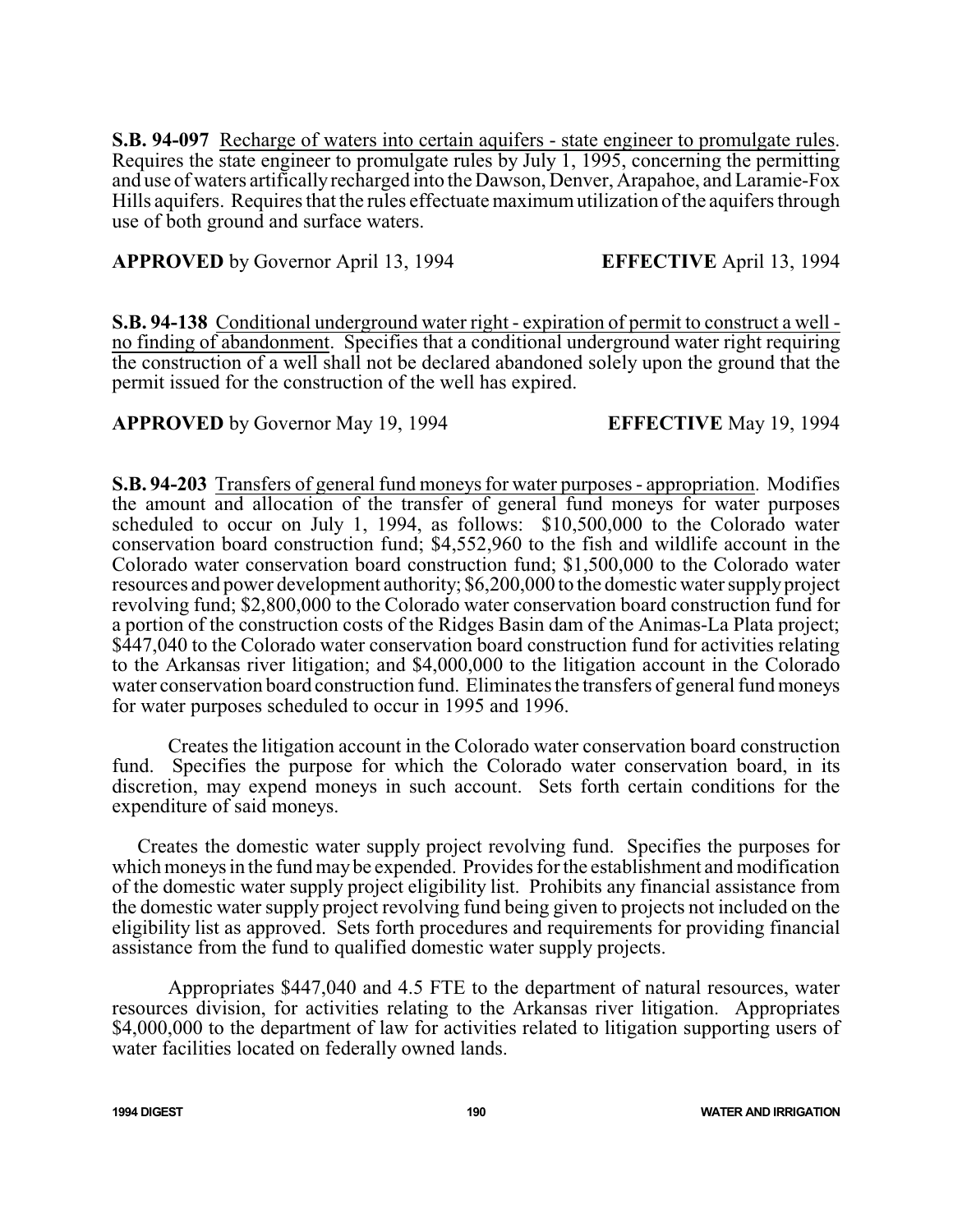**H.B. 94-1027** Conservancy districts - development of parks and recreational facilities. Expands the purposes of a conservancy district to include participation in the development of parks and recreational facilities within the boundaries of the district.

Expands the authority of a conservancy district's board of directors to include participation in the development of parks and recreational facilities, including trails, greenways, and riverfront development, within the boundaries of the district.

**APPROVED** by Governor April 7, 1994 **EFFECTIVE** April 7, 1994

**H.B. 94-1242** Wells - relocation - presumption of no substantial change of usage. Requires the state engineer to presume, absent a showing by a preponderance of evidence, that the relocation of a well will not change substantially the usage of water under certain circumstances for purposes of issuing a permit to relocate the well. Defines the circumstances as: existing well was constructed pursuant to a permit issued by the state engineer, location for the new well is within 200 feet of the existing well, same aquifer, same historical usage of water, same or less annual volume of water used, and same or less gallons per minute flow.

**APPROVED** by Governor March 29, 1994 **EFFECTIVE** March 29, 1994

**H.B. 94-1289** Underground water - wells - permits - regulation - judicial review - rules appropriation. Enlarges the period of time by which the ground water commission may extend a conditional permit for good cause shown from 6 months to one year. Requires a holder of a conditional permit to withdraw water from certain aquifers to notify the ground water commission when the permit holder has constructed a complying well. Specifies that when a well has been constructed pursuant to a conditional permit and the beneficial use of water from the well has begun, that the permit holder notify the ground water commission within 30 days.

Grants specific power to the ground water commission to promulgate rules necessary to carry out the "Colorado Ground Water Management Act".

Modifies the powers of the state engineer to allow enforcement of any regulation, control, or order promulgated pursuant to the "Colorado Ground Water Management Act" and not just those promulgated by the ground water commission. Modifies the duties of the state engineer to conserve all state ground waters rather than just designated ground waters.

Modifies judicial review procedures so that review of an action by the ground water commission continues to be made to the district court, but an appeal of a rule adopted by the ground water commission is made pursuant to the "State Administrative Procedure Act".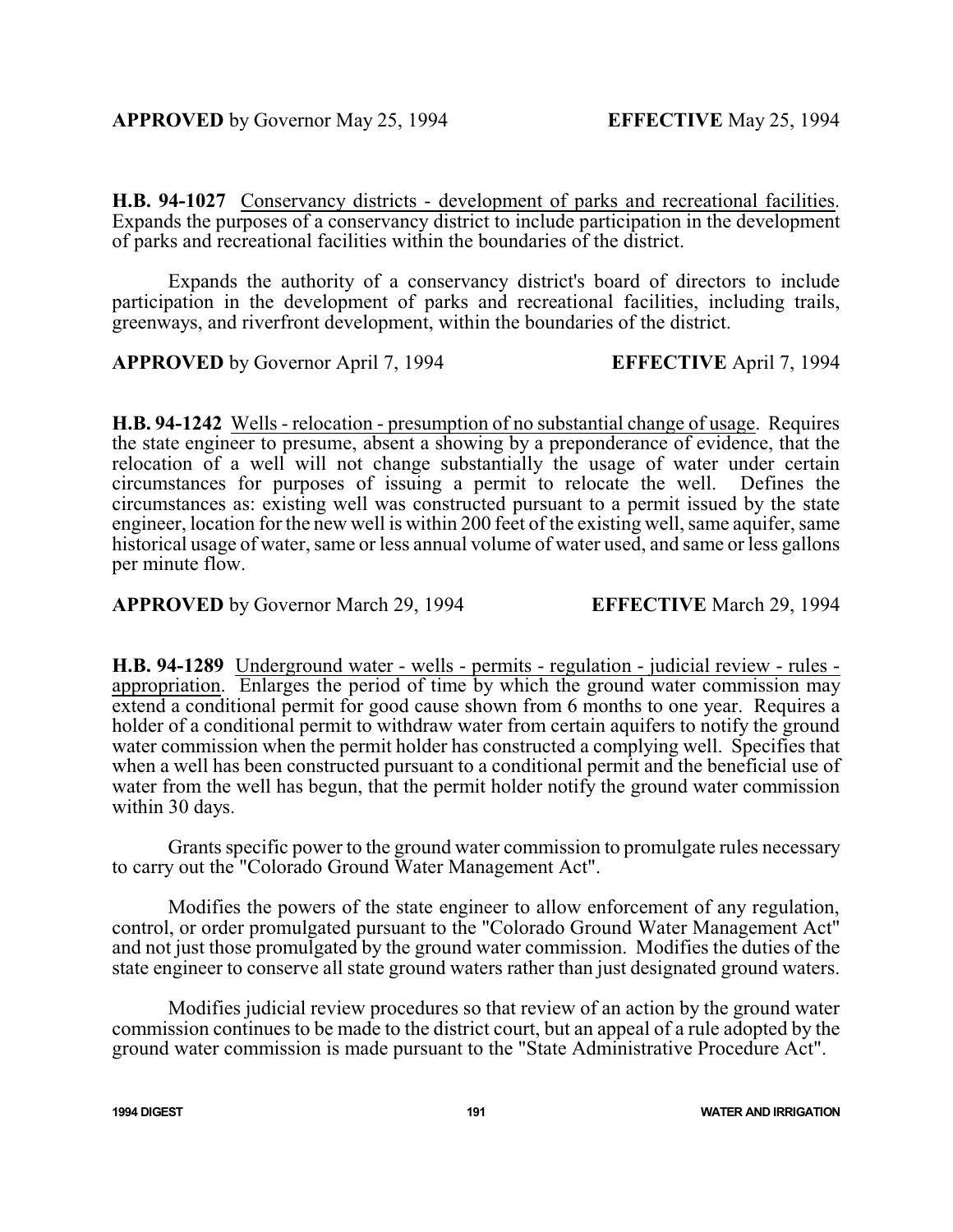Requires owners of well permits to maintain a current name and address with the state engineer. Makes name and address changes which occur between July 1, 1994, and January 1, 1995, subject to the filing deadline of January 1, 1995. Requires that name and address changes be filed within 60 days for changes which occur on and after January 1, 1995.

Appropriates \$160,000 and 4.0 FTE to the state engineer from the division of water resources ground water management cash fund for implementation of the act.

**APPROVED** by Governor May 31, 1994 **EFFECTIVE** July 1, 1994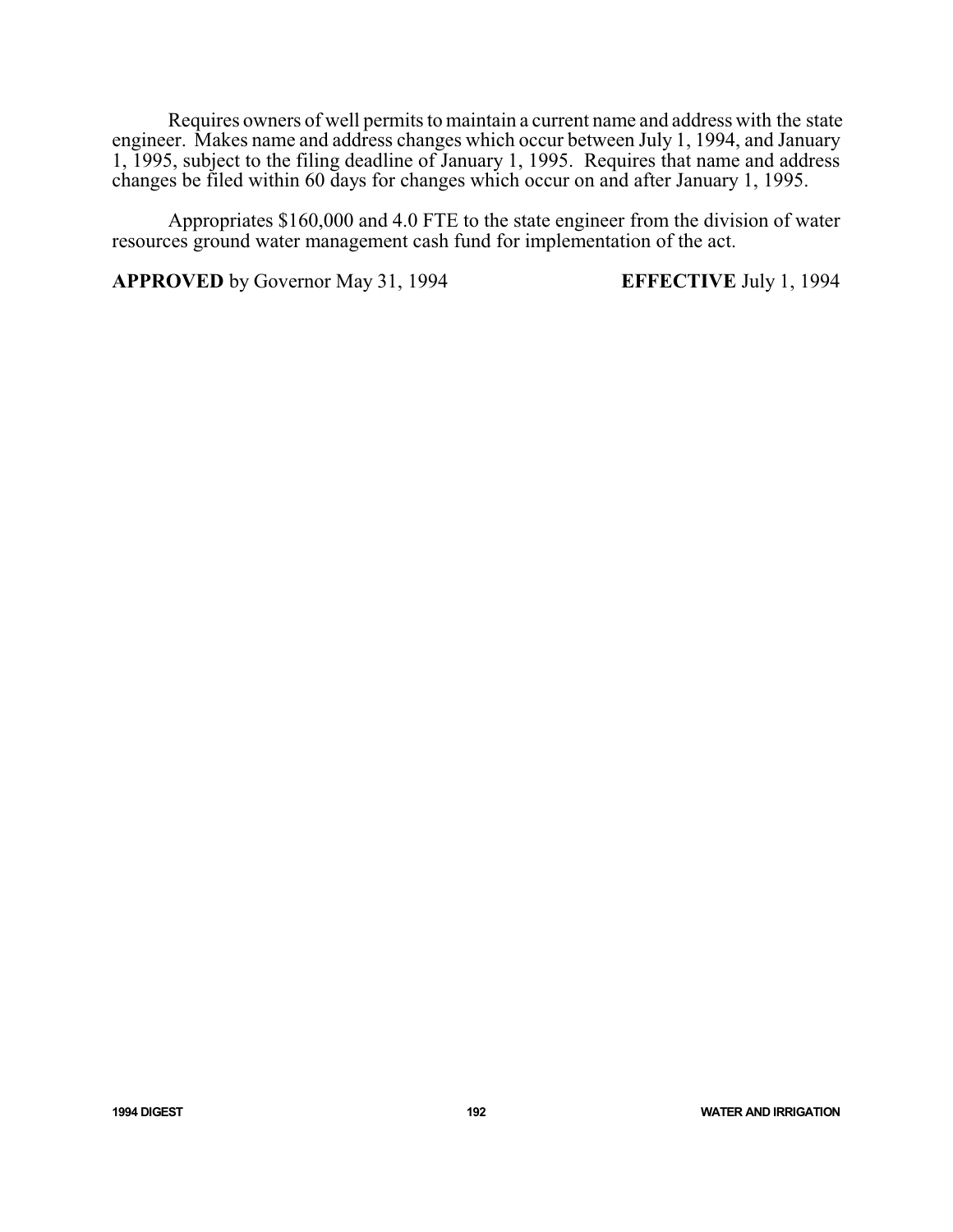# **PROPOSED STATE CONSTITUTIONAL AMENDMENTS**

**S.C.R. 94-005** Information about statewide ballot issues - ballot information booklet publication of measures. Requires the nonpartisan research staff of the general assembly, prior to any election at which the voters of the entire state will vote on any initiated or referred constitutional amendment or legislation, to prepare and make available to the public a ballot information booklet that includes the text, the title, and a fair and impartial analysis of each measure to be voted on. Requires that the analysis include a summary of each measure and the major arguments both for and against the measure, and provides that the analysis may include any other information that would assist understanding the purpose and effect of the measure. Allows any person to file written comments for consideration during the preparation of the analysis.

Requires that the ballot information booklet be distributed to active registered voters statewide at least 30 days before the election. If any measure to be voted on includes matters arising under section  $20$  of article X of the state constitution ("Amendment No. 1"), requires that the booklet include the information and the titled notice required by section 20 of article X. Provides that the mailing of such information pursuant to section 20 of article X is not required. Requires the general assembly to provide sufficient appropriations for the preparation and distribution of the ballot information booklet at no charge to recipients.

Transfers from the secretary of state to the nonpartisan research staff of the general assembly the duty to publish the text and title of every proposed initiated or referred constitutional amendment or legislation. Requires that such publication be made at least one time in at least one legal publication of general circulation in each county of the state, rather than in two issues of two newspapers of opposite political faith in each county in the state. Requires that such publication be made at least 15 days before the final date of voter registration for the election, rather than between 3 and 5 weeks before the election.

> **EFFECTIVE** upon the Governor's proclamation or thirty days after a canvas of the votes is completed, whichever occurs earlier.

**NOTE:** For provisions implementing this resolution, see S.B. 94-223 on page 65.

**H.C.R. 94-1003** Bail - right to postconviction bail - exceptions. Authorizes the court to set bail when a person is convicted and awaiting sentencing or when an appeal is pending, but sets forth exceptions when the conviction is based on a serious felony or crime of violence. Prohibits the court from setting bail for a convicted person unless the court specifically finds that the person is unlikely to flee and does not pose a danger and that the convicted person's appeal is not frivolous or pursued for the purpose of delay.

> **EFFECTIVE** upon the Governor's proclamation or thirty days after a canvas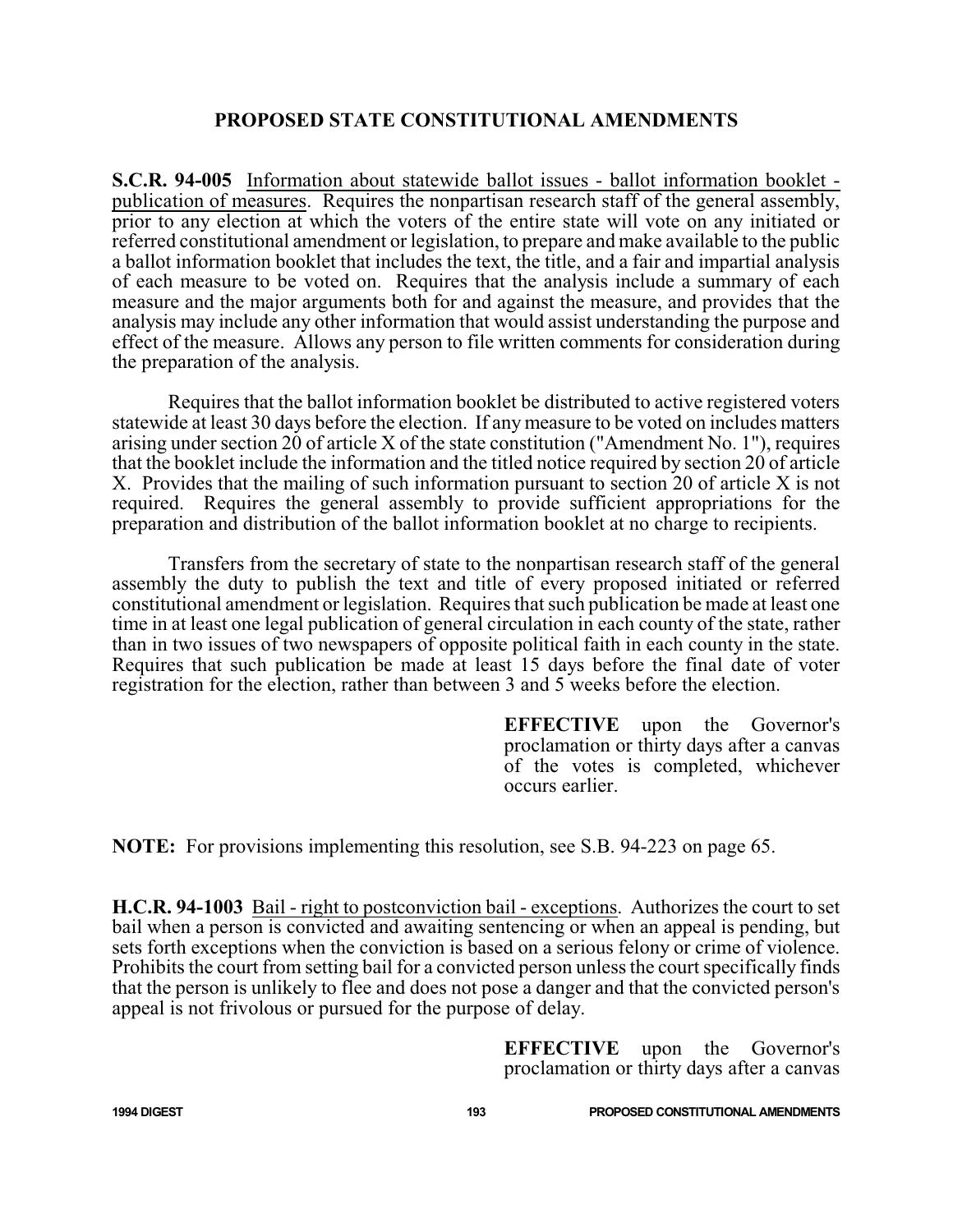of the votes is completed, whichever occurs earlier.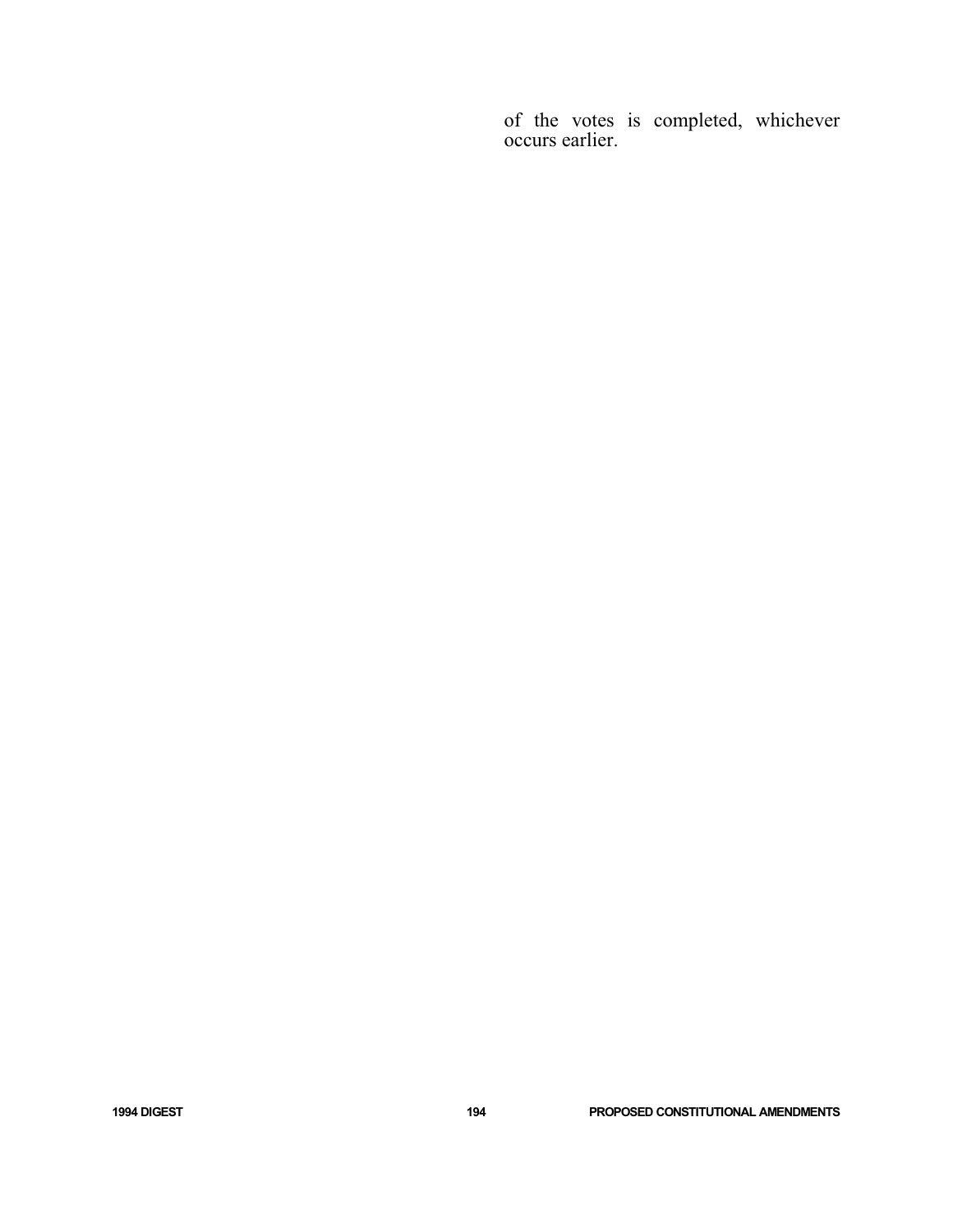#### **SUBJECT INDEX**

| SВ |  | indicates a Senate Bill |  |
|----|--|-------------------------|--|
|    |  |                         |  |

**HB** indicates a House Bill

**SCR** indicates a Senate Concurrent Resolution

**HCR** indicates a House Consurrent Resolution<br>V indicates a bill which was vetoed by the Gov

indicates a bill which was vetoed by the Governor

and not overridden by the General Assembly

|                                                                                                                                                                                                                                               | <b>Bill No.</b> | Page No.                                   |  |
|-----------------------------------------------------------------------------------------------------------------------------------------------------------------------------------------------------------------------------------------------|-----------------|--------------------------------------------|--|
| <b>Administrative Rule Review.</b>                                                                                                                                                                                                            |                 |                                            |  |
| Continuation of 1993 rules of executive agencies - exceptions                                                                                                                                                                                 | <b>SB</b><br>69 | 1                                          |  |
| Agriculture.                                                                                                                                                                                                                                  |                 |                                            |  |
| Agricultural chemicals - regulation - preemption of local authority                                                                                                                                                                           | HB 1168         | 5                                          |  |
| Alternative livestock - "domestic elk" - regulation - transfer to state board of<br>stock inspection commissioners - licensing - appropriation                                                                                                | HB 1096         | 3                                          |  |
| Pet animal care - facilities and operators - regulation - licensure - unlawful acts -<br>advisory committee - establishment - continuation under sunset law -<br>commissioner of agriculture - duties - creation of fund - continuation under |                 |                                            |  |
|                                                                                                                                                                                                                                               | <b>SB</b><br>23 | $\overline{2}$                             |  |
| State and county fairs - security - use of peace officers                                                                                                                                                                                     | HB 1235         | 5                                          |  |
|                                                                                                                                                                                                                                               | HB 1290         | 5                                          |  |
| Appropriations.                                                                                                                                                                                                                               |                 |                                            |  |
|                                                                                                                                                                                                                                               | HB 1356         | 9                                          |  |
|                                                                                                                                                                                                                                               | HB 1350         | 9                                          |  |
| Supplemental appropriation.                                                                                                                                                                                                                   |                 |                                            |  |
|                                                                                                                                                                                                                                               | HB 1314         | 6                                          |  |
|                                                                                                                                                                                                                                               | HB 1315         | 6                                          |  |
|                                                                                                                                                                                                                                               | HB 1316         | 6                                          |  |
|                                                                                                                                                                                                                                               | HB 1317         | 6                                          |  |
|                                                                                                                                                                                                                                               | HB 1318         | 6                                          |  |
|                                                                                                                                                                                                                                               | HB 1319         | 6                                          |  |
|                                                                                                                                                                                                                                               | HB 1320         | 6                                          |  |
|                                                                                                                                                                                                                                               | HB 1321         | $\overline{7}$                             |  |
|                                                                                                                                                                                                                                               | HB 1322         | $\overline{7}$                             |  |
|                                                                                                                                                                                                                                               | HB 1323         | $\sqrt{ }$                                 |  |
|                                                                                                                                                                                                                                               | HB 1324         | $\overline{7}$                             |  |
|                                                                                                                                                                                                                                               | HB 1325         | $\overline{7}$                             |  |
|                                                                                                                                                                                                                                               | HB 1326         | $\overline{7}$                             |  |
|                                                                                                                                                                                                                                               | HB 1327         | $\overline{7}$                             |  |
|                                                                                                                                                                                                                                               | HB 1328         | $\begin{array}{c} 8 \\ 8 \\ 8 \end{array}$ |  |
|                                                                                                                                                                                                                                               | HB 1329         |                                            |  |
|                                                                                                                                                                                                                                               | HB 1330         |                                            |  |
|                                                                                                                                                                                                                                               | HB 1331         | 8                                          |  |
|                                                                                                                                                                                                                                               | HB 1332         | $\begin{array}{c} 8 \\ 8 \end{array}$      |  |
|                                                                                                                                                                                                                                               | HB 1333         |                                            |  |
|                                                                                                                                                                                                                                               | HB 1334         | 9                                          |  |
|                                                                                                                                                                                                                                               | HB 1335         | $\overline{Q}$                             |  |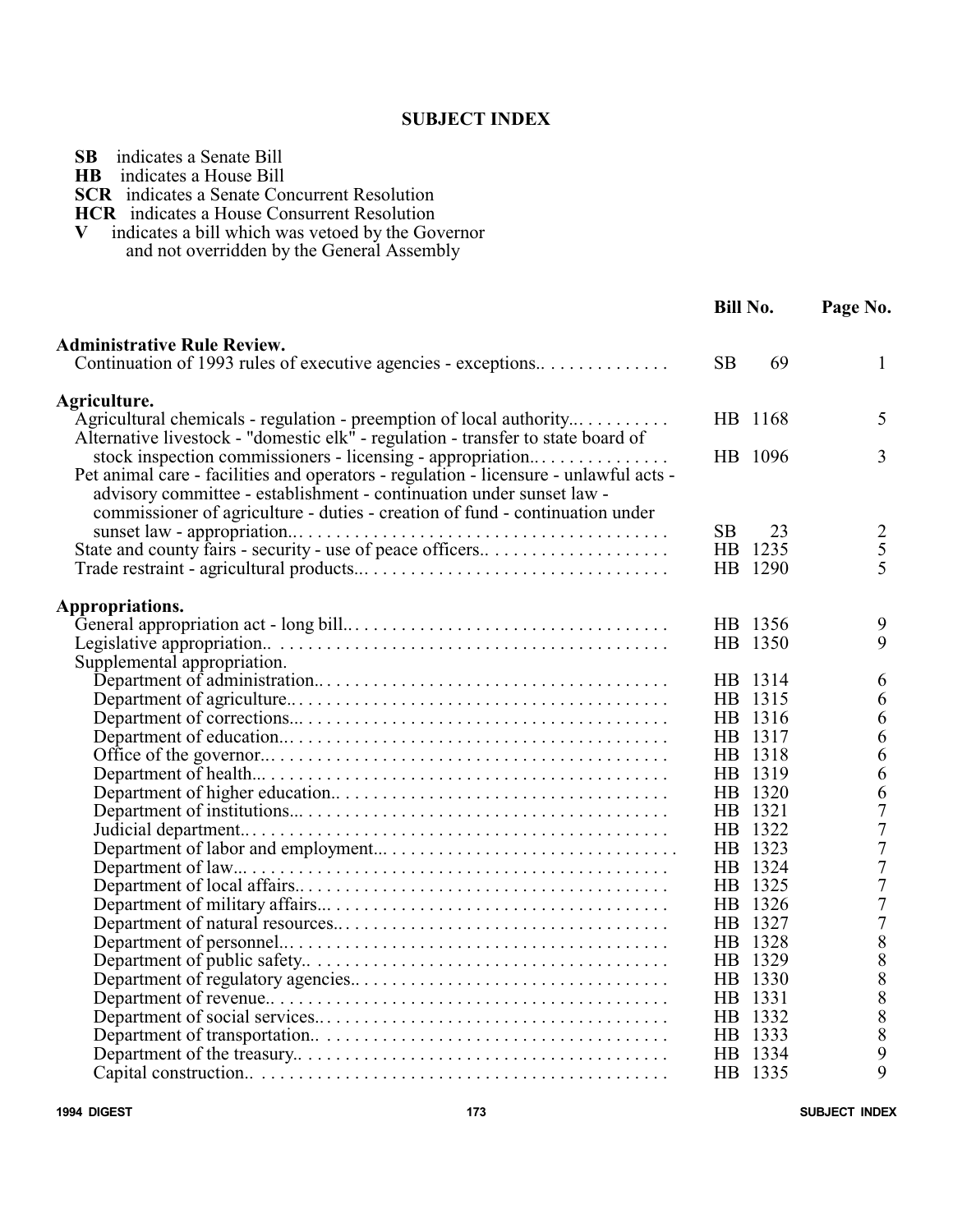|                                                                                      |                |                | 9<br><b>Children</b> and<br><b>Domestic</b> |
|--------------------------------------------------------------------------------------|----------------|----------------|---------------------------------------------|
|                                                                                      |                | HB 1336        | Matters.                                    |
| Adoption.                                                                            |                |                |                                             |
| Designated relative adoptions - waiver of assessment and approval                    |                | HB 1070        |                                             |
| Limitation on annulment - best interests of child                                    | SB             | 5              | 17<br>11                                    |
| Nonpublic agency interstate and foreign adoptions - provision of services.           | SB             | 70             | 12                                          |
| Placement of children - avoidance of delay due to consideration of racial            |                |                |                                             |
|                                                                                      |                | HB 1308        | 20                                          |
| Child abuse and neglect - grievances against county departments of social            |                |                |                                             |
| services regarding abuse reports - creation of citizen review panels - notice of     |                |                |                                             |
|                                                                                      | <b>SB</b>      | 205            | 15                                          |
| Child support - establishment and enforcement - determination of parentage -         |                |                |                                             |
| determination of income for child support - postsecondary educational                |                |                |                                             |
|                                                                                      | <b>SB</b>      | 88             | 12                                          |
| Child welfare services - authorization for county establishment of                   |                |                |                                             |
|                                                                                      | HB             | 1357           | 20                                          |
| Children's code recodification - task force - legislative oversight committee -      |                |                |                                             |
|                                                                                      | SB             | 21             | 11                                          |
| Colorado children's trust fund - disbursement of moneys - appropriation              | H <sub>B</sub> | 1368           | 20                                          |
| Dependency and neglect.                                                              |                |                |                                             |
| Expedited procedures - children under the age of 6 - implementation on               |                |                |                                             |
| county-by-county basis - report - appropriation                                      |                | HB 1178        | 18                                          |
|                                                                                      |                | HB 1283        | 19                                          |
| Direct filing of charges in district court - habitual juvenile offender - sentencing |                |                |                                             |
|                                                                                      | SB             | 155            | 14                                          |
| Domestic abuse prevention - restraining orders                                       |                | HB 1226        | 19                                          |
| Juveniles.                                                                           |                |                |                                             |
| Accessibility of arrest and criminal records - detention - bail and transfer         |                |                |                                             |
|                                                                                      |                | HB 1141        | 17                                          |
| Youthful offenders - intensive family preservation program for offenders             |                |                |                                             |
|                                                                                      | <b>SB</b>      | 192            | 14                                          |
| Out-of-home placement - reasonable efforts standard - services - definition of       |                |                |                                             |
|                                                                                      | <b>SB</b>      | 111            | 14                                          |
| Parental rights - relinquishment and termination - annulment of adoption decree      |                |                |                                             |
|                                                                                      |                | HB 1042        | 16                                          |
| Restraining orders - central registry - violation and enforcement                    |                | HB 1090        | 39                                          |
| <b>Consumer and Commercial Transactions.</b>                                         |                |                |                                             |
| Consumer credit - allowable charges - practices of issuers - notice to and           |                |                |                                             |
| consent of buyers - federal preemption - exemption from usury laws                   | <b>SB</b>      | 176            | 22                                          |
| Deceptive trade practice - use of the term "dietitian" by unauthorized persons       | HB             | 1102           | 23                                          |
| Negotiable instruments - bank deposits and collections                               |                | HB 1132        | 23                                          |
| Security interests - filing - committee - creation - hospital liens - appropriation  | SB             | 132            | 22                                          |
|                                                                                      |                |                |                                             |
| <b>Constitutional Amendments.</b>                                                    |                |                |                                             |
|                                                                                      |                | <b>HCR1003</b> | 171                                         |
| Implementation of proposed constitutional amendments.                                |                |                |                                             |
|                                                                                      |                | HB 1080        | 66                                          |
| Information about statewide ballot issues - SCR 94-5                                 | SB             | 223            | 65                                          |

**1994 DIGEST 174 SUBJECT INDEX**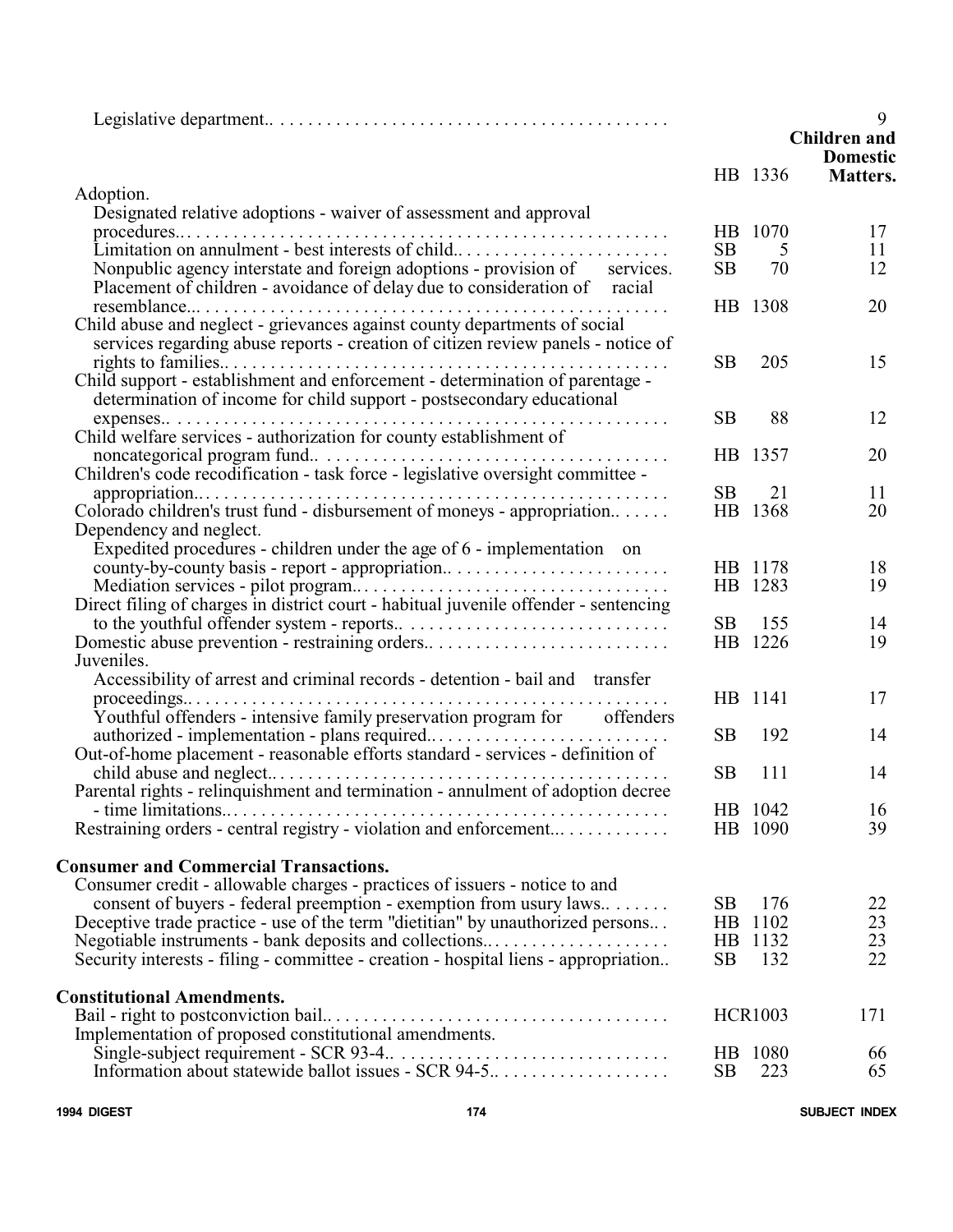|                                                                                                                                                                                                                                                | <b>SCR</b>  | 5       | 171 |
|------------------------------------------------------------------------------------------------------------------------------------------------------------------------------------------------------------------------------------------------|-------------|---------|-----|
| <b>Corporations and Associations.</b><br>Cooperative telephone associations - use of patronage capital                                                                                                                                         |             | HB 1127 | 26  |
| Documents - filing - duties of secretary of state - service of process on business<br>entities - registering and filing of trademark documents - classification of<br>goods for trademark purposes - tradenames of and use of assumed names by |             |         |     |
| corporations, limited partnerships, and limited liability companies<br>Health care coverage cooperatives - provider networks - creation - powers and                                                                                           |             | HB 1131 | 26  |
|                                                                                                                                                                                                                                                |             | HB 1193 | 27  |
| Limited liability companies - organization - powers - rights and liabilities of                                                                                                                                                                | <b>SB</b>   | 107     | 25  |
| Unincorporated nonprofit associations - regulation - uniform act                                                                                                                                                                               | <b>SB</b>   | 168     | 25  |
| Corrections.                                                                                                                                                                                                                                   |             |         |     |
|                                                                                                                                                                                                                                                |             | HB 1201 | 30  |
| Correctional facilities - restriction of privileges                                                                                                                                                                                            | HB          | 1158    | 30  |
| Cost of care for adult and juvenile offenders - actions to recover<br>Denver reception and diagnostic center - juvenile correctional institution -                                                                                             | SB          | 143     | 29  |
|                                                                                                                                                                                                                                                | <b>SB</b>   | 18      | 29  |
| Division of correctional industries - enterprise status                                                                                                                                                                                        | HB          | 1099    | 30  |
| Inmates - access during week of execution - correctional facilities - transfer of                                                                                                                                                              |             |         |     |
| inmate records - clarification of statutory references                                                                                                                                                                                         |             | HB 1288 | 31  |
|                                                                                                                                                                                                                                                |             | HB 1217 | 30  |
| State criminal justice facilities - construction of additional beds and new                                                                                                                                                                    | <b>SB</b>   | 172     | 29  |
|                                                                                                                                                                                                                                                |             | HB 1340 | 31  |
| Courts.                                                                                                                                                                                                                                        |             |         |     |
| Display of flags - state courtrooms, classrooms, and committee rooms of the                                                                                                                                                                    |             |         |     |
|                                                                                                                                                                                                                                                | <b>SB</b>   | 71      | 110 |
| Evidence.                                                                                                                                                                                                                                      |             |         |     |
|                                                                                                                                                                                                                                                |             | HB 1153 | 33  |
| Electronic business and public records - admissibility                                                                                                                                                                                         | HB          | 1254    | 34  |
| Exemption from attachment or levy - child support obligations and payments<br>Landlord and tenant law - forcible entry and detainer - termination of tenancy                                                                                   | <b>SB</b>   | 2       | 33  |
| for substantial violation - defenses to action for possession                                                                                                                                                                                  |             | HB 1147 | 33  |
| Limitation of actions - motor vehicle operations - uninsured and underinsured                                                                                                                                                                  |             |         |     |
|                                                                                                                                                                                                                                                |             | HB 1281 | 34  |
|                                                                                                                                                                                                                                                | <b>SB</b>   | 224     | 33  |
| <b>Criminal Law and Procedure.</b>                                                                                                                                                                                                             |             |         |     |
| Conditional release from commitment of criminal defendants - revocation                                                                                                                                                                        |             | HB 1278 | 47  |
| Contact between defendant and victim - prevention - mandatory restraining                                                                                                                                                                      |             |         |     |
| $orders \dots$                                                                                                                                                                                                                                 |             | HB 1092 | 40  |
| Convicted sex offenders - duty to register with local law enforcement agencies -<br>duty of agencies $\ldots$                                                                                                                                  |             | HB 1192 | 42  |
| Crime stopper organizations - confidentiality - repayment of reward                                                                                                                                                                            | $_{\rm HB}$ | 1122    | 40  |
|                                                                                                                                                                                                                                                | <b>SB</b>   | 202     | 38  |
|                                                                                                                                                                                                                                                |             |         |     |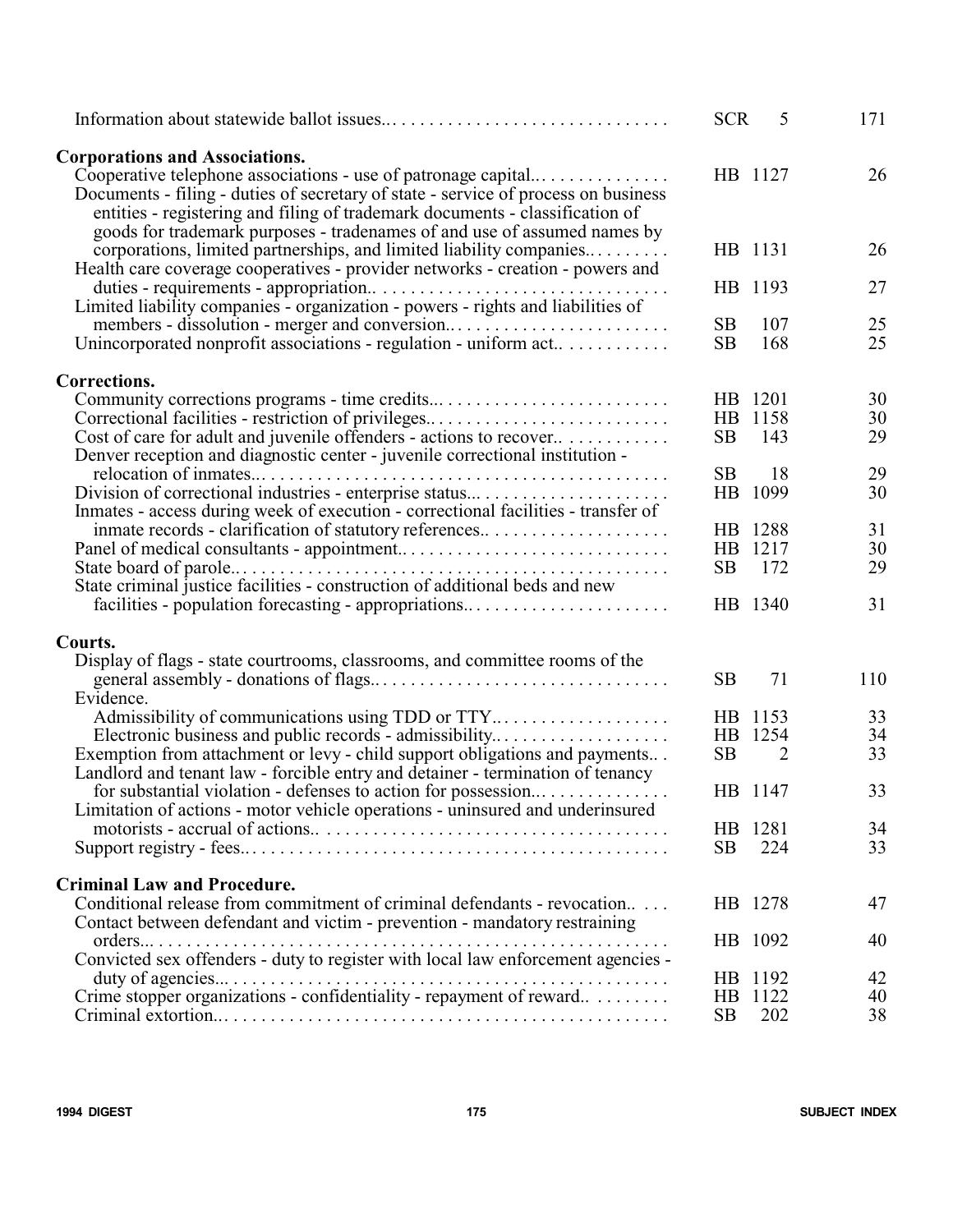| Criminal laws - miscellaneous amendments - crimes of violence defined -<br>unlawful sexual offenses defined - speedy trial computation when mental<br>condition raised -11-member jury - verdict authorized - peace officer defined<br>- 2nd degree assault - crimes against children expanded - crimes of wholesale<br>promotion and promotion of obscenity to children created - penalties - |           |         |     |
|------------------------------------------------------------------------------------------------------------------------------------------------------------------------------------------------------------------------------------------------------------------------------------------------------------------------------------------------------------------------------------------------|-----------|---------|-----|
| miscellaneous offenses amended - repeal - controlled substance offenses                                                                                                                                                                                                                                                                                                                        |           | HB 1126 | 41  |
|                                                                                                                                                                                                                                                                                                                                                                                                | <b>SB</b> | 89      | 35  |
|                                                                                                                                                                                                                                                                                                                                                                                                | <b>SB</b> | 65      | 35  |
|                                                                                                                                                                                                                                                                                                                                                                                                |           |         |     |
| Death penalty.                                                                                                                                                                                                                                                                                                                                                                                 |           |         |     |
| Additional aggravating factor - 2 or more persons killed                                                                                                                                                                                                                                                                                                                                       |           | HB 1144 | 42  |
| Additional aggravating factor - child under age of 12 killed                                                                                                                                                                                                                                                                                                                                   | <b>SB</b> | 136     | 36  |
| Expedited process - use of state moneys in appeals limited                                                                                                                                                                                                                                                                                                                                     | SB        | 204     | 38  |
| Domestic violence.                                                                                                                                                                                                                                                                                                                                                                             |           |         |     |
| Domestic abuse - restraining orders - peace officers' duties                                                                                                                                                                                                                                                                                                                                   |           | HB 1253 | 43  |
|                                                                                                                                                                                                                                                                                                                                                                                                | <b>SB</b> | 51      | 35  |
| Endangering public transportation - appropriations                                                                                                                                                                                                                                                                                                                                             |           | HB 1052 | 39  |
|                                                                                                                                                                                                                                                                                                                                                                                                |           | HB 1105 | 40  |
|                                                                                                                                                                                                                                                                                                                                                                                                |           | HB 1045 | 38  |
| Life sentence - third violent felony - habitual criminals                                                                                                                                                                                                                                                                                                                                      | SB        | 196     | 36  |
|                                                                                                                                                                                                                                                                                                                                                                                                |           | HB 1063 | 39  |
| Restraining orders - central registry - violation and enforcement                                                                                                                                                                                                                                                                                                                              |           | HB 1090 | 39  |
| Sentences - youthful offender system - administration                                                                                                                                                                                                                                                                                                                                          | SB        | 201     | 36  |
| Transfer of handguns - statewide instant criminal background check established                                                                                                                                                                                                                                                                                                                 |           |         |     |
| - transferor duties - duties and powers of the Colorado bureau of investigation                                                                                                                                                                                                                                                                                                                |           |         |     |
| - fees - cash fund created - penalties - repeal - appropriation                                                                                                                                                                                                                                                                                                                                |           | HB 1276 | 45  |
| Unlawfully carrying concealed weapon - affirmative defense - federal officers                                                                                                                                                                                                                                                                                                                  | SB        | 123     | 36  |
| Youth crime prevention and intervention program - appropriation                                                                                                                                                                                                                                                                                                                                |           | HB 1360 | 100 |
|                                                                                                                                                                                                                                                                                                                                                                                                |           |         |     |
| <b>Education - Public Schools.</b>                                                                                                                                                                                                                                                                                                                                                             |           |         |     |
| Blind children - individual educational program - literacy modes                                                                                                                                                                                                                                                                                                                               |           | HB 1148 | 54  |
| Boards of education - longevity bonus plan - selection of participants                                                                                                                                                                                                                                                                                                                         | V HB 1043 |         | 52  |
| Bonded indebtedness prior to November 4, 1992 - effect of Amendment #1                                                                                                                                                                                                                                                                                                                         |           | HB 1014 | 52  |
| Charter schools - alteration of facilities - enrollment - financing - waiver of state                                                                                                                                                                                                                                                                                                          |           |         |     |
| $regulations \ldots \ldots \ldots \ldots \ldots \ldots \ldots \ldots$<br>.                                                                                                                                                                                                                                                                                                                     | <b>SB</b> | 215     | 49  |
| Comprehensive health education - Colorado law-related education program -                                                                                                                                                                                                                                                                                                                      |           |         |     |
| law-related education advisory board - sunset                                                                                                                                                                                                                                                                                                                                                  |           | HB 1003 | 52  |
| Content standards and assessments.                                                                                                                                                                                                                                                                                                                                                             |           |         |     |
|                                                                                                                                                                                                                                                                                                                                                                                                |           | HB 1207 | 55  |
| State standards and assessments development and implementation                                                                                                                                                                                                                                                                                                                                 |           |         |     |
|                                                                                                                                                                                                                                                                                                                                                                                                | <b>SB</b> | 160     | 48  |
|                                                                                                                                                                                                                                                                                                                                                                                                |           |         |     |
|                                                                                                                                                                                                                                                                                                                                                                                                | <b>SB</b> | 71      | 110 |
| Education reform - charter schools - standards-based education -                                                                                                                                                                                                                                                                                                                               |           |         |     |
|                                                                                                                                                                                                                                                                                                                                                                                                |           | HB 1359 | 57  |
| Elementary students - enrollment in a public elementary school after a pupil                                                                                                                                                                                                                                                                                                                   |           |         |     |
|                                                                                                                                                                                                                                                                                                                                                                                                |           | HB 1174 | 54  |
|                                                                                                                                                                                                                                                                                                                                                                                                |           |         |     |
| and appeals - grounds for mandatory expulsion - judicial review of decisions                                                                                                                                                                                                                                                                                                                   |           | HB 1073 | 53  |
| Extracurricular and interscholastic activities - expanded participation eligibility                                                                                                                                                                                                                                                                                                            |           |         |     |
|                                                                                                                                                                                                                                                                                                                                                                                                |           | HB 1097 | 54  |
|                                                                                                                                                                                                                                                                                                                                                                                                |           |         |     |
|                                                                                                                                                                                                                                                                                                                                                                                                |           | HB 1213 | 55  |

**1994 DIGEST 176 SUBJECT INDEX**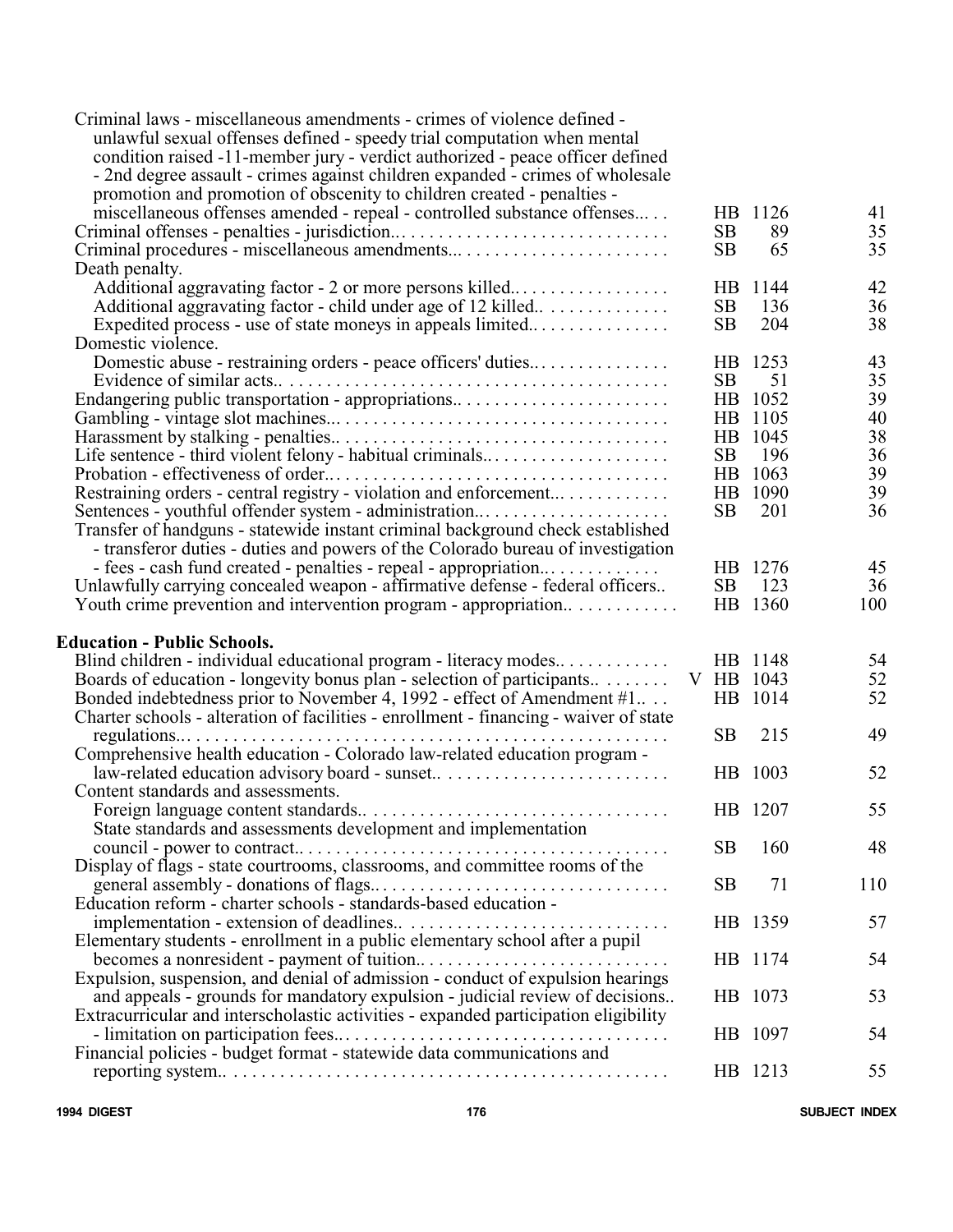| Magnet school for mathematics, science, and technology - magnet school                                                                                         |                |                |          |
|----------------------------------------------------------------------------------------------------------------------------------------------------------------|----------------|----------------|----------|
|                                                                                                                                                                |                | HB 1044        | 52       |
| Participation in non-public home-based educational programs - notice                                                                                           |                |                |          |
|                                                                                                                                                                | <b>SB</b>      | $\overline{4}$ | 48       |
| School attendance.                                                                                                                                             |                |                |          |
| Compulsory attendance proceedings - participation in non-public<br>home-                                                                                       |                |                |          |
| interscholastic<br>based educational programs - participation in                                                                                               |                |                |          |
|                                                                                                                                                                | <b>SB</b>      | 72             | 48       |
|                                                                                                                                                                |                | HB 1065        | 53       |
|                                                                                                                                                                |                | HB 1298        | 56       |
| School districts - plan of organization - bonded indebtedness                                                                                                  |                | HB 1364        | 57       |
| School finance - additional 1993-94 funding - "Public School Finance Act of                                                                                    |                |                |          |
| 1994" - preschool program - transportation aid - appropriation                                                                                                 |                | HB 1001        | 49       |
| School finance and schools of choice - technical and conforming amendments                                                                                     | HB             | 1365           | 58       |
| Special education.                                                                                                                                             |                |                |          |
|                                                                                                                                                                | H <sub>B</sub> | 1198           | 55       |
| Student's school district of residence - determination                                                                                                         | <b>SB</b>      | 185            | 49       |
| State board of education - development of data collection system - reporting of                                                                                |                |                |          |
| persons who complete high school later in life.                                                                                                                | <b>SB</b>      | 162            | 49       |
| Teacher licensing - provisional educator license - delay of demonstration of                                                                                   |                |                |          |
|                                                                                                                                                                | HB             | 1358           | 57       |
| Tobacco products - use on school property - prohibition                                                                                                        | <b>SB</b>      | 100            | 48       |
|                                                                                                                                                                |                |                |          |
| <b>Education - Universities and Colleges.</b>                                                                                                                  |                |                |          |
|                                                                                                                                                                | <b>SB</b>      | 15             | 59       |
| Capital construction - continuation status of certain projects - reports concerning                                                                            |                |                |          |
|                                                                                                                                                                | <b>SB</b>      | 207            | 59       |
| Colorado commission on higher education - policy directives - mandatory                                                                                        |                |                |          |
| student fees                                                                                                                                                   |                | HB 1362        | 64       |
| Colorado school of mines - board of trustees - terms                                                                                                           |                | HB 1214        | 63       |
|                                                                                                                                                                |                | HB 1050        | 62       |
|                                                                                                                                                                | HB             | 1110           | 62       |
| Graduate programs - Mesa state college - Western Colorado graduate center                                                                                      | <b>SB</b>      | 198            | 59       |
| Higher education planning committee - statewide enrollment plan - repeal of                                                                                    |                |                |          |
|                                                                                                                                                                |                | HB 1355        | 63       |
|                                                                                                                                                                |                | HB 1054        | 62       |
| Junior college districts and area vocational schools - state funding                                                                                           |                |                |          |
| Minimum in-state enrollments - auxiliary facilities - enterprise status - statewide<br>extended studies program - annual designation of policy areas receiving |                |                |          |
|                                                                                                                                                                | <b>SB</b>      |                | 60       |
|                                                                                                                                                                |                | 218            |          |
| State board for community colleges and occupational education - financial                                                                                      |                |                |          |
|                                                                                                                                                                |                | HB 1306        | 63       |
| Student loan.                                                                                                                                                  |                |                |          |
| Division - enterprise status - procedures to establish                                                                                                         |                | HB 1180        | 62       |
|                                                                                                                                                                |                | HB 1208        | 63       |
| University of Colorado state treasury fund - fund investments - advisory                                                                                       |                |                |          |
|                                                                                                                                                                |                | HB 1020        | 61       |
| <b>Elections.</b>                                                                                                                                              |                |                |          |
|                                                                                                                                                                |                |                |          |
| Campaign reform act.                                                                                                                                           | <b>HB</b>      | 1247           |          |
| Independent expenditures - disclaimer in advertisements - reporting                                                                                            | <b>SB</b>      | 122            | 66<br>65 |
|                                                                                                                                                                |                |                |          |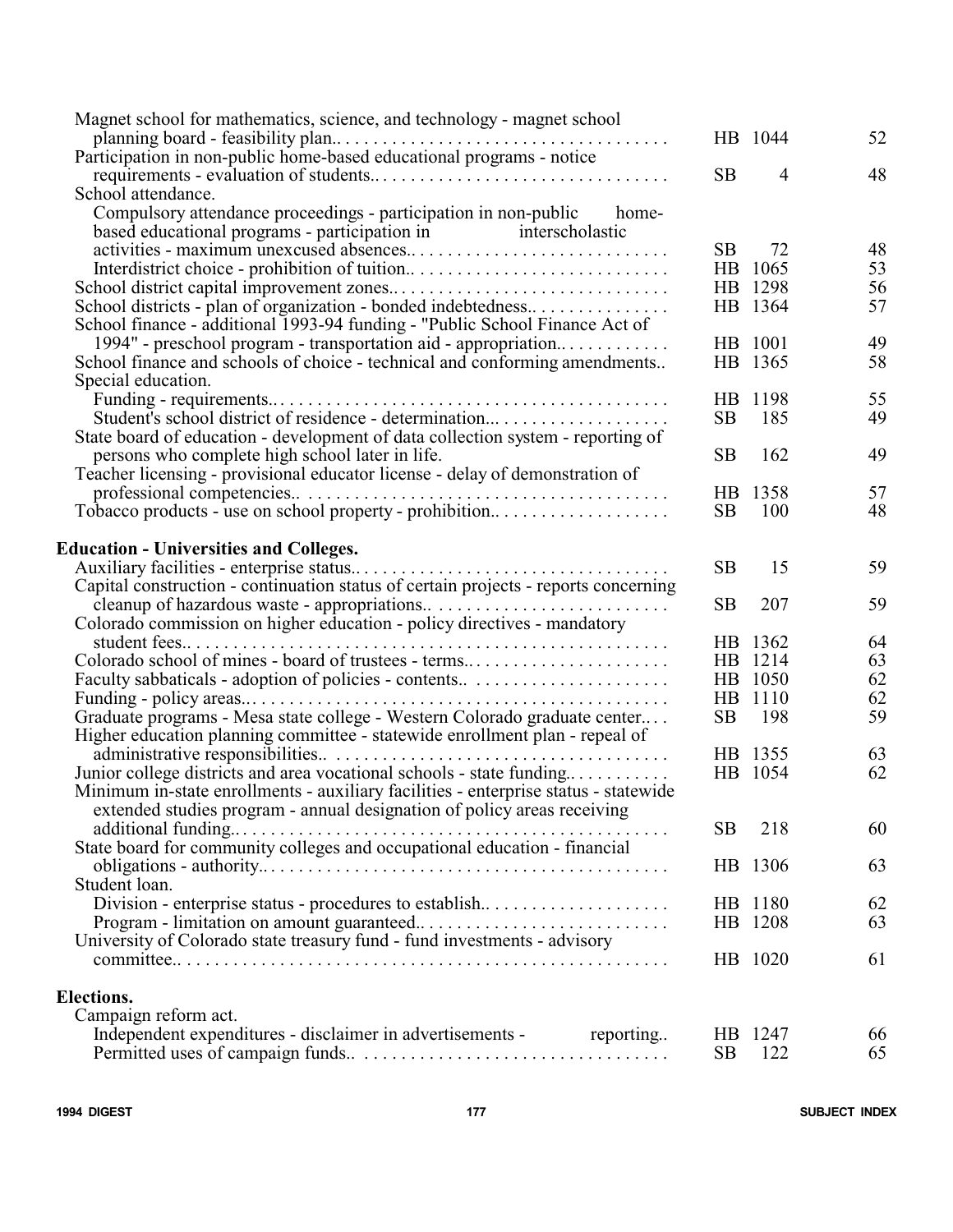| Reporting of gifts received by public officials - computer<br>information            |           |         |    |
|--------------------------------------------------------------------------------------|-----------|---------|----|
| system                                                                               |           | HB 1341 | 71 |
| Reports of candidates and political committees - electronic filing and               |           |         |    |
| review - candidate disclosure statements - filing<br>$requirements$                  |           | HB 1091 | 66 |
| School district elections - governmental expenditures - ballot<br>issue              |           |         |    |
|                                                                                      | SB        | 171     | 65 |
| Election laws - revisions, corrections, and clarifications                           |           | HB 1286 | 67 |
| Initiative and referendum process.                                                   |           |         |    |
| Implementation of proposed constitutional amendment imposing a                       |           |         |    |
|                                                                                      |           | HB 1080 | 66 |
| Implementation of proposed constitutional amendment concerning                       |           |         |    |
|                                                                                      | <b>SB</b> | 223     | 65 |
| Voter registration - implementation of federal "motor voter" law - appropriation.    |           | HB 1294 | 70 |
|                                                                                      |           |         |    |
| <b>Financial Institutions.</b>                                                       |           |         |    |
|                                                                                      | SB        | 120     | 74 |
| Banking - division of banking - continuation under sunset law                        | HB        | 1007    | 74 |
| Debt management - regulation - continuation under sunset law                         | <b>SB</b> | 36      | 74 |
| Financial services - continuation of division under sunset law - repeal of the       |           |         |    |
|                                                                                      |           |         |    |
| small business development credit corporation - additional authorization for         |           |         |    |
| the commissioner - financial services board - immediate revocation of credit         |           |         |    |
| union charters - eligible public depositories                                        |           | HB 1017 | 75 |
| Securities - regulation - continuation under sunset law - appropriation              | <b>SB</b> | 22      | 73 |
|                                                                                      |           |         |    |
| <b>General Assembly.</b>                                                             |           |         |    |
|                                                                                      | SB        | 19      | 77 |
| Continuation of advisory bodies scheduled for repeal                                 | SB        | 25      | 77 |
|                                                                                      |           | HB 1095 | 77 |
| Energy council - reestablishment - payment of membership fees                        | SB        | 37      | 77 |
| Fiscal notes - creation or increase of fees - information required                   |           | HB 1032 | 77 |
|                                                                                      |           | HB 1150 | 77 |
|                                                                                      |           |         |    |
| <b>Government - County.</b>                                                          |           |         |    |
| County commissioners - increase in membership - elections                            |           | HB 1311 | 80 |
| Impact assistance grants - certification by counties for other political             |           |         |    |
| subdivisions - payment of share of grants to other political subdivisions -          |           |         |    |
| reduction of state's share of equalization program funding - appropriation           | SB.       | 16      | 78 |
| Ordinance authority - restaurant license and inspection fees - sheriff's fees for    |           |         |    |
| bonds- mosquito control assessments - registration of door-to-door                   |           |         |    |
| salespersons - alarm system regulation and licensing - animal control and            |           |         |    |
|                                                                                      |           | HB 1137 | 79 |
| Planning districts - district planning commissions - zoning                          |           | HB 1240 | 80 |
| Solid wastes disposal sites and facilities - department of health -transfer of rule- |           |         |    |
|                                                                                      |           | HB 1077 | 79 |
| Waste services - notice to offer services or require fees - request and review of    |           |         |    |
|                                                                                      | SB        | 86      | 78 |
|                                                                                      |           |         |    |
| <b>Government - Local.</b>                                                           |           |         |    |
| Colorado travel and tourism authority - creation - purposes - governance -           |           |         |    |
|                                                                                      | SB        | 208     | 81 |
| Pueblo depot activity development authority - creation                               |           | HB 1265 | 81 |
|                                                                                      |           | HB 1296 | 82 |
|                                                                                      |           |         |    |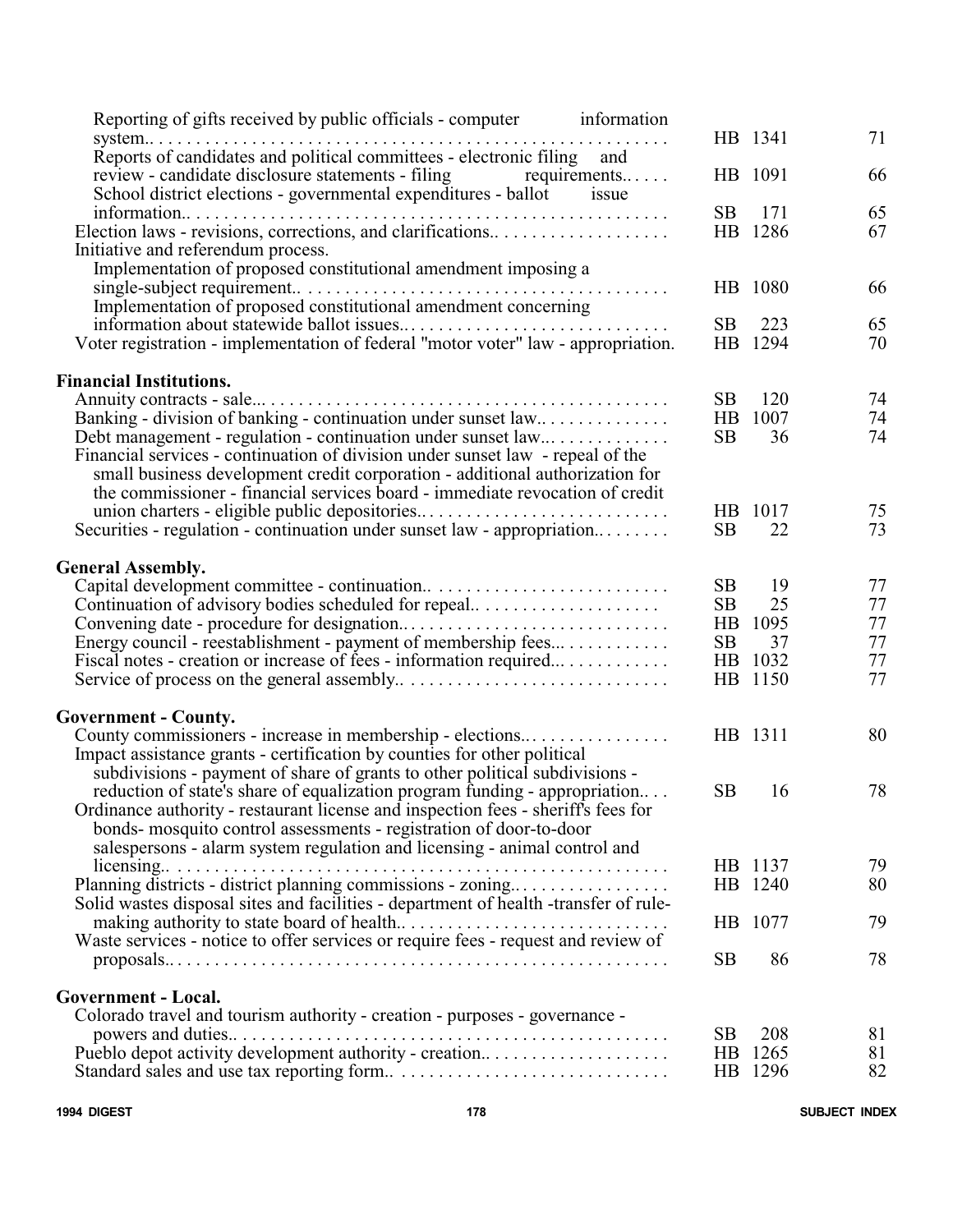# **Government - Municipal.**

| Fire and police.                                                                                             |           |         |          |
|--------------------------------------------------------------------------------------------------------------|-----------|---------|----------|
| Exempt alternative pension programs - investments                                                            |           | HB 1249 | 84       |
| Pension funds - increases in local mill levy, appropriation, or contribution                                 |           |         |          |
|                                                                                                              |           | HB 1212 | 83       |
| Pension plans - group health and life insurance plans - increased                                            |           |         |          |
| participation                                                                                                |           | HB 1241 | 83       |
| Pension plans - statewide defined benefit plan - withdrawal                                                  | <b>SB</b> | 11      | 83       |
|                                                                                                              |           |         |          |
| <b>Government - Special Districts.</b>                                                                       |           |         |          |
| Denver metropolitan scientific and cultural facilities district - sales tax imposed                          |           |         |          |
| - administration of tax - use                                                                                |           | HB 1223 | 87       |
| Fire protection districts - exclusion and inclusion of property - procedures -                               |           |         |          |
| .                                                                                                            | <b>SB</b> | 53      | 85       |
| Moffat tunnel commission - distributions of moneys for projects.                                             | SB        | 175     | 85       |
| Regional service authorities - creation in one county                                                        | <b>SB</b> | 184     | 85       |
| Regional transportation district.                                                                            |           |         |          |
| Denver metropolitan scientific and cultural facilities district - Denver                                     |           |         |          |
| metropolitan major league baseball stadium district - inclusion of                                           |           | HB 1344 |          |
|                                                                                                              |           | HB 1233 | 87<br>87 |
| Mass transportation - construction - financing                                                               |           | HB 1040 | 85       |
|                                                                                                              |           |         |          |
| Sanitation, water and sanitation, or water districts - limit of authority over<br>premises outside districts |           | HB 1268 | 87       |
| Scientific and cultural facilities districts - authority to levy sales and use taxes                         |           | HB 1222 | 86       |
|                                                                                                              |           |         |          |
| <b>Government - State.</b>                                                                                   |           |         |          |
|                                                                                                              |           | HB 1018 | 94       |
| Administrative law judges - standards of conduct                                                             |           | HB 1304 | 99       |
| Capital construction.                                                                                        |           |         |          |
|                                                                                                              | <b>SB</b> | 6       | 89       |
| Requirement that new projects be part of department program plans                                            |           | HB 1272 | 98       |
| Colorado state fish - greenback cutthroat trout                                                              |           | HB 1164 | 96       |
| Controlled maintenance trust fund - transfers to fund - procedures for fixing the                            |           |         |          |
| amount of transfers - factors affecting excess general fund revenues                                         | <b>SB</b> | 9       | 89       |
| Denver convention center - construction                                                                      | SB        | 85      | 90       |
| Economic development - work force training plan - economic development                                       |           |         |          |
| strategic plan - economic development programs - performance criteria -                                      |           |         |          |
| participation by local governments in federal programs - transportation                                      |           |         |          |
|                                                                                                              |           | HB 1191 | 96       |
| Federal mandates - implementation in state programs - funding for programs -                                 |           |         |          |
|                                                                                                              | <b>SB</b> | 157     | 91       |
| Financial statements - legislative declaration - annual financial report for                                 |           |         |          |
|                                                                                                              |           | HB 1309 | 99       |
| Fiscal policies - automatic allocation of certain moneys currently subject to                                |           |         |          |
|                                                                                                              |           | HB 1366 | 101      |
| General government computer center - division of telecommunications                                          |           | HB 1041 | 94       |
| Joint legislative sunrise and sunset review committee - advisory committees and                              |           |         |          |
| agencies - extension of life term - sunrise proposals - requirements                                         |           | HB 1351 | 100      |
| Local human services restructuring process - creation of local planning                                      |           |         |          |
| committees - local human services delivery plan                                                              |           | HB 1005 | 93       |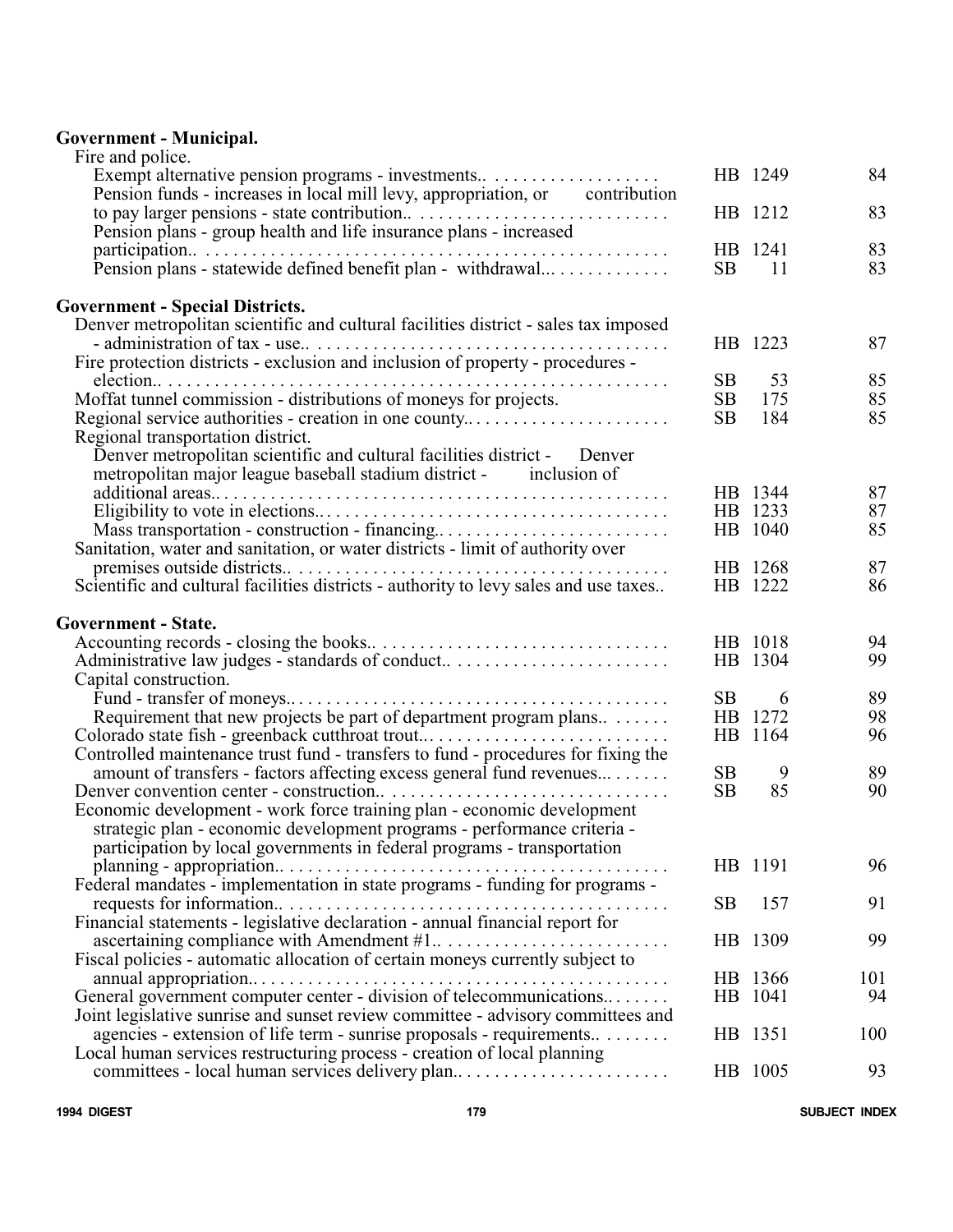Lottery.

|                                                                                  | <b>SB</b> | 38      | 89  |
|----------------------------------------------------------------------------------|-----------|---------|-----|
| Proceeds - distributions to conservation trust fund - timing - interest          |           | HB 1009 | 94  |
| Peace officers standards and training board - definitions - certification        |           |         |     |
| requirements of peace officers - enforcement - appropriation                     |           | HB 1159 | 95  |
| Public employees' retirement association.                                        |           |         |     |
| Benefit provisions - employment after retirement                                 | <b>SB</b> | 50      | 89  |
| Colorado state fair authority - temporary employees - alternative                |           |         |     |
| retirement plan.                                                                 |           | HB 1345 | 100 |
| Public entities - legal investment of public funds                               |           | HB 1109 | 94  |
| Public libraries - establishment - participation - elections - implementation of |           |         |     |
|                                                                                  |           | HB 1248 | 98  |
| Public records.                                                                  |           |         |     |
| Applicants for executive positions - confidentiality requirements                |           | HB 1234 | 97  |
| Sexual harassment policy of the general assembly - exemption from<br>open        |           |         |     |
|                                                                                  | SB        | 130     | 90  |
|                                                                                  | SB        | 10      | 89  |
| Rules of executive department agencies - reinterpretation of existing rules -    |           |         |     |
| incorporation of materials by reference - distribution of incorporated           |           |         |     |
|                                                                                  | <b>SB</b> | 159     | 92  |
| Sovereign immunity - waiver - applicability to persons incarcerated              |           | HB 1284 | 99  |
| State employees.                                                                 |           |         |     |
| Group insurance - essential provider coverage                                    |           | HB 1185 | 114 |
|                                                                                  |           | HB 1113 | 95  |
| Personnel system - references to "hearing officer"                               |           | HB 1135 | 95  |
| Personnel system - reporting dates for salary survey and job evaluation          |           |         |     |
| studies - performance-based pay pilot program                                    | <b>SB</b> | 222     | 92  |
| Workweek and overtime - workers performing essential services                    | <b>SB</b> | 150     | 90  |
| State property - authorization for transfer or disposal of Wheat Ridge regional  |           |         |     |
|                                                                                  | SB        | 102     | 90  |
| Transfers between appropriations - overexpenditures of appropriations            |           | HB 1367 | 101 |
| Victims and witnesses assistance and law enforcement funds - allocation -        |           |         |     |
|                                                                                  |           | HB 1194 | 97  |
| Youth crime prevention and intervention program - appropriation.                 |           | HB 1360 | 100 |
|                                                                                  |           |         |     |
| Health.                                                                          |           |         |     |
| Air quality.                                                                     |           |         |     |
| Control program fees - coordinated efficiency task force -<br>visibility         |           |         |     |
| protection - evaluations of federal activities in<br>Class I areas - visibility  |           |         |     |
| and air quality related values policy task force - creation - appropriations     | SВ        | 217     | 107 |
| Operating permits - procedure for determining net emissions<br>increase -        |           |         |     |
| permitting requirement for prevention of significant deterioration program       |           |         |     |
| - nonattainment area new source review -<br>authorization of synthetic minor     |           |         |     |
| sources - public reporting of alleged violations of air pollution laws           |           | HB 1264 | 108 |
| Visibility impairment reasonable attribution studies - requirements - cost       | <b>SB</b> | 180     | 105 |
| Alcohol and drug abuse counselors - certification - criminal justice programs -  |           |         |     |
|                                                                                  | <b>SB</b> | 188     | 106 |
| Birth certificates - child support - establishment and enforcement - hospital-   |           |         |     |
|                                                                                  | <b>SB</b> | 141     | 154 |
| Denver health and hospital authority - creation                                  | <b>SB</b> | 99      | 102 |

Emergency medical-trauma services - task force to study statewide services... SB 103 103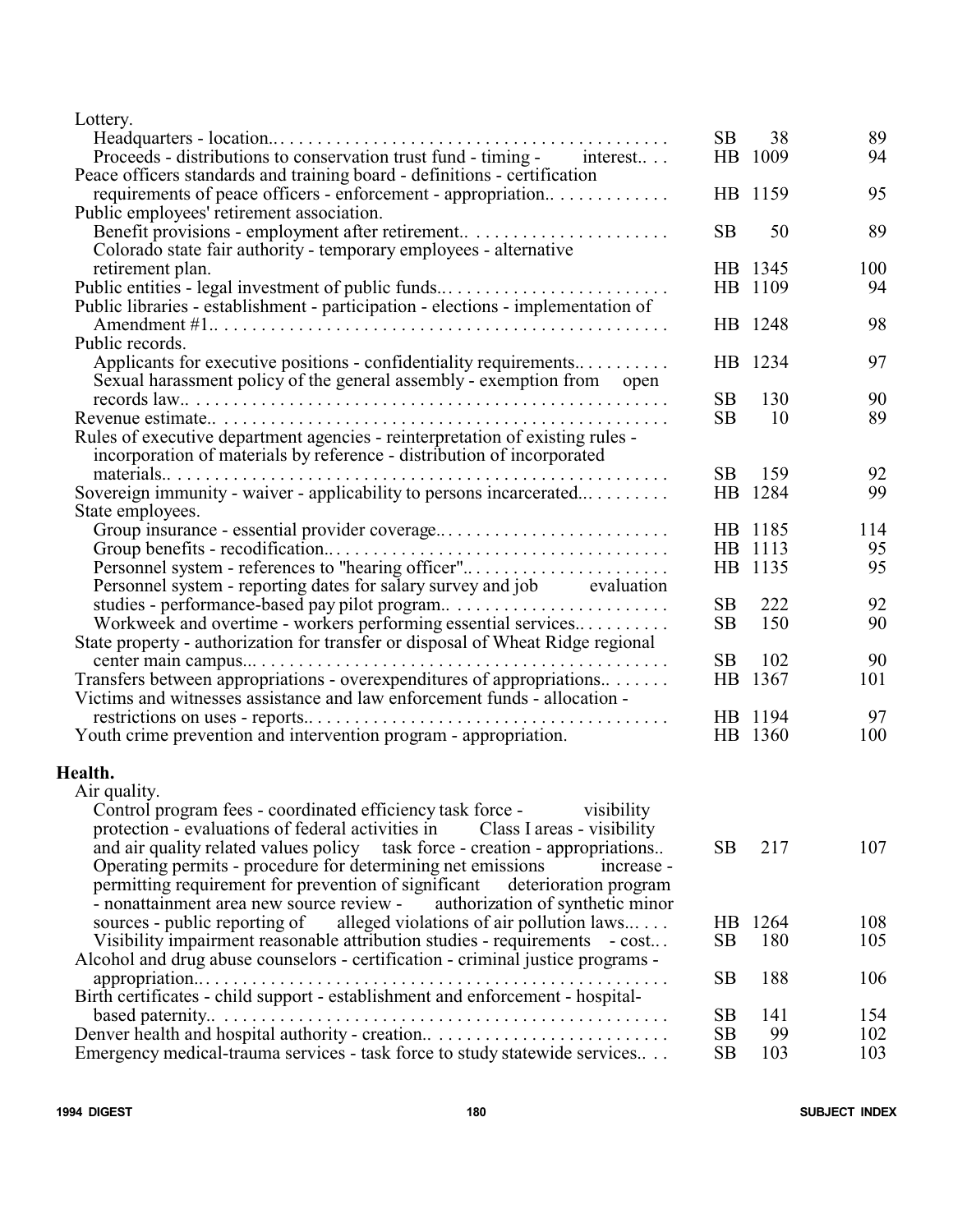| Environmental laws - enforcement - agency statements of general applicability        |                 |         |     |
|--------------------------------------------------------------------------------------|-----------------|---------|-----|
| Environmental self-evaluation - environmental audit reports - admissibility in       | <b>SB</b>       | 151     | 105 |
| evidence - privilege against providing testimony - voluntary disclosure of           |                 |         |     |
| violations - presumption against imposition of penalties                             | SB              | 139     | 104 |
| Genetic testing - limitations on the disclosure of information                       | SB              | 58      | 111 |
| Hazardous waste disposal sites - performance audits                                  | SB              | 30      | 102 |
| Hazardous waste - voluntary cleanup and redevelopment for real property -            |                 |         |     |
|                                                                                      | HB              | 1299    | 108 |
| Medical assistance act - nursing facility standards - remedies for violation -       |                 |         |     |
| nursing home penalty cash fund - created - repeal                                    | SB              | 109     | 103 |
| Naturally occurring radioactive materials - disposal - regulatory authority          | SB              | 186     | 105 |
| Newborns who test positive for metabolic disorders - follow-up and referral          |                 |         |     |
| services - increase in newborn screening fee - appropriation                         | HB              | 1078    | 107 |
| Pet animal care - transfer of regulatory and licensing authority to department of    |                 |         |     |
| $agriculture \ldots \ldots \ldots \ldots$                                            | SB              | 23      | 2   |
| Poison control services - transfer of appropriation                                  | SB              | 211     | 106 |
| Public health-related provisions - repeal or extension of termination dates          | SB              | 45      | 102 |
|                                                                                      | HB              | 1136    | 108 |
| Solid wastes disposal sites and facilities - department of health -transfer of rule- |                 |         |     |
|                                                                                      | H <sub>B</sub>  | 1077    | 79  |
| Water quality control - threat of endangerment of state waters - restraining         |                 |         |     |
|                                                                                      | <b>SB</b>       | 94      | 102 |
|                                                                                      |                 |         |     |
| Institutions.                                                                        |                 |         |     |
| Display of flags - state courtrooms, classrooms, and committee rooms of the          |                 |         |     |
|                                                                                      | <b>SB</b>       | 71      | 110 |
|                                                                                      |                 |         |     |
| Insurance.                                                                           |                 |         |     |
| Captive insurance companies - certificates of authority - application and license    |                 |         |     |
| fees - investments - premium tax provisions - penalties                              |                 | HB 1169 | 113 |
| Financial institutions - annuity contracts - sale                                    | SB              | 120     | 74  |
| Fraudulent claims - reporting - qualified immunity                                   | HB              | 1071    | 111 |
| Genetic testing - limitations on the disclosure of information                       | SB              | 58      | 111 |
| Health care coverage reform - guaranteed issue of basic and standard health          |                 |         |     |
| benefit plans - reinsurance program - automatic termination of requirement -         |                 |         |     |
| premium rate restrictions - limitation on use of preexisting condition clauses -     |                 |         |     |
| coverage conversion and continuation provisions - fair marketing standards -         |                 |         |     |
| regulation of excess loss coverage for self-insured plans - appropriation            |                 | HB 1210 | 115 |
| Health insurance - catastrophic coverage - requirements - payment of premiums.       |                 | HB 1094 | 112 |
| Licensing - exemption for representatives of fraternal benefit societies             | <b>HB</b>       | 1347    | 117 |
| Life and health insurance protection - coverage -annuity contracts                   | SB              | 78      | 111 |
| "No-fault" motor vehicle insurance.                                                  |                 |         |     |
| Exclusion of named party - refusal to write, cancellation, or<br>failure to          |                 |         |     |
|                                                                                      |                 | HB 1162 | 112 |
|                                                                                      |                 | HB 1209 | 114 |
| Nonprofit hospital, medical-surgical, and health service corporations -              |                 |         |     |
| requirements - conversion to a mutual insurance company                              |                 | HB 1275 | 116 |
| Prescription drug benefits - choice of pharmacist by insured under certain plans     |                 |         |     |
| - prohibition on requiring specific vendor for prescription drugs $\dots \dots$      | <b>SB</b><br>V  | 098     | 111 |
| State employees and officials group insurance - essential provider coverage          | $\overline{AB}$ | 1185    | 114 |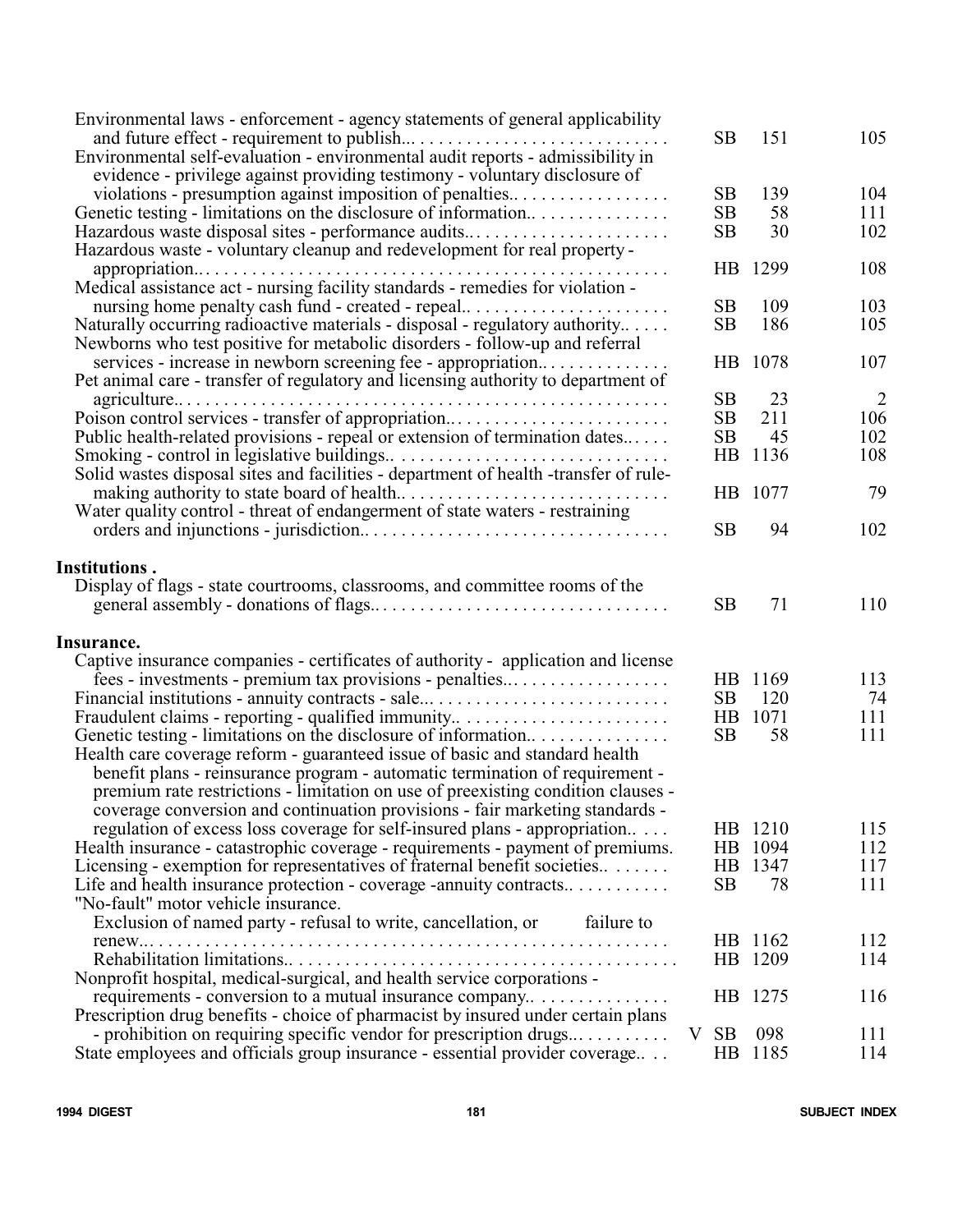| Workers' compensation - assessment of premium surcharges - effect of                                                                              |                 | HB 1266       | 116 |
|---------------------------------------------------------------------------------------------------------------------------------------------------|-----------------|---------------|-----|
|                                                                                                                                                   |                 |               |     |
| <b>Labor and Industry.</b>                                                                                                                        |                 |               |     |
| Petroleum storage tanks - financial responsibility - federal property                                                                             |                 | HB 1353       | 122 |
| Ski area volunteers - exclusion from definition of term "employee"                                                                                | <b>SB</b>       | 197           | 120 |
| Unemployment compensation.                                                                                                                        |                 |               |     |
| Benefits - grounds for disqualification - drug or alcohol use                                                                                     |                 | HB 1145       | 121 |
| Conformance to federal law - agricultural labor - aliens -<br>notification                                                                        |                 |               |     |
| to employees by temporary agencies - Colorado<br>general assembly                                                                                 |                 |               |     |
| employees - military duty performed by employee - successor employer's                                                                            |                 |               |     |
| transfer of experience credit<br>.                                                                                                                | <b>SB</b>       | 75            | 118 |
| Reduction in back pay award - remittance by employers to fund                                                                                     | <b>SB</b>       | 116           | 119 |
| Workers' compensation.                                                                                                                            |                 |               |     |
|                                                                                                                                                   | <b>SB</b>       | 190           | 119 |
|                                                                                                                                                   |                 | HB 1051       | 121 |
| Definition of permanent total disability - freeze on medical fee schedule -<br>private pension benefit offset - modification of permanent partial |                 |               |     |
| disability schedule of injuries - elimination of cost of living adjustment for                                                                    |                 |               |     |
| permanent total disability benefits - lifetime permanent total disability                                                                         |                 |               |     |
| information on workers' compensation system - utilization<br>payments -                                                                           |                 |               |     |
|                                                                                                                                                   | SB              | 199           | 120 |
|                                                                                                                                                   | SB              | 193           | 119 |
| Employees of division - qualifications for employment                                                                                             |                 | HB 1086       | 121 |
| Employer compliance - fraud prevention - appropriations                                                                                           |                 | HB 1271       | 122 |
| Orders - access<br>.                                                                                                                              |                 | HB 1230       | 121 |
| Premiums - experience ratings - effect of motor vehicle accident<br>not                                                                           |                 |               |     |
|                                                                                                                                                   | <b>SB</b>       | 55            | 118 |
| Utilization review proceedings - when final - hearings                                                                                            |                 | HB 1195       | 121 |
|                                                                                                                                                   |                 |               |     |
| <b>Military and Veterans.</b>                                                                                                                     |                 |               |     |
| Adjutant general - authority to dispose of real property - appraisals - report to                                                                 |                 |               |     |
| capital development committee - investment of proceeds                                                                                            |                 | HB 1011       | 123 |
| Property acquired for military purposes - transfer to state agency                                                                                | <b>SB</b>       | 195           | 123 |
| <b>Motor Vehicles and Traffic Regulation.</b>                                                                                                     |                 |               |     |
| Certificates of title - duration of liens of mortgage on vehicles -extension -                                                                    |                 |               |     |
|                                                                                                                                                   |                 | HB 1165       | 127 |
| Driver's license.                                                                                                                                 |                 |               |     |
| Fees - portion retained by county clerk and recorder                                                                                              | $\overline{AB}$ | 1028          | 127 |
|                                                                                                                                                   | <b>SB</b>       | 13            | 125 |
| Drivers' licenses and identification cards - storage of information - photographs.                                                                | HB              | 1346          | 127 |
| Highways - right-of-way - removal of obstructions                                                                                                 | <b>SB</b>       | $\frac{1}{2}$ | 125 |
|                                                                                                                                                   | <b>SB</b>       | 12            | 125 |
| Nondivisible oversize and overweight vehicles - cooperative agreements -                                                                          |                 |               |     |
|                                                                                                                                                   | HB              | 1012          | 126 |
|                                                                                                                                                   |                 |               |     |
|                                                                                                                                                   | <b>SB</b>       | 220           | 125 |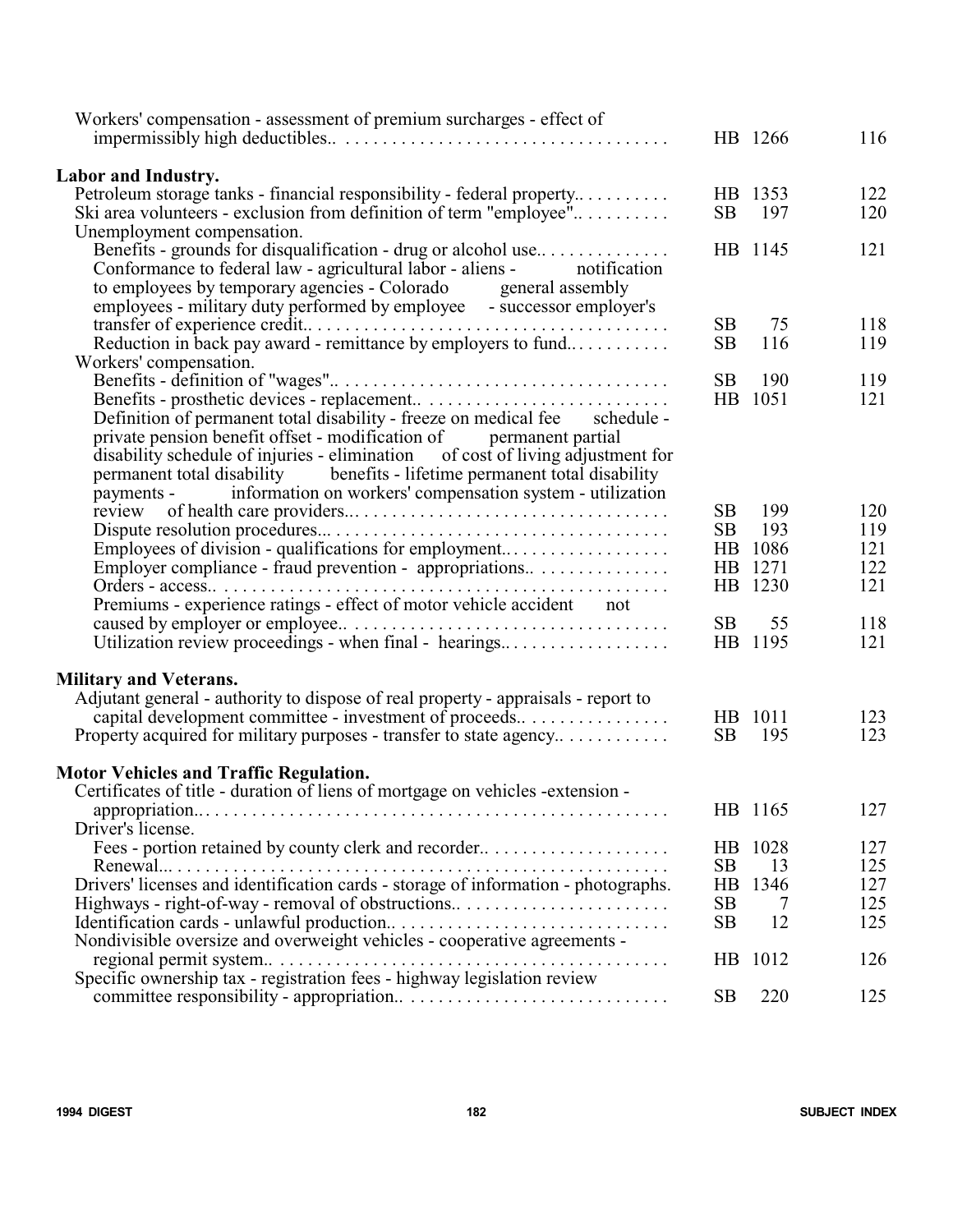| Traffic law recodification - highway legislation review committee - extension of<br>deadlines - special license plates - pedestrians - right-of-way - snowplows and<br>snow removal equipment - railroad crossings - duty of care - high occupancy<br>vehicle lanes - wheelchairs - school buses - use of signals when using lift<br>device - truck registration - use of manufacturer's statement or certificate of<br>origin to establish weight - denial of right to inspect department of revenue<br>Traffic law revision - highway legislation review committee - duties - report<br>Traffic offenses and infractions - penalty and surcharge schedule | <b>SB</b><br>HB<br><b>SB</b>       | 1<br>1008<br>17      | 124<br>126<br>125        |
|-------------------------------------------------------------------------------------------------------------------------------------------------------------------------------------------------------------------------------------------------------------------------------------------------------------------------------------------------------------------------------------------------------------------------------------------------------------------------------------------------------------------------------------------------------------------------------------------------------------------------------------------------------------|------------------------------------|----------------------|--------------------------|
| <b>Natural Resources.</b>                                                                                                                                                                                                                                                                                                                                                                                                                                                                                                                                                                                                                                   |                                    |                      |                          |
| Conservation magazine - distribution of associated informational products -<br>Division of wildlife - acquisition of land - Routt county<br>Local government mineral impact fund - state agency spending authority<br>Lode or placer mining claim - federal claim rental fee - affidavit of payment<br>Oil and gas conservation commission - composition - powers and duties -<br>protection of public health and the environment - enforcement - penalties -                                                                                                                                                                                               | <b>SB</b><br>SB<br>SB<br><b>SB</b> | 31<br>213<br>8<br>39 | 129<br>132<br>129<br>129 |
|                                                                                                                                                                                                                                                                                                                                                                                                                                                                                                                                                                                                                                                             | <b>SB</b>                          | 177                  | 130                      |
| River outfitters - regulation - continuation under sunset law - appropriation<br>Search and rescue activities - hiking certificate - fee - search and rescue fund -                                                                                                                                                                                                                                                                                                                                                                                                                                                                                         | $_{\rm HB}$                        | 1015                 | 132                      |
|                                                                                                                                                                                                                                                                                                                                                                                                                                                                                                                                                                                                                                                             | HB.                                | 1188                 | 133                      |
| State land leases - agriculture - bond not required                                                                                                                                                                                                                                                                                                                                                                                                                                                                                                                                                                                                         | SB                                 | 219                  | 132                      |
| Wildlife.<br>Hunting and fishing licenses - issuance of low-cost youth licenses<br>Hunting - possession of raptors - licenses - violations -penalties                                                                                                                                                                                                                                                                                                                                                                                                                                                                                                       | <b>SB</b>                          | 66                   | 129                      |
| disposition of fines - residency requirements - interstate compacts -                                                                                                                                                                                                                                                                                                                                                                                                                                                                                                                                                                                       | <b>SB</b>                          | 137                  | 130                      |
| Probate, Trusts, and Fiduciaries.                                                                                                                                                                                                                                                                                                                                                                                                                                                                                                                                                                                                                           |                                    |                      |                          |
| Agency - agency instrument - content - form                                                                                                                                                                                                                                                                                                                                                                                                                                                                                                                                                                                                                 |                                    | HB 1228              | 136                      |
|                                                                                                                                                                                                                                                                                                                                                                                                                                                                                                                                                                                                                                                             | <b>SB</b>                          | 142                  | 136                      |
| Probate code - construction of marital deduction formula in will - closing of                                                                                                                                                                                                                                                                                                                                                                                                                                                                                                                                                                               |                                    |                      |                          |
| Probate code rewrite - evidence of death or status - intestate succession -<br>elective share of surviving spouse - augmented estate - omitted spouse or<br>children - exempt property and allowances - wills and will contracts - rules of<br>construction for wills and other governing instruments - probate and<br>nonprobate transfers - trusts for pets - powers of appointment - release and                                                                                                                                                                                                                                                         | SB                                 | HB 1216<br>43        | 136<br>134               |
|                                                                                                                                                                                                                                                                                                                                                                                                                                                                                                                                                                                                                                                             |                                    |                      |                          |
| <b>Professions and Occupations.</b><br>Agricultural products - dealers - exemptions for small-volume dealers, retail<br>grocery merchants, and restaurateurs - definitions                                                                                                                                                                                                                                                                                                                                                                                                                                                                                  |                                    | HB 1056              | 141                      |
| Alcoholic beverages.                                                                                                                                                                                                                                                                                                                                                                                                                                                                                                                                                                                                                                        |                                    |                      |                          |
| Bed and breakfast establishments - authority to serve complimentary                                                                                                                                                                                                                                                                                                                                                                                                                                                                                                                                                                                         |                                    |                      |                          |
|                                                                                                                                                                                                                                                                                                                                                                                                                                                                                                                                                                                                                                                             |                                    | HB 1111              | 142                      |
| Delivery - sale with food items - public transportation system licenses -                                                                                                                                                                                                                                                                                                                                                                                                                                                                                                                                                                                   |                                    |                      |                          |
| unlawful financial assistance - exemption - minibar - fee - occasional sales                                                                                                                                                                                                                                                                                                                                                                                                                                                                                                                                                                                |                                    |                      |                          |
|                                                                                                                                                                                                                                                                                                                                                                                                                                                                                                                                                                                                                                                             |                                    | HB 1232<br>HB 1151   | 143<br>143               |
|                                                                                                                                                                                                                                                                                                                                                                                                                                                                                                                                                                                                                                                             |                                    |                      |                          |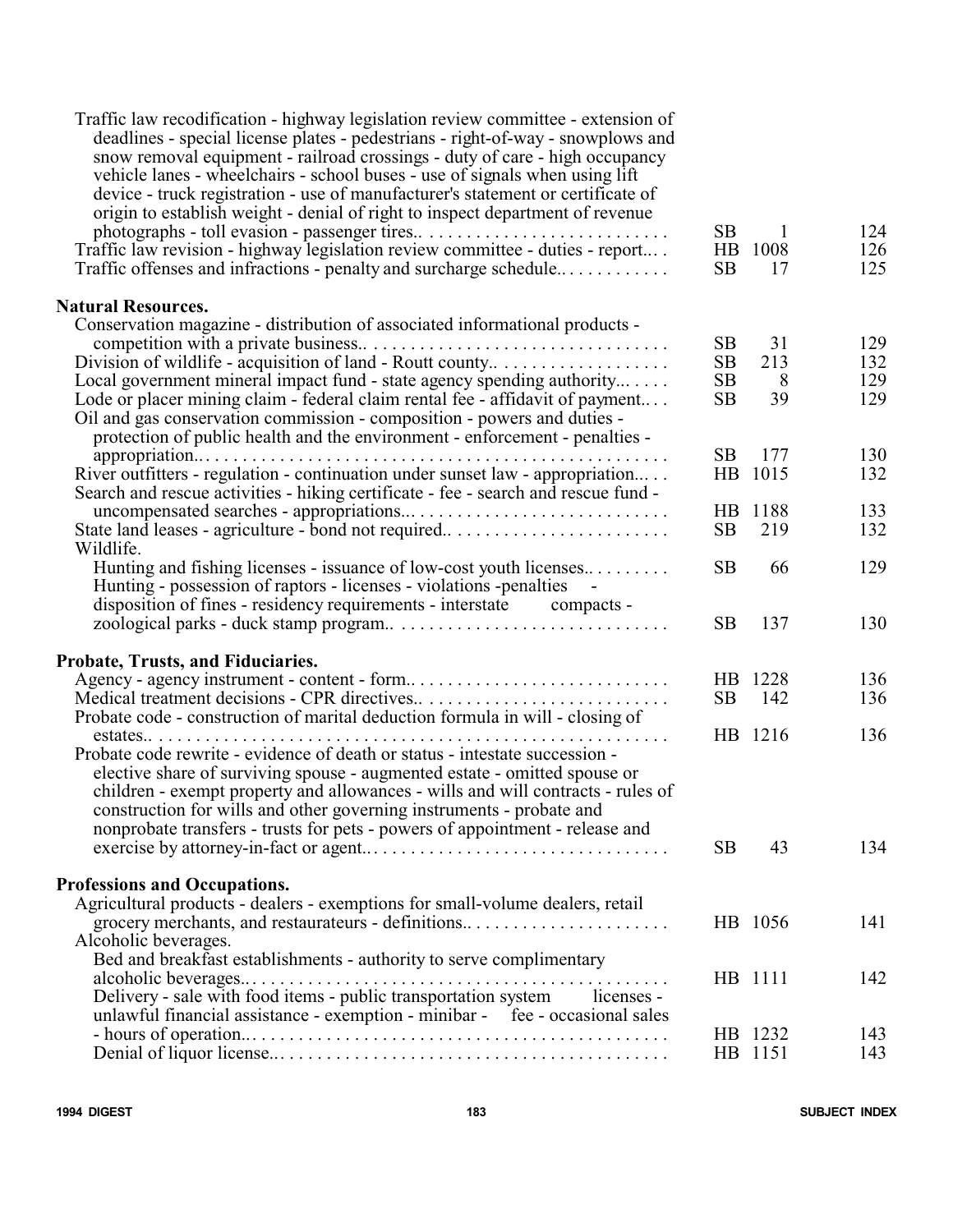| Licenses - limited winery - limitation - hotel and restaurant - meal                 |   |           |           |     |
|--------------------------------------------------------------------------------------|---|-----------|-----------|-----|
|                                                                                      |   |           | HB 1256   | 145 |
| Liquor license - hotel and restaurant license - hours meals must be served           |   |           | HB 1037   | 140 |
| Sale - importation - "come-to-rest" provisions - purchased from                      |   |           |           |     |
| wholesaler required<br>.                                                             |   |           | HB 1128   | 142 |
| Board of medical examiners - delegation of authority - licensing functions           |   | <b>SB</b> | 93        | 140 |
|                                                                                      |   |           | HB 1282   | 145 |
| Certified public accountants - authority to practice accounting as partnership       |   |           |           |     |
| Debt management - regulation - continuation under sunset law                         |   | <b>SB</b> | 36        | 74  |
| Electrical inspectors - waiver of qualification requirements                         |   |           | V HB 1119 | 142 |
| Electricians - inspections or investigations - citations - fines and penalties       |   |           | HB 1038   | 140 |
| Engineers and land surveyors - regulation - continuation under sunset law -          |   |           |           |     |
| disputed boundaries - survey plots and monument records - land surveys and           |   |           |           |     |
| plats - land survey monuments - appropriation                                        |   | <b>SB</b> | 26        | 138 |
| Health care professionals - peer health assistance programs - rehabilitation         |   |           |           |     |
| committees - pharmacists - nurses - licensure fees                                   |   | HB        | 1106      | 142 |
| Hospital professional review committees - scope of review - collaboration -          |   |           |           |     |
|                                                                                      |   |           | HB 1219   | 143 |
| Limited gaming.                                                                      |   |           |           |     |
| Municipal limited gaming impact fund - transfer of moneys to fund                    |   | <b>SB</b> | 79        | 139 |
| Use of funds for transportation improvements - transfer of moneys to state           |   |           |           |     |
|                                                                                      |   | <b>SB</b> | 60        | 139 |
| Money transmission - regulation by banking board - continuation of licensing         |   |           |           |     |
|                                                                                      |   |           | 24        |     |
| function of state bank commissioner<br>.                                             |   | <b>SB</b> |           | 138 |
| Nursing - advanced practice nurses - definition - registry - appropriation           |   |           | HB 1081   | 141 |
|                                                                                      |   |           | HB 1146   | 143 |
| Plumbing - installation of medical gas and vacuum systems                            |   |           | HB 1026   | 140 |
| Private occupational education - claim for loss of tuition or fees - public record - |   |           |           |     |
|                                                                                      |   |           | HB 1087   | 141 |
| Real estate.                                                                         |   |           |           |     |
| Appraisals - exception from statutory requirements                                   |   |           | HB 1245   | 144 |
| Contracts - mandatory disclosure - remuneration of brokers                           |   | <b>SB</b> | 033       | 139 |
| Exclusion of business entities from real estate laws - when purchaser is             |   |           |           |     |
|                                                                                      |   |           | HB 1220   | 143 |
|                                                                                      |   |           |           |     |
| Property.                                                                            |   |           |           |     |
| Deeds - documents of title - inclusion of assessors' information                     |   |           | HB 1104   | 147 |
| Dry cleaning and related service establishments - disposition of unclaimed           |   |           |           |     |
|                                                                                      |   |           | HB 1224   | 148 |
| Foreclosures - borrower's right to cure - technical defaults                         |   | <b>SB</b> | 214       | 147 |
| Large planned communities - regulation - "Colorado Common Interest                   |   |           |           |     |
|                                                                                      |   | <b>SB</b> | 216       | 147 |
| Mobile homes - termination of tenancies in mobile home parks - taxation of           |   |           |           |     |
|                                                                                      |   | <b>SB</b> | 92        | 146 |
| Unclaimed property - applicability - exemption of state agencies, small              |   |           |           |     |
| businesses, and nonprofits - reporting period - verification of reports              | V | <b>SB</b> | 181       | 146 |
|                                                                                      |   |           |           |     |
| <b>Public Utilities.</b>                                                             |   |           |           |     |
| Carriers of sludge - exemption from regulation - requirements to operate -           |   |           |           |     |
| review by general assembly - tax credit for certificate holders                      |   |           | HB 1251   | 150 |
| Intrastate telecommunications services - regulation and deregulation - operator      |   |           |           |     |
|                                                                                      |   |           | HB 1189   | 149 |
|                                                                                      |   |           |           |     |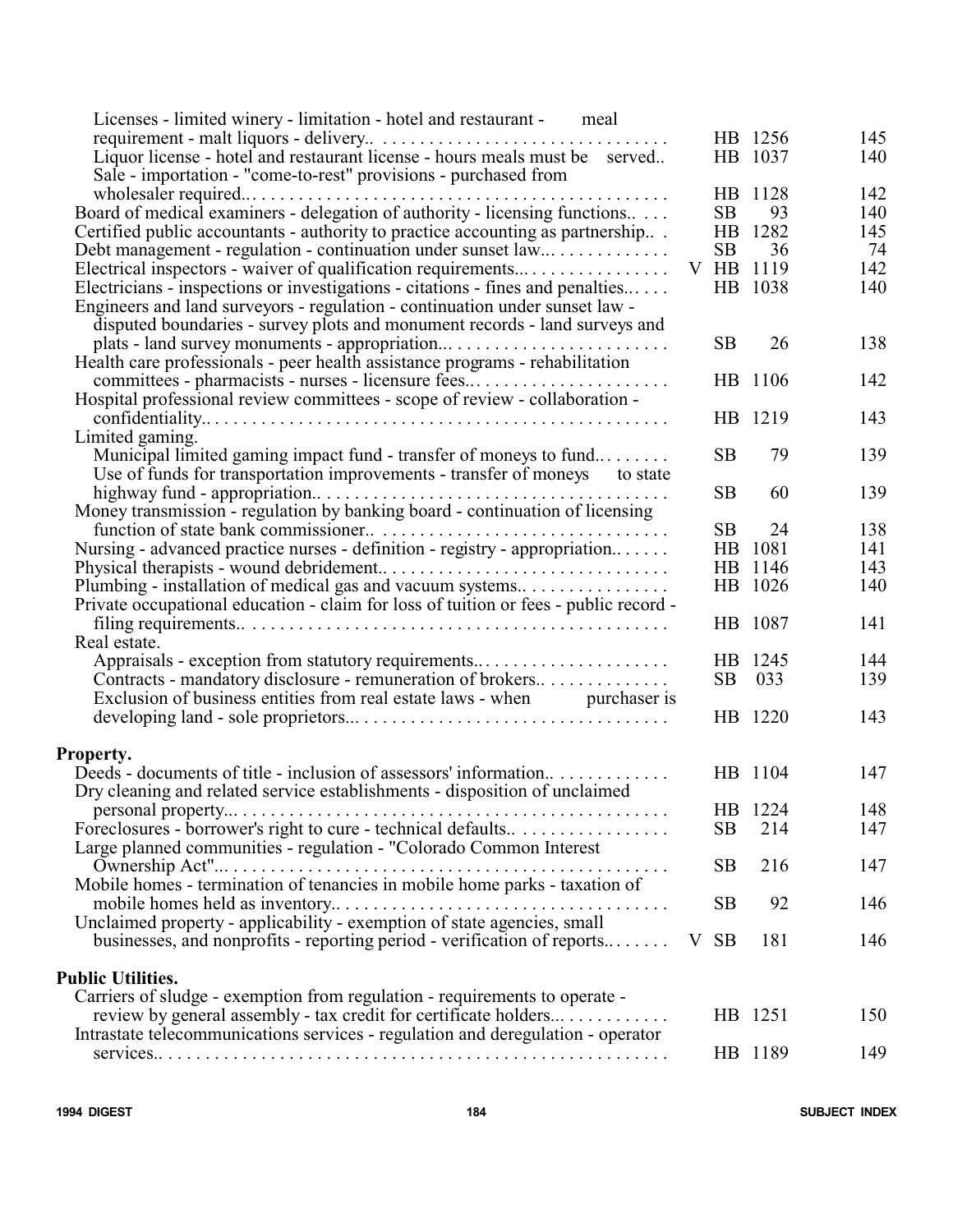| 1994 DIGEST<br>185                                                                                                                                                                                                                                                                                                                                                                                                                                                                                                                                                                                     |                              |             | SUBJECT INDEX |
|--------------------------------------------------------------------------------------------------------------------------------------------------------------------------------------------------------------------------------------------------------------------------------------------------------------------------------------------------------------------------------------------------------------------------------------------------------------------------------------------------------------------------------------------------------------------------------------------------------|------------------------------|-------------|---------------|
| Taxation.<br>Collection of taxes imposed by certain political subdivisions of the state - use of<br>net incremental cost recovery method by department of revenue                                                                                                                                                                                                                                                                                                                                                                                                                                      |                              | HB 1024     | 161           |
| Validation of Colorado Revised Statutes and replacement volumes and<br>supplements thereto - effective date - proceedings of the committee on legal                                                                                                                                                                                                                                                                                                                                                                                                                                                    | SB.                          | 47          | 159           |
| Statutes.<br>Revisor's bill - revisions to conform, correct, and clarify statures                                                                                                                                                                                                                                                                                                                                                                                                                                                                                                                      | <b>SB</b>                    | 206         | 159           |
| Job opportunity and basic skills (JOBS) program - participation<br>requirements for parent or caretaker relative of elementary<br>school child.                                                                                                                                                                                                                                                                                                                                                                                                                                                        |                              | HB 1142     | 157           |
| Food stamps - fraudulently obtained benefits - remedies -<br>disqualification from benefit programs<br>.                                                                                                                                                                                                                                                                                                                                                                                                                                                                                               | SB.                          | 41          | 151           |
| Public assistance.<br>Aid to families with dependent children - persons eligible to<br>participate<br>- "dependent child" - workers' compensation - "employee"                                                                                                                                                                                                                                                                                                                                                                                                                                         |                              | HB 1082     | 157           |
| Medically indigent - provision of health care                                                                                                                                                                                                                                                                                                                                                                                                                                                                                                                                                          | <b>SB</b>                    | 28          | 151           |
| Payments to vendors - quality of care incentive program - advisory                                                                                                                                                                                                                                                                                                                                                                                                                                                                                                                                     | <b>SB</b>                    | 110         | 153           |
| liability for certain services - vendor payments - long-term care personal<br>needs accounts - post-eligibility treatment of income limited deduction<br>- home health aide pilot program authorized - home and community-based<br>persons with developmental disabilities - dual eligibility<br>services for<br>prohibited - care in intermediate care facilities for the<br>mentally<br>retarded - home and community-based services for persons living with<br>AIDS - reimbursement for care rendered by family members - medical<br>assistance cost-containment measures - competitive bidding and | <b>SB</b>                    | 91          | 152           |
| Medical assistance.<br>Home and community-based services - persons with brain injury -<br>Medical assistance eligibility for certain managed care enrollees - recipient                                                                                                                                                                                                                                                                                                                                                                                                                                | <b>SB</b>                    | 147         | 155           |
| $limitations - approxiations \dots  \dots  \dots  \dots  \dots  \dots  \dots $<br>Health and human services delivery systems - restructuring                                                                                                                                                                                                                                                                                                                                                                                                                                                           | <b>SB</b><br>$\overline{AB}$ | 164<br>1029 | 155<br>156    |
| Department of health care policy and financing - creation of medical services<br>board - rule-making by executive director and the board<br>Domestic abuse programs - funding - voluntary income tax contribution - repeal.<br>Federal mandates - child support - medical assistance - use of trusts authorized -                                                                                                                                                                                                                                                                                      | <b>SB</b><br>HB              | 133<br>1108 | 154<br>157    |
| County departments of social services - eligibility for federal pass through<br>funds $\ldots$                                                                                                                                                                                                                                                                                                                                                                                                                                                                                                         | <b>SB</b>                    | 52          | 152           |
| Child support - establishment and enforcement - hospital-based paternity -<br>consumer reporting agencies - administrative lien and attachment - workers'<br>compensation benefits - unemployment insurance benefits                                                                                                                                                                                                                                                                                                                                                                                   | <b>SB</b>                    | 141         | 154           |
| <b>Social Services.</b><br>Child care centers - licensing and fees - advisory committee                                                                                                                                                                                                                                                                                                                                                                                                                                                                                                                | <b>SB</b>                    | 101         | 153           |
| Taxicabs - granting certificates of public convenience and necessity -                                                                                                                                                                                                                                                                                                                                                                                                                                                                                                                                 | <b>SB</b>                    | 113         | 149           |
| Public utilities commission - renewable energy development - legislative<br>$declaration \ldots \ldots \ldots$<br>.                                                                                                                                                                                                                                                                                                                                                                                                                                                                                    |                              | HB 1130     | 149           |